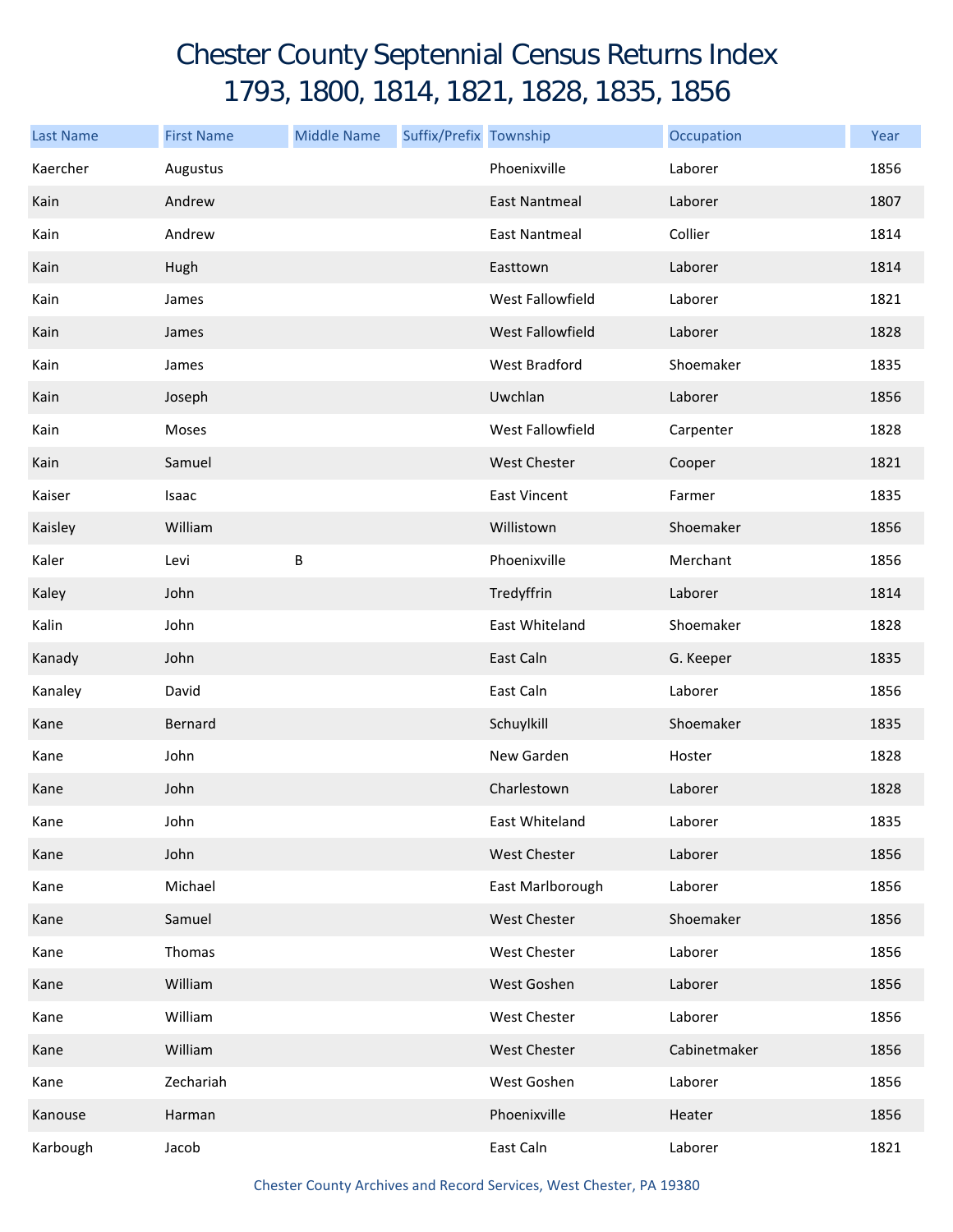| <b>Last Name</b> | <b>First Name</b> | <b>Middle Name</b> | Suffix/Prefix Township |                      | Occupation  | Year |
|------------------|-------------------|--------------------|------------------------|----------------------|-------------|------|
| Kare             | Thomas            |                    |                        | <b>East Nantmeal</b> | Keeper      | 1807 |
| Kare             | Thomas            |                    |                        | East Nantmeal        | Potter      | 1814 |
| Karger           | Albert            |                    |                        | Kennett              | Laborer     | 1807 |
| Karl             | Conrad            |                    |                        | Vincent              |             | 1793 |
| Karns            | John              |                    |                        | Phoenixville         | Pudler      | 1856 |
| Karr             | Harmen            |                    |                        | East Nottingham      | Farmer      | 1821 |
| Karr             | Richard           |                    |                        | East Nottingham      | Well Digger | 1821 |
| Karrah           | William           |                    |                        | West Caln            | Farmer      | 1856 |
| Karrel           | William           |                    |                        | Uwchlan              | Farmer      | 1807 |
| Karuse           | <b>Barnard</b>    |                    |                        | East Nottingham      | Saddler     | 1828 |
| Kassey           | Jeremiah          |                    |                        | Lower Oxford         | Laborer     | 1856 |
| Katarah          | Caleb             |                    |                        | Honeybrook           | Laborer     | 1856 |
| Katen            | John              |                    |                        | Kennett              | Laborer     | 1856 |
| Katings          | Thomas            |                    |                        | East Brandywine      | Laborer     | 1856 |
| Kauffman         | David             |                    |                        | Easttown             | Farmer      | 1856 |
| Kauffman         | Henry             |                    |                        | West Whiteland       | Innkeeper   | 1814 |
| Kauffman         | Henry             |                    |                        | Easttown             | Farmer      | 1856 |
| Kauffman         | John              |                    |                        | Easttown             | Farmer      | 1856 |
| Kaufman          | John              |                    |                        | Honey Brook          |             | 1814 |
| Kaufman          | John              |                    |                        | Honey Brook          | Cooper      | 1821 |
| Kaufman          | John              |                    |                        | Honey Brook          | Laborer     | 1828 |
| Kaufman          | John              |                    |                        | Honey Brook          | Cooper      | 1835 |
| Kaufman          | Owen              |                    |                        | <b>Honey Brook</b>   | Brushmaker  | 1821 |
| Kaufman          | Uley              |                    |                        | Honey Brook          |             | 1814 |
| Kaufroad         | Jacob             |                    |                        | Honey Brook          | Mason       | 1835 |
| Kauzlin          | George            | $\mathsf C$        |                        | East Caln            | Laborer     | 1856 |
| Kavannaugh       | Francis           |                    |                        | Tredyffrin           | Laborer     | 1856 |
| Kay              | George            |                    |                        | New Garden           | Millwright  | 1828 |
| Kay              | George            |                    |                        | London Britain       | Millwright  | 1835 |
| Kay              | Jane              | $\sf E$            |                        | West Chester         | Lady        | 1856 |
| Kay              | John              |                    |                        | London Britain       | Millwright  | 1828 |
| Kay              | John              |                    |                        | London Britain       | Farmer      | 1835 |
| Kay              | Joshua            |                    |                        | Coventry             | Mason       | 1828 |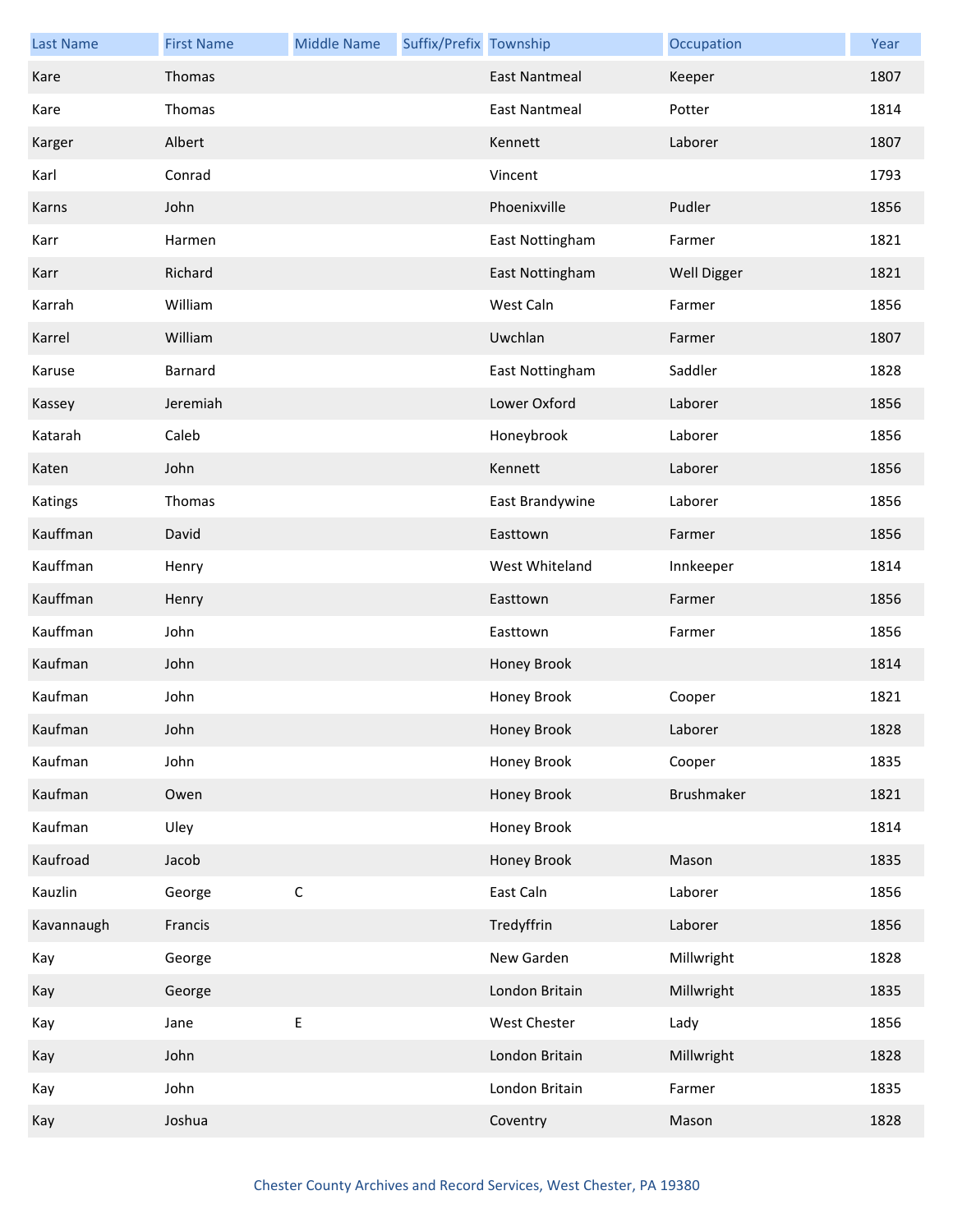| <b>Last Name</b> | <b>First Name</b> | <b>Middle Name</b> | Suffix/Prefix Township |                      | Occupation        | Year |
|------------------|-------------------|--------------------|------------------------|----------------------|-------------------|------|
| Kay              | Selah             |                    |                        | Franklin             | Farmer            | 1856 |
| Kay              | Thomas            |                    |                        | New Garden           | Farmer            | 1821 |
| Kay              | Thomas            |                    |                        | New Garden           | Farmer            | 1828 |
| Kay              | Thomas            |                    |                        | Franklin             | Farmer            | 1856 |
| Kay              | William           |                    |                        | Pikeland             | Fuller            | 1821 |
| Kaye             | John              |                    |                        | <b>East Coventry</b> | Wool manufacturer | 1856 |
| Keach            | John              |                    |                        | Kennett              | Farmer            | 1814 |
| Keach            | Nathaniel         |                    | Jr.                    | West Marlborough     |                   | 1800 |
| Keal             | James             |                    |                        | Phoenixville         | Carpenter         | 1856 |
| Kean             | Andrew            |                    |                        | Sadsbury             |                   | 1793 |
| Kean             | Andrew            |                    |                        | West Whiteland       | Smith             | 1821 |
| Kean             | Dennis            |                    |                        | West Whiteland       |                   | 1821 |
| Kean             | James             |                    |                        | Sadsbury             |                   | 1793 |
| Kean             | James             |                    |                        | Honey Brook          | Laborer           | 1807 |
| Kean             | Moses             |                    |                        | New Garden           |                   | 1793 |
| Kean             | Robert            |                    |                        | East Nottingham      | Cabinetmaker      | 1828 |
| Kearl            | Patrick           |                    |                        | Londonderry          | Farmer            | 1807 |
| Kearnes          | Jacob             |                    |                        | Franklin             | Laborer           | 1856 |
| Kearns           | Benjamin          |                    |                        | West Bradford        | Miller            | 1821 |
| Kearns           | Charlton          |                    |                        | Penn                 | Farmer            | 1856 |
| Kearns           | Dickson           |                    |                        | Penn                 | Blacksmith        | 1835 |
| Kearns           | Eli               |                    |                        | East Marlborough     | Lime burner       | 1814 |
| Kearns           | James             |                    |                        | Londonderry          | Weaver            | 1807 |
| Kearns           | James             |                    | Jr.                    | Penn                 |                   | 1835 |
| Kearns           | James             |                    | Sr.                    | Penn                 | Farmer            | 1835 |
| Kearns           | Joseph            |                    |                        | Penn                 | Gentleman         | 1856 |
| Kearns           | William           |                    |                        | East Marlborough     | Farmer            | 1814 |
| Kearns           | William           |                    |                        | West Chester         | Laborer           | 1856 |
| Kearry           | Michael           |                    |                        | West Caln            | Laborer           | 1856 |
| Keasley          | John              |                    |                        | Easttown             | Blacksmith        | 1835 |
| Keatherley       | Thomas            |                    |                        | West Nottingham      | Collier           | 1856 |
| Kebler           | Henry             |                    |                        | Coventry             | Laborer           | 1821 |
| Kee              | Jehu              |                    |                        | London Grove         | Saddler           | 1814 |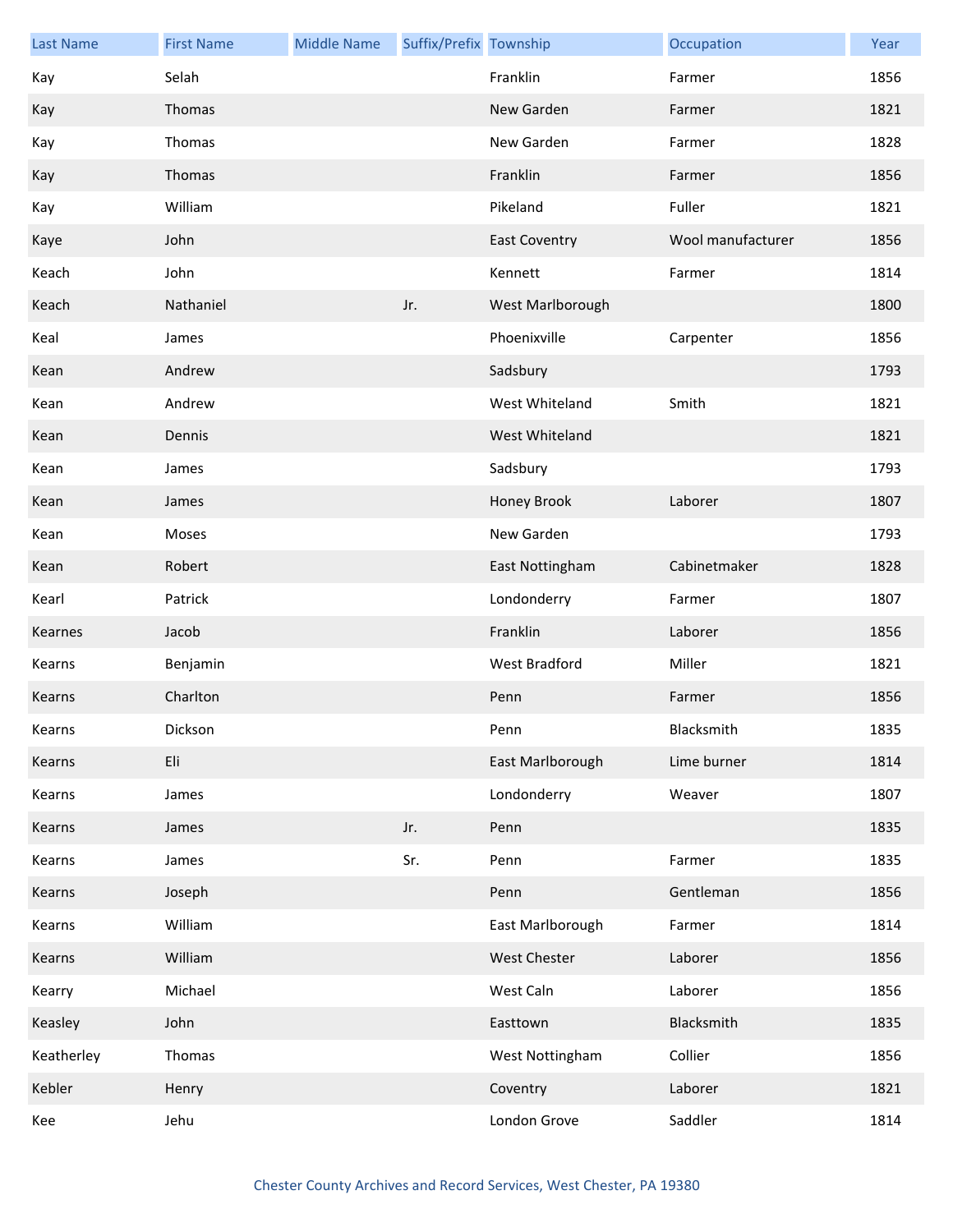| <b>Last Name</b> | <b>First Name</b> | <b>Middle Name</b> | Suffix/Prefix Township |                     | Occupation        | Year |
|------------------|-------------------|--------------------|------------------------|---------------------|-------------------|------|
| Kee              | Rufus             |                    |                        | Willistown          | Tailor            | 1828 |
| Keean            | Conrad            |                    |                        | East Nantmeal       | Weaver            | 1800 |
| Keech            | Abner             |                    |                        | East Whiteland      | Laborer           | 1856 |
| Keech            | Batholomew        |                    |                        | Easttown            | Laborer           | 1828 |
| Keech            | David             | Η.                 |                        | Lower Oxford        | Blacksmith        | 1821 |
| Keech            | Davis             |                    |                        | Lower Oxford        | Laborer           | 1856 |
| Keech            | George            |                    |                        | Newlin              | Laborer           | 1807 |
| Keech            | George            |                    |                        | West Bradford       | Laborer           | 1814 |
| Keech            | George            |                    |                        | Sadsbury            | Farmer            | 1821 |
| Keech            | George            |                    |                        | Sadsbury            | Farmer            | 1828 |
| Keech            | George            |                    |                        | Sadsbury            |                   | 1835 |
| Keech            | Hannum            |                    |                        | West Bradford       | Laborer           | 1828 |
| Keech            | Hannum            |                    |                        | East Bradford       | Laborer           | 1835 |
| Keech            | Jacob             |                    |                        | Lower Oxford        | Stonemason        | 1821 |
| Keech            | Jacob             |                    |                        | Lower Oxford        | Mason             | 1835 |
| Keech            | Jacob             |                    |                        | Lower Oxford        | Farmer            | 1856 |
| Keech            | James             |                    |                        | <b>West Chester</b> | Farmer            | 1828 |
| Keech            | James             | A                  |                        | <b>West Chester</b> | Teacher assistant | 1835 |
| Keech            | Jesse             |                    |                        | Lower Oxford        | Laborer           | 1835 |
| Keech            | Job               |                    |                        | Newlin              | Quarrier          | 1835 |
| Keech            | Job               |                    |                        | West Bradford       | Farmer            | 1856 |
| Keech            | John              |                    |                        | West Bradford       |                   | 1793 |
| Keech            | John              |                    |                        | East Marlborough    | Farmer            | 1807 |
| Keech            | John              |                    |                        | Newlin              | Mason             | 1821 |
| Keech            | John              |                    |                        | West Bradford       | Laborer           | 1821 |
| Keech            | John              |                    |                        | West Marlborough    | Farmer            | 1821 |
| Keech            | John              |                    |                        | West Fallowfield    | Blacksmith        | 1828 |
| Keech            | John              |                    |                        | Newlin              | Schoolmaster      | 1828 |
| Keech            | John              |                    |                        | <b>West Chester</b> | Teacher           | 1835 |
| Keech            | John              |                    |                        | West Fallowfield    | Farmer            | 1835 |
| Keech            | Joseph            | $\mathsf C$        |                        | West Bradford       | Saddler           | 1856 |
| Keech            | Joseph            | P                  |                        | West Bradford       | Laborer           | 1856 |
| Keech            | Lott              |                    |                        | East Fallowfield    | Farmer            | 1856 |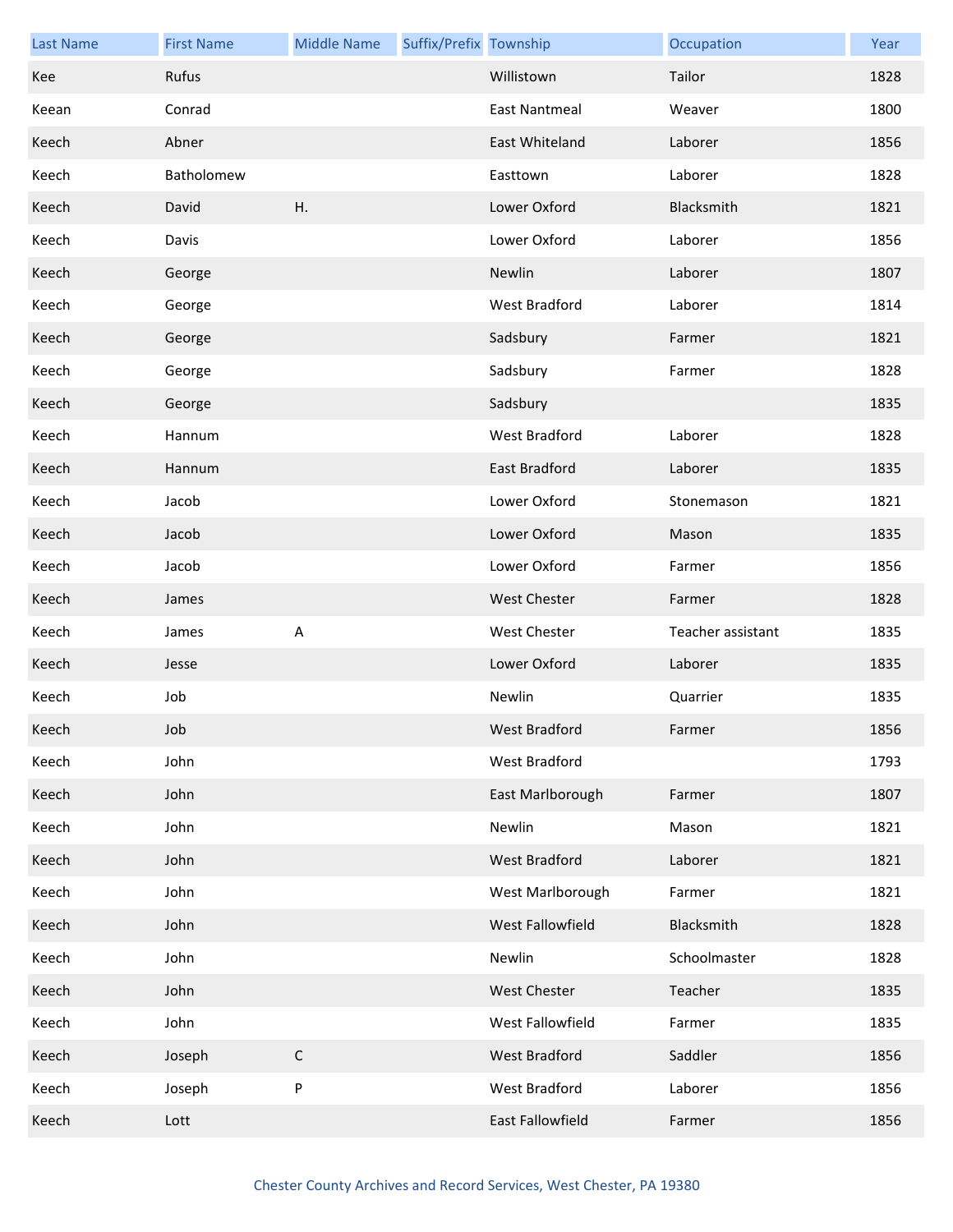| <b>Last Name</b> | <b>First Name</b> | <b>Middle Name</b> | Suffix/Prefix Township |                         | Occupation          | Year |
|------------------|-------------------|--------------------|------------------------|-------------------------|---------------------|------|
| Keech            | Miller            |                    |                        | West Fallowfield        | <b>Stage Driver</b> | 1828 |
| Keech            | Milton            |                    |                        | <b>West Chester</b>     | Clerk               | 1856 |
| Keech            | Moses             |                    |                        | Newlin                  | Laborer             | 1807 |
| Keech            | Moses             |                    |                        | Newlin                  | Laborer             | 1814 |
| Keech            | Moses             |                    |                        | Newlin                  | Farmer              | 1821 |
| Keech            | Moses             |                    |                        | Newlin                  | Farmer              | 1828 |
| Keech            | Moses             |                    |                        | <b>East Fallowfield</b> | Farmer              | 1835 |
| Keech            | Moses             |                    |                        | Sadsbury                | Laborer             | 1856 |
| Keech            | Moses             |                    |                        | <b>East Fallowfield</b> | Farmer              | 1856 |
| Keech            | Moses             | $\mathsf{C}$       |                        | <b>West Bradford</b>    | Shoemaker           | 1835 |
| Keech            | Moses             | $\mathsf C$        |                        | West Bradford           | Shoemaker           | 1856 |
| Keech            | Moses             | C.                 |                        | East Bradford           | Farmer              | 1828 |
| Keech            | Nathaniel         |                    |                        | East Marlborough        |                     | 1807 |
| Keech            | Nathaniel         |                    |                        | Lower Oxford            | Weaver              | 1814 |
| Keech            | Nathaniel         |                    |                        | Newlin                  | Laborer             | 1814 |
| Keech            | Nathaniel         |                    |                        | Lower Oxford            | Weaver              | 1821 |
| Keech            | Nathaniel         |                    |                        | Lower Oxford            | Weaver              | 1835 |
| Keech            | Nathaniel         | J                  |                        | Lower Oxford            | Laborer             | 1856 |
| Keech            | Robert            |                    |                        | Newlin                  | Farmer              | 1807 |
| Keech            | Robert            |                    |                        | Newlin                  | Farmer              | 1814 |
| Keech            | Robert            |                    |                        | West Bradford           | Farmer              | 1821 |
| Keech            | Robert            |                    |                        | <b>East Bradford</b>    | Farmer              | 1828 |
| Keech            | Robert            |                    |                        | East Caln               | Farmer              | 1856 |
| Keech            | Samuel            |                    |                        | East Bradford           | Shoemaker           | 1828 |
| Keech            | Samuel            |                    |                        | West Bradford           | Laborer             | 1835 |
| Keech            | Samuel            |                    |                        | West Goshen             | Laborer             | 1856 |
| Keech            | Sarah             |                    |                        | East Bradford           | Farmer              | 1856 |
| Keech            | William           |                    |                        | East Bradford           | Laborer             | 1807 |
| Keech            | William           |                    |                        | West Bradford           | Weaver              | 1814 |
| Keech            | William           |                    |                        | Lower Oxford            | Blacksmith          | 1821 |
| Keech            | William           |                    |                        | West Bradford           | Laborer             | 1821 |
| Keech            | William           |                    |                        | Newlin                  | Laborer             | 1828 |
| Keech            | William           |                    |                        | East Bradford           | Farmer              | 1828 |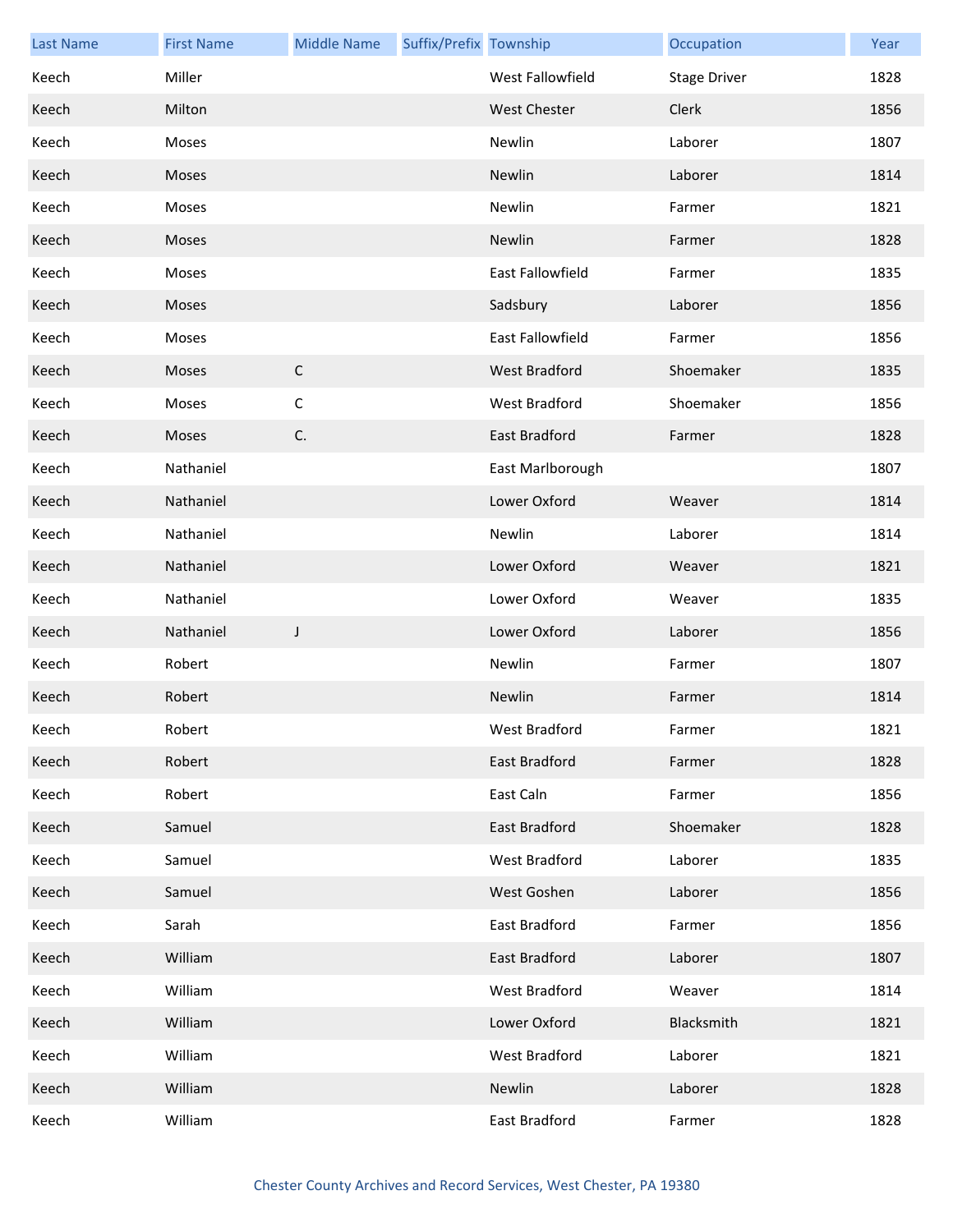| <b>Last Name</b> | <b>First Name</b> | <b>Middle Name</b> | Suffix/Prefix Township |                      | Occupation              | Year |
|------------------|-------------------|--------------------|------------------------|----------------------|-------------------------|------|
| Keech            | William           |                    |                        | Uwchlan              | Laborer                 | 1828 |
| Keech            | William           |                    |                        | West Bradford        | Farmer                  | 1835 |
| Keech            | William           |                    |                        | East Marlborough     | <b>Butcher</b>          | 1835 |
| Keech            | William           |                    |                        | East Bradford        | Laborer                 | 1835 |
| Keech            | William           |                    |                        | Highland             | Laborer                 | 1856 |
| Keech            | William           |                    |                        | Sadsbury             | Laborer                 | 1856 |
| Keeck            | Milton            |                    |                        | West Bradford        | Storekeeper's assistant | 1835 |
| Keed             | James             |                    |                        | Vincent              |                         | 1800 |
| Keehmle          | Jacob             |                    |                        | West Goshen          |                         | 1821 |
| Keehmle          | Jacob             |                    |                        | West Goshen          |                         | 1821 |
| Keehmle          | Jacob             |                    |                        | <b>West Chester</b>  | Currier                 | 1828 |
| Keehmle          | Jacob             |                    |                        | <b>West Chester</b>  | Farmer                  | 1856 |
| Keehmle          | John              |                    |                        | West Goshen          |                         | 1821 |
| Keelahen         | Hugh              |                    |                        | East Bradford        | Farmer                  | 1814 |
| Keeler           | Henry             |                    |                        | East Bradford        | Farmer                  | 1814 |
| Keeler           | John              |                    |                        | West Bradford        | Laborer                 | 1814 |
| Keeler           | John              |                    |                        | Coventry             | Laborer                 | 1828 |
| Keeler           | John              |                    |                        | Coventry             | Laborer                 | 1835 |
| Keeler           | Jonas             |                    |                        | West Marlborough     |                         | 1793 |
| Keeler           | Martha            |                    |                        | Coventry             | Laborer                 | 1835 |
| Keeler           | Martin            |                    |                        | Coventry             | Laborer                 | 1828 |
| Keeler           | Ruben             |                    |                        | East Marlborough     | Shoemaker               | 1814 |
| Keeler           | Samuel            |                    |                        | New Garden           | Laborer                 | 1821 |
| Keeler           | Samuel            |                    |                        | Kennett              | Carpenter               | 1828 |
| Keeley           | Conrad            |                    | Jr.                    | Uwchlan              | Carpenter               | 1814 |
| Keeley           | Conrad            |                    |                        | Uwchlan              | Farmer                  | 1814 |
| Keeley           | Conrad            |                    |                        | Uwchlan              | Farmer                  | 1835 |
| Keeley           | David             |                    |                        | Phoenixville         | Carpenter               | 1856 |
| Keeley           | George            |                    |                        | Vincent              | Blacksmith              | 1821 |
| Keeley           | George            |                    |                        | <b>West Vincent</b>  | Farmer                  | 1835 |
| Keeley           | Henry             |                    |                        | <b>East Nantmeal</b> | Weaver                  | 1814 |
| Keeley           | Henry             |                    |                        | Uwchlan              | Farmer                  | 1814 |
| Keeley           | Henry             |                    |                        | Pikeland             | Farmer                  | 1828 |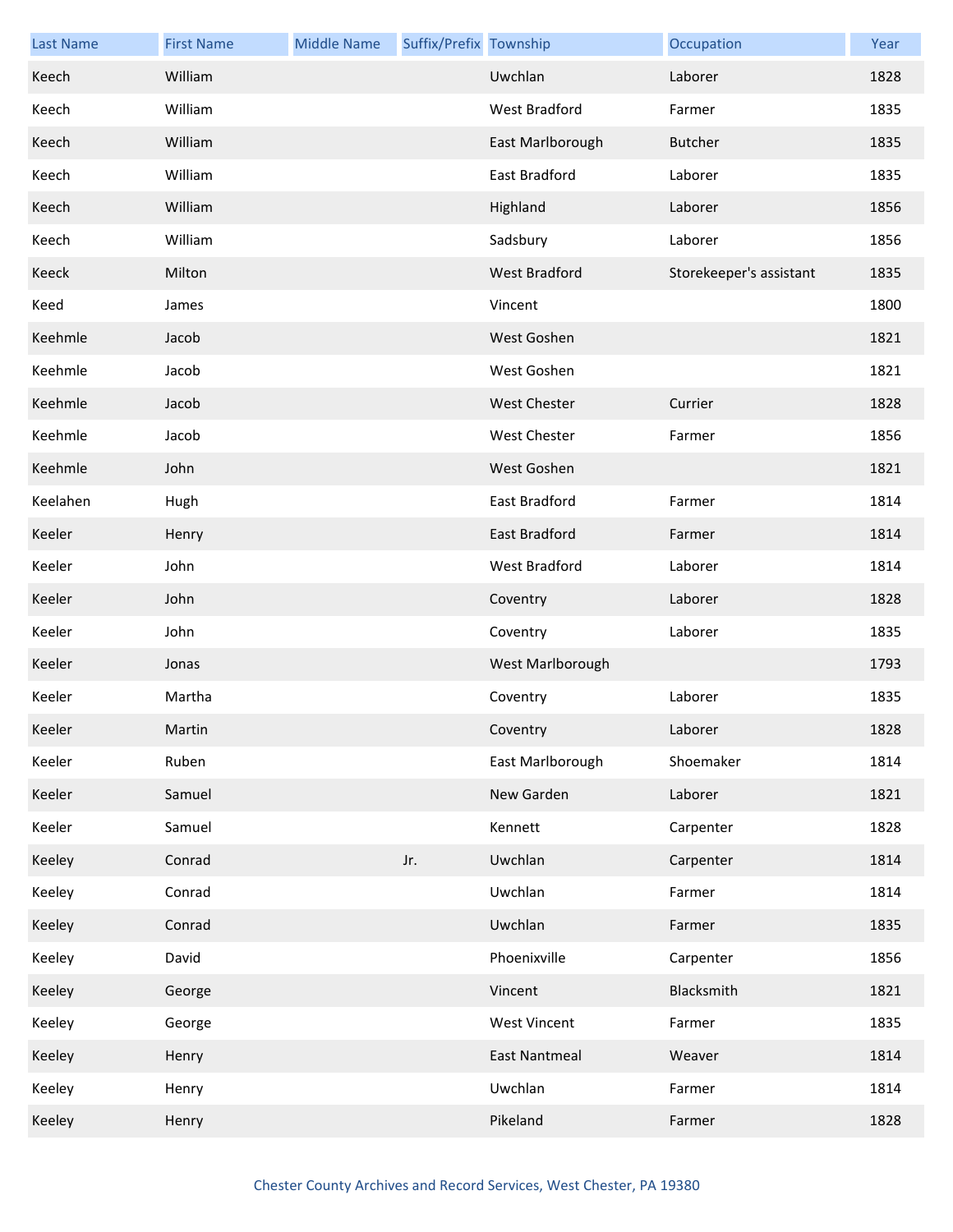| <b>Last Name</b> | <b>First Name</b> | <b>Middle Name</b> | Suffix/Prefix Township |                      | Occupation | Year |
|------------------|-------------------|--------------------|------------------------|----------------------|------------|------|
| Keeley           | Henry             |                    |                        | <b>West Vincent</b>  | Cordwainer | 1835 |
| Keeley           | Henry             |                    |                        | West Pikeland        | Gentleman  | 1856 |
| Keeley           | Jacob             |                    |                        | West Caln            | Farmer     | 1814 |
| Keeley           | Jacob             |                    |                        | Uwchlan              | Farmer     | 1814 |
| Keeley           | Jacob             |                    |                        | <b>West Nantmeal</b> | Saddler    | 1821 |
| Keeley           | Jacob             |                    |                        | Uwchlan              |            | 1835 |
| Keeley           | Jerome            |                    |                        | West Pikeland        | Farmer     | 1856 |
| Keeley           | John              |                    |                        | Vincent              | Laborer    | 1807 |
| Keeley           | John              |                    |                        | Uwchlan              | Farmer     | 1814 |
| Keeley           | John              |                    |                        | <b>West Vincent</b>  | Blacksmith | 1835 |
| Keeley           | John              |                    |                        | Uwchlan              | Farmer     | 1835 |
| Keeley           | John              |                    |                        | Phoenixville         | Blacksmith | 1856 |
| Keeley           | Levi              |                    |                        | Coventry             | Laborer    | 1835 |
| Keeley           | Mathias           |                    |                        | Uwchlan              | Farmer     | 1835 |
| Keeley           | Mathias           |                    |                        | <b>West Nantmeal</b> | Laborer    | 1835 |
| Keeley           | Matthias          |                    |                        | Vincent              | Laborer    | 1807 |
| Keeley           | Matthias          |                    |                        | Uwchlan              | Farmer     | 1814 |
| Keeley           | Reuben            |                    |                        | <b>East Vincent</b>  | Blacksmith | 1856 |
| Keeley           | Sabastine         |                    |                        | West Caln            | Saddler    | 1814 |
| Keelly           | Conrad            |                    |                        | Uwchlan              | Carpenter  | 1800 |
| Keelly           | Conrad            |                    |                        | Uwchlan              |            | 1800 |
| Keelly           | Henry             |                    |                        | East Nottingham      | Laborer    | 1856 |
| Keelly           | John              |                    |                        | Uwchlan              |            | 1800 |
| Keelly           | Mathias           |                    | Sr.                    | Uwchlan              |            | 1800 |
| Keelly           | Mathias           |                    |                        | Uwchlan              | Mason      | 1800 |
| Keely            |                   |                    |                        | South Coventry       |            | 1856 |
| Keely            | Conrad            |                    |                        | Uwchlan              | Farmer     | 1807 |
| Keely            | Conrad            |                    |                        | Uwchlan              | Farmer     | 1807 |
| Keely            | Conrad            |                    |                        | Vincent              |            | 1821 |
| Keely            | Conrad            |                    |                        | Uwchlan              | Farmer     | 1821 |
| Keely            | Conrad            |                    |                        | Uwchlan              | Gentleman  | 1828 |
| Keely            | Conrade           |                    |                        | Uwchlan              |            | 1793 |
| Keely            | Daniel            |                    |                        | Uwchlan              | Farmer     | 1856 |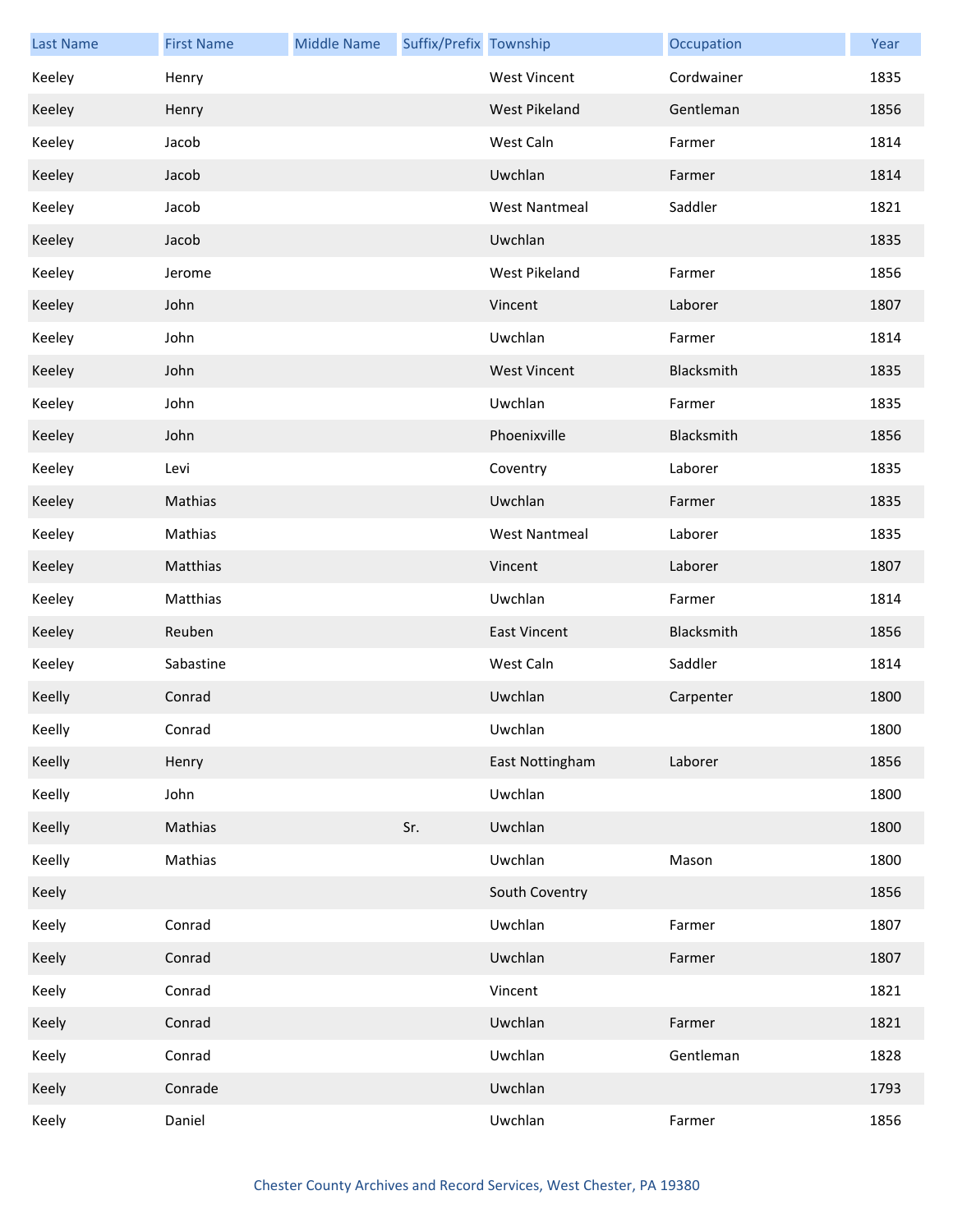| <b>Last Name</b> | <b>First Name</b> | <b>Middle Name</b> | Suffix/Prefix Township |                      | Occupation   | Year |
|------------------|-------------------|--------------------|------------------------|----------------------|--------------|------|
| Keely            | Elizabeth         |                    |                        | Vincent              |              | 1793 |
| Keely            | Elizabeth         |                    |                        | Vincent              |              | 1800 |
| Keely            | George            |                    |                        | Vincent              | Blacksmith   | 1828 |
| Keely            | Henry             |                    |                        | Vincent              | Shoemaker    | 1814 |
| Keely            | Henry             |                    |                        | Uwchlan              | Farmer       | 1821 |
| Keely            | Henry             |                    |                        | Vincent              |              | 1821 |
| Keely            | Henry             |                    |                        | Vincent              | Shoemaker    | 1828 |
| Keely            | Jacob             |                    |                        | Uwchlan              | Farmer       | 1821 |
| Keely            | Jacob             |                    |                        | Uwchlan              | Gentleman    | 1856 |
| Keely            | Jeremiah          |                    |                        | East Bradford        | Laborer      | 1856 |
| Keely            | John              |                    |                        | Vincent              |              | 1793 |
| Keely            | John              |                    |                        | Vincent              |              | 1793 |
| Keely            | John              |                    |                        | Vincent              |              | 1800 |
| Keely            | John              |                    |                        | Uwchlan              | Gentleman    | 1807 |
| Keely            | John              |                    |                        | Uwchlan              | Farmer       | 1821 |
| Keely            | John              |                    |                        | Uwchlan              | Farmer       | 1828 |
| Keely            | Joseph            |                    |                        | Vincent              |              | 1793 |
| Keely            | Levi              |                    |                        | <b>East Coventry</b> | Laborer      | 1856 |
| Keely            | Lewis             |                    |                        | Charlestown          | Laborer      | 1856 |
| Keely            | Mathias           |                    |                        | Uwchlan              |              | 1793 |
| Keely            | Mathias           |                    |                        | Uwchlan              | Farmer       | 1807 |
| Keely            | Mathias           |                    |                        | Uwchlan              | Farmer       | 1807 |
| Keely            | Mathias           |                    |                        | Uwchlan              | Farmer       | 1828 |
| Keely            | Mathies           |                    |                        | Wallace              | Laborer      | 1856 |
| Keely            | Matthias          |                    |                        | Uwchlan              | Farmer       | 1821 |
| Keely            | Patrick           |                    |                        | Westtown             | Farmer       | 1856 |
| Keely            | Roger             |                    |                        | East Bradford        | Shoemaker    | 1856 |
| Keely            | Sebastian         |                    |                        | Vincent              |              | 1814 |
| Keely            | William           |                    |                        | Schuylkill           | Laborer      | 1835 |
| Keely            | William           |                    |                        | West Whiteland       | Laborer      | 1856 |
| Keemer           | (Widow)           |                    |                        | <b>West Nantmeal</b> |              | 1793 |
| Keemer           | Catharine         |                    | Widow                  | Brandywine           |              | 1807 |
| Keemer           | James             |                    |                        | Brandywine           | Cabinetmaker | 1828 |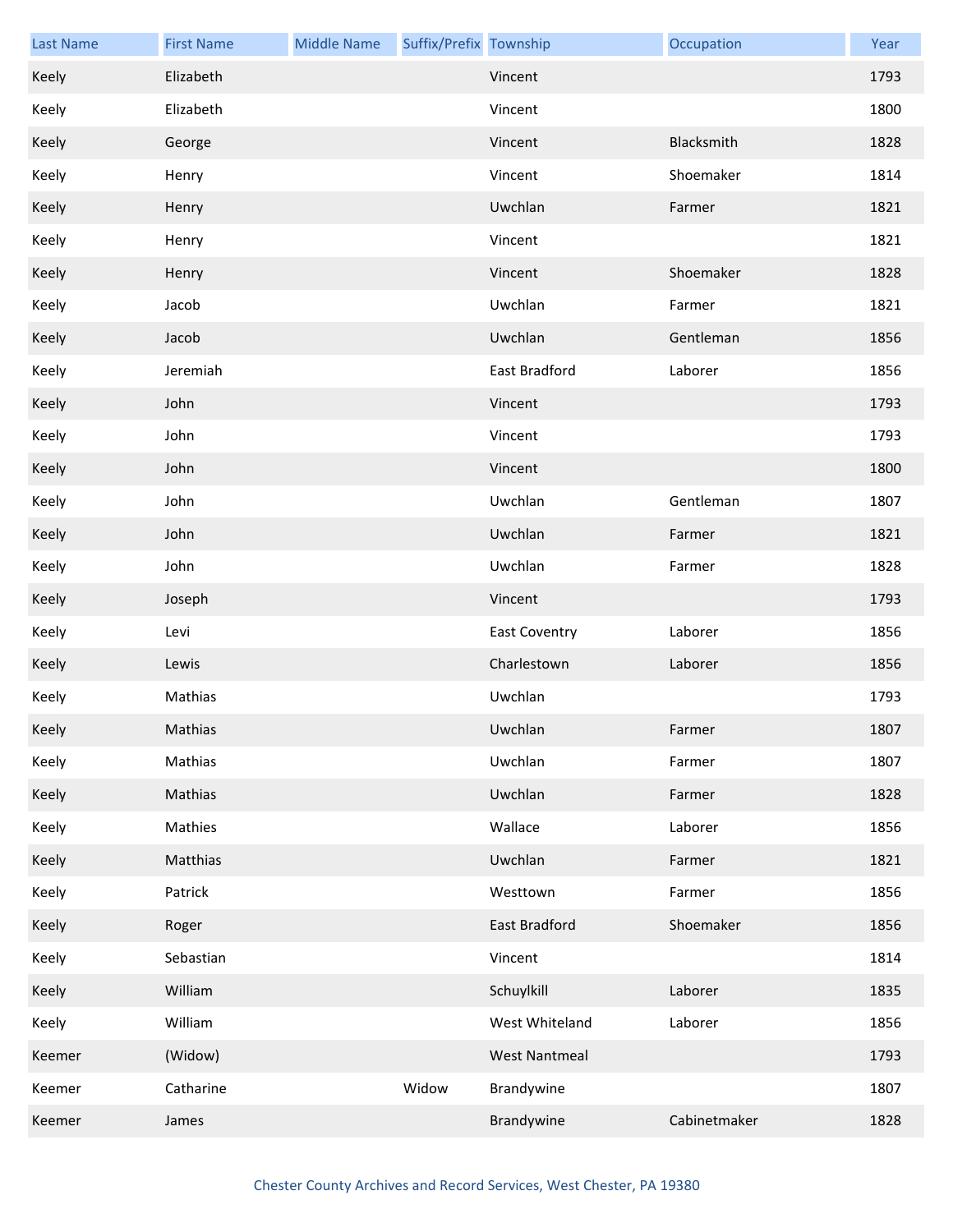| <b>Last Name</b> | <b>First Name</b> | <b>Middle Name</b> | Suffix/Prefix Township |                      | Occupation      | Year |
|------------------|-------------------|--------------------|------------------------|----------------------|-----------------|------|
| Keemer           | John              |                    |                        | Brandywine           | Cabinetmaker    | 1828 |
| Keemle           | Jacob             |                    |                        | <b>West Chester</b>  | Leather dresser | 1835 |
| Keemor           | Sarah             |                    |                        | West Nantmeal        |                 | 1800 |
| Keen             | Andrew            |                    |                        | <b>East Nantmeal</b> | Blacksmith      | 1821 |
| Keen             | Andrew            |                    |                        | <b>East Nantmeal</b> | Blacksmith      | 1828 |
| Keen             | Andrew            |                    |                        | <b>East Nantmeal</b> | Farmer          | 1835 |
| Keen             | Andrew            |                    |                        | Coventry             | Farmer          | 1835 |
| Keen             | Andrew            |                    | Jr.                    | Warwick              | Drover          | 1856 |
| Keen             | Christian         |                    |                        | <b>East Nantmeal</b> | Weaver          | 1828 |
| Keen             | Conrad            |                    |                        | East Nantmeal        | Weaver          | 1814 |
| Keen             | Conrad            |                    |                        | <b>East Nantmeal</b> | Weaver          | 1821 |
| Keen             | Conrad            |                    |                        | East Nantmeal        | Weaver          | 1828 |
| Keen             | Conrade           |                    |                        | East Nantmeal        | Weaver          | 1807 |
| Keen             | Eli               |                    |                        | Warwick              | Storekeeper     | 1856 |
| Keen             | George            |                    |                        | <b>East Nantmeal</b> | Laborer         | 1835 |
| Keen             | Jacob             |                    |                        | Warwick              | Laborer         | 1856 |
| Keen             | Obediah           |                    |                        | Warwick              | Farmer          | 1856 |
| Keen             | Rhuben            |                    |                        | Warwick              | Farmer          | 1856 |
| Keen             | Thomas            |                    |                        | <b>East Nantmeal</b> | Founder         | 1835 |
| Keenan           | James             |                    |                        | Uwchlan              | Miller          | 1807 |
| Keenan           | James             |                    |                        | West Nantmeal        | Millwright      | 1814 |
| Keenan           | James             |                    |                        | <b>West Nantmeal</b> | Millwright      | 1821 |
| Keenan           | John              |                    |                        | <b>West Nantmeal</b> | Millwright      | 1814 |
| Keenan           | John              |                    |                        | <b>West Nantmeal</b> | Millwright      | 1821 |
| Keenen           | Jacob             |                    |                        | <b>West Nantmeal</b> | Millwright      | 1856 |
| Keenen           | Joseph            |                    |                        | <b>West Nantmeal</b> | Millwright      | 1856 |
| Keeney           | Franklin          |                    |                        | Highland             | Laborer         | 1856 |
| Keenon           | Benjamin          |                    |                        | <b>West Nantmeal</b> | Millwright      | 1828 |
| Keenon           | James             |                    |                        | West Nantmeal        | Millwright      | 1828 |
| Keenon           | John              |                    |                        | Brandywine           | Millwright      | 1828 |
| Keens            | Andrew            |                    | Sr.                    | Warwick              | Farmer          | 1856 |
| Keens            | Christian         |                    |                        | South Coventry       | Farmer          | 1856 |
| Keens            | Conrad            |                    |                        | <b>East Nantmeal</b> |                 | 1793 |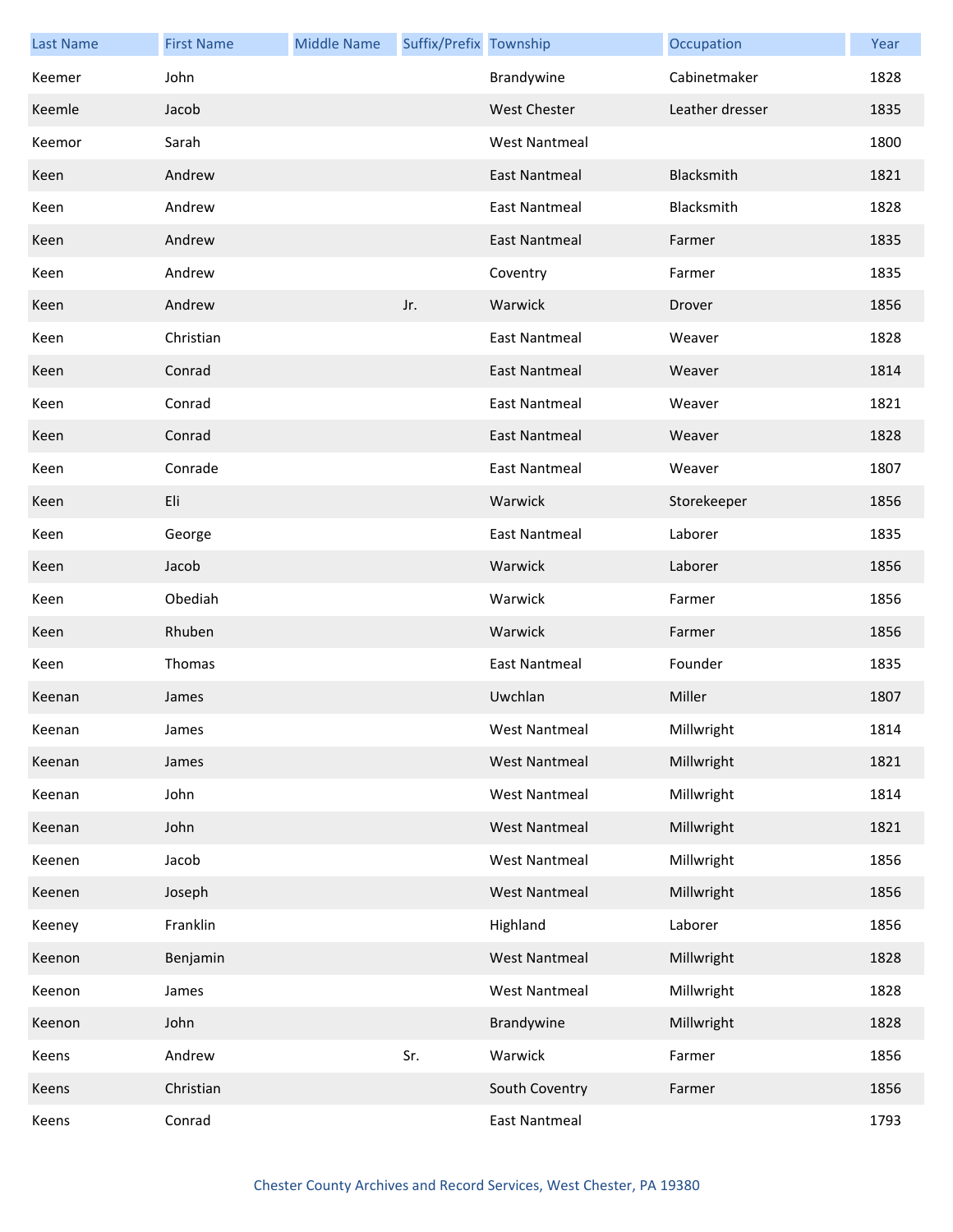| <b>Last Name</b> | <b>First Name</b> | <b>Middle Name</b> | Suffix/Prefix Township |                         | Occupation | Year |
|------------------|-------------------|--------------------|------------------------|-------------------------|------------|------|
| Keens            | George            |                    |                        | Warwick                 | Farmer     | 1856 |
| Keeny            | Patrick           |                    |                        | Vincent                 |            | 1793 |
| Keeper           | William           |                    |                        | West Marlborough        | Farmer     | 1807 |
| Keepers          | Ann               |                    |                        | West Marlborough        | Farmer     | 1828 |
| Keepers          | Ann               |                    |                        | West Marlborough        | Farmer     | 1835 |
| Keepers          | Catharine         |                    |                        | West Marlborough        | Farmer     | 1828 |
| Keepers          | Catharine         |                    |                        | West Marlborough        |            | 1835 |
| Keepers          | Enoch             |                    |                        | West Marlborough        |            | 1835 |
| Keepers          | John              |                    |                        | West Marlborough        | Shoemaker  | 1814 |
| Keepers          | Joseph            |                    |                        | West Marlborough        | Farmer     | 1821 |
| Keepers          | Joseph            |                    |                        | West Marlborough        | Laborer    | 1828 |
| Keepers          | Samuel            |                    |                        | East Fallowfield        | Laborer    | 1807 |
| Keepers          | Samuel            |                    |                        | East Fallowfield        | Farmer     | 1814 |
| Keepers          | Samuel            |                    |                        | East Fallowfield        | Laborer    | 1821 |
| Keepers          | Samuel            |                    |                        | <b>East Fallowfield</b> | Farmer     | 1828 |
| Keepers          | William           |                    |                        | Newlin                  |            | 1793 |
| Keepers          | William           |                    |                        | West Marlborough        |            | 1793 |
| Keepers          | William           |                    |                        | West Marlborough        |            | 1800 |
| Keepers          | William           |                    |                        | West Marlborough        | Yeoman     | 1814 |
| Keepers          | William           |                    |                        | West Marlborough        | Farmer     | 1821 |
| Keepler          | Elias             |                    |                        | West Caln               | Laborer    | 1814 |
| Keer             | Henry             |                    |                        | <b>East Nantmeal</b>    | Moulder    | 1828 |
| Keer             | Thomas            |                    |                        | <b>East Nantmeal</b>    | Farmer     | 1828 |
| Kees             | Robert            |                    |                        | Brandywine              | Weaver     | 1828 |
| Keetch           | David             | Η.                 |                        | Lower Oxford            | Blacksmith | 1828 |
| Keetch           | Jacob             |                    |                        | Lower Oxford            | Stonemason | 1828 |
| Keetch           | Nathaniel         |                    |                        | Lower Oxford            | Weaver     | 1828 |
| Keetch           | William           |                    |                        | Lower Oxford            | Blacksmith | 1828 |
| Keeven           | Dennis            |                    |                        | Phoenixville            | Pudler     | 1856 |
| Keevler          | Gotlieb           |                    |                        | <b>West Nantmeal</b>    | Carter     | 1828 |
| Keffer           | David             |                    |                        | East Pikeland           | Laborer    | 1856 |
| Keidle           | John              | $\mathsf A$        |                        | Uwchlan                 | Tanner     | 1856 |
| Keighler         | Jacob             |                    |                        | Willistown              | Farmer     | 1828 |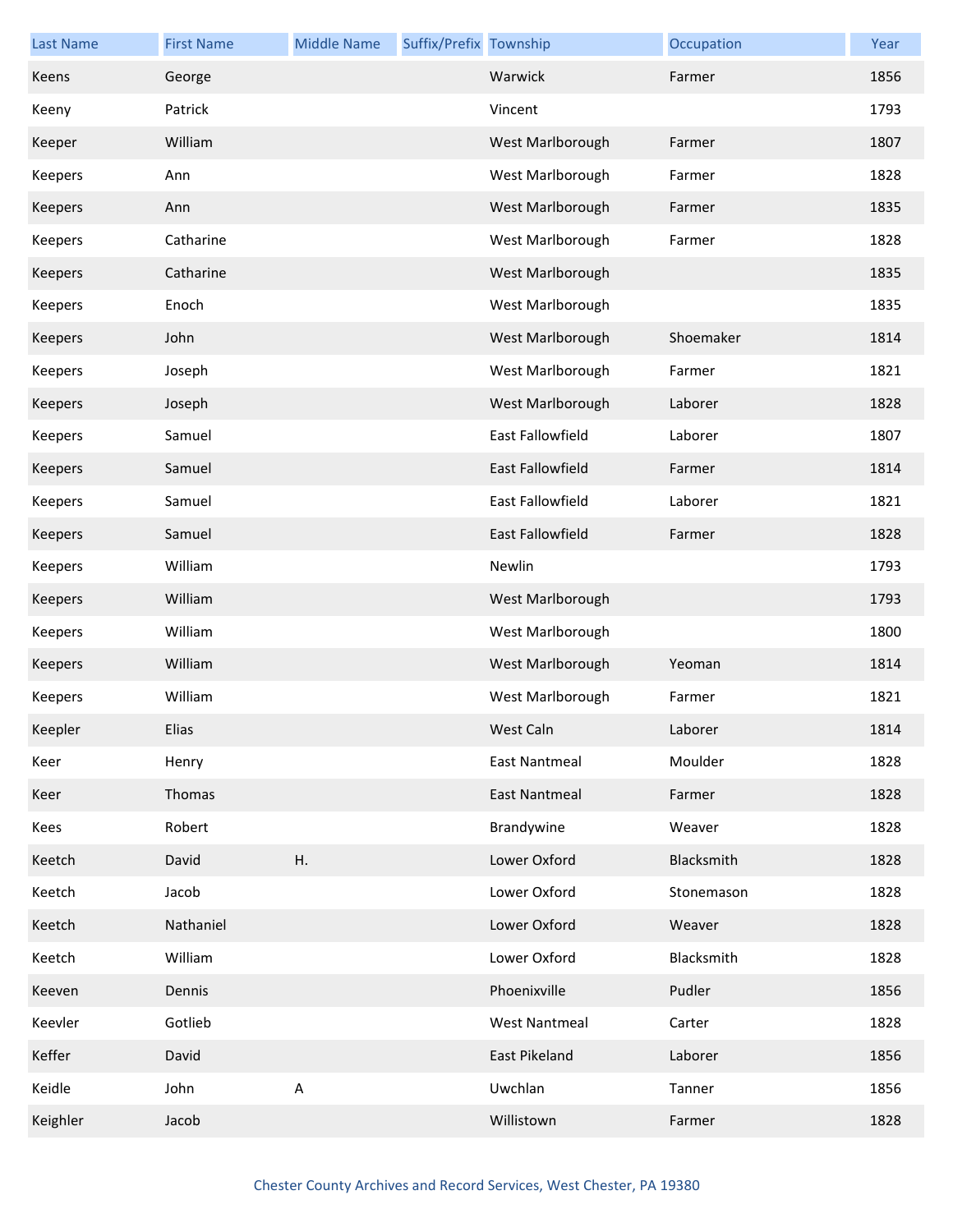| <b>Last Name</b> | <b>First Name</b> | <b>Middle Name</b> | Suffix/Prefix Township |                      | Occupation    | Year |
|------------------|-------------------|--------------------|------------------------|----------------------|---------------|------|
| Keighler         | Jacob             |                    |                        | Willistown           | Farmer        | 1835 |
| Keighler         | Thomas            |                    |                        | Willistown           | Laborer       | 1828 |
| Keighler         | Thomas            | B                  |                        | Willistown           | Farmer        | 1835 |
| Keiler           | John              |                    |                        | Wallace              | Laborer       | 1856 |
| Keim             | Ann               |                    |                        | Warwick              | Farmer        | 1856 |
| Keim             | David             |                    |                        | Warwick              | Farmer        | 1856 |
| Keim             | Henry             |                    |                        | Warwick              | Laborer       | 1856 |
| Keim             | Jacob             |                    |                        | <b>East Nantmeal</b> | Storekeeper   | 1856 |
| Keim             | James             | W                  |                        | Warwick              | Miller        | 1856 |
| Keim             | John              |                    |                        | Warwick              | Farmer        | 1856 |
| Keim             | Levi              |                    |                        | <b>East Nantmeal</b> | Laborer       | 1856 |
| Keim             | Samuel            |                    | Jr.                    | Warwick              | Carpenter     | 1856 |
| Keim             | Uriah             |                    |                        | Warwick              | Farmer        | 1856 |
| Keimer           | (Widow)           |                    |                        | <b>West Nantmeal</b> | Farmer        | 1807 |
| Keimer           | James             |                    |                        | West Brandywine      | Farmer        | 1856 |
| Keimer           | John              |                    |                        | West Brandywine      | Farmer        | 1856 |
| Keimer           | John              | $\sf V$            |                        | West Brandywine      | Laborer       | 1856 |
| Keirns           | William           |                    |                        | London Grove         |               | 1793 |
| Keiser           | James             | ${\sf R}$          |                        | <b>West Chester</b>  | Teacher       | 1856 |
| Keitch           | Nathaniel         |                    |                        | Lower Oxford         | Weaver        | 1807 |
| Keiter           | Henry             |                    |                        | Vincent              |               | 1793 |
| Keiter           | Henry             |                    | Sr.                    | Vincent              |               | 1821 |
| Keiter           | Henry             |                    |                        | East Vincent         |               | 1835 |
| Keiter           | Jacob             |                    |                        | <b>East Vincent</b>  | Carpenter     | 1856 |
| Keiters          | Henry             |                    |                        | Vincent              |               | 1821 |
| Keith            | John              |                    |                        | East Nottingham      | Farmer        | 1856 |
| Keith            | William           |                    |                        | East Nottingham      | Farmer        | 1835 |
| Keith            | William           |                    |                        | East Nottingham      | Collier       | 1856 |
| Keith            | William           |                    |                        | East Nottingham      | Farmer        | 1856 |
| Keley            | James             |                    |                        | Willistown           | Laborer       | 1835 |
| Kell             | Allen             |                    |                        | Willistown           | Laborer       | 1821 |
| Kell             | Andrew            |                    |                        | Goshen               |               | 1793 |
| Kell             | Frederick         |                    |                        | New Garden           | <b>Brewer</b> | 1835 |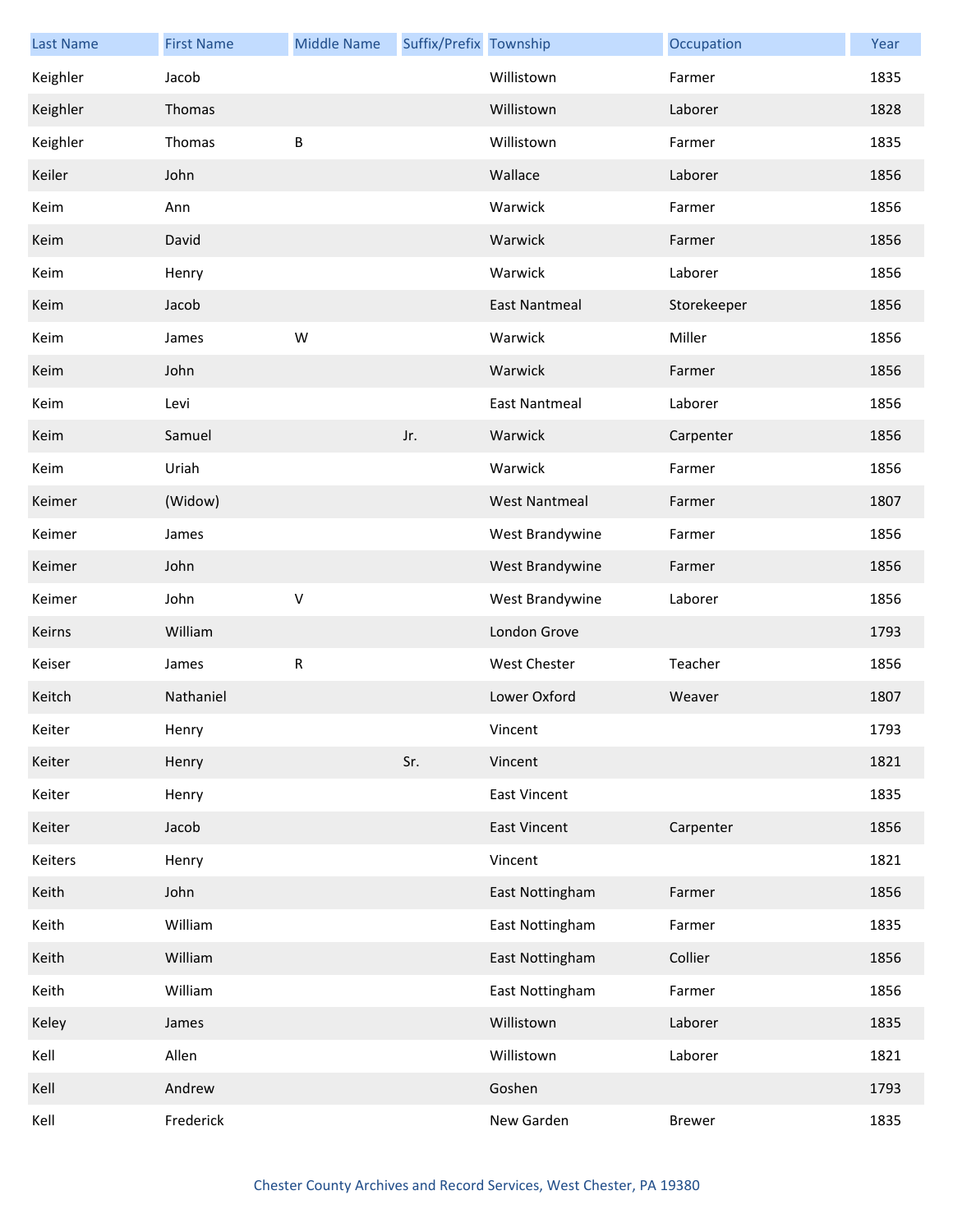| <b>Last Name</b> | <b>First Name</b> | <b>Middle Name</b> | Suffix/Prefix Township |                      | Occupation | Year |
|------------------|-------------------|--------------------|------------------------|----------------------|------------|------|
| Kell             | John              |                    |                        | East Marlborough     |            | 1793 |
| Kell             | John              |                    |                        | West Marlborough     |            | 1793 |
| Kell             | John              |                    |                        | West Marlborough     |            | 1800 |
| Kell             | John              |                    |                        | East Marlborough     | Farmer     | 1807 |
| Kell             | John              |                    |                        | East Marlborough     | Farmer     | 1814 |
| Kell             | John              |                    |                        | Newlin               | Laborer    | 1814 |
| Kell             | Samuel            |                    |                        | East Fallowfield     |            | 1793 |
| Kellar           | Anthony           |                    |                        | <b>West Vincent</b>  | Laborer    | 1835 |
| Kellar           | Enos              | ${\sf M}$          |                        | <b>West Coventry</b> | Shoemaker  | 1856 |
| Kellar           | John              |                    |                        | <b>West Coventry</b> | Laborer    | 1856 |
| Kellar           | Mathias           |                    |                        | Lower Oxford         | Laborer    | 1835 |
| Kellar           | Noah              | ${\sf M}$          |                        | <b>West Coventry</b> | Farmer     | 1856 |
| Kellen           | Elizabeth         |                    |                        | <b>East Vincent</b>  |            | 1856 |
| Keller           | Anthony           |                    |                        | East Pikeland        | Laborer    | 1856 |
| Keller           | Benjamin          |                    |                        | Coventry             | Cordwainer | 1821 |
| Keller           | Catharine         |                    |                        | Coventry             |            | 1835 |
| Keller           | David             |                    |                        | Coventry             | Farmer     | 1828 |
| Keller           | David             |                    |                        | Coventry             | Laborer    | 1835 |
| Keller           | David             | R                  |                        | <b>East Coventry</b> | Laborer    | 1856 |
| Keller           | Jacob             |                    |                        | Sadsbury             | Farmer     | 1835 |
| Keller           | Jacob             |                    |                        | Sadsbury             | Farmer     | 1856 |
| Keller           | John              |                    |                        | Coventry             | Laborer    | 1828 |
| Keller           | John              |                    |                        | Coventry             | Laborer    | 1835 |
| Keller           | John              | $\sf B$            |                        | Warwick              | Farmer     | 1856 |
| Keller           | Matthias          |                    |                        | Lower Oxford         | Laborer    | 1821 |
| Keller           | Peter             |                    |                        | <b>West Nantmeal</b> |            | 1793 |
| Keller           | Peter             |                    |                        | Coventry             |            | 1793 |
| Keller           | Peter             |                    |                        | Coventry             | Yeoman     | 1807 |
| Keller           | Peter             |                    |                        | Coventry             | Yeoman     | 1814 |
| Keller           | Peter             |                    | Jr.                    | Coventry             | Weaver     | 1814 |
| Keller           | Peter             |                    |                        | Coventry             | Farmer     | 1821 |
| Keller           | Peter             |                    | Jr.                    | Vincent              |            | 1821 |
| Keller           | Peter             |                    |                        | Vincent              | Farmer     | 1828 |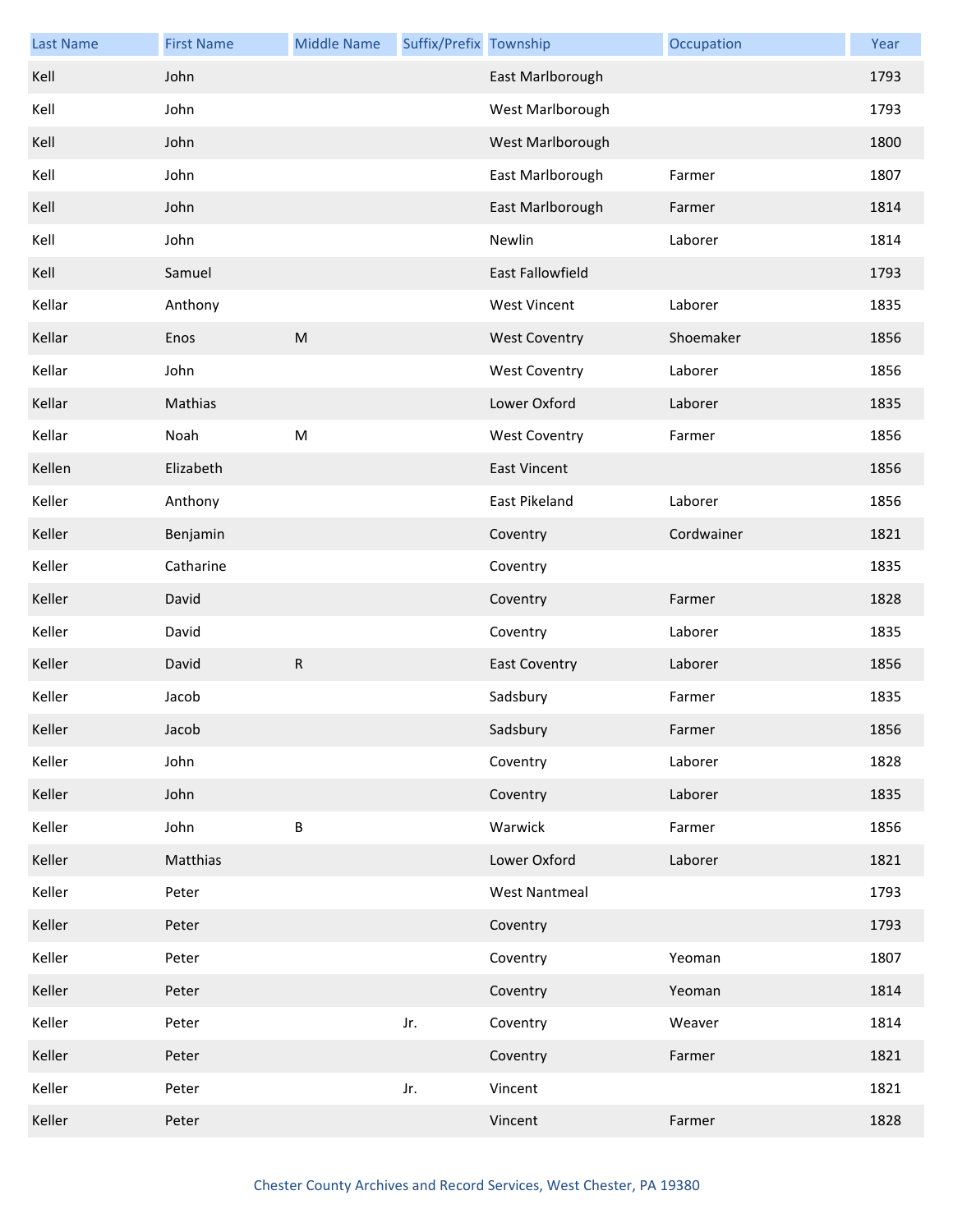| <b>Last Name</b> | <b>First Name</b> | <b>Middle Name</b> | Suffix/Prefix Township |                      | Occupation          | Year |
|------------------|-------------------|--------------------|------------------------|----------------------|---------------------|------|
| Keller           | Peter             |                    |                        | Coventry             |                     | 1835 |
| Keller           | Peter             |                    |                        | <b>East Vincent</b>  | Farmer              | 1835 |
| Keller           | Theodore          |                    |                        | Coventry             |                     | 1793 |
| Keller           | Theodore          |                    |                        | Coventry             | Shinglemaker        | 1807 |
| Keller           | Theodore          |                    |                        | Coventry             | Shinglemaker        | 1814 |
| Keller           | Theodore          |                    |                        | Coventry             | Shinglemaker        | 1821 |
| Keller           | Theodore          |                    |                        | Coventry             | Laborer             | 1828 |
| Keller           | Theodore          |                    |                        | <b>West Nantmeal</b> | Gentleman           | 1835 |
| Keller           | William           |                    |                        | Coventry             | Blacksmith          | 1828 |
| Keller           | William           |                    |                        | Coventry             | Blacksmith          | 1835 |
| Keller           | William           |                    |                        | <b>East Coventry</b> | Blacksmith          | 1856 |
| Keller           | William           |                    |                        | East Caln            | Shoemaker           | 1856 |
| Kelley           | Benjamin          |                    |                        | East Nottingham      | Farmer              | 1814 |
| Kelley           | Benjamin          |                    | Jr.                    | East Nottingham      | Miller              | 1814 |
| Kelley           | Benjamin          |                    |                        | East Nottingham      | Farmer              | 1821 |
| Kelley           | Benjamin          |                    |                        | East Nottingham      | Farmer              | 1828 |
| Kelley           | Caldwell          |                    |                        | London Britain       | Laborer             | 1856 |
| Kelley           | Cornelius         |                    |                        | Tredyffrin           | Farmer              | 1856 |
| Kelley           | Daniel            |                    |                        | East Caln            | Coachmaker          | 1856 |
| Kelley           | David             |                    |                        | East Nottingham      | Farmer              | 1814 |
| Kelley           | Edward            |                    |                        | Tredyffrin           |                     | 1793 |
| Kelley           | Edward            |                    |                        | Vincent              | Yeoman              | 1807 |
| Kelley           | Edward            |                    |                        | East Fallowfield     | Farmer              | 1814 |
| Kelley           | Edward            |                    |                        | <b>West Vincent</b>  |                     | 1835 |
| Kelley           | Elijah            |                    |                        | East Caln            | <b>Stage Driver</b> | 1828 |
| Kelley           | Elizabeth         |                    |                        | West Goshen          |                     | 1821 |
| Kelley           | Elizabeth         |                    |                        | West Chester         | Housekeeper         | 1835 |
| Kelley           | Elizabeth         |                    |                        | <b>West Chester</b>  | Lady                | 1856 |
| Kelley           | Henry             |                    |                        | Willistown           | Farmer              | 1856 |
| Kelley           | Hugh              |                    |                        | <b>West Chester</b>  | Weaver              | 1856 |
| Kelley           | Hugh              |                    |                        | West Bradford        | Farmer              | 1856 |
| Kelley           | James             |                    |                        | Willistown           | Farmer              | 1856 |
| Kelley           | John              |                    |                        | Tredyffrin           | Laborer             | 1807 |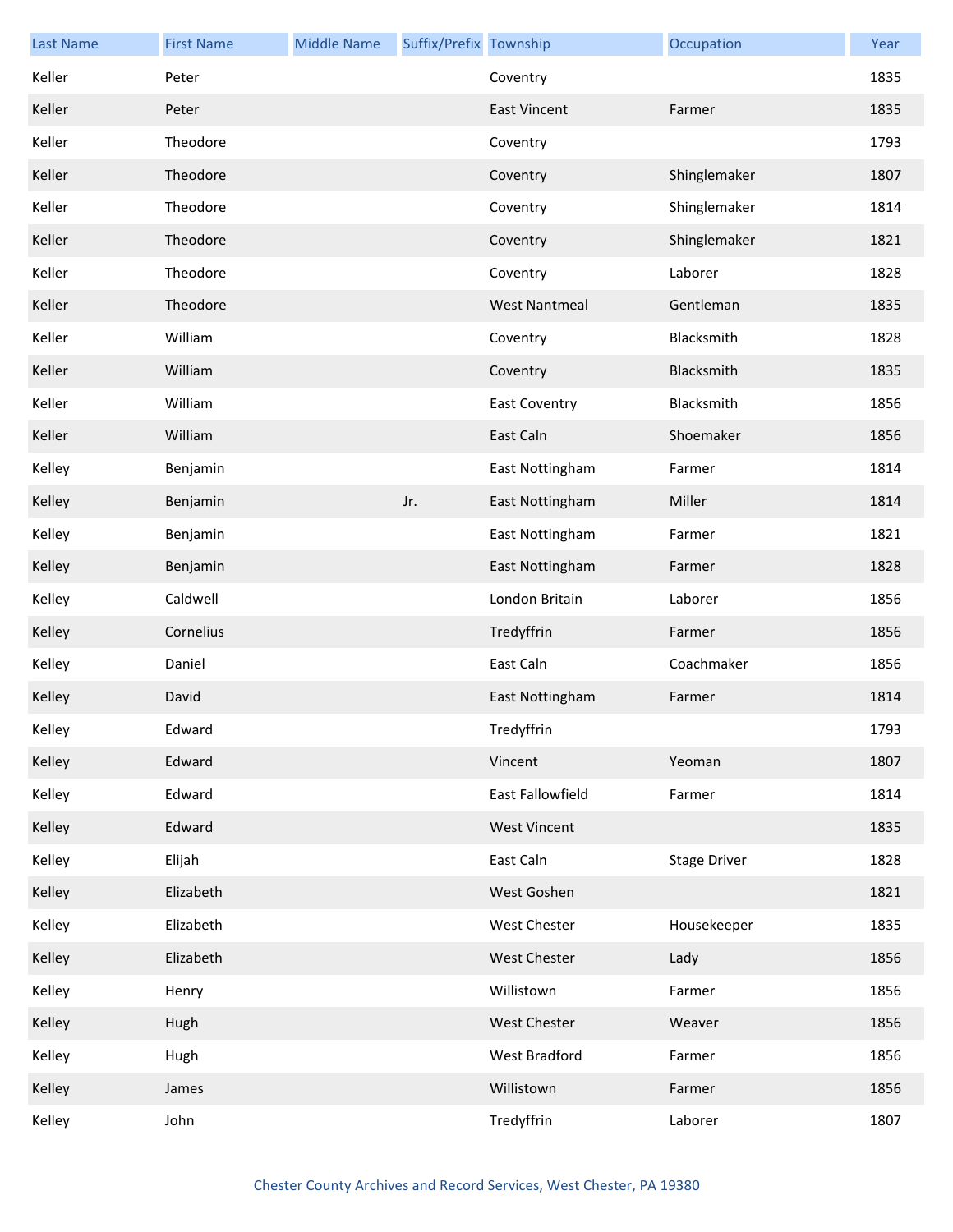| <b>Last Name</b> | <b>First Name</b> | <b>Middle Name</b> | Suffix/Prefix Township |                     | Occupation | Year |
|------------------|-------------------|--------------------|------------------------|---------------------|------------|------|
| Kelley           | John              |                    |                        | West Nottingham     | Shoemaker  | 1814 |
| Kelley           | John              |                    |                        | East Whiteland      | Coachmaker | 1828 |
| Kelley           | John              |                    |                        | Kennett             | Laborer    | 1856 |
| Kelley           | John              |                    |                        | West Nottingham     | Shoemaker  | 1856 |
| Kelley           | Joseph            |                    |                        | Willistown          | Farmer     | 1856 |
| Kelley           | Laurance          |                    |                        | Lower Oxford        | Laborer    | 1856 |
| Kelley           | Margaret          |                    |                        | <b>West Vincent</b> |            | 1835 |
| Kelley           | Richard           |                    |                        | Tredyffrin          | Sawyer     | 1807 |
| Kelley           | Sylvester         |                    |                        | London Britain      | Laborer    | 1856 |
| Kelley           | William           |                    | Jr.                    | Willistown          | Smith      | 1828 |
| Kelley           | William           |                    |                        | Willistown          | Farmer     | 1828 |
| Kelley           | William           |                    |                        | East Fallowfield    | Laborer    | 1828 |
| Kelley           | William           |                    |                        | Charlestown         |            | 1835 |
| Kelleyn          | Allen             |                    |                        | Thornbury           | Laborer    | 1807 |
| Kellr            | Joseph            |                    |                        | Londonderry         | Farmer     | 1856 |
| Kellso           | Peter             |                    |                        | West Nottingham     | Laborer    | 1828 |
| Kelly            | Barney            |                    |                        | New Garden          | Laborer    | 1800 |
| Kelly            | Calwell           |                    |                        | New London          | Laborer    | 1835 |
| Kelly            | Charles           |                    |                        | West Caln           | Laborer    | 1828 |
| Kelly            | Charles           | E                  |                        | West Whiteland      | Farmer     | 1856 |
| Kelly            | Daniel            |                    |                        | West Marlborough    | Papermaker | 1828 |
| Kelly            | Daniel            |                    |                        | London Grove        | Laborer    | 1856 |
| Kelly            | David             |                    |                        | <b>Upper Oxford</b> | Laborer    | 1828 |
| Kelly            | David             | $\mathsf C$        |                        | New London          | Laborer    | 1835 |
| Kelly            | David             | C.                 |                        | New London          | Farmer     | 1821 |
| Kelly            | Edward            |                    |                        | Vincent             |            | 1793 |
| Kelly            | Edward            |                    |                        | Tredyffrin          |            | 1800 |
| Kelly            | Edward            |                    |                        | Vincent             |            | 1800 |
| Kelly            | Edward            |                    |                        | East Fallowfield    | Laborer    | 1807 |
| Kelly            | Edward            |                    |                        | Vincent             |            | 1814 |
| Kelly            | Edward            |                    |                        | Vincent             |            | 1821 |
| Kelly            | Edward            |                    |                        | Vincent             | Farmer     | 1828 |
| Kelly            | Edward            |                    |                        | West Marlborough    | Laborer    | 1856 |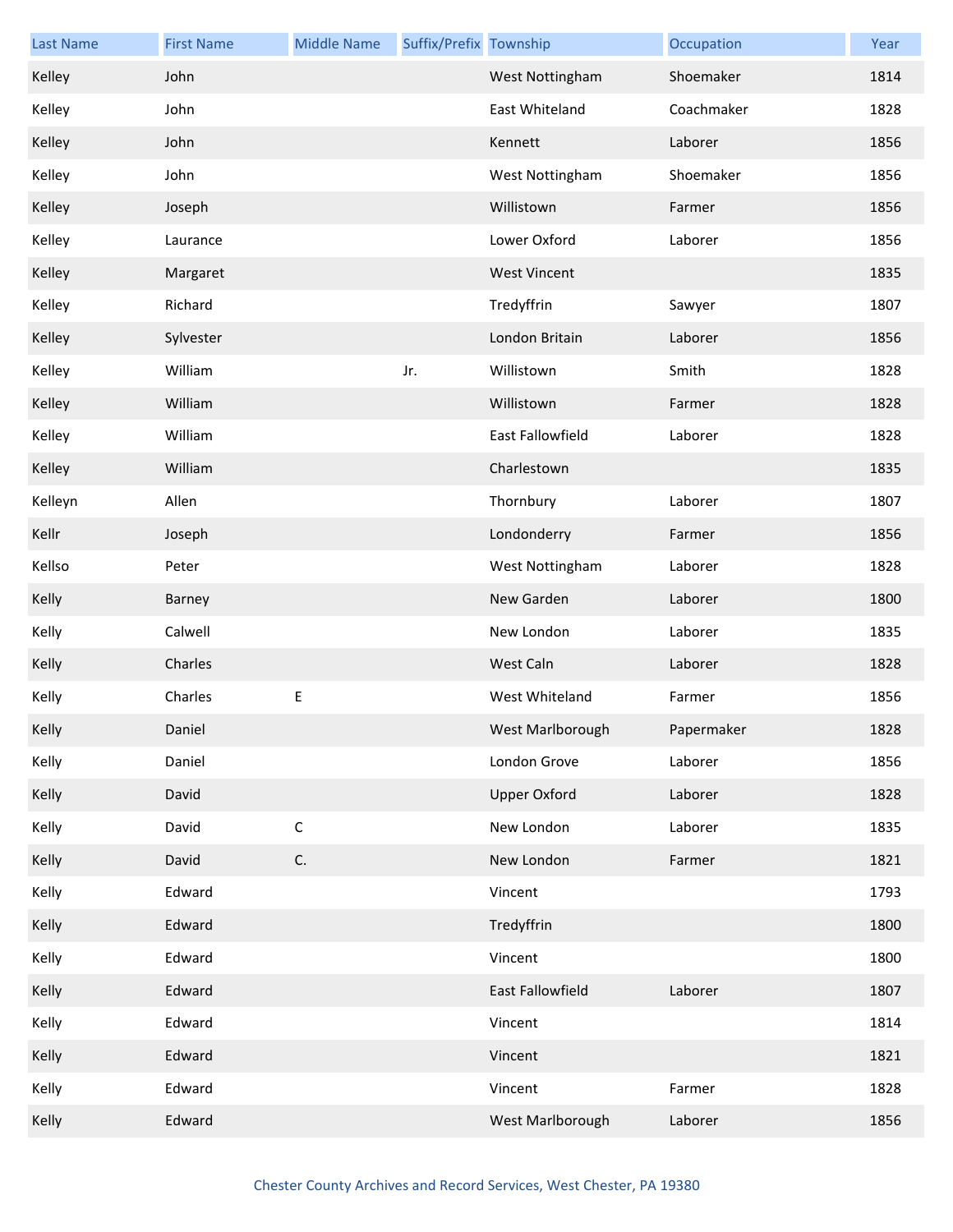| <b>Last Name</b> | <b>First Name</b> | <b>Middle Name</b>        | Suffix/Prefix Township |                  | Occupation     | Year |
|------------------|-------------------|---------------------------|------------------------|------------------|----------------|------|
| Kelly            | Elijah            |                           |                        | Tredyffrin       | Laborer        | 1835 |
| Kelly            | Elizabeth         |                           |                        | West Chester     | Seamstress     | 1828 |
| Kelly            | Francis           |                           |                        | West Fallowfield | Distiller      | 1821 |
| Kelly            | Francis           | $\boldsymbol{\mathsf{A}}$ |                        | Phoenixville     | Pudler         | 1856 |
| Kelly            | Francis           | $\sf B$                   |                        | Phoenixville     | Pudler         | 1856 |
| Kelly            | Francis           | ${\sf P}$                 |                        | West Whiteland   | Laborer        | 1856 |
| Kelly            | James             |                           |                        | Vincent          |                | 1821 |
| Kelly            | James             |                           |                        | Coventry         | Weaver         | 1828 |
| Kelly            | James             |                           |                        | New London       | Laborer        | 1835 |
| Kelly            | James             |                           |                        | Phoenixville     | Pudler         | 1856 |
| Kelly            | James             |                           |                        | Phoenixville     | Pudler         | 1856 |
| Kelly            | Jane              |                           |                        | East Fallowfield |                | 1821 |
| Kelly            | Jefferson         |                           |                        | East Nottingham  | Farmer         | 1835 |
| Kelly            | Jefferson         |                           |                        | New London       | Laborer        | 1835 |
| Kelly            | John              |                           |                        | Tredyffrin       |                | 1800 |
| Kelly            | John              |                           |                        | East Bradford    | Laborer        | 1807 |
| Kelly            | John              |                           |                        | East Bradford    |                | 1821 |
| Kelly            | John              |                           |                        | West Nottingham  | Cordwainer     | 1821 |
| Kelly            | John              |                           |                        | West Nottingham  | Shoemaker      | 1828 |
| Kelly            | John              |                           |                        | New Garden       | Blacksmith     | 1828 |
| Kelly            | John              |                           |                        | West Nottingham  |                | 1835 |
| Kelly            | John              |                           |                        | Schuylkill       | <b>Butcher</b> | 1856 |
| Kelly            | John              |                           |                        | Phoenixville     | Pudler         | 1856 |
| Kelly            | John              |                           |                        | West Whiteland   | Laborer        | 1856 |
| Kelly            | Joseph            |                           |                        | New Garden       | Laborer        | 1856 |
| Kelly            | Michael           |                           |                        | West Marlborough | Laborer        | 1821 |
| Kelly            | Michael           |                           |                        | Phoenixville     | Pudler         | 1856 |
| Kelly            | Michael           |                           |                        | West Marlborough | Laborer        | 1856 |
| Kelly            | Michael           |                           |                        | Phoenixville     | Heater         | 1856 |
| Kelly            | Michael           |                           |                        | Phoenixville     | Pudler         | 1856 |
| Kelly            | Michael           | $\sf B$                   |                        | Phoenixville     | Pudler         | 1856 |
| Kelly            | Nancy             |                           |                        | Tredyffrin       |                | 1821 |
| Kelly            | Noble             |                           |                        | Schuylkill       | Farmer         | 1828 |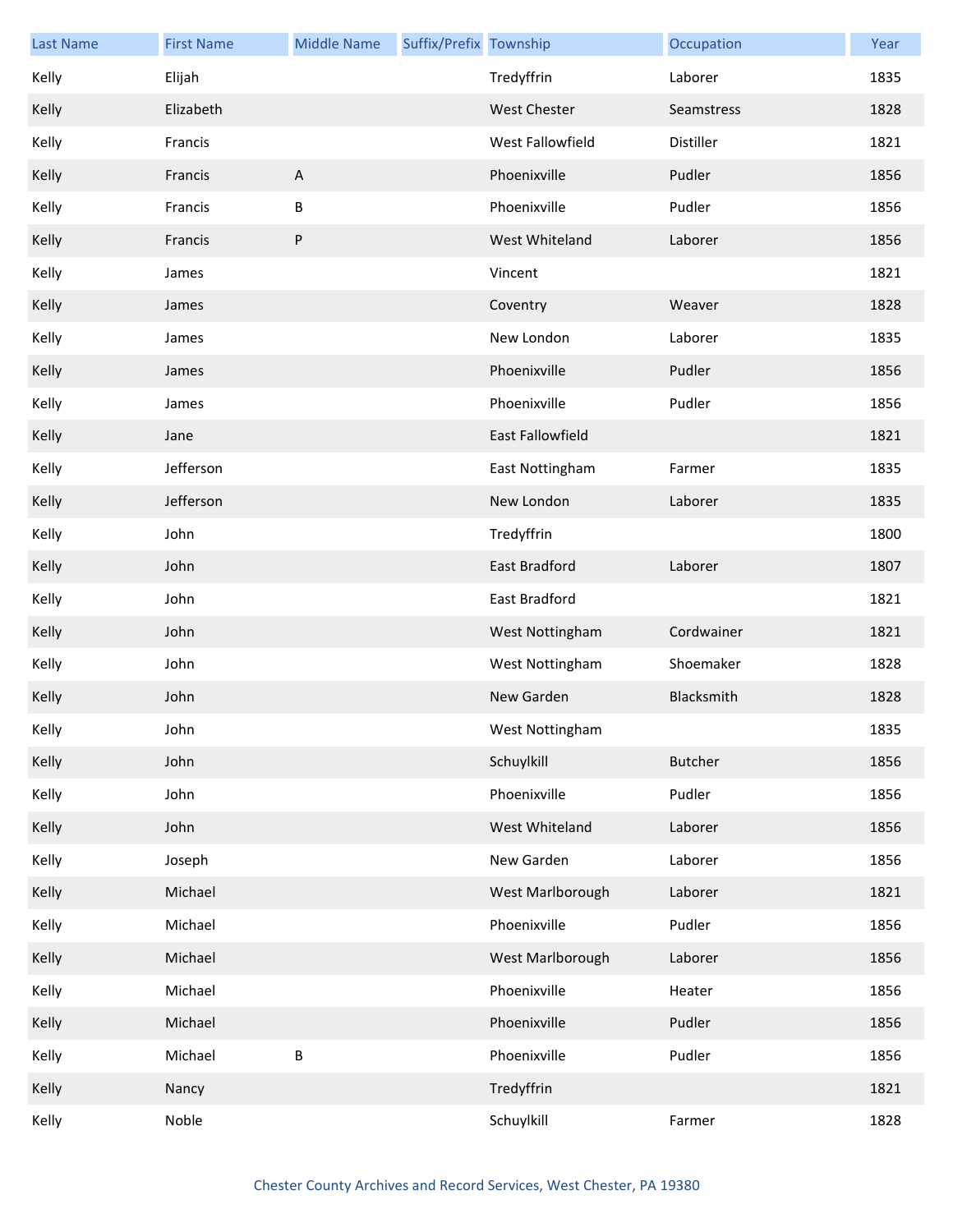| <b>Last Name</b> | <b>First Name</b> | <b>Middle Name</b> | Suffix/Prefix Township |                         | Occupation              | Year |
|------------------|-------------------|--------------------|------------------------|-------------------------|-------------------------|------|
| Kelly            | Patrick           |                    |                        | West Marlborough        | Laborer                 | 1856 |
| Kelly            | Patrick           |                    |                        | Phoenixville            | Laborer                 | 1856 |
| Kelly            | Patrick           |                    |                        | Phoenixville            | Mason                   | 1856 |
| Kelly            | Patrick           |                    |                        | Phoenixville            | Spinner                 | 1856 |
| Kelly            | Sylvester         |                    |                        | New Garden              | Laborer                 | 1856 |
| Kelly            | Thomas            |                    |                        | <b>West Chester</b>     | Foundryman              | 1856 |
| Kelly            | Thomas            |                    |                        | Phoenixville            | Weaver                  | 1856 |
| Kelly            | Washington        |                    |                        | New London              | Laborer                 | 1835 |
| Kelly            | Washington        |                    |                        | Lower Oxford            | Farmer                  | 1856 |
| Kelly            | William           |                    |                        | Willistown              | Farmer                  | 1814 |
| Kelly            | William           |                    |                        | <b>East Fallowfield</b> | Laborer                 | 1821 |
| Kelly            | William           |                    |                        | Willistown              | Farmer                  | 1821 |
| Kelly            | William           |                    |                        | East Fallowfield        | Laborer                 | 1835 |
| Kelly            | William           |                    |                        | Charlestown             | Laborer                 | 1856 |
| Kelly            | William           |                    |                        | Oxford                  | Gardener                | 1856 |
| Kelor            | John              |                    |                        | Pennsbury               | Tailor                  | 1814 |
| Kelsa            | Joseph            |                    |                        | Hopewell                | Operator in cotton mill | 1856 |
| Kelsa            | William           |                    |                        | Hopewell                | Laborer                 | 1856 |
| Kelse            | Joseph            |                    |                        | Lower Oxford            | Farmer                  | 1835 |
| Kelse            | William           |                    |                        | Lower Oxford            | Laborer                 | 1835 |
| Kelsey           | William           |                    |                        | East Caln               | Limeburner              | 1856 |
| Kelso            | Joseph            |                    |                        | East Nottingham         | Weaver                  | 1821 |
| Kelso            | Joseph            |                    |                        | East Nottingham         | <b>Cotton Dyer</b>      | 1828 |
| Kelso            | Joseph            |                    |                        | Lower Oxford            | Farmer                  | 1856 |
| Kelso            | William           |                    |                        | Lower Oxford            | Manufacturer            | 1828 |
| Kelso            | William           |                    |                        | Penn                    | Storekeeper             | 1856 |
| Kelter           | Jacob             |                    |                        | <b>East Vincent</b>     | Boat builder            | 1856 |
| Kelton           | David             | ${\sf M}$          |                        | Penn                    | Farmer                  | 1835 |
| Kelton           | David             | M.                 |                        | London Grove            | Hatter                  | 1821 |
| Kelton           | David             | M.                 |                        | London Grove            | Hatter                  | 1828 |
| Kelton           | George            | ${\sf W}$          |                        | London Grove            | Farmer                  | 1835 |
| Kelton           | James             |                    |                        | London Grove            |                         | 1793 |
| Kelton           | James             |                    |                        | London Grove            |                         | 1800 |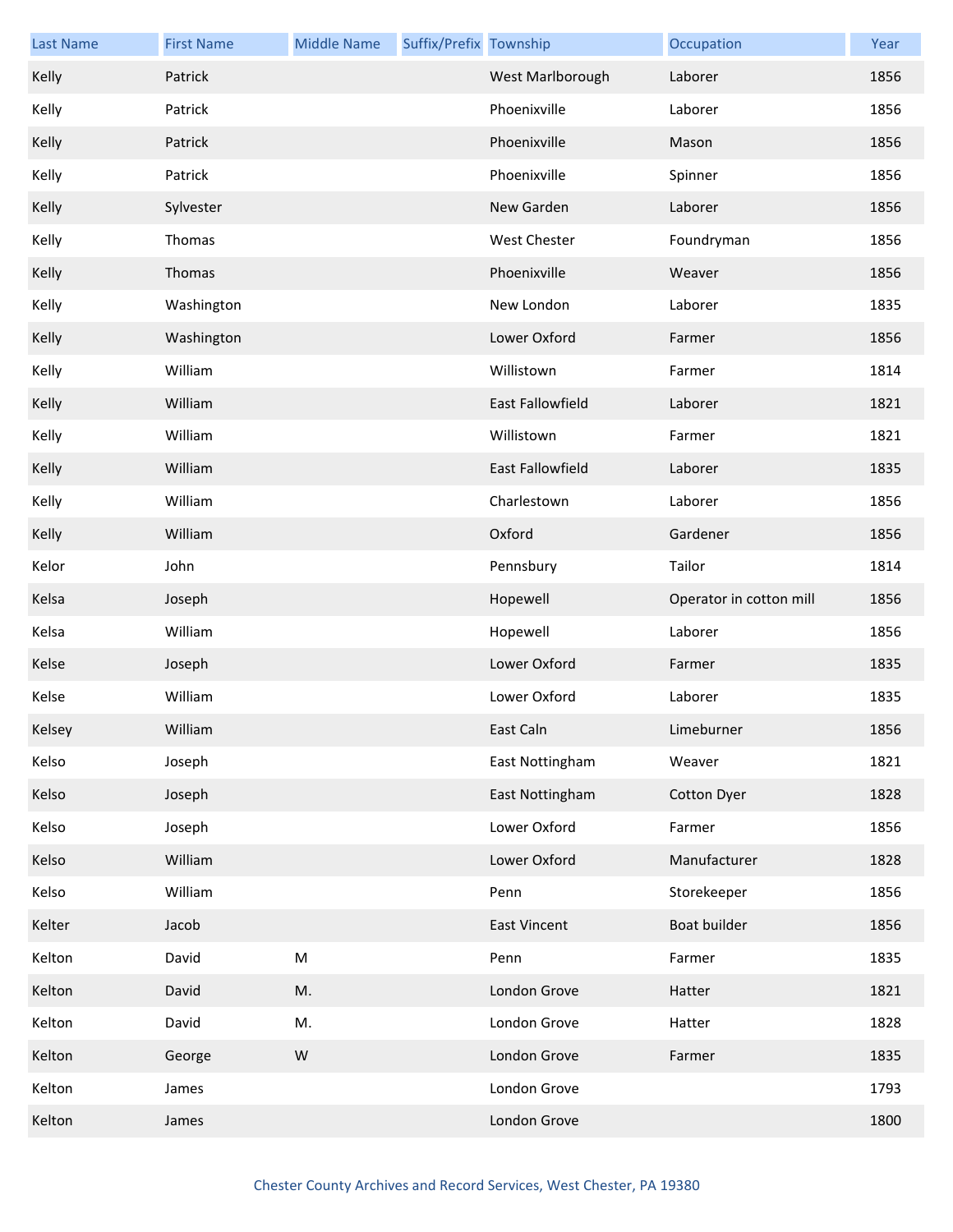| <b>Last Name</b> | <b>First Name</b> | <b>Middle Name</b> | Suffix/Prefix Township |                         | Occupation           | Year |
|------------------|-------------------|--------------------|------------------------|-------------------------|----------------------|------|
| Kelton           | James             |                    |                        | London Grove            | Farmer               | 1807 |
| Kelton           | James             |                    |                        | London Grove            | Merchant             | 1814 |
| Kelton           | James             |                    |                        | London Grove            | Farmer               | 1821 |
| Kelton           | James             |                    | Esq.                   | London Grove            | Farmer               | 1828 |
| Kelton           | James             |                    | Jr.                    | London Grove            | Storekeeper          | 1828 |
| Kelton           | James             |                    |                        | London Grove            | Farmer               | 1835 |
| Kelton           | James             |                    | Jr.                    | London Grove            | Storekeeper          | 1835 |
| Kelton           | John              | M                  |                        | London Grove            | Farmer               | 1835 |
| Kelton           | John              | ${\sf M}$          |                        | London Grove            | Justice of the Peace | 1856 |
| Kelton           | John              | M.                 |                        | London Grove            | Farmer               | 1821 |
| Kelton           | John              | M.                 | Esq.                   | London Grove            | Farmer               | 1828 |
| Kelton           | Joseph            |                    |                        | London Grove            | Carpenter            | 1828 |
| Kelton           | Joseph            |                    |                        | Valley                  | Iron roller          | 1856 |
| Kelton           | Margaret          |                    |                        | New London              |                      | 1856 |
| Kelton           | Robert            |                    |                        | New London              | Clerk                | 1821 |
| Kelty            | Anthony           |                    |                        | <b>East Fallowfield</b> | Papermaster          | 1835 |
| Kelty            | Anthony           |                    |                        | <b>East Fallowfield</b> | Papermaker           | 1856 |
| Kelty            | Thomas            |                    |                        | West Marlborough        | Papermaker           | 1835 |
| Kelyan           | Hiram             |                    |                        | <b>West Nantmeal</b>    | Laborer              | 1835 |
| Kemble           | A                 | M                  |                        | Sadsbury                | Tailor               | 1856 |
| Kemmerley        | Christian         |                    |                        | Coventry                | Laborer              | 1835 |
| Kemmerly         | Christian         |                    |                        | Vincent                 |                      | 1821 |
| Kenada           | Alexander         |                    |                        | <b>East Vincent</b>     | Farmer               | 1856 |
| Kenaday          | Hugh              |                    |                        | New Garden              | Laborer              | 1821 |
| Kenaday          | John              |                    |                        | New Garden              | Laborer              | 1821 |
| Kenaday          | Patrick           |                    |                        | Kennett                 | Farmer               | 1807 |
| Kenaday          | Thomas            |                    |                        | East Fallowfield        | Husbandman           | 1807 |
| Kenady           | Elizabeth         |                    | Widow                  | Brandywine              |                      | 1807 |
| Kenady           | James             |                    | Sr.                    | London Britain          |                      | 1807 |
| Kenady           | James             |                    | Jr.                    | London Britain          |                      | 1807 |
| Kenady           | James             |                    |                        | Easttown                |                      | 1821 |
| Kenady           | James             |                    |                        | East Nottingham         | Farmer               | 1821 |
| Kenady           | Jesse             |                    |                        | London Britain          |                      | 1807 |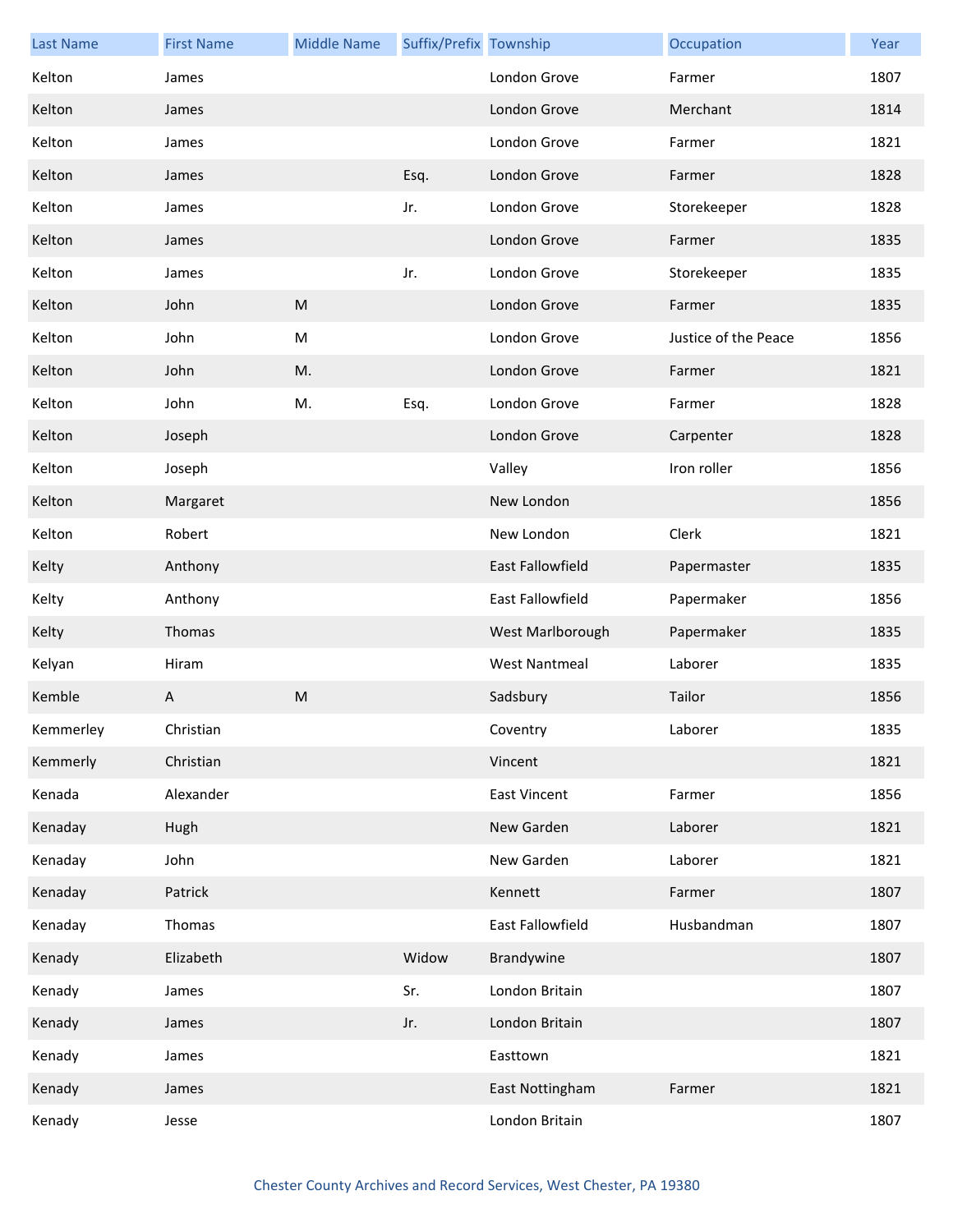| <b>Last Name</b> | <b>First Name</b> | <b>Middle Name</b> | Suffix/Prefix Township |                      | Occupation      | Year |
|------------------|-------------------|--------------------|------------------------|----------------------|-----------------|------|
| Kenady           | Machael           |                    |                        | East Caln            | Laborer         | 1856 |
| Kenady           | Richard           |                    |                        | London Britain       |                 | 1807 |
| Kenady           | Robert            |                    |                        | London Britain       | Tailor          | 1807 |
| Kenady           | Robert            |                    |                        | Franklin             | Wheelwright     | 1856 |
| Kenady           | Tamzin            |                    |                        | <b>West Chester</b>  | Seamstress      | 1814 |
| Kenady           | William           |                    |                        | Brandywine           | Farmer          | 1807 |
| Kenady           | William           |                    |                        | Easttown             |                 | 1821 |
| Kenagy           | Joseph            |                    |                        | East Whiteland       |                 | 1793 |
| Kenard           | Jonathan          | W                  |                        | Penn                 | Laborer         | 1856 |
| Kendall          | Christopher       |                    |                        | <b>West Chester</b>  | Storekeeper     | 1821 |
| Kendall          | Edward            | M                  |                        | Phoenixville         | Laborer         | 1856 |
| Kendall          | Evan              |                    |                        | Tredyffrin           | Innkeeper       | 1856 |
| Kendall          | Philip            |                    |                        | <b>West Chester</b>  | Storekeeper     | 1821 |
| Kendall          | William           |                    |                        | Kennett              | Tinplate worker | 1835 |
| Kendel           | John              |                    |                        | East Marlborough     | Farmer          | 1835 |
| Kendel           | William           | G                  |                        | East Marlborough     | Farmer          | 1835 |
| Kendell          | William           | ${\sf P}$          |                        | Kennett              | Tinman          | 1856 |
| Kenderdine       | Justenian         |                    |                        | East Whiteland       | Farmer          | 1856 |
| Kenderdine       | Justider          |                    |                        | <b>West Nantmeal</b> | Farmer          | 1835 |
| Kendig           |                   |                    |                        | Sadsbury             | Innkeeper       | 1856 |
| Kendig           | Abraham           |                    |                        | East Caln            | Innkeeper       | 1807 |
| Kendig           | Abraham           |                    |                        | West Caln            | Innkeeper       | 1821 |
| Kendig           | Abraham           |                    |                        | West Caln            | Innkeeper       | 1828 |
| Kendig           | Abraham           |                    |                        | Sadsbury             | Shoemaker       | 1856 |
| Kendig           | Henery            |                    |                        | Sadsbury             | Shoemaker       | 1835 |
| Kendig           | Henry             |                    |                        | Sadsbury             | Shoemaker       | 1856 |
| Kendig           | John              |                    |                        | Sadsbury             | Innkeeper       | 1828 |
| Kendig           | John              |                    |                        | Tredyffrin           | Laborer         | 1835 |
| Kendig           | John              |                    |                        | Sadsbury             | Innkeeper       | 1856 |
| Kendig           | Margaret          |                    |                        | Sadsbury             |                 | 1835 |
| Kendig           | Margaret          |                    |                        | Sadsbury             | Innkeeper       | 1856 |
| Kendle           | Gibons            |                    |                        | East Marlborough     | Farmer          | 1828 |
| Kendle           | James             | $\mathsf{A}$       |                        | London Grove         | Wheelwright     | 1856 |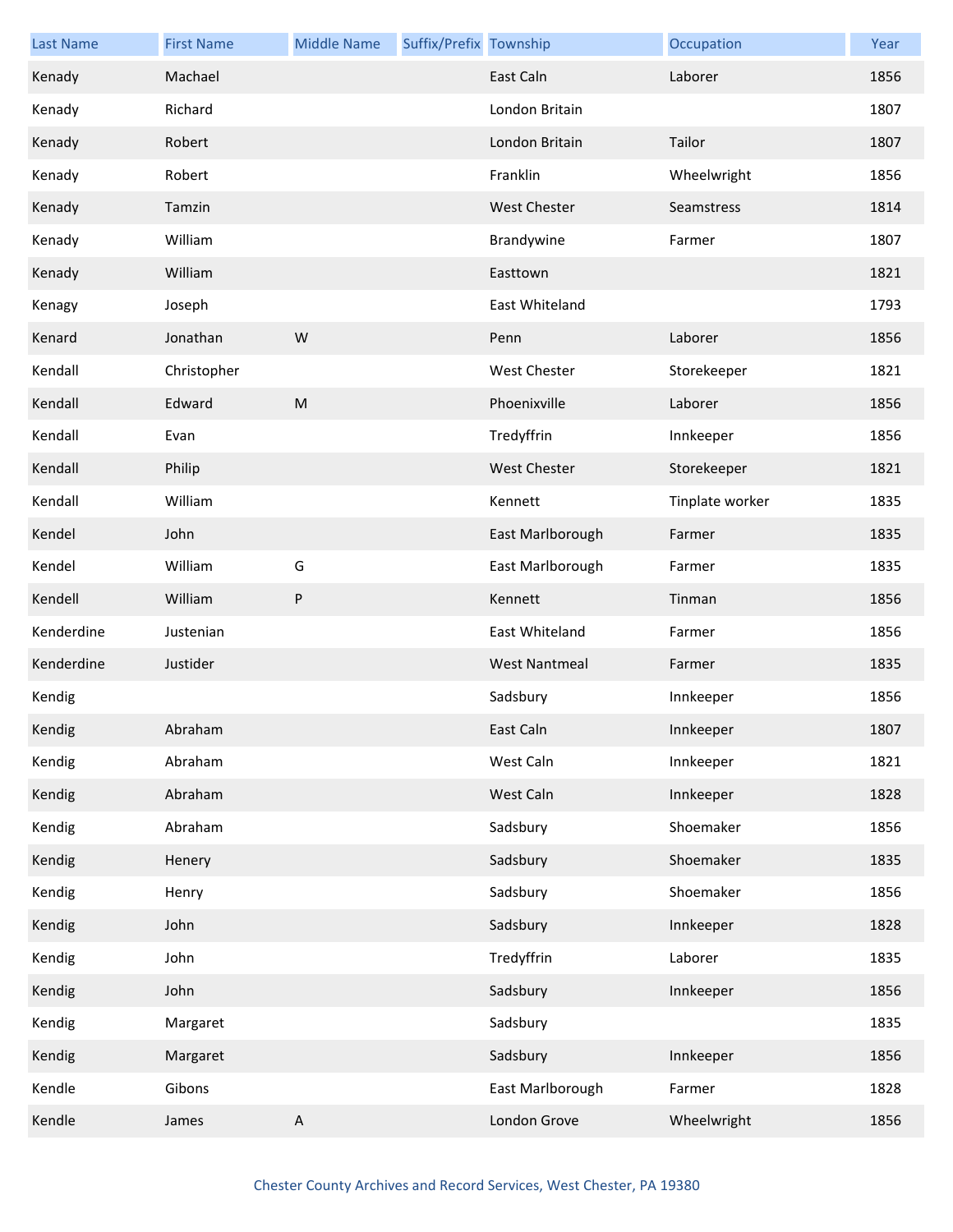| <b>Last Name</b> | <b>First Name</b> | <b>Middle Name</b> | Suffix/Prefix Township |                      | Occupation        | Year |
|------------------|-------------------|--------------------|------------------------|----------------------|-------------------|------|
| Kendle           | John              |                    |                        | East Marlborough     | Farmer            | 1828 |
| Kendrick         | (Widow)           |                    |                        | Easttown             | Tavern Keeper     | 1821 |
| Kendrick         | George            |                    |                        | Easttown             |                   | 1821 |
| Kendrick         | John              |                    |                        | Sadsbury             | Innkeeper         | 1821 |
| Keneade          | John              |                    |                        | Charlestown          | Laborer           | 1856 |
| Kenedy           | (Widow)           |                    |                        | <b>West Nantmeal</b> | Farmer            | 1807 |
| Kenedy           | Alexander         |                    |                        | West Bradford        | Weaver            | 1807 |
| Kenedy           | Alexander         |                    |                        | Honey Brook          | Farmer            | 1821 |
| Kenedy           | Alexander         |                    |                        | Honey Brook          | Farmer            | 1828 |
| Kenedy           | Alexander         |                    |                        | West Caln            | Farmer            | 1835 |
| Kenedy           | Cyrus             | W                  |                        | Honey Brook          | Laborer           | 1835 |
| Kenedy           | Ebenezer          |                    |                        | Londonderry          |                   | 1793 |
| Kenedy           | Ebenezer          |                    |                        | Londonderry          | Farmer            | 1821 |
| Kenedy           | Ebenezer          |                    |                        | Londonderry          | Farmer            | 1828 |
| Kenedy           | Elizabeth         |                    |                        | Brandywine           |                   | 1821 |
| Kenedy           | George            |                    |                        | Brandywine           | Laborer           | 1821 |
| Kenedy           | George            |                    |                        | Brandywine           | Farmer            | 1828 |
| Kenedy           | George            |                    |                        | West Caln            | Farmer            | 1835 |
| Kenedy           | Henry             |                    |                        | East Whiteland       | Laborer           | 1821 |
| Kenedy           | Israel            |                    |                        | Honey Brook          | Blacksmith        | 1828 |
| Kenedy           | Israel            |                    |                        | Wallace              | Blacksmith        | 1856 |
| Kenedy           | James             |                    |                        | East Marlborough     | Farmer            | 1814 |
| Kenedy           | James             |                    |                        | Charlestown          |                   | 1821 |
| Kenedy           | James             |                    |                        | Londonderry          | Farmer            | 1821 |
| Kenedy           | James             |                    |                        | Londonderry          | Farmer            | 1828 |
| Kenedy           | John              |                    |                        | London Britain       | Laborer           | 1814 |
| Kenedy           | John              |                    |                        | Lower Oxford         | Physician         | 1828 |
| Kenedy           | John              |                    |                        | Sadsbury             | Blacksmith        | 1835 |
| Kenedy           | John              |                    |                        | Franklin             | Wheelwright       | 1856 |
| Kenedy           | John              |                    |                        | Hopewell             | Academy principal | 1856 |
| Kenedy           | Matthew           |                    |                        | <b>Upper Oxford</b>  | Laborer           | 1835 |
| Kenedy           | Nathan            |                    |                        | Honey Brook          | Laborer           | 1835 |
| Kenedy           | Nathaniel         |                    |                        | Kennett              | Laborer           | 1821 |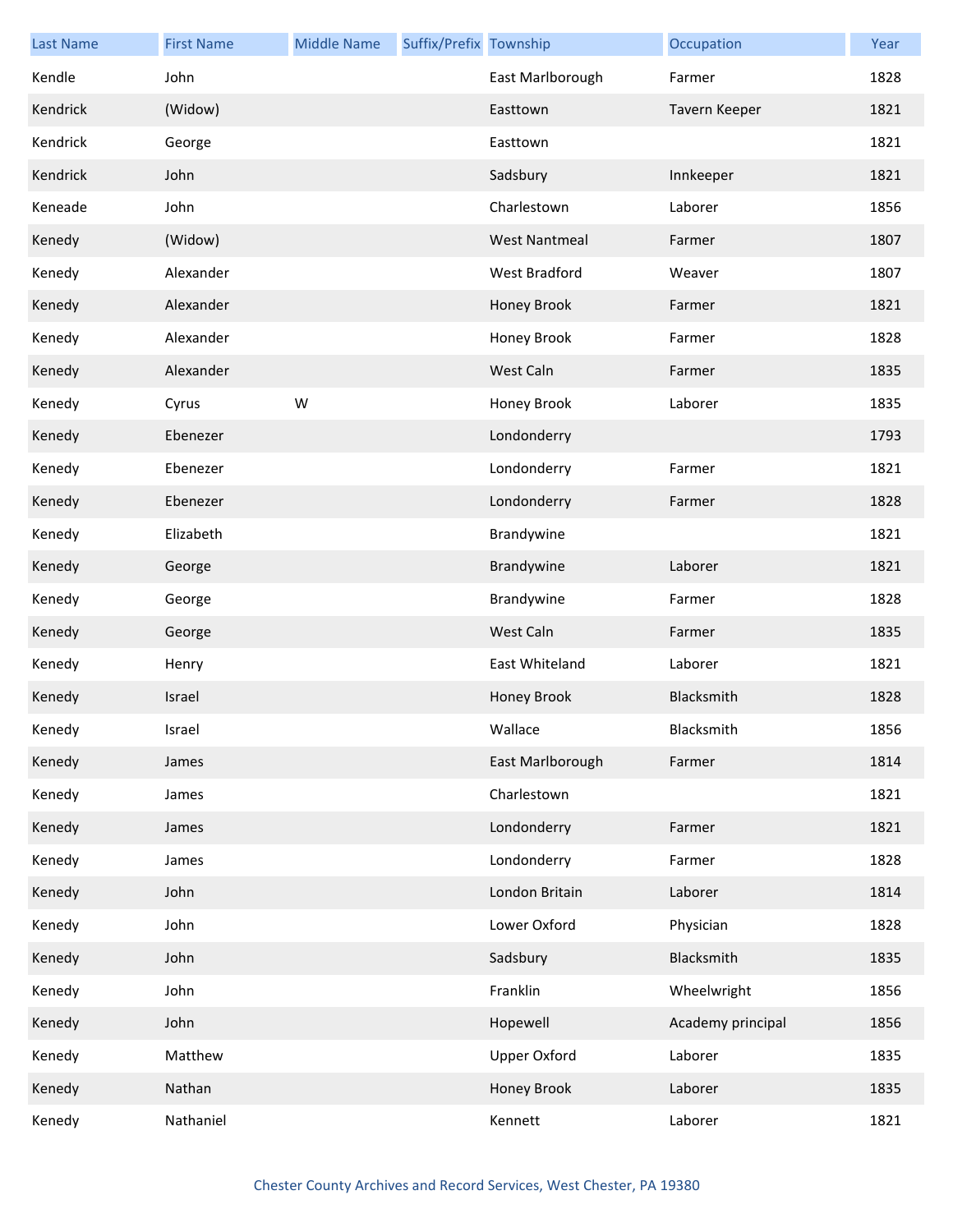| <b>Last Name</b> | <b>First Name</b> | <b>Middle Name</b> | Suffix/Prefix Township |                      | Occupation  | Year |
|------------------|-------------------|--------------------|------------------------|----------------------|-------------|------|
| Kenedy           | Richard           |                    |                        | London Britain       | Yeoman      | 1814 |
| Kenedy           | Robert            |                    |                        | London Britain       | Yeoman      | 1814 |
| Kenedy           | Robert            | W.                 |                        | Brandywine           | Blacksmith  | 1828 |
| Kenedy           | Thomas            |                    |                        | <b>West Nantmeal</b> | Doctor      | 1807 |
| Kenedy           | Thomas            | J                  |                        | <b>West Chester</b>  | Map man     | 1856 |
| Kenedy           | William           |                    | Sr.                    | West Caln            | Gentleman   | 1807 |
| Kenedy           | William           |                    |                        | <b>West Nantmeal</b> | Farmer      | 1807 |
| Kenedy           | William           |                    | Jr.                    | West Caln            | Student     | 1807 |
| Kenedy           | William           |                    |                        | Sadsbury             | Farmer      | 1814 |
| Kenedy           | William           |                    |                        | Brandywine           | Farmer      | 1821 |
| Kenedy           | William           |                    |                        | Brandywine           | Laborer     | 1821 |
| Kenedy           | William           |                    |                        | Honey Brook          | Farmer      | 1828 |
| Kenedy           | William           |                    |                        | West Caln            | Laborer     | 1828 |
| Kenedy           | William           |                    |                        | West Caln            | Farmer      | 1835 |
| Kenen            | James             |                    |                        | <b>West Nantmeal</b> | Farmer      | 1835 |
| Kenendy          | James             |                    |                        | Schuylkill           | Basketmaker | 1835 |
| Keney            | Alexander         |                    |                        | Charlestown          | Farmer      | 1835 |
| Keney            | Charles           |                    |                        | Charlestown          | Farmer      | 1835 |
| Keney            | James             |                    |                        | West Fallowfield     | Laborer     | 1807 |
| Keney            | James             |                    |                        | Charlestown          | Farmer      | 1835 |
| Keney            | James             |                    |                        | Charlestown          | Farmer      | 1835 |
| Keney            | Thomas            |                    |                        | <b>West Nantmeal</b> | Laborer     | 1835 |
| Kenidy           | Samuel            |                    |                        | London Grove         | Laborer     | 1835 |
| Kennaday         | Edward            |                    |                        | Kennett              | Laborer     | 1807 |
| Kennaday         | Hugh              |                    |                        | Kennett              | Laborer     | 1807 |
| Kennady          | Agness            |                    |                        | Londonderry          |             | 1807 |
| Kennady          | Ebenezer          |                    |                        | Londonderry          | Farmer      | 1807 |
| Kennady          | Edward            |                    |                        | London Britain       |             | 1793 |
| Kennady          | Elizabeth         |                    |                        | London Britain       |             | 1856 |
| Kennady          | Hugh              |                    |                        | New Garden           | Laborer     | 1828 |
| Kennady          | James             |                    |                        | London Britain       |             | 1793 |
| Kennady          | James             |                    |                        | London Britain       | Farmer      | 1835 |
| Kennady          | James             |                    | Jr.                    | London Britain       | Farmer      | 1835 |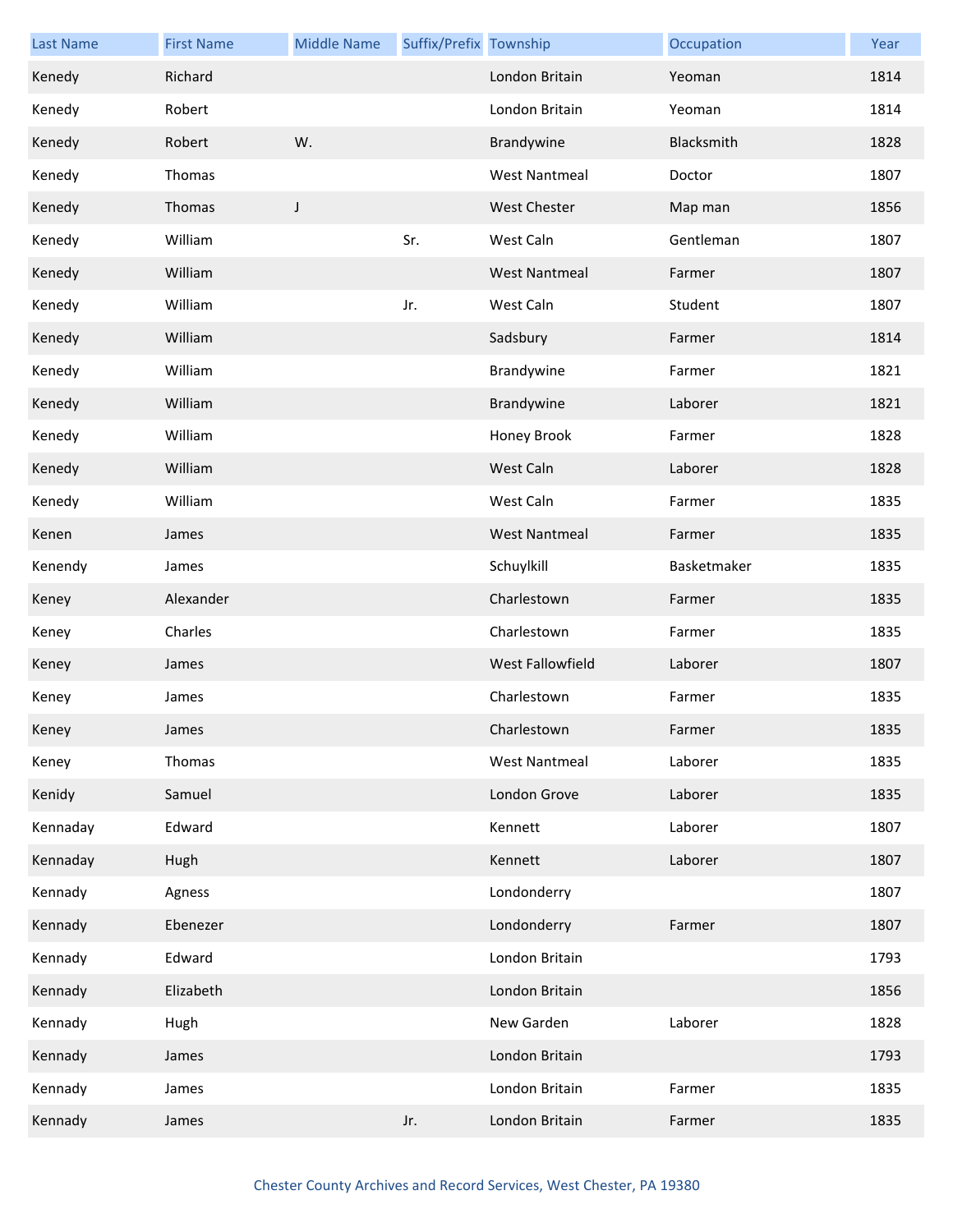| <b>Last Name</b> | <b>First Name</b> | <b>Middle Name</b> | Suffix/Prefix Township |                      | Occupation | Year |
|------------------|-------------------|--------------------|------------------------|----------------------|------------|------|
| Kennady          | James             |                    | Jr.                    | London Britain       | Farmer     | 1856 |
| Kennady          | James             |                    | Sr.                    | London Britain       | Farmer     | 1856 |
| Kennady          | John              |                    |                        | Londonderry          | Farmer     | 1856 |
| Kennady          | John              | G.                 |                        | <b>West Chester</b>  | Gentleman  | 1807 |
| Kennady          | John              | W                  |                        | London Britain       | Laborer    | 1856 |
| Kennady          | Richard           |                    |                        | London Britain       |            | 1793 |
| Kennady          | Robert            |                    |                        | London Britain       |            | 1793 |
| Kennady          | Robert            |                    |                        | London Britain       |            | 1793 |
| Kennady          | Robert            |                    |                        | London Britain       | Farmer     | 1835 |
| Kennady          | Robert            |                    | Jr.                    | London Britain       | Farmer     | 1835 |
| Kennady          | Robert            |                    |                        | London Britain       | Farmer     | 1856 |
| Kennady          | Thomas            |                    |                        | Brandywine           | Laborer    | 1835 |
| Kennady          | William           |                    |                        | Easttown             | Farmer     | 1814 |
| Kennady          | William           | H                  |                        | London Britain       | Farmer     | 1856 |
| Kennard          | John              |                    |                        | East Marlborough     | Laborer    | 1856 |
| Kennard          | Mary              |                    |                        | East Bradford        |            | 1821 |
| Kennard          | William           |                    |                        | East Bradford        | Farmer     | 1814 |
| Kennard          | William           |                    |                        | East Bradford        | Farmer     | 1835 |
| Kenneday         | (Widow)           |                    |                        | Lower Oxford         |            | 1814 |
| Kenneday         | John              |                    |                        | London Britain       | Farmer     | 1821 |
| Kenneday         | John              |                    |                        | Tredyffrin           | Laborer    | 1821 |
| Kenneday         | Joseph            |                    |                        | Tredyffrin           | Farmer     | 1821 |
| Kenneday         | Richard           |                    |                        | London Britain       | Farmer     | 1821 |
| Kenneday         | Robert            |                    |                        | London Britain       | Farmer     | 1821 |
| Kenneday         | Robert            |                    |                        | London Britain       | Farmer     | 1821 |
| Kenneday         | Robert            |                    |                        | Tredyffrin           | Farmer     | 1821 |
| Kenneday         | William           |                    |                        | Tredyffrin           | Blacksmith | 1821 |
| Kennedy          | (Widow)           |                    |                        | <b>West Nantmeal</b> |            | 1814 |
| Kennedy          | Alax              |                    |                        | West Caln            | Farmer     | 1856 |
| Kennedy          | Alexander         |                    |                        | Tredyffrin           |            | 1793 |
| Kennedy          | Alexander         |                    |                        | East Whiteland       |            | 1793 |
| Kennedy          | Alexander         |                    |                        | Tredyffrin           |            | 1800 |
| Kennedy          | Alexander         |                    |                        | Honey Brook          |            | 1814 |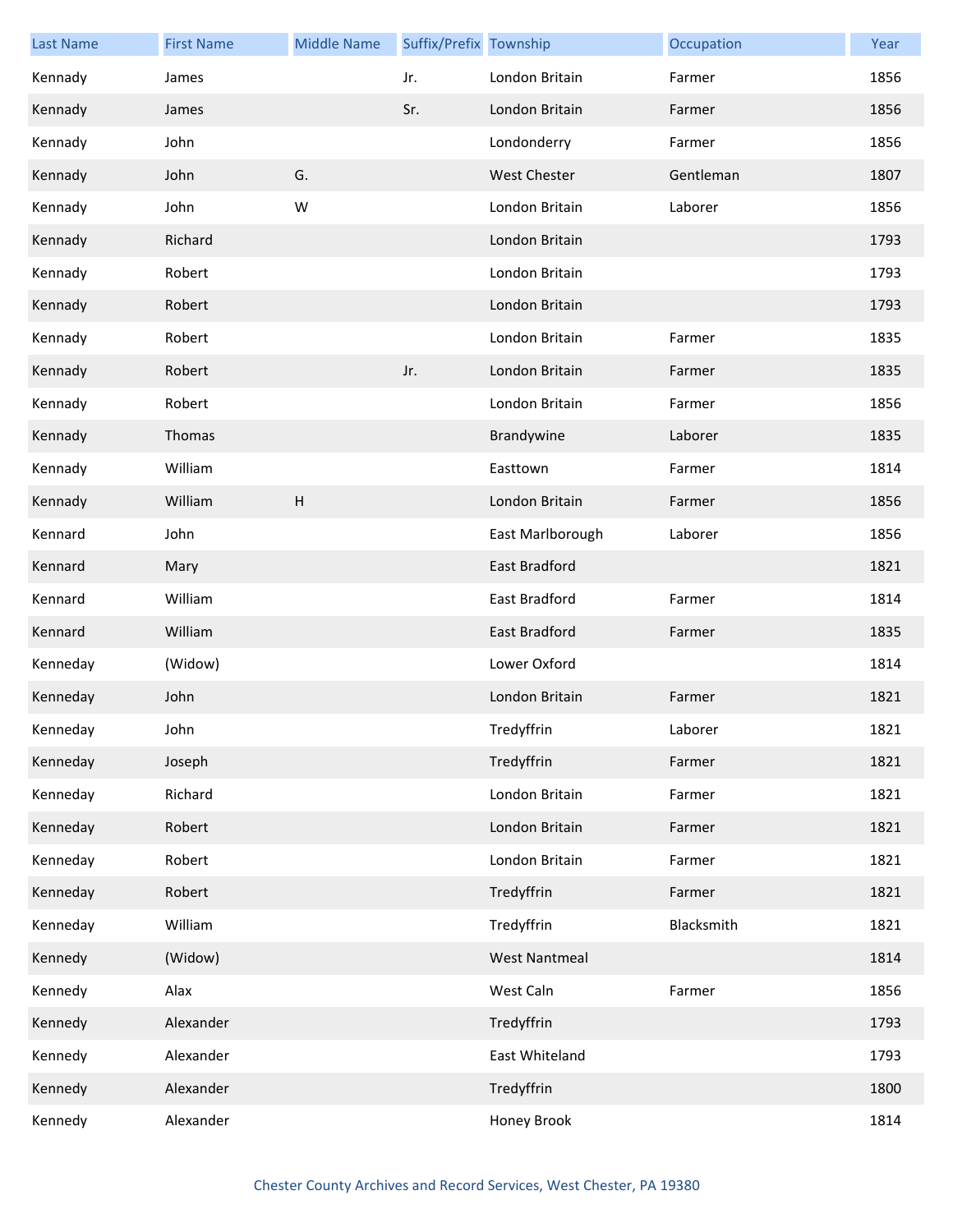| <b>Last Name</b> | <b>First Name</b> | <b>Middle Name</b> | Suffix/Prefix Township |                      | Occupation  | Year |
|------------------|-------------------|--------------------|------------------------|----------------------|-------------|------|
| Kennedy          | David             | $\mathsf D$        |                        | Oxford               | Doctor      | 1856 |
| Kennedy          | Ebenezer          |                    |                        | Londonderry          | Farmer      | 1814 |
| Kennedy          | Ebenezer          |                    |                        | Londonderry          | Farmer      | 1835 |
| Kennedy          | Edward            |                    |                        | London Grove         | Carpenter   | 1814 |
| Kennedy          | Elizabeth         |                    |                        | Brandywine           |             | 1793 |
| Kennedy          | Elizabeth         |                    |                        | Brandywine           | Farmer      | 1814 |
| Kennedy          | Elizabeth         |                    |                        | West Caln            |             | 1856 |
| Kennedy          | George            |                    |                        | East Fallowfield     | Laborer     | 1856 |
| Kennedy          | George            |                    |                        | West Caln            | Shoemaker   | 1856 |
| Kennedy          | George            |                    |                        | <b>West Bradford</b> | Laborer     | 1856 |
| Kennedy          | Hayes             |                    |                        | East Fallowfield     | Laborer     | 1856 |
| Kennedy          | Hugh              |                    |                        | West Bradford        | Laborer     | 1856 |
| Kennedy          | Isaac             | Ρ.                 |                        | Willistown           | Shoemaker   | 1821 |
| Kennedy          | J                 | $\mathsf O$        |                        | East Nottingham      | Farmer      | 1856 |
| Kennedy          | James             |                    |                        | New London           |             | 1800 |
| Kennedy          | James             |                    |                        | Lower Oxford         |             | 1800 |
| Kennedy          | James             |                    |                        | Tredyffrin           | Storekeeper | 1807 |
| Kennedy          | James             |                    |                        | Honey Brook          |             | 1814 |
| Kennedy          | James             |                    | Sr.                    | London Britain       | Farmer      | 1828 |
| Kennedy          | James             |                    |                        | East Caln            | Laborer     | 1828 |
| Kennedy          | James             |                    |                        | Schuylkill           | Laborer     | 1828 |
| Kennedy          | James             |                    |                        | London Britain       | Laborer     | 1828 |
| Kennedy          | James             |                    |                        | East Nottingham      | Farmer      | 1828 |
| Kennedy          | James             |                    |                        | Londonderry          | Farmer      | 1835 |
| Kennedy          | James             |                    |                        | East Nottingham      | Farmer      | 1835 |
| Kennedy          | James             |                    |                        | East Fallowfield     | Laborer     | 1856 |
| Kennedy          | James             |                    |                        | Londonderry          | Farmer      | 1856 |
| Kennedy          | James             | $\sf B$            |                        | East Fallowfield     | Carpenter   | 1856 |
| Kennedy          | Jesse             |                    |                        | New London           | Farmer      | 1814 |
| Kennedy          | Jesse             |                    |                        | New London           | Farmer      | 1821 |
| Kennedy          | John              |                    |                        | London Grove         | Carpenter   | 1814 |
| Kennedy          | John              |                    |                        | Brandywine           | Laborer     | 1814 |
| Kennedy          | John              |                    |                        | East Caln            | Carpenter   | 1821 |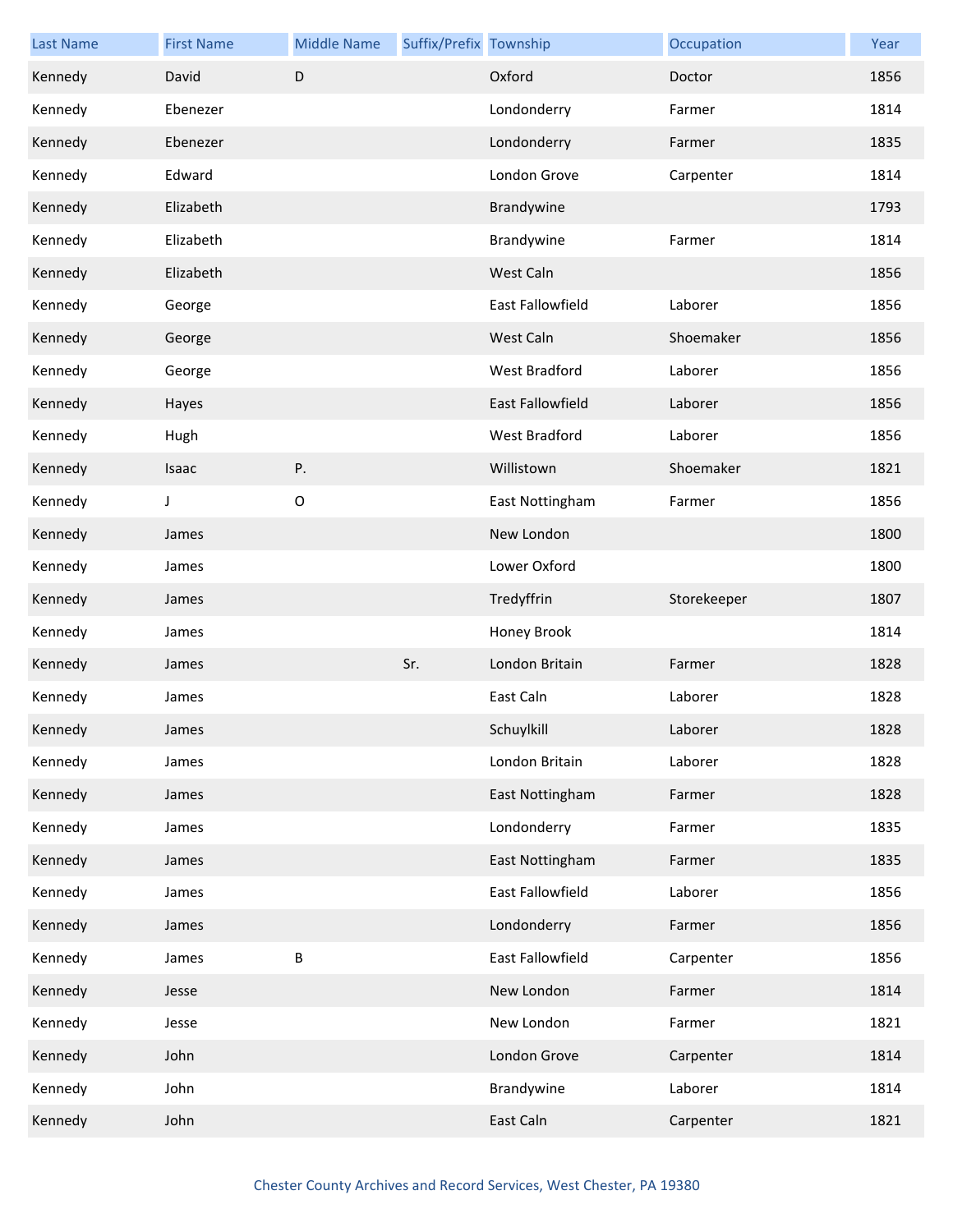| <b>Last Name</b> | <b>First Name</b> | <b>Middle Name</b> | Suffix/Prefix Township |                         | Occupation            | Year |
|------------------|-------------------|--------------------|------------------------|-------------------------|-----------------------|------|
| Kennedy          | John              |                    |                        | Sadsbury                | Blacksmith            | 1828 |
| Kennedy          | John              |                    |                        | East Caln               | Tollcollector         | 1828 |
| Kennedy          | John              |                    |                        | East Nottingham         | Physician             | 1835 |
| Kennedy          | John              |                    |                        | Willistown              | Farmer                | 1856 |
| Kennedy          | John              |                    |                        | Phoenixville            | Laborer               | 1856 |
| Kennedy          | Joseph            |                    |                        | Tredyffrin              | Farmer                | 1828 |
| Kennedy          | Joseph            |                    |                        | Tredyffrin              | Farmer                | 1835 |
| Kennedy          | Joshua            |                    |                        | East Fallowfield        | Carpenter             | 1856 |
| Kennedy          | Marris            |                    |                        | East Fallowfield        | Carpenter             | 1856 |
| Kennedy          | Michael           |                    |                        | East Caln               | Laborer               | 1807 |
| Kennedy          | Richard           |                    |                        | London Britain          | Farmer                | 1828 |
| Kennedy          | Robert            |                    |                        | <b>East Fallowfield</b> |                       | 1793 |
| Kennedy          | Robert            |                    |                        | New London              | Farmer                | 1800 |
| Kennedy          | Robert            |                    |                        | New London              | Gentleman             | 1807 |
| Kennedy          | Robert            |                    |                        | New London              | Gentleman             | 1814 |
| Kennedy          | Robert            |                    |                        | West Bradford           | Weaver                | 1814 |
| Kennedy          | Robert            |                    |                        | East Fallowfield        | Weaver                | 1821 |
| Kennedy          | Robert            |                    |                        | New London              | Gentleman             | 1821 |
| Kennedy          | Robert            |                    |                        | London Britain          | Farmer                | 1828 |
| Kennedy          | Robert            |                    | Sr.                    | London Britain          | Tailor                | 1828 |
| Kennedy          | Robert            |                    |                        | Tredyffrin              | Farmer                | 1828 |
| Kennedy          | Robert            |                    |                        | East Fallowfield        | Weaver                | 1828 |
| Kennedy          | Samuel            |                    |                        | West Caln               |                       | 1793 |
| Kennedy          | Samuel            |                    |                        | <b>West Nantmeal</b>    | Miller                | 1800 |
| Kennedy          | Samuel            |                    |                        | Willistown              | Farmer                | 1821 |
| Kennedy          | Samuel            |                    |                        | Tredyffrin              | Laborer               | 1835 |
| Kennedy          | Samuel            |                    |                        | Highland                | Laborer               | 1856 |
| Kennedy          | Thomas            |                    |                        | <b>West Nantmeal</b>    |                       | 1793 |
| Kennedy          | Thomas            |                    |                        | <b>West Nantmeal</b>    | Doctor                | 1800 |
| Kennedy          | Thomas            |                    |                        | East Fallowfield        | Farmer                | 1814 |
| Kennedy          | Thomas            |                    |                        | <b>West Nantmeal</b>    | <b>Medical Doctor</b> | 1814 |
| Kennedy          | Thomas            |                    | Jr.                    | East Fallowfield        | Weaver                | 1821 |
| Kennedy          | Thomas            |                    |                        | East Fallowfield        | Weaver                | 1821 |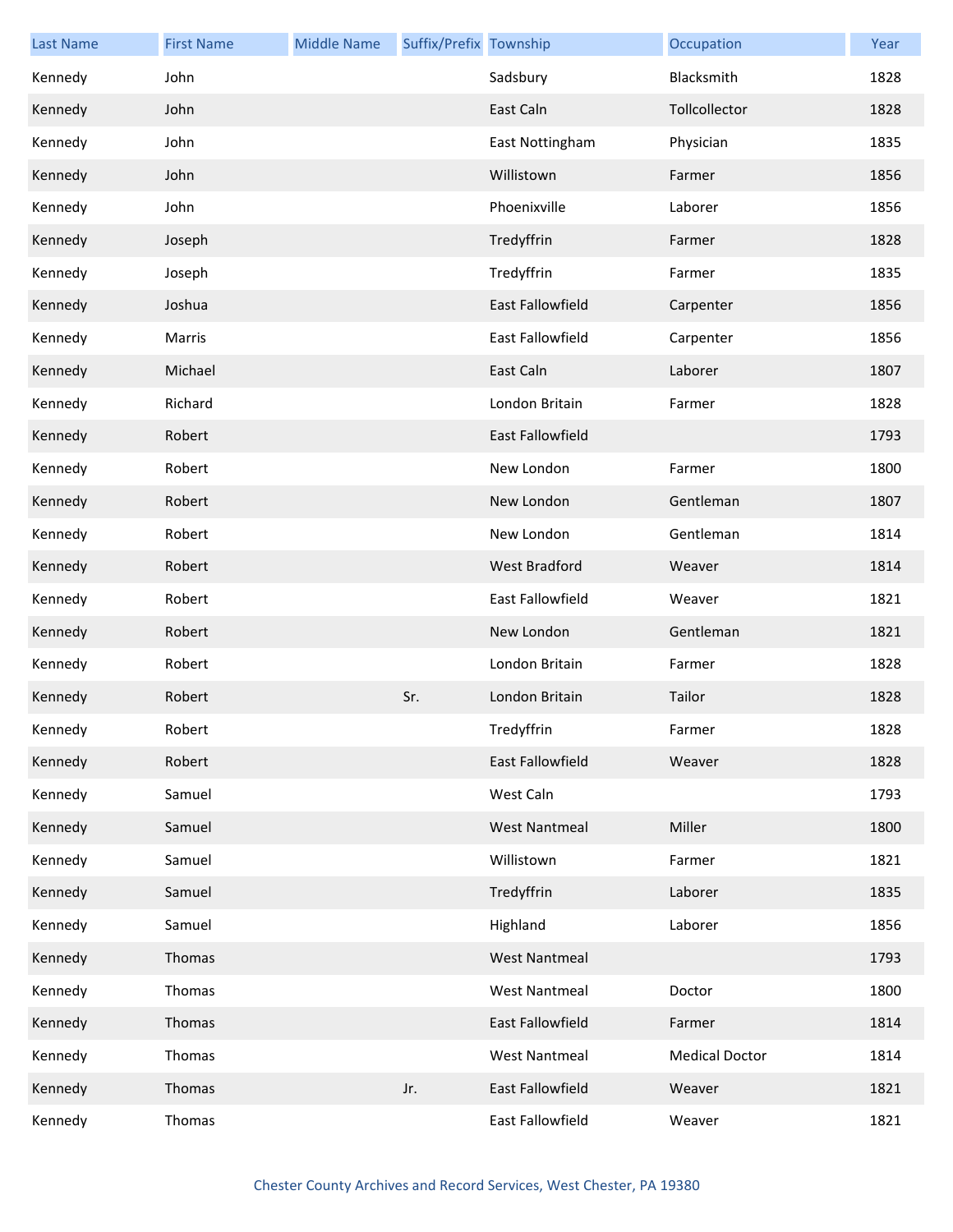| <b>Last Name</b> | <b>First Name</b> | <b>Middle Name</b> | Suffix/Prefix Township |                         | Occupation   | Year |
|------------------|-------------------|--------------------|------------------------|-------------------------|--------------|------|
| Kennedy          | Thomas            |                    |                        | London Britain          | Laborer      | 1828 |
| Kennedy          | Thomas            |                    |                        | East Caln               | Farmer       | 1828 |
| Kennedy          | Thomas            |                    | Jr.                    | East Fallowfield        | Carpenter    | 1856 |
| Kennedy          | Thomas            |                    |                        | Schuylkill              |              | 1856 |
| Kennedy          | Thomas            |                    |                        | <b>East Fallowfield</b> | Farmer       | 1856 |
| Kennedy          | Thomas            | R.                 |                        | East Whiteland          |              | 1793 |
| Kennedy          | Washington        |                    |                        | New London              | Farmer       | 1856 |
| Kennedy          | William           |                    |                        | Brandywine              |              | 1793 |
| Kennedy          | William           |                    |                        | West Caln               |              | 1793 |
| Kennedy          | William           |                    |                        | West Caln               |              | 1793 |
| Kennedy          | William           |                    |                        | Tredyffrin              |              | 1800 |
| Kennedy          | William           |                    |                        | <b>West Nantmeal</b>    |              | 1800 |
| Kennedy          | William           |                    |                        | Sadsbury                |              | 1807 |
| Kennedy          | William           |                    |                        | Tredyffrin              | Farmer       | 1807 |
| Kennedy          | William           |                    |                        | Brandywine              | Farmer       | 1814 |
| Kennedy          | William           |                    |                        | Tredyffrin              | Blacksmith   | 1828 |
| Kennedy          | William           |                    |                        | Easttown                | Farmer       | 1828 |
| Kennedy          | William           |                    |                        | Sadsbury                | Stage driver | 1828 |
| Kennedy          | William           |                    |                        | Easttown                | Farmer       | 1835 |
| Kennedy          | William           |                    |                        | Tredyffrin              | Blacksmith   | 1835 |
| Kennedy          | William           |                    |                        | Tredyffrin              |              | 1856 |
| Kennedy          | William           |                    |                        | Uwchlan                 |              | 1856 |
| Kennedy          | William           |                    |                        | New London              | Farmer       | 1856 |
| Kennedy          | William           | ${\sf M}$          |                        | East Whiteland          | Limeburner   | 1856 |
| Kennen           | Francis           |                    |                        | East Fallowfield        | Papermaker   | 1828 |
| Kennett          | William           |                    |                        | Pennsbury               | Laborer      | 1807 |
| Kenney           | Alexander         |                    |                        | Charlestown             | Farmer       | 1807 |
| Kenney           | Alexandria        |                    |                        | Charlestown             | Farmer       | 1856 |
| Kenney           | Bartholomew       |                    |                        | East Caln               | Laborer      | 1828 |
| Kenney           | Charles           |                    | Esq.                   | <b>West Chester</b>     | Storekeeper  | 1807 |
| Kenney           | Charles           |                    |                        | West Chester            | Register     | 1814 |
| Kenney           | Charles           | $\mathsf A$        |                        | Honeybrook              | Teacher      | 1856 |
| Kenney           | Daniel            |                    |                        | Charlestown             |              | 1793 |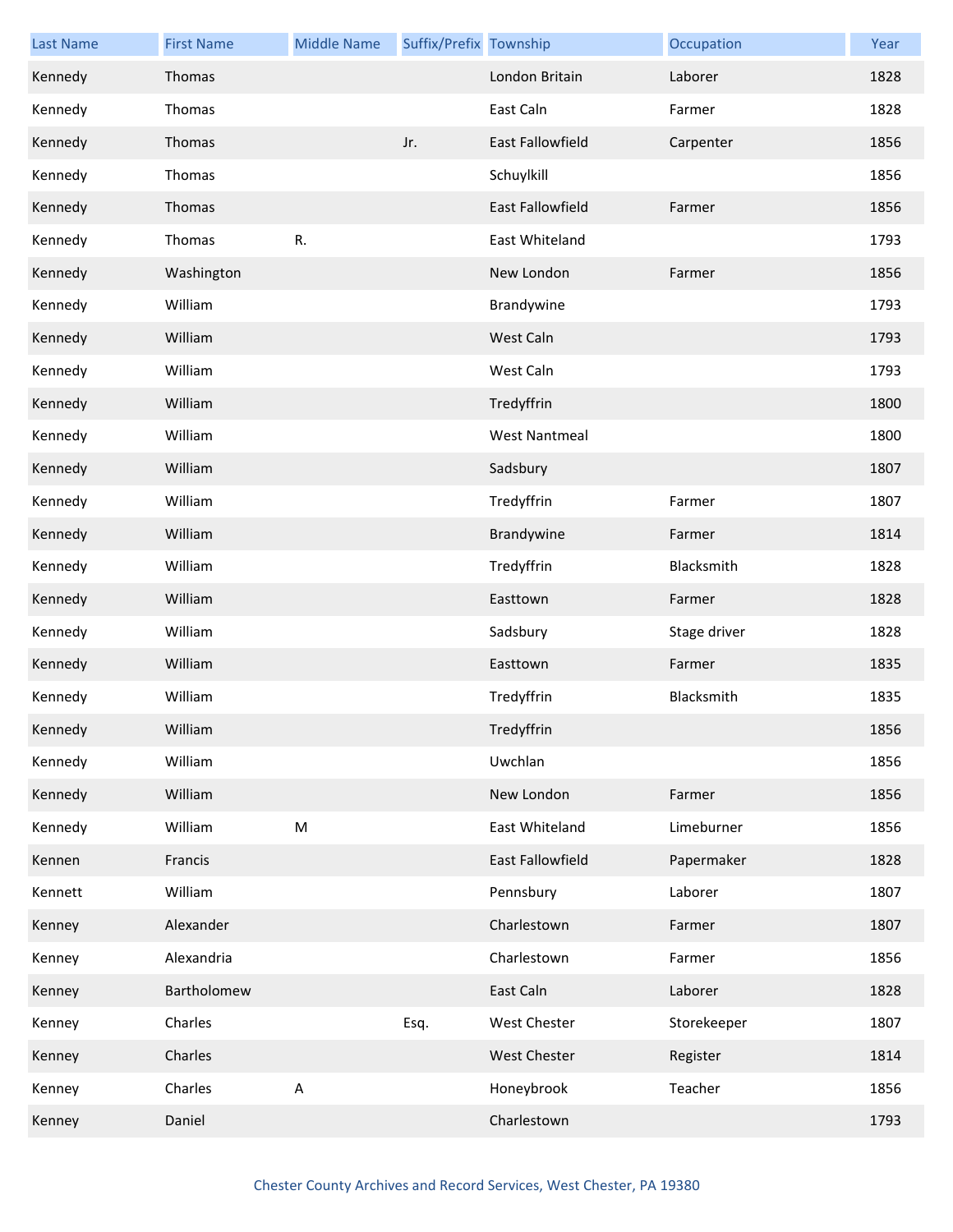| <b>Last Name</b> | <b>First Name</b> | <b>Middle Name</b> | Suffix/Prefix Township |                         | Occupation | Year |
|------------------|-------------------|--------------------|------------------------|-------------------------|------------|------|
| Kenney           | Daniel            |                    |                        | West Whiteland          | Laborer    | 1835 |
| Kenney           | E                 | $\mathsf T$        |                        | Oxford                  | Minister   | 1856 |
| Kenney           | Edmon             |                    |                        | <b>East Whiteland</b>   | Laborer    | 1835 |
| Kenney           | Hugh              |                    |                        | Phoenixville            | Shoemaker  | 1856 |
| Kenney           | James             |                    |                        | Charlestown             |            | 1793 |
| Kenney           | James             |                    |                        | East Caln               |            | 1793 |
| Kenney           | James             |                    |                        | Charlestown             | Farmer     | 1807 |
| Kenney           | James             |                    |                        | West Fallowfield        | Laborer    | 1821 |
| Kenney           | James             |                    |                        | Willistown              | Laborer    | 1835 |
| Kenney           | John              |                    |                        | West Marlborough        |            | 1821 |
| Kenney           | L                 |                    |                        | <b>East Bradford</b>    | Farmer     | 1856 |
| Kenney           | Patrick           |                    |                        | East Caln               | Farmer     | 1828 |
| Kenney           | Samuel            |                    |                        | Kennett                 | Stonemason | 1807 |
| Kenney           | Thomas            |                    |                        | <b>East Nantmeal</b>    | Mason      | 1835 |
| Kenney           | William           |                    |                        | Easttown                | Farmer     | 1814 |
| Kenney           | William           |                    |                        | Easttown                |            | 1821 |
| Kenney           | William           |                    |                        | Easttown                | Farmer     | 1835 |
| Kennon           | Francis           |                    |                        | <b>East Fallowfield</b> | Papermaker | 1821 |
| Kennon           | John              |                    |                        | Lower Oxford            | Millwright | 1835 |
| Kenny            | Alexander         |                    |                        | Charlestown             | Farmer     | 1814 |
| Kenny            | Alexander         |                    |                        | Charlestown             | Farmer     | 1828 |
| Kenny            | Charles           |                    |                        | Sadsbury                | Clerk      | 1835 |
| Kenny            | Daniel            |                    |                        | Charlestown             | Farmer     | 1856 |
| Kenny            | Elijah            |                    |                        | Schuylkill              | Nailer     | 1835 |
| Kenny            | George            |                    |                        | Willistown              | Laborer    | 1814 |
| Kenny            | James             |                    |                        | Charlestown             | Farmer     | 1814 |
| Kenny            | James             |                    |                        | West Fallowfield        | Weaver     | 1814 |
| Kenny            | James             |                    |                        | Charlestown             | Farmer     | 1828 |
| Kenny            | James             |                    |                        | West Fallowfield        | Weaver     | 1828 |
| Kenny            | James             |                    |                        | Sadsbury                |            | 1835 |
| Kenny            | James             |                    |                        | Uwchlan                 | Farmer     | 1856 |
| Kenny            | John              |                    |                        | <b>East Nantmeal</b>    |            | 1793 |
| Kenny            | Patrick           |                    |                        | <b>West Nantmeal</b>    | Laborer    | 1821 |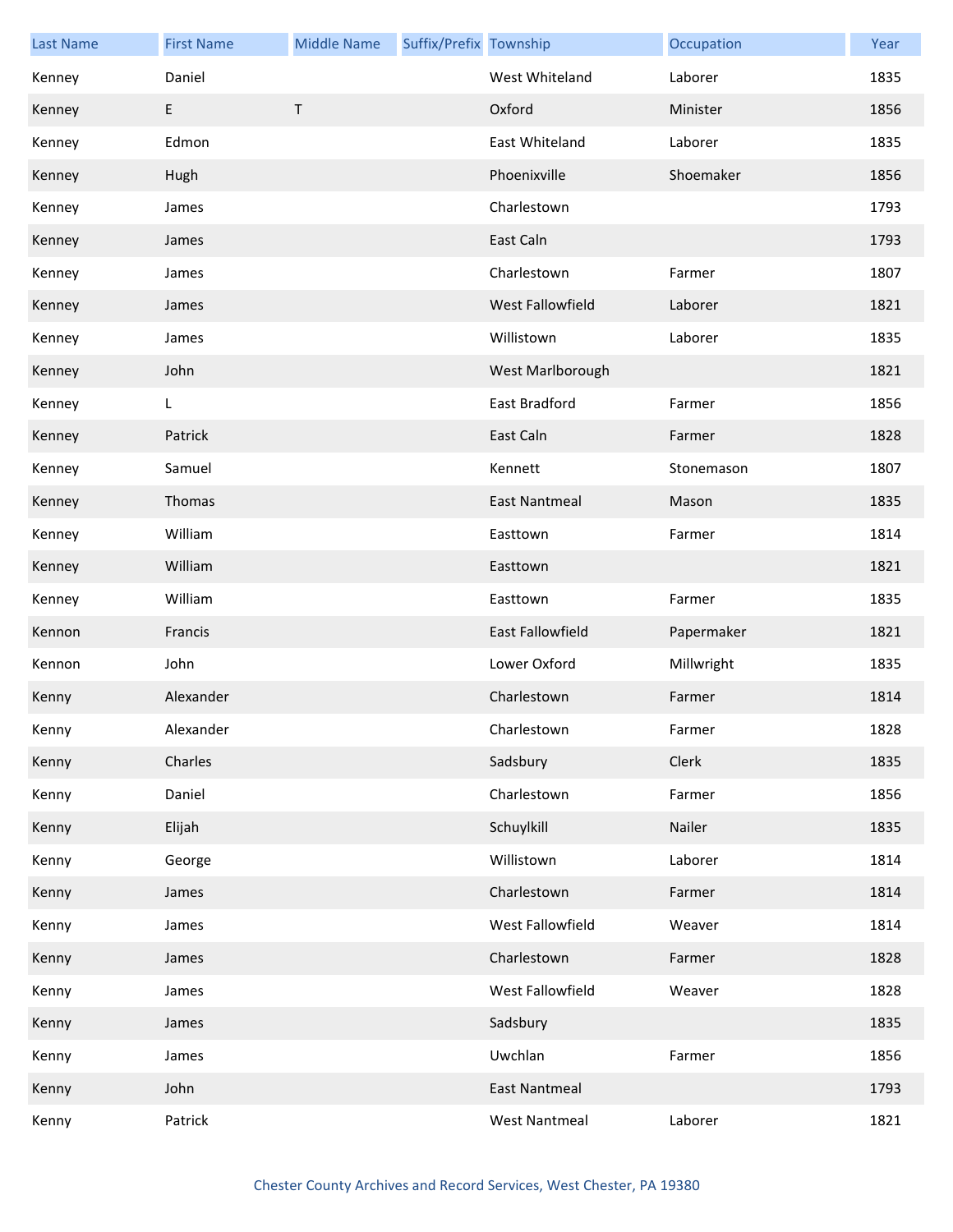| <b>Last Name</b> | <b>First Name</b> | <b>Middle Name</b>        | Suffix/Prefix Township |                         | Occupation       | Year |
|------------------|-------------------|---------------------------|------------------------|-------------------------|------------------|------|
| Kenny            | Richard           |                           |                        | East Caln               | Carpenter        | 1814 |
| Kenny            | Stacy             |                           |                        | West Fallowfield        | Laborer          | 1821 |
| Kenny            | Thomas            |                           |                        | <b>East Nantmeal</b>    |                  | 1793 |
| Kenny            | Thomas            |                           |                        | <b>East Nantmeal</b>    |                  | 1793 |
| Kenny            | Thomas            |                           |                        | Honey Brook             | Laborer          | 1807 |
| Kenny            | Thomas            |                           |                        | East Nantmeal           | Miner            | 1814 |
| Kenny            | William           |                           |                        | Pennsbury               |                  | 1793 |
| Kenny            | William           |                           |                        | <b>East Nantmeal</b>    | Mason            | 1800 |
| Kenny            | William           |                           |                        | Easttown                | Farmer           | 1807 |
| Kenny            | William           |                           |                        | Easttown                | Farmer           | 1828 |
| Kenon            | Francis           |                           |                        | East Fallowfield        | Papermaker       | 1814 |
| Kensel           | John              |                           |                        | Lower Oxford            | Laborer          | 1828 |
| Kenshaw          | William           |                           |                        | East Caln               | Founder          | 1856 |
| Kent             | Benjamin          |                           |                        | Penn                    | Farmer           | 1856 |
| Kent             | Daniel            |                           |                        | East Bradford           |                  | 1793 |
| Kent             | Daniel            |                           |                        | East Fallowfield        | Husbandman       | 1807 |
| Kent             | Daniel            |                           | Esq.                   | East Fallowfield        | Farmer           | 1814 |
| Kent             | Daniel            |                           | Esq.                   | East Fallowfield        | Farmer           | 1821 |
| Kent             | Daniel            |                           | Jr.                    | East Fallowfield        | Farmer           | 1828 |
| Kent             | Daniel            |                           | Esq.                   | <b>East Fallowfield</b> | Farmer           | 1828 |
| Kent             | Daniel            |                           | Jr.                    | Upper Oxford            | Farmer           | 1835 |
| Kent             | Daniel            |                           |                        | East Fallowfield        | Farmer           | 1835 |
| Kent             | Daniel            |                           | Sr.                    | West Fallowfield        | Farmer           | 1856 |
| Kent             | Daniel            |                           | Jr.                    | West Fallowfield        | Farmer           | 1856 |
| Kent             | Henry             |                           |                        | Penn                    | Farmer           | 1856 |
| Kent             | Henry             |                           |                        | East Bradford           | Carpenter        | 1856 |
| Kent             | Henry             | $\sf B$                   |                        | West Fallowfield        | Farmer           | 1856 |
| Kent             | Henry             | $\sf S$                   |                        | West Fallowfield        | Teacher          | 1856 |
| Kent             | James             |                           |                        | Highland                | Laborer          | 1856 |
| Kent             | Joseph            |                           |                        | <b>Upper Oxford</b>     | Manufacturer     | 1828 |
| Kent             | Joseph            |                           |                        | <b>Upper Oxford</b>     | Clothier, farmer | 1835 |
| Kent             | Joseph            |                           |                        | <b>Upper Oxford</b>     | Farmer           | 1856 |
| Kent             | Joseph            | $\boldsymbol{\mathsf{H}}$ |                        | <b>Upper Oxford</b>     | Farmer           | 1856 |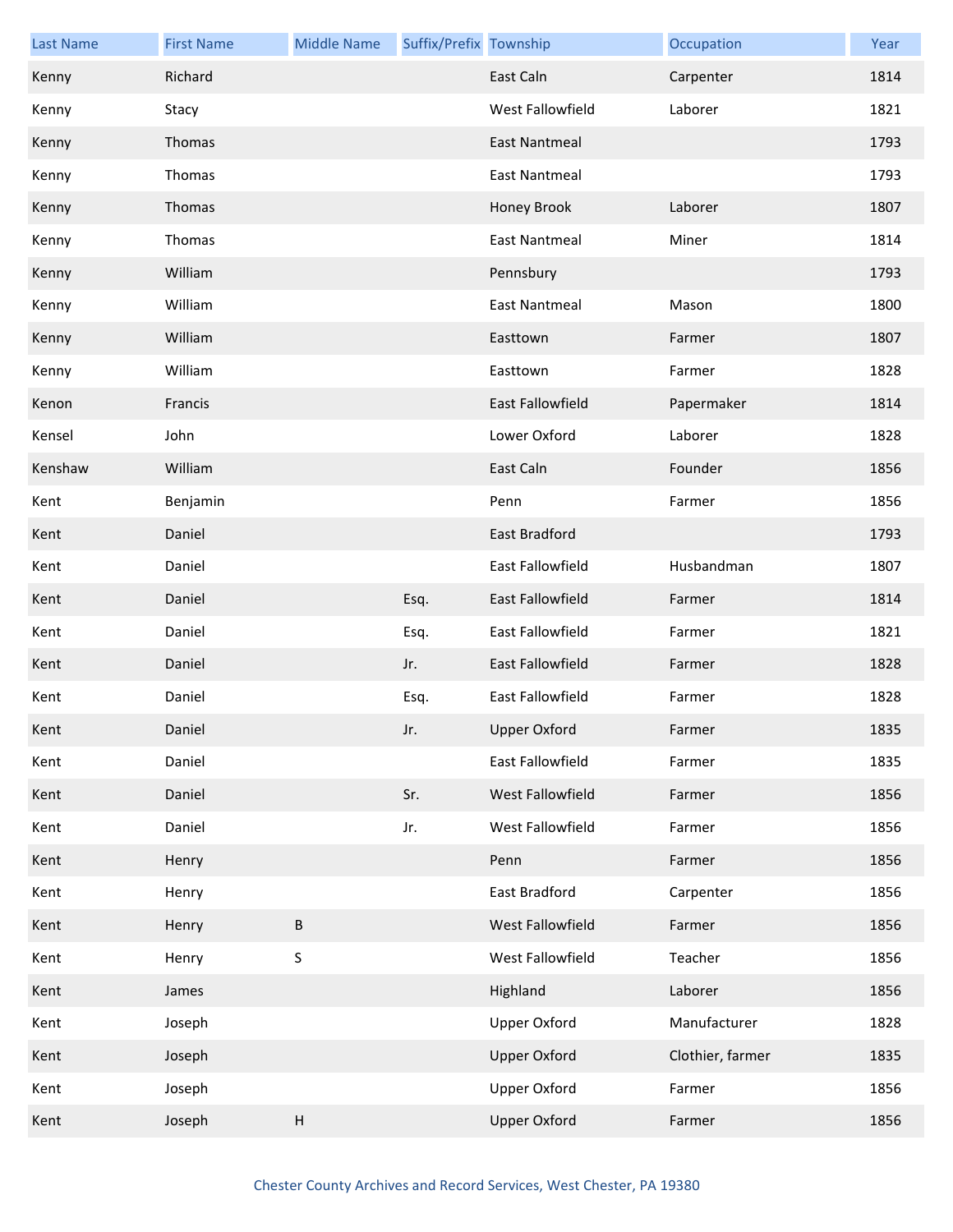| <b>Last Name</b> | <b>First Name</b> | <b>Middle Name</b> | Suffix/Prefix Township |                         | Occupation        | Year |
|------------------|-------------------|--------------------|------------------------|-------------------------|-------------------|------|
| Kent             | Thomas            |                    |                        | East Marlborough        | Laborer           | 1821 |
| Kent             | Thomas            |                    |                        | East Marlborough        | Laborer           | 1828 |
| Kent             | William           |                    |                        | <b>East Fallowfield</b> | Farmer            | 1814 |
| Kent             | William           |                    |                        | West Bradford           | Farmer            | 1821 |
| Kent             | William           |                    |                        | West Bradford           | Farmer            | 1828 |
| Kent             | William           |                    |                        | <b>East Fallowfield</b> | Farmer            | 1835 |
| Kent             | William           |                    | Jr.                    | Upper Oxford            | Carpenter         | 1856 |
| Kent             | William           |                    | Sr.                    | <b>Upper Oxford</b>     | Farmer            | 1856 |
| Kent             | William           |                    |                        | London Grove            | Laborer           | 1856 |
| Kenty            | William           | M.                 |                        | Coventry                | Wheelwright       | 1821 |
| Kenwan           | Martin            |                    |                        | Westtown                | Farmer            | 1856 |
| Kenworthy        | Hugh              |                    |                        | Valley                  | Wool manufacturer | 1856 |
| Kenworthy        | James             |                    |                        | Valley                  | Wool manufacturer | 1856 |
| Kenworthy        | John              |                    |                        | Valley                  | Wool manufacturer | 1856 |
| Kenworthy        | Jonathan          |                    |                        | Sadsbury                |                   | 1835 |
| Kenyon           | Joseph            |                    |                        | Charlestown             | Cooper            | 1828 |
| Kenyon           | Joseph            |                    |                        | Schuylkill              | Cooper            | 1835 |
| Keough           | Martin            |                    |                        | <b>West Chester</b>     | Laborer           | 1856 |
| Keoughen         | Thomas            |                    |                        | West Chester            | Laborer           | 1856 |
| Kephart          | Adam              |                    |                        | <b>East Nantmeal</b>    | Laborer           | 1835 |
| Kephart          | Caleb             |                    |                        | East Nantmeal           | Laborer           | 1828 |
| Kephart          | Caleb             |                    |                        | <b>East Nantmeal</b>    | Laborer           | 1835 |
| Kephart          | Caleb             |                    |                        | Warwick                 | Farmer            | 1856 |
| Kephart          | David             |                    |                        | <b>East Nantmeal</b>    | Laborer           | 1828 |
| Kephart          | David             |                    |                        | Coventry                | Laborer           | 1835 |
| Kephart          | Dyrus             |                    |                        | Warwick                 | Laborer           | 1856 |
| Kephart          | John              |                    |                        | East Nantmeal           | Laborer           | 1828 |
| Kephart          | John              |                    |                        | Warwick                 | Laborer           | 1856 |
| Kepner           | Soloman           |                    |                        | <b>East Coventry</b>    | Laborer           | 1856 |
| Kerby            | Thomas            |                    |                        | <b>East Nantmeal</b>    | Laborer           | 1828 |
| Kergan           | Valentine         |                    |                        | Westtown                | Farmer            | 1828 |
| Kerl             | Patrick           |                    |                        | West Marlborough        |                   | 1800 |
| Kerl             | William           |                    |                        | Tredyffrin              | Farmer            | 1814 |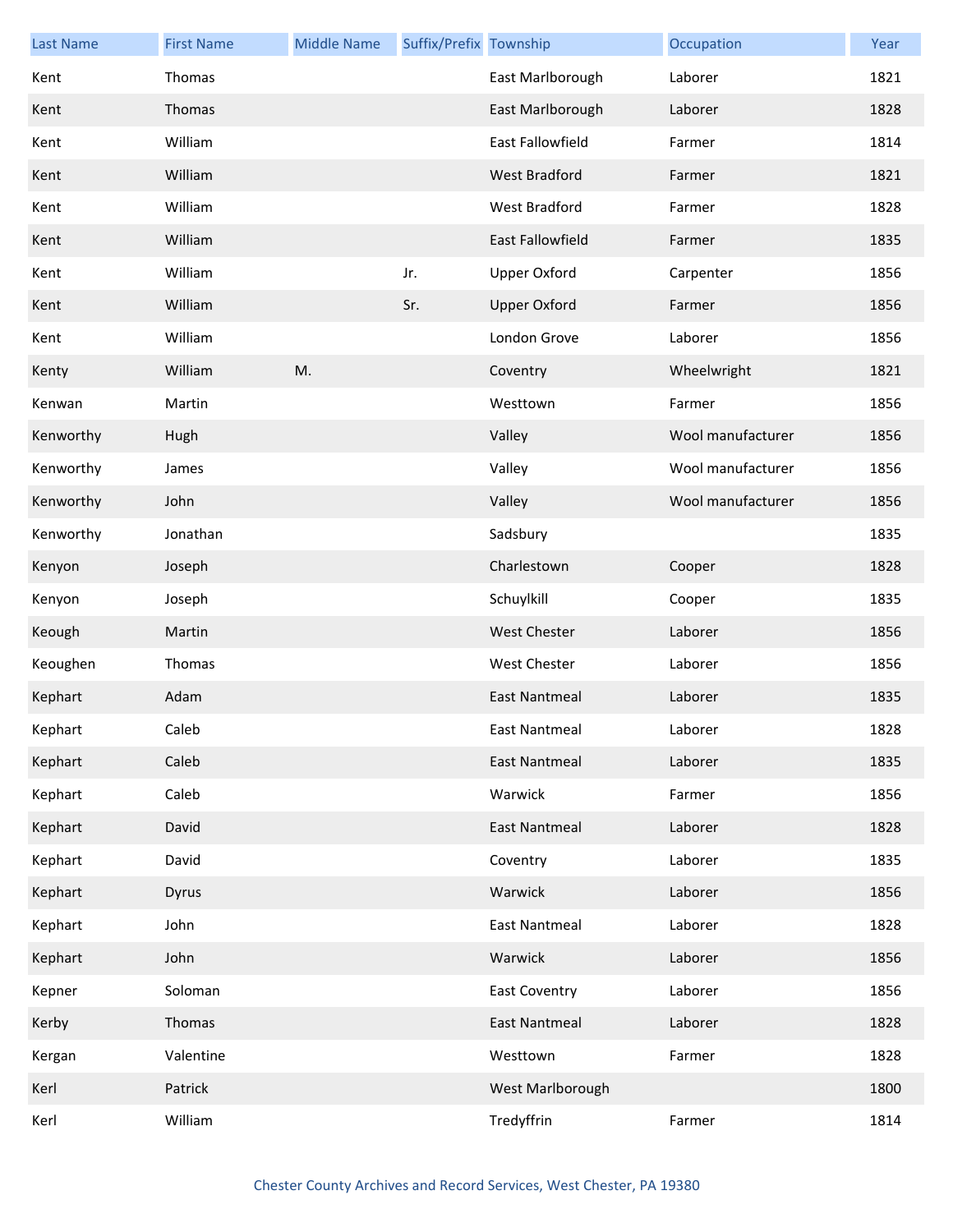| <b>Last Name</b> | <b>First Name</b> | <b>Middle Name</b> | Suffix/Prefix Township |                      | Occupation   | Year |
|------------------|-------------------|--------------------|------------------------|----------------------|--------------|------|
| Kerlin           | John              |                    |                        | Brandywine           | Innkeeper    | 1821 |
| Kerlin           | John              |                    | Major                  | Brandywine           | Farmer       | 1835 |
| Kerlin           | Samuel            |                    |                        | Uwchlan              | Blacksmith   | 1821 |
| Kerlin           | Samuel            |                    |                        | Uwchlan              | Blacksmith   | 1828 |
| Kerling          | Davis             |                    |                        | East Whiteland       |              | 1793 |
| Kerling          | John              |                    |                        | Sadsbury             | Merchant     | 1856 |
| Kerling          | John              | $\mathsf D$        |                        | Sadsbury             | Merchant     | 1856 |
| Kerls            | Enos              |                    |                        | Westtown             | Laborer      | 1814 |
| Kermher          | George            |                    |                        | Phoenixville         | Laborer      | 1856 |
| Kern             | Hugh              |                    |                        | Tredyffrin           | Tanner       | 1814 |
| Kern             | Joseph            |                    |                        | Honeybrook           | Farmer       | 1856 |
| Kern             | Patrick           |                    |                        | Londonderry          |              | 1793 |
| Kernan           | Thomas            |                    |                        | Phoenixville         | Laborer      | 1856 |
| Kernes           | Benjamin          |                    |                        | West Bradford        | Millwright   | 1814 |
| Kernes           | Simon             |                    |                        | <b>West Bradford</b> | Gentleman    | 1814 |
| Kerney           | William           |                    |                        | <b>East Nantmeal</b> | Laborer      | 1821 |
| Kerns            | Ann               |                    |                        | West Caln            |              | 1835 |
| Kerns            | Barkley           |                    |                        | West Fallowfield     | Laborer      | 1821 |
| Kerns            | Benjamin          |                    |                        | East Bradford        | Millwright   | 1807 |
| Kerns            | Benjamin          |                    |                        | East Bradford        | Innkeeper    | 1828 |
| Kerns            | Benjamin          |                    |                        | West Bradford        | Farmer       | 1835 |
| Kerns            | $\mathsf C$       | S                  |                        | New London           | Shoemaker    | 1856 |
| Kerns            | David             | J                  |                        | Valley               | Iron moulder | 1856 |
| Kerns            | E                 | $\sf B$            |                        | New London           | Laborer      | 1856 |
| Kerns            | Jacob             |                    |                        | Brandywine           |              | 1793 |
| Kerns            | Jacob             |                    |                        | Brandywine           | Farmer       | 1807 |
| Kerns            | Jacob             |                    |                        | Brandywine           | Weaver       | 1814 |
| Kerns            | Jacob             |                    |                        | Brandywine           | Weaver       | 1821 |
| Kerns            | Jacob             |                    |                        | Brandywine           | Farmer       | 1828 |
| Kerns            | Jacob             |                    |                        | Brandywine           | Farmer       | 1835 |
| Kerns            | Jacob             |                    |                        | East Brandywine      | Farmer       | 1856 |
| Kerns            | Jacob             | D.                 |                        | West Fallowfield     | Cordwainer   | 1828 |
| Kerns            | James             |                    |                        | East Fallowfield     | Collier      | 1807 |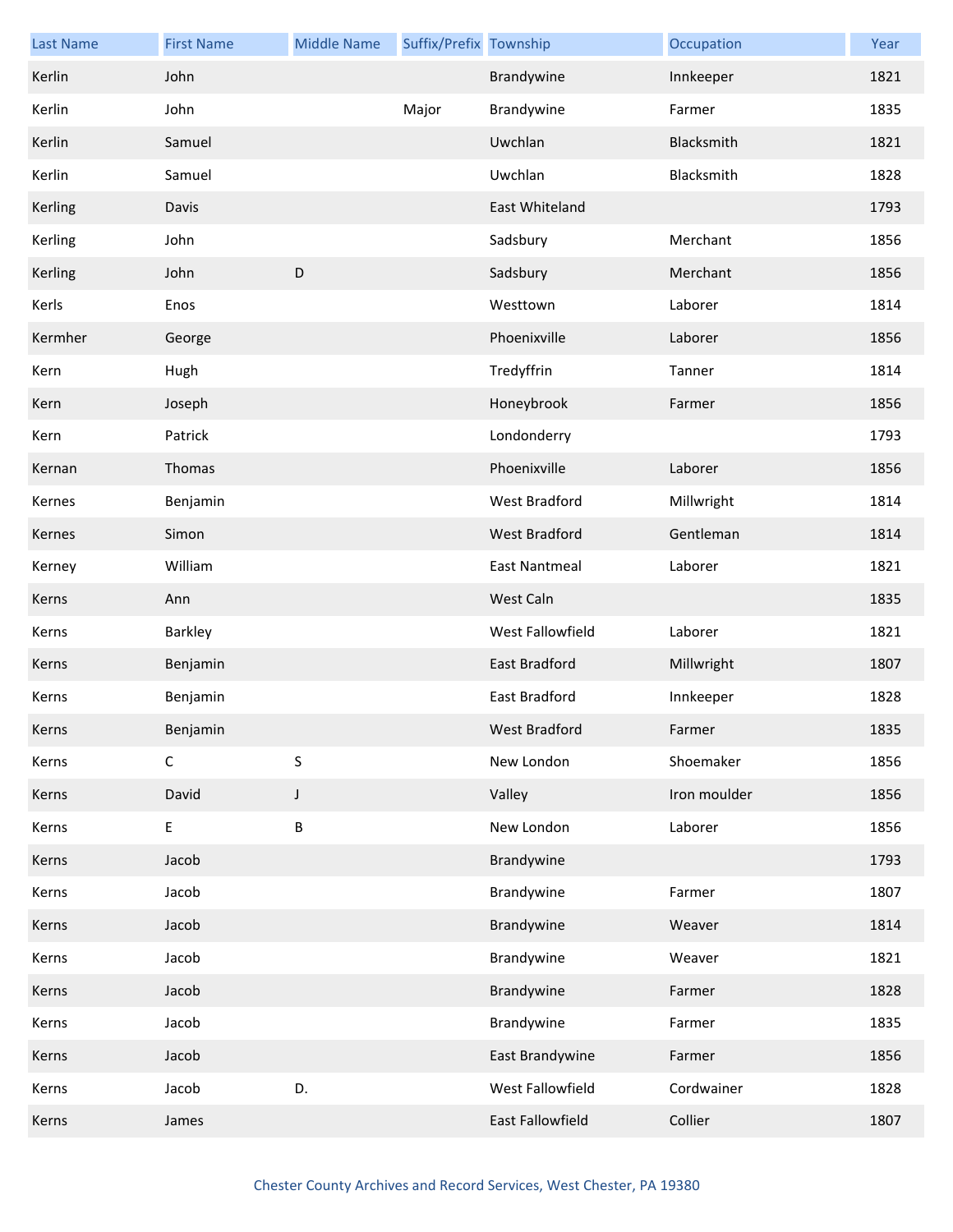| <b>Last Name</b> | <b>First Name</b> | <b>Middle Name</b> | Suffix/Prefix Township |                         | Occupation  | Year |
|------------------|-------------------|--------------------|------------------------|-------------------------|-------------|------|
| Kerns            | James             |                    |                        | Sadsbury                | Farmer      | 1814 |
| Kerns            | James             |                    |                        | <b>East Fallowfield</b> | Collier     | 1814 |
| Kerns            | James             |                    |                        | Londonderry             | Laborer     | 1814 |
| Kerns            | James             |                    |                        | East Fallowfield        | Laborer     | 1821 |
| Kerns            | James             |                    |                        | Penn                    | Weaver      | 1821 |
| Kerns            | James             |                    |                        | Penn                    | Farmer      | 1828 |
| Kerns            | James             |                    |                        | Honeybrook              | Farmer      | 1856 |
| Kerns            | James             |                    |                        | West Caln               | Shoemaker   | 1856 |
| Kerns            | Jesse             |                    |                        | East Goshen             | Storekeeper | 1821 |
| Kerns            | Jesse             |                    |                        | Willistown              | Storekeeper | 1828 |
| Kerns            | Jesse             |                    |                        | <b>West Chester</b>     | Merchant    | 1835 |
| Kerns            | John              |                    |                        | Newlin                  | Laborer     | 1835 |
| Kerns            | John              |                    |                        | London Grove            | Laborer     | 1835 |
| Kerns            | John              |                    |                        | East Marlborough        | Laborer     | 1856 |
| Kerns            | Levi              |                    |                        | New Garden              | Carpenter   | 1835 |
| Kerns            | Levi              |                    |                        | Kennett                 | Farmer      | 1835 |
| Kerns            | Margaret          |                    |                        | <b>West Chester</b>     | Lady        | 1856 |
| Kerns            | Morgan            |                    |                        | East Marlborough        | Millwright  | 1835 |
| Kerns            | Peter             |                    |                        | Brandywine              | Farmer      | 1807 |
| Kerns            | Peter             |                    |                        | Brandywine              | Farmer      | 1814 |
| Kerns            | Peter             |                    |                        | Brandywine              | Farmer      | 1821 |
| Kerns            | Peter             |                    |                        | Brandywine              | Farmer      | 1828 |
| Kerns            | Peter             |                    |                        | Brandywine              | Farmer      | 1835 |
| Kerns            | Peter             |                    |                        | East Brandywine         | Farmer      | 1856 |
| Kerns            | Reece             |                    |                        | West Fallowfield        | Laborer     | 1821 |
| Kerns            | Reese             |                    |                        | West Fallowfield        | Weaver      | 1828 |
| Kerns            | Reese             |                    |                        | West Fallowfield        | Farmer      | 1835 |
| Kerns            | Reese             |                    |                        | Valley                  | Laborer     | 1856 |
| Kerns            | Robert            |                    |                        | Brandywine              | Farmer      | 1835 |
| Kerns            | Samuel            |                    |                        | West Caln               | Farmer      | 1814 |
| Kerns            | Samuel            |                    |                        | West Caln               | Farmer      | 1821 |
| Kerns            | Sarah             |                    |                        | West Marlborough        |             | 1835 |
| Kerns            | Simon             |                    |                        | East Bradford           |             | 1793 |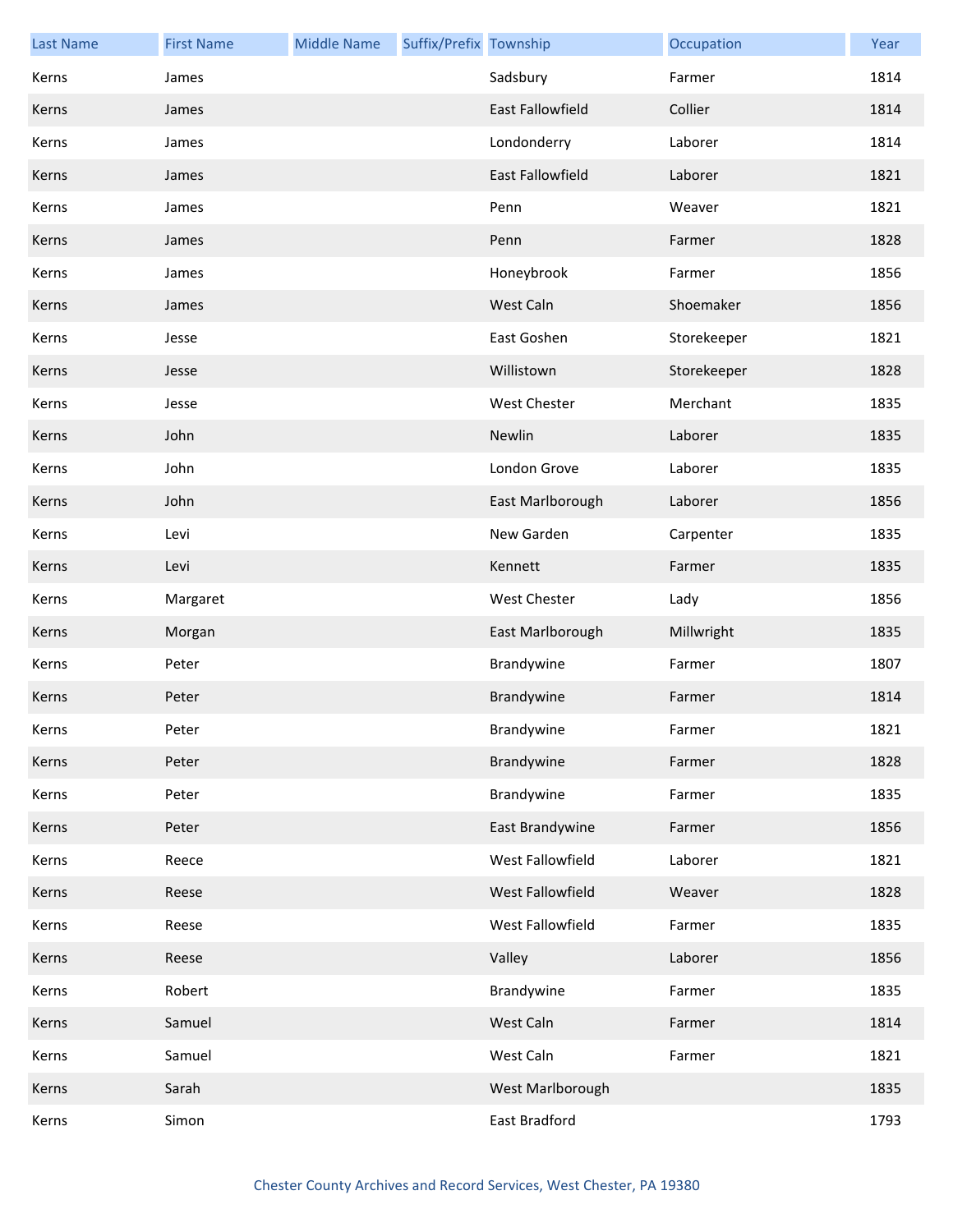| <b>Last Name</b> | <b>First Name</b> | <b>Middle Name</b> | Suffix/Prefix Township |                      | Occupation | Year |
|------------------|-------------------|--------------------|------------------------|----------------------|------------|------|
| Kerns            | Simon             |                    |                        | Goshen               | Shoemaker  | 1807 |
| Kerns            | Suplea            |                    |                        | Brandywine           | Farmer     | 1835 |
| Kerns            | Suplee            |                    |                        | Brandywine           | Farmer     | 1828 |
| Kerns            | Supplee           |                    |                        | Brandywine           | Farmer     | 1814 |
| Kerns            | Supplee           |                    |                        | Brandywine           | Farmer     | 1821 |
| Kerns            | Thomas            |                    |                        | East Bradford        | Millwright | 1807 |
| Kerns            | Thomas            |                    |                        | Goshen               | Innkeeper  | 1814 |
| Kerns            | Thomas            |                    |                        | West Caln            | Farmer     | 1856 |
| Kerns            | William           |                    |                        | East Marlborough     | Farmer     | 1807 |
| Kerns            | William           |                    |                        | Brandywine           | Papermaker | 1828 |
| Kerns            | William           |                    |                        | Brandywine           | Laborer    | 1835 |
| Kerns            | William           | ${\sf M}$          |                        | London Grove         | Miller     | 1856 |
| Kerper           | George            |                    |                        | <b>West Coventry</b> | Blacksmith | 1856 |
| Kerr             | Adam              |                    |                        | Honey Brook          |            | 1800 |
| Kerr             | Frances           |                    |                        | East Nottingham      |            | 1835 |
| Kerr             | George            |                    |                        | West Chester         | Carpenter  | 1856 |
| Kerr             | Henry             |                    |                        | <b>East Nantmeal</b> | Moulder    | 1821 |
| Kerr             | Hugh              |                    |                        | West Fallowfield     | Laborer    | 1807 |
| Kerr             | John              |                    |                        | East Nottingham      | Merchant   | 1856 |
| Kerr             | John              | $\sf A$            |                        | East Nottingham      | Farmer     | 1856 |
| Kerr             | Joseph            |                    |                        | Honey Brook          | Weaver     | 1835 |
| Kerr             | Richard           |                    |                        | East Nottingham      | Laborer    | 1814 |
| Kerr             | Richard           |                    |                        | East Nottingham      | Laborer    | 1828 |
| Kerr             | Richard           |                    |                        | East Nottingham      | Millwright | 1835 |
| Kerr             | Robert            |                    |                        | <b>Honey Brook</b>   | Weaver     | 1821 |
| Kerr             | Thomas            |                    |                        | Sadsbury             |            | 1793 |
| Kerr             | Thomas            |                    |                        | Charlestown          | Nailer     | 1814 |
| Kerr             | Thomas            |                    |                        | <b>East Nantmeal</b> | Founder    | 1821 |
| Kerr             | Thomas            |                    |                        | Honey Brook          | Weaver     | 1835 |
| Kerr             | Walter            |                    |                        | Willistown           | Farmer     | 1821 |
| Kerr             | William           |                    |                        | Goshen               | Laborer    | 1814 |
| Kerr             | William           |                    |                        | West Caln            | Farmer     | 1856 |
| Kerr             | William           | Thomson            |                        | West Fallowfield     | Cordwainer | 1835 |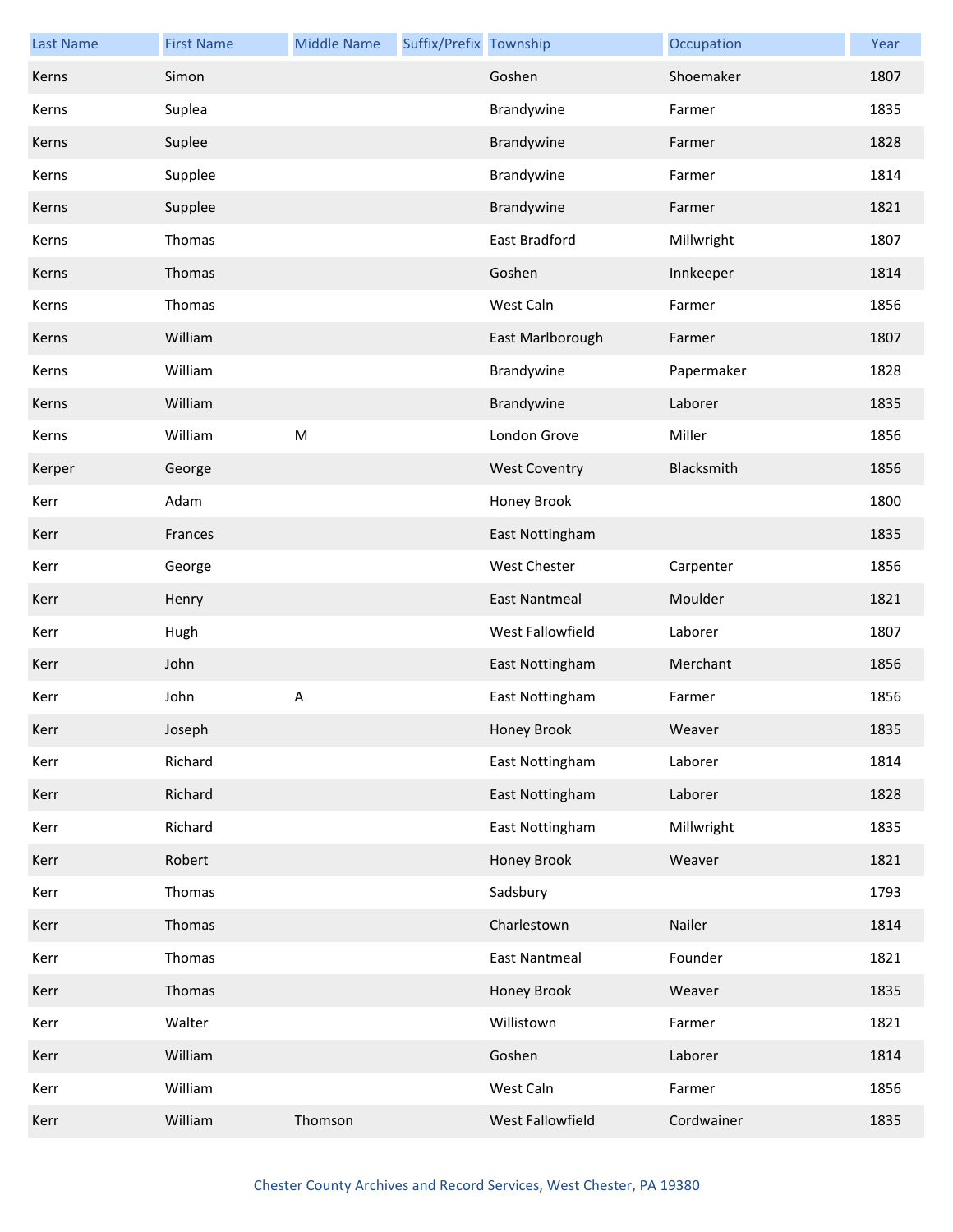| <b>Last Name</b> | <b>First Name</b> | <b>Middle Name</b> | Suffix/Prefix Township |                      | Occupation    | Year |
|------------------|-------------------|--------------------|------------------------|----------------------|---------------|------|
| Kerrell          | Bartley           |                    |                        | East Nantmeal        | Mason         | 1807 |
| Kerrigan         | Benjamin          |                    |                        | Goshen               | Mason         | 1807 |
| Kersey           | Jesse             |                    |                        | East Caln            | Farmer        | 1800 |
| Kersey           | Jesse             |                    |                        | East Caln            | Farmer        | 1807 |
| Kersey           | Jesse             |                    |                        | East Caln            | Farmer        | 1814 |
| Kersey           | Jesse             |                    |                        | East Caln            | Potter        | 1821 |
| Kersey           | Jesse             |                    |                        | <b>West Chester</b>  | Conveyancer   | 1828 |
| Kersey           | Joseph            |                    |                        | East Caln            | Farmer        | 1821 |
| Kersey           | Joshua            |                    |                        | East Caln            | Physician     | 1807 |
| Kersey           | Joshua            |                    |                        | East Caln            | Doctor        | 1814 |
| Kersey           | Samuel            |                    |                        | East Whiteland       | Tavern Keeper | 1835 |
| Kersey           | William           |                    |                        | East Caln            |               | 1814 |
| Kersey           | William           |                    |                        | <b>West Chester</b>  | Clerk         | 1828 |
| Kerst            | Harrison          |                    |                        | <b>West Nantmeal</b> | Storekeeper   | 1835 |
| Kerst            | John              |                    |                        | <b>West Nantmeal</b> | Gentleman     | 1835 |
| Kersy            | Jesse             |                    |                        | Newlin               | Gentleman     | 1835 |
| Kerten           | John              |                    |                        | <b>East Vincent</b>  | Farmer        | 1856 |
| Kerter           | Jacob             |                    |                        | Vincent              |               | 1793 |
| Kertz            | Н                 | G                  | Dr.                    | East Caln            | Apothecary    | 1835 |
| Kervey           | Lewis             | W                  |                        | <b>West Chester</b>  | Tailor        | 1835 |
| Kesler           | Henry             |                    |                        | West Chester         | Carpenter     | 1856 |
| Kessady          | William           |                    |                        | East Fallowfield     | Teacher       | 1828 |
| Kessan           | John              |                    |                        | Schuylkill           | Laborer       | 1856 |
| Ketlar           | Joseph            |                    |                        | East Nottingham      | Stonemason    | 1835 |
| Ketlar           | William           |                    |                        | East Nottingham      | Stonemason    | 1835 |
| Ketler           | John              |                    |                        | East Nottingham      | Farmer        | 1821 |
| Ketler           | John              |                    |                        | Lower Oxford         | Farmer        | 1828 |
| Ketler           | Joseph            |                    |                        | <b>Upper Oxford</b>  | Farmer        | 1835 |
| Ketler           | Thomas            |                    |                        | Lower Oxford         | Carpenter     | 1835 |
| Ketler           | William           |                    |                        | East Nottingham      | Farmer        | 1821 |
| Ketler           | William           |                    |                        | Lower Oxford         | Stonemason    | 1828 |
| Ketlet           | John              |                    |                        | New Garden           | Manufacturer  | 1835 |
| Ketley           | John              |                    |                        | West Nottingham      | Farmer        | 1835 |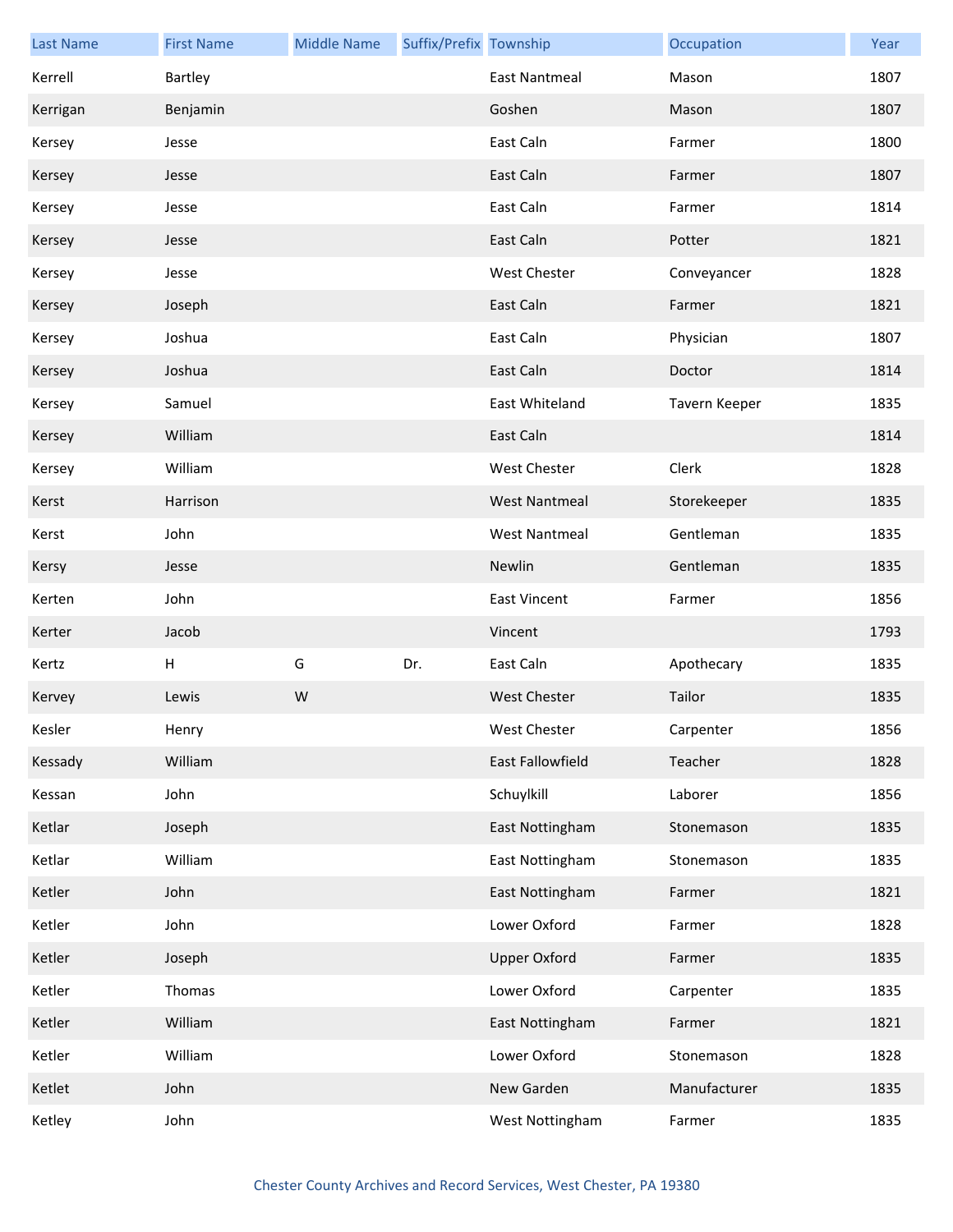| <b>Last Name</b> | <b>First Name</b> | <b>Middle Name</b>        | Suffix/Prefix Township |                         | Occupation   | Year |
|------------------|-------------------|---------------------------|------------------------|-------------------------|--------------|------|
| Kettleman        | John              |                           |                        | Goshen                  | Farmer       | 1814 |
| Kettleman        | John              |                           |                        | East Bradford           | Laborer      | 1828 |
| Kettleman        | William           |                           |                        | East Caln               | Laborer      | 1828 |
| Kettles          | James             |                           |                        | New Garden              | Weaver       | 1814 |
| Kevey            | L                 | WH                        |                        | <b>West Chester</b>     | Tailor       | 1856 |
| Key              | Eli               |                           |                        | New Garden              | Tailor       | 1807 |
| Key              | Jehu              |                           |                        | New Garden              | Gentleman    | 1835 |
| Key              | John              |                           |                        | Goshen                  | Tailor       | 1807 |
| Key              | John              |                           |                        | Goshen                  | Tailor       | 1814 |
| Key              | John              |                           |                        | East Goshen             | Tailor       | 1821 |
| Key              | John              |                           |                        | East Goshen             | Tailor       | 1828 |
| Key              | John              |                           |                        | East Goshen             | Tailor       | 1835 |
| Key              | Joshua            |                           |                        | Coventry                | Stonecutter  | 1835 |
| Key              | Rufes             |                           |                        | Willistown              | Tailor       | 1835 |
| Key              | Thomas            |                           |                        | New Garden              | Laborer      | 1800 |
| Key              | Thomas            |                           |                        | New Garden              | Farmer       | 1807 |
| Key              | Thomas            |                           |                        | New Garden              | Farmer       | 1814 |
| Key              | Thomas            |                           |                        | New Garden              | Farmer       | 1835 |
| Key              | William           |                           |                        | Goshen                  | Miller       | 1807 |
| Keyes            | George            | Oliver                    |                        | <b>East Fallowfield</b> | Schoolmaster | 1814 |
| Keyes            | Joseph            |                           |                        | West Caln               | Carpenter    | 1814 |
| Keys             | Edward            |                           |                        | <b>West Vincent</b>     | Laborer      | 1856 |
| Keys             | James             |                           |                        | West Caln               |              | 1793 |
| Keys             | John              |                           |                        | Lower Oxford            | Millwright   | 1814 |
| Keys             | Mary              |                           |                        | Valley                  |              | 1856 |
| Keys             | Rachel            |                           | Widow                  | West Caln               |              | 1807 |
| Keys             | Rachel            |                           |                        | West Caln               |              | 1814 |
| Keys             | Rachel            |                           |                        | West Caln               |              | 1821 |
| Keys             | Thomas            |                           |                        | West Caln               | Carpenter    | 1807 |
| Keys             | Thomas            |                           |                        | West Caln               | Carpenter    | 1814 |
| Keys             | William           |                           |                        | West Caln               |              | 1793 |
| Keyser           | Isaac             |                           |                        | <b>East Vincent</b>     | Farmer       | 1856 |
| Keyser           | John              | $\boldsymbol{\mathsf{H}}$ |                        | West Whiteland          | Soap boiler  | 1856 |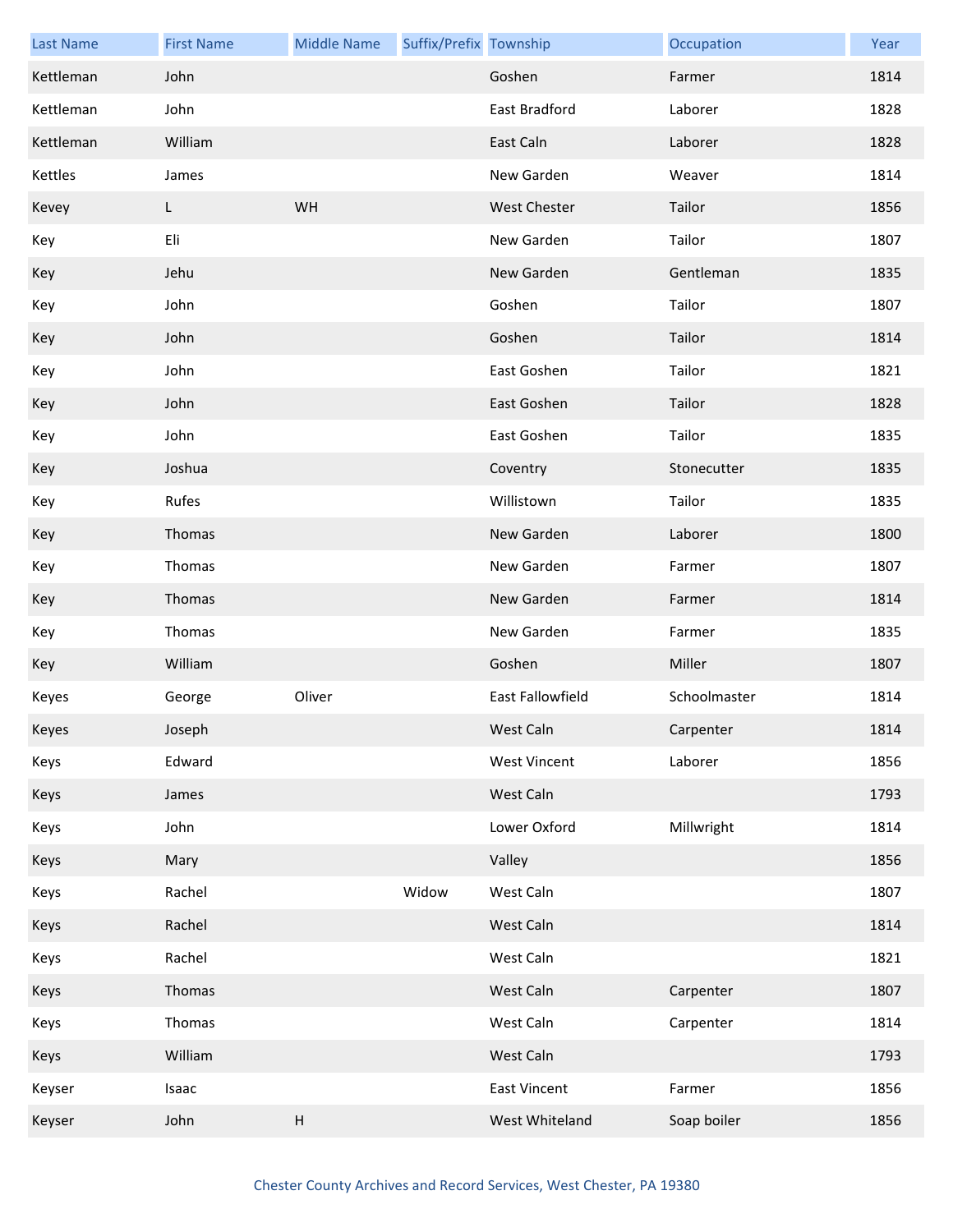| <b>Last Name</b> | <b>First Name</b> | <b>Middle Name</b>        | Suffix/Prefix Township |                     | Occupation   | Year |
|------------------|-------------------|---------------------------|------------------------|---------------------|--------------|------|
| Keyser           | Peter             |                           |                        | Schuylkill          | Boatman      | 1835 |
| Kid              | James             |                           |                        | Uwchlan             | Laborer      | 1835 |
| Kid              | Joseph            |                           |                        | Sadsbury            | Laborer      | 1828 |
| Kidd             | J                 | $\boldsymbol{\mathsf{H}}$ |                        | East Nottingham     | Shoemaker    | 1856 |
| Kidd             | James             |                           |                        | Vincent             | Stonemason   | 1807 |
| Kidney           | James             |                           |                        | West Marlborough    | Laborer      | 1814 |
| Kiemer           | Catharine         |                           |                        | Brandywine          | Farmer       | 1814 |
| Kiemer           | James             |                           |                        | West Caln           |              | 1793 |
| Kiemer           | James             |                           |                        | Brandywine          | Joiner       | 1814 |
| Kiemer           | James             |                           |                        | Brandywine          | Joiner       | 1821 |
| Kiemer           | James             |                           |                        | Brandywine          | Cabinetmaker | 1835 |
| Kiemer           | John              |                           |                        | Brandywine          | Joiner       | 1814 |
| Kiemer           | John              |                           |                        | Brandywine          | Joiner       | 1821 |
| Kiemer           | John              |                           |                        | Brandywine          | Farmer       | 1835 |
| Kiester          | Daniel            |                           | Esq.                   | <b>West Chester</b> | Prothonotary | 1807 |
| Kift             | Joshua            |                           |                        | <b>West Chester</b> | Laborer      | 1856 |
| Kilb             | John              | D                         |                        | <b>East Vincent</b> | Laborer      | 1856 |
| Kilbec           | Thomas            |                           |                        | Tredyffrin          | Laborer      | 1835 |
| Kilbreath        | John              |                           |                        | East Caln           | Laborer      | 1800 |
| Kilbreath        | Samuel            |                           |                        | Kennett             | Miller       | 1800 |
| Kilbreth         | Robert            |                           |                        | Londonderry         | Cooper (Oak) | 1814 |
| Kilbride         | James             |                           |                        | Penn                | Laborer      | 1856 |
| Kile             | George            |                           |                        | New Garden          | Laborer      | 1856 |
| Kile             | John              |                           |                        | London Britain      | Laborer      | 1856 |
| Kile             | Joseph            |                           |                        | Honeybrook          | Blacksmith   | 1856 |
| Kiles            | Jesse             |                           |                        | Vincent             | Tailor       | 1807 |
| Kiles            | William           |                           |                        | Tredyffrin          |              | 1800 |
| Kiles            | William           |                           |                        | Willistown          | Laborer      | 1807 |
| Kiles            | William           |                           |                        | Tredyffrin          | Laborer      | 1814 |
| Kiley            | Kennedy           |                           |                        | New London          | Blacksmith   | 1800 |
| Kiley            | William           |                           |                        | Willistown          | Farmer       | 1835 |
| Kilfillin        | Archibald         |                           |                        | Sadsbury            |              | 1793 |
| Kilgan           | James             |                           |                        | Franklin            | Blacksmith   | 1856 |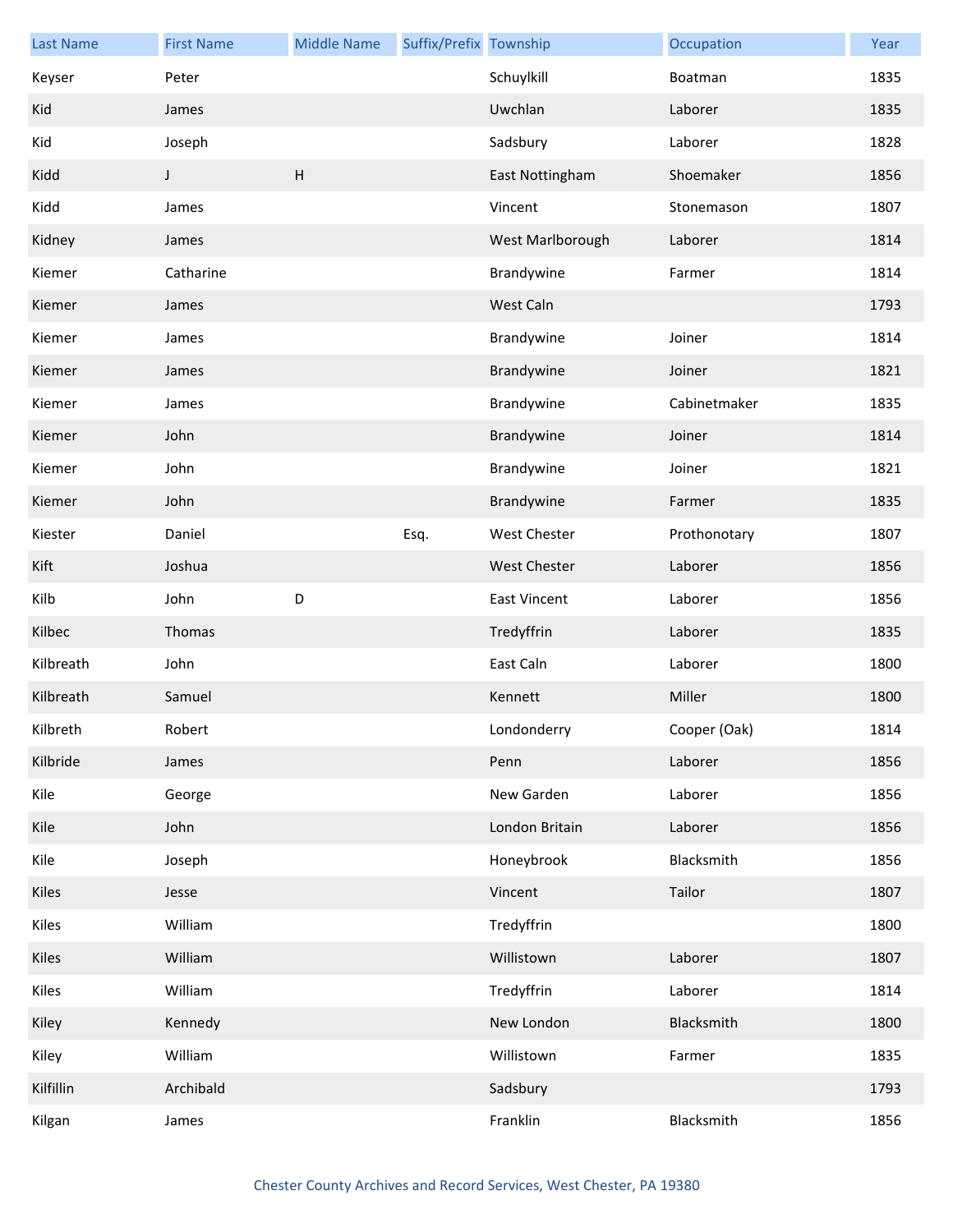| <b>Last Name</b> | <b>First Name</b> | <b>Middle Name</b> | Suffix/Prefix Township |                      | Occupation    | Year |
|------------------|-------------------|--------------------|------------------------|----------------------|---------------|------|
| Kilgon           | John              |                    |                        | Franklin             | Blacksmith    | 1856 |
| Kilgore          | James             |                    |                        | New London           | Blacksmith    | 1828 |
| Killely          | James             |                    |                        | London Grove         | Laborer       | 1856 |
| Killen           | James             |                    |                        | Honey Brook          |               | 1793 |
| Killen           | William           |                    |                        | Honey Brook          |               | 1793 |
| Killpatrick      | James             |                    |                        | West Marlborough     |               | 1800 |
| Killwell         | Thomas            |                    |                        | East Bradford        | Blacksmith    | 1835 |
| Kilman           | John              |                    |                        | West Marlborough     | Smith         | 1807 |
| Kilnen           | Patrick           |                    |                        | East Pikeland        | Laborer       | 1856 |
| Kilpatrick       | Andrew            |                    |                        | West Fallowfield     | Farmer        | 1807 |
| Kilpatrick       | James             |                    |                        | <b>West Nantmeal</b> | Farmer        | 1807 |
| Kilpatrick       | James             |                    |                        | West Marlborough     | Laborer       | 1807 |
| Kilpatrick       | John              |                    |                        | Newlin               | Laborer       | 1821 |
| Kilpatrick       | Margaret          |                    |                        | West Fallowfield     |               | 1807 |
| Kilpatrick       | Samuel            |                    |                        | Easttown             | Tobacconist   | 1828 |
| Kilroy           | James             |                    |                        | Pennsbury            | Laborer       | 1856 |
| Kimbell          | Garrett           |                    |                        | East Nottingham      | Farmer        | 1821 |
| Kimbell          | Harvey            |                    |                        | East Nottingham      | Farmer        | 1821 |
| Kimbell          | James             |                    |                        | East Nottingham      | Farmer        | 1821 |
| Kimber           | Caleb             |                    |                        | Tredyffrin           | Laborer       | 1821 |
| Kimber           | Emmor             |                    |                        | Pikeland             |               | 1821 |
| Kimber           | Emmor             |                    |                        | Pikeland             | Farmer        | 1828 |
| Kimber           | Henry             |                    |                        | East Pikeland        | Speculator    | 1856 |
| Kimber           | Richard           |                    |                        | East Marlborough     |               | 1793 |
| Kimble           | Abisha            |                    |                        | New London           | Farmer        | 1835 |
| Kimble           | Abisha            |                    |                        | Franklin             | Tavern Keeper | 1856 |
| Kimble           | Amos              |                    |                        | New London           | Farmer        | 1835 |
| Kimble           | Amos              |                    |                        | Franklin             | Farmer        | 1856 |
| Kimble           | Chambers          |                    |                        | New London           | Augermaker    | 1835 |
| Kimble           | Chambers          |                    |                        | Franklin             | Farmer        | 1856 |
| Kimble           | Charles           |                    |                        | New London           | Wheelwright   | 1828 |
| Kimble           | Charles           |                    |                        | East Nottingham      | Innkeeper     | 1856 |
| Kimble           | Charles           | ${\sf W}$          |                        | New London           | Wheelwright   | 1835 |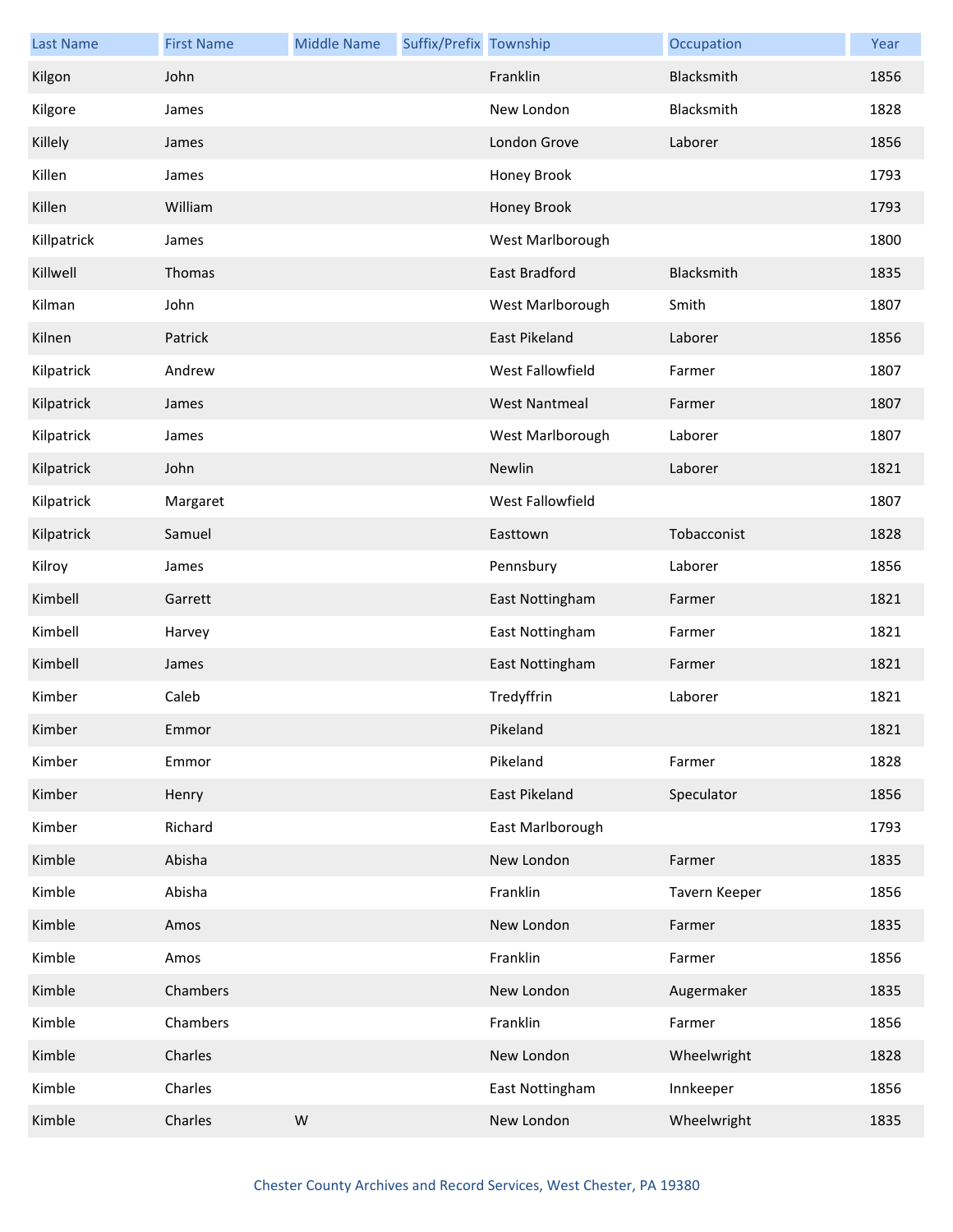| <b>Last Name</b> | <b>First Name</b> | <b>Middle Name</b> | Suffix/Prefix Township |                 | Occupation           | Year |
|------------------|-------------------|--------------------|------------------------|-----------------|----------------------|------|
| Kimble           | Daniel            |                    |                        | Kennett Square  | Blacksmith           | 1856 |
| Kimble           | Davis             |                    | Esq.                   | Franklin        | Farmer               | 1856 |
| Kimble           | Ezra              |                    |                        | New London      | Papermaker           | 1835 |
| Kimble           | Ezra              |                    |                        | Oxford          | Merchant             | 1856 |
| Kimble           | Garret            | D.                 |                        | East Nottingham | Farmer               | 1828 |
| Kimble           | Garrett           |                    |                        | East Nottingham | Farmer               | 1835 |
| Kimble           | Garrett           |                    |                        | East Nottingham | Farmer               | 1856 |
| Kimble           | George            |                    |                        | New London      | Merchant             | 1814 |
| Kimble           | George            |                    |                        | New London      | Storekeeper & Farmer | 1821 |
| Kimble           | George            |                    |                        | New London      | Blacksmith           | 1828 |
| Kimble           | George            |                    |                        | New London      | Farmer & Storekeeper | 1828 |
| Kimble           | George            |                    |                        | London Grove    | Blacksmith           | 1835 |
| Kimble           | George            |                    |                        | New London      | Innkeeper            | 1835 |
| Kimble           | George            |                    |                        | Londonderry     | Farmer               | 1856 |
| Kimble           | Hansen            |                    |                        | West Nottingham |                      | 1856 |
| Kimble           | Harvey            |                    |                        | East Nottingham | Farmer               | 1828 |
| Kimble           | Harvey            |                    |                        | East Nottingham | Farmer               | 1835 |
| Kimble           | Hiram             |                    |                        | West Nottingham | Blacksmith           | 1828 |
| Kimble           | Hiram             |                    |                        | East Nottingham | Augarmaker           | 1835 |
| Kimble           | Isaac             |                    |                        | New London      | Farmer               | 1800 |
| Kimble           | Isaac             |                    |                        | New London      | Farmer               | 1807 |
| Kimble           | Isaac             |                    |                        | New London      | Farmer               | 1814 |
| Kimble           | Israel            |                    |                        | Londonderry     | Farmer               | 1856 |
| Kimble           | Israel            |                    |                        | London Britain  | Carpenter            | 1856 |
| Kimble           | Jackson           |                    |                        | London Britain  | Carpenter            | 1856 |
| Kimble           | James             |                    |                        | Lower Oxford    |                      | 1800 |
| Kimble           | James             |                    |                        | New London      | Blacksmith           | 1807 |
| Kimble           | James             |                    |                        | New London      | Farmer               | 1814 |
| Kimble           | Jane              |                    |                        | Franklin        | Tavern Keeper        | 1856 |
| Kimble           | John              |                    |                        | New London      |                      | 1793 |
| Kimble           | John              |                    | Jr.                    | New London      |                      | 1793 |
| Kimble           | John              |                    |                        | New London      | Farmer               | 1800 |
| Kimble           | John              |                    | Jr.                    | New London      | Carpenter            | 1800 |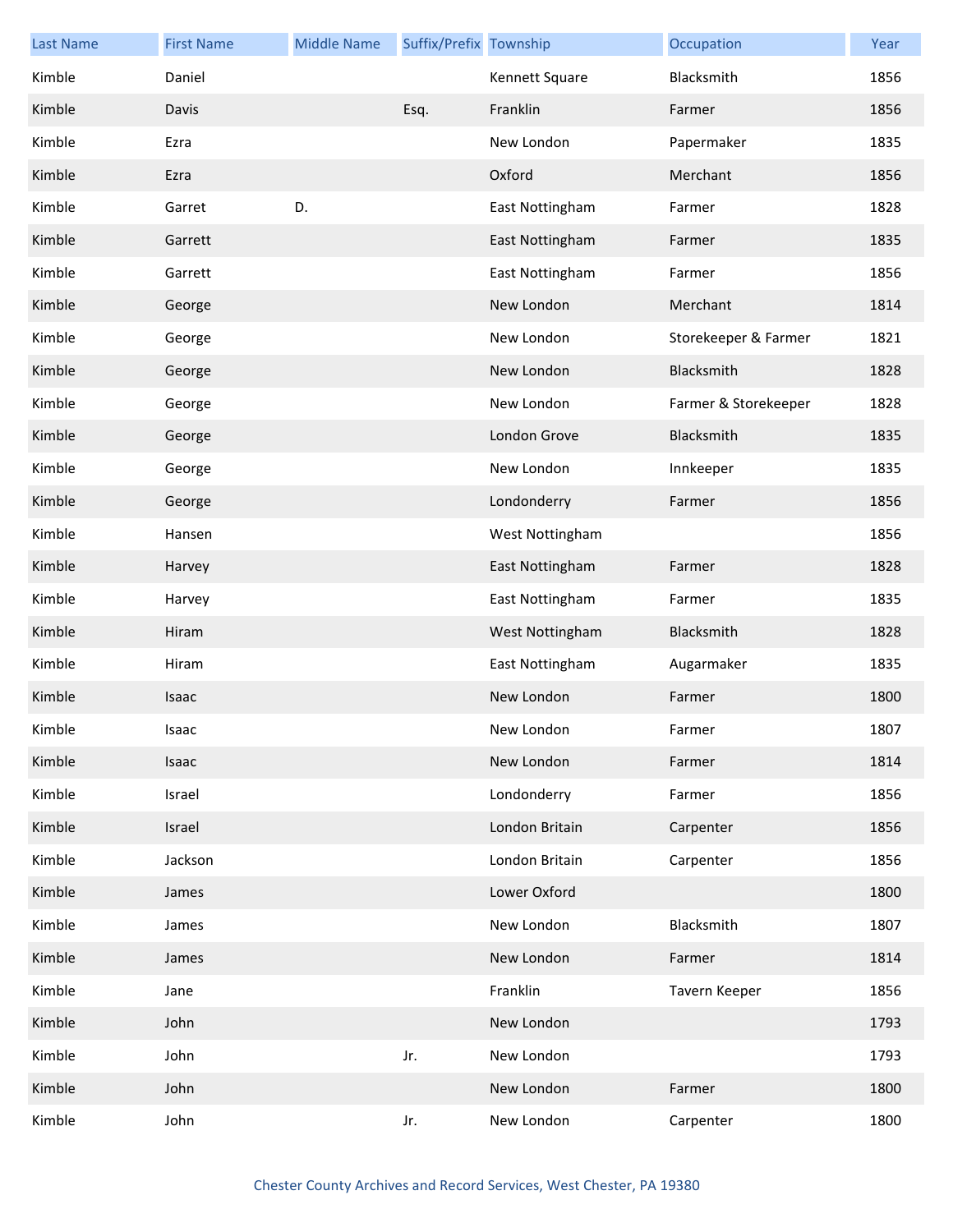| <b>Last Name</b> | <b>First Name</b> | <b>Middle Name</b> | Suffix/Prefix Township |                 | Occupation         | Year |
|------------------|-------------------|--------------------|------------------------|-----------------|--------------------|------|
| Kimble           | John              |                    | Sr.                    | New London      | Farmer             | 1807 |
| Kimble           | John              |                    | Jr.                    | New London      | Farmer             | 1807 |
| Kimble           | John              |                    |                        | New London      | Farmer             | 1814 |
| Kimble           | John              |                    |                        | New London      | Carpenter & Farmer | 1821 |
| Kimble           | John              |                    |                        | West Nottingham | Farmer             | 1821 |
| Kimble           | John              |                    |                        | West Nottingham | Farmer             | 1828 |
| Kimble           | John              |                    |                        | New London      | Farmer             | 1828 |
| Kimble           | John              |                    |                        | West Nottingham |                    | 1835 |
| Kimble           | John              |                    | Jr.                    | New London      | Farmer             | 1835 |
| Kimble           | John              |                    |                        | New London      | Farmer             | 1835 |
| Kimble           | John              |                    | Jr.                    | West Nottingham |                    | 1856 |
| Kimble           | Jonathan          |                    |                        | New London      | Smith              | 1835 |
| Kimble           | Joseph            |                    |                        | New London      | Carpenter          | 1821 |
| Kimble           | Joseph            |                    |                        | New Garden      | Farmer             | 1828 |
| Kimble           | Larue             |                    |                        | West Nottingham | Augermaker         | 1856 |
| Kimble           | Levi              |                    |                        | East Nottingham | Farmer             | 1856 |
| Kimble           | Lewis             |                    |                        | West Nottingham | Augarmaker         | 1835 |
| Kimble           | Phebe             |                    |                        | London Britain  | Farmer             | 1856 |
| Kimble           | Richard           |                    |                        | West Nottingham | Farmer             | 1856 |
| Kimble           | Robert            |                    |                        | New London      | Blacksmith         | 1828 |
| Kimble           | Samuel            |                    |                        | New London      | Farmer             | 1800 |
| Kimble           | Samuel            |                    |                        | New London      | Merchant           | 1807 |
| Kimble           | Samuel            |                    |                        | New London      | Tavern Keeper      | 1814 |
| Kimble           | Samuel            |                    |                        | New London      | Carpenter          | 1821 |
| Kimble           | Samuel            |                    |                        | New London      | Farmer             | 1821 |
| Kimble           | Samuel            |                    |                        | New London      | Farmer             | 1828 |
| Kimble           | Samuel            |                    |                        | New London      | Carpenter          | 1828 |
| Kimble           | Samuel            |                    |                        | New London      | Farmer             | 1835 |
| Kimble           | Samuel            |                    | Jr.                    | New London      | Carpenter          | 1835 |
| Kimble           | Samuel            |                    | Jr.                    | Franklin        | Farmer             | 1856 |
| Kimble           | Samuel            |                    | Sr.                    | Franklin        | Farmer             | 1856 |
| Kimble           | William           |                    |                        | New London      | Blacksmith         | 1800 |
| Kimble           | William           |                    |                        | East Nottingham |                    | 1800 |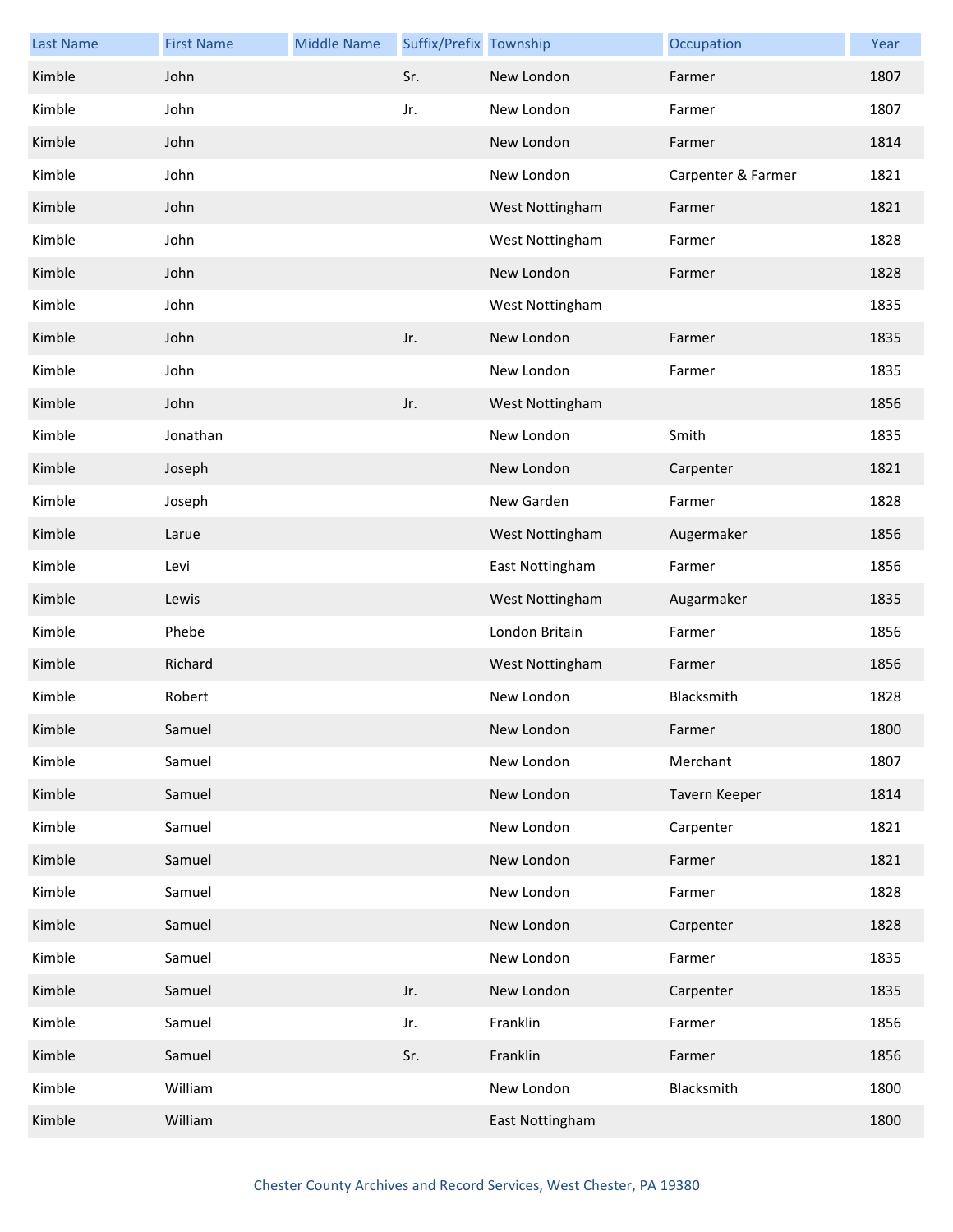| <b>Last Name</b> | <b>First Name</b> | <b>Middle Name</b> | Suffix/Prefix Township |                      | Occupation        | Year |
|------------------|-------------------|--------------------|------------------------|----------------------|-------------------|------|
| Kimble           | William           |                    |                        | New London           | Farmer            | 1807 |
| Kimble           | William           |                    |                        | East Nottingham      | Merchant          | 1807 |
| Kimble           | William           |                    |                        | East Nottingham      | Farmer            | 1814 |
| Kimble           | William           |                    |                        | New London           | Blacksmith        | 1814 |
| Kimble           | William           |                    |                        | New London           | Blacksmith        | 1821 |
| Kimble           | William           |                    |                        | New London           | Blacksmith        | 1828 |
| Kimble           | William           |                    |                        | East Nottingham      | Carpenter         | 1828 |
| Kimble           | William           |                    |                        | New London           | Smith             | 1835 |
| Kimble           | William           |                    |                        | East Nottingham      | Carpenter         | 1835 |
| Kimble           | William           |                    |                        | East Nottingham      | Farmer            | 1856 |
| Kimble           | William           |                    |                        | East Nottingham      | Merchant          | 1856 |
| Kimble           | William           |                    |                        | East Nottingham      | Farmer            | 1856 |
| Kime             | David             |                    |                        | Coventry             | Carpenter, farmer | 1835 |
| Kime             | Margaret          |                    |                        | Pikeland             |                   | 1793 |
| Kimely           | John              |                    |                        | Goshen               | Tanner            | 1814 |
| Kimes            | B                 | $\mathsf F$        |                        | Sadsbury             | Blacksmith        | 1856 |
| Kimes            | Benjamin          |                    |                        | <b>West Vincent</b>  | Laborer           | 1856 |
| Kimes            | David             |                    |                        | <b>East Nantmeal</b> | Laborer           | 1828 |
| Kimes            | David             |                    |                        | <b>East Nantmeal</b> | Carpenter         | 1828 |
| Kimes            | David             |                    |                        | <b>West Vincent</b>  | Carpenter         | 1835 |
| Kimes            | David             |                    |                        | East Vincent         | Farmer            | 1856 |
| Kimes            | David             |                    |                        | East Whiteland       | Farmer            | 1856 |
| Kimes            | George            |                    |                        | <b>East Nantmeal</b> |                   | 1793 |
| Kimes            | George            |                    |                        | <b>East Nantmeal</b> | Farmer            | 1800 |
| Kimes            | George            |                    |                        | East Nantmeal        | Farmer            | 1800 |
| Kimes            | George            |                    |                        | Pikeland             |                   | 1800 |
| Kimes            | George            |                    |                        | <b>East Nantmeal</b> | Farmer            | 1807 |
| Kimes            | George            |                    |                        | Vincent              | Wheelwright       | 1807 |
| Kimes            | George            |                    |                        | <b>East Nantmeal</b> | Farmer            | 1814 |
| Kimes            | George            |                    |                        | <b>East Nantmeal</b> | Farmer            | 1821 |
| Kimes            | George            |                    |                        | <b>East Nantmeal</b> | Gentleman         | 1828 |
| Kimes            | George            |                    |                        | <b>West Coventry</b> | Lime merchant     | 1856 |
| Kimes            | Henry             |                    |                        | <b>East Nantmeal</b> | Carpenter         | 1835 |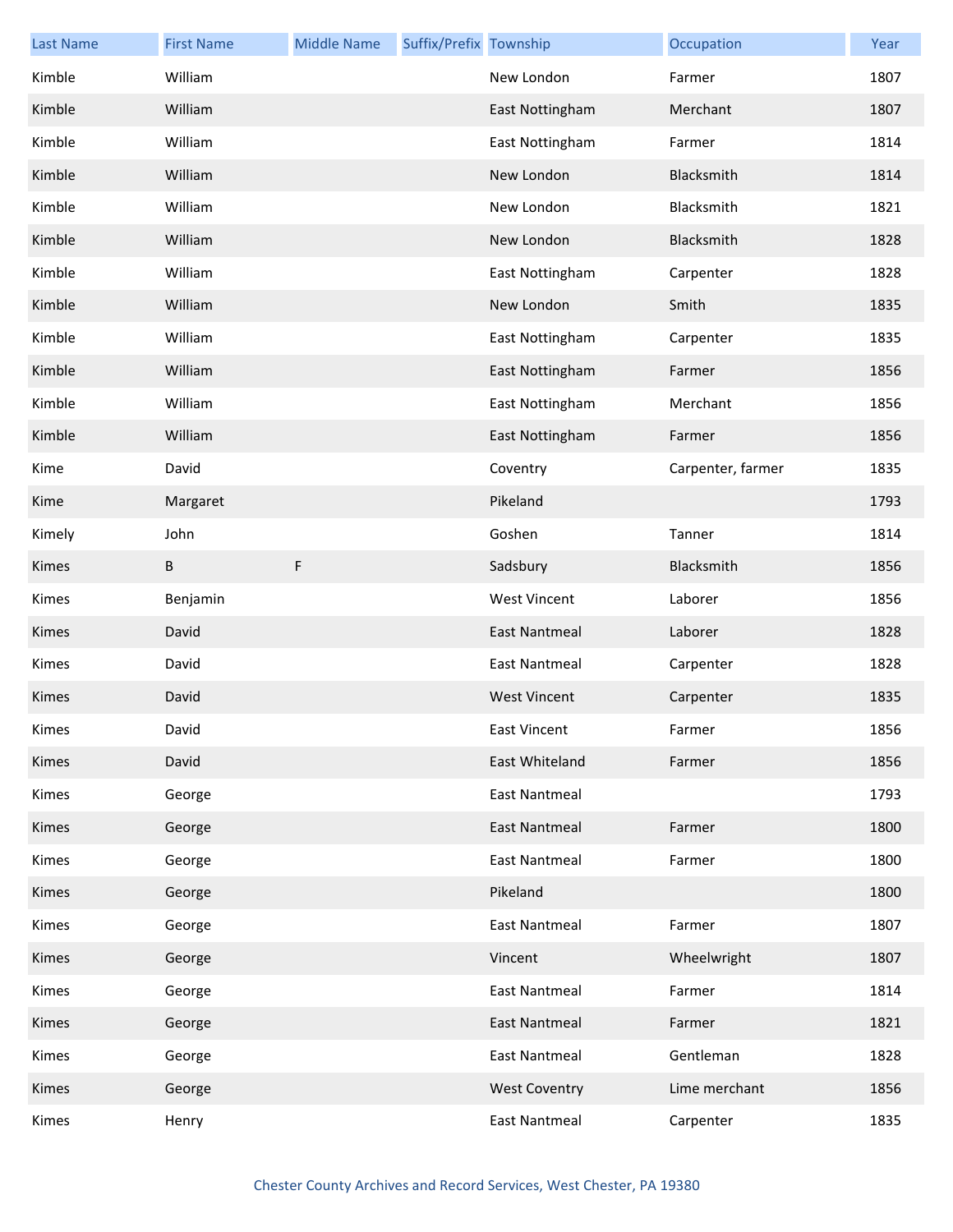| <b>Last Name</b> | <b>First Name</b> | <b>Middle Name</b> | Suffix/Prefix Township |                      | Occupation | Year |
|------------------|-------------------|--------------------|------------------------|----------------------|------------|------|
| Kimes            | Henry             |                    |                        | <b>West Nantmeal</b> | Farmer     | 1856 |
| Kimes            | Henry             |                    |                        | Sadsbury             | Laborer    | 1856 |
| Kimes            | Jacob             |                    |                        | <b>East Nantmeal</b> | Carpenter  | 1800 |
| Kimes            | Jacob             |                    |                        | <b>East Nantmeal</b> | Carpenter  | 1807 |
| Kimes            | Jacob             |                    |                        | <b>East Nantmeal</b> | Farmer     | 1807 |
| Kimes            | Jacob             |                    |                        | <b>East Nantmeal</b> | Carpenter  | 1814 |
| Kimes            | Jacob             |                    |                        | <b>East Nantmeal</b> | Carpenter  | 1814 |
| Kimes            | Jacob             |                    |                        | <b>East Nantmeal</b> | Carpenter  | 1821 |
| Kimes            | Jacob             |                    |                        | <b>East Nantmeal</b> | Farmer     | 1821 |
| Kimes            | Jacob             |                    |                        | <b>East Nantmeal</b> | Carpenter  | 1828 |
| Kimes            | Jacob             |                    |                        | <b>East Nantmeal</b> | Laborer    | 1835 |
| Kimes            | Jacob             |                    |                        | <b>East Nantmeal</b> | Carpenter  | 1835 |
| Kimes            | Jacob             |                    |                        | <b>East Vincent</b>  | Carpenter  | 1856 |
| Kimes            | John              |                    |                        | Pikeland             |            | 1800 |
| Kimes            | John              |                    |                        | Pikeland             | Blacksmith | 1807 |
| Kimes            | John              |                    |                        | <b>East Nantmeal</b> | Carter     | 1807 |
| Kimes            | John              |                    |                        | East Nantmeal        | Laborer    | 1814 |
| Kimes            | John              |                    |                        | Pikeland             | Farmer     | 1814 |
| Kimes            | John              |                    |                        | East Nantmeal        | Farmer     | 1821 |
| Kimes            | John              |                    |                        | Pikeland             |            | 1821 |
| Kimes            | John              |                    |                        | East Nantmeal        | Carter     | 1821 |
| Kimes            | John              |                    |                        | Pikeland             | Farmer     | 1828 |
| Kimes            | John              |                    |                        | <b>East Nantmeal</b> | Laborer    | 1828 |
| Kimes            | John              |                    |                        | Pikeland             | Teacher    | 1828 |
| Kimes            | John              |                    |                        | <b>East Nantmeal</b> | Moulder    | 1835 |
| Kimes            | John              |                    |                        | Charlestown          | Innkeeper  | 1835 |
| Kimes            | John              |                    |                        | <b>East Nantmeal</b> | Farmer     | 1835 |
| Kimes            | John              |                    |                        | West Pikeland        | Farmer     | 1856 |
| Kimes            | John              |                    |                        | <b>East Vincent</b>  | Farmer     | 1856 |
| Kimes            | Josiah            |                    |                        | Warwick              | Carpenter  | 1856 |
| Kimes            | Margaret          |                    |                        | Vincent              |            | 1814 |
| Kimes            | Margaret          |                    |                        | Vincent              |            | 1821 |
| Kimes            | Peter             |                    |                        | West Whiteland       |            | 1793 |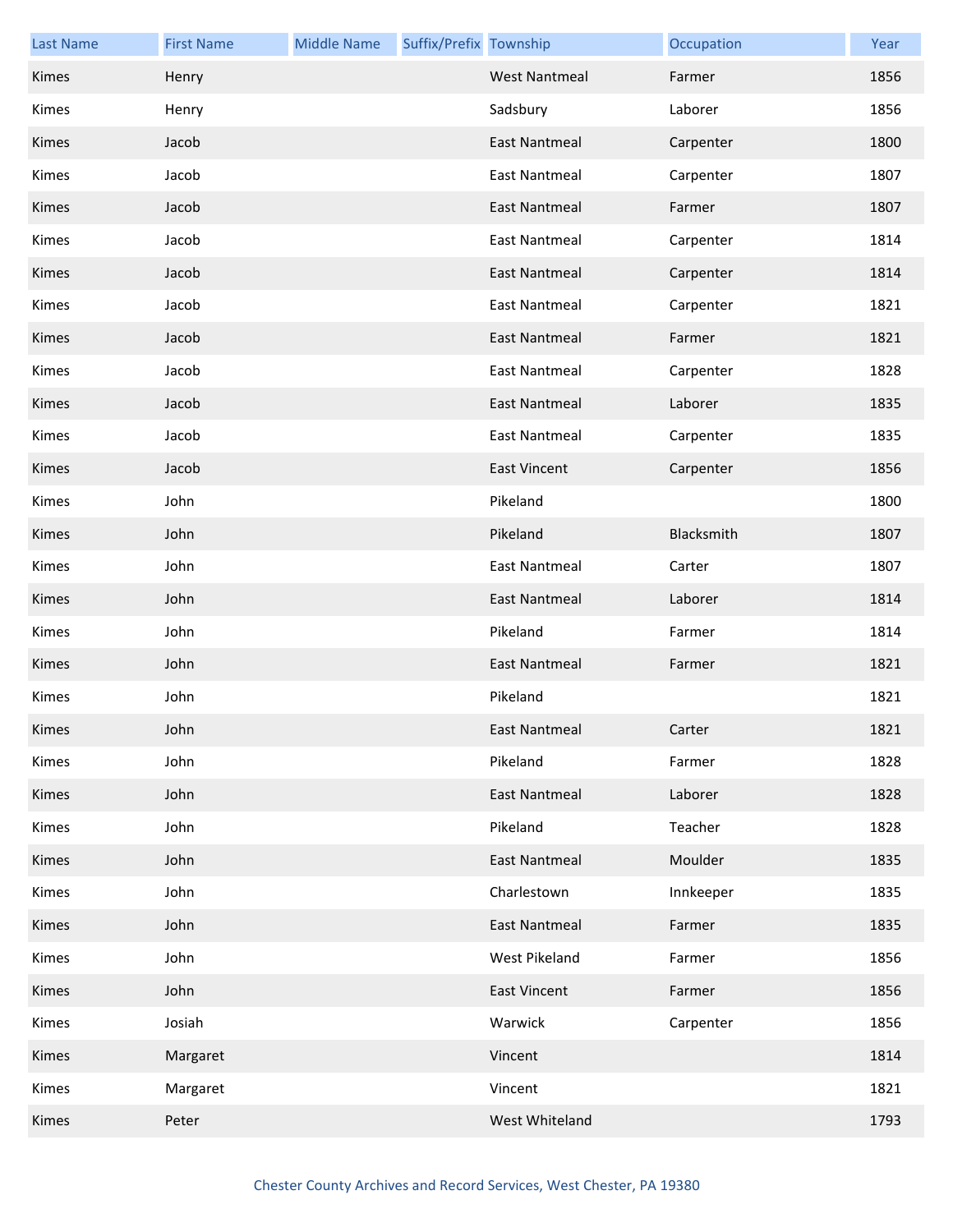| <b>Last Name</b> | <b>First Name</b> | <b>Middle Name</b> | Suffix/Prefix Township |                      | Occupation    | Year |
|------------------|-------------------|--------------------|------------------------|----------------------|---------------|------|
| Kimes            | Rachel            |                    |                        | West Fallowfield     | Landholder    | 1835 |
| Kimes            | Samuel            |                    |                        | <b>East Nantmeal</b> | Blacksmith    | 1821 |
| Kimes            | Samuel            |                    |                        | <b>East Nantmeal</b> | Farmer        | 1828 |
| Kimes            | Samuel            |                    |                        | Pikeland             | Farmer        | 1828 |
| Kimes            | Samuel            |                    |                        | <b>East Nantmeal</b> | Farmer        | 1835 |
| Kimes            | Samuel            |                    |                        | <b>East Nantmeal</b> | Farmer        | 1835 |
| Kimes            | Samuel            |                    |                        | Warwick              | Farmer        | 1856 |
| Kimes            | Samuel            |                    |                        | <b>West Pikeland</b> | Farmer        | 1856 |
| Kimes            | Stephen           |                    |                        | Sadsbury             | Laborer       | 1814 |
| Kimes            | Stephen           |                    |                        | West Fallowfield     | Laborer       | 1821 |
| Kimes            | Stephen           |                    |                        | West Fallowfield     | Laborer       | 1828 |
| Kimes            | William           |                    |                        | <b>East Nantmeal</b> | Miner         | 1814 |
| Kinard           | William           |                    |                        | East Bradford        | Farmer        | 1807 |
| Kinch            | James             |                    |                        | East Bradford        | Factoryman    | 1835 |
| Kinckiner        | Philip            |                    |                        | Coventry             | Farmer        | 1821 |
| Kindig           | George            |                    |                        | Sadsbury             | Tavern Keeper | 1814 |
| Kindig           | John              |                    |                        | Brandywine           | Drover        | 1814 |
| Kindsey          | Edward            |                    |                        | Lower Oxford         | Laborer       | 1856 |
| Kine             | Patrick           |                    |                        | Phoenixville         | Blacksmith    | 1856 |
| Kineson          | Joseph            |                    |                        | West Caln            | Tailor        | 1807 |
| King             | Aaron             |                    |                        | East Pikeland        | Farmer        | 1856 |
| King             | Abraham           |                    |                        | Willistown           |               | 1793 |
| King             | Abraham           |                    |                        | Willistown           |               | 1800 |
| King             | Abraham           |                    |                        | Willistown           | Farmer        | 1807 |
| King             | Abraham           |                    |                        | Willistown           | Farmer        | 1814 |
| King             | Abraham           |                    |                        | <b>West Pikeland</b> | Farmer        | 1856 |
| King             | Acker             |                    |                        | Uwchlan              | Wheelwright   | 1835 |
| <b>King</b>      | Alexander         |                    |                        | New London           |               | 1793 |
| King             | Andrew            |                    |                        | West Fallowfield     | Weaver        | 1807 |
| King             | Andrew            |                    |                        | <b>Upper Oxford</b>  | Farmer        | 1814 |
| King             | Brinton           |                    |                        | Pennsbury            | Farmer        | 1856 |
| King             | Brinton           |                    |                        | Uwchlan              | Laborer       | 1856 |
| King             | Byrin             |                    |                        | Phoenixville         | Laborer       | 1856 |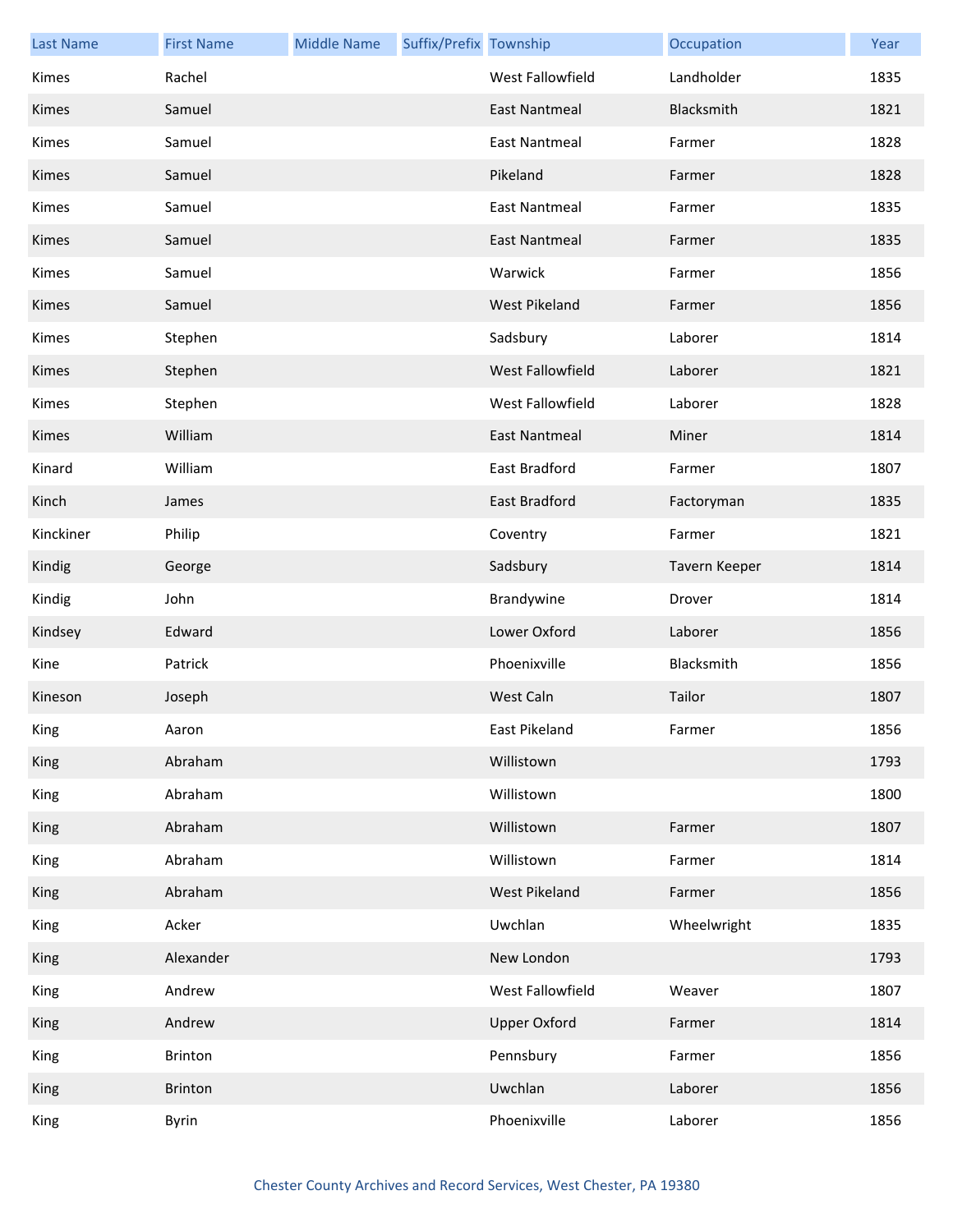| <b>Last Name</b> | <b>First Name</b> | <b>Middle Name</b> | Suffix/Prefix Township |                      | Occupation  | Year |
|------------------|-------------------|--------------------|------------------------|----------------------|-------------|------|
| King             | Conrad            |                    |                        | Uwchlan              | Distiller   | 1800 |
| King             | Conrad            |                    |                        | Uwchlan              | Farmer      | 1807 |
| King             | Conrad            |                    |                        | Uwchlan              | Farmer      | 1814 |
| King             | Conrad            |                    |                        | Uwchlan              | Farmer      | 1821 |
| King             | Conrad            |                    |                        | Uwchlan              | Farmer      | 1828 |
| King             | Conrad            |                    |                        | Uwchlan              | Farmer      | 1835 |
| King             | Conrade           |                    |                        | Uwchlan              |             | 1793 |
| King             | David             |                    |                        | New Garden           | Laborer     | 1800 |
| King             | David             |                    |                        | Kennett              | Laborer     | 1807 |
| King             | David             |                    |                        | East Whiteland       | Laborer     | 1814 |
| King             | David             |                    |                        | Tredyffrin           | Laborer     | 1821 |
| King             | David             |                    | Dr.                    | East Whiteland       | Physician   | 1856 |
| King             | David             |                    |                        | West Pikeland        | Farmer      | 1856 |
| King             | Eaby              |                    |                        | Kennett              | Laborer     | 1828 |
| King             | Eli               |                    |                        | Newlin               |             | 1793 |
| King             | Eli               |                    | Jr.                    | Newlin               | Laborer     | 1807 |
| King             | Eli               |                    |                        | Newlin               | Cartwright  | 1807 |
| King             | Eli               |                    | Sr.                    | Newlin               | Cartwright  | 1814 |
| King             | Eli               |                    |                        | Pennsbury            | Laborer     | 1814 |
| King             | Eli               |                    |                        | East Marlborough     | Laborer     | 1821 |
| King             | Eli               |                    |                        | Newlin               | Wheelwright | 1821 |
| King             | Eli               |                    |                        | Newlin               | Laborer     | 1828 |
| King             | Eli               |                    |                        | <b>East Bradford</b> | Shoemaker   | 1856 |
| King             | Eli               |                    |                        | East Marlborough     | Laborer     | 1856 |
| King             | Emeline           |                    |                        | Kennett              | Lady        | 1856 |
| King             | Emmor             | $\sf E$            |                        | Newlin               | Laborer     | 1835 |
| King             | George            |                    |                        | Willistown           |             | 1793 |
| King             | George            |                    |                        | Willistown           |             | 1800 |
| King             | George            |                    |                        | Willistown           | Tanner      | 1807 |
| King             | George            |                    | Jr.                    | Willistown           | Tanner      | 1807 |
| King             | George            |                    |                        | Charlestown          | Cordwainer  | 1814 |
| King             | George            |                    |                        | Willistown           | Tanner      | 1814 |
| King             | George            |                    | Jr.                    | Willistown           | Farmer      | 1814 |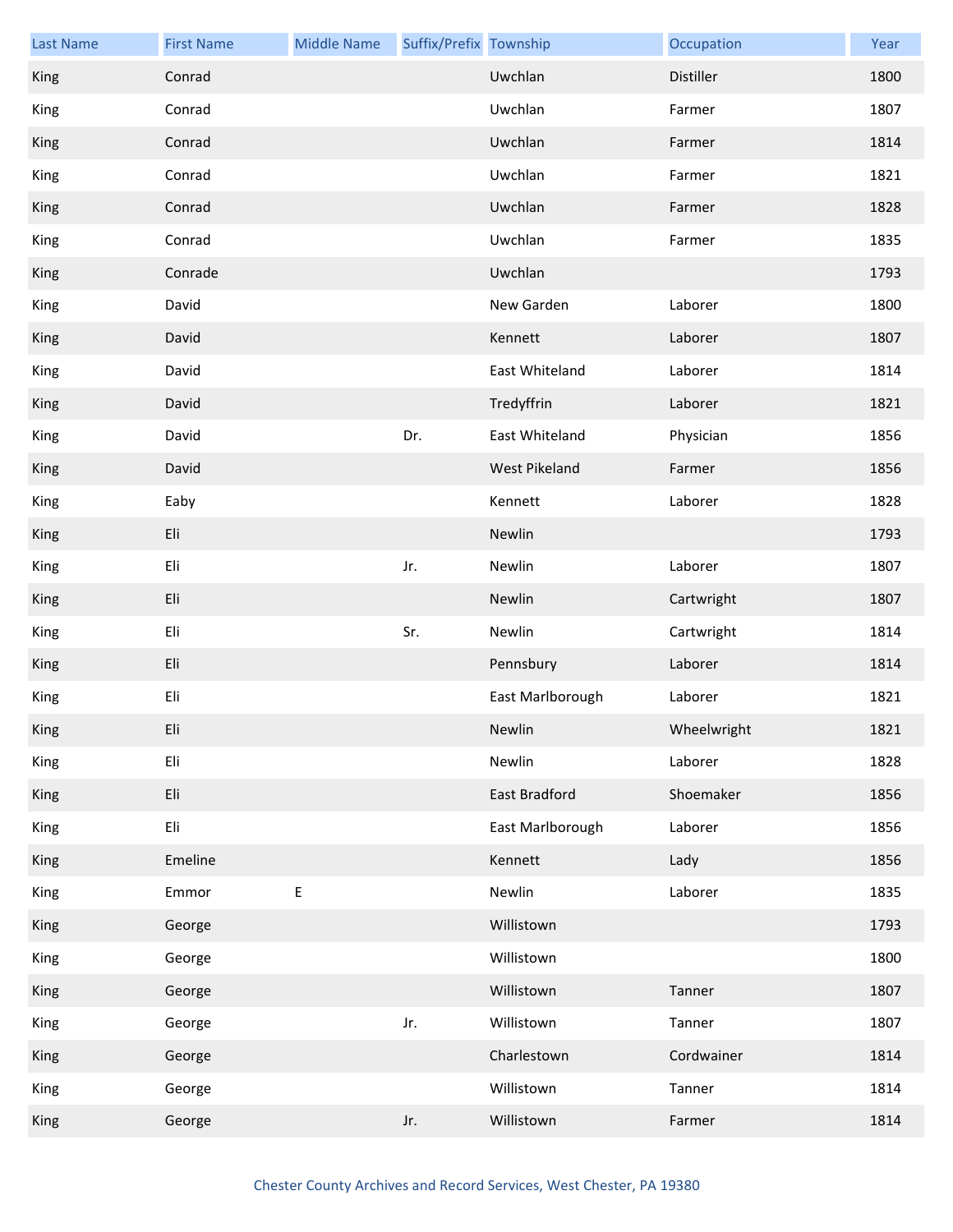| <b>Last Name</b> | <b>First Name</b> | <b>Middle Name</b> | Suffix/Prefix Township |                      | Occupation  | Year |
|------------------|-------------------|--------------------|------------------------|----------------------|-------------|------|
| King             | George            |                    |                        | Willistown           | Laborer     | 1821 |
| King             | George            |                    |                        | Charlestown          | Cordwainer  | 1821 |
| King             | George            |                    |                        | Pikeland             | Shoemaker   | 1828 |
| King             | George            |                    |                        | Tredyffrin           | Tanner      | 1828 |
| King             | George            |                    |                        | New London           | Farmer      | 1835 |
| King             | George            |                    |                        | Charlestown          | Farmer      | 1856 |
| King             | George            |                    |                        | West Pikeland        | Farmer      | 1856 |
| King             | Gervis            |                    |                        | Newlin               | Mason       | 1807 |
| King             | Henry             |                    |                        | <b>West Vincent</b>  | Laborer     | 1856 |
| King             | Isaac             |                    |                        | Willistown           |             | 1800 |
| King             | Isaac             |                    |                        | Willistown           | Farmer      | 1807 |
| King             | Isaac             |                    |                        | East Fallowfield     | Farmer      | 1814 |
| King             | Isaac             |                    |                        | East Fallowfield     | Farmer      | 1821 |
| King             | Isaac             |                    |                        | East Fallowfield     | Farmer      | 1828 |
| King             | Isaac             |                    |                        | Charlestown          | Cordwainer  | 1835 |
| King             | Isaac             |                    |                        | East Fallowfield     | Farmer      | 1835 |
| King             | Isaac             |                    |                        | East Whiteland       | Storekeeper | 1856 |
| King             | Isaac             |                    |                        | Newlin               | Laborer     | 1856 |
| King             | Jacob             |                    |                        | Pikeland             | Miller      | 1814 |
| King             | Jacob             |                    |                        | <b>East Nantmeal</b> | Farmer      | 1821 |
| King             | Jacob             |                    |                        | Pikeland             | Carpenter   | 1821 |
| King             | Jacob             |                    |                        | Pikeland             | Farmer      | 1828 |
| King             | Jacob             |                    |                        | Uwchlan              | Farmer      | 1828 |
| King             | Jacob             |                    |                        | West Pikeland        | Laborer     | 1856 |
| King             | Jacob             |                    |                        | East Pikeland        | Farmer      | 1856 |
| King             | James             |                    |                        | Phoenixville         | Furnaceman  | 1856 |
| King             | Jarvas            |                    |                        | East Brandywine      | Carpenter   | 1856 |
| King             | Jervas            |                    |                        | West Whiteland       | Farmer      | 1828 |
| King             | Jervis            |                    |                        | West Bradford        | Farmer      | 1835 |
| King             | Jesse             |                    |                        | East Pikeland        | Storekeeper | 1856 |
| King             | John              |                    |                        | Charlestown          |             | 1793 |
| King             | John              |                    |                        | Charlestown          | Farmer      | 1807 |
| King             | John              |                    |                        | Pikeland             | Farmer      | 1807 |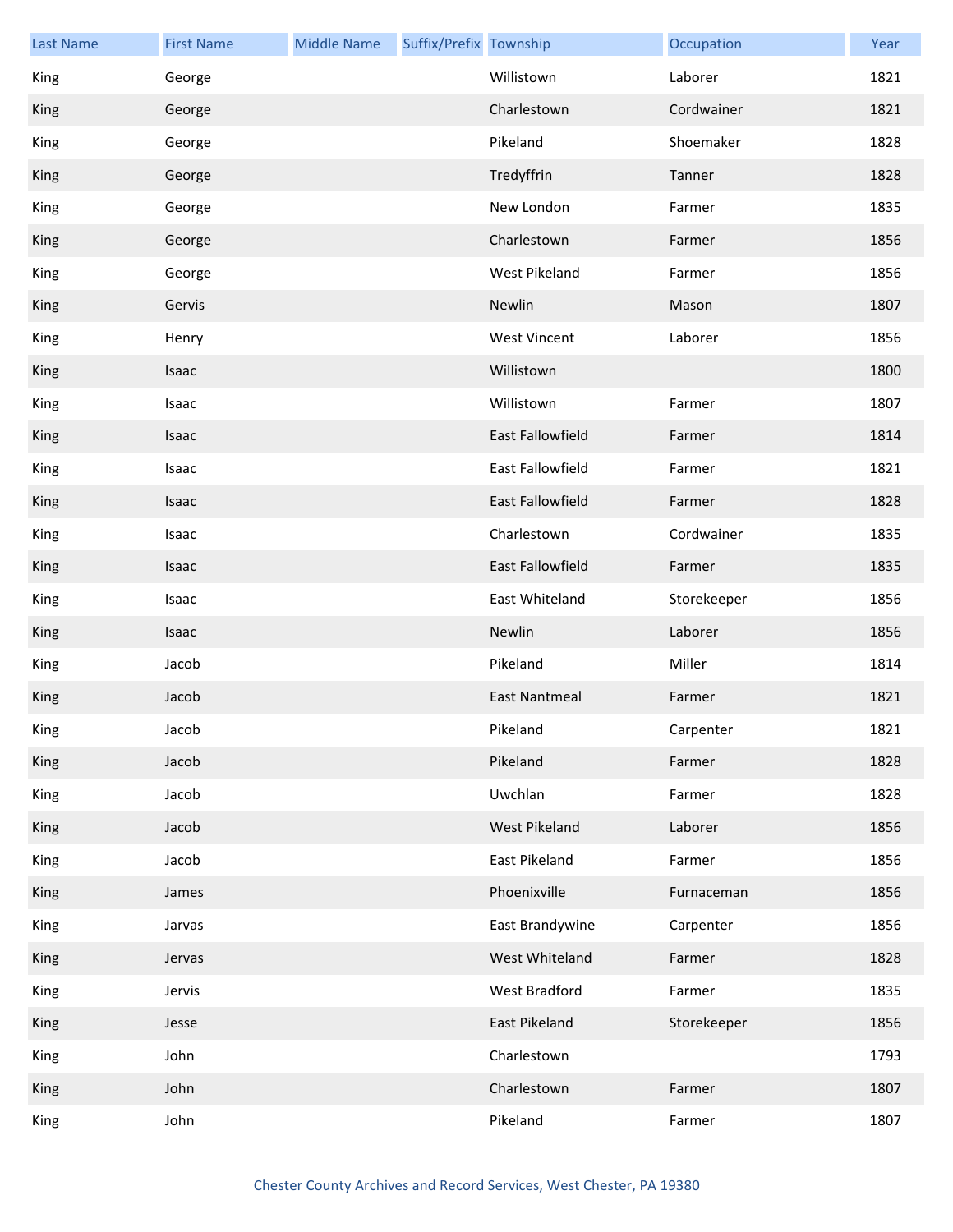| <b>Last Name</b> | <b>First Name</b> | <b>Middle Name</b> | Suffix/Prefix Township |                      | Occupation                 | Year |
|------------------|-------------------|--------------------|------------------------|----------------------|----------------------------|------|
| King             | John              |                    |                        | Londonderry          | Farmer                     | 1814 |
| King             | John              |                    |                        | Uwchlan              | Farmer                     | 1814 |
| King             | John              |                    |                        | Uwchlan              | Farmer                     | 1821 |
| King             | John              |                    |                        | Uwchlan              | Farmer                     | 1828 |
| King             | John              |                    |                        | East Whiteland       | Cabinetmaker               | 1828 |
| King             | John              |                    |                        | Uwchlan              | Farmer                     | 1835 |
| King             | John              |                    |                        | New London           | Merchant                   | 1835 |
| King             | John              |                    |                        | East Marlborough     | Laborer                    | 1856 |
| King             | John              |                    |                        | East Nottingham      | Augermaker                 | 1856 |
| King             | John              |                    |                        | West Pikeland        | Farmer                     | 1856 |
| King             | Jonas             |                    |                        | East Goshen          | Laborer                    | 1856 |
| King             | Joseph            |                    |                        | Willistown           |                            | 1800 |
| King             | Joseph            |                    |                        | Willistown           | Farmer                     | 1807 |
| King             | Joseph            |                    |                        | East Whiteland       | Storekeeper                | 1814 |
| King             | Joseph            |                    |                        | Newlin               | Laborer                    | 1828 |
| King             | Joseph            |                    |                        | Newlin               | Laborer                    | 1835 |
| King             | Joseph            |                    |                        | <b>West Bradford</b> | Laborer                    | 1856 |
| King             | Joseph            |                    |                        | East Pikeland        | Farmer                     | 1856 |
| King             | Joseph            | C.                 |                        | East Goshen          | Butcher                    | 1828 |
| King             | Joseph            | G                  |                        | Uwchlan              | Farmer                     | 1856 |
| King             | Joshua            |                    |                        | Newlin               | Laborer                    | 1814 |
| King             | Joshua            |                    |                        | <b>West Nantmeal</b> | Laborer                    | 1821 |
| King             | Joshua            |                    |                        | <b>West Nantmeal</b> | Laborer                    | 1828 |
| King             | Joshua            |                    |                        | Honey Brook          | Laborer                    | 1835 |
| King             | Joshua            |                    |                        | West Whiteland       | Assessor, Cons., Collector | 1856 |
| King             | Josiah            |                    |                        | East Goshen          | Laborer                    | 1835 |
| King             | Josiah            |                    |                        | East Bradford        | Laborer                    | 1856 |
| King             | Levi              | G                  |                        | Uwchlan              | Laborer                    | 1856 |
| King             | Mary              | $\sf B$            |                        | Kennett              | Lady                       | 1856 |
| King             | Michael           |                    |                        | Pikeland             | Farmer                     | 1807 |
| King             | Michael           |                    |                        | Pikeland             | Weaver                     | 1814 |
| King             | Michael           |                    |                        | Vincent              |                            | 1821 |
| King             | Michael           |                    |                        | Vincent              | Farmer                     | 1828 |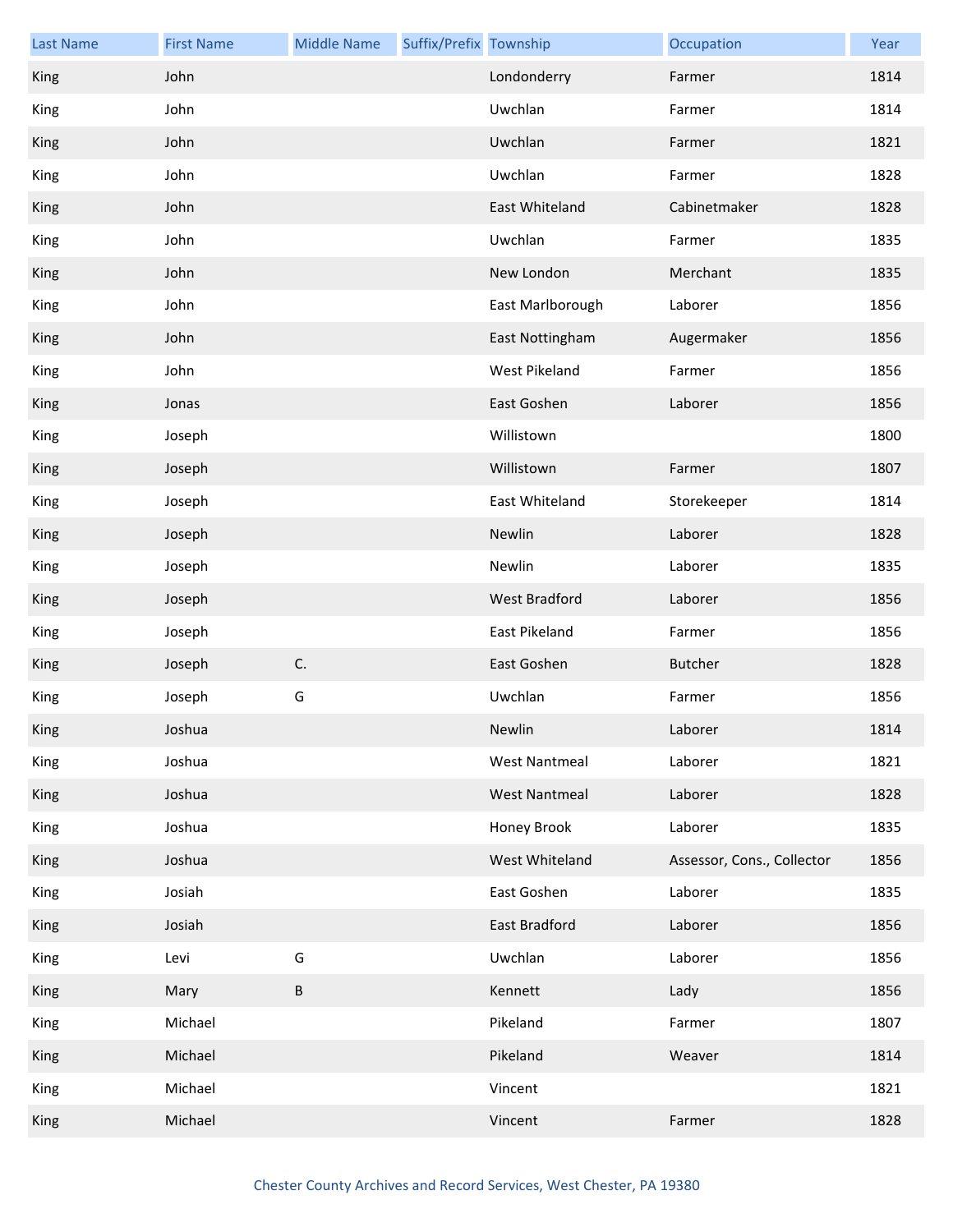| <b>Last Name</b> | <b>First Name</b> | <b>Middle Name</b> | Suffix/Prefix Township |                      | Occupation    | Year |
|------------------|-------------------|--------------------|------------------------|----------------------|---------------|------|
| King             | Michael           |                    |                        | <b>West Vincent</b>  | Farmer        | 1835 |
| <b>King</b>      | Michael           |                    |                        | <b>West Vincent</b>  | Farmer        | 1835 |
| <b>King</b>      | Michael           |                    |                        | <b>West Vincent</b>  | Farmer        | 1856 |
| King             | Moses             |                    |                        | <b>West Vincent</b>  | Merchant      | 1856 |
| King             | Nathaniel         |                    |                        | Honey Brook          | Carpenter     | 1828 |
| King             | Pennell           |                    |                        | <b>West Chester</b>  | Tailor        | 1856 |
| King             | Peter             |                    |                        | Pikeland             |               | 1821 |
| King             | Peter             |                    |                        | Pikeland             | Farmer        | 1828 |
| King             | Peter             |                    |                        | West Pikeland        | Farmer        | 1856 |
| King             | Phebe             |                    |                        | Newlin               | Child         | 1835 |
| King             | Philip            |                    |                        | Pikeland             |               | 1793 |
| King             | Philip            |                    |                        | Pikeland             |               | 1800 |
| King             | Philip            |                    |                        | Charlestown          | Farmer        | 1807 |
| King             | Philip            |                    | Jr.                    | Charlestown          | Farmer        | 1814 |
| King             | Philip            |                    |                        | Pikeland             |               | 1821 |
| King             | Philip            |                    |                        | <b>West Vincent</b>  | Farmer        | 1856 |
| King             | Phillip           |                    |                        | Pikeland             | Farmer        | 1807 |
| King             | Phillip           |                    |                        | Pikeland             | Farmer        | 1814 |
| King             | Phip              |                    |                        | Charlestown          | Farmer        | 1821 |
| King             | Plumer            |                    |                        | Uwchlan              | Laborer       | 1856 |
| King             | Robert            |                    |                        | East Marlborough     |               | 1793 |
| King             | Robert            |                    |                        | Charlestown          | Farmer        | 1807 |
| King             | Robert            |                    |                        | Westtown             | Laborer       | 1828 |
| King             | Robert            |                    |                        | West Chester         | Farmer        | 1835 |
| King             | Samuel            |                    |                        | Willistown           |               | 1800 |
| King             | Samuel            |                    |                        | Tredyffrin           | Farmer        | 1807 |
| King             | Samuel            |                    |                        | Willistown           | Farmer        | 1814 |
| King             | Samuel            |                    |                        | Willistown           | Farmer        | 1828 |
| King             | Samuel            |                    |                        | Charlestown          | Mechanic      | 1856 |
| King             | Saul              |                    |                        | <b>West Nantmeal</b> | Distiller     | 1821 |
| King             | Saul              |                    |                        | <b>West Nantmeal</b> | Laborer       | 1828 |
| King             | Silas             | $\sf b$            |                        | East Pikeland        | Laborer       | 1856 |
| King             | $\mathsf T$       | $\mathsf C$        |                        | Sadsbury             | Attendee of ? | 1856 |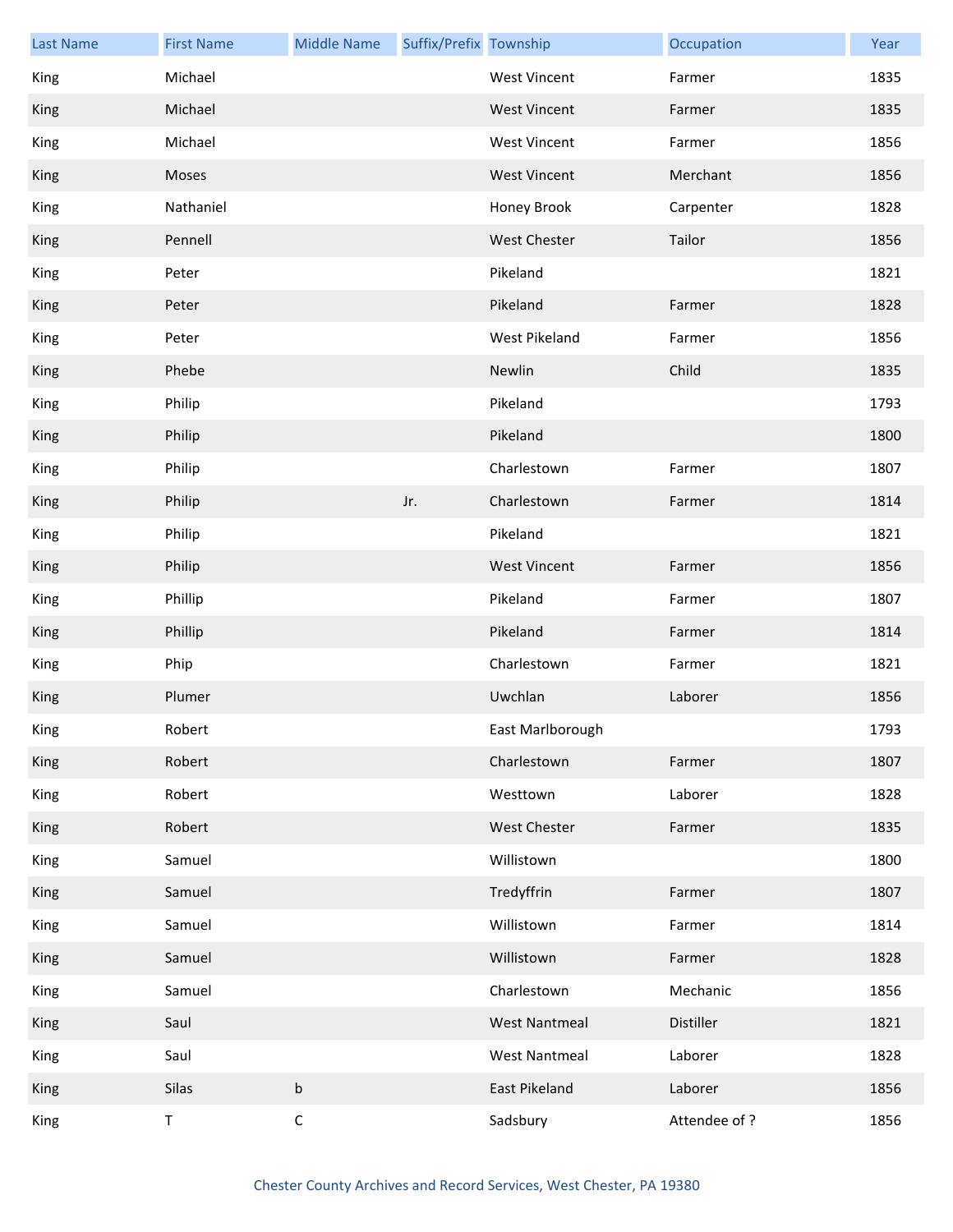| <b>Last Name</b> | <b>First Name</b> | <b>Middle Name</b>        | Suffix/Prefix Township |                      | Occupation   | Year |
|------------------|-------------------|---------------------------|------------------------|----------------------|--------------|------|
| King             | Temple            |                           |                        | Newlin               | Laborer      | 1814 |
| King             | Temple            |                           |                        | <b>West Bradford</b> | Laborer      | 1821 |
| King             | Thomas            |                           |                        | <b>West Vincent</b>  | Shoemaker    | 1856 |
| King             | Thomas            | $\sf S$                   |                        | <b>West Chester</b>  | Cedar cooper | 1835 |
| King             | William           |                           |                        | Newlin               | Farmer       | 1807 |
| King             | William           |                           |                        | Newlin               | Farmer       | 1814 |
| King             | William           |                           |                        | Newlin               | Farmer       | 1821 |
| King             | William           |                           |                        | Newlin               | Farmer       | 1828 |
| King             | William           |                           |                        | Newlin               | Farmer       | 1835 |
| King             | William           |                           |                        | Schuylkill           | Smith        | 1835 |
| King             | William           |                           |                        | East Marlborough     | Carpenter    | 1856 |
| King             | William           |                           |                        | East Brandywine      | Butcher      | 1856 |
| King             | William           |                           |                        | West Pikeland        | Mason        | 1856 |
| King             | William           | $\sf S$                   |                        | <b>Upper Oxford</b>  | Physician    | 1835 |
| Kingle           | David             |                           |                        | East Bradford        | Laborer      | 1835 |
| Kingle           | Isaac             |                           |                        | Honey Brook          | Laborer      | 1835 |
| Kingle           | James             |                           |                        | West Fallowfield     | Farmer       | 1835 |
| Kingle           | Samuel            |                           |                        | New London           | Innkeeper    | 1835 |
| Kinkade          | Jane              |                           |                        | Sadsbury             |              | 1828 |
| Kinkaid          | Charles           |                           |                        | Brandywine           | Laborer      | 1835 |
| Kinkead          | Hannah            |                           |                        | Sadsbury             |              | 1800 |
| Kinkead          | Hannah            |                           |                        | Sadsbury             |              | 1807 |
| Kinkead          | Jane              |                           |                        | Sadsbury             |              | 1814 |
| Kinkead          | Jane              |                           |                        | Sadsbury             | Landholder   | 1821 |
| Kinkead          | Jane              |                           |                        | Sadsbury             |              | 1835 |
| Kinkead          | Joseph            |                           |                        | Honey Brook          |              | 1793 |
| Kinkinger        | Philip            |                           |                        | Coventry             | Farmer       | 1828 |
| Kinkinger        | Philip            |                           |                        | Coventry             | Farmer       | 1835 |
| Kinlen           | John              |                           |                        | Schuylkill           | Laborer      | 1856 |
| Kinnard          | Caleb             | $\boldsymbol{\mathsf{H}}$ |                        | West Chester         | Printer      | 1835 |
| Kinnard          | Caleb             | $\boldsymbol{\mathsf{H}}$ |                        | East Bradford        | Farmer       | 1856 |
| Kinnard          | James             | ${\sf M}$                 |                        | West Chester         | Attorney     | 1835 |
| Kinnard          | James             | ${\sf M}$                 |                        | West Chester         | Gentleman    | 1856 |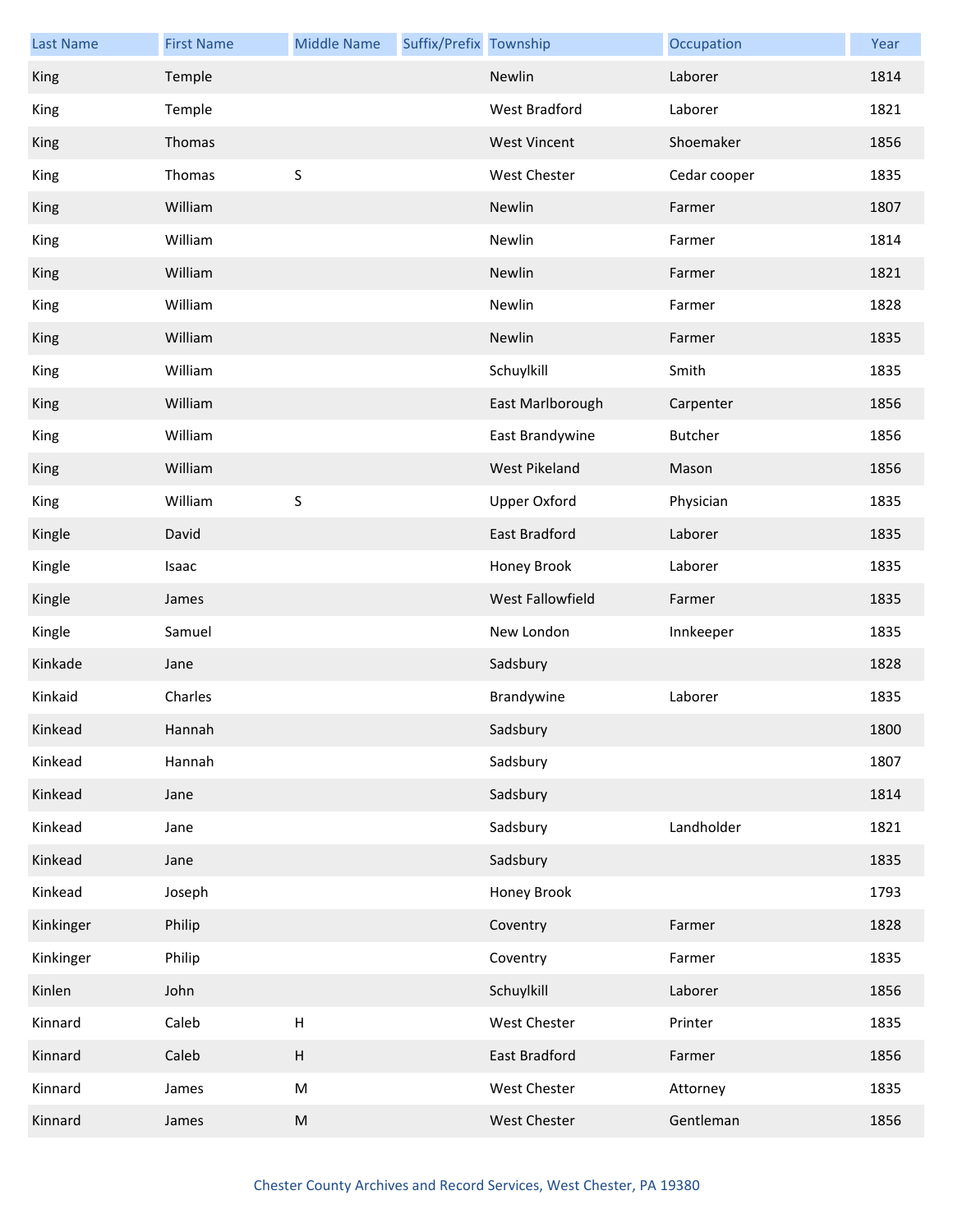| <b>Last Name</b> | <b>First Name</b> | <b>Middle Name</b> | Suffix/Prefix Township |                      | Occupation  | Year |
|------------------|-------------------|--------------------|------------------------|----------------------|-------------|------|
| Kinnard          | John              |                    |                        | Goshen               |             | 1793 |
| Kinnard          | John              |                    |                        | East Whiteland       |             | 1800 |
| Kinnard          | John              |                    |                        | East Whiteland       | Storekeeper | 1807 |
| Kinnard          | John              | H                  |                        | West Whiteland       | Farmer      | 1856 |
| Kinnard          | Mary              |                    |                        | East Bradford        | Farmer      | 1828 |
| Kinnard          | Mary              |                    |                        | <b>East Bradford</b> | Farmer      | 1835 |
| Kinnard          | Montgomery        |                    |                        | <b>West Chester</b>  | Lawyer      | 1828 |
| Kinnard          | William           |                    |                        | East Bradford        | Farmer      | 1828 |
| Kinne            | John              |                    |                        | Pikeland             |             | 1793 |
| Kinneson         | William           |                    |                        | East Caln            |             | 1793 |
| Kinning          | Charles           | $\sf H$            |                        | West Pikeland        | Laborer     | 1856 |
| Kinnison         | Joseph            |                    |                        | East Caln            | Tailor      | 1800 |
| Kinny            | James             |                    |                        | Charlestown          | Farmer      | 1821 |
| Kinny            | John              |                    |                        | <b>East Nantmeal</b> | Laborer     | 1821 |
| Kinny            | Michael           |                    |                        | East Nottingham      | Laborer     | 1856 |
| Kinsey           | Ann               |                    |                        | London Grove         | Lady        | 1856 |
| Kinsey           | Benjamin          |                    |                        | Londonderry          |             | 1793 |
| Kinsey           | Benjamin          |                    |                        | Londonderry          | Shoemaker   | 1807 |
| Kinsey           | Benjamin          |                    |                        | Londonderry          | Shoemaker   | 1814 |
| Kinsey           | Charles           |                    |                        | London Grove         | Farmer      | 1835 |
| Kinsey           | George            |                    |                        | Londonderry          |             | 1793 |
| Kinsey           | John              |                    |                        | Willistown           | Physician   | 1835 |
| Kinsey           | John              |                    | MD                     | Willistown           | Physician   | 1856 |
| Kinsey           | John              | ${\sf R}$          |                        | <b>Upper Oxford</b>  | Farmer      | 1856 |
| Kinsey           | Joseph            |                    |                        | London Grove         |             | 1793 |
| Kinsey           | Joseph            |                    |                        | London Grove         | Farmer      | 1828 |
| Kinsey           | Joseph            | К                  |                        | London Grove         | Farmer      | 1835 |
| Kinsey           | Mahlon            |                    |                        | London Grove         |             | 1800 |
| Kinsey           | Mahlon            |                    |                        | London Grove         | Farmer      | 1814 |
| Kinsey           | Mahlon            |                    |                        | London Grove         | Farmer      | 1821 |
| Kinsey           | Mahlon            |                    |                        | London Grove         | Farmer      | 1828 |
| Kinsey           | Malon             |                    |                        | London Grove         | Farmer      | 1835 |
| Kinsey           | Oliver            |                    |                        | London Grove         | Blacksmith  | 1814 |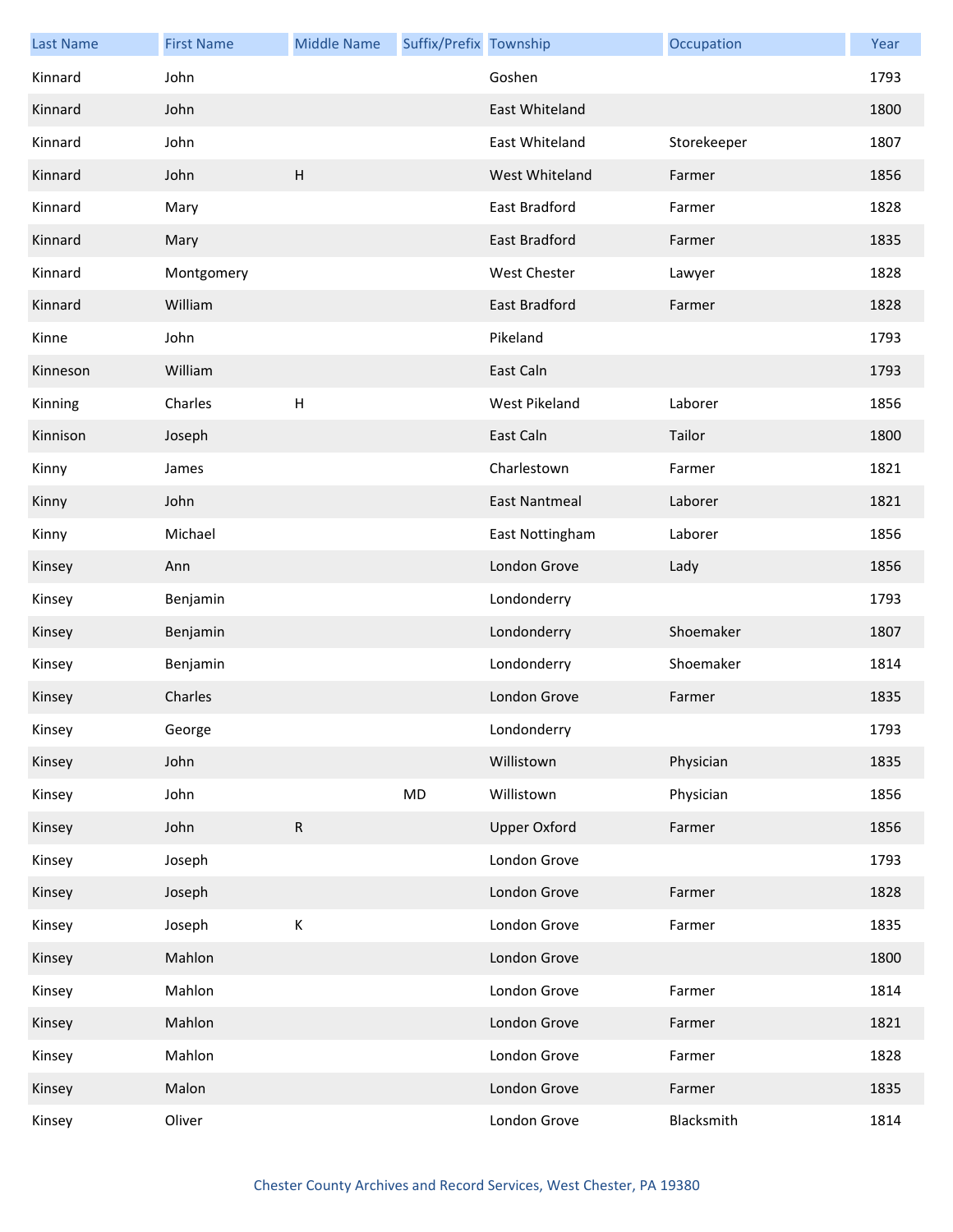| <b>Last Name</b> | <b>First Name</b> | <b>Middle Name</b> | Suffix/Prefix Township |                      | Occupation | Year |
|------------------|-------------------|--------------------|------------------------|----------------------|------------|------|
| Kinsey           | Oliver            |                    |                        | London Grove         | Blacksmith | 1821 |
| Kinsey           | Rachel            |                    |                        | London Grove         | Lady       | 1856 |
| Kinsey           | Samuel            |                    |                        | London Grove         | Farmer     | 1807 |
| Kinsey           | Samuel            |                    |                        | London Grove         | Farmer     | 1814 |
| Kinsey           | Samuel            |                    |                        | London Grove         | Farmer     | 1821 |
| Kinsey           | Samuel            |                    |                        | London Grove         | Farmer     | 1828 |
| Kinsey           | Samuel            |                    |                        | London Grove         | Farmer     | 1835 |
| Kinsey           | Thomas            |                    |                        | London Grove         |            | 1793 |
| Kinsey           | Thomas            |                    |                        | London Grove         |            | 1800 |
| Kinsey           | Thomas            |                    |                        | London Grove         | Farmer     | 1807 |
| Kinsey           | Thomas            |                    |                        | London Grove         | Farmer     | 1814 |
| Kinsey           | Thomas            |                    |                        | London Grove         | Blacksmith | 1821 |
| Kinsey           | Thomas            |                    |                        | Penn                 | Farmer     | 1835 |
| Kinsey           | Ulyssis           |                    |                        | West Caln            | Fuller     | 1807 |
| Kinsey           | William           |                    |                        | London Grove         |            | 1793 |
| Kinsey           | William           |                    |                        | East Nottingham      | Saddler    | 1835 |
| Kinsley          | Thomas            |                    |                        | East Caln            | Laborer    | 1856 |
| Kinter           | Jacob             |                    |                        | Pikeland             |            | 1793 |
| Kinter           | John              |                    |                        | Coventry             |            | 1793 |
| Kinter           | Philip            |                    |                        | Pikeland             |            | 1793 |
| Kinzey           | Peter             |                    |                        | Schuylkill           | Miller     | 1835 |
| Kinzey           | William           |                    |                        | West Whiteland       | Tanner     | 1807 |
| Kinzie           | Charles           |                    |                        | <b>West Vincent</b>  |            | 1856 |
| Kinzie           | John              |                    |                        | <b>West Vincent</b>  | Carpenter  | 1856 |
| Kinzie           | William           |                    |                        | <b>West Vincent</b>  | Miller     | 1856 |
| Kipe             | William           |                    |                        | Birmingham           | Laborer    | 1856 |
| Kipler           | Gutlip            |                    |                        | <b>West Vincent</b>  | Farmer     | 1856 |
| Kipple           | John              |                    |                        | Honeybrook           | Carpenter  | 1856 |
| Kirbaugh         | Jacob             |                    |                        | East Fallowfield     | Shoemaker  | 1828 |
| Kirby            | Nathaniel         |                    |                        | <b>East Nantmeal</b> | Laborer    | 1835 |
| Kirby            | Nicholas          |                    |                        | Schuylkill           | Smith      | 1835 |
| Kirby            | Nicholas          |                    |                        | Phoenixville         | Blacksmith | 1856 |
| Kirby            | Thomas            |                    |                        | <b>East Nantmeal</b> | Farmer     | 1835 |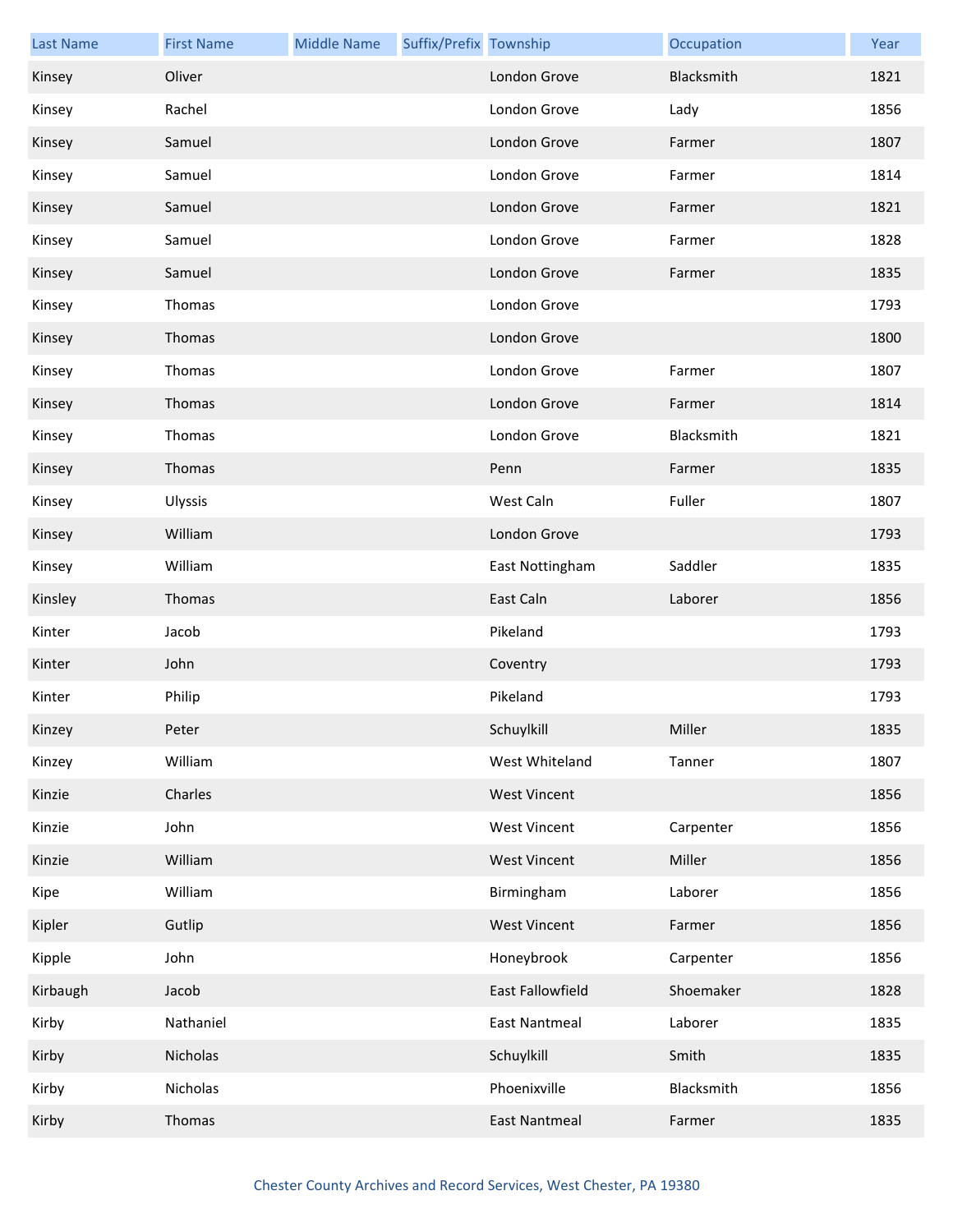| <b>Last Name</b> | <b>First Name</b> | <b>Middle Name</b> | Suffix/Prefix Township |                      | Occupation  | Year |
|------------------|-------------------|--------------------|------------------------|----------------------|-------------|------|
| Kirgan           | Hugh              |                    |                        | West Bradford        |             | 1793 |
| Kirk             | (Widow)           |                    |                        | West Nottingham      |             | 1814 |
| Kirk             | (Widow)           |                    |                        | West Nottingham      | Farmer      | 1821 |
| Kirk             | A                 | $\mathsf{H}%$      |                        | East Nottingham      | Farmer      | 1856 |
| Kirk             | Anthony           |                    |                        | Westtown             | Farmer      | 1856 |
| Kirk             | Baxter            |                    |                        | West Nottingham      | Farmer      | 1835 |
| Kirk             | Benjamin          |                    |                        | London Grove         | Cordwainer  | 1821 |
| Kirk             | Benjamin          | $\sf P$            |                        | <b>Upper Oxford</b>  | Storekeeper | 1856 |
| Kirk             | Eli               |                    |                        | West Nottingham      |             | 1800 |
| Kirk             | <b>Ellis</b>      | ${\sf P}$          |                        | West Nottingham      | Fuller      | 1835 |
| Kirk             | Garrett           |                    |                        | <b>West Bradford</b> | Foriner     | 1856 |
| Kirk             | George            |                    |                        | Penn                 | Minister    | 1835 |
| Kirk             | George            |                    |                        | Willistown           | Farmer      | 1856 |
| Kirk             | Hannah            | $\sf B$            |                        | West Nottingham      |             | 1856 |
| Kirk             | Henry             |                    |                        | Londonderry          |             | 1793 |
| Kirk             | Isaac             | $\sf T$            |                        | West Nottingham      | Storekeeper | 1856 |
| Kirk             | Isaiah            |                    |                        | <b>East Nantmeal</b> | Farmer      | 1800 |
| Kirk             | Isaiah            |                    |                        | <b>East Nantmeal</b> | Farmer      | 1807 |
| Kirk             | Isaiah            |                    |                        | <b>East Nantmeal</b> | Farmer      | 1814 |
| Kirk             | Isaiah            |                    |                        | <b>East Nantmeal</b> | Farmer      | 1821 |
| Kirk             | Isaiah            |                    |                        | East Nantmeal        | Farmer      | 1828 |
| Kirk             | Isaiah            |                    |                        | <b>East Nantmeal</b> | Farmer      | 1835 |
| Kirk             | Isaiah            |                    |                        | West Whiteland       | Farmer      | 1856 |
| Kirk             | Jacob             |                    |                        | New Garden           |             | 1793 |
| Kirk             | Jacob             |                    |                        | West Nottingham      |             | 1800 |
| Kirk             | Jacob             |                    |                        | West Nottingham      | Blacksmith  | 1821 |
| Kirk             | Jacob             |                    |                        | West Nottingham      | Blacksmith  | 1828 |
| Kirk             | Jacob             |                    |                        | West Nottingham      | Smith       | 1835 |
| Kirk             | Jacob             | $\mathsf A$        |                        | West Nottingham      | Farmer      | 1856 |
| Kirk             | Jacob             | ${\sf R}$          |                        | East Nottingham      | Papermaker  | 1835 |
| Kirk             | James             |                    |                        | West Chester         | Blacksmith  | 1856 |
| Kirk             | James             | $\mathsf T$        |                        | West Nottingham      | Drover      | 1856 |
| Kirk             | Jesse             | $\sf B$            |                        | West Nottingham      | Blacksmith  | 1856 |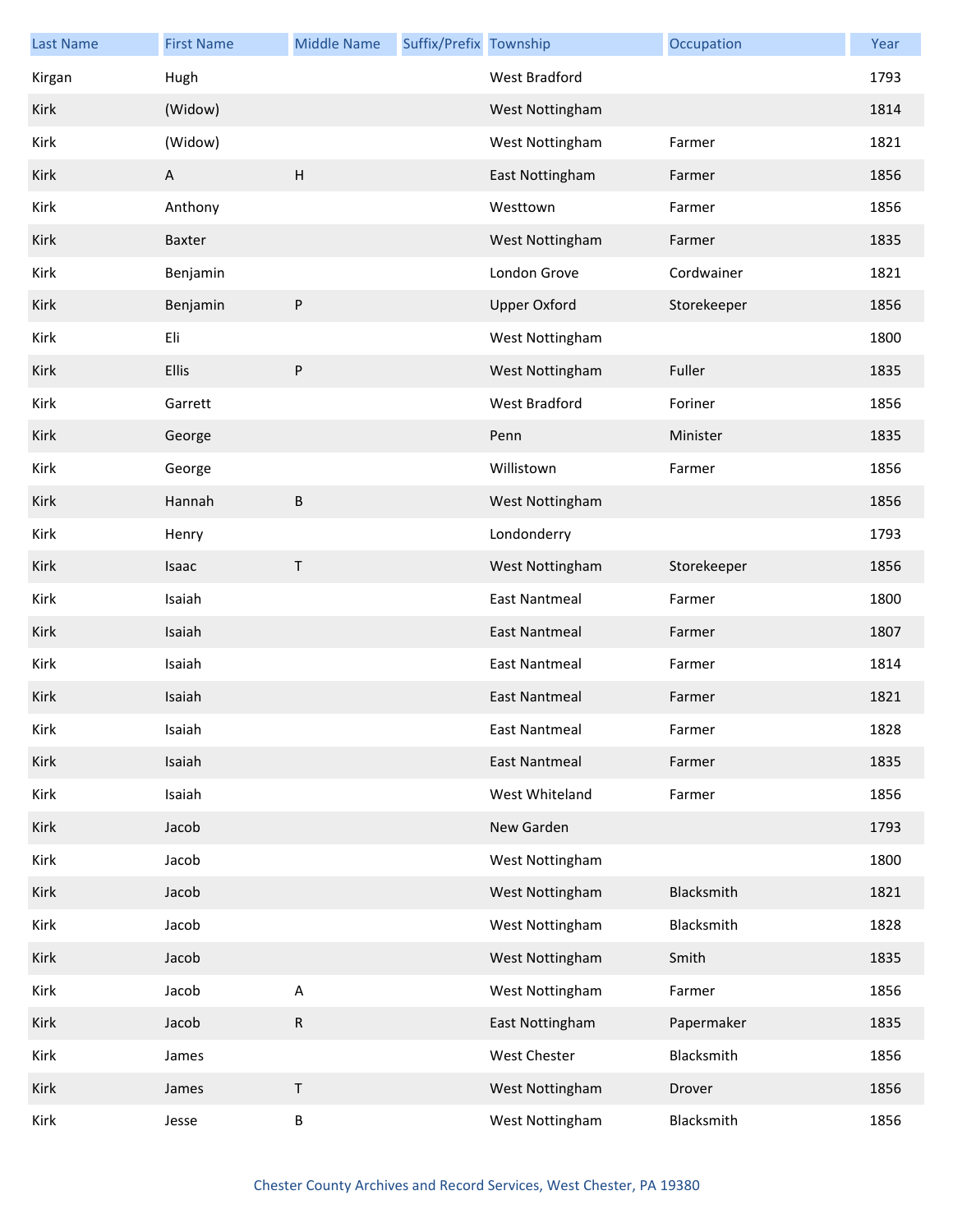| <b>Last Name</b> | <b>First Name</b> | <b>Middle Name</b> | Suffix/Prefix Township |                      | Occupation        | Year |
|------------------|-------------------|--------------------|------------------------|----------------------|-------------------|------|
| Kirk             | Jesse             | ${\sf R}$          |                        | West Bradford        | Tobacconist       | 1856 |
| Kirk             | John              | ${\sf P}$          |                        | East Whiteland       | Laborer           | 1856 |
| Kirk             | Jonathan          |                    |                        | West Nottingham      | Miller            | 1821 |
| Kirk             | Joseph            |                    |                        | West Nottingham      | Farmer            | 1821 |
| Kirk             | Joseph            |                    |                        | West Nottingham      | Innkeeper         | 1828 |
| Kirk             | Joseph            |                    |                        | West Nottingham      |                   | 1835 |
| Kirk             | Joseph            |                    |                        | West Nottingham      | Farmer            | 1856 |
| Kirk             | Joshua            |                    |                        | West Nottingham      |                   | 1793 |
| Kirk             | Joshua            |                    |                        | East Nottingham      |                   | 1800 |
| Kirk             | Josiah            |                    |                        | West Nottingham      | Fuller            | 1807 |
| Kirk             | Josiah            |                    |                        | West Nottingham      | Miller            | 1814 |
| Kirk             | Levi              |                    |                        | East Nottingham      | Cooper            | 1807 |
| Kirk             | Phebe             |                    |                        | West Nottingham      |                   | 1835 |
| Kirk             | Phebe             | Ρ.                 |                        | West Nottingham      | Farmer            | 1828 |
| Kirk             | Philip            |                    |                        | Easttown             | Tavern Keeper     | 1835 |
| Kirk             | Philip            |                    |                        | Willistown           | Blacksmith        | 1856 |
| Kirk             | Rachel            |                    |                        | West Nottingham      |                   | 1814 |
| Kirk             | Rodger            |                    | Esq.                   | West Nottingham      |                   | 1800 |
| Kirk             | Roger             |                    |                        | West Nottingham      |                   | 1793 |
| Kirk             | Roger             |                    |                        | West Nottingham      | Miller            | 1807 |
| Kirk             | Roger             |                    |                        | West Nottingham      | Clothier          | 1821 |
| Kirk             | Rufus             | ${\sf M}$          |                        | West Nottingham      | Peddlar           | 1856 |
| Kirk             | Ruth              | ${\sf M}$          |                        | East Nottingham      | Milliner          | 1835 |
| Kirk             | Ruth              | ${\sf M}$          |                        | West Chester         | Lady              | 1856 |
| Kirk             | S                 | W                  |                        | Valley               | Dealer in patents | 1856 |
| Kirk             | Samuel            |                    |                        | <b>East Nantmeal</b> | Farmer            | 1814 |
| Kirk             | Samuel            |                    |                        | East Nantmeal        | Farmer            | 1821 |
| Kirk             | Samuel            |                    |                        | <b>East Nantmeal</b> | Merchant          | 1828 |
| Kirk             | Samuel            | $\mathsf R$        |                        | East Nantmeal        | Farmer            | 1835 |
| Kirk             | Samuel            | ${\sf R}$          |                        | West Whiteland       | Farmer            | 1856 |
| Kirk             | Thimothy          |                    |                        | West Marlborough     | Wheelwright       | 1856 |
| Kirk             | Thomas            |                    |                        | Pennsbury            |                   | 1793 |
| Kirk             | Thomas            |                    |                        | Pennsbury            |                   | 1800 |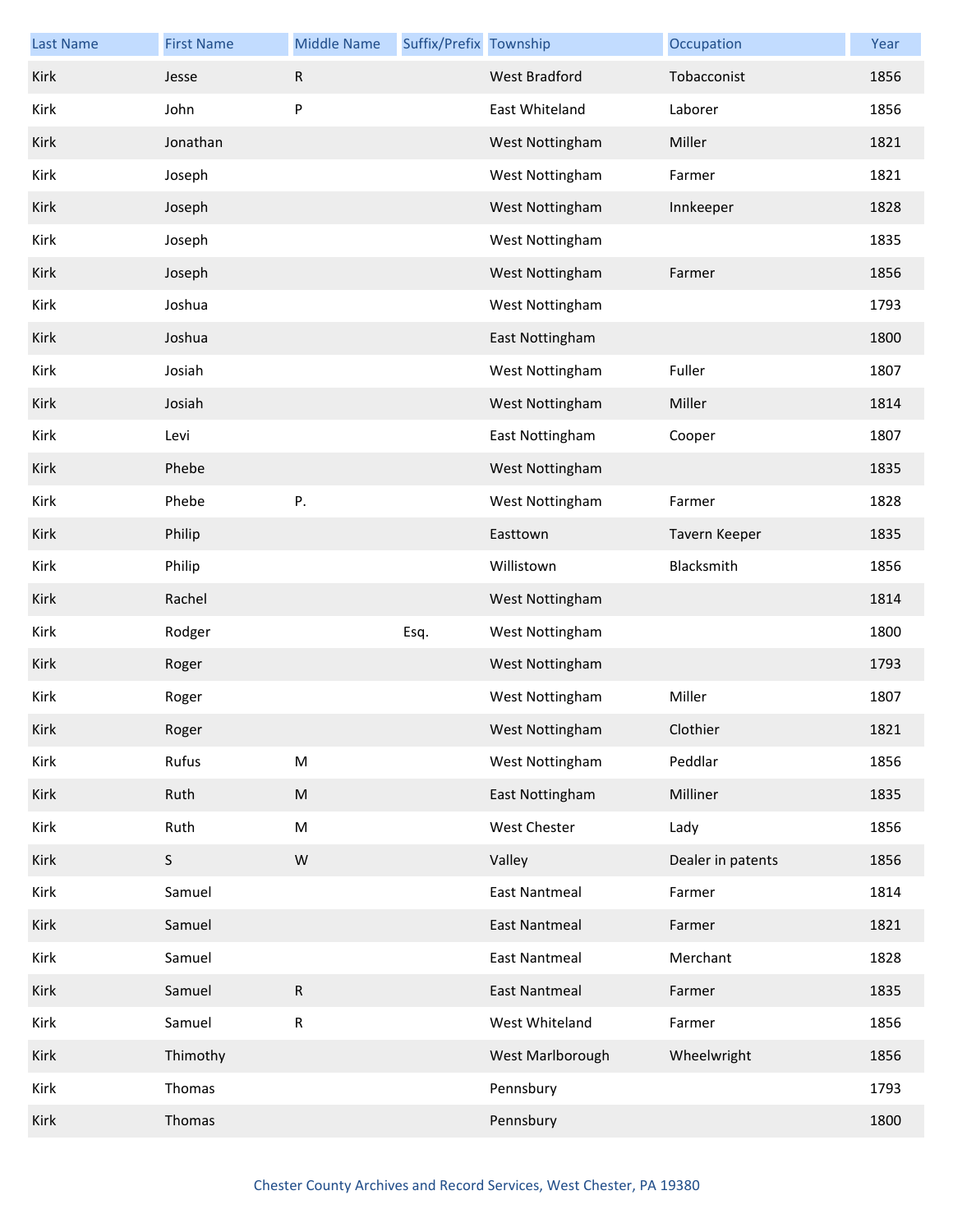| Last Name | <b>First Name</b> | <b>Middle Name</b>        | Suffix/Prefix Township |                      | Occupation           | Year |
|-----------|-------------------|---------------------------|------------------------|----------------------|----------------------|------|
| Kirk      | Thomas            |                           |                        | West Fallowfield     | Laborer              | 1807 |
| Kirk      | Thomas            |                           |                        | Honey Brook          |                      | 1814 |
| Kirk      | Timothy           |                           |                        | East Nottingham      |                      | 1793 |
| Kirk      | Timothy           |                           |                        | West Nottingham      |                      | 1793 |
| Kirk      | Timothy           |                           |                        | West Nottingham      |                      | 1800 |
| Kirk      | Timothy           |                           | Jr.                    | West Nottingham      | Miller               | 1807 |
| Kirk      | Timothy           |                           |                        | West Nottingham      | Cooper               | 1807 |
| Kirk      | Timothy           |                           |                        | West Nottingham      | Farmer               | 1814 |
| Kirk      | Timothy           |                           |                        | East Nottingham      | Merchant             | 1814 |
| Kirk      | Timothy           |                           |                        | East Nottingham      | Merchant             | 1821 |
| Kirk      | Timothy           |                           |                        | London Grove         | Wheelwright          | 1821 |
| Kirk      | Timothy           |                           |                        | West Marlborough     | Wheelwright          | 1828 |
| Kirk      | Timothy           |                           |                        | Pikeland             | Miller & Storekeeper | 1828 |
| Kirk      | Timothy           |                           |                        | East Nottingham      | Merchant             | 1828 |
| Kirk      | Timothy           |                           |                        | West Marlborough     | Wheelwright          | 1835 |
| Kirk      | Timothy           |                           |                        | East Nottingham      | Capitalist           | 1835 |
| Kirk      | William           |                           |                        | East Fallowfield     | Husbandman           | 1807 |
| Kirk      | William           |                           |                        | West Nottingham      | Farmer               | 1814 |
| Kirk      | William           |                           |                        | West Bradford        | Schoolmaster         | 1814 |
| Kirk      | William           |                           |                        | East Fallowfield     | Farmer               | 1814 |
| Kirk      | William           |                           |                        | East Fallowfield     | Shoemaker            | 1821 |
| Kirk      | William           |                           |                        | <b>East Nantmeal</b> | Merchant             | 1821 |
| Kirk      | William           |                           |                        | West Bradford        | Farmer               | 1821 |
| Kirk      | William           |                           |                        | West Caln            | Farmer               | 1828 |
| Kirk      | William           |                           |                        | East Fallowfield     | Farmer               | 1828 |
| Kirk      | William           |                           |                        | <b>East Nantmeal</b> | Schoolmaster         | 1828 |
| Kirk      | William           |                           |                        | Birmingham           | Farmer               | 1835 |
| Kirk      | William           |                           |                        | <b>East Nantmeal</b> | Teacher              | 1835 |
| Kirk      | William           |                           |                        | West Chester         | Surveyor             | 1856 |
| Kirk      | William           | $\boldsymbol{\mathsf{H}}$ |                        | West Nottingham      | Storekeeper          | 1856 |
| Kirk      | William           | Τ                         |                        | West Nottingham      | Farmer               | 1856 |
| Kirk      | Zachariah         |                           |                        | East Marlborough     | Farmer               | 1828 |
| Kirk      | Zachery           |                           |                        | Pennsbury            | Tanner               | 1807 |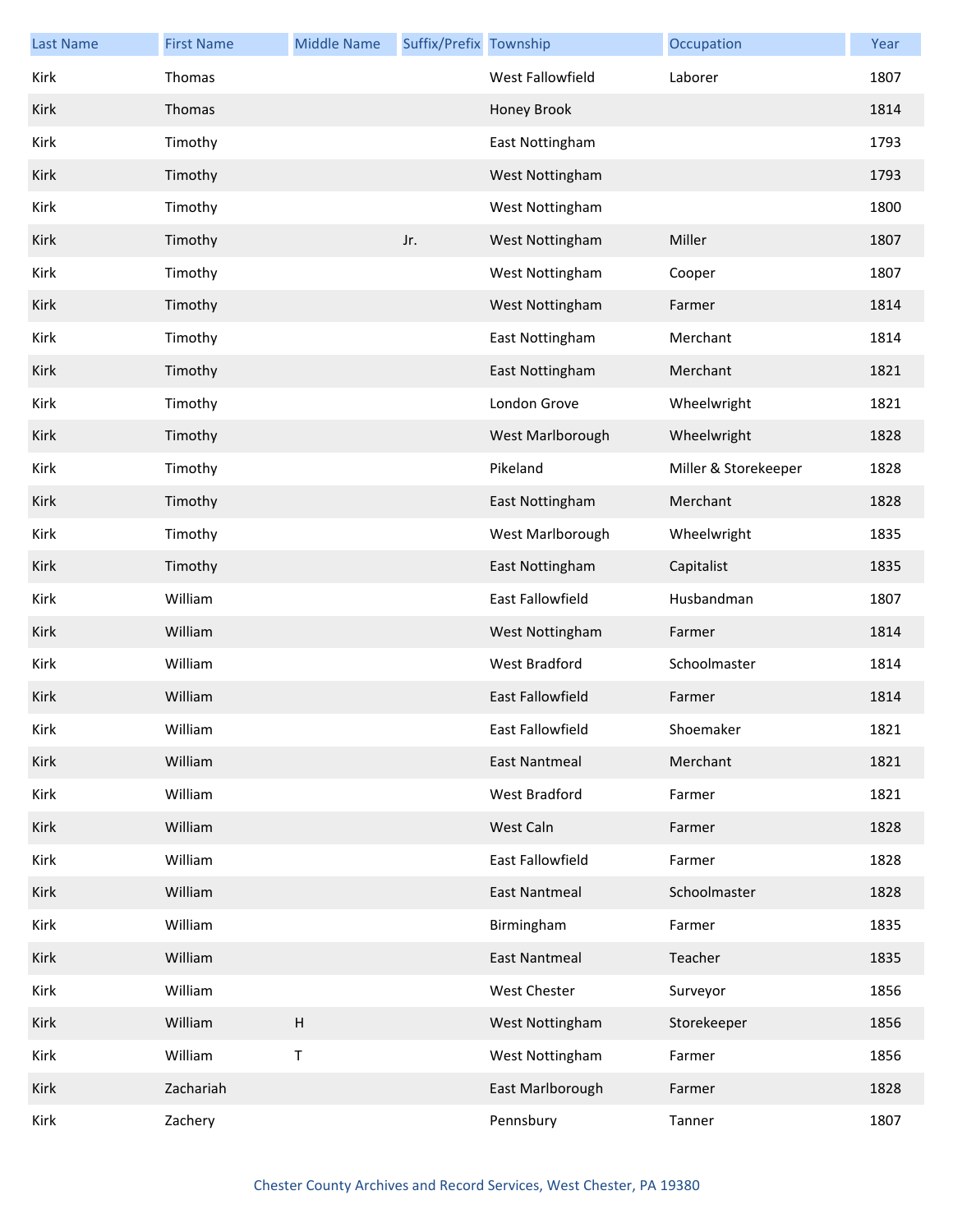| <b>Last Name</b> | <b>First Name</b> | <b>Middle Name</b> | Suffix/Prefix Township |                      | Occupation      | Year |
|------------------|-------------------|--------------------|------------------------|----------------------|-----------------|------|
| Kirke            | George            |                    |                        | East Caln            | Schoolmaster    | 1821 |
| Kirke            | George            |                    |                        | East Caln            | DD              | 1856 |
| Kirke            | William           |                    |                        | Thornbury            |                 | 1835 |
| Kirke            | William           |                    |                        | East Caln            | Cabinetmaker    | 1856 |
| Kirkman          | Peter             |                    |                        | East Goshen          | Weaver          | 1821 |
| Kirkner          | Henry             |                    |                        | West Whiteland       | Farmer          | 1856 |
| Kirkner          | Thomas            |                    |                        | Vincent              | Laborer         | 1828 |
| Kirkpatrick      | Andrew            |                    |                        | <b>East Nantmeal</b> | Constable       | 1821 |
| Kirkpatrick      | Andrew            |                    |                        | Easttown             | Laborer         | 1828 |
| Kirkpatrick      | Archibald         |                    |                        | East Nottingham      |                 | 1800 |
| Kirkpatrick      | Archibald         |                    |                        | Uwchlan              | Laborer         | 1856 |
| Kirkpatrick      | Dan               |                    |                        | <b>West Nantmeal</b> | Saddler         | 1828 |
| Kirkpatrick      | Daniel            |                    |                        | Brandywine           | Saddler         | 1821 |
| Kirkpatrick      | Francis           |                    |                        | Honey Brook          |                 | 1800 |
| Kirkpatrick      | Francis           |                    |                        | Tredyffrin           | Laborer         | 1828 |
| Kirkpatrick      | George            |                    |                        | <b>East Nantmeal</b> | Farmer          | 1856 |
| Kirkpatrick      | Hugh              |                    |                        | East Nottingham      |                 | 1793 |
| Kirkpatrick      | Hugh              |                    |                        | East Nottingham      |                 | 1800 |
| Kirkpatrick      | James             |                    |                        | <b>East Nantmeal</b> | Mason           | 1800 |
| Kirkpatrick      | James             |                    |                        | East Nottingham      |                 | 1800 |
| Kirkpatrick      | James             |                    |                        | Kennett              | Maltster        | 1807 |
| Kirkpatrick      | James             |                    |                        | Tredyffrin           | C. Smith        | 1828 |
| Kirkpatrick      | John              |                    |                        | <b>East Nantmeal</b> | House carpenter | 1856 |
| Kirkpatrick      | Joseph            |                    |                        | Newlin               | Carpenter       | 1828 |
| Kirkpatrick      | Joseph            |                    |                        | West Marlborough     | Carpenter       | 1835 |
| Kirkpatrick      | L                 | D                  |                        | <b>East Nantmeal</b> | Stonemason      | 1856 |
| Kirkpatrick      | Letty             |                    |                        | <b>West Nantmeal</b> |                 | 1835 |
| Kirkpatrick      | Robert            |                    |                        | Coventry             | Plasterer       | 1807 |
| Kirkpatrick      | Robert            |                    |                        | Coventry             | Plasterer       | 1814 |
| Kirkpatrick      | Robert            |                    |                        | South Coventry       | Mason           | 1856 |
| Kirkpatrick      | Thomas            |                    |                        | Coventry             | Carpenter       | 1821 |
| Kirkpatrick      | Thomas            |                    |                        | <b>East Nantmeal</b> | Carpenter       | 1828 |
| Kirkpatrick      | William           |                    |                        | Tredyffrin           |                 | 1793 |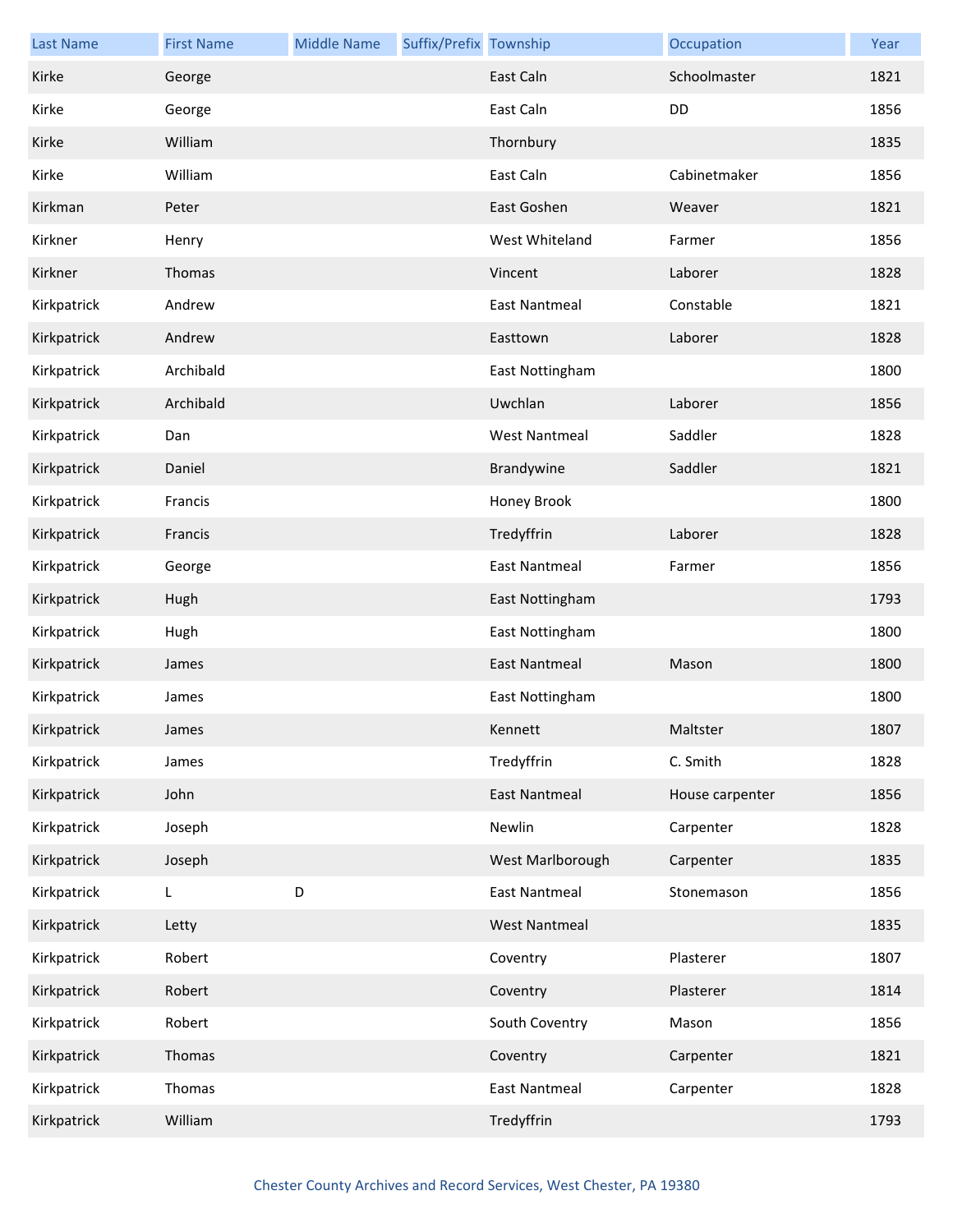| <b>Last Name</b> | <b>First Name</b> | <b>Middle Name</b> | Suffix/Prefix Township |                     | Occupation | Year |
|------------------|-------------------|--------------------|------------------------|---------------------|------------|------|
| Kirkpatrick      | William           |                    |                        | Kennett             | Carpenter  | 1807 |
| Kirkpatrick      | William           |                    |                        | West Marlborough    | Carpenter  | 1814 |
| Kirkpatrick      | William           |                    |                        | West Marlborough    | Laborer    | 1828 |
| Kirkpatrick      | William           |                    |                        | West Marlborough    | Laborer    | 1835 |
| Kirkwood         | John              |                    |                        | Sadsbury            | Physician  | 1835 |
| Kirkwood         | Thomas            |                    |                        | London Britain      | Weaver     | 1814 |
| Kirkwood         | Thomas            |                    |                        | London Britain      | Laborer    | 1821 |
| Kirkwood         | Thomas            |                    |                        | London Britain      | Weaver     | 1828 |
| Kirkwood         | Thomas            |                    |                        | London Britain      | Farmer     | 1835 |
| Kirkwood         | William           |                    |                        | London Britain      | Weaver     | 1821 |
| Kirlan           | John              |                    | Maj.                   | Brandywine          | Innkeeper  | 1828 |
| Kirns            | Benjamin          |                    |                        | New Garden          | Carpenter  | 1800 |
| Kirns            | Simon             |                    |                        | East Marlborough    | Farmer     | 1821 |
| Kirns            | William           |                    |                        | East Marlborough    | Farmer     | 1821 |
| Kiscart          | Robert            |                    |                        | East Marlborough    | Maltster   | 1835 |
| Kiser            | Michael           |                    |                        | Vincent             | Shoemaker  | 1828 |
| Kiser            | Nicholas          |                    |                        | Coventry            | Yeoman     | 1807 |
| Kiser            | Nicholas          |                    |                        | Coventry            | Yeoman     | 1814 |
| Kiser            | Nicholas          |                    |                        | Coventry            | Farmer     | 1821 |
| Kisiner          | David             |                    |                        | East Nottingham     | Miller     | 1835 |
| Kisner           | David             |                    |                        | West Fallowfield    | Laborer    | 1821 |
| Kitchel          | Elisha            |                    |                        | East Whiteland      | Gatekeeper | 1814 |
| Kitchen          | Enoch             |                    |                        | East Whiteland      | Carpenter  | 1807 |
| Kitchen          | George            |                    |                        | Pennsbury           | Shoemaker  | 1856 |
| Kitchen          | John              | $\mathsf C$        |                        | East Marlborough    | Farmer     | 1856 |
| Kitchkart        | William           |                    |                        | East Whiteland      | Laborer    | 1828 |
| Kite             | John              | L.                 |                        | West Fallowfield    | Laborer    | 1821 |
| Kite             | William           |                    |                        | New Garden          | Miller     | 1856 |
| Kite             | William           |                    |                        | Birmingham          | Farmer     | 1856 |
| Kiter            | Amos              |                    |                        | <b>West Vincent</b> | Carpenter  | 1856 |
| Kiter            | Benjamin          |                    |                        | Vincent             | Tailor     | 1807 |
| Kiter            | George            |                    |                        | Charlestown         | Tanner     | 1814 |
| Kiter            | Henry             |                    |                        | Vincent             |            | 1814 |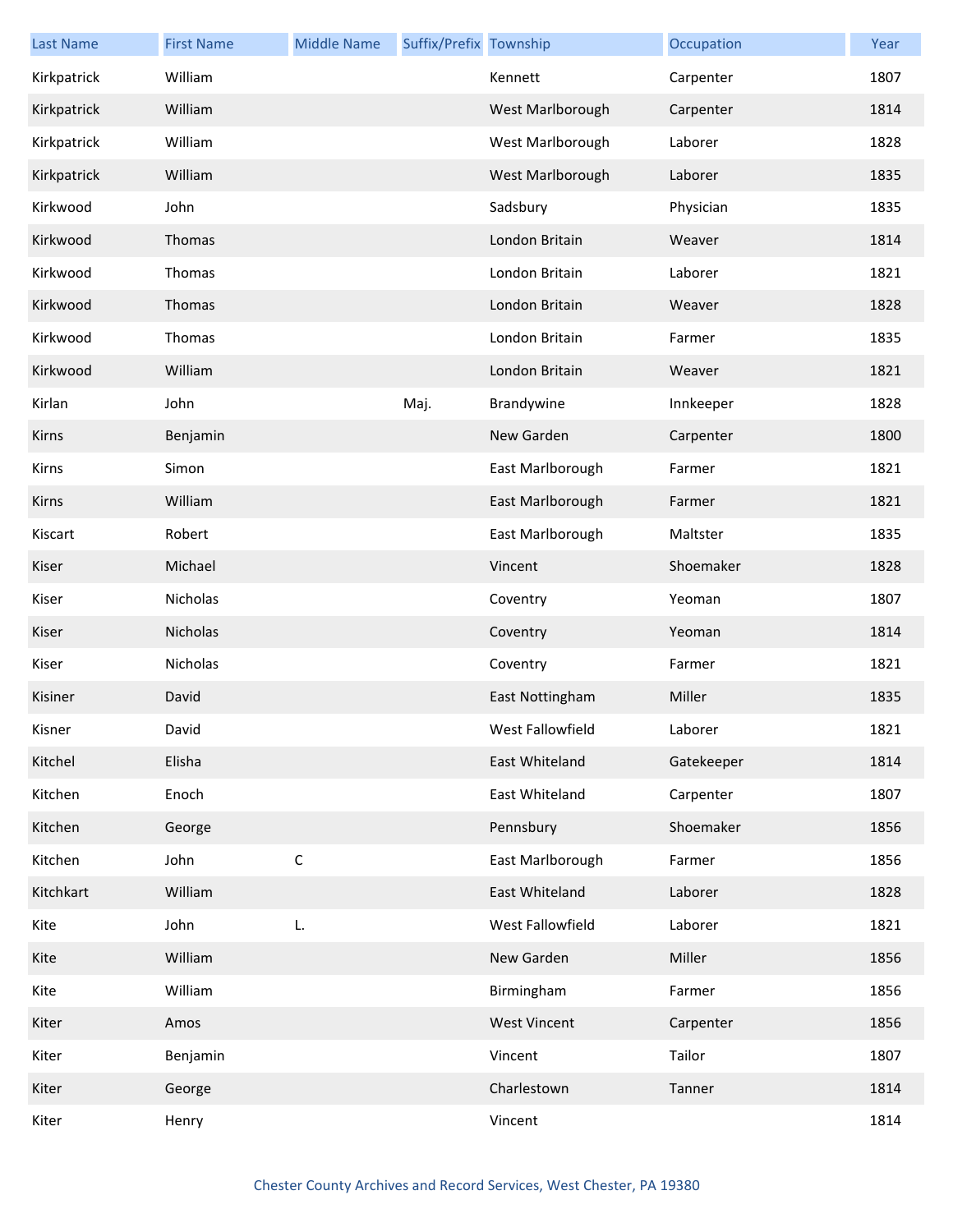| <b>Last Name</b> | <b>First Name</b> | <b>Middle Name</b> | Suffix/Prefix Township |                  | Occupation    | Year |
|------------------|-------------------|--------------------|------------------------|------------------|---------------|------|
| Kiter            | Henry             |                    |                        | Coventry         | Laborer       | 1821 |
| Kiter            | Henry             |                    |                        | Vincent          | Farmer        | 1828 |
| Kiter            | Jacob             |                    |                        | Charlestown      |               | 1793 |
| Kiter            | Jacob             |                    |                        | Coventry         | Carpenter     | 1821 |
| Kiter            | Jacob             |                    |                        | Vincent          | Carpenter     | 1828 |
| Kiter            | John              |                    |                        | Vincent          |               | 1814 |
| Kiter            | John              |                    |                        | Vincent          | Farmer        | 1828 |
| Kitschman        | Charles           |                    |                        | Easttown         | Blacksmith    | 1856 |
| Kitselman        | Casper            |                    |                        | New London       | Shoemaker     | 1856 |
| Kitselman        | David             |                    |                        | Easttown         | Shoemaker     | 1828 |
| Kitselman        | Jacob             |                    |                        | Willistown       |               | 1800 |
| Kitselman        | Jacob             |                    |                        | Willistown       | Farmer        | 1807 |
| Kitselman        | Jacob             |                    |                        | East Goshen      | Mason         | 1828 |
| Kitselman        | John              |                    |                        | Easttown         | Farmer        | 1828 |
| Kitselman        | John              |                    |                        | East Marlborough | Farmer        | 1835 |
| Kitselman        | John              |                    |                        | New London       | Fence builder | 1856 |
| Kitselman        | John              |                    | Jr.                    | New London       | Shoemaker     | 1856 |
| Kitselman        | Lemuel            |                    |                        | Easttown         | Laborer       | 1828 |
| Kitsleman        | David             |                    |                        | Willistown       | Shoemaker     | 1835 |
| Kitsleman        | Jacob             |                    |                        | Willistown       | Mason         | 1835 |
| Kitsler          | Casper            |                    |                        | Tredyffrin       | Farmer        | 1814 |
| Kittleman        | Casper            |                    |                        | Easttown         |               | 1821 |
| Kittleman        | George            |                    |                        | West Bradford    | Farmer        | 1835 |
| Kittleman        | John              |                    |                        | Goshen           | Laborer       | 1807 |
| Kittleman        | John              |                    |                        | East Caln        | Laborer       | 1821 |
| Kittleman        | John              |                    |                        | West Bradford    | Farmer        | 1835 |
| Kittleman        | Lemuel            |                    |                        | Easttown         |               | 1821 |
| Kittleman        | Lewis             |                    |                        | West Whiteland   | Mason         | 1835 |
| Kittleman        | Thomas            |                    |                        | West Goshen      | Farmer        | 1856 |
| Kittleman        | William           |                    |                        | West Bradford    | Laborer       | 1835 |
| Kittselman       | Jacob             |                    |                        | Willistown       | Farmer        | 1828 |
| Kittselman       | John              |                    |                        | Willistown       | Laborer       | 1828 |
| Kitzelman        | Casper            |                    |                        | Tredyffrin       |               | 1793 |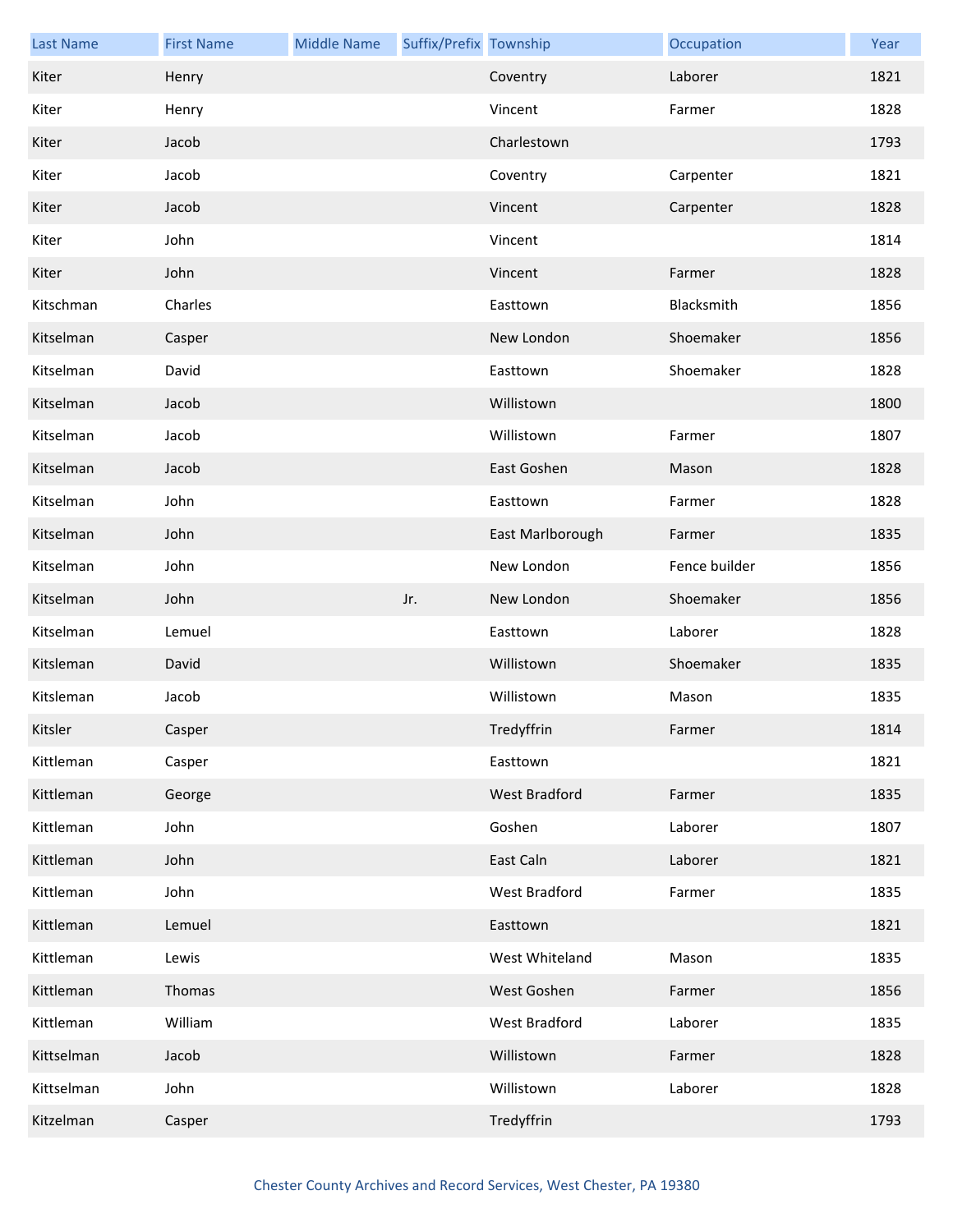| <b>Last Name</b> | <b>First Name</b> | <b>Middle Name</b>                                                                                         | Suffix/Prefix Township |                      | Occupation   | Year |
|------------------|-------------------|------------------------------------------------------------------------------------------------------------|------------------------|----------------------|--------------|------|
| Kitzelman        | Daniel            |                                                                                                            |                        | Easttown             | Schoolmaster | 1835 |
| Kitzelman        | David             |                                                                                                            |                        | East Whiteland       | Laborer      | 1856 |
| Kitzelman        | Jacob             |                                                                                                            | Sr.                    | Tredyffrin           |              | 1793 |
| Kitzelman        | Jacob             |                                                                                                            |                        | Willistown           | Farmer       | 1814 |
| Kitzelman        | Jacob             |                                                                                                            |                        | Willistown           | Laborer      | 1821 |
| Kitzelman        | Jacob             |                                                                                                            |                        | Willistown           | Farmer       | 1821 |
| Kitzelman        | Jacob             |                                                                                                            |                        | Easttown             | Mason        | 1835 |
| Kitzelman        | John              |                                                                                                            |                        | Easttown             | Mason        | 1814 |
| Kitzelman        | John              |                                                                                                            |                        | Willistown           | Mason        | 1821 |
| Kitzelman        | John              |                                                                                                            |                        | Easttown             | Farmer       | 1835 |
| Kitzelman        | John              |                                                                                                            | Jr.                    | Easttown             | Farmer       | 1835 |
| Kitzelman        | Lemuel            |                                                                                                            |                        | Easttown             | Farmer       | 1835 |
| Kitzelman        | Lenard            |                                                                                                            |                        | East Whiteland       | Laborer      | 1856 |
| Kitzeman         | Jacob             |                                                                                                            | Jr.                    | Tredyffrin           |              | 1793 |
| Kitzleman        | Lemuel            |                                                                                                            |                        | East Whiteland       | Laborer      | 1856 |
| Kitzler          | Kenry             |                                                                                                            |                        | Uwchlan              | Laborer      | 1856 |
| Kizer            | Adam              |                                                                                                            |                        | Tredyffrin           | Laborer      | 1835 |
| Kizer            | George            |                                                                                                            |                        | East Whiteland       | Laborer      | 1835 |
| Kizer            | Jacob             |                                                                                                            |                        | West Caln            | Shoemaker    | 1835 |
| Kizer            | Jacob             |                                                                                                            |                        | West Caln            | Shoemaker    | 1856 |
| kKolb            | George            |                                                                                                            |                        | Coventry             | Laborer      | 1835 |
| Klair            | Frederic          |                                                                                                            |                        | Schuylkill           | Laborer      | 1835 |
| Klair            | Hiram             |                                                                                                            |                        | East Marlborough     | Farmer       | 1856 |
| Klair            | Philip            |                                                                                                            |                        | Schuylkill           | Laborer      | 1835 |
| Klamp            | John              | $\mathsf{M}% _{T}=\mathsf{M}_{T}\!\left( a,b\right) ,\ \mathsf{M}_{T}=\mathsf{M}_{T}\!\left( a,b\right) ,$ |                        | Tredyffrin           | Farmer       | 1835 |
| Klenk            | William           |                                                                                                            |                        | Phoenixville         | Pudler       | 1856 |
| Klick            | Josiah            |                                                                                                            |                        | West Caln            | Farmer       | 1856 |
| Kline            | Charles           |                                                                                                            |                        | <b>West Vincent</b>  | Laborer      | 1856 |
| Kline            | Daniel            |                                                                                                            |                        | Charlestown          | Farmer       | 1821 |
| Kline            | Henry             |                                                                                                            |                        | Phoenixville         | Laborer      | 1856 |
| Kline            | Jacob             |                                                                                                            |                        | <b>East Coventry</b> | Farmer       | 1856 |
| Kline            | John              |                                                                                                            |                        | <b>West Vincent</b>  | Laborer      | 1856 |
| Kline            | Michael           |                                                                                                            |                        | Phoenixville         | Laborer      | 1856 |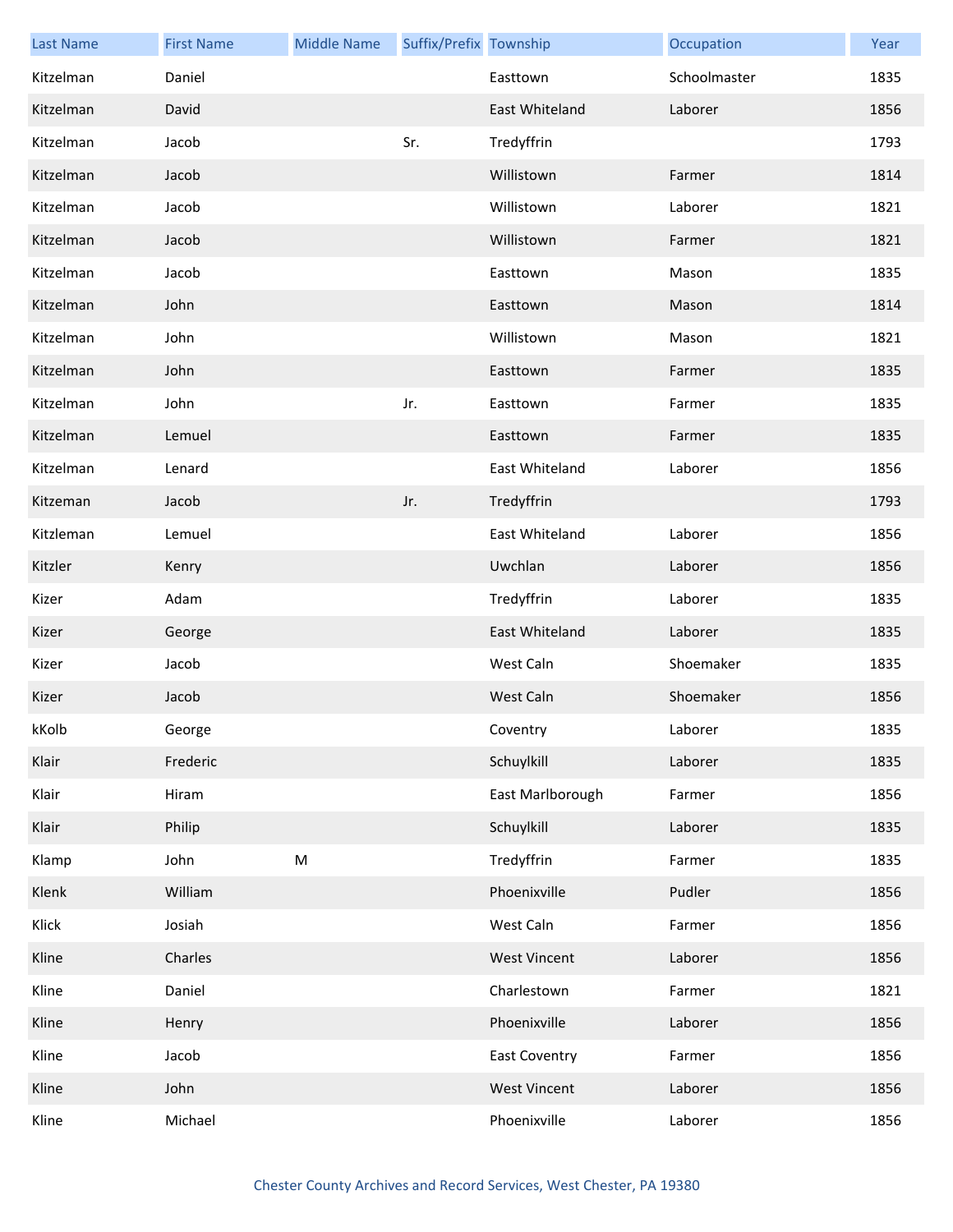| <b>Last Name</b> | <b>First Name</b> | <b>Middle Name</b> | Suffix/Prefix Township |                      | Occupation        | Year |
|------------------|-------------------|--------------------|------------------------|----------------------|-------------------|------|
| Kline            | Samuel            |                    |                        | <b>West Vincent</b>  | Farmer            | 1856 |
| Klinebach        | John              |                    |                        | West Pikeland        | Hired farmer      | 1856 |
| Klinger          | Jacob             |                    |                        | Pikeland             |                   | 1800 |
| Klinger          | Peter             |                    |                        | Pikeland             |                   | 1800 |
| Klingman         | George            |                    |                        | <b>West Nantmeal</b> | Jobber            | 1856 |
| Klousman         | William           |                    |                        | Valley               | Laborer           | 1856 |
| Kloye            | Theophilus        |                    | MD                     | East Caln            | Doctor            | 1856 |
| Kloz             | Doctor            |                    |                        | <b>West Chester</b>  | Botanic physician | 1835 |
| Klug             | Peter             |                    |                        | Tredyffrin           | Laborer           | 1835 |
| Klump            | Michael           |                    |                        | Tredyffrin           | Laborer           | 1856 |
| Kluts            | Yost              |                    |                        | Coventry             | Laborer           | 1807 |
| Knabb            | Henry             |                    |                        | <b>East Coventry</b> | Laborer           | 1856 |
| Knagy            | Joseph            |                    |                        | West Whiteland       | Distiller         | 1800 |
| Knapp            | Ernest            |                    |                        | Phoenixville         | Roler             | 1856 |
| Knauer           | Amaziah           |                    |                        | Warwick              | Teacher           | 1856 |
| Knauer           | Amos              |                    |                        | Warwick              | Farmer            | 1856 |
| Knauer           | Christopher       |                    |                        | <b>East Nantmeal</b> | Farmer            | 1828 |
| Knauer           | Christopher       |                    |                        | <b>East Nantmeal</b> | Farmer            | 1828 |
| Knauer           | Christopher       |                    |                        | East Nantmeal        | Farmer            | 1835 |
| Knauer           | Christopher       |                    |                        | Warwick              | Mason             | 1856 |
| Knauer           | Daniel            |                    |                        | East Nantmeal        | Mason             | 1828 |
| Knauer           | Daniel            |                    |                        | <b>East Nantmeal</b> | Farmer            | 1835 |
| Knauer           | Daniel            |                    |                        | Warwick              | Farmer            | 1856 |
| Knauer           | David             |                    |                        | <b>East Nantmeal</b> | Fuller            | 1828 |
| Knauer           | David             |                    |                        | <b>East Nantmeal</b> | Carpenter         | 1828 |
| Knauer           | David             |                    |                        | <b>East Nantmeal</b> | Mason             | 1828 |
| Knauer           | David             |                    |                        | <b>East Nantmeal</b> | Fuller            | 1835 |
| Knauer           | David             |                    |                        | <b>East Nantmeal</b> | Farmer            | 1835 |
| Knauer           | Davis             |                    |                        | Warwick              | Farmer            | 1856 |
| Knauer           | George            |                    |                        | <b>East Nantmeal</b> | Laborer           | 1835 |
| Knauer           | Isaiah            |                    |                        | Schuylkill           | Machinist         | 1856 |
| Knauer           | Jacob             |                    |                        | Coventry             | Laborer           | 1828 |
| Knauer           | Jacob             |                    |                        | <b>East Nantmeal</b> | Farmer            | 1835 |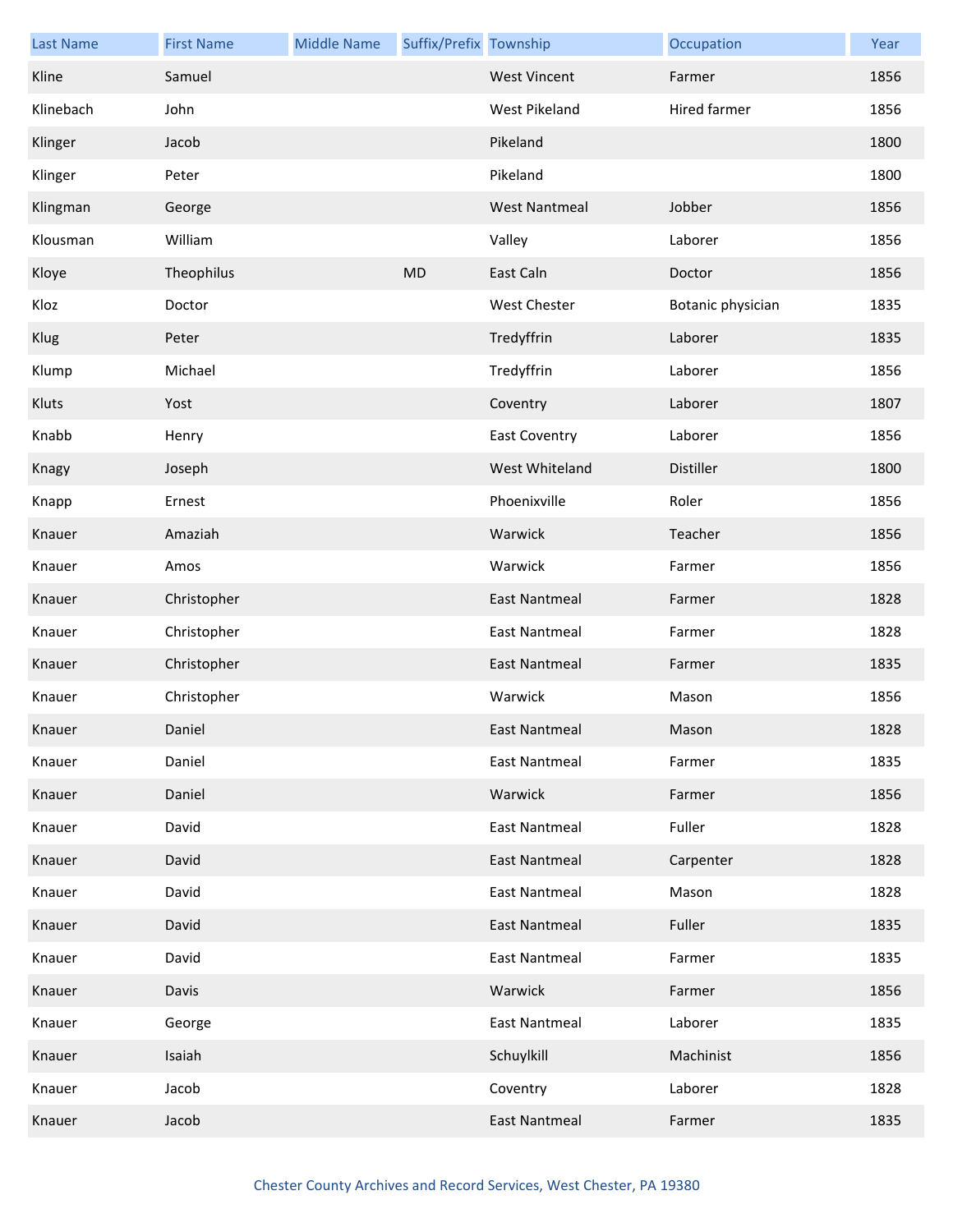| <b>Last Name</b> | <b>First Name</b> | <b>Middle Name</b> | Suffix/Prefix Township |                      | Occupation | Year |
|------------------|-------------------|--------------------|------------------------|----------------------|------------|------|
| Knauer           | Jacob             |                    |                        | Warwick              | Farmer     | 1856 |
| Knauer           | Jesse             |                    |                        | <b>East Nantmeal</b> | Laborer    | 1835 |
| Knauer           | John              |                    |                        | <b>East Nantmeal</b> | Farmer     | 1828 |
| Knauer           | John              |                    |                        | <b>East Nantmeal</b> | Carpenter  | 1828 |
| Knauer           | John              |                    |                        | <b>East Nantmeal</b> | Carpenter  | 1828 |
| Knauer           | John              |                    |                        | <b>East Nantmeal</b> | Carpenter  | 1835 |
| Knauer           | John              |                    |                        | <b>East Nantmeal</b> | Carpenter  | 1835 |
| Knauer           | John              |                    |                        | <b>East Nantmeal</b> | Carpenter  | 1835 |
| Knauer           | John              |                    |                        | Warwick              | Miller     | 1856 |
| Knauer           | Jonah             |                    |                        | Warwick              | Farmer     | 1856 |
| Knauer           | Jonathan          |                    |                        | <b>East Nantmeal</b> | Miller     | 1828 |
| Knauer           | Jonathan          |                    |                        | <b>East Nantmeal</b> | Miller     | 1835 |
| Knauer           | Jonathan          |                    |                        | Warwick              | Farmer     | 1856 |
| Knauer           | Joshua            |                    |                        | Warwick              | Miller     | 1856 |
| Knauer           | Levi              |                    |                        | <b>East Nantmeal</b> | Carpenter  | 1828 |
| Knauer           | Levi              |                    |                        | <b>East Nantmeal</b> | Laborer    | 1835 |
| Knauer           | Levi              |                    |                        | <b>East Nantmeal</b> | Farmer     | 1856 |
| Knauer           | Rebecca           |                    |                        | Warwick              |            | 1856 |
| Knauer           | Samuel            |                    |                        | <b>East Nantmeal</b> | Miller     | 1828 |
| Knauer           | Samuel            |                    |                        | <b>East Nantmeal</b> | Miller     | 1835 |
| Knauer           | Samuel            |                    |                        | East Nantmeal        | Farmer     | 1835 |
| Knauer           | Thomas            |                    |                        | Warwick              | Farmer     | 1856 |
| Knauer           | Tobias            |                    |                        | <b>East Nantmeal</b> | Farmer     | 1828 |
| Knauer           | Tobias            |                    |                        | <b>East Nantmeal</b> | Farmer     | 1835 |
| Knaure           | John              |                    |                        | <b>East Nantmeal</b> | Laborer    | 1856 |
| Kneer            | John              |                    |                        | <b>East Vincent</b>  | Mason      | 1835 |
| Knegy            | Joseph            |                    |                        | East Whiteland       | Farmer     | 1807 |
| Knegy            | Joshua            |                    |                        | East Whiteland       | Farmer     | 1807 |
| Kner             | Abraham           |                    |                        | Vincent              |            | 1821 |
| Kner             | Abram             |                    |                        | <b>West Vincent</b>  | Farmer     | 1856 |
| Knerr            |                   |                    | Mrs.                   | Phoenixville         |            | 1856 |
| Knerr            | Abraham           |                    |                        | Vincent              |            | 1793 |
| Knerr            | Abraham           |                    |                        | Vincent              | Yeoman     | 1807 |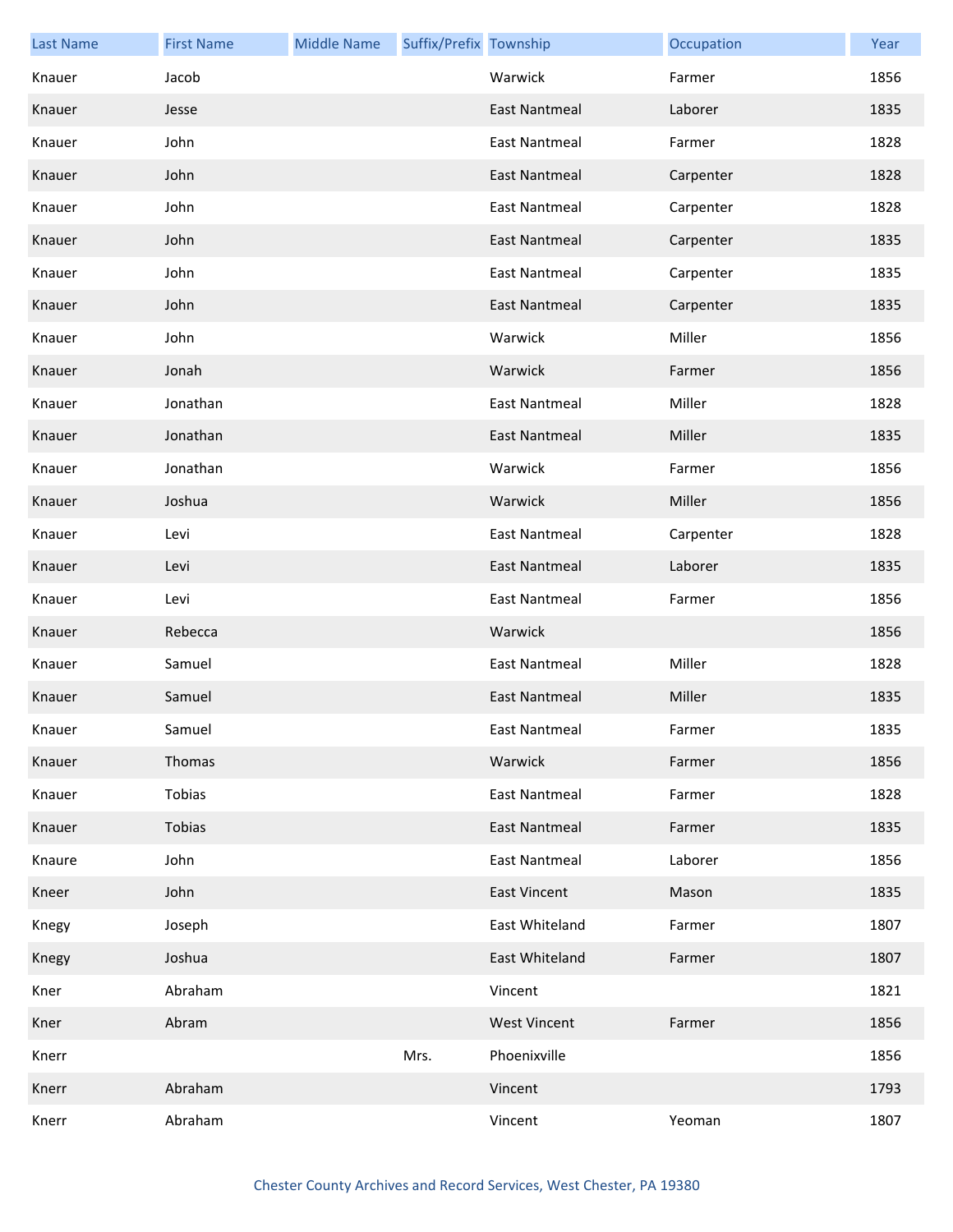| <b>Last Name</b> | <b>First Name</b> | <b>Middle Name</b> | Suffix/Prefix Township |                      | Occupation | Year |
|------------------|-------------------|--------------------|------------------------|----------------------|------------|------|
| Knerr            | Abraham           |                    |                        | Vincent              |            | 1814 |
| Knerr            | Abraham           |                    |                        | Vincent              | Farmer     | 1828 |
| Knerr            | Henry             |                    |                        | Vincent              |            | 1793 |
| Knerr            | Henry             |                    |                        | Vincent              |            | 1800 |
| Knerr            | Henry             |                    |                        | Schuylkill           | Shoemaker  | 1835 |
| Knerr            | Isaac             |                    |                        | Vincent              | Blacksmith | 1807 |
| Knerr            | Isaac             |                    |                        | Charlestown          | Nailer     | 1814 |
| Knerr            | Isaac             |                    |                        | Charlestown          | Nailer     | 1821 |
| Knerr            | Isaac             |                    |                        | Schuylkill           | Nailer     | 1828 |
| Knerr            | Isaac             |                    |                        | Schuylkill           | Nailer     | 1835 |
| Knerr            | Jacob             |                    |                        | Vincent              |            | 1793 |
| Knerr            | Jacob             |                    |                        | Vincent              |            | 1800 |
| Knerr            | Jacob             |                    |                        | Vincent              | Yeoman     | 1807 |
| Knerr            | Jacob             |                    |                        | Vincent              |            | 1814 |
| Knerr            | Jacob             |                    |                        | Vincent              |            | 1821 |
| Knerr            | Jacob             |                    |                        | <b>West Vincent</b>  | Farmer     | 1856 |
| Knerr            | John              |                    |                        | Schuylkill           | Nailer     | 1835 |
| Knerr            | John              |                    |                        | South Coventry       | Farmer     | 1856 |
| Knerr            | Joshua            |                    |                        | Phoenixville         | Laborer    | 1856 |
| Knettles         | George            |                    |                        | Charlestown          |            | 1793 |
| Knettles         | John              |                    |                        | Charlestown          |            | 1793 |
| Knewer           | Levi              |                    |                        | <b>West Nantmeal</b> | Laborer    | 1835 |
| Knight           | Adelaid           |                    |                        | East Marlborough     |            | 1856 |
| Knight           | Azar              |                    |                        | Londonderry          | Laborer    | 1828 |
| Knight           | Azor              |                    |                        | Londonderry          | Potter     | 1814 |
| Knight           | Azor              |                    |                        | Londonderry          | Laborer    | 1835 |
| Knight           | Barrett           |                    |                        | East Nottingham      | Merchant   | 1814 |
| Knight           | Emor              |                    |                        | Lower Oxford         | Farmer     | 1814 |
| Knight           | George            |                    |                        | West Whiteland       | Shoemaker  | 1835 |
| Knight           | J                 | Preston            |                        | East Marlborough     | Cordwainer | 1856 |
| Knight           | Jeremiah          |                    |                        | Lower Oxford         | Farmer     | 1814 |
| Knight           | Jeremiah          |                    |                        | London Grove         | Laborer    | 1828 |
| Knight           | Jeremiah          |                    |                        | London Grove         | Farmer     | 1835 |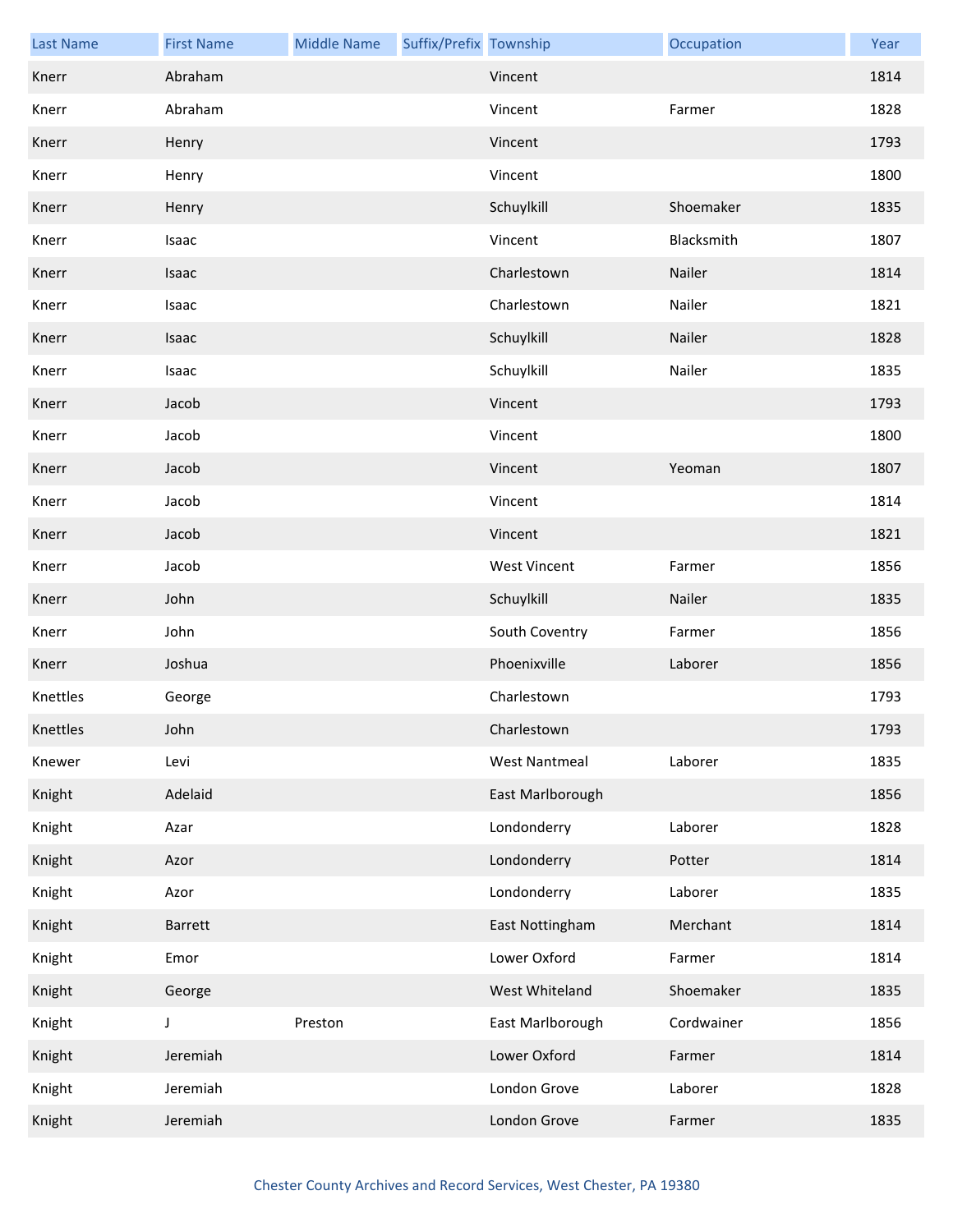| <b>Last Name</b> | <b>First Name</b> | <b>Middle Name</b> | Suffix/Prefix Township |                      | Occupation | Year |
|------------------|-------------------|--------------------|------------------------|----------------------|------------|------|
| Knight           | John              |                    |                        | Brandywine           | Papermaker | 1807 |
| Knight           | John              |                    |                        | Brandywine           | Papermaker | 1821 |
| Knight           | John              |                    |                        | Brandywine           | Papermaker | 1828 |
| Knight           | John              |                    |                        | East Nottingham      | Laborer    | 1828 |
| Knight           | John              |                    |                        | Brandywine           | Papermaker | 1835 |
| Knight           | Joseph            |                    |                        | <b>West Chester</b>  | Farmer     | 1807 |
| Knight           | Malson            |                    |                        | East Marlborough     | Cordwainer | 1856 |
| Knight           | Moses             |                    |                        | East Nottingham      | Laborer    | 1828 |
| Knight           | Moses             |                    |                        | East Nottingham      | Farmer     | 1835 |
| Knight           | Moses             |                    |                        | East Nottingham      | Farmer     | 1856 |
| Knight           | Price             |                    |                        | Kennett              | Shoemaker  | 1828 |
| Knight           | Samuel            |                    |                        | Birmingham           | Cooper     | 1856 |
| Knight           | Thomas            |                    |                        | Goshen               | Farmer     | 1807 |
| Knight           | William           |                    |                        | East Whiteland       |            | 1793 |
| Knipe            | Jesse             | B                  |                        | East Pikeland        | Farmer     | 1856 |
| Knite            | Jeremiah          |                    |                        | London Grove         | Farmer     | 1856 |
| Knoblet          | Samuel            |                    |                        | East Bradford        | Miller     | 1814 |
| Knouse           | Benjamin          |                    |                        | West Fallowfield     | Laborer    | 1835 |
| Knouse           | Frederick         |                    |                        | Phoenixville         | Laborer    | 1856 |
| Knouse           | Jacob             |                    |                        | Schuylkill           | Gunsmith   | 1828 |
| Knouse           | Jacob             |                    |                        | Schuylkill           | Innkeeper  | 1835 |
| Knouse           | Jacob             |                    |                        | Schuylkill           | Machinist  | 1856 |
| Knouse           | Samuel            |                    |                        | Schuylkill           | Gunsmith   | 1835 |
| Knower           | Christopher       |                    |                        | <b>East Nantmeal</b> | Innkeeper  | 1800 |
| Knower           | Christopher       |                    |                        | <b>East Nantmeal</b> | Farmer     | 1800 |
| Knower           | Christopher       |                    |                        | <b>East Nantmeal</b> | Miller     | 1807 |
| Knower           | Christopher       |                    |                        | <b>East Nantmeal</b> | Carpenter  | 1807 |
| Knower           | Christopher       |                    |                        | <b>East Nantmeal</b> | Carpenter  | 1814 |
| Knower           | Christopher       |                    |                        | <b>East Nantmeal</b> | Merchant   | 1821 |
| Knower           | Christopher       |                    |                        | <b>East Nantmeal</b> | Carpenter  | 1821 |
| Knower           | Daniel            |                    |                        | <b>East Nantmeal</b> | Miller     | 1807 |
| Knower           | Daniel            |                    |                        | <b>East Nantmeal</b> | Mason      | 1814 |
| Knower           | Daniel            |                    |                        | <b>East Nantmeal</b> | Mason      | 1821 |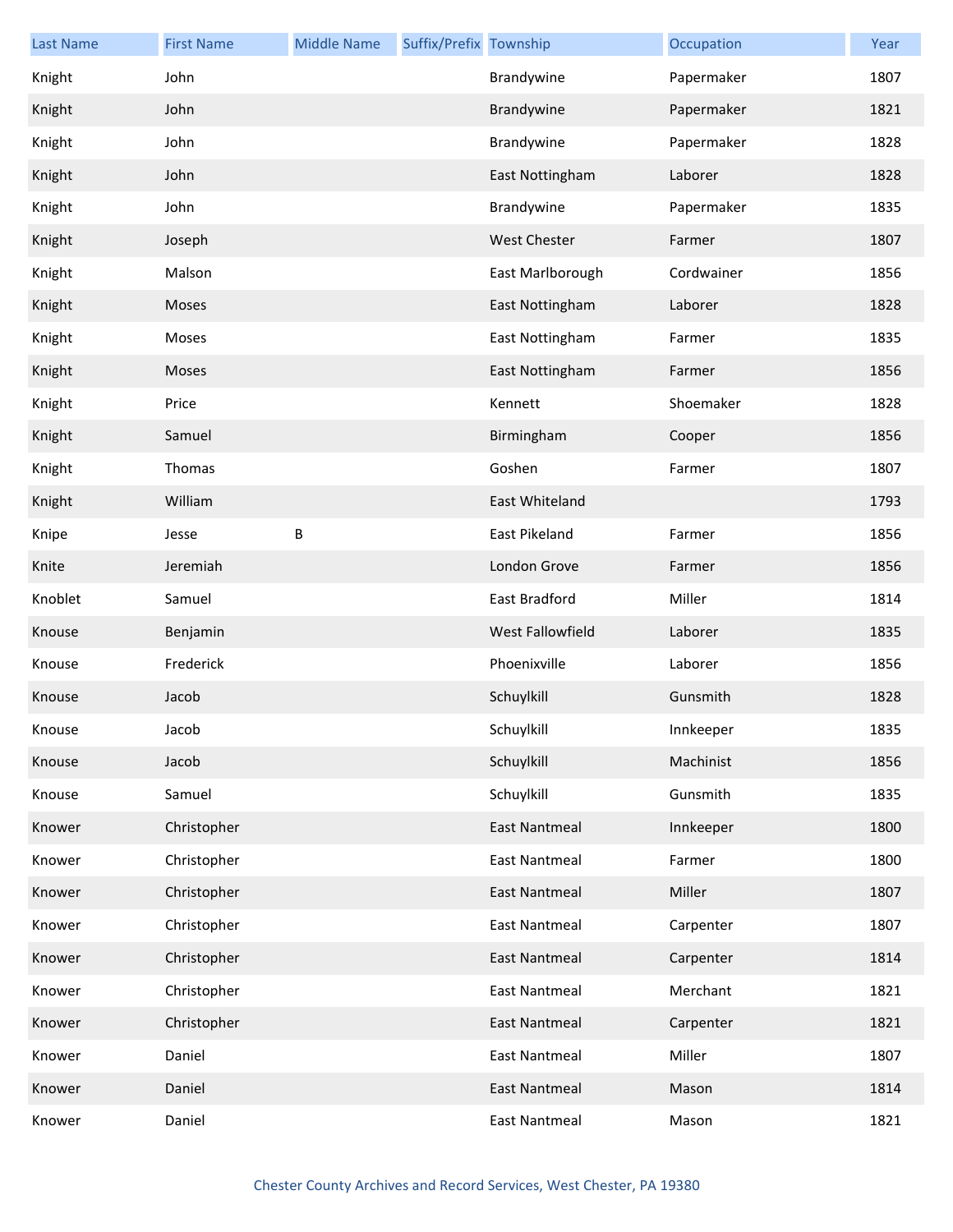| <b>Last Name</b> | <b>First Name</b> | <b>Middle Name</b> | Suffix/Prefix Township |                      | Occupation | Year |
|------------------|-------------------|--------------------|------------------------|----------------------|------------|------|
| Knower           | Daniel            |                    |                        | South Coventry       | Mason      | 1856 |
| Knower           | David             |                    | Sr.                    | <b>East Nantmeal</b> | Mason      | 1814 |
| Knower           | David             |                    |                        | <b>East Nantmeal</b> | Fuller     | 1814 |
| Knower           | David             |                    |                        | <b>East Nantmeal</b> | Fuller     | 1821 |
| Knower           | David             |                    |                        | <b>East Nantmeal</b> | Mason      | 1821 |
| Knower           | Elizabeth         |                    |                        | <b>East Nantmeal</b> | Innkeeper  | 1814 |
| Knower           | Jacob             |                    |                        | <b>East Nantmeal</b> | Farmer     | 1814 |
| Knower           | Jacob             |                    |                        | <b>East Nantmeal</b> | Innkeeper  | 1821 |
| Knower           | Jacob             |                    |                        | Coventry             | Carpenter  | 1835 |
| Knower           | John              |                    |                        | <b>East Nantmeal</b> |            | 1793 |
| Knower           | John              |                    |                        | <b>East Nantmeal</b> | Miller     | 1800 |
| Knower           | John              |                    |                        | <b>East Nantmeal</b> | Farmer     | 1800 |
| Knower           | John              |                    |                        | East Nantmeal        | Farmer     | 1807 |
| Knower           | John              |                    |                        | <b>East Nantmeal</b> | Carpenter  | 1807 |
| Knower           | John              |                    |                        | <b>East Nantmeal</b> | Carder     | 1814 |
| Knower           | John              |                    | Sr.                    | <b>East Nantmeal</b> | Farmer     | 1814 |
| Knower           | John              |                    | Jr.                    | East Nantmeal        | Farmer     | 1821 |
| Knower           | John              |                    |                        | <b>East Nantmeal</b> | Farmer     | 1821 |
| Knower           | John              |                    | Sr.                    | <b>East Nantmeal</b> | Sawyer     | 1821 |
| Knower           | Jonathan          |                    |                        | <b>East Nantmeal</b> | Mason      | 1814 |
| Knower           | Jonathan          |                    |                        | <b>East Nantmeal</b> | Miller     | 1821 |
| Knower           | Samuel            |                    |                        | <b>East Nantmeal</b> | Miller     | 1807 |
| Knower           | Samuel            |                    |                        | <b>East Nantmeal</b> | Miller     | 1814 |
| Knower           | Samuel            |                    |                        | <b>East Nantmeal</b> | Blacksmith | 1821 |
| Knower           | Samuel            |                    |                        | <b>East Nantmeal</b> | Farmer     | 1821 |
| Knower           | Tobias            |                    |                        | <b>East Nantmeal</b> | Farmer     | 1814 |
| Knower           | Tobias            |                    |                        | <b>East Nantmeal</b> | Farmer     | 1821 |
| Knowland         | Robert            |                    |                        | Londonderry          | Laborer    | 1807 |
| Knowles          | John              |                    |                        | Charlestown          |            | 1793 |
| Knowles          | Robert            |                    |                        | Charlestown          |            | 1793 |
| Knowles          | Robert            |                    |                        | Tredyffrin           | Laborer    | 1807 |
| Knowles          | William           |                    |                        | Charlestown          | Laborer    | 1814 |
| Knowls           | William           |                    |                        | Charlestown          | Laborer    | 1821 |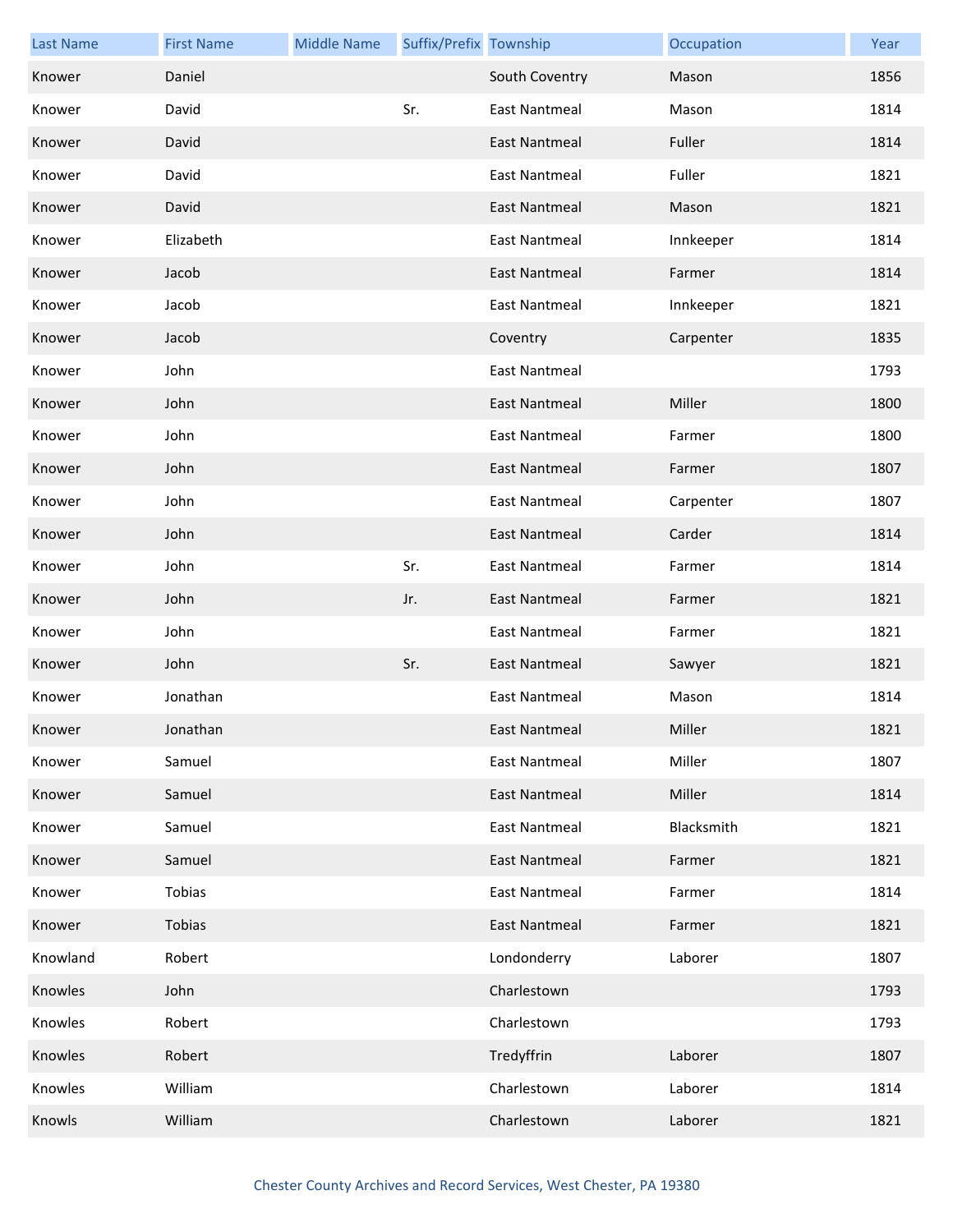| <b>Last Name</b> | <b>First Name</b> | <b>Middle Name</b> | Suffix/Prefix Township |                      | Occupation        | Year |
|------------------|-------------------|--------------------|------------------------|----------------------|-------------------|------|
| Knows            | William           |                    |                        | <b>West Nantmeal</b> | Tanner            | 1800 |
| Knox             |                   |                    |                        | Tredyffrin           | Schoolmaster      | 1807 |
| Knox             | James             |                    |                        | Lower Oxford         | Laborer           | 1856 |
| Knox             | John              |                    |                        | West Bradford        |                   | 1793 |
| Knox             | John              |                    |                        | West Chester         | Weaver            | 1807 |
| Knox             | Mathew            |                    |                        | <b>West Chester</b>  | Shoemaker         | 1821 |
| Knox             | Sarah             |                    |                        | <b>West Chester</b>  | Mantuamaker       | 1807 |
| Knox             | Thomas            |                    |                        | Lower Oxford         | Laborer           | 1835 |
| Knox             | William           |                    |                        | Londonderry          | Laborer           | 1807 |
| Kobb             | John              |                    |                        | <b>East Vincent</b>  |                   | 1835 |
| Kobb             | Joseph            |                    |                        | <b>East Vincent</b>  |                   | 1835 |
| Kobb             | Matthias          |                    |                        | <b>East Vincent</b>  | Farmer            | 1835 |
| Koile            | Henry             |                    |                        | East Caln            | Laborer           | 1821 |
| Kolb             | Daniel            |                    |                        | Coventry             | Laborer           | 1835 |
| Kolb             | Isaac             |                    |                        | <b>East Vincent</b>  | Laborer           | 1856 |
| Kolb             | Isaac             |                    |                        | <b>East Vincent</b>  | Farmer            | 1856 |
| Kolb             | Jacob             |                    |                        | Coventry             | Carpenter, farmer | 1835 |
| Kolb             | Jeremiah          |                    |                        | <b>East Coventry</b> | Shoemaker         | 1856 |
| Kolb             | John              |                    |                        | Vincent              | Farmer            | 1828 |
| Kolb             | John              |                    |                        | Coventry             | Weaver            | 1835 |
| Kolb             | John              |                    |                        | East Coventry        | Farmer            | 1856 |
| Kolb             | John              |                    |                        | <b>East Vincent</b>  | Farmer            | 1856 |
| Kolb             | Jonathan          |                    |                        | <b>East Vincent</b>  | Farmer            | 1856 |
| Kolb             | Joseph            |                    |                        | <b>East Coventry</b> | Butcher           | 1856 |
| Kolb             | Joshua            |                    |                        | <b>East Coventry</b> | Farmer            | 1856 |
| Kolb             | Mathias           |                    |                        | <b>East Vincent</b>  | Farmer            | 1856 |
| Kolb             | Mathue            |                    |                        | <b>East Vincent</b>  | Storetender       | 1856 |
| Kolb             | Matthias          |                    |                        | Vincent              | Laborer           | 1828 |
| Kolb             | Michael           |                    |                        | <b>East Coventry</b> | Farmer            | 1856 |
| Kolb             | Peter             |                    |                        | <b>East Coventry</b> | Farmer            | 1856 |
| Kolb             | William           |                    |                        | <b>East Vincent</b>  | Storekeeper       | 1856 |
| Koll             | Joseph            |                    |                        | Coventry             | Butcher, farmer   | 1835 |
| Kolp             | Joseph            |                    |                        | Vincent              | Farmer            | 1828 |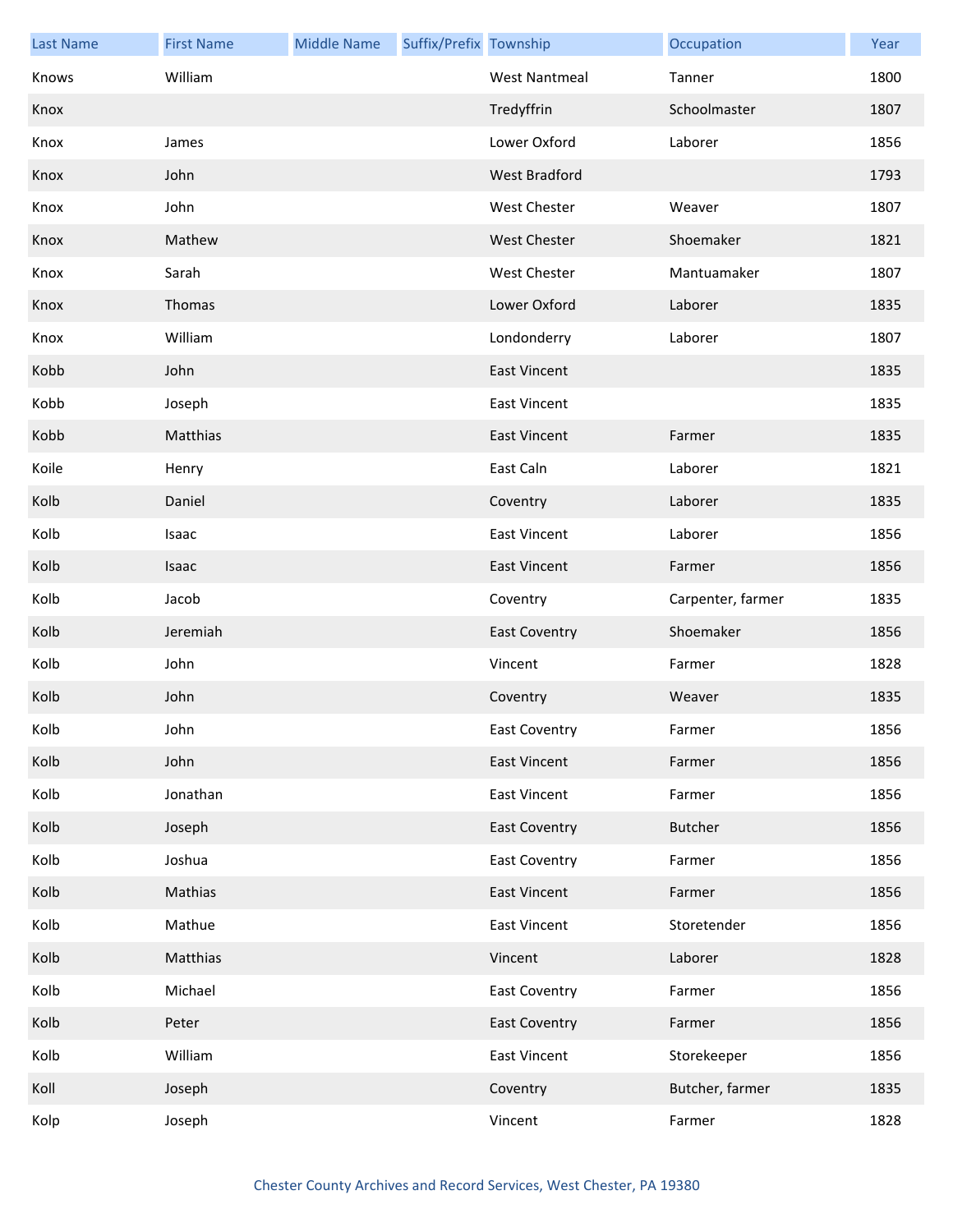| <b>Last Name</b> | <b>First Name</b> | <b>Middle Name</b> | Suffix/Prefix Township |                      | Occupation  | Year |
|------------------|-------------------|--------------------|------------------------|----------------------|-------------|------|
| Kongle           | Arthur            |                    |                        | Pikeland             | Laborer     | 1814 |
| Kongle           | George            |                    |                        | Pikeland             | Farmer      | 1814 |
| Kook             | George            |                    |                        | Coventry             | Blacksmith  | 1835 |
| Kook             | Henry             |                    |                        | Coventry             | Weaver      | 1807 |
| Kooke            | Henry             |                    |                        | Coventry             |             | 1793 |
| Koplin           |                   |                    |                        | <b>East Nantmeal</b> |             | 1835 |
| Koplin           | Ann               |                    |                        | <b>West Coventry</b> |             | 1856 |
| Koplin           | John              |                    |                        | Pikeland             |             | 1793 |
| Kouts            | Samuel            |                    |                        | Sadsbury             | Coppersmith | 1856 |
| Kramen           | James             |                    |                        | East Caln            |             | 1856 |
| Kratiser         | Lewis             | $\mathsf E$        |                        | Uwchlan              | Farmer      | 1856 |
| Krauser          | Balser            |                    |                        | Uwchlan              | Farmer      | 1821 |
| Krauser          | Bolser            |                    |                        | Uwchlan              | Farmer      | 1835 |
| Krauser          | Daniel            |                    |                        | Uwchlan              | Farmer      | 1821 |
| Krauser          | Daniel            |                    |                        | Uwchlan              | Farmer      | 1835 |
| Krauser          | David             |                    |                        | Uwchlan              | Farmer      | 1821 |
| Krauser          | David             |                    |                        | <b>West Nantmeal</b> | Storekeeper | 1828 |
| Krauser          | David             |                    |                        | <b>West Nantmeal</b> | Farmer      | 1835 |
| Krauser          | David             |                    |                        | Wallace              | Farmer      | 1856 |
| krauser          | David             | ${\sf N}$          |                        | Uwchlan              | Teacher     | 1856 |
| Krauser          | Edward            | B                  |                        | Uwchlan              | Teacher     | 1856 |
| Krauser          | Henrietta         |                    |                        | Wallace              |             | 1856 |
| Krauser          | Isaac             | L                  |                        | Wallace              | Farmer      | 1856 |
| Krauser          | John              |                    |                        | Uwchlan              | Farmer      | 1835 |
| Krauser          | John              |                    |                        | Uwchlan              | Farmer      | 1856 |
| Krauser          | John              |                    |                        | West Pikeland        | Miller      | 1856 |
| Krauser          | jsoe              | M                  |                        | Uwchlan              | Farmer      | 1856 |
| Krauser          | Samuel            |                    |                        | Uwchlan              | Farmer      | 1835 |
| <b>Krauss</b>    | <b>Barnard</b>    |                    |                        | <b>Upper Oxford</b>  | Innkeeper   | 1835 |
| Kreamer          | John              |                    |                        | Uwchlan              | Laborer     | 1835 |
| Kreamer          | Samuel            |                    |                        | Phoenixville         | Merchant    | 1856 |
| Krebs            | John              |                    |                        | Coventry             | Laborer     | 1821 |
| Kreemer          | Jacob             |                    |                        | West Caln            | Mason       | 1856 |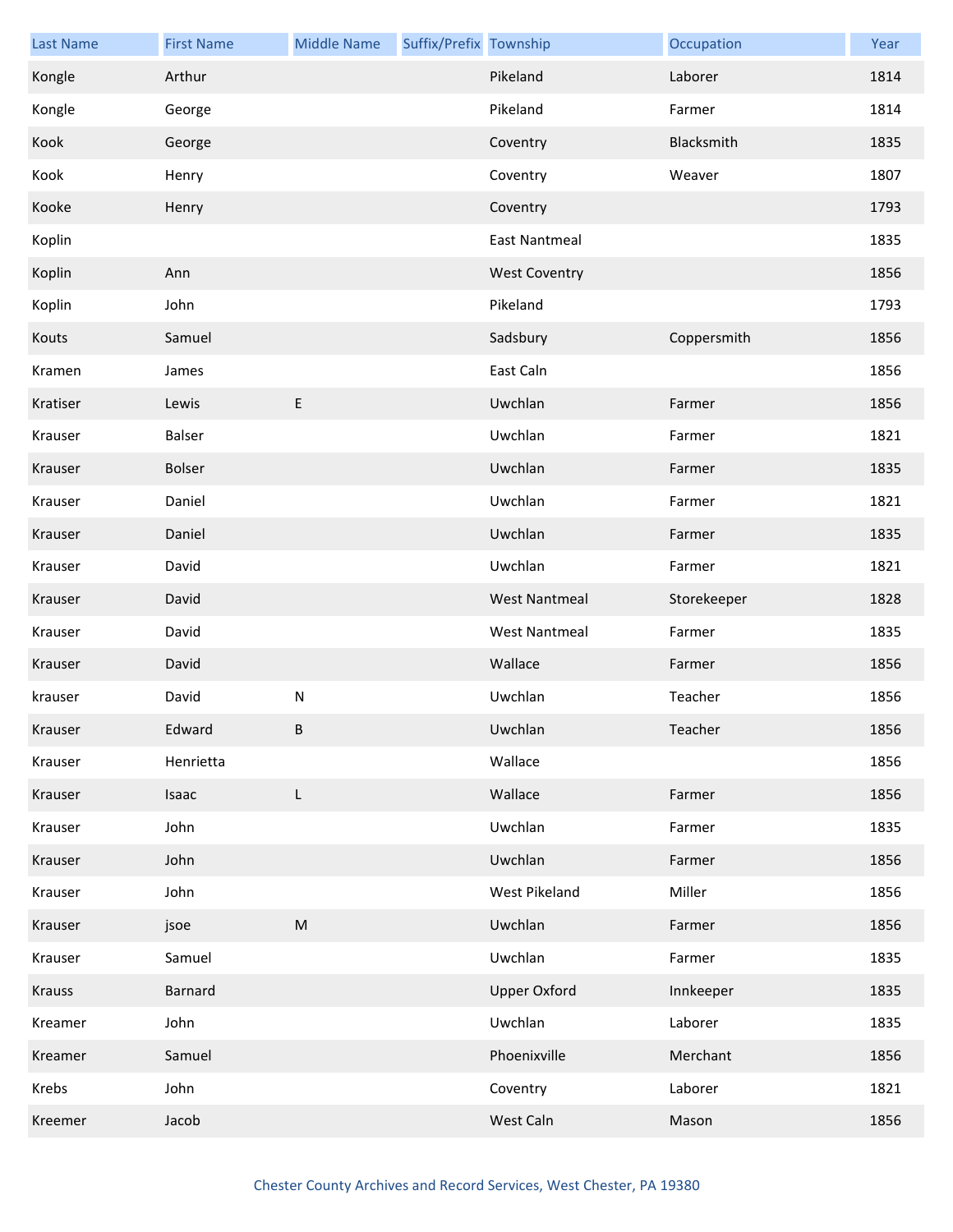| <b>Last Name</b> | <b>First Name</b> | <b>Middle Name</b> | Suffix/Prefix Township |                      | Occupation        | Year |
|------------------|-------------------|--------------------|------------------------|----------------------|-------------------|------|
| Krepp            | John              |                    |                        | Tredyffrin           | Laborer           | 1856 |
| Kreps            | Henry             |                    |                        | Vincent              |                   | 1821 |
| Kreps            | Thomas            |                    |                        | Vincent              |                   | 1800 |
| Krider           | Daniel            |                    |                        | <b>West Nantmeal</b> | Farmer            | 1821 |
| Krider           | Jacob             |                    |                        | <b>East Nantmeal</b> | Miller            | 1800 |
| Krouse           | Christopher       |                    |                        | Phoenixville         | Laborer           | 1856 |
| Krulling         | Joseph            |                    |                        | West Fallowfield     | Manufacturer      | 1821 |
| Krupper          | Abraham           |                    |                        | Phoenixville         | <b>Brickmaker</b> | 1856 |
| Krupper          | John              |                    |                        | Phoenixville         | Laborer           | 1856 |
| Kuck             | Gilpen            |                    |                        | West Marlborough     | Farmer            | 1856 |
| Kuell            | Christian         |                    |                        | <b>East Coventry</b> | Shoemaker         | 1856 |
| Kughler          | Jacob             |                    |                        | Willistown           | Farmer            | 1821 |
| Kughler          | John              |                    |                        | New London           | Farmer            | 1807 |
| Kuglar           | Benjamin          |                    |                        | Tredyffrin           | Farmer            | 1828 |
| Kuglar           | John              |                    |                        | Tredyffrin           | Farmer            | 1814 |
| Kuglar           | John              |                    | Jr.                    | Tredyffrin           | Miller            | 1828 |
| Kuglar           | John              |                    | Sr.                    | Tredyffrin           | Farmer            | 1828 |
| Kuglar           | Michael           |                    |                        | Tredyffrin           |                   | 1828 |
| Kuglar           | Valentine         |                    |                        | Tredyffrin           | Farmer            | 1814 |
| Kuglar           | Valentine         |                    |                        | Tredyffrin           | Farmer            | 1828 |
| Kugler           | Benjamin          |                    |                        | Tredyffrin           | Farmer            | 1821 |
| Kugler           | Benjamin          |                    |                        | East Whiteland       | Miller            | 1835 |
| Kugler           | Benjamin          |                    |                        | Charlestown          | Farmer            | 1835 |
| Kugler           | Benjamin          |                    |                        | East Whiteland       | Farmer            | 1856 |
| Kugler           | Jacob             |                    |                        | Tredyffrin           | Laborer           | 1807 |
| Kugler           | John              |                    |                        | Tredyffrin           |                   | 1793 |
| Kugler           | John              |                    |                        | Tredyffrin           |                   | 1800 |
| Kugler           | John              |                    |                        | Tredyffrin           | Farmer            | 1807 |
| Kugler           | John              |                    |                        | Pikeland             | Farmer            | 1807 |
| Kugler           | John              |                    |                        | Easttown             | Innkeeper         | 1814 |
| Kugler           | John              |                    |                        | Tredyffrin           | Farmer            | 1821 |
| Kugler           | John              |                    |                        | Easttown             | Tavern Keeper     | 1821 |
| Kugler           | John              |                    |                        | Easttown             | Farmer            | 1828 |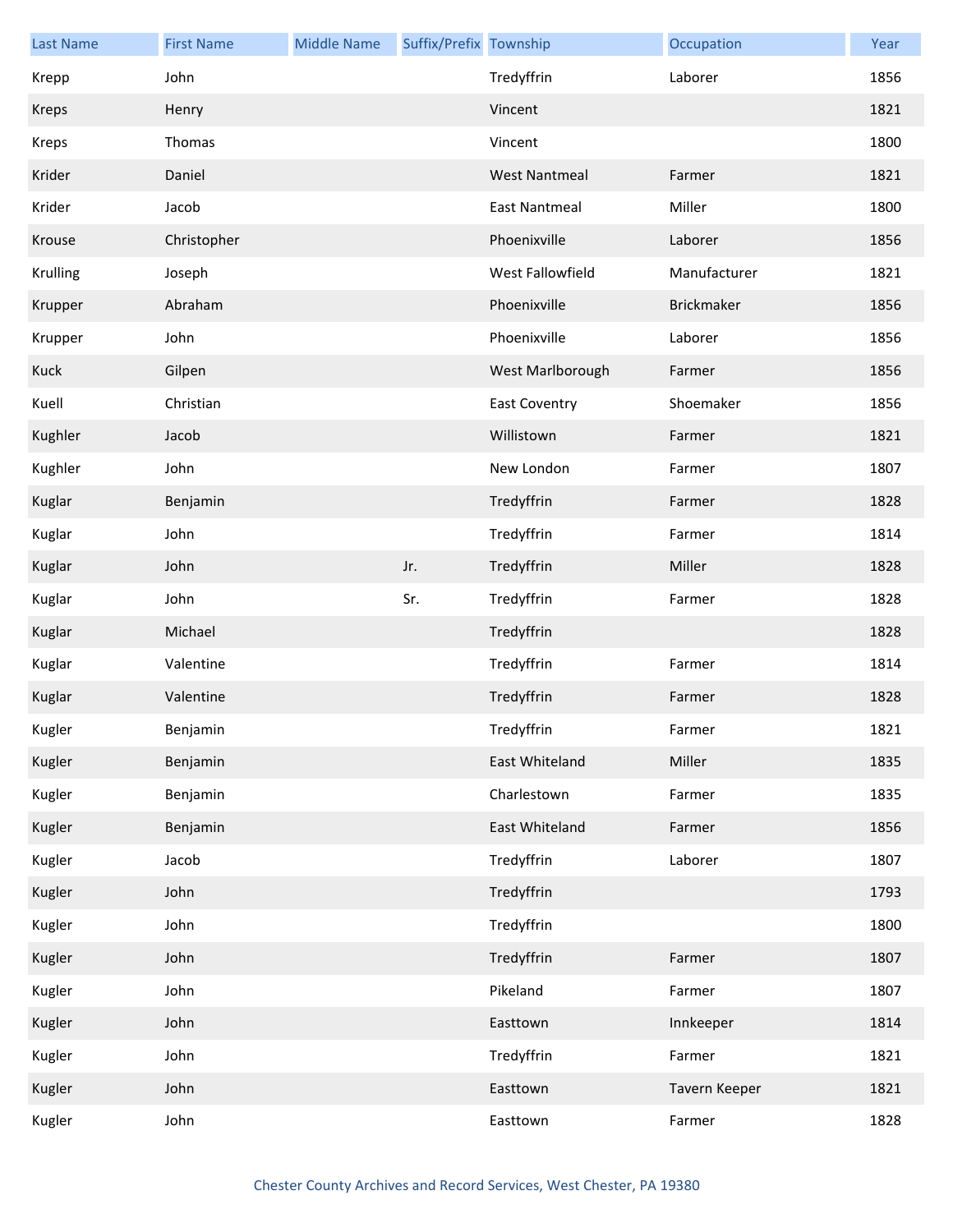| <b>Last Name</b> | <b>First Name</b> | <b>Middle Name</b> | Suffix/Prefix Township |                      | Occupation | Year |
|------------------|-------------------|--------------------|------------------------|----------------------|------------|------|
| Kugler           | John              |                    |                        | Tredyffrin           | Farmer     | 1835 |
| Kugler           | John              |                    |                        | East Whiteland       | Miller     | 1835 |
| Kugler           | John              |                    |                        | Easttown             | Farmer     | 1856 |
| Kugler           | John              |                    |                        | Tredyffrin           | Farmer     | 1856 |
| Kugler           | Joseph            |                    |                        | Tredyffrin           | Millwright | 1807 |
| Kugler           | Joseph            |                    |                        | Charlestown          | Millwright | 1814 |
| Kugler           | Michael           |                    |                        | Charlestown          | Farmer     | 1835 |
| Kugler           | Susana            |                    |                        | Charlestown          |            | 1856 |
| Kugler           | Valentine         |                    |                        | Tredyffrin           | Miller     | 1807 |
| Kugler           | Valentine         |                    |                        | Tredyffrin           | Laborer    | 1835 |
| Kugler           | Vallentine        |                    |                        | Tredyffrin           | Farmer     | 1856 |
| Kuher            | Peter             |                    |                        | Charlestown          | Laborer    | 1807 |
| Kuhn             | Peter             |                    |                        | Charlestown          | Laborer    | 1807 |
| Kulb             | Jacob             |                    |                        | Vincent              |            | 1821 |
| Kulb             | Jacob             |                    |                        | Coventry             | Carpenter  | 1828 |
| Kulb             | Joseph            |                    |                        | Coventry             | Laborer    | 1828 |
| Kulb             | Michael           |                    |                        | Coventry             | Farmer     | 1828 |
| Kulp             | Aaron             |                    |                        | East Coventry        | Laborer    | 1856 |
| Kulp             | Daniel            |                    |                        | <b>East Coventry</b> | Farmer     | 1856 |
| Kulp             | Daniel            | F                  |                        | <b>West Coventry</b> | Laborer    | 1856 |
| Kulp             | David             | н                  |                        | <b>West Coventry</b> | Teacher    | 1856 |
| Kulp             | Jacob             |                    |                        | Vincent              |            | 1821 |
| Kulp             | Jacob             |                    |                        | <b>West Vincent</b>  | Farmer     | 1835 |
| Kulp             | Jacob             |                    |                        | <b>East Coventry</b> | Farmer     | 1856 |
| Kulp             | John              |                    |                        | Vincent              |            | 1821 |
| Kulp             | Jonathan          |                    |                        | <b>West Coventry</b> | Laborer    | 1856 |
| Kulp             | Joseph            |                    |                        | Vincent              |            | 1821 |
| Kulp             | Joseph            |                    |                        | <b>West Vincent</b>  | Farmer     | 1835 |
| Kulp             | Mathias           |                    |                        | Vincent              |            | 1814 |
| Kulp             | Mathias           |                    |                        | Vincent              |            | 1821 |
| Kulp             | Michael           |                    |                        | Vincent              | Yeoman     | 1807 |
| Kulp             | Samuel            |                    |                        | <b>West Coventry</b> | Farmer     | 1856 |
| Kulp             | William           |                    |                        | <b>West Vincent</b>  | Farmer     | 1856 |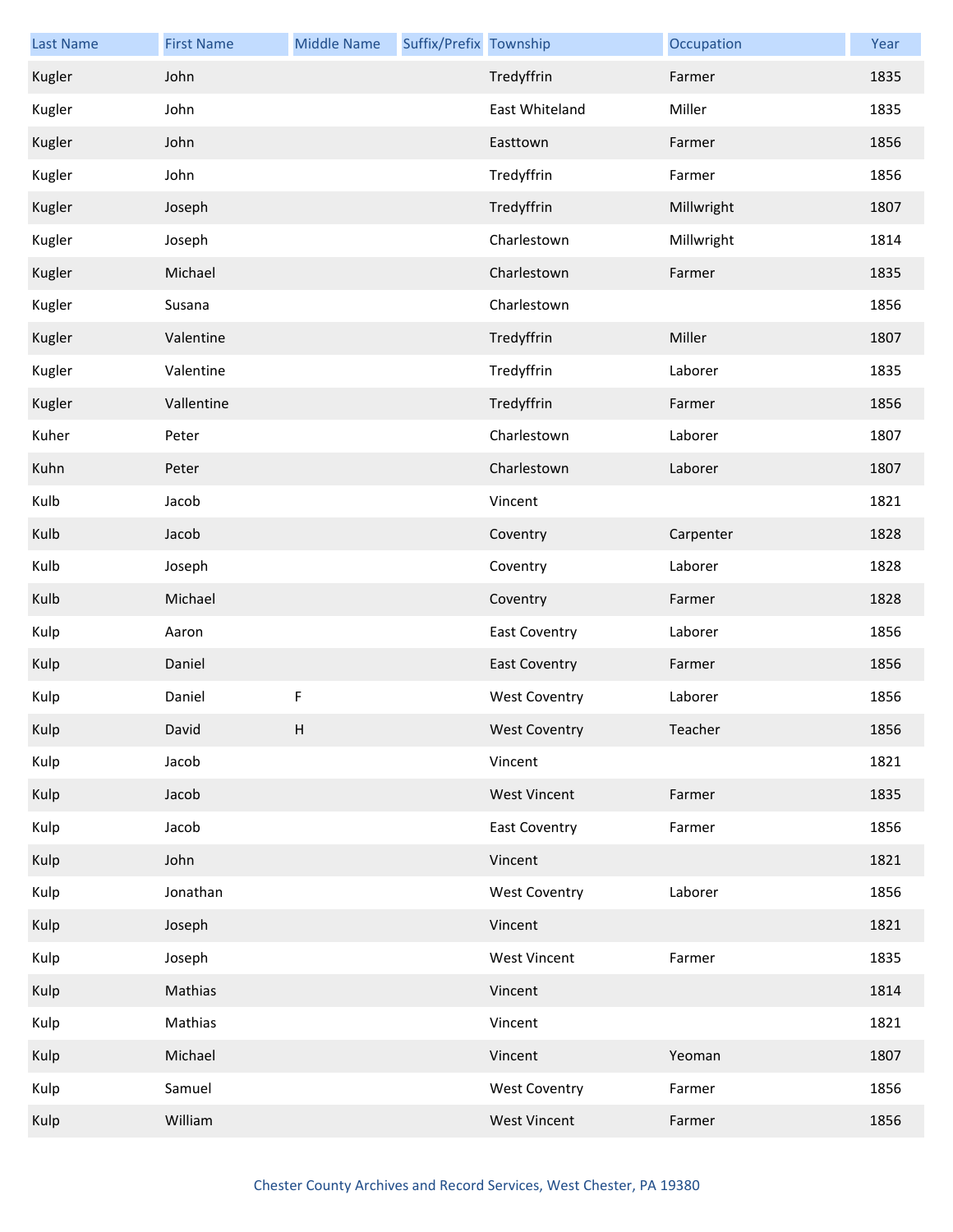| <b>Last Name</b> | <b>First Name</b> | <b>Middle Name</b> | Suffix/Prefix Township |                      | Occupation     | Year |
|------------------|-------------------|--------------------|------------------------|----------------------|----------------|------|
| Kunar            | Edward            |                    |                        | Vincent              |                | 1793 |
| Kunckel          | Arthur            |                    |                        | Pikeland             |                | 1821 |
| Kuncle           | William           |                    |                        | Easttown             |                | 1821 |
| Kungil           | George            |                    |                        | Pikeland             |                | 1793 |
| Kungil           | William           |                    |                        | Pikeland             |                | 1793 |
| Kungle           | Abner             |                    |                        | Kennett              | Cartwright     | 1828 |
| Kungle           | Abner             |                    |                        | Kennett Square       | Wheelwright    | 1856 |
| Kungle           | George            |                    |                        | Vincent              | Shoemaker      | 1807 |
| Kungle           | Washington        |                    |                        | <b>East Nantmeal</b> | Shoemaker      | 1856 |
| Kungle           | William           |                    |                        | Charlestown          | Laborer        | 1807 |
| Kungle           | William           | L                  |                        | Charlestown          | Laborer        | 1835 |
| Kunkle           | George            |                    |                        | Pikeland             | Farmer         | 1807 |
| Kunkle           | Henry             |                    |                        | Easttown             | Farmer         | 1807 |
| Kunkle           | Henry             |                    |                        | Easttown             | Farmer         | 1814 |
| Kunkle           | Miles             |                    |                        | Uwchlan              | Laborer        | 1835 |
| Kunkle           | Washington        |                    |                        | <b>East Nantmeal</b> | Shoemaker      | 1835 |
| Kunkle           | William           |                    |                        | Charlestown          | <b>Butcher</b> | 1814 |
| Kunsberger       | Joseph            |                    |                        | <b>East Vincent</b>  | Laborer        | 1856 |
| Kunsenhouser     | Jacob             |                    |                        | Vincent              | Farmer         | 1828 |
| Kunsenhouser     | Lewis             |                    |                        | East Pikeland        | Laborer        | 1856 |
| Kunsinhouser     | Martin            |                    |                        | Vincent              |                | 1821 |
| Kunz             | William           |                    |                        | London Grove         | Manufacturer   | 1828 |
| Kurby            | Abel              |                    |                        | Warwick              | Laborer        | 1856 |
| Kurby            | Thomas            |                    |                        | Warwick              | Farmer         | 1856 |
| Kurns            | Simon             |                    |                        | East Marlborough     | Farmer         | 1828 |
| Kurts            | Christopher       |                    |                        | <b>West Nantmeal</b> | Farmer         | 1821 |
| Kurts            | Henry             |                    |                        | Willistown           | Farmer         | 1856 |
| Kurts            | Jacob             |                    | Jr.                    | <b>West Nantmeal</b> | Miller         | 1821 |
| Kurts            | Jacob             |                    |                        | <b>West Nantmeal</b> | Miller         | 1821 |
| Kurts            | John              |                    |                        | <b>West Nantmeal</b> | Farmer         | 1821 |
| Kurts            | Mary              |                    |                        | Willistown           |                | 1856 |
| Kurtz            | Abraham           |                    |                        | Tredyffrin           |                | 1800 |
| Kurtz            | Abraham           |                    |                        | East Whiteland       | Farmer         | 1814 |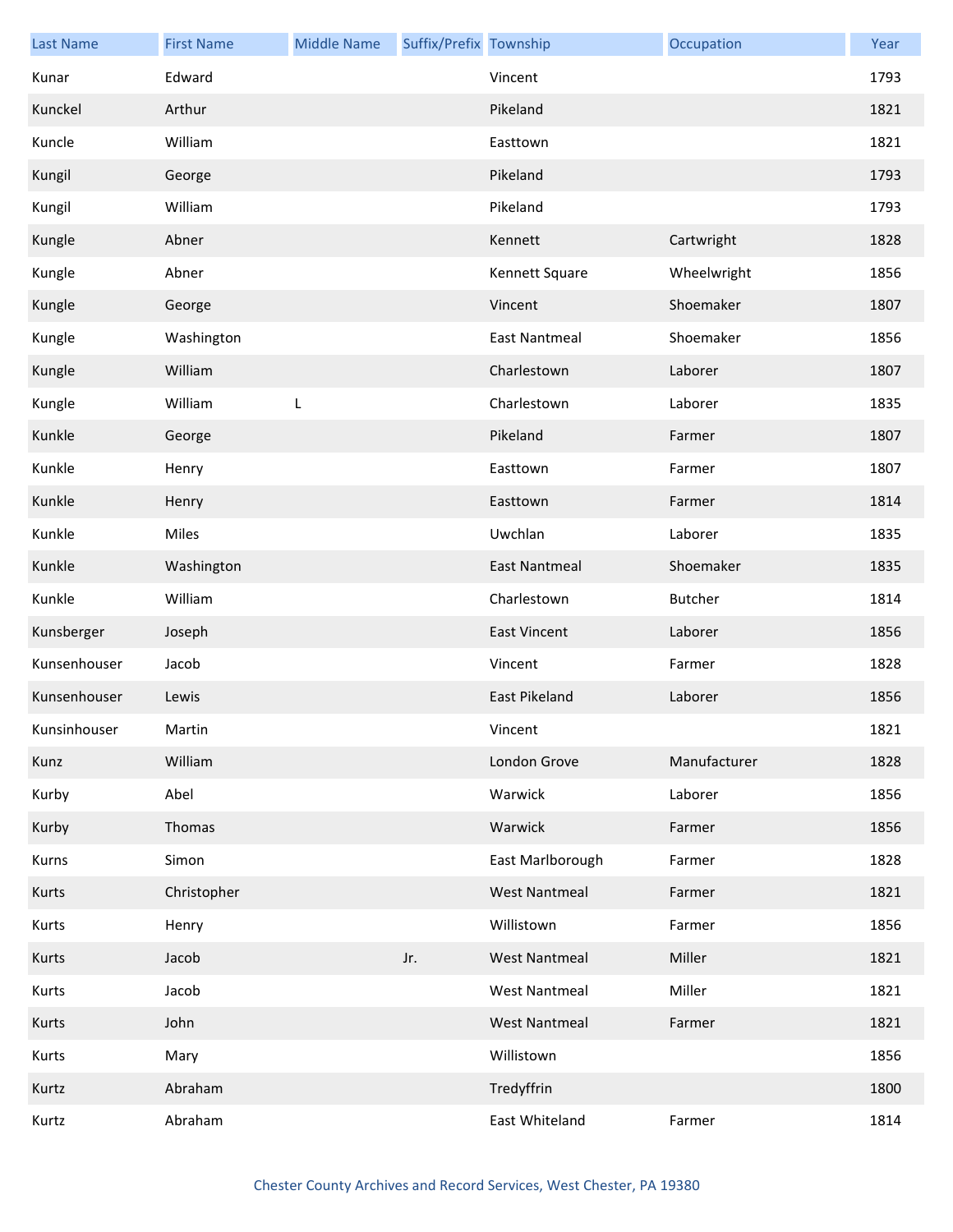| <b>Last Name</b> | <b>First Name</b> | <b>Middle Name</b> | Suffix/Prefix Township |                      | Occupation | Year |
|------------------|-------------------|--------------------|------------------------|----------------------|------------|------|
| Kurtz            | Abraham           |                    |                        | East Whiteland       | Farmer     | 1821 |
| Kurtz            | Abraham           |                    |                        | <b>West Nantmeal</b> | Farmer     | 1856 |
| Kurtz            | Abram             |                    |                        | East Whiteland       | Laborer    | 1828 |
| Kurtz            | Benjamin          |                    |                        | West Caln            | Shoemaker  | 1856 |
| Kurtz            | Christian         |                    |                        | <b>West Nantmeal</b> | Farmer     | 1828 |
| Kurtz            | Christian         |                    |                        | <b>East Nantmeal</b> | Miller     | 1828 |
| Kurtz            | Christian         |                    |                        | <b>West Nantmeal</b> |            | 1835 |
| Kurtz            | Christian         |                    |                        | <b>West Nantmeal</b> | Farmer     | 1856 |
| Kurtz            | Christian         |                    |                        | <b>West Nantmeal</b> | Farmer     | 1856 |
| Kurtz            | Christian         |                    |                        | <b>East Nantmeal</b> | Farmer     | 1856 |
| Kurtz            | Francis           |                    |                        | East Whiteland       |            | 1835 |
| Kurtz            | Franey            |                    |                        | East Whiteland       | Farmer     | 1821 |
| Kurtz            | Franklin          |                    |                        | West Caln            | Farmer     | 1856 |
| Kurtz            | Henry             |                    |                        | East Whiteland       | Farmer     | 1814 |
| Kurtz            | Henry             |                    |                        | East Whiteland       | Farmer     | 1821 |
| Kurtz            | Henry             |                    |                        | Vincent              | Farmer     | 1828 |
| Kurtz            | Henry             |                    |                        | Coventry             | Miller     | 1828 |
| Kurtz            | Henry             |                    |                        | <b>West Nantmeal</b> | Miller     | 1835 |
| Kurtz            | Henry             |                    |                        | East Whiteland       | Farmer     | 1835 |
| Kurtz            | Henry             |                    |                        | Wallace              | Farmer     | 1856 |
| Kurtz            | Isaac             |                    |                        | East Whiteland       | Tailor     | 1828 |
| Kurtz            | Israel            | $\mathsf A$        |                        | Brandywine           | Hatter     | 1835 |
| Kurtz            | Jacob             |                    |                        | Tredyffrin           |            | 1800 |
| Kurtz            | Jacob             |                    |                        | West Caln            | Laborer    | 1814 |
| Kurtz            | Jacob             |                    |                        | West Caln            | Laborer    | 1821 |
| Kurtz            | Jacob             |                    |                        | West Caln            |            | 1828 |
| Kurtz            | Jacob             |                    |                        | East Whiteland       | Farmer     | 1828 |
| Kurtz            | Jacob             |                    |                        | Charlestown          | Farmer     | 1835 |
| Kurtz            | John              |                    |                        | Tredyffrin           |            | 1800 |
| Kurtz            | John              |                    | Jr.                    | East Whiteland       | Farmer     | 1814 |
| Kurtz            | John              |                    |                        | West Caln            | Farmer     | 1814 |
| Kurtz            | John              |                    |                        | East Whiteland       | Farmer     | 1814 |
| Kurtz            | John              |                    |                        | Brandywine           | Farmer     | 1821 |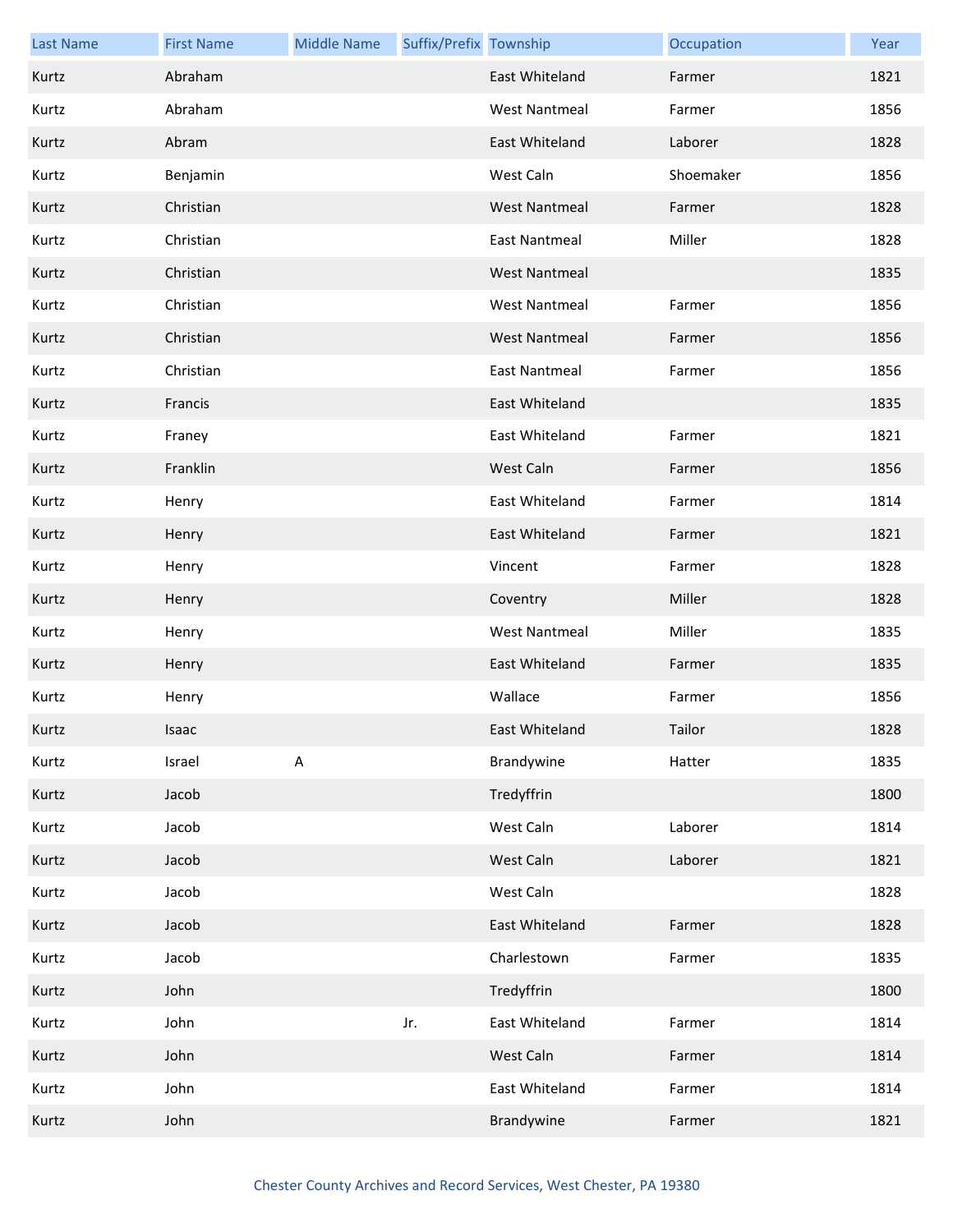| <b>Last Name</b> | <b>First Name</b> | <b>Middle Name</b>        | Suffix/Prefix Township |                      | Occupation   | Year |
|------------------|-------------------|---------------------------|------------------------|----------------------|--------------|------|
| Kurtz            | John              |                           |                        | <b>West Nantmeal</b> | Miller       | 1828 |
| Kurtz            | John              |                           |                        | West Caln            | Farmer       | 1835 |
| Kurtz            | John              |                           |                        | West Caln            | Farmer       | 1835 |
| Kurtz            | John              |                           |                        | <b>West Nantmeal</b> | Farmer       | 1856 |
| Kurtz            | John              |                           |                        | <b>West Nantmeal</b> | Farmer       | 1856 |
| Kurtz            | John              |                           | Sr.                    | <b>East Nantmeal</b> | Farmer       | 1856 |
| Kurtz            | John              |                           | Jr.                    | <b>East Nantmeal</b> | Farmer       | 1856 |
| Kurtz            | John              | $\boldsymbol{\mathsf{A}}$ |                        | West Caln            | Farmer       | 1856 |
| Kurtz            | John              | L                         |                        | West Caln            | Farmer       | 1856 |
| Kurtz            | John              | $\sf S$                   |                        | Wallace              | Coachmaker   | 1856 |
| Kurtz            | Joseph            |                           | Jr.                    | East Whiteland       | Farmer       | 1814 |
| Kurtz            | Joseph            |                           |                        | East Whiteland       | Farmer       | 1814 |
| Kurtz            | Joseph            |                           |                        | East Whiteland       | Carpenter    | 1821 |
| Kurtz            | Joseph            |                           |                        | Charlestown          | Farmer       | 1828 |
| Kurtz            | Milton            |                           |                        | East Whiteland       | Farmer       | 1856 |
| Kurtz            | Neal              | G                         |                        | Wallace              | Laborer      | 1856 |
| Kurtz            | Peter             |                           |                        | West Caln            | Farmer       | 1807 |
| Kurtz            | Peter             |                           |                        | West Caln            | Innkeeper    | 1814 |
| Kurtz            | Peter             |                           |                        | <b>East Nantmeal</b> | Farmer       | 1856 |
| Kurtz            | Philip            |                           |                        | West Caln            | Farmer       | 1807 |
| Kurtz            | Philip            |                           |                        | West Caln            | Laborer      | 1814 |
| Kurtz            | Philip            |                           |                        | West Caln            | Farmer       | 1821 |
| Kurtz            | Philip            |                           |                        | West Caln            | Farmer       | 1828 |
| Kurtz            | Philip            |                           |                        | West Caln            | Farmer       | 1835 |
| Kurtz            | Phillip           |                           | Sr.                    | West Caln            | Farmer       | 1856 |
| Kurtz            | Phillip           |                           |                        | West Caln            | Farmer       | 1856 |
| Kurtz            | Samuel            |                           |                        | Uwchlan              | Farmer       | 1828 |
| Kurtz            | Samuel            |                           |                        | <b>West Nantmeal</b> | Miller       | 1835 |
| Kurtz            | Samuel            |                           |                        | Wallace              | Miller       | 1856 |
| Kurz             | Christian         |                           |                        | Vincent              |              | 1800 |
| Kushp            | Christian         |                           |                        | Phoenixville         | Laborer      | 1856 |
| Kusley           | Samuel            |                           |                        | Easttown             | Farmer       | 1856 |
| Kutchin          | Phineas           |                           |                        | Easttown             | Schoolmaster | 1835 |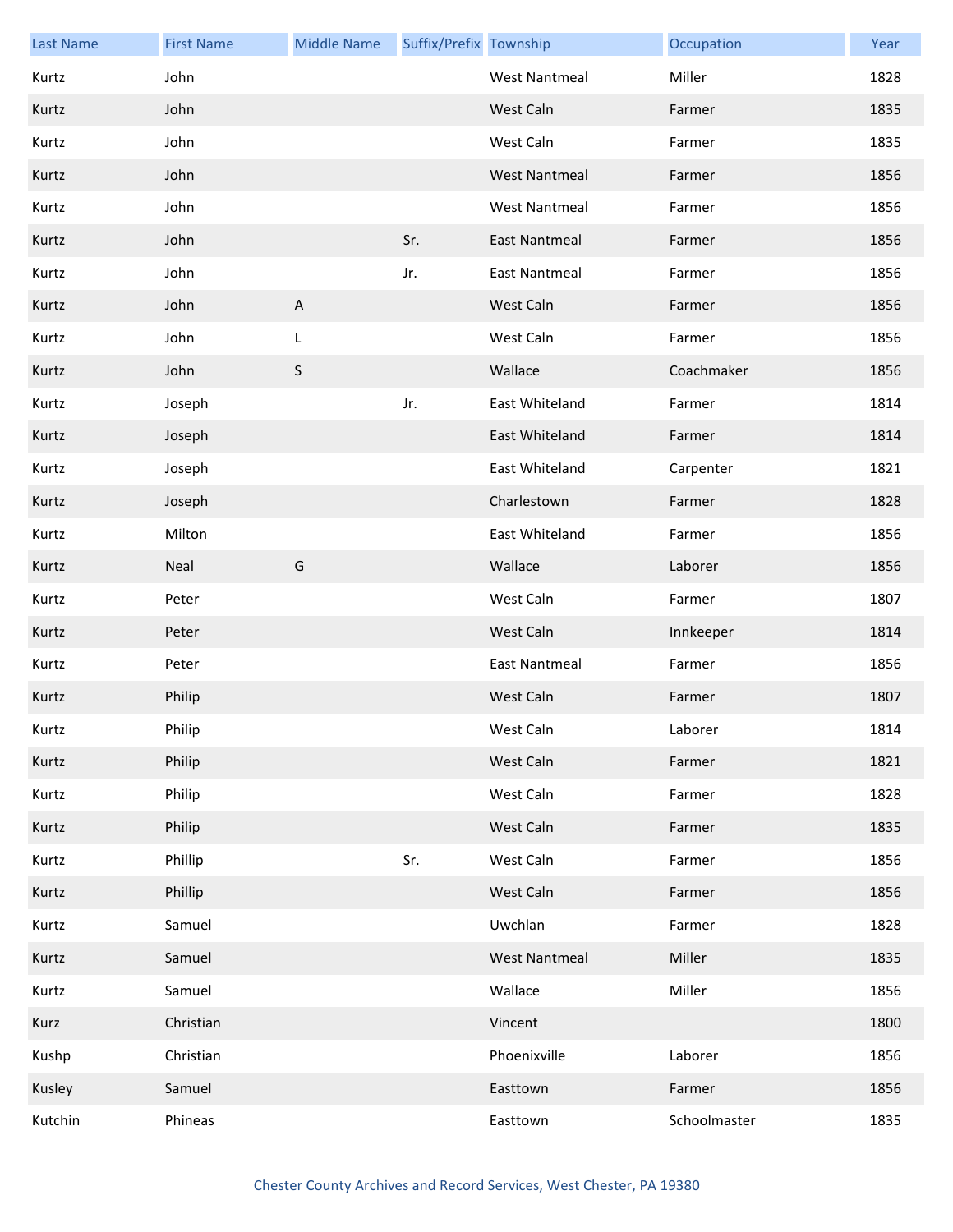| <b>Last Name</b> | <b>First Name</b> | <b>Middle Name</b> | Suffix/Prefix Township |                      | Occupation           | Year |
|------------------|-------------------|--------------------|------------------------|----------------------|----------------------|------|
| Kutchler         | John              |                    |                        | Vincent              |                      | 1814 |
| Kutchler         | Thomas            |                    |                        | Vincent              | Farmer               | 1828 |
| Kutchler         | Thomas            |                    |                        | <b>West Bradford</b> | Mason                | 1856 |
| Kyle             | James             |                    |                        | <b>Upper Oxford</b>  | Wheelmaker           | 1821 |
| Kyle             | James             | ${\sf M}$          |                        | <b>Upper Oxford</b>  | Spinning wheelwright | 1835 |
| Kyle             | Jane              |                    |                        | Upper Oxford         |                      | 1814 |
| Kyle             | Joseph            |                    |                        | East Nottingham      | Tanner               | 1814 |
| Kyle             | Samuel            |                    |                        | <b>Upper Oxford</b>  | Mason                | 1800 |
| Kyle             | William           |                    |                        | Tredyffrin           |                      | 1793 |
| Kyter            | Benjamin          |                    |                        | Coventry             |                      | 1793 |
| Laape            | Isaac             |                    |                        | West Goshen          | Laborer              | 1835 |
| LaBarbier        | F                 |                    |                        | <b>West Chester</b>  | Teacher              | 1856 |
| Lacey            | Joseph            |                    |                        | Phoenixville         | Roler                | 1856 |
| Lacey            | Moses             |                    |                        | Phoenixville         | Roler                | 1856 |
| Lacey            | William           |                    |                        | <b>West Vincent</b>  | Laborer              | 1835 |
| Lachaw           | John              |                    |                        | East Coventry        | Farmer               | 1856 |
| Lachford         | Richard           |                    |                        | Goshen               |                      | 1793 |
| Lack             | Charlton          |                    |                        | West Chester         | Shoemaker            | 1856 |
| Lack             | John              |                    |                        | West Chester         | Laborer              | 1835 |
| Lack             | John              |                    |                        | <b>West Chester</b>  | Farmer               | 1856 |
| Lackby           | Richard           |                    |                        | Schuylkill           | Laborer              | 1835 |
| Lackby           | Richard           |                    |                        | Schuylkill           | Laborer              | 1856 |
| Lackey           | Walter            |                    |                        | East Bradford        | Miller               | 1828 |
| Lacklan          | Jesse             |                    |                        | Kennett              | Carpenter            | 1856 |
| Lackland         | Baxter            |                    |                        | West Nottingham      |                      | 1856 |
| Lackland         | Samuel            |                    |                        | New Garden           | Laborer              | 1814 |
| Lackland         | Samuel            |                    |                        | New Garden           | Blacksmith           | 1821 |
| Lacklen          | John              |                    |                        | New Garden           | Laborer              | 1856 |
| Lacklen          | Samuel            |                    |                        | Kennett              | Blacksmith           | 1828 |
| Lacklen          | Samuel            |                    |                        | New Garden           | Smith                | 1856 |
| Lacky            | William           | W                  |                        | <b>West Chester</b>  | Carpenter            | 1856 |
| Lacy             | Daniel            | $\sf B$            |                        | West Pikeland        | Farmer               | 1856 |
| Lacy             | James             |                    |                        | <b>East Nantmeal</b> | Laborer              | 1821 |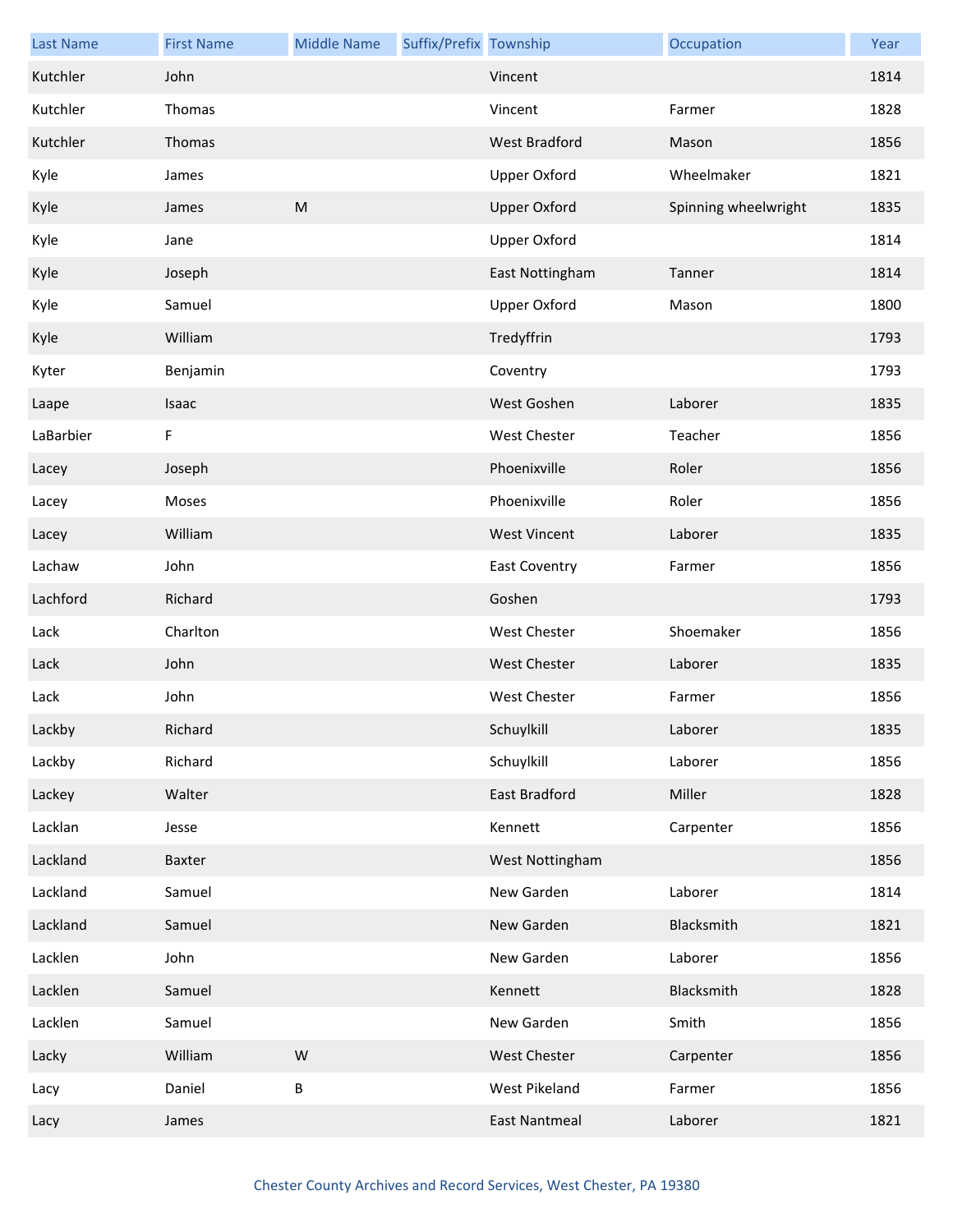| <b>Last Name</b> | <b>First Name</b> | <b>Middle Name</b> | Suffix/Prefix Township |                         | Occupation  | Year |
|------------------|-------------------|--------------------|------------------------|-------------------------|-------------|------|
| Lacy             | William           |                    |                        | Schuylkill              | Laborer     | 1835 |
| Lacy             | William           |                    |                        | Phoenixville            | Laborer     | 1856 |
| Laden            | Francis           |                    |                        | Sadsbury                | Drover      | 1828 |
| Ladley           | George            |                    |                        | <b>Upper Oxford</b>     | Storekeeper | 1835 |
| Ladley           | Jacob             |                    |                        | West Fallowfield        |             | 1814 |
| Ladley           | James             |                    |                        | <b>West Fallowfield</b> | Farmer      | 1835 |
| Ladley           | James             |                    |                        | West Fallowfield        | Farmer      | 1856 |
| Ladley           | Joshua            |                    |                        | West Caln               | Cooper      | 1807 |
| Ladley           | Joshua            |                    |                        | West Fallowfield        | Farmer      | 1814 |
| Ladley           | Joshua            |                    |                        | West Fallowfield        | Farmer      | 1821 |
| Ladley           | Joshua            |                    |                        | West Fallowfield        | Farmer      | 1828 |
| Ladley           | Joshua            |                    |                        | West Fallowfield        | Farmer      | 1835 |
| Ladley           | Joshua            |                    |                        | West Fallowfield        | Farmer      | 1856 |
| Ladley           | Richard           |                    |                        | West Caln               | Gentleman   | 1807 |
| Ladly            | Richard           |                    |                        | East Marlborough        |             | 1793 |
| Ladner           | John              |                    |                        | Vincent                 |             | 1821 |
| Lafardy          | Michael           |                    |                        | West Bradford           | Farmer      | 1856 |
| Laferty          |                   |                    | & Company              | <b>East Fallowfield</b> |             | 1793 |
| Laferty          | Andrew            |                    |                        | <b>West Vincent</b>     | Sawyer      | 1856 |
| Laferty          | Bernard           |                    |                        | East Nottingham         | Farmer      | 1835 |
| Laferty          | James             |                    |                        | Lower Oxford            | Weaver      | 1807 |
| Laferty          | James             |                    |                        | East Nottingham         | Farmer      | 1835 |
| Laferty          | John              |                    |                        | East Nottingham         | Farmer      | 1835 |
| Lafferte         | John              |                    |                        | Kennett                 | Shoemaker   | 1835 |
| Lafferty         | Alexander         |                    |                        | <b>West Nantmeal</b>    | Farmer      | 1828 |
| Lafferty         | Andrew            |                    |                        | Pikeland                | Millwright  | 1821 |
| Lafferty         | Arthur            |                    |                        | East Nottingham         | Farmer      | 1856 |
| Lafferty         | Bainey            |                    |                        | East Nottingham         | Farmer      | 1856 |
| Lafferty         | Barnard           |                    |                        | East Nottingham         | Farmer      | 1828 |
| Lafferty         | Charles           |                    |                        | London Grove            |             | 1800 |
| Lafferty         | Charles           |                    |                        | Sadsbury                | Teacher     | 1856 |
| Lafferty         | Charles           |                    |                        | East Nottingham         | Farmer      | 1856 |
| Lafferty         | Daniel            |                    |                        | Pikeland                | Millwright  | 1821 |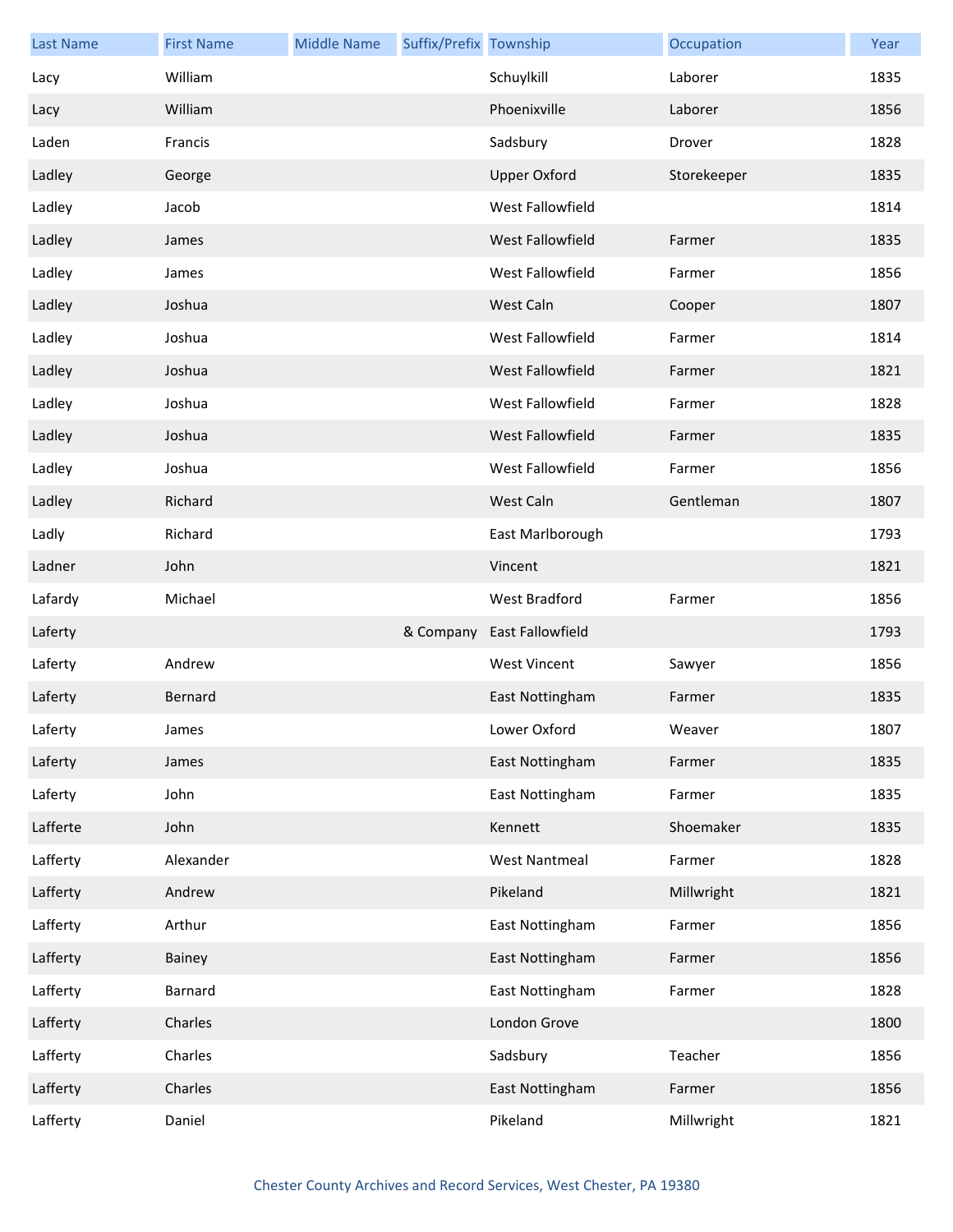| <b>Last Name</b> | <b>First Name</b> | <b>Middle Name</b> | Suffix/Prefix Township |                      | Occupation   | Year |
|------------------|-------------------|--------------------|------------------------|----------------------|--------------|------|
| Lafferty         | Daniel            |                    |                        | Uwchlan              | Farmer       | 1828 |
| Lafferty         | Daniel            |                    |                        | <b>West Nantmeal</b> | Stonemason   | 1835 |
| Lafferty         | James             |                    |                        | London Grove         | Weaver       | 1814 |
| Lafferty         | James             |                    |                        | Upper Oxford         | Weaver       | 1814 |
| Lafferty         | James             |                    |                        | Uwchlan              | Laborer      | 1828 |
| Lafferty         | James             |                    |                        | <b>West Nantmeal</b> | Laborer      | 1835 |
| Lafferty         | James             |                    |                        | East Nottingham      | Farmer       | 1856 |
| Lafferty         | John              |                    |                        | Pikeland             | Mason        | 1814 |
| Lafferty         | John              |                    |                        | East Nottingham      | Carpenter    | 1856 |
| Lafferty         | Lewis             | D                  |                        | <b>West Pikeland</b> | Wheelwright  | 1856 |
| Lafferty         | Peter             |                    |                        | <b>West Nantmeal</b> |              | 1793 |
| Lafferty         | Peter             |                    |                        | Pikeland             | Millwright   | 1814 |
| Lafferty         | Peter             |                    |                        | Pikeland             | Millwright   | 1821 |
| Lafferty         | Robert            |                    |                        | <b>West Nantmeal</b> | Farmer       | 1835 |
| Laffety          | John              |                    |                        | Sadsbury             | Clerk        | 1856 |
| Laghay           | Andrew            |                    |                        | East Caln            | Laborer      | 1856 |
| Lagier           | Telemachus        |                    |                        | West Marlborough     | Manufacturer | 1828 |
| Lahley           | George            |                    |                        | Phoenixville         | Laborer      | 1856 |
| Lahr             | Jacob             |                    |                        | <b>East Coventry</b> | Farmer       | 1856 |
| Lahr             | John              |                    |                        | <b>East Vincent</b>  |              | 1835 |
| Lahr             | John              |                    |                        | <b>East Coventry</b> | Farmer       | 1856 |
| Lahr             | Joseph            |                    |                        | Coventry             | Yeoman       | 1814 |
| Lahr             | Joseph            |                    |                        | Coventry             | Farmer       | 1821 |
| Lahr             | Joseph            |                    |                        | Coventry             | Farmer       | 1828 |
| Lahr             | Joseph            |                    | Jr.                    | Warwick              | Farmer       | 1856 |
| Lahr             | Joshua            |                    | Sr.                    | Warwick              | Farmer       | 1856 |
| Lahr             | Samuel            |                    |                        | <b>East Nantmeal</b> | Laborer      | 1835 |
| Lahr             | Samuel            |                    |                        | Warwick              | Farmer       | 1856 |
| Lahue            | Gyles             |                    |                        | Lower Oxford         | Laborer      | 1856 |
| Lailas           | John              |                    |                        | East Goshen          | Gentleman    | 1856 |
| Lainhoff         | William           |                    |                        | West Whiteland       | Farmer       | 1856 |
| Laird            | Alexander         |                    |                        | <b>East Nantmeal</b> | Farmer       | 1807 |
| Laird            | Alexander         |                    |                        | <b>East Nantmeal</b> | Farmer       | 1814 |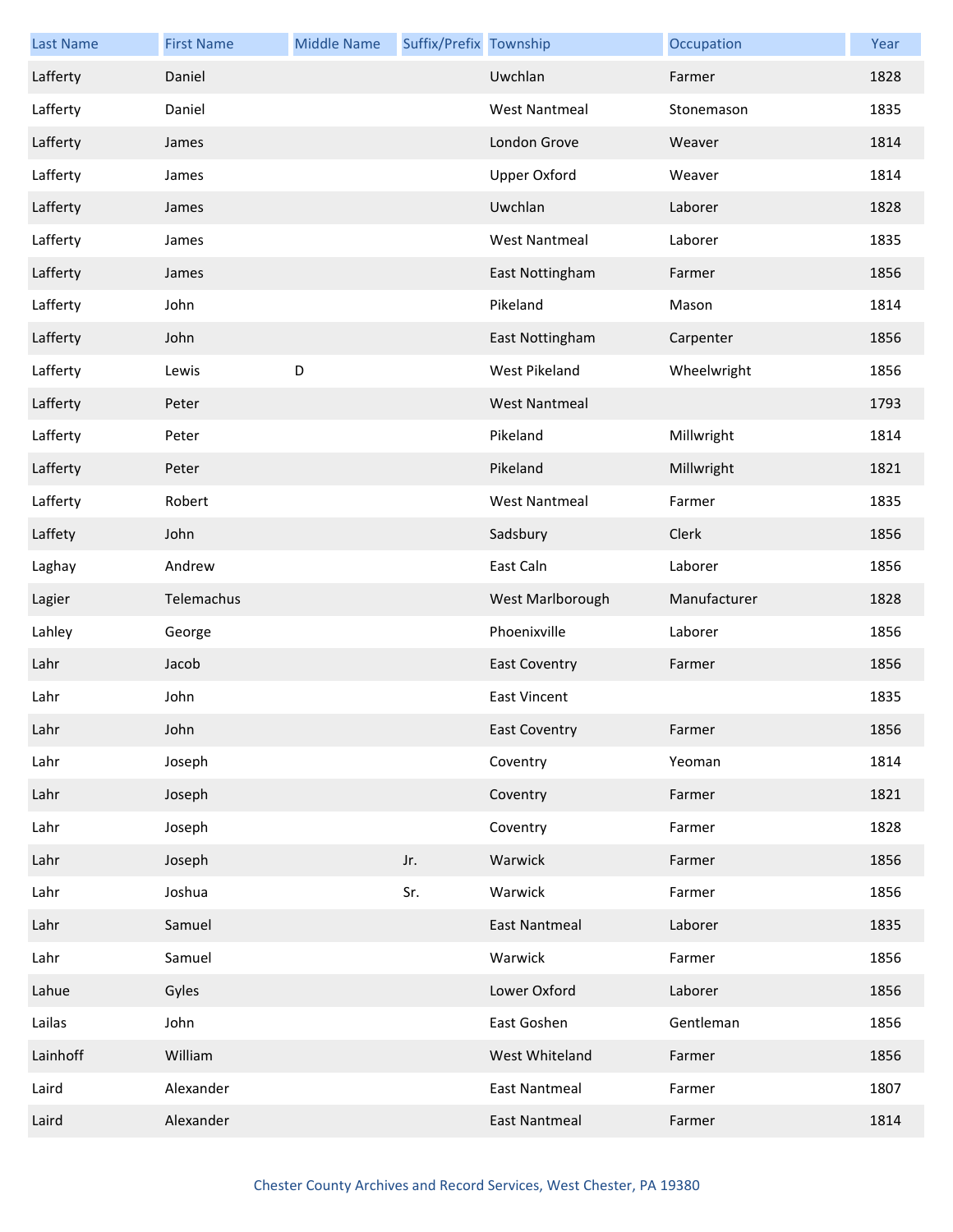| <b>Last Name</b> | <b>First Name</b> | <b>Middle Name</b> | Suffix/Prefix Township |                      | Occupation | Year |
|------------------|-------------------|--------------------|------------------------|----------------------|------------|------|
| Laird            | Alexander         |                    |                        | <b>Upper Oxford</b>  | Weaver     | 1821 |
| Laird            | Alexander         |                    |                        | <b>East Nantmeal</b> | Farmer     | 1821 |
| Laird            | Alexander         |                    |                        | <b>East Nantmeal</b> | Farmer     | 1828 |
| Laird            | Alexander         |                    |                        | <b>East Nantmeal</b> | Farmer     | 1835 |
| Laird            | Alexander         |                    |                        | <b>East Nantmeal</b> | Farmer     | 1856 |
| Laird            | Andrew            |                    |                        | <b>East Nantmeal</b> | Mason      | 1821 |
| Laird            | David             |                    |                        | Uwchlan              | Farmer     | 1814 |
| Laird            | Elijah            |                    |                        | Tredyffrin           | Farmer     | 1856 |
| Laird            | James             |                    |                        | <b>East Nantmeal</b> | Carpenter  | 1835 |
| Laird            | John              |                    |                        | <b>East Nantmeal</b> | Laborer    | 1800 |
| Laird            | John              |                    |                        | East Caln            | Laborer    | 1856 |
| Laird            | Robert            |                    |                        | <b>East Nantmeal</b> | Farmer     | 1856 |
| Laird            | Thomas            |                    |                        | East Bradford        | Laborer    | 1856 |
| Lairy            | George            |                    |                        | Easttown             | Farmer     | 1814 |
| Lake             | Thomas            |                    |                        | Willistown           | Farmer     | 1807 |
| Lalan            | Patrick           |                    |                        | East Caln            | Laborer    | 1856 |
| Laman            | George            | W                  |                        | Sadsbury             | Farmer     | 1856 |
| Laman            | Thomas            |                    |                        | Willistown           | Farmer     | 1821 |
| Lamb             | George            |                    |                        | Pennsbury            |            | 1793 |
| Lamb             | James             |                    |                        | London Grove         | Cooper     | 1821 |
| Lamb             | Michael           |                    |                        | East Fallowfield     | Laborer    | 1856 |
| Lambert          | Thomas            |                    |                        | East Brandywine      | Farmer     | 1856 |
| Lamblack         | John              |                    |                        | Schuylkill           | Laborer    | 1856 |
| Lamborn          | Aaron             |                    |                        | West Bradford        | Farmer     | 1828 |
| Lamborn          | Amos              |                    |                        | London Grove         | Farmer     | 1835 |
| Lamborn          | Aquilla           |                    |                        | West Marlborough     |            | 1800 |
| Lamborn          | Benjamin          |                    |                        | London Grove         | Blacksmith | 1821 |
| Lamborn          | Benjamin          |                    |                        | Penn                 | Blacksmith | 1828 |
| Lamborn          | Benjamin          |                    |                        | London Grove         | Blacksmith | 1835 |
| Lamborn          | Caleb             |                    |                        | London Grove         | Cooper     | 1814 |
| Lamborn          | Caleb             |                    |                        | London Grove         | Farmer     | 1821 |
| Lamborn          | Caleb             |                    |                        | London Grove         | Cooper     | 1828 |
| Lamborn          | Carson            |                    |                        | Kennett              | Farmer     | 1835 |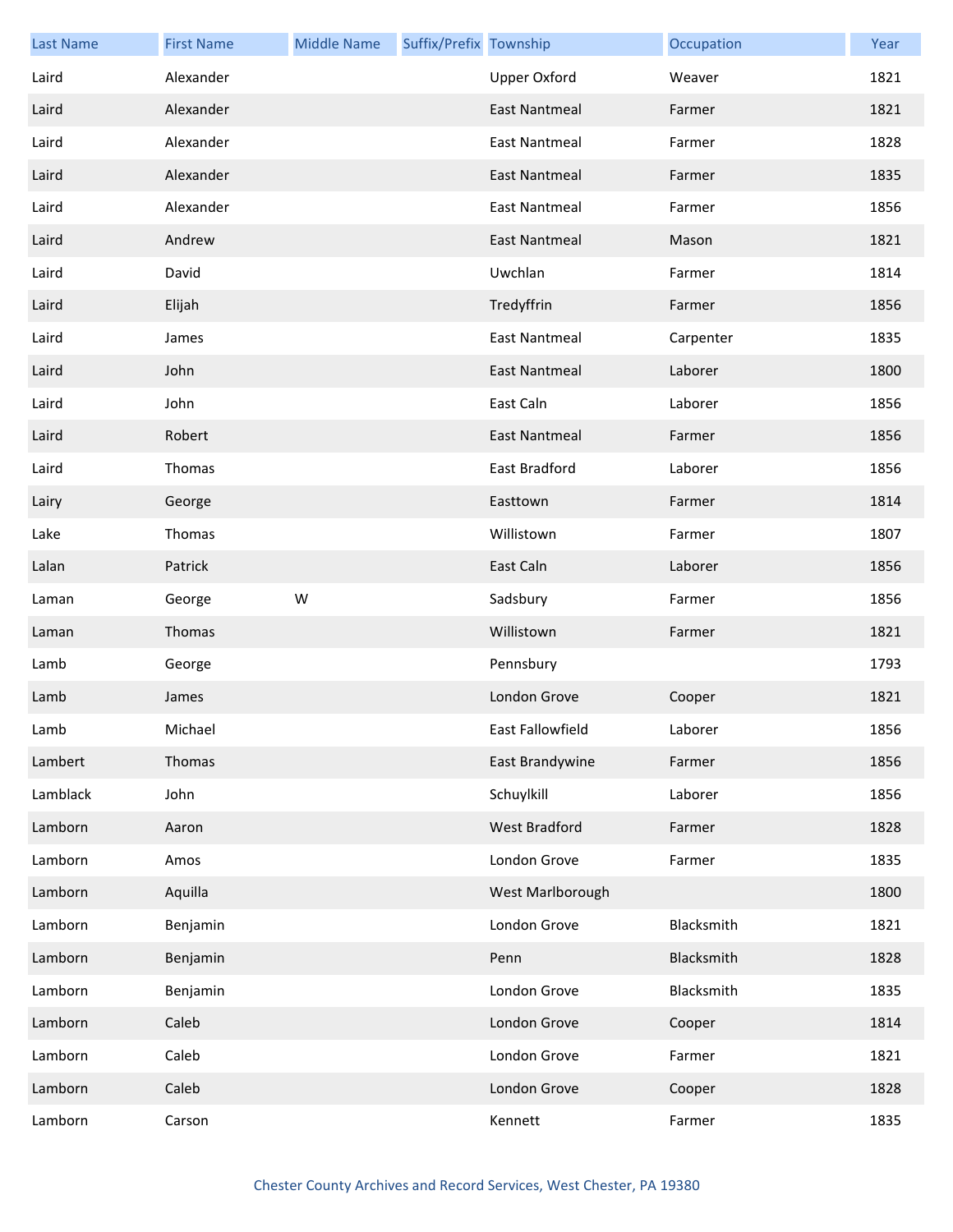| <b>Last Name</b> | <b>First Name</b> | <b>Middle Name</b> | Suffix/Prefix Township |                     | Occupation         | Year |
|------------------|-------------------|--------------------|------------------------|---------------------|--------------------|------|
| Lamborn          | Charles           |                    |                        | Kennett             | Carpenter          | 1856 |
| Lamborn          | Cyrus             |                    |                        | Kennett             | Storekeeper        | 1807 |
| Lamborn          | Cyrus             |                    |                        | Kennett             | Stove manufacturer | 1856 |
| Lamborn          | Daniel            |                    |                        | West Marlborough    |                    | 1800 |
| Lamborn          | Daniel            |                    |                        | East Nottingham     | Nailer             | 1807 |
| Lamborn          | David             |                    |                        | London Grove        | Blacksmith         | 1814 |
| Lamborn          | David             |                    |                        | London Grove        | Farmer             | 1821 |
| Lamborn          | David             |                    |                        | London Grove        | Farmer             | 1828 |
| Lamborn          | David             |                    |                        | London Grove        | Farmer             | 1835 |
| Lamborn          | $\sf E$           | ${\sf R}$          |                        | London Grove        | Storekeeper        | 1856 |
| Lamborn          | Easor             |                    |                        | New Garden          | Tailor             | 1828 |
| Lamborn          | Edward            |                    |                        | <b>Upper Oxford</b> | Millwright         | 1856 |
| Lamborn          | Eli               |                    |                        | Kennett             | Merchant           | 1807 |
| Lamborn          | Elwood            |                    |                        | Pocopson            | Farmer             | 1856 |
| Lamborn          | Ester             |                    |                        | <b>Upper Oxford</b> |                    | 1856 |
| Lamborn          | Ezra              |                    |                        | New Garden          | Saddler            | 1814 |
| Lamborn          | Ezra              |                    |                        | New Garden          | Saddler            | 1821 |
| Lamborn          | Francis           |                    |                        | London Grove        | Farmer             | 1814 |
| Lamborn          | George            |                    |                        | Kennett             |                    | 1793 |
| Lamborn          | George            |                    |                        | Pennsbury           |                    | 1800 |
| Lamborn          | George            | S.                 |                        | Kennett             | Shoemaker          | 1856 |
| Lamborn          | Gilpin            |                    |                        | <b>Upper Oxford</b> | Farmer             | 1856 |
| Lamborn          | Hadley            |                    |                        | Kennett Square      | Printer            | 1856 |
| Lamborn          | Henry             |                    |                        | Kennett             | Carpenter          | 1856 |
| Lamborn          | Hobson            |                    |                        | New Garden          | Tailor             | 1835 |
| Lamborn          | Hobson            |                    |                        | New Garden          | Farmer             | 1856 |
| Lamborn          | Israel            |                    |                        | West Bradford       | Farmer             | 1828 |
| Lamborn          | Israel            |                    |                        | West Bradford       | Farmer             | 1856 |
| Lamborn          | Jacob             |                    |                        | Kennett             | Saddler            | 1807 |
| Lamborn          | Jacob             |                    |                        | London Grove        | Saddler            | 1814 |
| Lamborn          | Jacob             |                    |                        | East Marlborough    | Innkeeper          | 1821 |
| Lamborn          | Jacob             |                    | Esq.                   | East Marlborough    | Storekeeper        | 1828 |
| Lamborn          | Jacob             |                    | Esq.                   | Kennett             |                    | 1835 |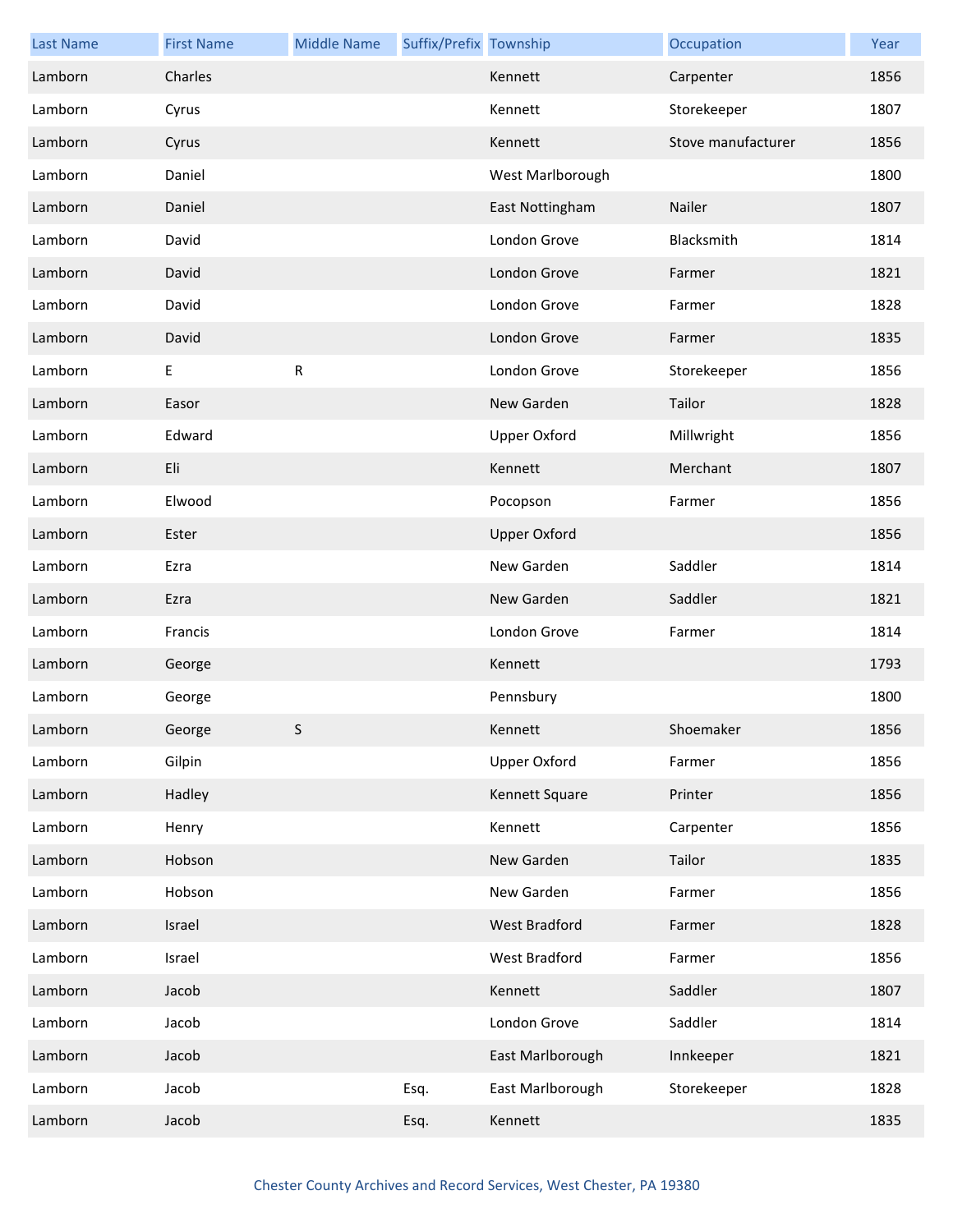| <b>Last Name</b> | <b>First Name</b> | <b>Middle Name</b> | Suffix/Prefix Township |                     | Occupation  | Year |
|------------------|-------------------|--------------------|------------------------|---------------------|-------------|------|
| Lamborn          | Job               |                    |                        | London Grove        | Blacksmith  | 1821 |
| Lamborn          | Job               |                    |                        | London Grove        | Smith       | 1828 |
| Lamborn          | Job               |                    |                        | London Grove        | Farmer      | 1835 |
| Lamborn          | John              |                    |                        | Kennett             |             | 1793 |
| Lamborn          | John              |                    |                        | Kennett             | Sawmill     | 1800 |
| Lamborn          | John              |                    |                        | New Garden          | Farmer      | 1835 |
| Lamborn          | John              |                    |                        | Kennett             | Farmer      | 1856 |
| Lamborn          | John              |                    |                        | New Garden          | Farmer      | 1856 |
| Lamborn          | John              |                    |                        | Kennett             | Mason       | 1856 |
| Lamborn          | Jonathan          |                    |                        | <b>Upper Oxford</b> | Farmer      | 1828 |
| Lamborn          | Jonathan          |                    |                        | <b>Upper Oxford</b> | Farmer      | 1835 |
| Lamborn          | Joseph            |                    |                        | West Bradford       | Farmer      | 1835 |
| Lamborn          | Joseph            |                    |                        | West Bradford       | Farmer      | 1856 |
| Lamborn          | Joseph            | ${\sf M}$          |                        | <b>Upper Oxford</b> | Farmer      | 1856 |
| Lamborn          | Joshua            |                    |                        | West Marlborough    | Wheelwright | 1807 |
| Lamborn          | Joshua            |                    |                        | West Marlborough    | Wheelwright | 1814 |
| Lamborn          | Joshua            |                    |                        | London Grove        | Farmer      | 1821 |
| Lamborn          | Joshua            |                    |                        | London Grove        | Farmer      | 1828 |
| Lamborn          | Joshua            |                    |                        | London Grove        | Farmer      | 1835 |
| Lamborn          | Kirk              |                    |                        | London Grove        | Farmer      | 1835 |
| Lamborn          | Levis             |                    |                        | Kennett             |             | 1793 |
| Lamborn          | Levis             |                    |                        | Kennett             | Mason       | 1800 |
| Lamborn          | Lewis             |                    |                        | London Grove        | Smith       | 1828 |
| Lamborn          | Lewis             |                    |                        | London Grove        | Farmer      | 1835 |
| Lamborn          | Lewis             |                    |                        | Kennett             | Blacksmith  | 1856 |
| Lamborn          | Lewis             |                    |                        | London Grove        | Farmer      | 1856 |
| Lamborn          | Lewis             | G                  |                        | Upper Oxford        | Farmer      | 1856 |
| Lamborn          | Marshall          |                    |                        | <b>Upper Oxford</b> | Farmer      | 1835 |
| Lamborn          | Marshall          |                    |                        | West Bradford       | Laborer     | 1856 |
| Lamborn          | Martial           |                    |                        | <b>Upper Oxford</b> | Farmer      | 1828 |
| Lamborn          | Miriam            |                    |                        | New Garden          |             | 1814 |
| Lamborn          | Phineas           |                    |                        | East Marlborough    | Farmer      | 1856 |
| Lamborn          | Rachel            |                    |                        | Kennett Square      | Housekeeper | 1856 |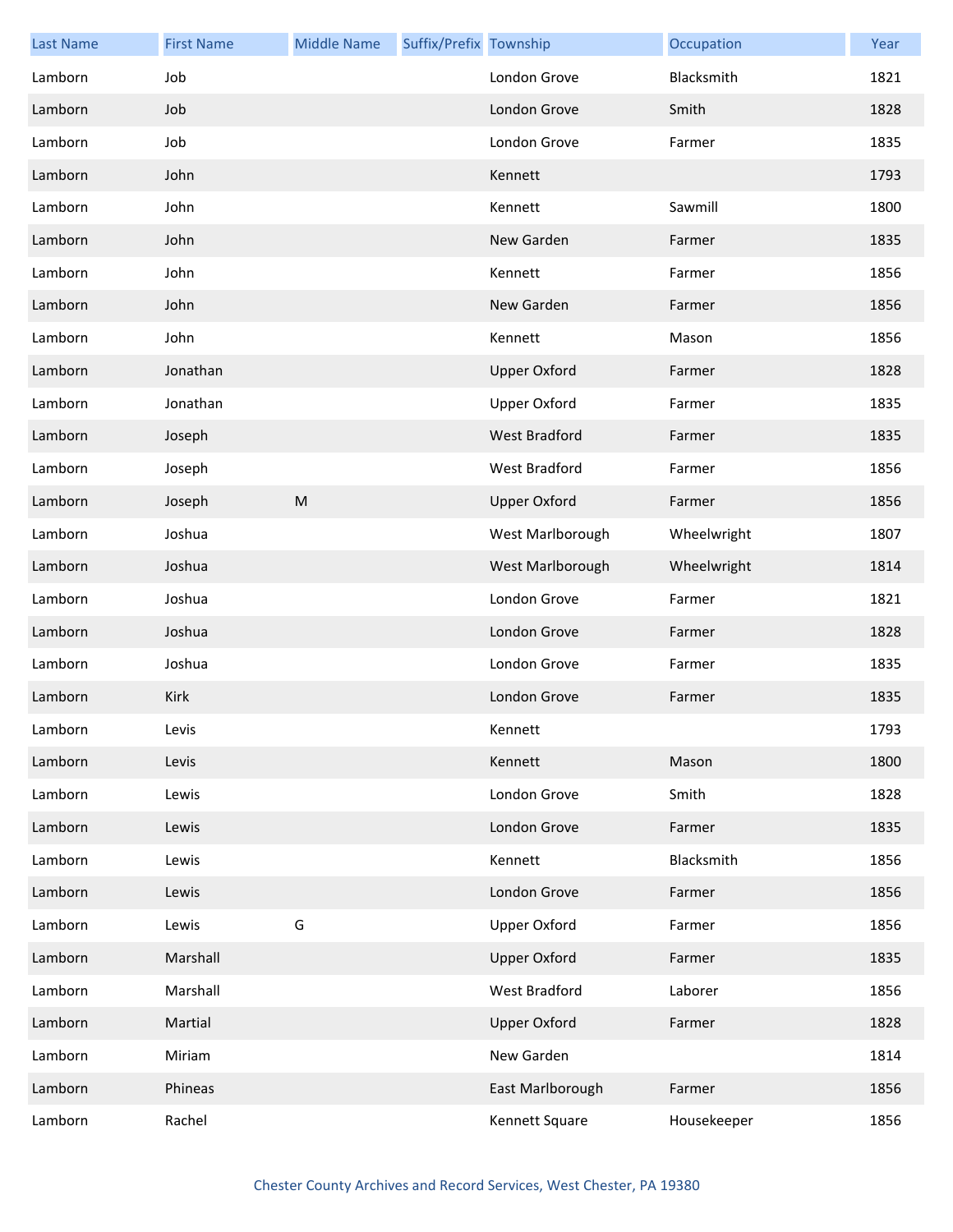| <b>Last Name</b> | <b>First Name</b> | <b>Middle Name</b> | Suffix/Prefix Township |                         | Occupation | Year |
|------------------|-------------------|--------------------|------------------------|-------------------------|------------|------|
| Lamborn          | Rebeca            |                    |                        | <b>West Fallowfield</b> |            | 1856 |
| Lamborn          | Richard           |                    |                        | New Garden              |            | 1793 |
| Lamborn          | Richard           |                    |                        | New Garden              |            | 1821 |
| Lamborn          | Richard           |                    |                        | New Garden              | Farmer     | 1828 |
| Lamborn          | Richard           |                    |                        | Newlin                  | Farmer     | 1856 |
| Lamborn          | Robert            |                    |                        | Kennett                 |            | 1793 |
| Lamborn          | Robert            |                    |                        | Kennett                 | Farmer     | 1800 |
| Lamborn          | Robert            |                    |                        | Kennett                 | Farmer     | 1807 |
| Lamborn          | Robert            |                    |                        | Kennett                 | Farmer     | 1814 |
| Lamborn          | Robert            |                    |                        | Kennett                 | Farmer     | 1814 |
| Lamborn          | Robert            |                    |                        | Kennett                 | Farmer     | 1821 |
| Lamborn          | Robert            |                    |                        | Kennett                 | Farmer     | 1828 |
| Lamborn          | Robert            |                    |                        | Kennett                 | Farmer     | 1835 |
| Lamborn          | Robert            |                    |                        | Oxford                  | Laborer    | 1856 |
| Lamborn          | Robert            |                    |                        | Kennett                 | Farmer     | 1856 |
| Lamborn          | Sarah             |                    |                        | West Fallowfield        |            | 1856 |
| Lamborn          | Sarah             | Ann                |                        | Kennett                 | Farmer     | 1856 |
| Lamborn          | Sarah             | L                  |                        | <b>West Chester</b>     | Milliner   | 1835 |
| Lamborn          | Smedley           |                    |                        | London Grove            | Smith      | 1828 |
| Lamborn          | Stephen           | M                  |                        | Kennett                 | Carpenter  | 1856 |
| Lamborn          | Thomas            |                    |                        | Kennett                 |            | 1793 |
| Lamborn          | Thomas            |                    |                        | New Garden              |            | 1793 |
| Lamborn          | Thomas            |                    |                        | Kennett                 |            | 1800 |
| Lamborn          | Thomas            |                    | Jr.                    | New Garden              | Farmer     | 1807 |
| Lamborn          | Thomas            |                    |                        | Kennett                 | Farmer     | 1807 |
| Lamborn          | Thomas            |                    |                        | Kennett                 | Farmer     | 1807 |
| Lamborn          | Thomas            |                    |                        | Kennett                 | Farmer     | 1814 |
| Lamborn          | Thomas            |                    |                        | New Garden              | Farmer     | 1814 |
| Lamborn          | Thomas            |                    |                        | Kennett                 | Farmer     | 1821 |
| Lamborn          | Thomas            |                    |                        | New Garden              | Farmer     | 1821 |
| Lamborn          | Thomas            |                    |                        | London Grove            | Smith      | 1828 |
| Lamborn          | Thomas            |                    |                        | Kennett                 | Farmer     | 1828 |
| Lamborn          | Thomas            |                    |                        | New Garden              | Farmer     | 1828 |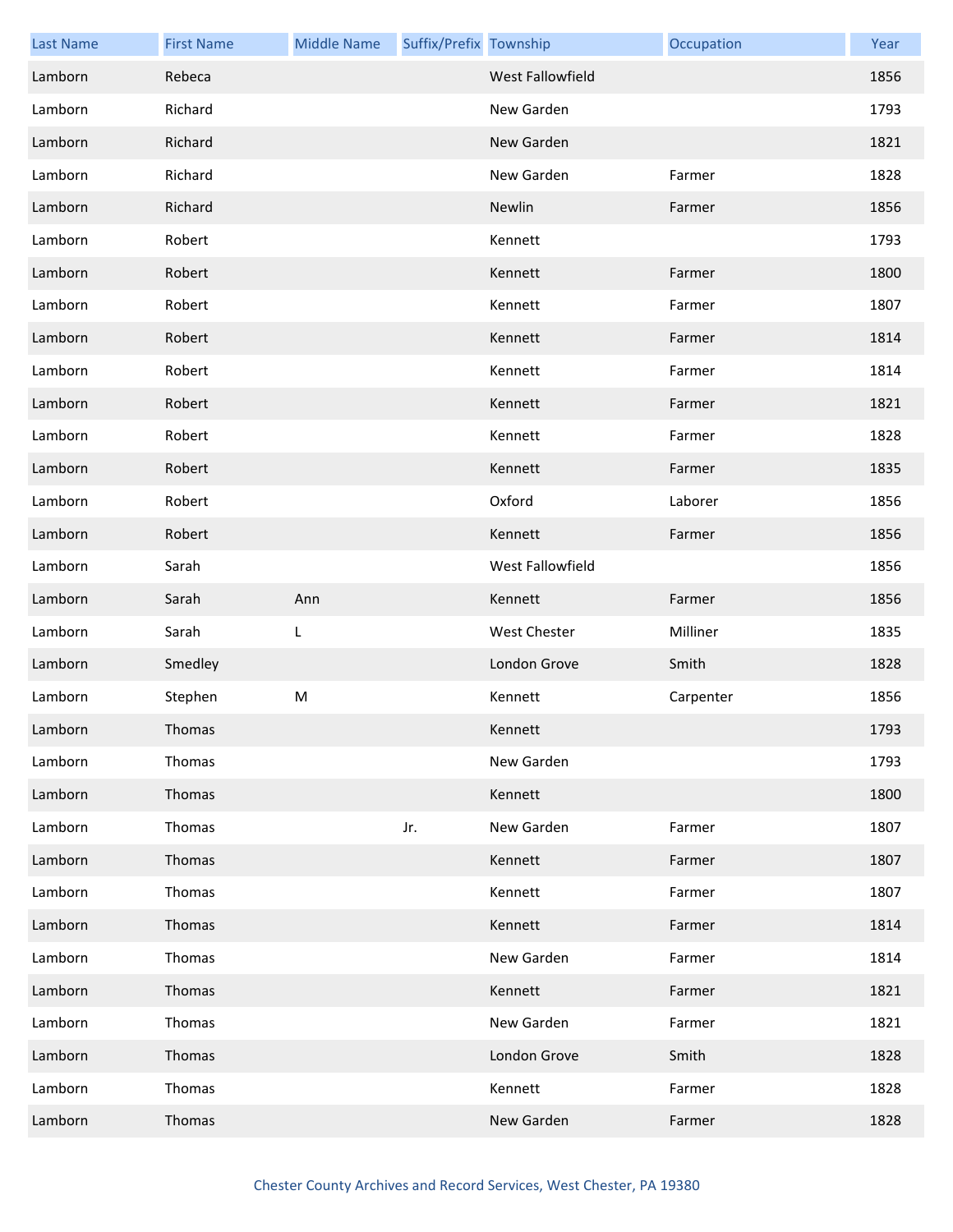| <b>Last Name</b> | <b>First Name</b> | <b>Middle Name</b> | Suffix/Prefix Township |                      | Occupation               | Year |
|------------------|-------------------|--------------------|------------------------|----------------------|--------------------------|------|
| Lamborn          | Thomas            |                    |                        | East Marlborough     | Blacksmith               | 1835 |
| Lamborn          | Thomas            |                    |                        | London Grove         | Blacksmith               | 1835 |
| Lamborn          | Thomas            |                    |                        | New Garden           | Farmer                   | 1835 |
| Lamborn          | Thomas            |                    |                        | New Garden           | Farmer                   | 1856 |
| Lamborn          | Thomas            |                    |                        | East Marlborough     | Blacksmith               | 1856 |
| Lamborn          | Townsend          |                    |                        | Kennett              |                          | 1800 |
| Lamborn          | Townsend          |                    | Esq.                   | West Bradford        | Farmer                   | 1814 |
| Lamborn          | Townsend          |                    | Esq.                   | West Bradford        |                          | 1821 |
| Lamborn          | Townsend          |                    |                        | <b>West Bradford</b> | Farmer                   | 1828 |
| Lamborn          | Townsend          |                    | Esq.                   | West Bradford        | Farmer, maltster, miller | 1835 |
| Lamborn          | Townsend          |                    |                        | West Bradford        | Gentleman                | 1856 |
| Lamborn          | William           |                    |                        | Kennett              |                          | 1793 |
| Lamborn          | William           |                    |                        | Kennett              | Oil mill                 | 1800 |
| Lamborn          | William           |                    |                        | Kennett              | Gentleman                | 1807 |
| Lamborn          | William           |                    |                        | London Grove         | Farmer                   | 1814 |
| Lamborn          | William           |                    |                        | East Bradford        | Smith                    | 1821 |
| Lamborn          | William           |                    |                        | London Grove         | Cooper                   | 1821 |
| Lamborn          | William           |                    |                        | Kennett              | Laborer                  | 1828 |
| Lamborn          | William           |                    |                        | East Marlborough     | Carpenter                | 1835 |
| Lamborn          | William           |                    |                        | Pennsbury            | Carpenter                | 1856 |
| Lamborn          | Ziba              |                    |                        | London Grove         | Storekeeper              | 1856 |
| Lamborne         | Marshall          |                    |                        | East Fallowfield     | Laborer                  | 1856 |
| Lamborne         | Robert            | B                  |                        | West Pikeland        | Farmer                   | 1856 |
| Lambourn         | Caleb             |                    |                        | London Grove         |                          | 1800 |
| Lambourn         | Caleb             |                    |                        | London Grove         | Cooper                   | 1807 |
| Lambourn         | Daniel            |                    |                        | East Caln            | Blacksmith               | 1814 |
| Lambourn         | David             |                    |                        | London Grove         |                          | 1800 |
| Lambourn         | David             |                    |                        | London Grove         | Farmer                   | 1807 |
| Lambourn         | Francis           |                    |                        | London Grove         |                          | 1793 |
| Lambourn         | Francis           |                    |                        | London Grove         |                          | 1800 |
| Lambourn         | Francis           |                    |                        | London Grove         | Farmer                   | 1807 |
| Lambourn         | Jonathan          |                    |                        | New Garden           | Tailor                   | 1800 |
| Lambourn         | Jonathan          |                    |                        | London Grove         | Tailor                   | 1807 |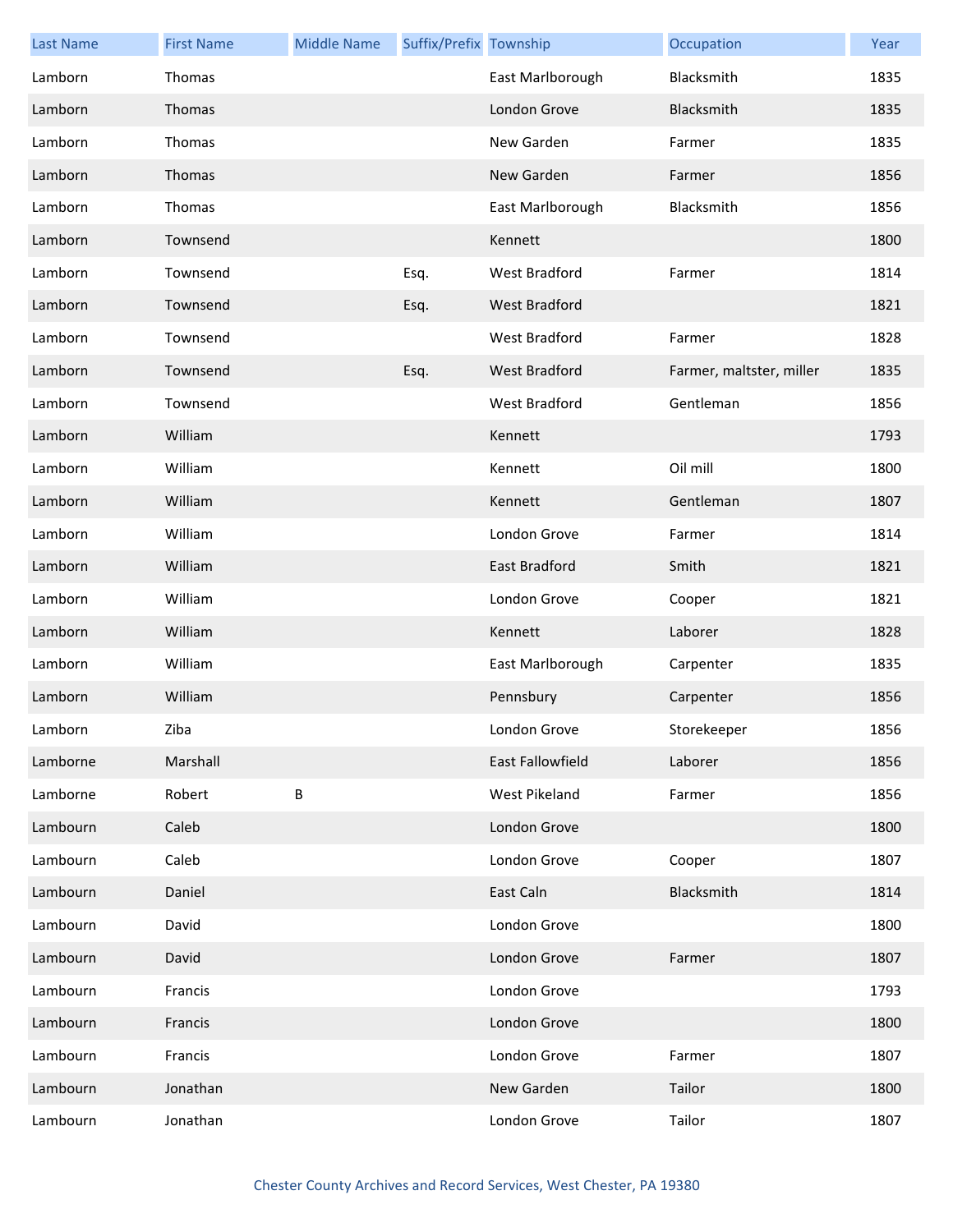| <b>Last Name</b> | <b>First Name</b> | <b>Middle Name</b> | Suffix/Prefix Township |                      | Occupation | Year |
|------------------|-------------------|--------------------|------------------------|----------------------|------------|------|
| Lambourn         | Joshua            |                    |                        | London Grove         |            | 1800 |
| Lambourn         | Josiah            |                    |                        | East Caln            | Mason      | 1800 |
| Lambourn         | Robert            |                    |                        | London Grove         |            | 1793 |
| Lambourn         | Robert            |                    |                        | London Grove         |            | 1800 |
| Lambourn         | Thomas            |                    |                        | New Garden           | Saddler    | 1800 |
| Lambourn         | Thomas            |                    |                        | New Garden           | Farmer     | 1800 |
| Lambourn         | Thomas            |                    |                        | <b>East Nantmeal</b> | Laborer    | 1835 |
| Lambourn         | William           |                    |                        | London Grove         |            | 1793 |
| Lambourn         | William           |                    |                        | London Grove         |            | 1800 |
| Lambourn         | William           |                    |                        | London Grove         | Cooper     | 1807 |
| Lambron          | Israel            |                    |                        | <b>West Bradford</b> | Farmer     | 1835 |
| Lamey            | Stephen           |                    |                        | Easttown             | Farmer     | 1814 |
| Lamey            | Stephen           |                    |                        | Easttown             |            | 1821 |
| Lamey            | Stephen           |                    |                        | Easttown             | Laborer    | 1828 |
| Lamkin           | Frederick         |                    |                        | West Caln            | Smith      | 1856 |
| Lamkin           | Henry             |                    |                        | West Caln            | Farmer     | 1856 |
| Lamma            | Reece             |                    |                        | Lower Oxford         | Laborer    | 1856 |
| Lammas           | William           |                    |                        | West Caln            |            | 1793 |
| Lammay           | Edward            |                    |                        | Honeybrook           | Laborer    | 1856 |
| Lammay           | Joseph            |                    |                        | Honeybrook           | Laborer    | 1856 |
| Lammey           | Abigail           |                    |                        | Brandywine           | Innkeeper  | 1814 |
| Lammey           | Abigail           |                    |                        | Brandywine           |            | 1821 |
| Lammey           | Andrew            |                    |                        | East Whiteland       |            | 1800 |
| Lammey           | Andrew            |                    |                        | Brandywine           | Farmer     | 1814 |
| Lammey           | Edward            |                    |                        | East Whiteland       |            | 1800 |
| Lammey           | Edward            |                    |                        | Uwchlan              | Farmer     | 1807 |
| Lammey           | Edward            |                    |                        | Brandywine           | Farmer     | 1821 |
| Lammey           | Joseph            |                    |                        | Brandywine           | Tailor     | 1835 |
| Lammey           | Rees              |                    |                        | Uwchlan              | Tailor     | 1807 |
| Lammey           | Rees              |                    |                        | Brandywine           | Tailor     | 1814 |
| Lammey           | Rees              |                    |                        | Brandywine           | Tailor     | 1821 |
| Lammey           | Reese             |                    |                        | <b>East Nantmeal</b> | Shoemaker  | 1835 |
| Lammy            | Abigail           |                    |                        | Brandywine           |            | 1828 |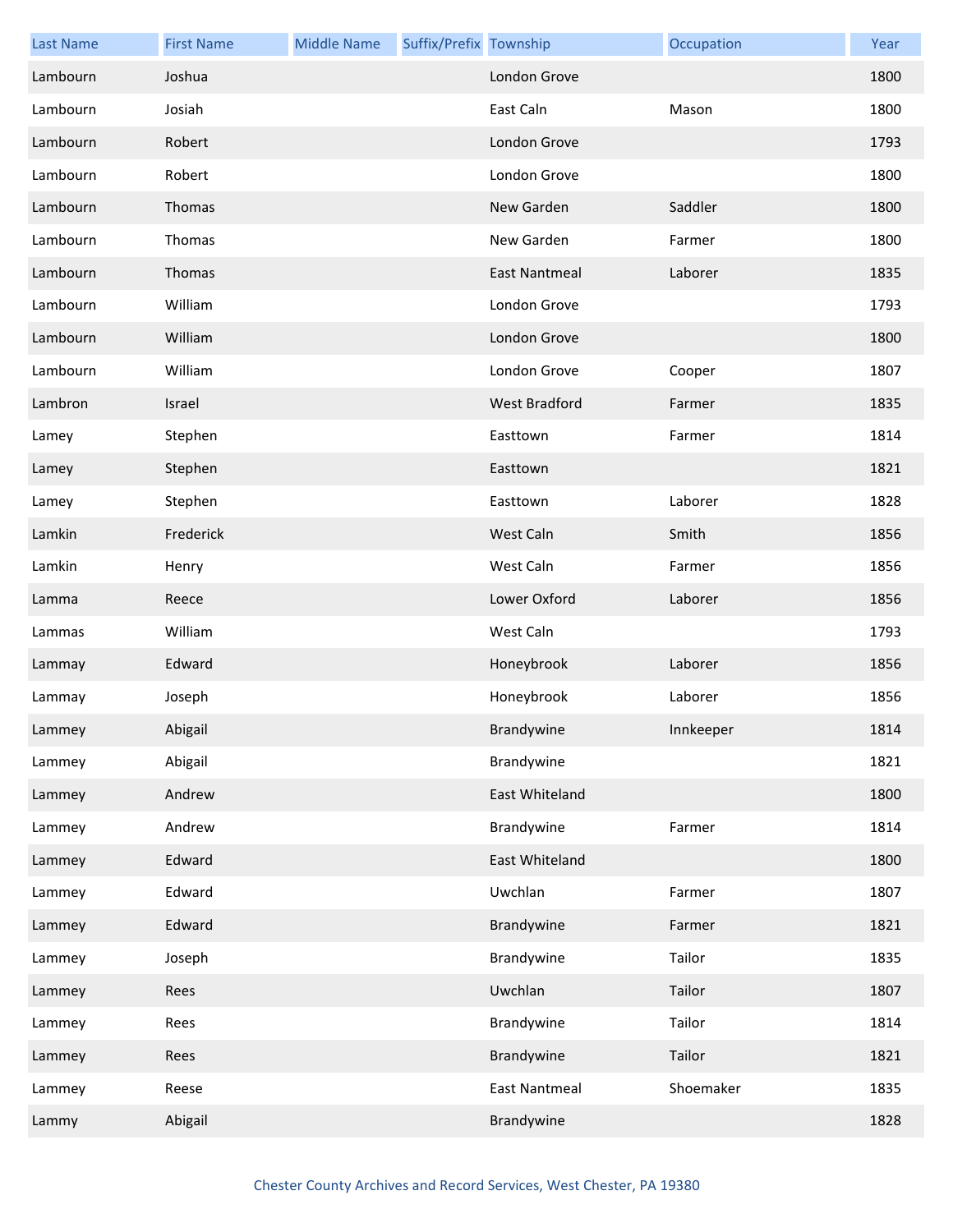| <b>Last Name</b> | <b>First Name</b> | <b>Middle Name</b> | Suffix/Prefix Township |                      | Occupation     | Year |
|------------------|-------------------|--------------------|------------------------|----------------------|----------------|------|
| Lammy            | Edward            |                    |                        | Brandywine           | Laborer        | 1828 |
| Lammy            | Edward            |                    |                        | Brandywine           | Laborer        | 1835 |
| Lammy            | John              |                    |                        | <b>West Nantmeal</b> | Trader         | 1856 |
| Lammy            | Rees              |                    |                        | Brandywine           | Tailor         | 1828 |
| Lammy            | Rees              |                    |                        | Brandywine           | Tailor         | 1835 |
| Lammy            | William           |                    |                        | Willistown           | Laborer        | 1835 |
| Lancaster        | David             |                    |                        | West Marlborough     |                | 1800 |
| Lancaster        | Isaac             |                    |                        | <b>Upper Oxford</b>  | Weaver         | 1828 |
| Lancaster        | James             | J                  |                        | Pocopson             | Farmer         | 1856 |
| Lancaster        | John              |                    |                        | New Garden           | Laborer        | 1828 |
| Lancaster        | Joseph            |                    |                        | Pennsbury            | <b>Butcher</b> | 1821 |
| Lancaster        | Joseph            |                    |                        | Pennsbury            | Innkeeper      | 1828 |
| Lancaster        | Joseph            |                    |                        | Pennsbury            | Farmer         | 1835 |
| Lancaster        | Joseph            |                    |                        | Pennsbury            | Farmer         | 1856 |
| Lancaster        | Levi              |                    |                        | New London           | Laborer        | 1828 |
| Lancaster        | Levi              |                    |                        | New London           | Farmer         | 1835 |
| Lancaster        | Levi              |                    |                        | Franklin             | Farmer         | 1856 |
| Landale          | James             |                    |                        | <b>Upper Oxford</b>  | Farmer         | 1856 |
| Landale          | William           |                    |                        | <b>Upper Oxford</b>  | Laborer        | 1856 |
| Landas           | Philip            |                    |                        | East Whiteland       |                | 1793 |
| Landas           | Phillip           |                    |                        | East Whiteland       |                | 1800 |
| Landes           | Peter             |                    |                        | East Pikeland        | Laborer        | 1856 |
| Landis           | Daniel            |                    |                        | <b>East Nantmeal</b> | Weaver         | 1828 |
| Landis           | Daniel            |                    |                        | Warwick              | Weaver         | 1856 |
| Landis           | Elizabeth         |                    |                        | Tredyffrin           | Farmer         | 1807 |
| Landis           | George            |                    |                        | Coventry             | Laborer        | 1814 |
| Landis           | George            | W                  |                        | <b>West Coventry</b> | Merchant       | 1856 |
| Landis           | Henry             |                    |                        | <b>East Nantmeal</b> | Weaver         | 1800 |
| Landis           | Henry             |                    |                        | <b>East Nantmeal</b> | Weaver         | 1807 |
| Landis           | Henry             |                    |                        | <b>East Nantmeal</b> | Weaver         | 1828 |
| Landis           | Henry             |                    |                        | Honey Brook          | Carpenter      | 1828 |
| Landis           | Jacob             |                    |                        | Coventry             |                | 1793 |
| Landis           | Jacob             |                    |                        | Tredyffrin           | Carpenter      | 1807 |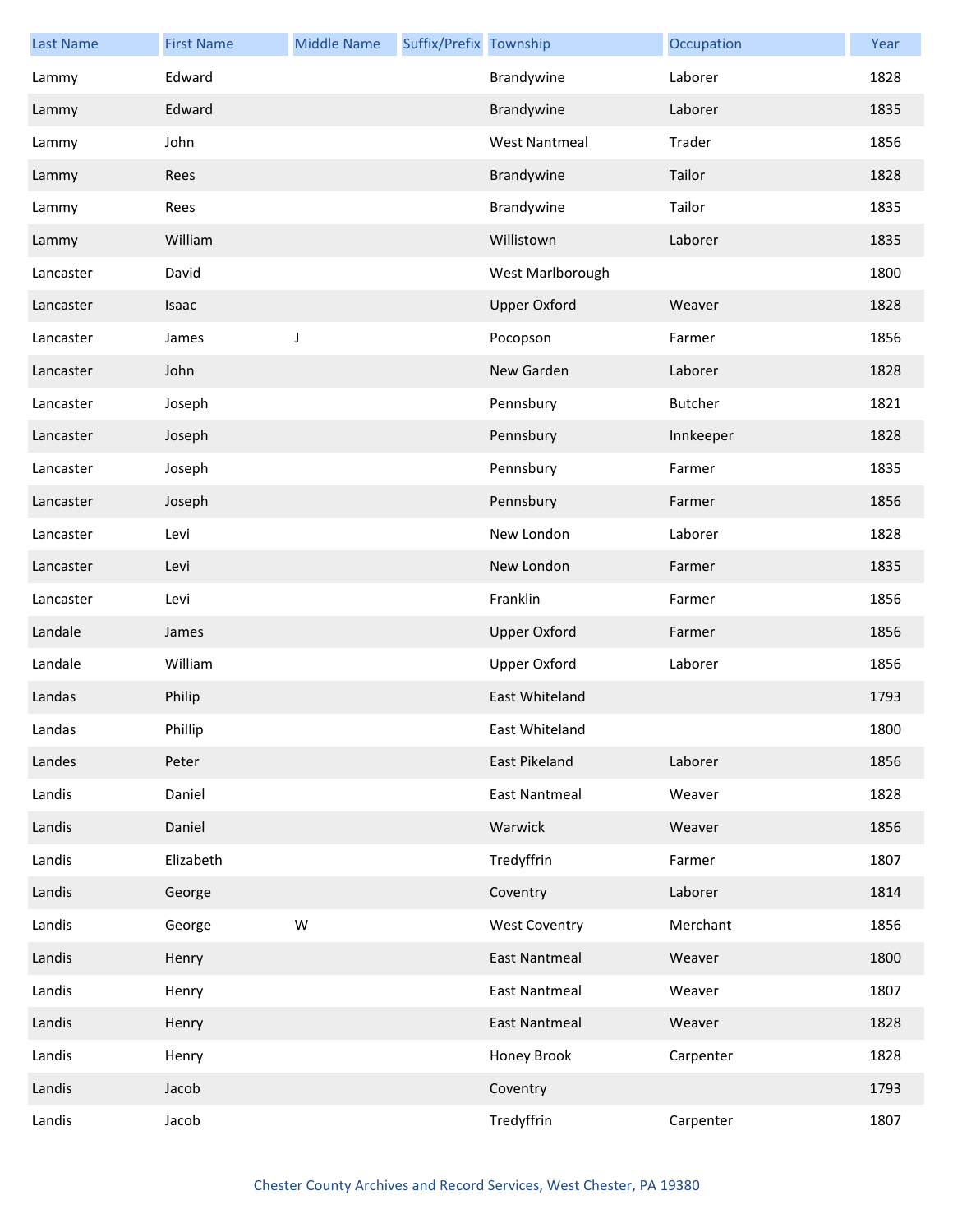| <b>Last Name</b> | <b>First Name</b> | <b>Middle Name</b> | Suffix/Prefix Township |                      | Occupation | Year |
|------------------|-------------------|--------------------|------------------------|----------------------|------------|------|
| Landis           | Jacob             |                    |                        | Coventry             | Laborer    | 1821 |
| Landis           | John              |                    |                        | Coventry             | Laborer    | 1821 |
| Landis           | John              |                    |                        | Phoenixville         | Gentleman  | 1856 |
| Landis           | Michael           |                    |                        | Coventry             | Yeoman     | 1807 |
| Landis           | Michael           |                    |                        | Coventry             | Yeoman     | 1814 |
| Landis           | Michael           |                    |                        | Coventry             | Farmer     | 1821 |
| Landis           | Peter             |                    |                        | Pikeland             | Weaver     | 1821 |
| Landis           | Peter             |                    |                        | <b>East Vincent</b>  | Farmer     | 1856 |
| Landis           | Philip            |                    |                        | Easttown             | Farmer     | 1807 |
| Landis           | Phillip           |                    |                        | Easttown             | Farmer     | 1814 |
| Landis           | Rachel            |                    |                        | Tredyffrin           | Farmer     | 1807 |
| Landis           | Samuel            |                    |                        | Coventry             | Laborer    | 1835 |
| Landis           | Samuel            |                    |                        | East Pikeland        | Farmer     | 1856 |
| Landow           | Jacob             |                    |                        | <b>East Nantmeal</b> | Tailor     | 1800 |
| Landy            | Terrance          |                    |                        | Schuylkill           | Farmer     | 1856 |
| Lane             | Dennis            |                    |                        | Pennsbury            | Laborer    | 1856 |
| Lane             | Edward            |                    |                        | Charlestown          |            | 1793 |
| Lane             | Edward            |                    |                        | Charlestown          |            | 1807 |
| Lane             | Edward            |                    |                        | Charlestown          | Farmer     | 1814 |
| Lane             | Edward            |                    |                        | Charlestown          | Innkeeper  | 1821 |
| Lane             | Edward            |                    |                        | Schuylkill           | Farmer     | 1828 |
| Lane             | Edward            |                    |                        | Schuylkill           | Farmer     | 1835 |
| Lane             | Jesse             | ${\sf M}$          |                        | West Goshen          | Trucker    | 1856 |
| Lane             | Mathew            |                    |                        | Tredyffrin           | Laborer    | 1856 |
| Lane             | Samuel            |                    |                        | Charlestown          |            | 1793 |
| Lane             | Samuel            |                    |                        | Charlestown          |            | 1807 |
| Lane             | Sarah             |                    |                        | Charlestown          |            | 1807 |
| Lane             | Sarah             |                    |                        | Charlestown          |            | 1814 |
| Lanen            | John              |                    |                        | Franklin             | Laborer    | 1856 |
| Lang             | Christian         |                    |                        | East Marlborough     | Laborer    | 1835 |
| Lang             | Christopher       |                    |                        | Pennsbury            | Laborer    | 1821 |
| Lang             | Christopher       |                    |                        | Birmingham           | Laborer    | 1828 |
| Lang             | Henry             |                    |                        | East Fallowfield     | Farmer     | 1835 |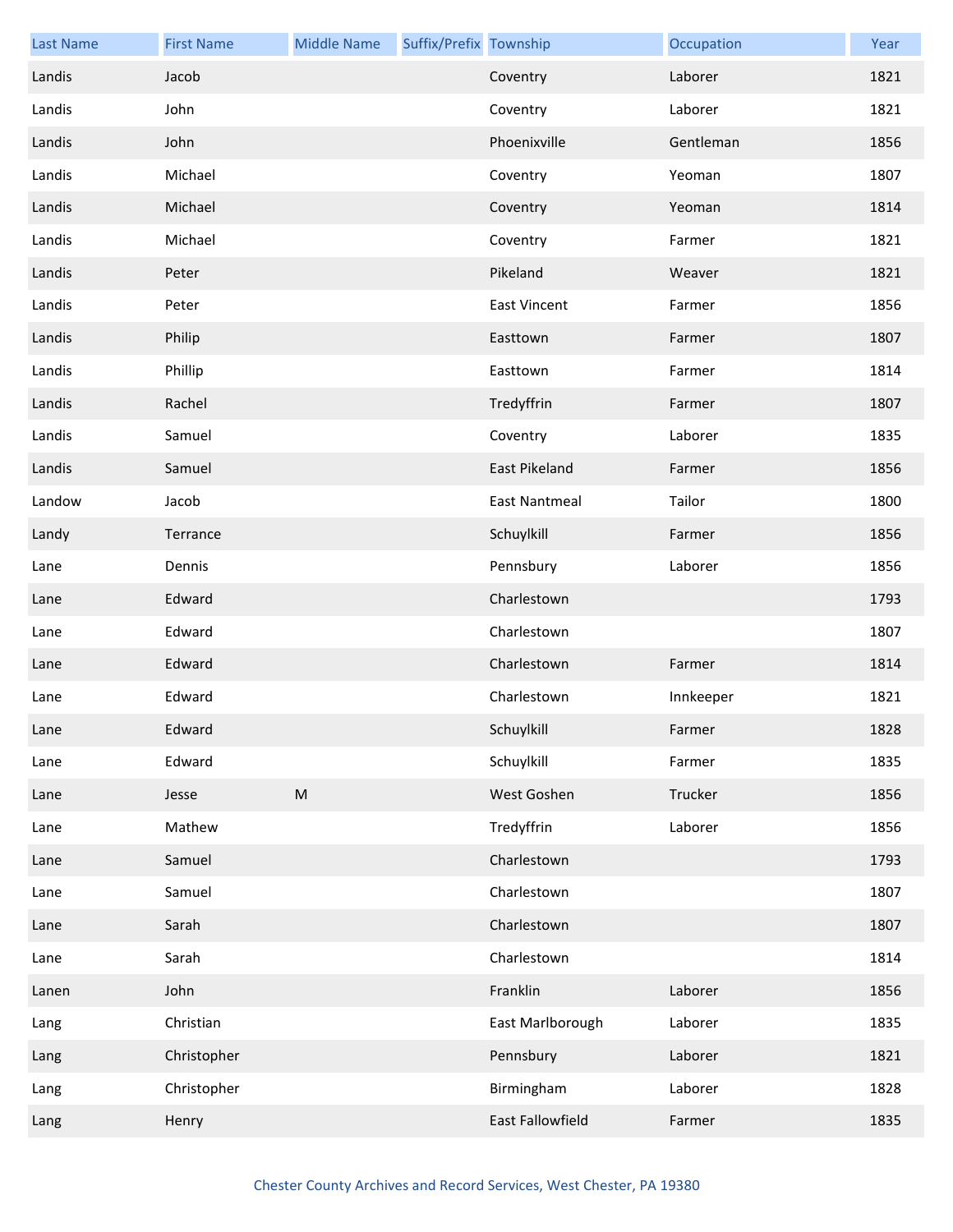| <b>Last Name</b> | <b>First Name</b> | <b>Middle Name</b> | Suffix/Prefix Township |                      | Occupation               | Year |
|------------------|-------------------|--------------------|------------------------|----------------------|--------------------------|------|
| Lang             | Jacob             |                    |                        | <b>West Nantmeal</b> | Farmer                   | 1835 |
| Lang             | John              |                    |                        | <b>West Nantmeal</b> | Farmer                   | 1835 |
| Lang             | Jonas             | D                  |                        | <b>West Nantmeal</b> | Butcher                  | 1835 |
| Lang             | Maria             |                    |                        | <b>West Chester</b>  | <b>Fancy Storekeeper</b> | 1835 |
| Lang             | William           |                    |                        | Lower Oxford         | Weaver                   | 1835 |
| Lang             | William           | ${\sf N}$          |                        | Brandywine           | Laborer                  | 1835 |
| Langdon          | Christian         |                    |                        | East Marlborough     | Laborer                  | 1856 |
| Langdon          | Harvy             |                    |                        | Valley               | Peddlar                  | 1856 |
| Langdon          | John              |                    |                        | West Fallowfield     | Innkeeper                | 1828 |
| Langdon          | William           |                    |                        | Londonderry          |                          | 1793 |
| Langgun          | Jacob             |                    |                        | <b>West Nantmeal</b> | Farmer                   | 1835 |
| Langley          | Joel              |                    |                        | Pennsbury            | <b>Butcher</b>           | 1856 |
| Langley          | Jonathan          |                    |                        | Pennsbury            | Farmer                   | 1835 |
| Langley          | Jonathan          |                    |                        | Pennsbury            | Farmer                   | 1856 |
| Langley          | Mahlon            | G                  |                        | Kennett Square       | Brickmaker               | 1856 |
| Langley          | Thomas            | W.                 |                        | Tredyffrin           | Manufacturer (Wool)      | 1828 |
| Lanning          | Martin            |                    |                        | Phoenixville         | Laborer                  | 1856 |
| Lanning          | Walter            |                    |                        | Phoenixville         | Laborer                  | 1856 |
| Lantes           | Jacob             |                    |                        | Pikeland             | Laborer                  | 1828 |
| Lantes           | Peter             |                    |                        | Pikeland             | Weaver                   | 1828 |
| Lantis           | Frederick         |                    |                        | Easttown             |                          | 1793 |
| Lanuff           | William           |                    |                        | West Whiteland       | Farmer                   | 1835 |
| Lapish           | Truman            | $\mathsf F$        |                        | East Caln            | Laborer                  | 1835 |
| Lapley           | John              |                    |                        | Coventry             | Farmer                   | 1835 |
| Lapp             | Abraham           |                    |                        | East Whiteland       | Farmer                   | 1814 |
| Lapp             | Abraham           |                    |                        | Goshen               | Weaver                   | 1814 |
| Lapp             | Abraham           |                    |                        | East Whiteland       | Farmer                   | 1821 |
| Lapp             | Abraham           |                    |                        | East Goshen          | Weaver                   | 1821 |
| Lapp             | Abraham           |                    |                        | Charlestown          | Farmer                   | 1828 |
| Lapp             | Abraham           |                    |                        | West Whiteland       | Weaver                   | 1828 |
| Lapp             | Abraham           |                    |                        | East Whiteland       | Farmer                   | 1856 |
| Lapp             | Abram             |                    |                        | East Whiteland       | Farmer                   | 1807 |
| Lapp             | Abram             |                    |                        | Tredyffrin           | Farmer                   | 1835 |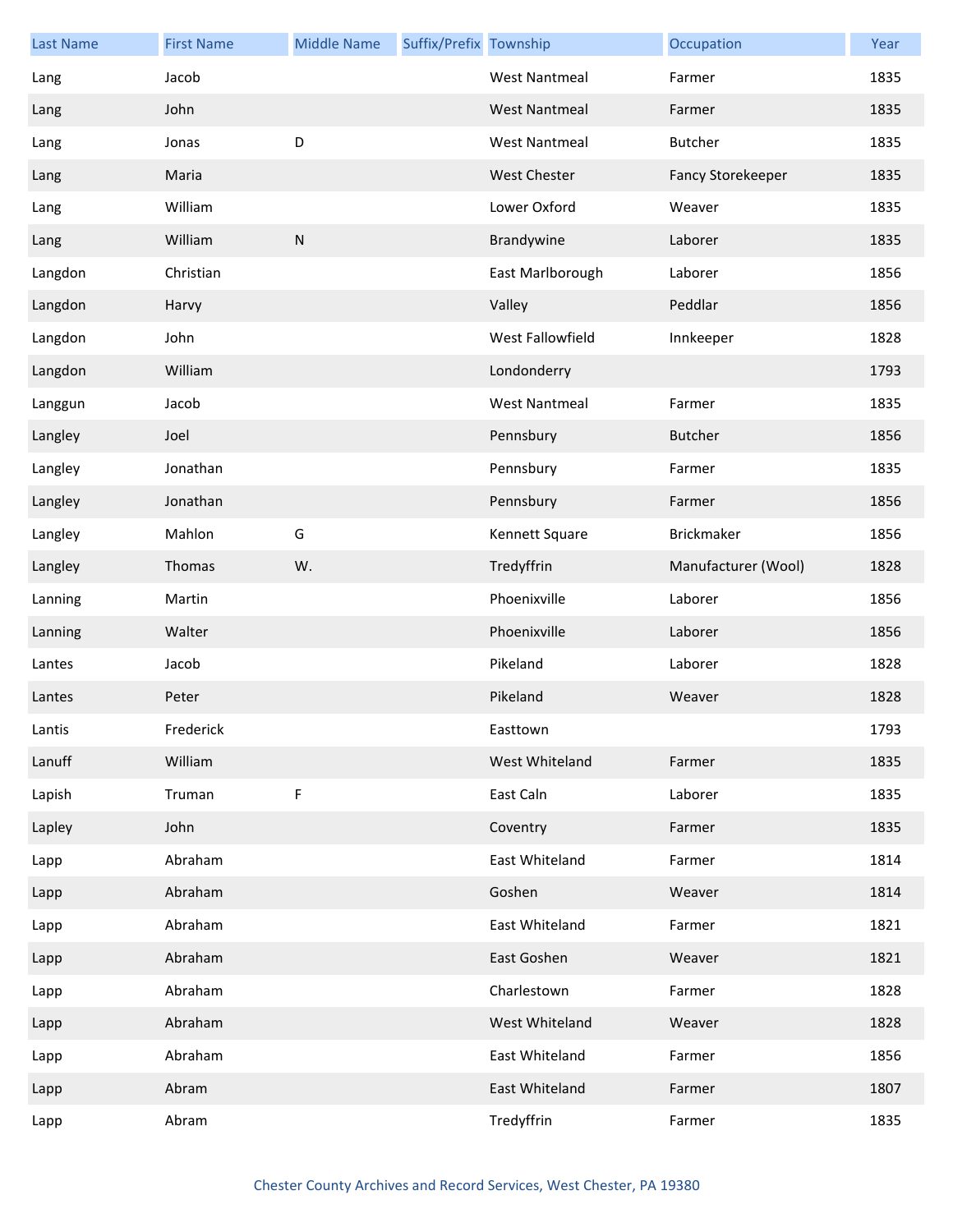| <b>Last Name</b> | <b>First Name</b> | <b>Middle Name</b> | Suffix/Prefix Township |                | Occupation | Year |
|------------------|-------------------|--------------------|------------------------|----------------|------------|------|
| Lapp             | Abram             |                    |                        | East Whiteland | Farmer     | 1835 |
| Lapp             | Christian         |                    |                        | East Whiteland | Farmer     | 1807 |
| Lapp             | Christian         |                    |                        | East Whiteland | Farmer     | 1814 |
| Lapp             | Christian         |                    |                        | East Whiteland | Farmer     | 1821 |
| Lapp             | Christian         |                    |                        | East Whiteland | Farmer     | 1828 |
| Lapp             | Christian         |                    |                        | East Whiteland | Farmer     | 1835 |
| Lapp             | Christian         |                    |                        | East Whiteland | Farmer     | 1856 |
| Lapp             | David             |                    |                        | East Whiteland |            | 1800 |
| Lapp             | David             |                    |                        | East Whiteland | Farmer     | 1807 |
| Lapp             | David             |                    |                        | Tredyffrin     | Farmer     | 1821 |
| Lapp             | David             |                    |                        | East Whiteland | Farmer     | 1856 |
| Lapp             | George            |                    |                        | West Whiteland |            | 1793 |
| Lapp             | Harris            |                    |                        | East Whiteland | Laborer    | 1856 |
| Lapp             | Henry             |                    |                        | East Goshen    | Farmer     | 1821 |
| Lapp             | Henry             |                    |                        | East Goshen    | Laborer    | 1828 |
| Lapp             | Isaac             |                    |                        | Goshen         | Farmer     | 1807 |
| Lapp             | Isaac             |                    |                        | Goshen         | Farmer     | 1814 |
| Lapp             | Isaac             |                    | Jr.                    | Goshen         | Farmer     | 1814 |
| Lapp             | Isaac             |                    |                        | East Goshen    | Mason      | 1821 |
| Lapp             | Isaac             |                    |                        | East Goshen    | Farmer     | 1821 |
| Lapp             | Isaac             |                    |                        | East Goshen    | Farmer     | 1828 |
| Lapp             | Isaac             |                    |                        | East Whiteland | Mason      | 1828 |
| Lapp             | Isaac             |                    |                        | East Goshen    | Mason      | 1856 |
| Lapp             | Jacob             |                    |                        | East Whiteland |            | 1800 |
| Lapp             | Jacob             |                    |                        | Goshen         | Farmer     | 1814 |
| Lapp             | Jacob             |                    |                        | East Caln      | Laborer    | 1821 |
| Lapp             | Jacob             |                    |                        | East Whiteland | Farmer     | 1828 |
| Lapp             | Jacob             |                    |                        | Charlestown    | Farmer     | 1835 |
| Lapp             | John              |                    |                        | Goshen         | Mason      | 1807 |
| Lapp             | John              |                    |                        | East Whiteland | Farmer     | 1828 |
| Lapp             | John              |                    |                        | East Whiteland | Farmer     | 1835 |
| Lapp             | John              |                    |                        | West Pikeland  | Shoemaker  | 1856 |
| Lapp             | Michael           |                    |                        | East Whiteland |            | 1793 |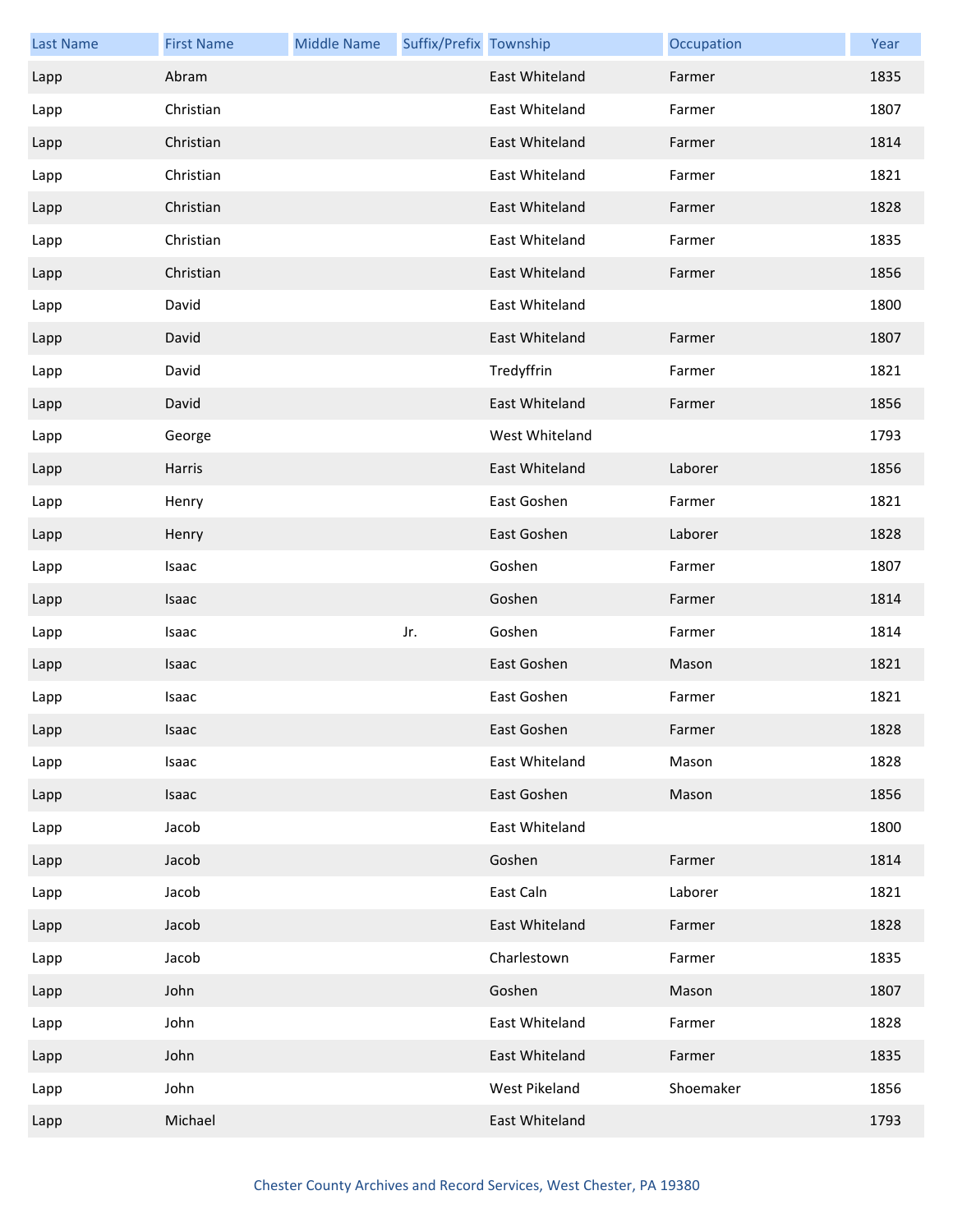| <b>Last Name</b> | <b>First Name</b> | <b>Middle Name</b> | Suffix/Prefix Township |                      | Occupation      | Year |
|------------------|-------------------|--------------------|------------------------|----------------------|-----------------|------|
| Lapp             | Michael           |                    |                        | East Whiteland       |                 | 1800 |
| Lapp             | Michael           |                    |                        | East Whiteland       | Farmer          | 1807 |
| Lapp             | Mindard           |                    |                        | West Whiteland       | Shoemaker       | 1828 |
| Lapp             | Minor             |                    |                        | East Whiteland       | Shoemaker       | 1835 |
| Lapp             | Rudolph           |                    |                        | Goshen               |                 | 1793 |
| Lapp             | Samuel            |                    |                        | East Whiteland       | Storekeeper     | 1835 |
| Lapp             | Samuel            |                    |                        | East Whiteland       | Farmer          | 1856 |
| Lapsley          | Charles           |                    |                        | <b>East Nantmeal</b> |                 | 1793 |
| Lapsley          | Charles           |                    |                        | Coventry             | Yeoman          | 1807 |
| Lapsley          | John              |                    |                        | Coventry             | Mason           | 1828 |
| Lapsley          | John              |                    |                        | Warwick              | Mason           | 1856 |
| Lard             | David             |                    |                        | East Whiteland       | Laborer         | 1807 |
| Lard             | James             |                    |                        | West Bradford        | Farmer          | 1856 |
| Lard             | Robert            |                    |                        | London Britain       | Laborer         | 1821 |
| Lard             | William           |                    |                        | London Britain       | Laborer         | 1821 |
| Lardner          | John              |                    |                        | East Caln            |                 | 1793 |
| Lare             | Jacob             |                    |                        | Coventry             | Carpenter       | 1807 |
| Lare             | Jacob             |                    |                        | Coventry             | Carpenter       | 1814 |
| Lare             | Jacob             |                    |                        | Coventry             | Carpenter       | 1828 |
| Larew            | George            | M                  |                        | East Goshen          | Edge tool maker | 1856 |
| Larew            | Isaac             |                    |                        | New London           | Farmer          | 1835 |
| Larey            | Cornelius         |                    |                        | West Nottingham      |                 | 1793 |
| Larg             | Ebenezer          |                    |                        | West Fallowfield     | Carpenter       | 1807 |
| Larg             | Ebenezer          |                    |                        | West Fallowfield     | Farmer          | 1807 |
| Large            | Achilles          |                    |                        | West Whiteland       | Laborer         | 1835 |
| Large            | Christopher       |                    |                        | West Marlborough     | Manufacturer    | 1828 |
| Large            | Ebenezer          |                    |                        | Sadsbury             | Tailor          | 1814 |
| Large            | Ebenezer          |                    | Jr.                    | Sadsbury             | Carpenter       | 1814 |
| Large            | Ebenezer          |                    |                        | Sadsbury             | Carpenter       | 1821 |
| Large            | Ebenezer          |                    |                        | Sadsbury             | Carpenter       | 1828 |
| Large            | Joseph            |                    |                        | Sadsbury             | Miller          | 1856 |
| Large            | Robert            |                    |                        | London Grove         | Carpenter       | 1814 |
| Large            | William           |                    |                        | Sadsbury             | Carpenter       | 1835 |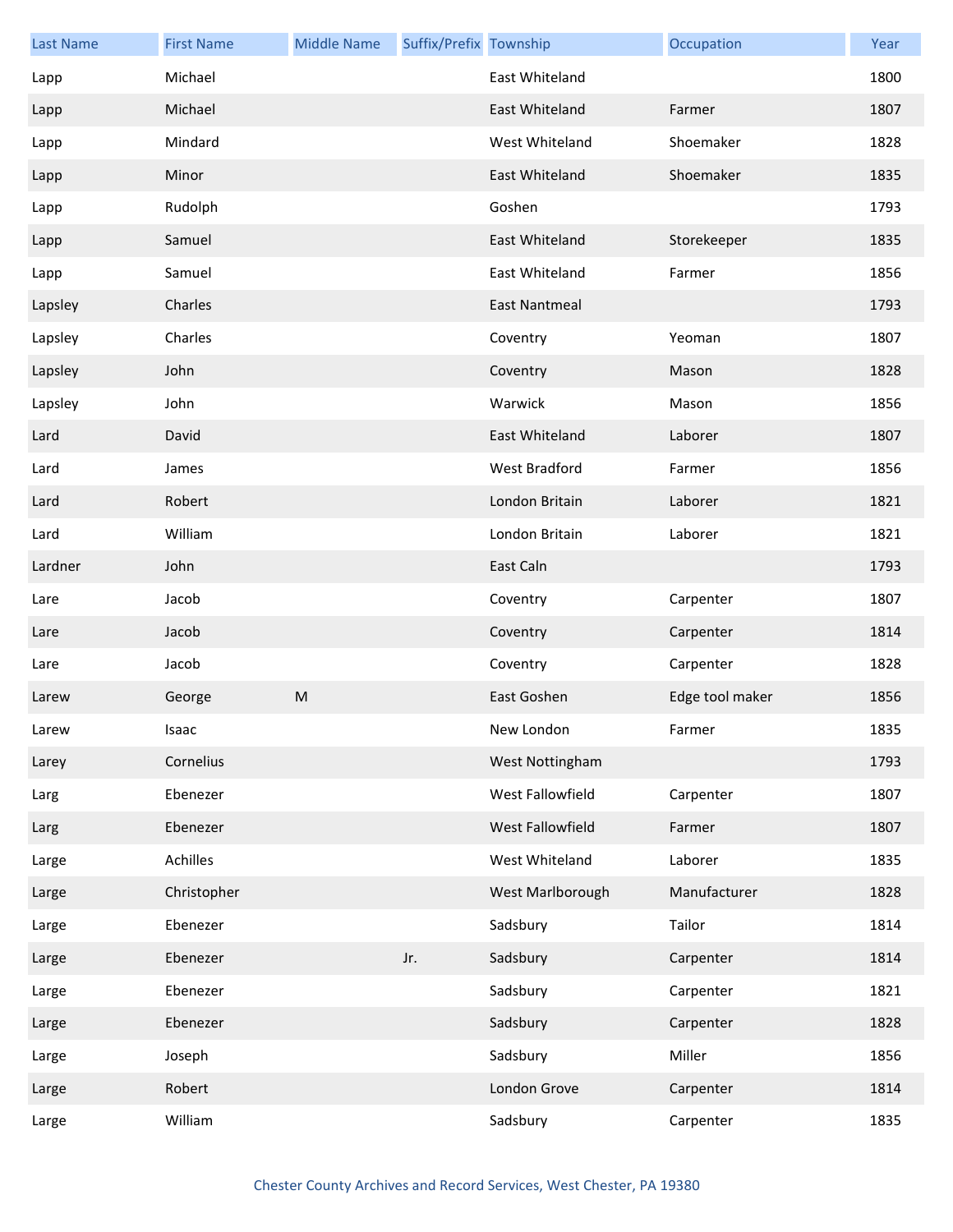| <b>Last Name</b> | <b>First Name</b> | <b>Middle Name</b> | Suffix/Prefix Township |                         | Occupation | Year |
|------------------|-------------------|--------------------|------------------------|-------------------------|------------|------|
| Large            | William           |                    |                        | Sadsbury                | Farmer     | 1856 |
| Lark             | John              |                    |                        | Goshen                  | Laborer    | 1807 |
| Larkin           | Isaac             |                    |                        | East Marlborough        | Laborer    | 1856 |
| Larkin           | Isaac             | $\sf T$            |                        | New Garden              | Farmer     | 1856 |
| Larkin           | Mordecai          |                    |                        | Uwchlan                 | Farmer     | 1828 |
| Larkin           | Mordecai          |                    |                        | Uwchlan                 | Farmer     | 1835 |
| Larkins          | John              |                    |                        | East Brandywine         | Farmer     | 1856 |
| Larkins          | Mordica           |                    |                        | East Brandywine         | Farmer     | 1856 |
| Larkins          | Robert            |                    |                        | West Fallowfield        | Laborer    | 1856 |
| Larr             | John              |                    |                        | Vincent                 | Blacksmith | 1807 |
| Larr             | John              |                    |                        | Honey Brook             |            | 1814 |
| Larr             | Nicholas          |                    |                        | Vincent                 | Blacksmith | 1807 |
| Larra            | John              |                    |                        | Sadsbury                | Tailor     | 1828 |
| Larrance         | Samuel            |                    |                        | Brandywine              | Carpenter  | 1807 |
| Larrence         | Samuel            |                    |                        | Honey Brook             | Farmer     | 1828 |
| Larry            | Christopher       |                    |                        | Honey Brook             | Mason      | 1835 |
| Larry            | Cornelius         |                    |                        | West Nottingham         |            | 1807 |
| Larry            | Polly             |                    | Widow                  | Honey Brook             |            | 1814 |
| Larue            | Isaac             |                    |                        | New London              | Farmer     | 1800 |
| Larue            | Isaac             |                    |                        | New London              | Farmer     | 1828 |
| Larue            | Mary              |                    |                        | New London              |            | 1800 |
| Lary             | Cornelius         |                    |                        | West Nottingham         |            | 1800 |
| Lary             | George            |                    |                        | Tredyffrin              | Farmer     | 1821 |
| Lary             | Samuel            | G                  |                        | West Chester            | Laborer    | 1856 |
| Laser            | Conrad            |                    |                        | West Fallowfield        | Laborer    | 1821 |
| Lashley          | James             |                    |                        | <b>East Fallowfield</b> | Farmer     | 1828 |
| Laslie           | James             |                    |                        | East Caln               | Laborer    | 1828 |
|                  |                   |                    |                        |                         |            |      |
| Laslie           | John              |                    |                        | East Caln               | Farmer     | 1828 |
| Lasly            | Daniel            |                    |                        | New London              | Laborer    | 1807 |
| Lasly            | Joseph            |                    |                        | New London              | Shoemaker  | 1807 |
| Lassley          | Charles           |                    |                        | <b>East Nantmeal</b>    | Farmer     | 1800 |
| Lasy             | Jesse             |                    |                        | Uwchlan                 | Laborer    | 1828 |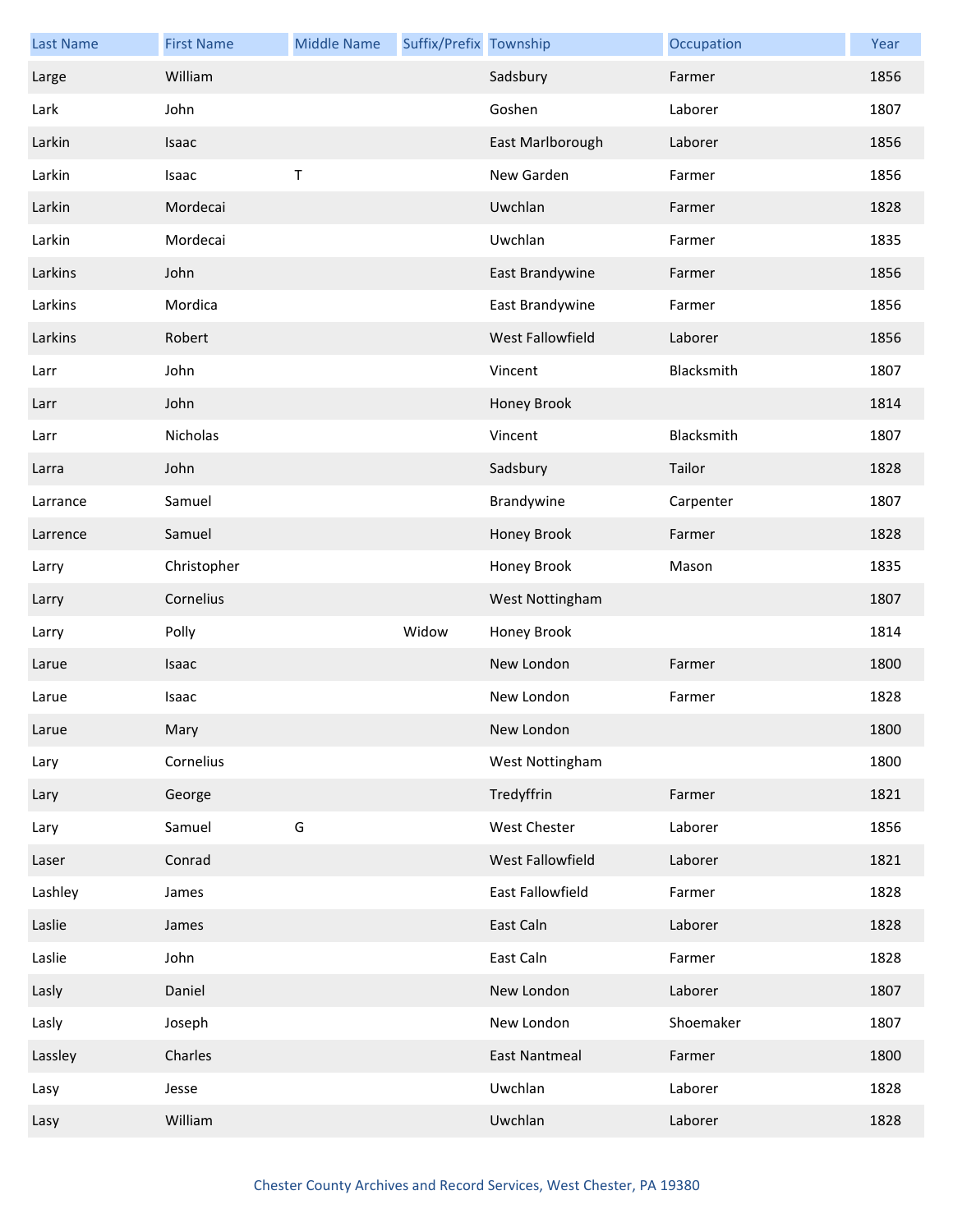| <b>Last Name</b> | <b>First Name</b> | <b>Middle Name</b> | Suffix/Prefix Township |                      | Occupation       | Year |
|------------------|-------------------|--------------------|------------------------|----------------------|------------------|------|
| Latby            | Richard           |                    |                        | Schuylkill           | Laborer          | 1828 |
| Latch            | Peter             | R                  |                        | Tredyffrin           | Carpenter        | 1835 |
| Latch            | Peter             | R                  |                        | Tredyffrin           | Carpenter        | 1856 |
| Latch            | Samuel            | L                  |                        | Tredyffrin           | Teacher          | 1856 |
| Latchford        | Alexander         |                    |                        | East Whiteland       | Shoemaker        | 1807 |
| Latchford        | Richard           |                    |                        | East Whiteland       | Shoemaker        | 1807 |
| Latham           | John              |                    |                        | West Bradford        | Laborer          | 1856 |
| Latimer          | Samuel            |                    |                        | West Bradford        | Laborer          | 1807 |
| Latimore         | Samuel            |                    |                        | East Marlborough     | <b>Blue Dyer</b> | 1814 |
| Latimore         | Samuel            |                    |                        | Westtown             | Laborer          | 1835 |
| Laton            | John              |                    |                        | West Whiteland       | Laborer          | 1856 |
| Latosh           | alfred            |                    |                        | Tredyffrin           | Laborer          | 1856 |
| Latouch          | Sarah             |                    |                        | <b>West Nantmeal</b> |                  | 1835 |
| latsha           | John              |                    |                        | <b>East Vincent</b>  | Farmer           | 1835 |
| Latshaw          | Daniel            |                    |                        | Pikeland             |                  | 1821 |
| Latshaw          | Daniel            |                    |                        | Vincent              | Farmer           | 1828 |
| Latshaw          | Daniel            |                    |                        | <b>East Vincent</b>  | Farmer           | 1856 |
| Latshaw          | Daniel            | B                  |                        | <b>East Vincent</b>  | Farmer           | 1856 |
| Latshaw          | David             |                    |                        | Phoenixville         | Clerk            | 1856 |
| Latshaw          | David             |                    |                        | <b>West Vincent</b>  | Farmer           | 1856 |
| Latshaw          | Elias             |                    |                        | East Vincent         | Farmer           | 1856 |
| Latshaw          | Jacob             |                    | Jr.                    | Pikeland             | Farmer           | 1807 |
| Latshaw          | Jacob             |                    |                        | Pikeland             | Farmer           | 1807 |
| Latshaw          | Jacob             |                    |                        | Pikeland             | Farmer           | 1814 |
| Latshaw          | Jacob             |                    | Jr.                    | Pikeland             | Farmer           | 1814 |
| Latshaw          | Jacob             |                    | Sr.                    | Pikeland             |                  | 1821 |
| Latshaw          | Jacob             |                    | Jr.                    | Pikeland             |                  | 1821 |
| Latshaw          | Jacob             |                    |                        | Pikeland             | Gentleman        | 1828 |
| Latshaw          | Jacob             |                    |                        | East Pikeland        | Laborer          | 1856 |
| Latshaw          | Jacob             |                    |                        | <b>East Vincent</b>  | Storetender      | 1856 |
| Latshaw          | Jacob             | B                  |                        | West Pikeland        | Farmer           | 1856 |
| Latshaw          | John              |                    |                        | Pikeland             | Farmer           | 1807 |
| Latshaw          | John              |                    |                        | Pikeland             | Farmer           | 1814 |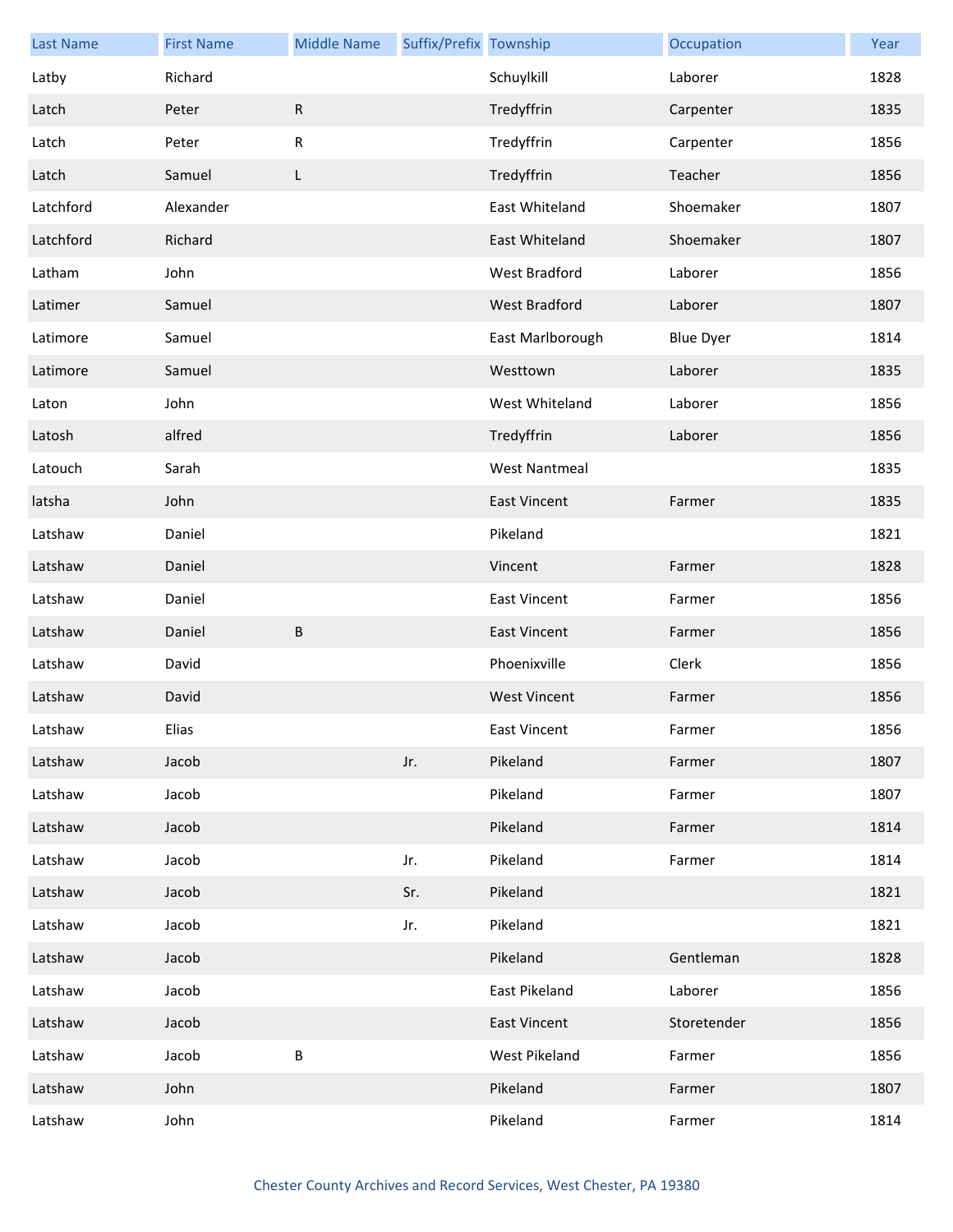| <b>Last Name</b> | <b>First Name</b> | <b>Middle Name</b> | Suffix/Prefix Township |                      | Occupation          | Year |
|------------------|-------------------|--------------------|------------------------|----------------------|---------------------|------|
| Latshaw          | John              |                    |                        | Pikeland             |                     | 1821 |
| Latshaw          | John              |                    |                        | Pikeland             | Farmer              | 1828 |
| Latshaw          | John              |                    |                        | <b>West Vincent</b>  | Farmer              | 1856 |
| Latshaw          | John              |                    |                        | East Pikeland        | Farmer              | 1856 |
| Latshaw          | John              |                    |                        | <b>West Coventry</b> |                     | 1856 |
| Latshaw          | Mary              |                    |                        | Pikeland             |                     | 1821 |
| Latsheere        | Daniel            |                    |                        | <b>East Vincent</b>  |                     | 1835 |
| Latta            | Francis           |                    |                        | Sadsbury             | Minister            | 1828 |
| Latta            | James             |                    | Rev.                   | Sadsbury             |                     | 1814 |
| Latta            | James             |                    |                        | Sadsbury             | Clergyman           | 1821 |
| Latta            | James             |                    |                        | Sadsbury             | Minister            | 1828 |
| Latta            | James             |                    |                        | East Whiteland       | Storekeeper         | 1828 |
| Latta            | James             |                    |                        | Sadsbury             | Preacher            | 1835 |
| Latta            | James             |                    |                        | Sadsbury             | Farmer and preacher | 1856 |
| Latta            | James             | F                  |                        | Tredyffrin           | Physician           | 1835 |
| Latta            | May               |                    |                        | Sadsbury             |                     | 1835 |
| Latta            | W                 |                    | Dr.                    | Sadsbury             | Doctor              | 1856 |
| Latta            | W                 | W                  | Rev.                   | Honeybrook           | Clergyman           | 1856 |
| Latta            | William           |                    |                        | East Whiteland       |                     | 1800 |
| Latta            | William           |                    |                        | East Whiteland       | Clergyman           | 1807 |
| Latta            | William           |                    |                        | East Whiteland       | Farmer              | 1814 |
| Latta            | William           |                    |                        | East Whiteland       | Minister            | 1821 |
| Latta            | William           |                    |                        | East Whiteland       | Reverend            | 1828 |
| Latta            | William           |                    |                        | East Whiteland       | Farmer              | 1835 |
| Latta            | William           |                    | Jr.                    | East Whiteland       | Profes              | 1835 |
| Latter           | John              |                    |                        | London Britain       | Farmer              | 1856 |
| Laubach          | Henry             |                    |                        | Uwchlan              | Farmer              | 1807 |
| Laubach          | John              |                    |                        | Uwchlan              | Farmer              | 1807 |
| Laubauch         | John              |                    |                        | Pikeland             |                     | 1821 |
| Laubaugh         | Henry             |                    |                        | Uwchlan              |                     | 1793 |
| Laubaugh         | Henry             |                    |                        | Uwchlan              |                     | 1800 |
| Laubaugh         | John              |                    |                        | Pikeland             |                     | 1793 |
| Laubaugh         | John              |                    |                        | Uwchlan              |                     | 1800 |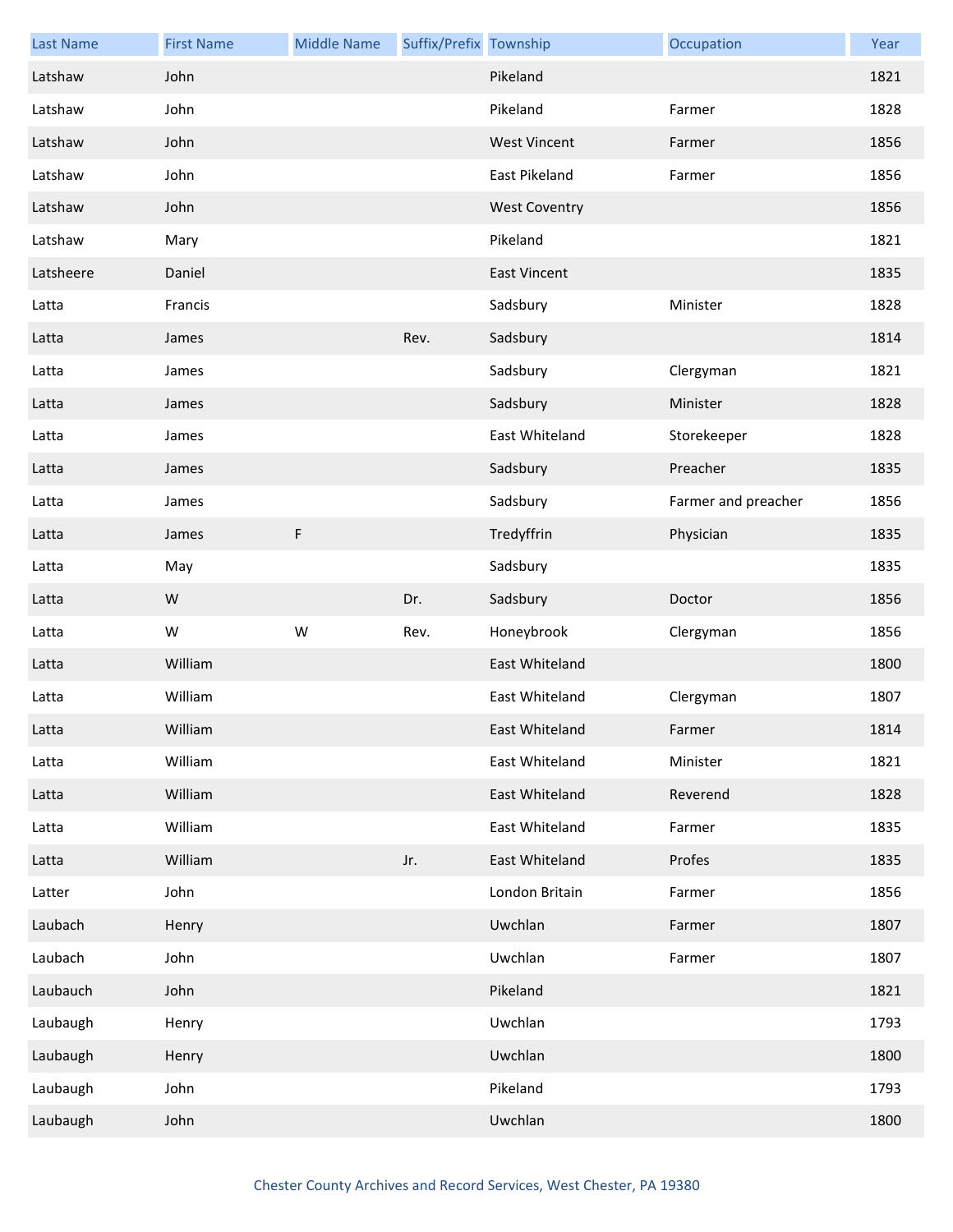| <b>Last Name</b> | <b>First Name</b> | <b>Middle Name</b> | Suffix/Prefix Township |                      | Occupation    | Year |
|------------------|-------------------|--------------------|------------------------|----------------------|---------------|------|
| Laubaugh         | John              |                    |                        | Pikeland             |               | 1800 |
| Laubaugh         | John              |                    |                        | Pikeland             | Farmer        | 1807 |
| Laubaugh         | John              |                    | Jr.                    | Pikeland             | Farmer        | 1807 |
| Laubaugh         | John              |                    |                        | Uwchlan              | Farmer        | 1828 |
| Laubaugh         | John              |                    |                        | Uwchlan              | Farmer        | 1835 |
| Laubaugh         | Ludwick           |                    |                        | Uwchlan              |               | 1793 |
| Lauer            | George            |                    |                        | Schuylkill           | Laborer       | 1856 |
| Lauer            | George            | ${\sf P}$          |                        | Sadsbury             | Tavern Keeper | 1835 |
| Lauer            | George            | Ρ.                 |                        | East Caln            | Tobacconist   | 1821 |
| Lauer            | George            | Ρ.                 |                        | East Caln            | Innkeeper     | 1828 |
| Lauer            | Philip            |                    |                        | East Caln            | Carpenter     | 1821 |
| Laughbaugh       | Henry             |                    |                        | Uwchlan              | Farmer        | 1814 |
| Laughbaugh       | John              |                    |                        | Uwchlan              | Farmer        | 1814 |
| Laughbaugh       | John              |                    |                        | Pikeland             | Farmer        | 1814 |
| Laughbough       | John              |                    |                        | Uwchlan              | Farmer        | 1821 |
| Laugherty        | John              |                    |                        | East Whiteland       | Laborer       | 1856 |
| Laughley         | John              |                    |                        | East Brandywine      | Laborer       | 1856 |
| Laughlin         | Dennis            |                    |                        | West Whiteland       | Laborer       | 1856 |
| Laughlin         | James             |                    |                        | Upper Oxford         | Yeoman        | 1800 |
| Laughlin         | John              |                    |                        | Lower Oxford         | Mason         | 1807 |
| Laughlin         | John              |                    |                        | Lower Oxford         | Stonemason    | 1814 |
| Laughlin         | John              |                    |                        | Lower Oxford         | Stonemason    | 1821 |
| Laughlin         | Robert            |                    |                        | Upper Oxford         | Carpenter     | 1800 |
| Laughlin         | Robert            |                    |                        | Phoenixville         | Pudler        | 1856 |
| Laughman         | Daniel            |                    |                        | <b>West Coventry</b> | Farmer        | 1856 |
| Laughten         | George            |                    |                        | East Caln            | Manufacturer  | 1856 |
| Laughten         | William           |                    |                        | East Caln            | Manufacturer  | 1856 |
| Laur             | George            |                    |                        | East Caln            | Cabinetmaker  | 1814 |
| Laurance         | Christian         |                    |                        | Sadsbury             |               | 1807 |
| Laurance         | Henry             |                    |                        | West Brandywine      | Farmer        | 1856 |
| Laurance         | John              |                    |                        | West Caln            | Farmer        | 1835 |
| Laurence         | Christian         |                    |                        | West Caln            | Laborer       | 1856 |
| Laurence         | David             |                    |                        | East Caln            | Weaver        | 1814 |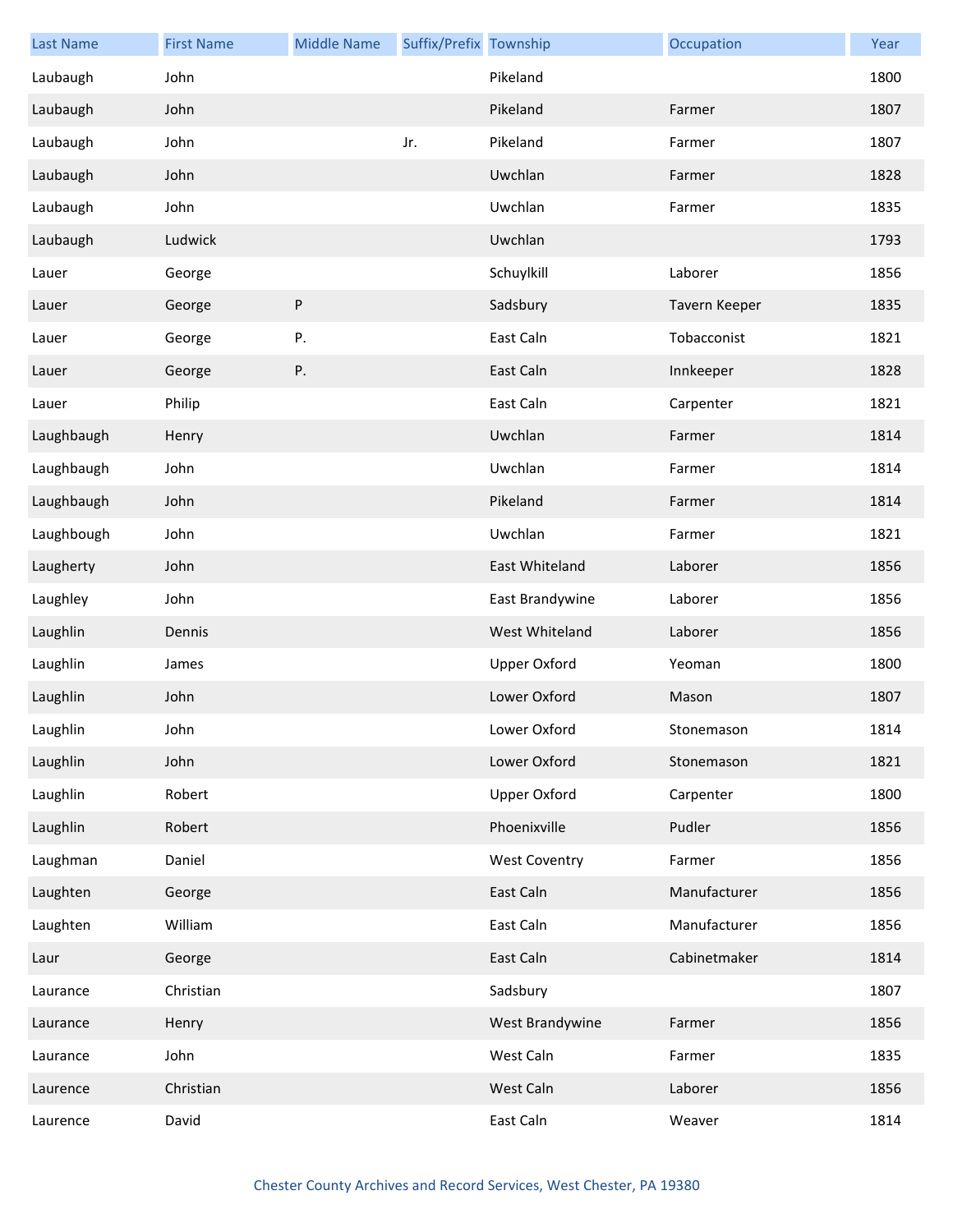| <b>Last Name</b> | <b>First Name</b> | <b>Middle Name</b> | Suffix/Prefix Township |                      | Occupation     | Year |
|------------------|-------------------|--------------------|------------------------|----------------------|----------------|------|
| Laurence         | David             |                    |                        | West Caln            | Laborer        | 1814 |
| Laurence         | Isaac             |                    |                        | West Bradford        | Laborer        | 1828 |
| Laurence         | Jacob             |                    |                        | West Caln            | Farmer         | 1856 |
| Laurence         | John              |                    |                        | West Caln            | Carpenter      | 1814 |
| Laurence         | John              |                    |                        | Charlestown          | Miller         | 1814 |
| Laurence         | John              |                    |                        | West Caln            | Farmer         | 1856 |
| Laurence         | John              |                    |                        | West Caln            | Laborer        | 1856 |
| Laurence         | Joseph            |                    |                        | Tredyffrin           | Farmer         | 1821 |
| Laurence         | Mordecai          |                    |                        | East Caln            | Doctor         | 1835 |
| Laurence         | Samuel            |                    |                        | Honey Brook          | Farmer         | 1835 |
| Laurence         | Samuel            |                    |                        | West Caln            | Farmer         | 1856 |
| Laurence         | William           |                    |                        | East Caln            | Carpenter      | 1814 |
| Laurough         | John              |                    |                        | Sadsbury             | Tailor         | 1821 |
| LaVallette       | Thomas            | G                  |                        | <b>West Chester</b>  | Clerk          | 1856 |
| Laver            | Erasmus           |                    |                        | Pikeland             | Farmer         | 1807 |
| Laver            | Erasmus           |                    |                        | Charlestown          | Blacksmith     | 1814 |
| Laver            | Erasmus           |                    |                        | <b>East Vincent</b>  |                | 1835 |
| Laver            | Jacob             |                    |                        | Schuylkill           | Laborer        | 1856 |
| Laver            | Rasnet            |                    |                        | East Whiteland       | Farmer         | 1821 |
| Lavering         | Benjamin          |                    |                        | Charlestown          | Laborer        | 1821 |
| Laverty          | Alexander         |                    |                        | <b>West Nantmeal</b> | Farmer         | 1807 |
| Laverty          | Alexander         |                    |                        | <b>West Nantmeal</b> | Farmer         | 1814 |
| Laverty          | Alexander         |                    |                        | <b>West Nantmeal</b> | Farmer         | 1821 |
| Laverty          | Barnard           |                    |                        | East Nottingham      | Farmer         | 1814 |
| Laverty          | Barnard           |                    |                        | East Nottingham      | Farmer         | 1821 |
| Laverty          | Hugh              |                    |                        | West Marlborough     | Laborer        | 1821 |
| Laverty          | Robert            |                    |                        | <b>West Nantmeal</b> |                | 1814 |
| Laverty          | Robert            |                    |                        | <b>West Nantmeal</b> | Storekeeper    | 1821 |
| Laverty          | Robert            |                    |                        | Tredyffrin           | Toll collector | 1856 |
| Laverty          | Samuel            |                    | Esq.                   | <b>West Nantmeal</b> | Farmer         | 1807 |
| Laverty          | Samuel            |                    | Esq.                   | <b>West Nantmeal</b> |                | 1814 |
| Laverty          | Samuel            |                    | Esq.                   | <b>West Nantmeal</b> | Farmer         | 1821 |
| Lavery           | James             |                    |                        | West Chester         | Shoemaker      | 1856 |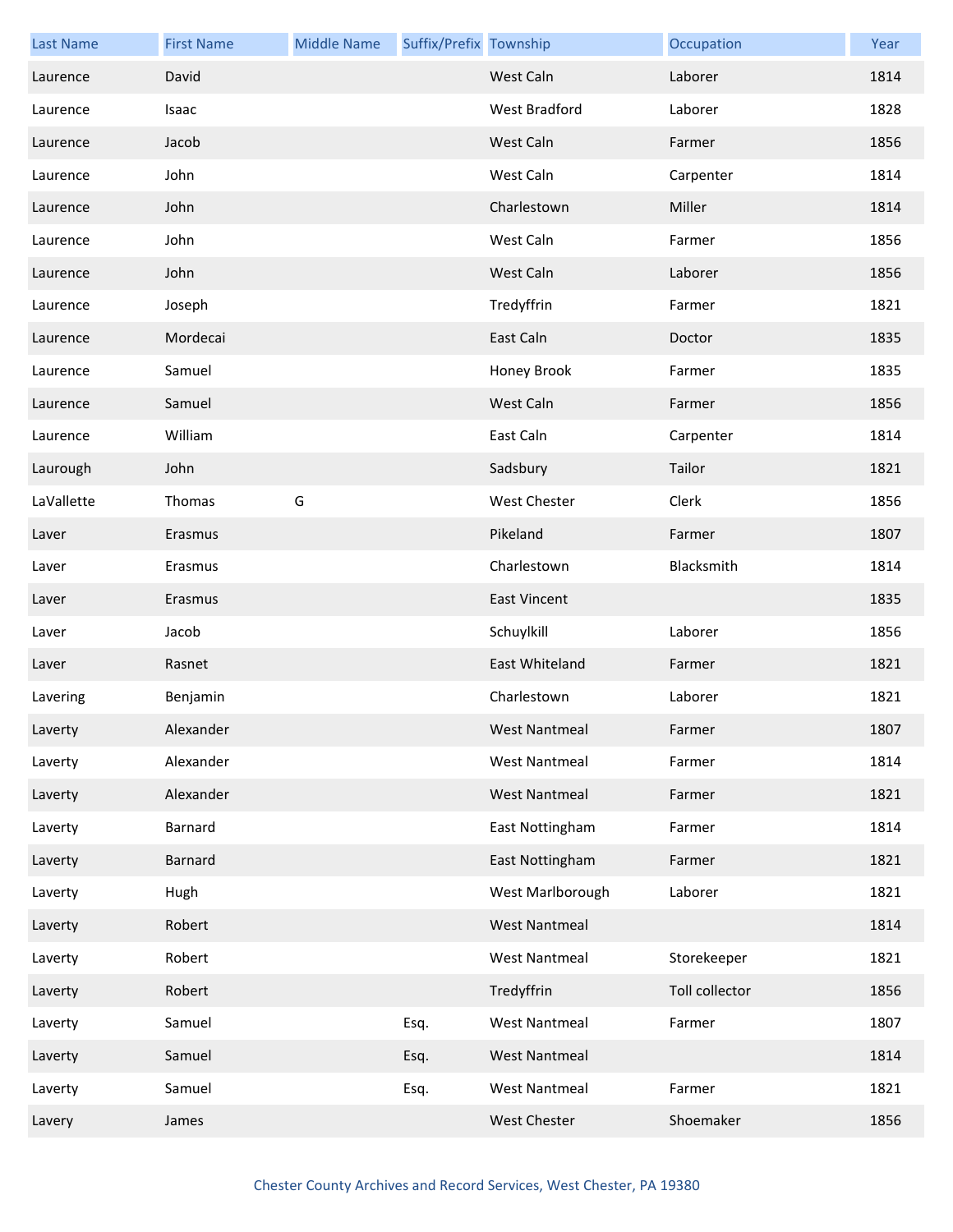| <b>Last Name</b> | <b>First Name</b> | <b>Middle Name</b> | Suffix/Prefix Township |                      | Occupation             | Year |
|------------------|-------------------|--------------------|------------------------|----------------------|------------------------|------|
| Lavery           | John              |                    |                        | <b>West Chester</b>  | Laborer                | 1856 |
| Lavor            | Esenes            |                    |                        | <b>East Pikeland</b> | Laborer                | 1856 |
| Law              | Charles           |                    |                        | Coventry             | Laborer                | 1814 |
| Law              | Charles           |                    |                        | Coventry             | Weaver                 | 1821 |
| Law              | Charles           |                    |                        | Coventry             | Weaver                 | 1828 |
| Law              | Charles           |                    | Jr.                    | Coventry             | Tailor                 | 1835 |
| Law              | Charles           |                    |                        | Coventry             | Weaver                 | 1835 |
| Law              | Isaac             |                    |                        | Newlin               | Laborer                | 1835 |
| Law              | James             |                    |                        | New Garden           | <b>Cotton Factorer</b> | 1828 |
| Law              | John              |                    |                        | <b>East Nantmeal</b> | Mason                  | 1807 |
| Law              | John              |                    |                        | Coventry             | Yeoman                 | 1807 |
| Law              | John              |                    |                        | Coventry             | Laborer                | 1814 |
| Law              | John              |                    |                        | Coventry             | Farmer                 | 1821 |
| Law              | John              |                    |                        | East Marlborough     | Saddler                | 1821 |
| Law              | John              |                    |                        | Coventry             | Laborer                | 1828 |
| Law              | John              |                    |                        | West Whiteland       | Carpenter              | 1835 |
| Law              | John              |                    |                        | Coventry             |                        | 1835 |
| Law              | John              |                    |                        | Schuylkill           | Laborer                | 1856 |
| Law              | John              |                    |                        | West Whiteland       | Carpenter              | 1856 |
| Law              | Mathew            |                    |                        | Coventry             | Weaver                 | 1807 |
| Law              | Mathew            |                    |                        | Coventry             | Innkeeper              | 1814 |
| Law              | Mathew            |                    |                        | Coventry             | Farmer                 | 1821 |
| Law              | mathew            |                    |                        | Coventry             |                        | 1835 |
| Law              | Matthew           |                    |                        | Coventry             | Farmer                 | 1828 |
| Law              | Matthew           |                    |                        | Phoenixville         | Pudler                 | 1856 |
| Law              | Samuel            |                    |                        | Easttown             |                        | 1821 |
| Law              | Samuel            | $\sf B$            |                        | Tredyffrin           | Farmer                 | 1856 |
| Lawder           | John              |                    |                        | Pikeland             |                        | 1793 |
| Lawer            | Nicholas          |                    |                        | Vincent              |                        | 1800 |
| Lawless          | Edward            |                    |                        | Goshen               | Laborer                | 1807 |
| Lawless          | John              |                    |                        | Goshen               | Laborer                | 1807 |
| Lawr             | John              |                    |                        | Vincent              | Blacksmith             | 1814 |
| Lawr             | Nicholas          |                    |                        | Vincent              |                        | 1793 |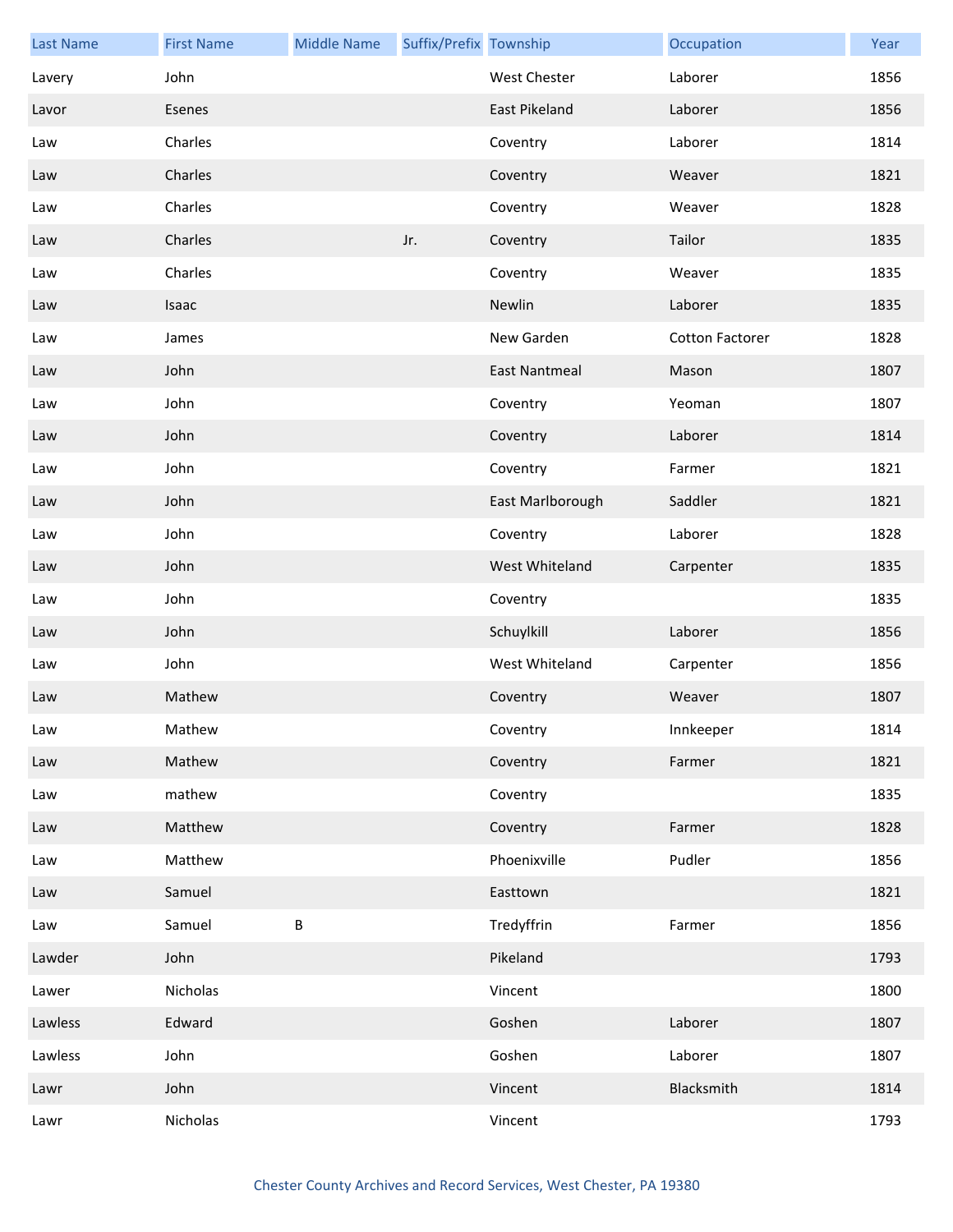| <b>Last Name</b> | <b>First Name</b> | <b>Middle Name</b> | Suffix/Prefix Township |                      | Occupation  | Year |
|------------------|-------------------|--------------------|------------------------|----------------------|-------------|------|
| Lawr             | Nicholas          |                    |                        | Vincent              |             | 1814 |
| Lawr             | Nicholas          |                    | Jr.                    | Vincent              |             | 1821 |
| Lawr             | Nicholas          |                    |                        | Vincent              |             | 1821 |
| Lawrance         | Andrew            |                    |                        | West Caln            | Farmer      | 1828 |
| Lawrance         | Andrew            |                    |                        | <b>West Nantmeal</b> | Jobber      | 1856 |
| Lawrance         | Christian         |                    |                        | West Caln            | Laborer     | 1828 |
| Lawrance         | Henry             |                    |                        | West Caln            | Laborer     | 1828 |
| Lawrance         | Isaac             |                    |                        | Willistown           | Wheelwright | 1821 |
| Lawrance         | Isaac             |                    |                        | Willistown           | Cartwright  | 1828 |
| Lawrance         | John              |                    |                        | Tredyffrin           |             | 1793 |
| Lawrance         | John              |                    |                        | Tredyffrin           | Laborer     | 1807 |
| Lawrance         | John              |                    |                        | Willistown           | Farmer      | 1821 |
| Lawrance         | John              |                    |                        | Willistown           | Laborer     | 1828 |
| Lawrance         | John              |                    |                        | West Caln            | Farmer      | 1828 |
| Lawrance         | John              |                    |                        | Charlestown          | Farmer      | 1835 |
| Lawrance         | Joshua            |                    |                        | Willistown           | Cartwright  | 1828 |
| Lawrance         | Nathaniel         |                    |                        | Willistown           | Smith       | 1828 |
| Lawrance         | Samuel            |                    |                        | New London           | Cordwainer  | 1821 |
| Lawrance         | Thompson          |                    |                        | <b>West Nantmeal</b> | Forgeman    | 1856 |
| Lawrance         | William           |                    |                        | Tredyffrin           |             | 1793 |
| Lawrance         | William           |                    |                        | Tredyffrin           | Wheelwright | 1807 |
| Lawrance         | William           |                    |                        | Willistown           | Farmer      | 1821 |
| Lawrance         | William           |                    |                        | Willistown           | Farmer      | 1828 |
| Lawrence         | Aaron             |                    |                        | Goshen               | Laborer     | 1807 |
| Lawrence         | Aaron             |                    |                        | Willistown           | Laborer     | 1814 |
| Lawrence         | Aaron             |                    |                        | West Whiteland       |             | 1821 |
| Lawrence         | Aaron             |                    |                        | West Whiteland       | Farmer      | 1828 |
| Lawrence         | Andrew            |                    |                        | West Caln            | Laborer     | 1821 |
| Lawrence         | Andrew            |                    |                        | Honeybrook           | Farmer      | 1856 |
| Lawrence         | Charles           |                    |                        | South Coventry       | Tailor      | 1856 |
| Lawrence         | Charles           | C.                 |                        | East Caln            | Potter      | 1821 |
| Lawrence         | David             |                    |                        | West Caln            | Laborer     | 1821 |
| Lawrence         | David             |                    |                        | East Caln            | Weaver      | 1821 |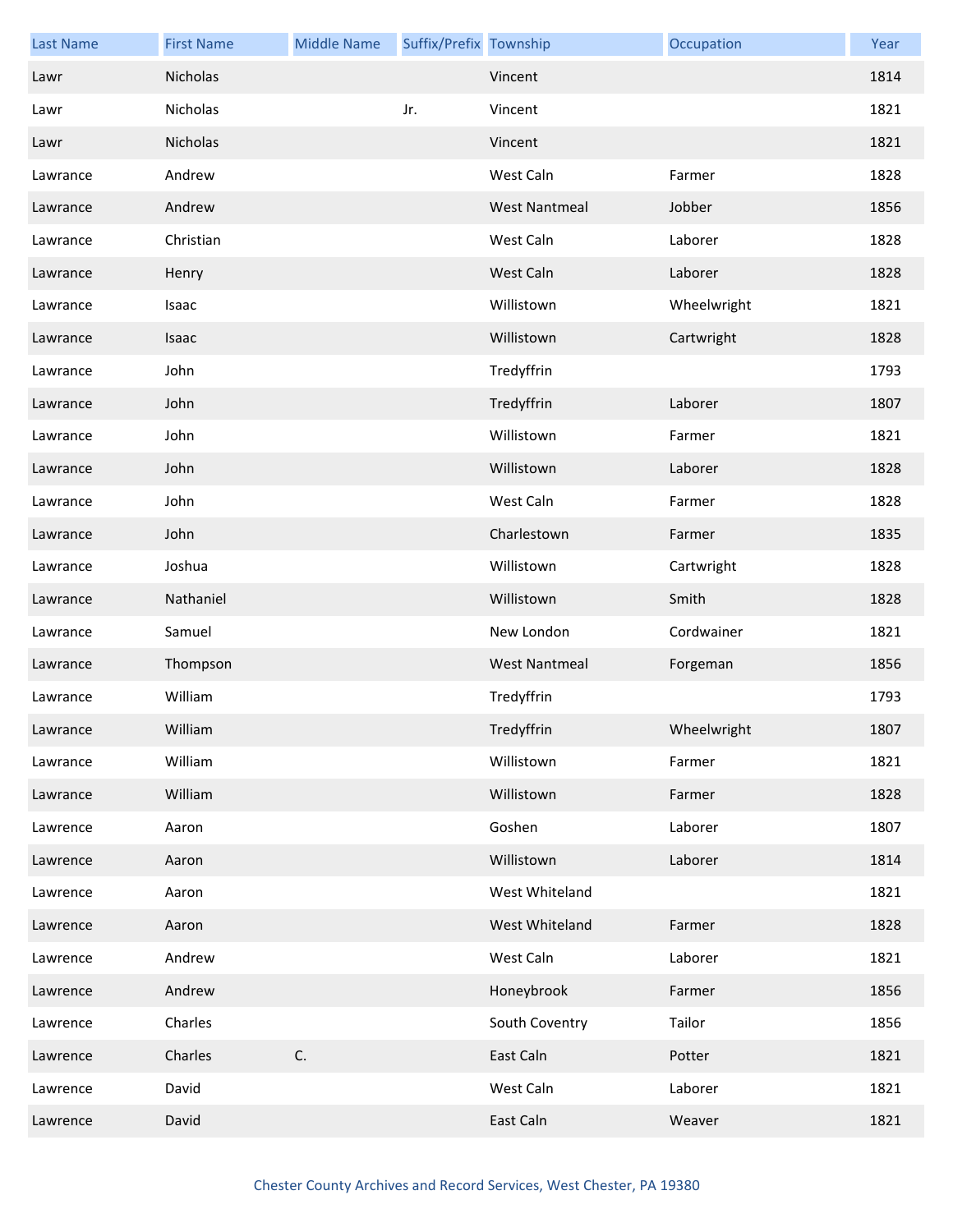| <b>Last Name</b> | <b>First Name</b> | <b>Middle Name</b> | Suffix/Prefix Township |                         | Occupation  | Year |
|------------------|-------------------|--------------------|------------------------|-------------------------|-------------|------|
| Lawrence         | David             |                    |                        | South Coventry          | Farmer      | 1856 |
| Lawrence         | Henry             |                    |                        | West Caln               | Laborer     | 1821 |
| Lawrence         | Henry             |                    |                        | Sadsbury                |             | 1835 |
| Lawrence         | Isaac             |                    |                        | East Bradford           | Farmer      | 1814 |
| Lawrence         | Isaac             |                    |                        | East Bradford           |             | 1821 |
| Lawrence         | Isaac             |                    |                        | Willistown              | Farmer      | 1835 |
| Lawrence         | Isaac             |                    |                        | Easttown                | Farmer      | 1856 |
| Lawrence         | Jacob             |                    |                        | <b>East Fallowfield</b> | Laborer     | 1856 |
| Lawrence         | John              |                    |                        | Tredyffrin              |             | 1800 |
| Lawrence         | John              |                    |                        | West Caln               | Carpenter   | 1807 |
| Lawrence         | John              |                    |                        | East Bradford           |             | 1821 |
| Lawrence         | John              |                    |                        | West Caln               | Farmer      | 1821 |
| Lawrence         | Joseph            |                    |                        | Pennsbury               |             | 1793 |
| Lawrence         | Joseph            |                    |                        | Tredyffrin              | Laborer     | 1814 |
| Lawrence         | Joshua            |                    |                        | Willistown              | Wheelwright | 1835 |
| Lawrence         | Joshua            |                    |                        | Easttown                |             | 1856 |
| Lawrence         | Nathan            |                    |                        | Willistown              | Wheelwright | 1835 |
| Lawrence         | Nathaniel         |                    |                        | Easttown                | Farmer      | 1856 |
| Lawrence         | Samuel            |                    |                        | West Caln               |             | 1793 |
| Lawrence         | Samuel            |                    |                        | Honeybrook              | Farmer      | 1856 |
| Lawrence         | Sarah             |                    |                        | West Whiteland          | Housekeeper | 1856 |
| Lawrence         | Smith             |                    |                        | Easttown                |             | 1856 |
| Lawrence         | William           |                    |                        | Tredyffrin              |             | 1800 |
| Lawrence         | William           |                    |                        | Tredyffrin              | Farmer      | 1814 |
| Lawrence         | William           |                    |                        | Willistown              | Farmer      | 1835 |
| Lawrence         | William           |                    |                        | Easttown                |             | 1856 |
| Lawrey           | Samuel            |                    |                        | Franklin                | Laborer     | 1856 |
| Lawry            | Christian         |                    |                        | Honeybrook              | Farmer      | 1856 |
| Lawry            | Lewis             |                    |                        | Honeybrook              | Carpenter   | 1856 |
| Laws             | Charles           |                    |                        | Tredyffrin              | Laborer     | 1856 |
| Laws             | Eliza             |                    |                        | Easttown                | Storekeeper | 1856 |
| Laws             | John              |                    |                        | East Whiteland          | Farmer      | 1856 |
| Laws             | John              |                    |                        | Westtown                | Farmer      | 1856 |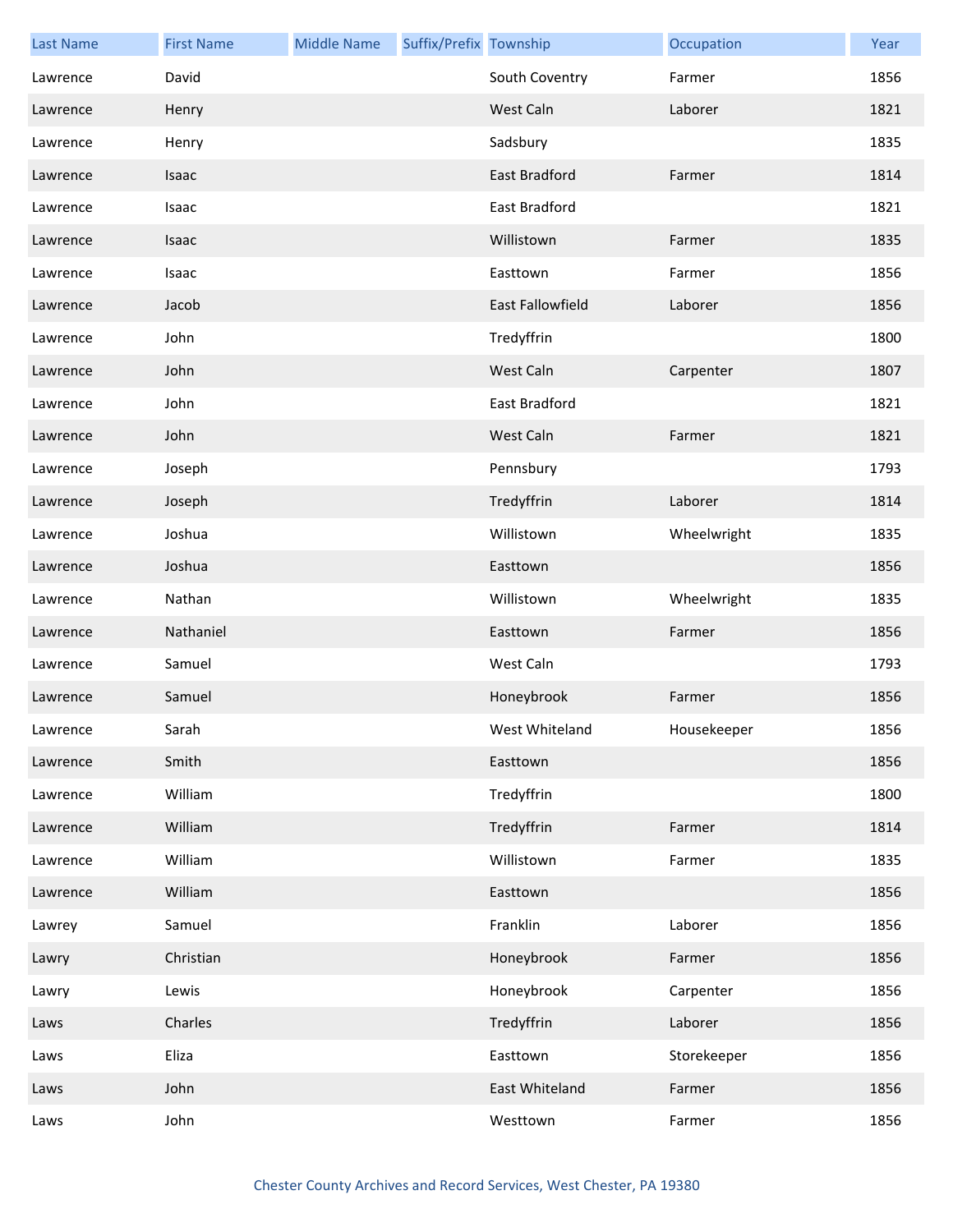| <b>Last Name</b> | <b>First Name</b> | <b>Middle Name</b> | Suffix/Prefix Township |                     | Occupation  | Year |
|------------------|-------------------|--------------------|------------------------|---------------------|-------------|------|
| Laws             | John              |                    |                        | Easttown            | Storekeeper | 1856 |
| Laws             | Jonathan          |                    |                        | West Whiteland      | Laborer     | 1856 |
| Laws             | William           |                    | Sr.                    | Tredyffrin          | Laborer     | 1856 |
| Laws             | William           |                    | Jr.                    | Tredyffrin          | Laborer     | 1856 |
| Lawson           | David             |                    |                        | Sadsbury            |             | 1800 |
| Lawson           | Joseph            |                    |                        | West Chester        | Hostler     | 1807 |
| Lawson           | Joseph            |                    |                        | <b>West Chester</b> | Hostler     | 1814 |
| Lawson           | Thomas            |                    |                        | Sadsbury            |             | 1800 |
| Lawson           | William           |                    |                        | <b>Upper Oxford</b> | Yeoman      | 1800 |
| Lawson           | William           |                    |                        | <b>Upper Oxford</b> | Farmer      | 1807 |
| Lawson           | William           |                    |                        | <b>Upper Oxford</b> | Farmer      | 1814 |
| Lawson           | William           |                    |                        | <b>Upper Oxford</b> | Weaver      | 1821 |
| Lawson           | William           |                    |                        | <b>Upper Oxford</b> | Farmer      | 1828 |
| Laycey           | William           |                    |                        | Vincent             |             | 1821 |
| Layey            | Michael           |                    |                        | East Goshen         | Laborer     | 1856 |
| Layman           | $\mathsf C$       | ${\sf M}$          |                        | <b>West Chester</b> | Farmer      | 1856 |
| Layman           | Thomas            |                    |                        | Willistown          | Farmer      | 1814 |
| Layman           | Thomas            |                    |                        | East Goshen         | Farmer      | 1835 |
| Laypant          | Thomas            |                    |                        | East Goshen         | Laborer     | 1835 |
| Lazier           | Tilghman          |                    |                        | West Fallowfield    | Laborer     | 1835 |
| Lea              | John              |                    |                        | West Marlborough    | Laborer     | 1856 |
| Lea              | John              |                    |                        | Penn                | Laborer     | 1856 |
| Lea              | Mordecai          |                    |                        | Uwchlan             | Farmer      | 1856 |
| Leaboult         | John              |                    |                        | Honey Brook         |             | 1800 |
| Leacy            | Jesse             |                    |                        | Vincent             | Miller      | 1821 |
| Leahay           | John              |                    |                        | East Caln           | Laborer     | 1856 |
| Leailess         | Joseph            |                    |                        | East Goshen         | Laborer     | 1835 |
| Lealess          | John              |                    |                        | East Goshen         | Laborer     | 1828 |
| Leaman           | Hector            |                    |                        | Lower Oxford        | Laborer     | 1821 |
| Leamey           | John              |                    |                        | Easttown            | Farmer      | 1856 |
| Leamey           | Stephen           |                    |                        | Easttown            | Farmer      | 1856 |
| Leamey           | Stephen           |                    | Jr.                    | Easttown            |             | 1856 |
| Leamey           | Zacriah           |                    |                        | Easttown            | Stonemason  | 1856 |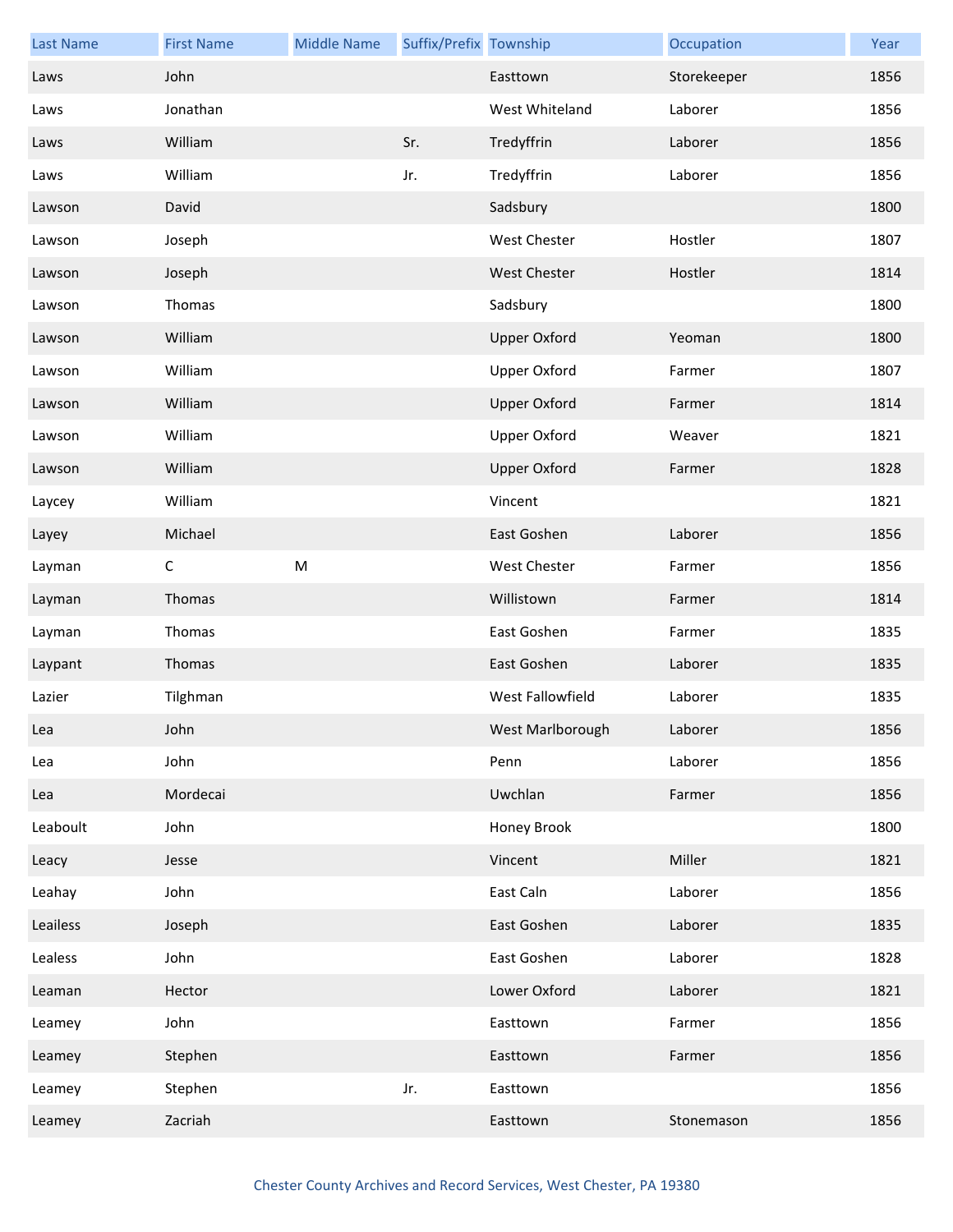| <b>Last Name</b> | <b>First Name</b> | <b>Middle Name</b> | Suffix/Prefix Township |                     | Occupation  | Year |
|------------------|-------------------|--------------------|------------------------|---------------------|-------------|------|
| Leamy            | Edward            |                    |                        | East Whiteland      |             | 1793 |
| Leamy            | John              |                    |                        | Easttown            | Farmer      | 1835 |
| Leamy            | Mary              |                    |                        | Easttown            | Farmer      | 1828 |
| Leamy            | Stephen           |                    |                        | Easttown            | Farmer      | 1807 |
| Leamy            | Stephen           |                    |                        | Tredyffrin          | Shoemaker   | 1835 |
| Leanard          | Thomas            |                    |                        | Easttown            | Farmer      | 1835 |
| Leane            | Robert            |                    |                        | West Caln           | Laborer     | 1821 |
| Leap             | John              |                    |                        | Charlestown         | Carter      | 1807 |
| Leap             | John              |                    |                        | Charlestown         | Laborer     | 1821 |
| Lear             | Bartholomew       |                    |                        | Uwchlan             | Laborer     | 1807 |
| Lear             | Jacob             |                    |                        | Coventry            | Farmer      | 1821 |
| Lear             | Jacob             |                    |                        | Coventry            | Carpenter   | 1835 |
| Lear             | Jesse             |                    |                        | <b>West Chester</b> | Laborer     | 1821 |
| Lear             | John              |                    |                        | Coventry            | Laborer     | 1835 |
| Lear             | Jose              |                    |                        | East Bradford       | Shoemaker   | 1835 |
| Lear             | Joseph            |                    |                        | New London          | Laborer     | 1821 |
| Lear             | Rufus             |                    |                        | <b>West Chester</b> | Shoemaker   | 1856 |
| Lear             | Thomas            |                    |                        | New London          | Laborer     | 1821 |
| Lear             | Thomas            |                    |                        | New London          | Wheelwright | 1828 |
| Lear             | Thomas            |                    |                        | New London          | Laborer     | 1835 |
| Leard            | Alexander         |                    |                        | Kennett             | Weaver      | 1814 |
| Leard            | James             |                    |                        | East Whiteland      | Laborer     | 1814 |
| Leary            | George            |                    |                        | Warwick             | Farmer      | 1856 |
| Leary            | John              |                    |                        | Lower Oxford        | Laborer     | 1856 |
| Leatherberry     | Perry             |                    |                        | West Bradford       | Hatter      | 1821 |
| Leaton           | Esther            |                    |                        | Honeybrook          | Lady        | 1856 |
| Leaton           | Jesse             |                    |                        | Honeybrook          | Shoemaker   | 1856 |
| Leaton           | Roland            | D                  |                        | Honeybrook          | Laborer     | 1856 |
| Ledger           | George            |                    |                        | East Whiteland      | Laborer     | 1814 |
| Ledman           | John              |                    |                        | Sadsbury            | Minister    | 1835 |
| Ledman           | Joshua            |                    |                        | East Fallowfield    | Farmer      | 1856 |
| ledom            | William           |                    |                        | Easttown            | Farmer      | 1856 |
| Lee              | Alfred            |                    |                        | East Whiteland      | Lime Burner | 1821 |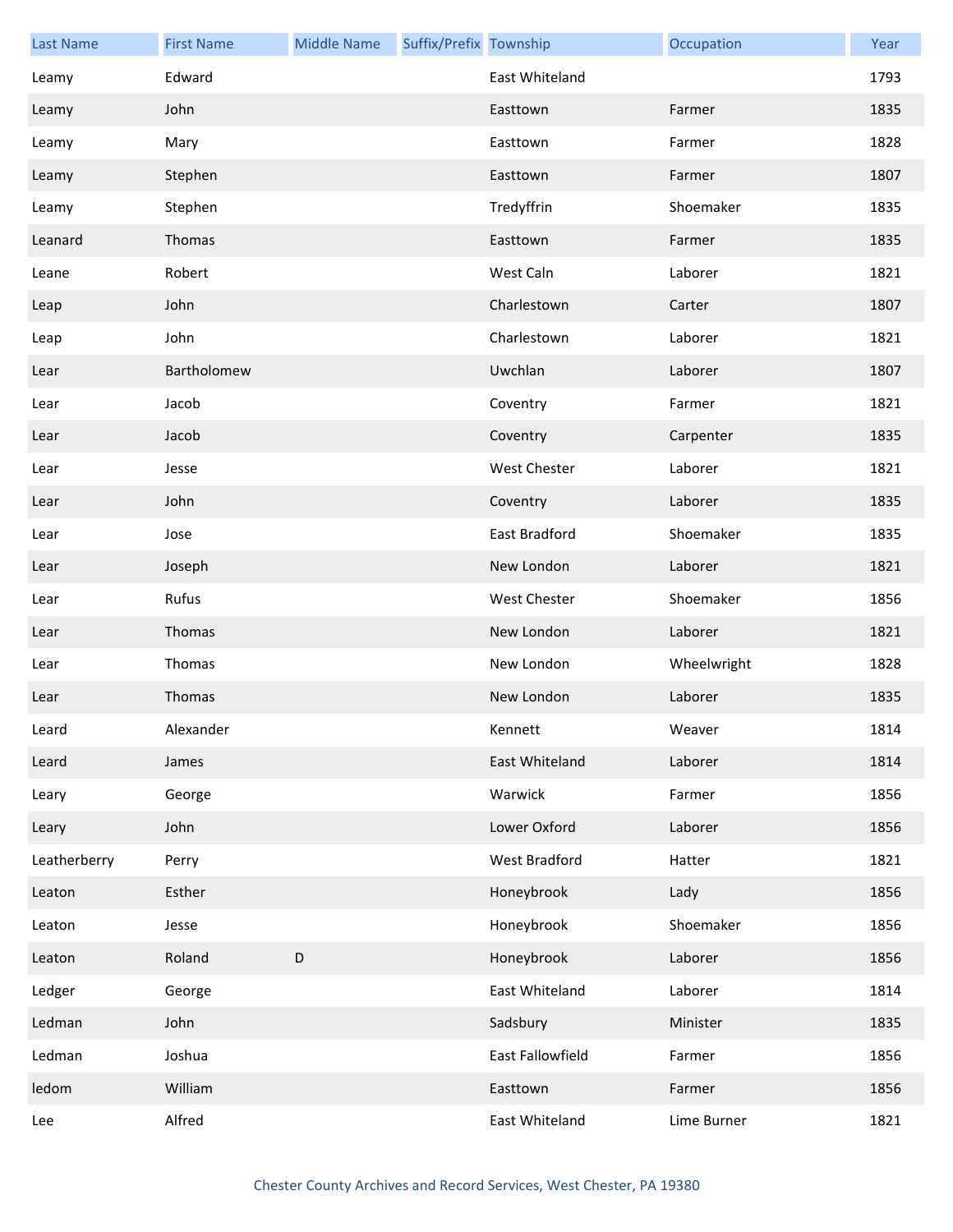| <b>Last Name</b> | <b>First Name</b> | <b>Middle Name</b> | Suffix/Prefix Township |                         | Occupation     | Year |
|------------------|-------------------|--------------------|------------------------|-------------------------|----------------|------|
| Lee              | Anthony           |                    |                        | London Britain          | Laborer        | 1835 |
| Lee              | Charles           |                    |                        | East Nottingham         | Wheelwright    | 1835 |
| Lee              | Charles           | B                  |                        | Tredyffrin              | Farmer         | 1856 |
| Lee              | David             |                    |                        | East Whiteland          | Farmer         | 1821 |
| Lee              | David             |                    |                        | Willistown              | Farmer         | 1828 |
| Lee              | David             | $\mathsf C$        | Esq.                   | Willistown              | Farmer         | 1835 |
| Lee              | David             | $\mathsf{C}$       |                        | Tredyffrin              | Farmer         | 1856 |
| Lee              | Francis           |                    |                        | East Whiteland          |                | 1800 |
| Lee              | Francis           |                    | Esq.                   | East Whiteland          | Farmer         | 1807 |
| Lee              | Francis           |                    |                        | East Whiteland          | Farmer         | 1814 |
| Lee              | George            |                    |                        | Valley                  | Laborer        | 1856 |
| Lee              | Henry             |                    |                        | <b>East Fallowfield</b> | Laborer        | 1856 |
| Lee              | James             |                    |                        | <b>West Chester</b>     | Laborer        | 1856 |
| Lee              | James             |                    |                        | West Whiteland          | Laborer        | 1856 |
| Lee              | James             | M                  |                        | East Nottingham         | Farmer         | 1856 |
| Lee              | Jobe              |                    |                        | West Nottingham         | Farmer         | 1828 |
| Lee              | John              |                    |                        | West Nottingham         | Cordwainer     | 1807 |
| Lee              | John              |                    |                        | West Nottingham         | Shoemaker      | 1814 |
| Lee              | John              |                    |                        | West Nottingham         |                | 1835 |
| Lee              | Joseph            |                    |                        | London Britain          | Laborer        | 1835 |
| Lee              | Joseph            |                    |                        | Easttown                | Farmer         | 1835 |
| Lee              | Joshua            |                    |                        | East Fallowfield        | Farmer         | 1856 |
| Lee              | Josiah            |                    |                        | West Nottingham         | Carpenter      | 1807 |
| Lee              | Josiah            |                    | Jr.                    | West Nottingham         | Miller         | 1856 |
| Lee              | Levi              |                    |                        | New Garden              | Laborer        | 1856 |
| Lee              | Marshall          |                    |                        | London Grove            | Farmer         | 1821 |
| Lee              | Marshall          |                    |                        | East Nottingham         | Farmer         | 1835 |
| Lee              | Mordecai          |                    |                        | Uwchlan                 | Storekeeper    | 1814 |
| Lee              | Mordecai          |                    |                        | Uwchlan                 | Storekeeper    | 1821 |
| Lee              | Mordecai          |                    |                        | Uwchlan                 | Farmer         | 1828 |
| Lee              | Mordecai          |                    |                        | Uwchlan                 | <b>Butcher</b> | 1835 |
| Lee              | Moses             |                    |                        | New London              | Farmer         | 1856 |
| Lee              | Nathan            |                    |                        | Honey Brook             | Farmer         | 1835 |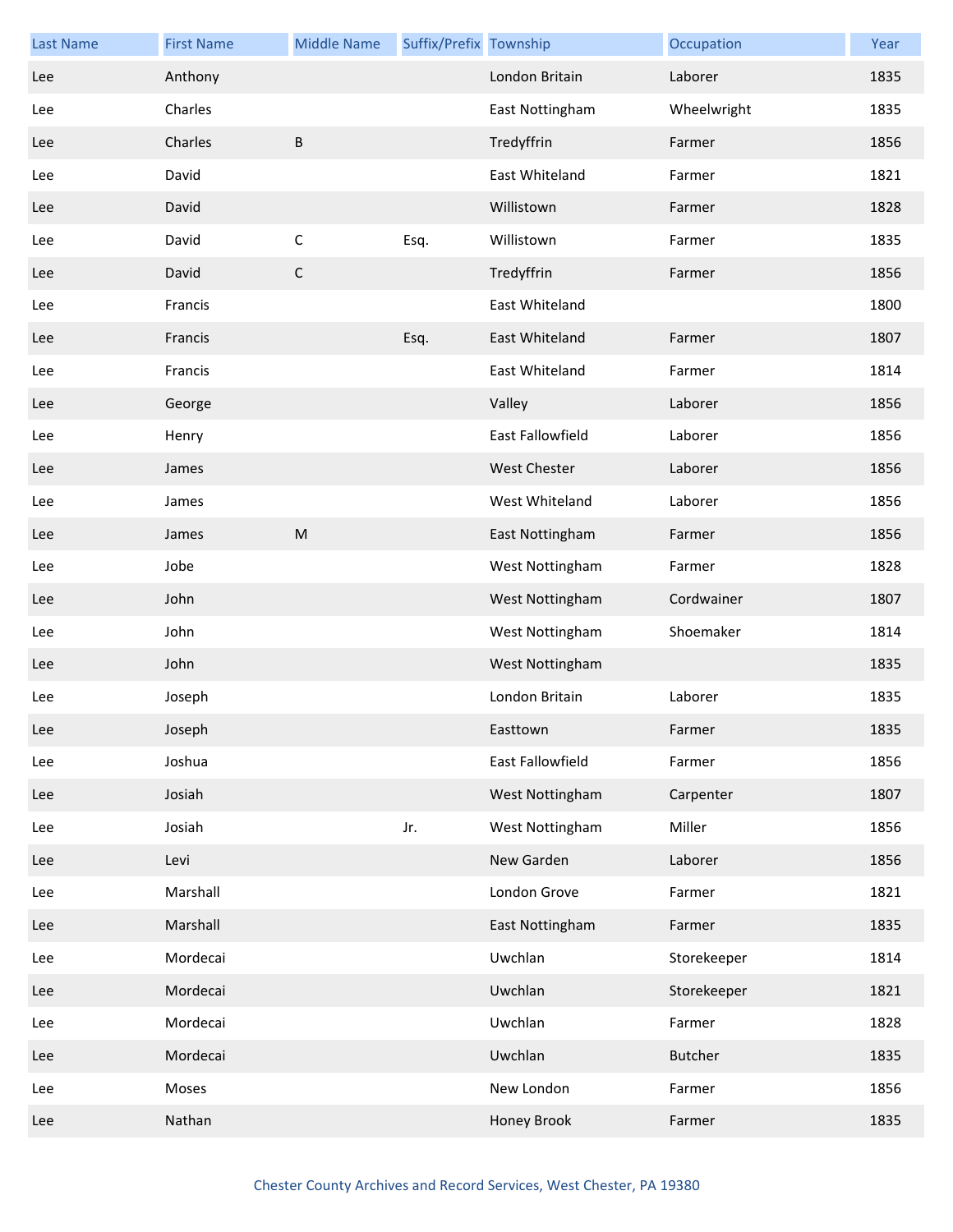| <b>Last Name</b> | <b>First Name</b> | <b>Middle Name</b> | Suffix/Prefix Township |                     | Occupation       | Year |
|------------------|-------------------|--------------------|------------------------|---------------------|------------------|------|
| Lee              | Richard           |                    |                        | Charlestown         | Fuller           | 1814 |
| Lee              | Richard           |                    |                        | Tredyffrin          | Laborer          | 1835 |
| Lee              | Richard           |                    |                        | <b>West Chester</b> | Laborer          | 1856 |
| Lee              | Samuel            |                    |                        | West Nottingham     |                  | 1793 |
| Lee              | Samuel            |                    |                        | West Nottingham     |                  | 1800 |
| Lee              | Samuel            |                    |                        | West Nottingham     | Farmer           | 1807 |
| Lee              | Samuel            |                    |                        | West Nottingham     | Farmer           | 1814 |
| Lee              | Samuel            |                    | Sr.                    | West Nottingham     | Farmer           | 1821 |
| Lee              | Samuel            |                    | Jr.                    | West Nottingham     | Farmer           | 1821 |
| Lee              | Samuel            |                    |                        | Schuylkill          | Saddler          | 1828 |
| Lee              | Samuel            |                    | Jr.                    | West Nottingham     | Farmer           | 1828 |
| Lee              | Samuel            |                    |                        | West Nottingham     | Farmer           | 1828 |
| Lee              | Samuel            |                    |                        | West Nottingham     |                  | 1835 |
| Lee              | Samuel            |                    | Sr.                    | West Nottingham     | Farmer           | 1856 |
| Lee              | Thomas            |                    |                        | West Nottingham     | Farmer           | 1856 |
| Lee              | Washington        |                    |                        | Lower Oxford        | Laborer          | 1856 |
| Lee              | William           |                    |                        | East Fallowfield    | Laborer          | 1856 |
| Lee              | William           | B                  |                        | Tredyffrin          | Farmer           | 1856 |
| Lee              | William           | L                  |                        | Tredyffrin          | Farmer           | 1856 |
| Leebody          | William           |                    |                        | Tredyffrin          |                  | 1793 |
| Leech            | Alexander         |                    |                        | West Whiteland      | Laborer          | 1807 |
| Leech            | Duncan            |                    |                        | Brandywine          |                  | 1793 |
| Leech            | Francis           |                    |                        | Sadsbury            | Mail Stagedriver | 1814 |
| Leech            | J                 |                    | MD                     | East Caln           | Doctor           | 1856 |
| Leech            | Joseph            |                    |                        | West Whiteland      | Shoemaker        | 1800 |
| Leech            | Joseph            |                    |                        | <b>Upper Oxford</b> | Farmer           | 1828 |
| Leech            | Marvil            |                    |                        | London Britain      |                  | 1793 |
| Leech            | Neilson           |                    |                        | East Caln           | Laborer          | 1856 |
| Leech            | Ralph             |                    |                        | Willistown          | Laborer          | 1807 |
| Leech            | Samuel            |                    |                        | West Bradford       | Laborer          | 1856 |
| Leech            | Silas             |                    |                        | London Grove        |                  | 1800 |
| Leedam           | Silas             |                    |                        | Tredyffrin          | Tanner           | 1828 |
| Leedom           | Benedict          |                    |                        | East Goshen         | Miller           | 1835 |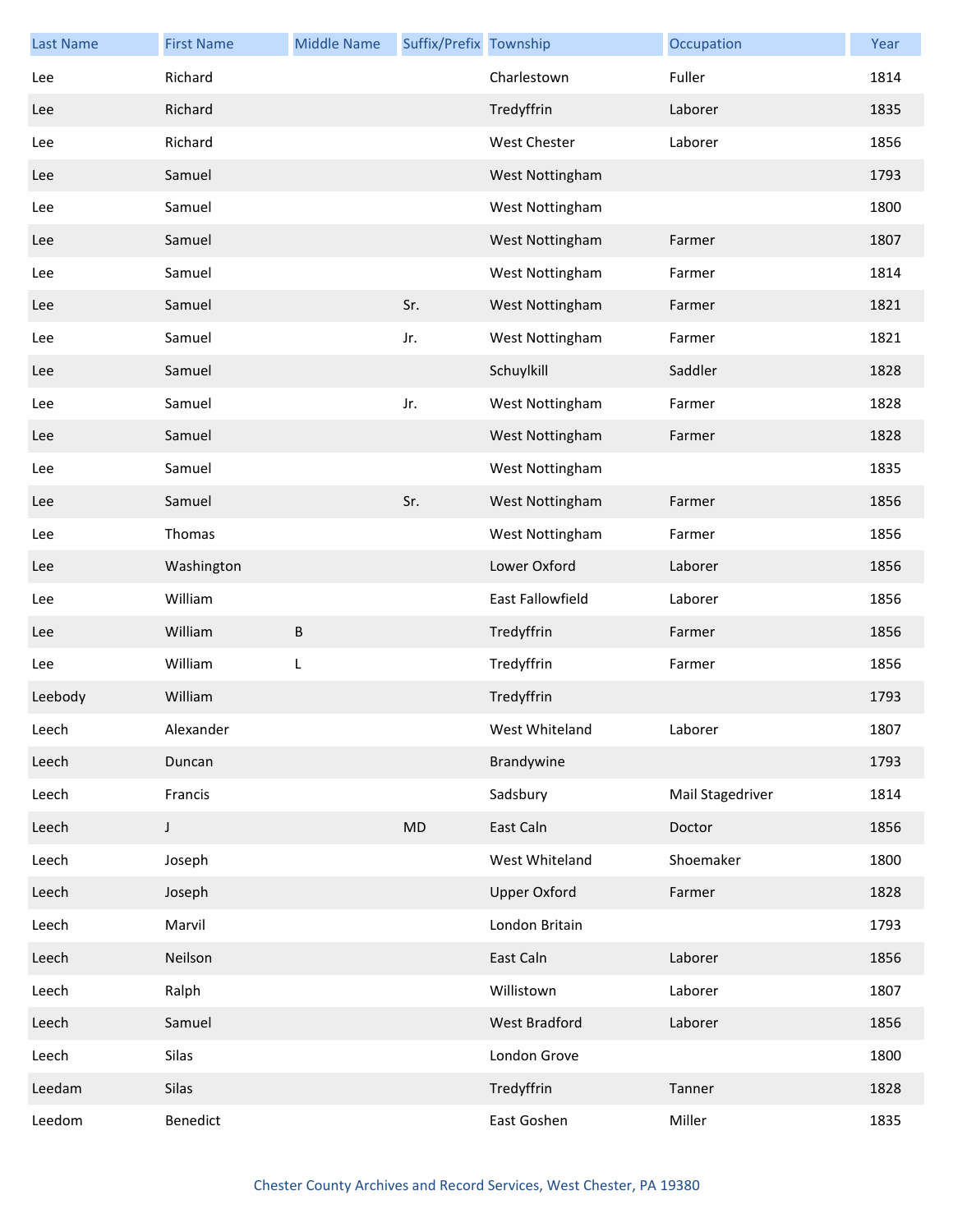| <b>Last Name</b> | <b>First Name</b> | <b>Middle Name</b> | Suffix/Prefix Township |                 | Occupation  | Year |
|------------------|-------------------|--------------------|------------------------|-----------------|-------------|------|
| Leedom           | George            |                    |                        | East Goshen     | Storekeeper | 1835 |
| Leedom           | Jesse             |                    |                        | East Goshen     | Miller      | 1835 |
| Leedom           | Joseph            |                    |                        | Tredyffrin      | Farmer      | 1821 |
| Leedom           | Silas             | $\mathsf J$        |                        | Willistown      | Tanner      | 1835 |
| Leek             | John              | ${\sf N}$          |                        | Lower Oxford    | Farmer      | 1835 |
| Leek             | John              | W.                 |                        | Lower Oxford    | Farmer      | 1828 |
| Leeke            | Isaac             |                    |                        | Lower Oxford    | Farmer      | 1856 |
| Leeke            | John              |                    |                        | London Grove    | Farmer      | 1821 |
| Leeke            | John              | W.                 |                        | New London      | Farmer      | 1814 |
| Leeke            | Rachel            | W                  |                        | London Grove    | Housekeeper | 1856 |
| Leen             | Henry             |                    |                        | Westtown        | Shoemaker   | 1856 |
| Lees             | Anthony           |                    |                        | London Britain  | Yeoman      | 1814 |
| Lees             | Anthony           |                    |                        | London Britain  | Laborer     | 1821 |
| Lees             | Anthony           |                    |                        | London Britain  | Laborer     | 1828 |
| Lees             | Gunis             |                    |                        | London Britain  |             | 1807 |
| Lees             | John              |                    |                        | London Britain  | Laborer     | 1814 |
| Lees             | John              |                    |                        | Lower Oxford    | Laborer     | 1821 |
| Lees             | John              |                    |                        | London Britain  | Laborer     | 1821 |
| Lees             | Joseph            |                    |                        | London Britain  | Laborer     | 1821 |
| Lees             | Joseph            |                    |                        | London Britain  | Laborer     | 1828 |
| Lees             | Martial           |                    |                        | London Britain  | Laborer     | 1814 |
| Lees             | Martial           |                    |                        | London Britain  | Farmer      | 1828 |
| Lees             | Patricius         |                    |                        | Tredyffrin      | Physician   | 1807 |
| Lees             | Samuel            |                    |                        | West Nottingham |             | 1793 |
| Lees             | Tunis             |                    |                        | London Britain  | Yeoman      | 1814 |
| Lees             | Tunis             |                    |                        | London Britain  | Farmer      | 1821 |
| Lees             | Tunis             |                    |                        | London Britain  | Farmer      | 1828 |
| Lefeber          | David             |                    |                        | Lower Oxford    | Carpenter   | 1814 |
| Lefeber          | Jacob             |                    |                        | Lower Oxford    | Farmer      | 1814 |
| Lefeber          | Samuel            |                    |                        | Lower Oxford    | Farmer      | 1814 |
| Lefeber          | Samuel            |                    |                        | Lower Oxford    | Farmer      | 1814 |
| Lefever          | Anthony           |                    |                        | Lower Oxford    |             | 1800 |
| Lefever          | Anthony           |                    |                        | Lower Oxford    | Tanner      | 1807 |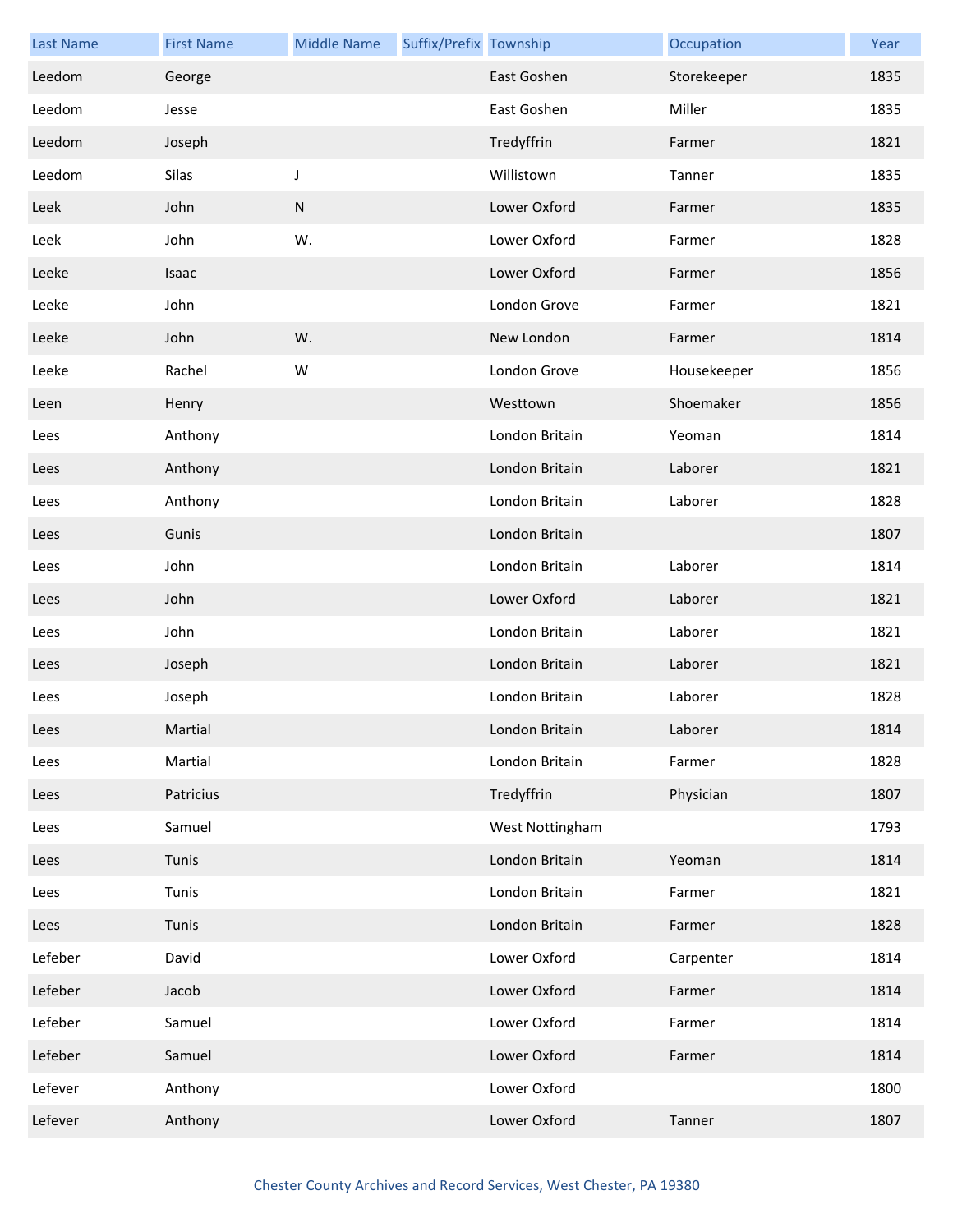| <b>Last Name</b> | <b>First Name</b> | <b>Middle Name</b> | Suffix/Prefix Township |                      | Occupation  | Year |
|------------------|-------------------|--------------------|------------------------|----------------------|-------------|------|
| Lefever          | David             |                    |                        | Lower Oxford         | Storekeeper | 1828 |
| Lefever          | George            |                    |                        | London Grove         | Storekeeper | 1835 |
| Lefever          | George            | W                  |                        | London Grove         | Drover      | 1856 |
| Lefever          | Jacob             |                    |                        | Lower Oxford         |             | 1800 |
| Lefever          | Jacob             |                    |                        | Lower Oxford         | Farmer      | 1807 |
| Lefever          | Jacob             |                    |                        | Lower Oxford         | Farmer      | 1828 |
| Lefever          | Jacob             |                    |                        | Lower Oxford         | Laborer     | 1835 |
| Lefever          | John              |                    |                        | Lower Oxford         |             | 1800 |
| Lefever          | John              |                    |                        | Lower Oxford         | Farmer      | 1828 |
| Lefever          | Philip            |                    |                        | Lower Oxford         |             | 1800 |
| Lefever          | Samuel            |                    |                        | Lower Oxford         |             | 1800 |
| Lefever          | Samuel            |                    |                        | Lower Oxford         | Farmer      | 1807 |
| Lefever          | Samuel            |                    |                        | Lower Oxford         | Carpenter   | 1821 |
| Lefever          | Samuel            |                    |                        | Lower Oxford         | Carpenter   | 1828 |
| Lefever          | Samuel            |                    |                        | Lower Oxford         | Farmer      | 1835 |
| Lefler           | Lewis             |                    |                        | Coventry             | Laborer     | 1828 |
| Lehman           | Adam              |                    |                        | Coventry             | Weaver      | 1821 |
| Lehman           | Isaac             |                    |                        | <b>West Vincent</b>  | Laborer     | 1856 |
| Lehman           | John              |                    |                        | <b>West Vincent</b>  | Farmer      | 1856 |
| Lehman           | Thomas            |                    |                        | West Goshen          | Farmer      | 1828 |
| Leicester        | George            |                    |                        | Goshen               | Laborer     | 1814 |
| Leighten         | David             |                    |                        | Tredyffrin           | Blacksmith  | 1835 |
| Leighton         | Catharine         |                    |                        | <b>East Nantmeal</b> |             | 1828 |
| Leighton         | Catherine         |                    |                        | <b>East Nantmeal</b> | Farmer      | 1821 |
| Leighton         | David             |                    |                        | Honey Brook          | Blacksmith  | 1821 |
| Leighton         | James             |                    |                        | East Nantmeal        | Cordwainer  | 1814 |
| Leighton         | James             |                    |                        | <b>East Nantmeal</b> | Cordwainer  | 1821 |
| Leighton         | James             |                    |                        | <b>East Nantmeal</b> | Cordwainer  | 1828 |
| Leighton         | James             |                    |                        | <b>East Nantmeal</b> | Farmer      | 1835 |
| Leighton         | James             |                    |                        | <b>East Nantmeal</b> | Farmer      | 1856 |
| Leighton         | Jesse             |                    |                        | <b>East Nantmeal</b> | Mason       | 1821 |
| Leighton         | Jesse             |                    |                        | <b>East Nantmeal</b> | Mason       | 1828 |
| Leighton         | Jesse             |                    |                        | East Bradford        | Moulder     | 1835 |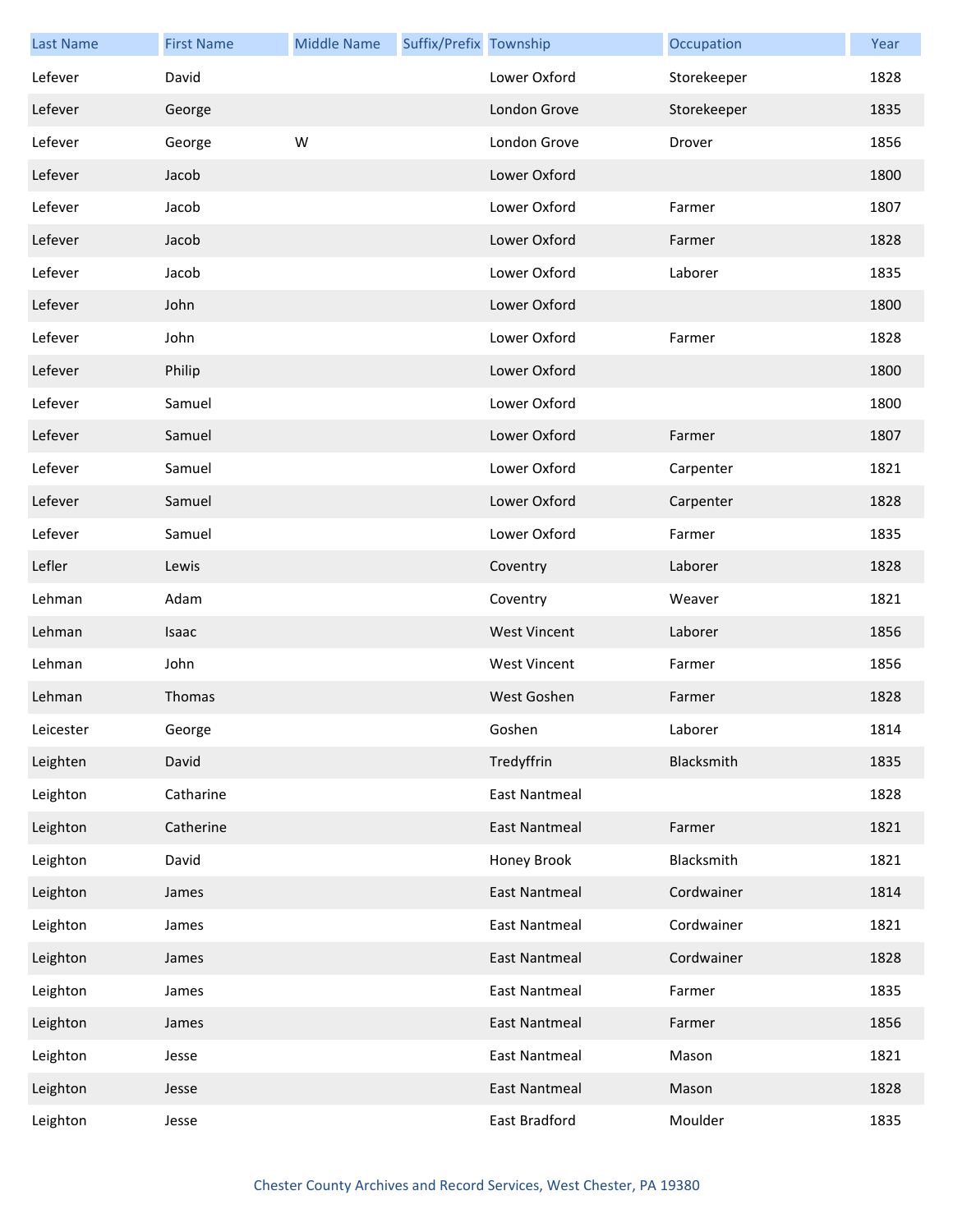| <b>Last Name</b> | <b>First Name</b> | <b>Middle Name</b> | Suffix/Prefix Township |                      | Occupation         | Year |
|------------------|-------------------|--------------------|------------------------|----------------------|--------------------|------|
| Leighton         | John              |                    |                        | <b>East Nantmeal</b> | Carpenter          | 1807 |
| Leighton         | Samuel            |                    |                        | East Nantmeal        | Carpenter          | 1807 |
| Leighton         | Samuel            |                    |                        | <b>East Nantmeal</b> | Farmer             | 1814 |
| Leighton         | Samuel            |                    |                        | East Nantmeal        | Carpenter          | 1821 |
| Leighton         | Samuel            |                    |                        | <b>East Nantmeal</b> | Laborer            | 1828 |
| Leighton         | Samuel            |                    |                        | East Nantmeal        | Miner              | 1835 |
| Leighton         | Thomas            |                    |                        | <b>East Nantmeal</b> | Clerk              | 1800 |
| Leighton         | Thomas            |                    |                        | East Nantmeal        | Clerk              | 1807 |
| Leighton         | Thomas            |                    |                        | East Nantmeal        | Laborer            | 1807 |
| Leighton         | Thomas            |                    |                        | East Nantmeal        | Farmer             | 1814 |
| Leighton         | Thomas            |                    | Esq.                   | <b>East Nantmeal</b> | Clerk              | 1814 |
| Leighton         | Thomas            |                    |                        | East Nantmeal        | Farmer             | 1821 |
| Leilas           | John              |                    |                        | Westtown             | Laborer            | 1807 |
| Leinineker       | Henry             |                    |                        | Vincent              |                    | 1793 |
| Leister          | James             |                    |                        | East Whiteland       | Stone cutter       | 1828 |
| Leister          | Joseph            |                    |                        | Londonderry          | Farmer             | 1856 |
| Leiton           | Leonard           |                    |                        | West Bradford        | Laborer            | 1856 |
| Lelane           | Hugh              |                    |                        | London Grove         | Laborer            | 1856 |
| Lelis            | John              |                    |                        | Westtown             | Laborer            | 1814 |
| Lemar            | Richard           |                    |                        | West Bradford        | Hireling           | 1821 |
| Lemey            | Stephen           |                    |                        | Easttown             |                    | 1793 |
| Lemley           | Jacob             |                    |                        | Sadsbury             | Watch of state sho | 1856 |
| Lemly            | Jacob             |                    |                        | Sadsbury             | Laborer            | 1828 |
| Lemly            | Jacob             |                    |                        | Sadsbury             |                    | 1835 |
| Lemmen           | Allen             |                    |                        | East Nottingham      | Laborer            | 1828 |
| Lemmin           | James             |                    |                        | London Grove         | Laborer            | 1835 |
| Lemmin           | William           |                    |                        | East Whiteland       | Shoemaker          | 1821 |
| Lemmon           | Allen             |                    |                        | <b>Upper Oxford</b>  | Laborer            | 1835 |
| Lemmon           | Allick            |                    |                        | West Whiteland       | Quarryman          | 1835 |
| Lemmon           | Hector            |                    |                        | New London           |                    | 1793 |
| Lemmon           | Hector            |                    |                        | New London           | Farmer             | 1800 |
| Lemmon           | Hector            |                    |                        | Lower Oxford         | Farmer             | 1828 |
| Lemmon           | Hugh              |                    |                        | West Fallowfield     | Cordwainer         | 1828 |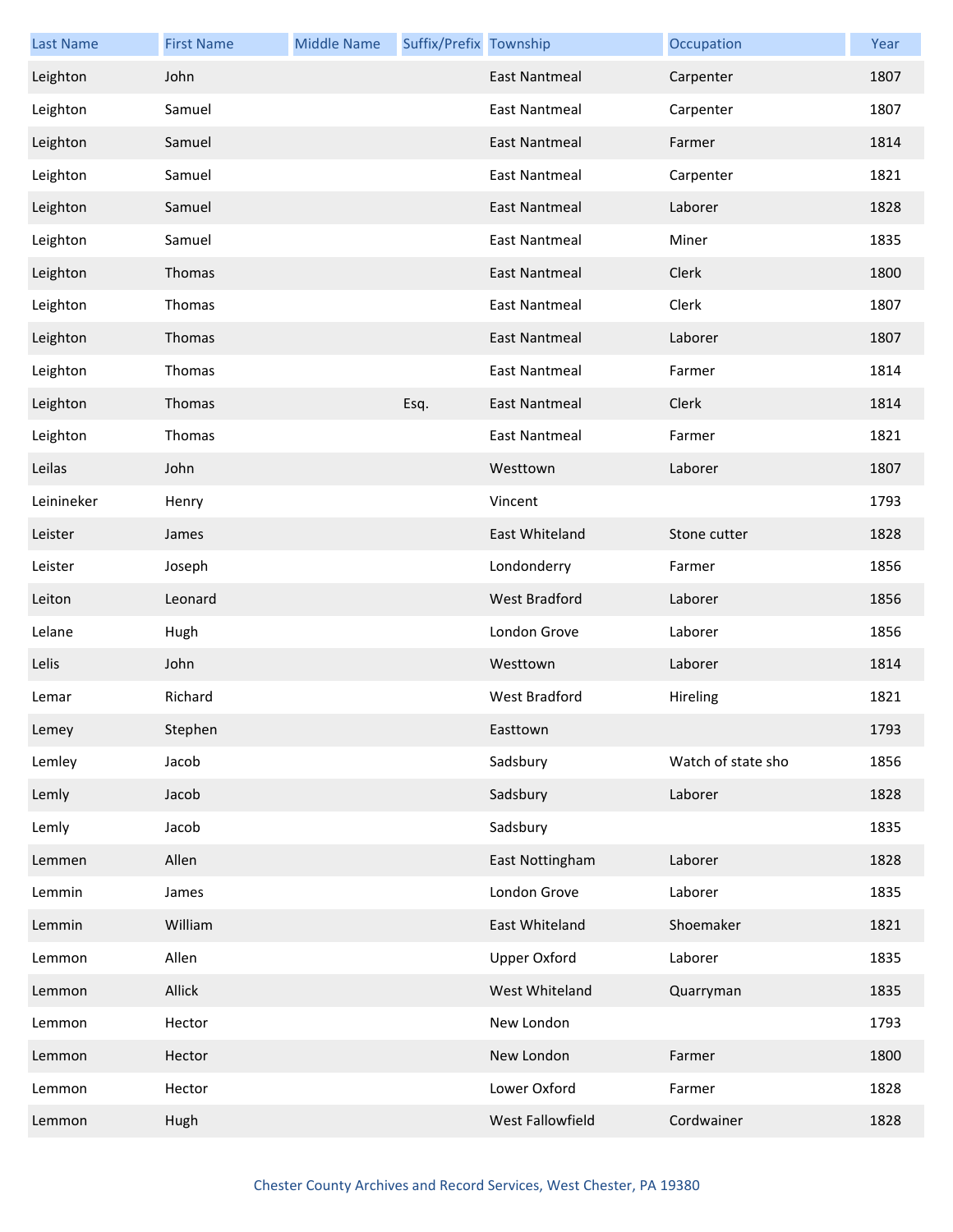| <b>Last Name</b> | <b>First Name</b> | <b>Middle Name</b> | Suffix/Prefix Township |                         | Occupation   | Year |
|------------------|-------------------|--------------------|------------------------|-------------------------|--------------|------|
| Lemmon           | James             |                    |                        | <b>West Fallowfield</b> | Weaver       | 1821 |
| Lemmon           | James             |                    |                        | New London              | Laborer      | 1821 |
| Lemmon           | James             |                    |                        | West Fallowfield        | Farmer       | 1828 |
| Lemmon           | James             |                    |                        | West Fallowfield        | Mason        | 1835 |
| Lemmon           | James             |                    |                        | <b>Upper Oxford</b>     | Laborer      | 1856 |
| Lemmon           | John              |                    |                        | New London              |              | 1793 |
| Lemmon           | John              |                    |                        | New London              | Farmer       | 1800 |
| Lemmon           | John              |                    |                        | London Britain          |              | 1807 |
| Lemmon           | John              |                    |                        | New London              | Farmer       | 1807 |
| Lemmon           | John              |                    |                        | New London              | Farmer       | 1814 |
| Lemmon           | Peter             |                    |                        | New London              | Farmer       | 1807 |
| Lemmon           | Peter             |                    |                        | New London              | Farmer       | 1814 |
| Lemmon           | Peter             |                    |                        | New London              | Farmer       | 1821 |
| Lemmon           | Peter             |                    |                        | New London              | Farmer       | 1828 |
| Lemmon           | Peter             |                    |                        | New Garden              | Manufacturer | 1835 |
| Lemmon           | Robert            |                    |                        | West Nottingham         |              | 1793 |
| Lemmon           | Robert            |                    |                        | West Fallowfield        | Farmer       | 1835 |
| Lemmon           | Thomas            |                    |                        | New London              | Farmer       | 1814 |
| Lemmon           | Thomas            |                    |                        | New London              | Laborer      | 1821 |
| Lemmon           | Thomas            |                    |                        | New London              | Farmer       | 1828 |
| Lemmon           | William           |                    |                        | London Britain          | Nailer       | 1807 |
| Lemmon           | William           |                    |                        | West Bradford           | Shoemaker    | 1814 |
| Lemmon           | William           |                    |                        | East Nottingham         | Farmer       | 1814 |
| Lemmon           | William           |                    |                        | New London              | Laborer      | 1821 |
| Lemmon           | William           |                    |                        | New London              | Laborer      | 1828 |
| Lemmon           | William           |                    |                        | <b>West Chester</b>     | Saddler      | 1835 |
| Lemmond          | Allen             | H                  |                        | East Nottingham         | Farmer       | 1856 |
| Lemmons          | William           |                    |                        | West Goshen             | Shoemaker    | 1835 |
| Lemon            | Archibald         |                    |                        | Newlin                  | Laborer      | 1807 |
| Lemon            | David             |                    |                        | New Garden              | Laborer      | 1856 |
| Lemon            | Hector            |                    |                        | Lower Oxford            | Laborer      | 1814 |
| Lemon            | Hector            |                    |                        | Lower Oxford            | Laborer      | 1814 |
| Lemon            | Isaac             |                    |                        | Sadsbury                |              | 1835 |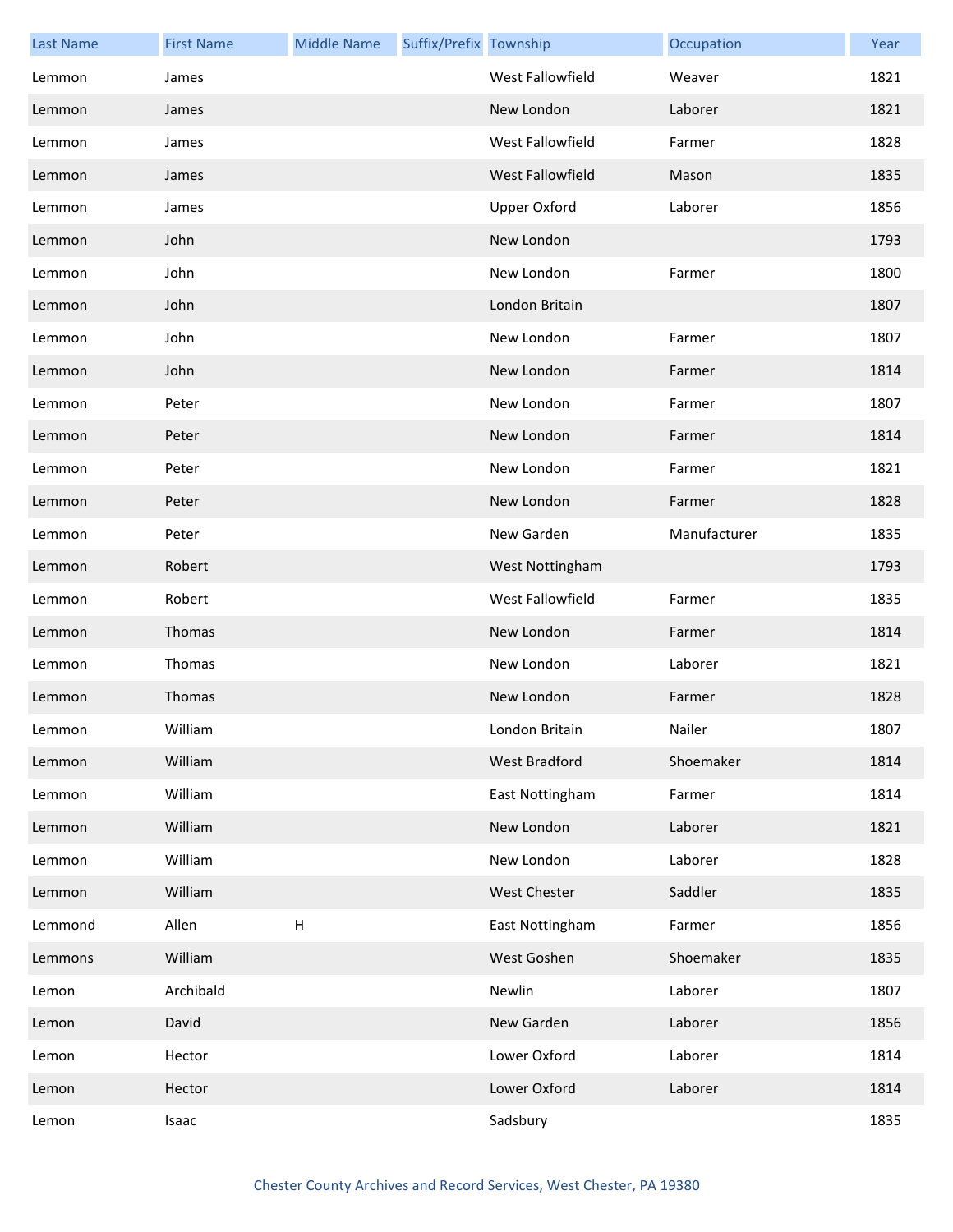| <b>Last Name</b> | <b>First Name</b> | <b>Middle Name</b> | Suffix/Prefix Township |                  | Occupation | Year |
|------------------|-------------------|--------------------|------------------------|------------------|------------|------|
| Lemon            | James             |                    |                        | Honey Brook      |            | 1814 |
| Lemon            | James             |                    |                        | West Fallowfield | Weaver     | 1814 |
| Lemon            | James             |                    |                        | Honey Brook      | Weaver     | 1821 |
| Lemon            | James             |                    |                        | Honey Brook      | Weaver     | 1828 |
| Lemon            | James             |                    |                        | London Grove     | Laborer    | 1828 |
| Lemon            | James             |                    |                        | New London       | Plasterer  | 1835 |
| Lemon            | James             |                    |                        | New London       | Plasterer  | 1856 |
| Lemon            | James             | К                  |                        | Pennsbury        | Tailor     | 1856 |
| Lemon            | John              |                    |                        | London Britain   | Laborer    | 1856 |
| Lemon            | John              |                    |                        | Lower Oxford     | Laborer    | 1856 |
| Lemon            | Joseph            |                    |                        | New Garden       | Laborer    | 1856 |
| Lemon            | Peter             |                    | Jr.                    | New Garden       | Laborer    | 1856 |
| Lemon            | Peter             |                    | Sr.                    | New Garden       | Laborer    | 1856 |
| Lemon            | Robert            |                    |                        | West Nottingham  |            | 1800 |
| Lemon            | Thomas            |                    |                        | Newlin           | Weaver     | 1807 |
| Lemon            | Thomas            |                    |                        | West Marlborough | Laborer    | 1828 |
| Lemon            | Thomas            |                    |                        | New London       | Laborer    | 1835 |
| Lemon            | Thomas            |                    |                        | New Garden       | Laborer    | 1856 |
| Lemon            | William           |                    |                        | Westtown         | Laborer    | 1807 |
| Lemon            | William           |                    |                        | New London       | Laborer    | 1835 |
| Lemon            | William           |                    |                        | New London       | Laborer    | 1856 |
| Lemon            | William           |                    |                        | New London       | Farmer     | 1856 |
| Lemond           | Allen             |                    |                        | East Nottingham  | Farmer     | 1856 |
| Lemons           | Hector            |                    |                        | East Nottingham  | Farmer     | 1807 |
| Lemont           | James             |                    |                        | London Britain   | Laborer    | 1856 |
| Lenard           | Benjamin          |                    |                        | Londonderry      | Farmer     | 1821 |
| Lenard           | Daniel            |                    |                        | West Bradford    |            | 1856 |
| Lenard           | Dennis            |                    |                        | East Whiteland   | Laborer    | 1856 |
| Lenard           | Franklin          |                    |                        | Willistown       | Farmer     | 1856 |
| Lenard           | John              |                    |                        | East Whiteland   | Laborer    | 1856 |
| Lenard           | Lewis             |                    |                        | Lower Oxford     | Stonemason | 1856 |
| Lenard           | Patrick           |                    |                        | East Whiteland   | Laborer    | 1856 |
| Lenark           | Thomas            |                    |                        | West Goshen      | Laborer    | 1856 |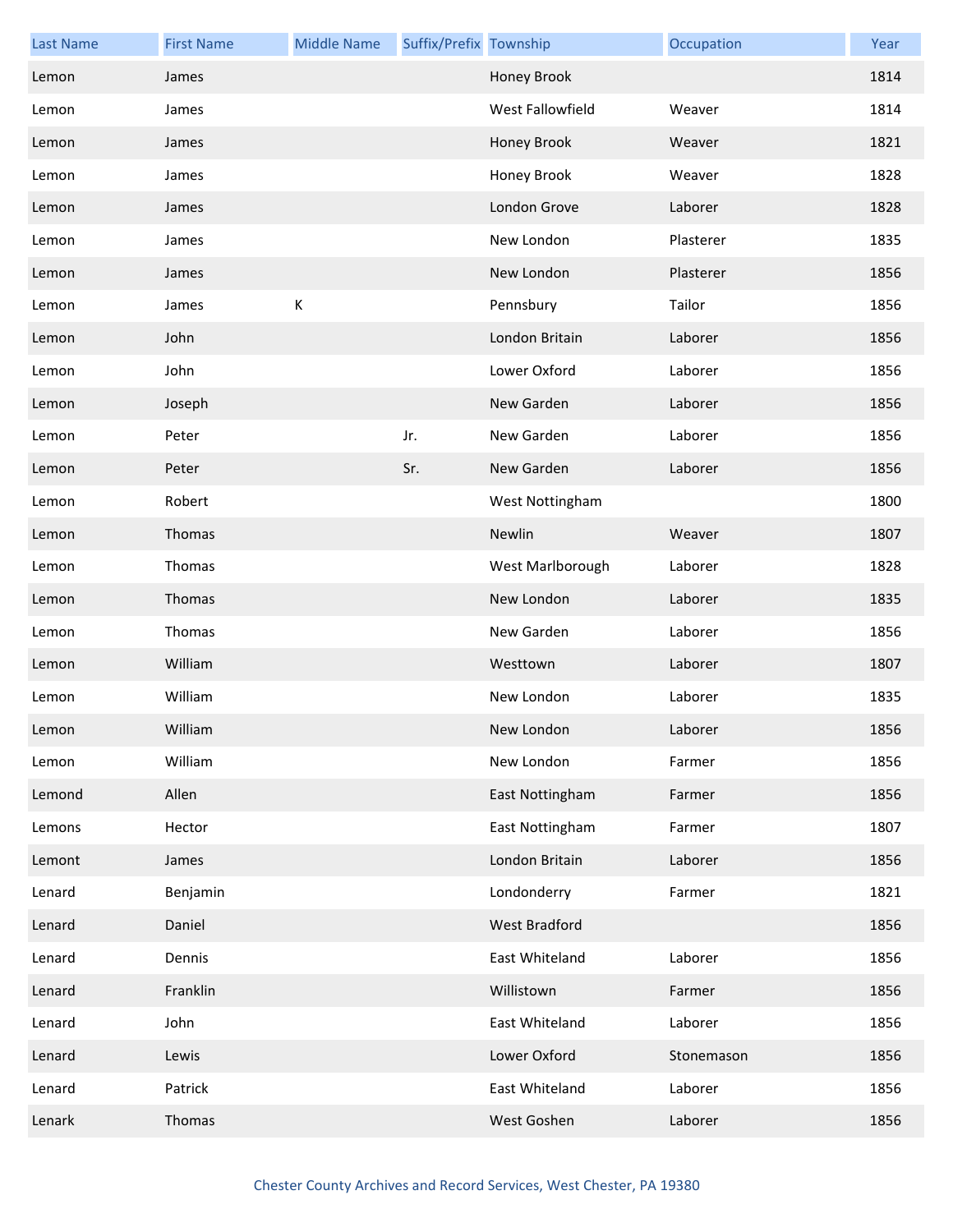| <b>Last Name</b> | <b>First Name</b> | <b>Middle Name</b> | Suffix/Prefix Township |                     | Occupation            | Year |
|------------------|-------------------|--------------------|------------------------|---------------------|-----------------------|------|
| Lenderman        | Joseph            |                    |                        | Kennett             | Fuller                | 1835 |
| Lenderman        | Peter             |                    |                        | Goshen              | Laborer               | 1814 |
| Lenderman        | William           |                    |                        | Pennsbury           | Laborer               | 1835 |
| Leness           | Ludwick           |                    |                        | Uwchlan             | <b>Vinyard Dreser</b> | 1828 |
| Lenn             | James             |                    |                        | Sadsbury            | Shoemaker             | 1856 |
| Lennard          | Daniel            |                    |                        | Kennett             | Laborer               | 1856 |
| Lennard          | John              | E                  |                        | Kennett             | Farmer                | 1856 |
| Lennard          | Joseph            |                    |                        | Schuylkill          | Nailer                | 1828 |
| Lennard          | Thomas            |                    |                        | New London          | Laborer               | 1807 |
| Lennon           | James             |                    |                        | London Britain      | Weaver                | 1807 |
| Leno             | Jacob             |                    |                        | Honey Brook         | Shoemaker             | 1821 |
| Leno             | Jacob             |                    |                        | Honey Brook         | Cordwainer            | 1828 |
| Lenover          | Joseph            |                    |                        | New London          | Mason                 | 1800 |
| Lenover          | Richard           |                    |                        | Londonderry         |                       | 1793 |
| Lenover          | Richard           |                    |                        | New London          |                       | 1800 |
| Lenox            | Henry             |                    |                        | West Nottingham     | Weaver                | 1807 |
| Lent             | John              |                    |                        | West Chester        | Tinner                | 1856 |
| Lent             | William           |                    |                        | <b>West Chester</b> | Coppersmith           | 1828 |
| Lent             | William           |                    |                        | East Caln           | Coppersmith           | 1828 |
| Lent             | William           |                    |                        | East Caln           | Coppersmith           | 1835 |
| Lent             | William           |                    |                        | East Caln           | Coppersmith           | 1856 |
| lentz            | George            |                    |                        | <b>West Chester</b> | Laborer               | 1856 |
| Lentzenburg      | Hiram             |                    |                        | Willistown          | Saddler               | 1835 |
| Leoap            | George            |                    |                        | Phoenixville        | Laborer               | 1856 |
| Leonard          | Ann               |                    |                        | West Bradford       | Seamstress            | 1828 |
| Leonard          | Baker             |                    |                        | East Bradford       | Wheelwright           | 1835 |
| Leonard          | Baker             |                    |                        | West Marlborough    | Farmer                | 1856 |
| Leonard          | Benjamin          |                    |                        | Goshen              |                       | 1793 |
| Leonard          | Daniel            |                    |                        | West Bradford       |                       | 1793 |
| Leonard          | Daniel            |                    |                        | West Bradford       | Carpenter             | 1807 |
| Leonard          | Daniel            |                    |                        | West Bradford       | Carpenter             | 1814 |
| Leonard          | Daniel            |                    |                        | West Bradford       |                       | 1821 |
| Leonard          | Daniel            |                    |                        | West Bradford       |                       | 1828 |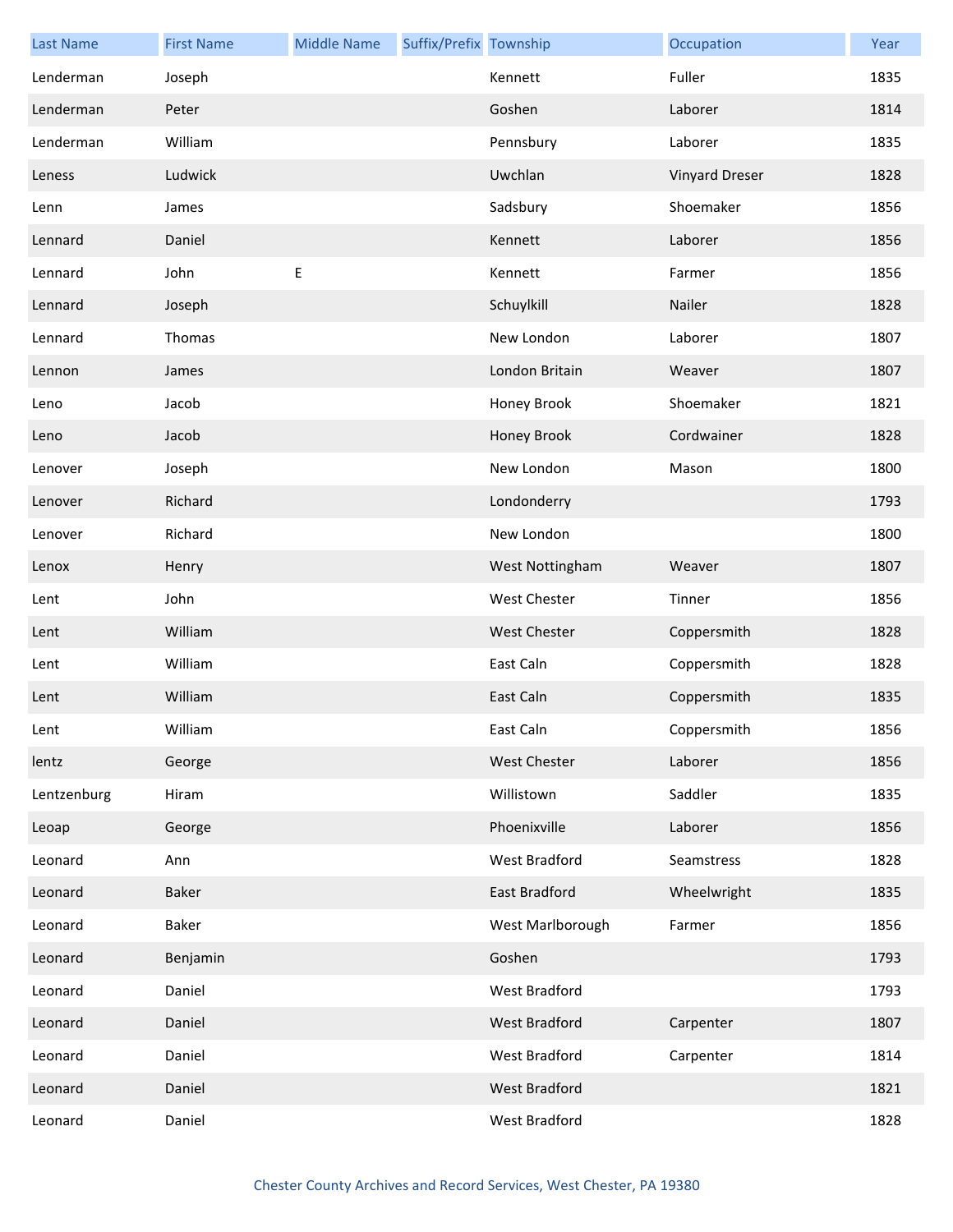| <b>Last Name</b> | <b>First Name</b> | <b>Middle Name</b> | Suffix/Prefix Township |                      | Occupation   | Year |
|------------------|-------------------|--------------------|------------------------|----------------------|--------------|------|
| Leonard          | Daniel            |                    |                        | <b>West Bradford</b> |              | 1835 |
| Leonard          | Ezekiel           |                    | Esq.                   | West Bradford        |              | 1793 |
| Leonard          | Ezekiel           |                    |                        | <b>West Bradford</b> | Carpenter    | 1807 |
| Leonard          | Ezekiel           |                    |                        | West Bradford        | Carpenter    | 1814 |
| Leonard          | Ezekiel           |                    |                        | Kennett              | Carpenter    | 1821 |
| Leonard          | Ezekiel           |                    |                        | West Bradford        | Carpenter    | 1821 |
| Leonard          | John              |                    |                        | East Nottingham      | Cooper       | 1828 |
| Leonard          | John              |                    |                        | West Whiteland       | Blacksmith   | 1835 |
| Leonard          | Joseph            |                    |                        | <b>West Bradford</b> |              | 1793 |
| Leonard          | Joseph            |                    | Jr.                    | West Bradford        |              | 1793 |
| Leonard          | Joseph            |                    |                        | Newlin               | Carpenter    | 1807 |
| Leonard          | Joseph            |                    |                        | Newlin               | Farmer       | 1814 |
| Leonard          | Joseph            |                    |                        | Charlestown          | Nailer       | 1821 |
| Leonard          | Joseph            |                    |                        | Kennett              | Blacksmith   | 1821 |
| Leonard          | Joseph            |                    |                        | Newlin               | Schoolmaster | 1821 |
| Leonard          | Lewis             |                    |                        | East Marlborough     | Farmer       | 1821 |
| Leonard          | Lewis             |                    |                        | Newlin               | Mason        | 1821 |
| Leonard          | Lewis             |                    |                        | East Marlborough     | Mason        | 1828 |
| Leonard          | Lot               |                    |                        | Penn                 | Carpenter    | 1856 |
| Leonard          | Lott              |                    |                        | West Marlborough     | Carpenter    | 1835 |
| Leonard          | Pennock           | E.                 |                        | West Marlborough     | Farmer       | 1856 |
| Leonard          | Sarah             |                    |                        | Kennett              |              | 1828 |
| Leonard          | Sarah             |                    |                        | Kennett              | Farmer       | 1835 |
| Leonard          | Sarah             |                    |                        | West Marlborough     |              | 1856 |
| Leonard          | Thomas            |                    |                        | East Marlborough     | Farmer       | 1821 |
| Leonard          | Thompson          |                    |                        | East Nottingham      | Farmer       | 1856 |
| Leonard          | W                 | B                  |                        | East Nottingham      | Cooper       | 1856 |
| Leonard          | William           |                    |                        | South Coventry       | Tailor       | 1856 |
| Leren            | Elizabeth         |                    |                        | Penn                 | Farmer       | 1856 |
| Lerkins          | Patrick           |                    |                        | Sadsbury             | Farmer       | 1856 |
| Lerue            | Isaac             |                    |                        | New London           |              | 1793 |
| Lerue            | Isaac             |                    |                        | New London           | Farmer       | 1807 |
| Lerue            | Isaac             |                    |                        | New London           | Farmer       | 1814 |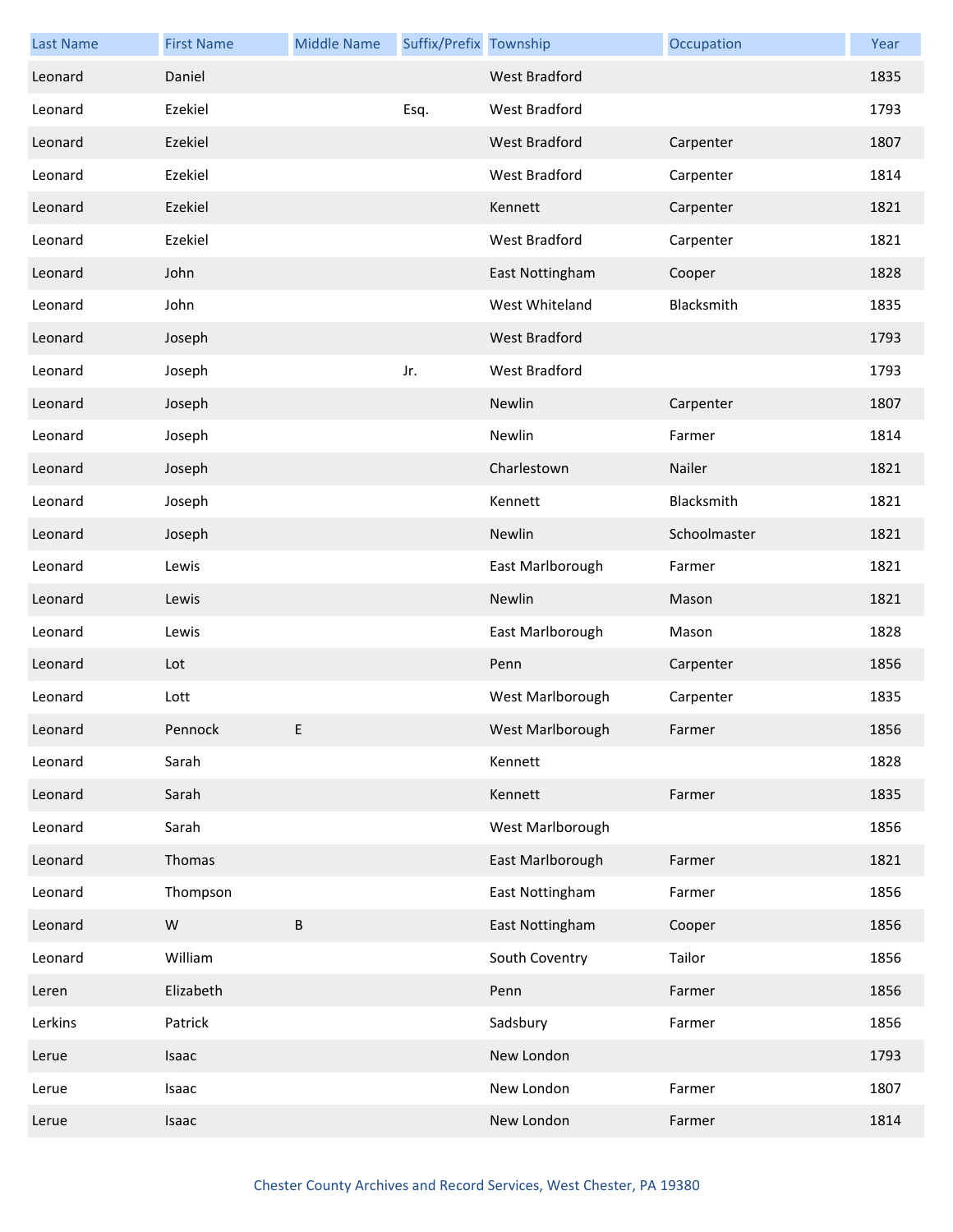| <b>Last Name</b> | <b>First Name</b> | <b>Middle Name</b> | Suffix/Prefix Township |                      | Occupation | Year |
|------------------|-------------------|--------------------|------------------------|----------------------|------------|------|
| Lerue            | Isaac             |                    |                        | New London           | Farmer     | 1821 |
| Lesher           | George            |                    |                        | Honey Brook          | Miller     | 1814 |
| Lesley           | Alexander         |                    |                        | West Caln            |            | 1793 |
| Lesley           | Alexander         |                    |                        | <b>Upper Oxford</b>  | Hatter     | 1835 |
| Lesley           | George            |                    |                        | West Pikeland        | Shoemaker  | 1856 |
| Lesley           | James             |                    |                        | West Fallowfield     | Farmer     | 1814 |
| Lesley           | James             |                    |                        | Sadsbury             | Farmer     | 1821 |
| Lesley           | James             |                    | Jr.                    | Sadsbury             | Mason      | 1821 |
| Lesley           | John              |                    |                        | <b>Upper Oxford</b>  | Weaver     | 1807 |
| Lesley           | John              |                    |                        | Sadsbury             | Farmer     | 1821 |
| Lesley           | Thomas            |                    |                        | Lower Oxford         |            | 1800 |
| Leslie           | Alex              |                    |                        | <b>West Chester</b>  | Gentleman  | 1856 |
| Leslie           | Alexander         |                    |                        | <b>Upper Oxford</b>  | Hatter     | 1828 |
| Leslie           | Andrew            |                    |                        | Vincent              | Laborer    | 1828 |
| Leslie           | Andrew            |                    |                        | <b>East Nantmeal</b> | Laborer    | 1828 |
| Leslie           | Andrew            |                    |                        | <b>West Vincent</b>  | Farmer     | 1835 |
| Leslie           | Andrew            |                    |                        | West Bradford        | Laborer    | 1856 |
| Leslie           | Andrew            |                    |                        | East Marlborough     | Laborer    | 1856 |
| Leslie           | James             |                    |                        | East Bradford        |            | 1793 |
| Leslie           | James             |                    |                        | Vincent              | Farmer     | 1828 |
| Leslie           | James             |                    |                        | East Vincent         |            | 1835 |
| Leslie           | James             |                    |                        | Newlin               | Farmer     | 1856 |
| Leslie           | John              |                    |                        | <b>East Vincent</b>  | Farmer     | 1835 |
| Leslie           | John              |                    |                        | Newlin               | Laborer    | 1856 |
| Leslie           | John              |                    |                        | West Bradford        | Farmer     | 1856 |
| Leslie           | John              |                    | Jr.                    | West Bradford        | Limeburner | 1856 |
| Leslie           | Jonathan          |                    |                        | West Bradford        | Laborer    | 1856 |
| Leslie           | Thomas            |                    |                        | Lower Oxford         | Farmer     | 1807 |
| Leslie           | Thomas            |                    |                        | Lower Oxford         | Laborer    | 1814 |
| Lesly            | James             |                    |                        | Sadsbury             |            | 1807 |
| Lesly            | Joseph            |                    |                        | East Nottingham      | Papermaker | 1807 |
| Lesseigh         | Philip            |                    |                        | <b>West Nantmeal</b> | Farmer     | 1807 |
| Lesseigh         | Philip            |                    |                        | <b>West Nantmeal</b> | Farmer     | 1814 |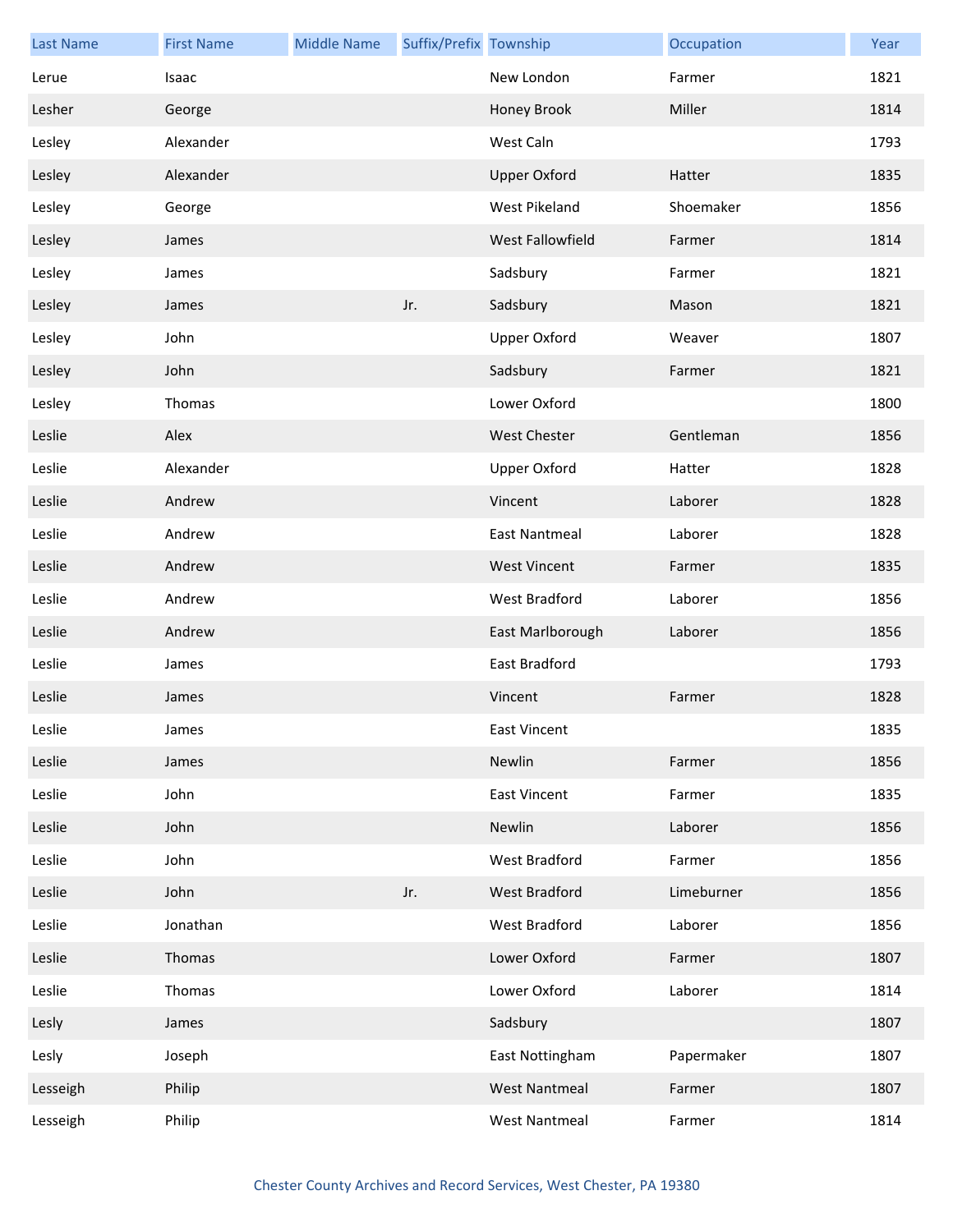| <b>Last Name</b> | <b>First Name</b> | <b>Middle Name</b> | Suffix/Prefix Township |                         | Occupation    | Year |
|------------------|-------------------|--------------------|------------------------|-------------------------|---------------|------|
| Lessick          | Christopher       |                    |                        | Honey Brook             |               | 1800 |
| Lessick          | William           |                    |                        | <b>East Nantmeal</b>    | Laborer       | 1835 |
| Lessick          | William           |                    |                        | Warwick                 | Farmer        | 1856 |
| Lessig           | Philip            |                    |                        | <b>West Nantmeal</b>    | Farmer        | 1828 |
| Lessig           | Philip            |                    |                        | <b>West Nantmeal</b>    | Farmer        | 1835 |
| Lessig           | William           |                    |                        | <b>East Nantmeal</b>    | Cordwainer    | 1821 |
| Lessig           | William           |                    |                        | <b>East Nantmeal</b>    | Cordwainer    | 1828 |
| Lessing          | Phillip           |                    |                        | South Coventry          | Shoemaker     | 1856 |
| Lester           | Thomas            |                    |                        | Brandywine              | Weaver        | 1835 |
| Letchworth       | John              |                    |                        | <b>East Fallowfield</b> | Husbandman    | 1807 |
| Letchworth       | John              |                    |                        | <b>East Fallowfield</b> | Farmer        | 1814 |
| Letchworth       | John              |                    |                        | East Fallowfield        | Farmer        | 1828 |
| Letchworth       | Robert            |                    |                        | East Fallowfield        | Farmer        | 1814 |
| Letchworth       | Robert            |                    |                        | Newlin                  | Farmer        | 1821 |
| Letford          | John              | H                  |                        | <b>West Chester</b>     | Oyster seller | 1856 |
| Letts            | Aaron             |                    |                        | West Bradford           | Laborer       | 1821 |
| Leumbro          | Jacob             |                    |                        | East Nantmeal           | Weaver        | 1821 |
| Leupole          | Frederick         |                    |                        | Uwchlan                 | Carter        | 1828 |
| Levan            | Simon             |                    |                        | West Bradford           |               | 1856 |
| Levangood        | John              |                    |                        | Honey Brook             | Innkeeper     | 1835 |
| Levangood        | William           |                    |                        | Honey Brook             | Farmer        | 1835 |
| Levant           | Simeon            |                    |                        | Schuylkill              | Laborer       | 1835 |
| Levant           | Simon             |                    |                        | Schuylkill              |               | 1856 |
| Levengood        | Jacob             |                    |                        | Coventry                | Farmer        | 1835 |
| Levengood        | Jacob             |                    |                        | South Coventry          | Farmer        | 1856 |
| Levengood        | James             |                    |                        | Honeybrook              | Physician     | 1856 |
| Levengood        | John              |                    |                        | Honeybrook              | Farmer        | 1856 |
| Levengood        | Peter             |                    |                        | Coventry                | Farmer        | 1835 |
| Lever            | Erasmus           |                    |                        | Pikeland                | Blacksmith    | 1828 |
| Lever            | Frederick         |                    |                        | Vincent                 |               | 1793 |
| Levergood        | Jacob             |                    |                        | Coventry                | Sawyer        | 1793 |
| Levergood        | Peter             |                    |                        | Coventry                | Farmer        | 1828 |
| Levine           | Thomas            |                    |                        | Honey Brook             |               | 1800 |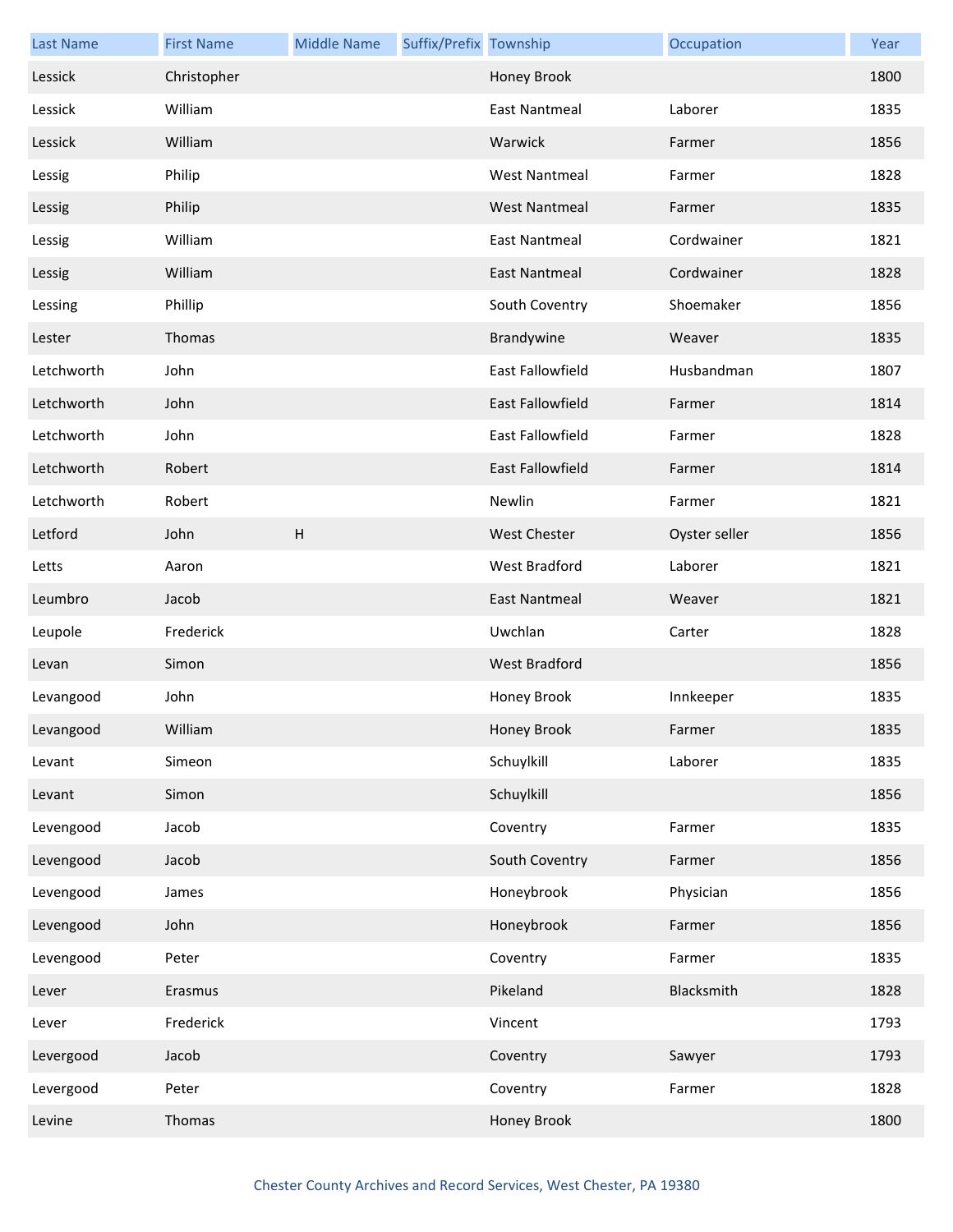| <b>Last Name</b> | <b>First Name</b> | <b>Middle Name</b> | Suffix/Prefix Township |                      | Occupation   | Year |
|------------------|-------------------|--------------------|------------------------|----------------------|--------------|------|
| Levingston       | Alexander         |                    |                        | Honey Brook          |              | 1800 |
| Levingston       | John              |                    |                        | New London           | Cordwainer   | 1835 |
| Levingston       | William           |                    |                        | Sadsbury             |              | 1793 |
| Levingston       | William           |                    |                        | Westtown             | Laborer      | 1821 |
| Levinston        | William           |                    |                        | Westtown             |              | 1793 |
| Levis            | Brinton           |                    |                        | Birmingham           | Hatter       | 1828 |
| Levis            | Clement           |                    |                        | Sadsbury             | Schoolmaster | 1835 |
| Levis            | John              | Roades             |                        | Birmingham           | Hatter       | 1828 |
| Levis            | Lewis             |                    |                        | West Chester         | Teacher      | 1856 |
| Levis            | Norris            |                    |                        | East Nottingham      | Papermaker   | 1828 |
| Levis            | ${\sf R}$         | W                  |                        | West Chester         | Storekeeper  | 1856 |
| Levis            | Samuel            |                    | Jr.                    | Kennett              |              | 1793 |
| Levis            | Samuel            |                    |                        | Kennett              |              | 1793 |
| Levis            | Samuel            |                    |                        | Kennett              | Farmer       | 1800 |
| Levis            | Samuel            |                    |                        | Kennett              | Farmer       | 1807 |
| Levis            | Samuel            |                    |                        | Kennett              | Farmer       | 1814 |
| Levis            | Samuel            |                    |                        | <b>West Chester</b>  | Preacher     | 1835 |
| Levis            | Samuel            |                    |                        | Kennett              | Gentleman    | 1856 |
| Levis            | Samuel            | Ρ.                 |                        | Willistown           | Farmer       | 1821 |
| Levis            | Samuel            | Ρ.                 |                        | Willistown           | Farmer       | 1828 |
| Levis            | William           |                    |                        | Birmingham           | Hatter       | 1807 |
| Levis            | William           |                    |                        | Birmingham           | Hatter       | 1814 |
| Levis            | William           |                    |                        | Westtown             | Laborer      | 1814 |
| Levis            | William           |                    |                        | Birmingham           | Hatter       | 1821 |
| Levis            | William           |                    |                        | Birmingham           | Hatter       | 1828 |
| Levis            | William           |                    |                        | Birmingham           | Hatter       | 1835 |
| Levis            | William           |                    |                        | West Chester         | Storekeeper  | 1856 |
| Levison          | John              |                    |                        | London Britain       | Cordwainer   | 1821 |
| Leviston         | Alexander         |                    |                        | Honey Brook          | Cordwainer   | 1807 |
| Levlin           | William           |                    |                        | Phoenixville         | Laborer      | 1856 |
| Levy             | Bull              |                    |                        | <b>East Nantmeal</b> | Clergyman    | 1807 |
| Lewdwick         | Jacob             |                    |                        | Willistown           | Farmer       | 1835 |
| Lewellen         | Ann               |                    |                        | Tredyffrin           |              | 1814 |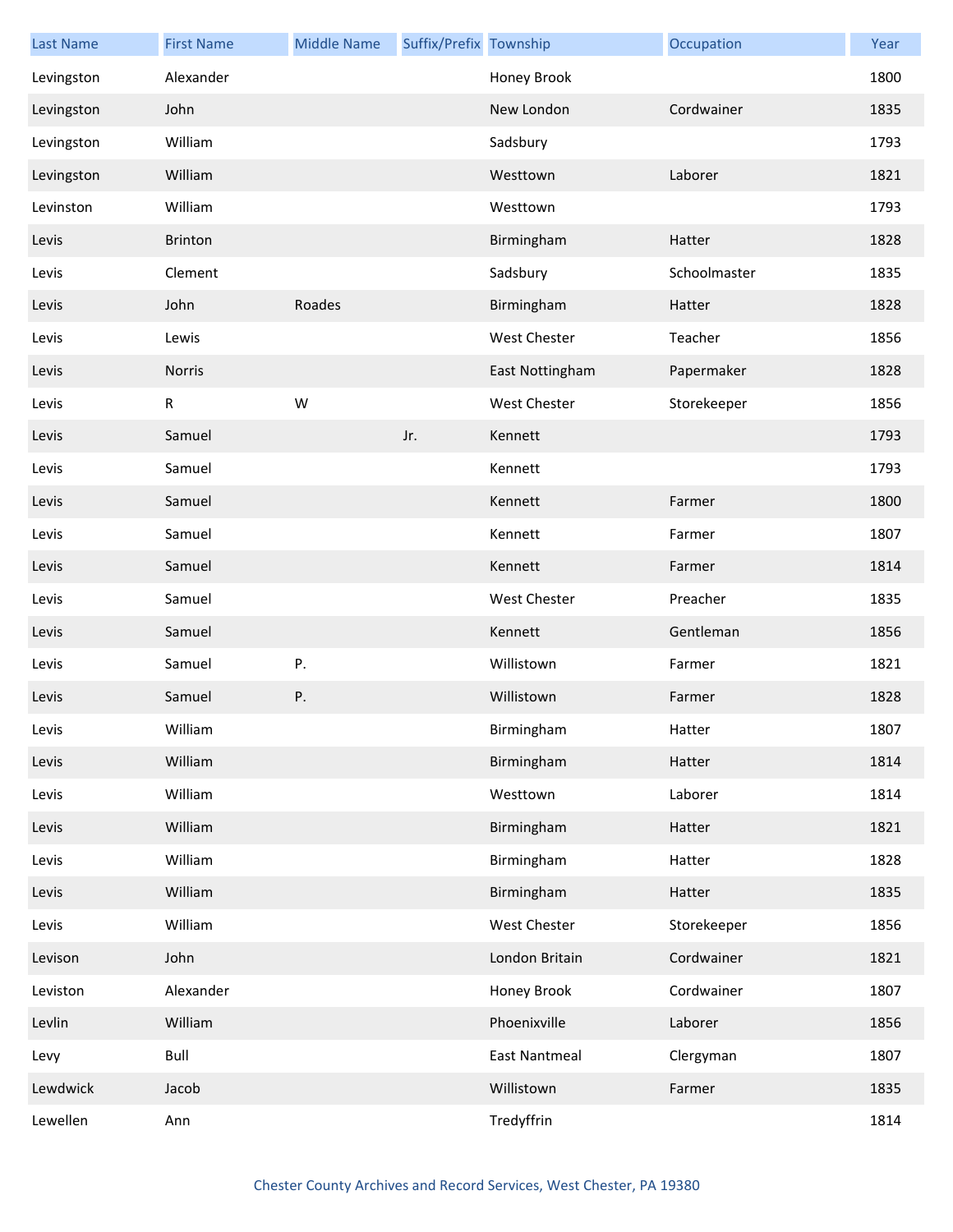| <b>Last Name</b> | <b>First Name</b> | <b>Middle Name</b> | Suffix/Prefix Township |                     | Occupation | Year |
|------------------|-------------------|--------------------|------------------------|---------------------|------------|------|
| Lewellen         | Hannah            |                    |                        | Tredyffrin          |            | 1814 |
| Lewellin         | Ann               |                    |                        | Tredyffrin          |            | 1807 |
| Lewellin         | David             |                    |                        | Charlestown         | Carpenter  | 1807 |
| Lewellin         | David             |                    |                        | Tredyffrin          | Tanner     | 1807 |
| Lewellin         | Elijah            |                    |                        | Tredyffrin          | Farmer     | 1814 |
| Lewellin         | John              |                    |                        | Tredyffrin          | Tanner     | 1807 |
| Lewellin         | John              |                    |                        | Sadsbury            | Laborer    | 1821 |
| Lewellin         | Thomas            |                    |                        | Charlestown         | Carpenter  | 1807 |
| Lewellin         | Thomas            |                    |                        | Charlestown         | Farmer     | 1828 |
| Lewellin         | William           |                    | Jr.                    | Charlestown         | Farmer     | 1807 |
| Lewellin         | William           |                    |                        | Charlestown         | Carpenter  | 1807 |
| Lewellin         | William           |                    |                        | Charlestown         | Farmer     | 1828 |
| Lewelly          | Susana            |                    |                        | Charlestown         |            | 1856 |
| Lewellyn         | Cyrus             | R                  |                        | West Pikeland       | Farmer     | 1856 |
| Lewellyn         | David             |                    |                        | Charlestown         | Carpenter  | 1814 |
| Lewellyn         | David             |                    |                        | Schuylkill          | Carpenter  | 1828 |
| Lewellyn         | Thomas            |                    |                        | Charlestown         | Carpenter  | 1814 |
| Lewellyn         | Thomas            |                    |                        | Charlestown         | Farmer     | 1835 |
| Lewellyn         | Thomas            |                    | Sr.                    | Charlestown         | Farmer     | 1856 |
| Lewellyn         | Thomas            |                    |                        | Charlestown         | Farmer     | 1856 |
| Lewellyn         | William           |                    |                        | Charlestown         | Farmer     | 1814 |
| Lewellyn         | William           |                    |                        | Charlestown         | Joiner     | 1814 |
| Lewellyn         | William           |                    |                        | Charlestown         | Farmer     | 1835 |
| Lewellyn         | William           |                    |                        | Schuylkill          | Laborer    | 1856 |
| Lewes            | Elias             |                    |                        | East Nottingham     |            | 1793 |
| Lewes            | Joseph            |                    | Jr.                    | East Whiteland      |            | 1800 |
| Lewes            | Joseph            |                    |                        | East Whiteland      |            | 1800 |
| Lewes            | Morris            |                    |                        | Easttown            | Farmer     | 1856 |
| Lewes            | Phineas           |                    |                        | East Whiteland      |            | 1800 |
| Lewes            | Sharpless         |                    |                        | Willistown          | Farmer     | 1856 |
| Lewes            | William           |                    |                        | East Whiteland      |            | 1800 |
| Lewin            | William           |                    |                        | <b>East Vincent</b> | Coachmaker | 1856 |
| Lewis            | Abel              |                    |                        | Tredyffrin          |            | 1793 |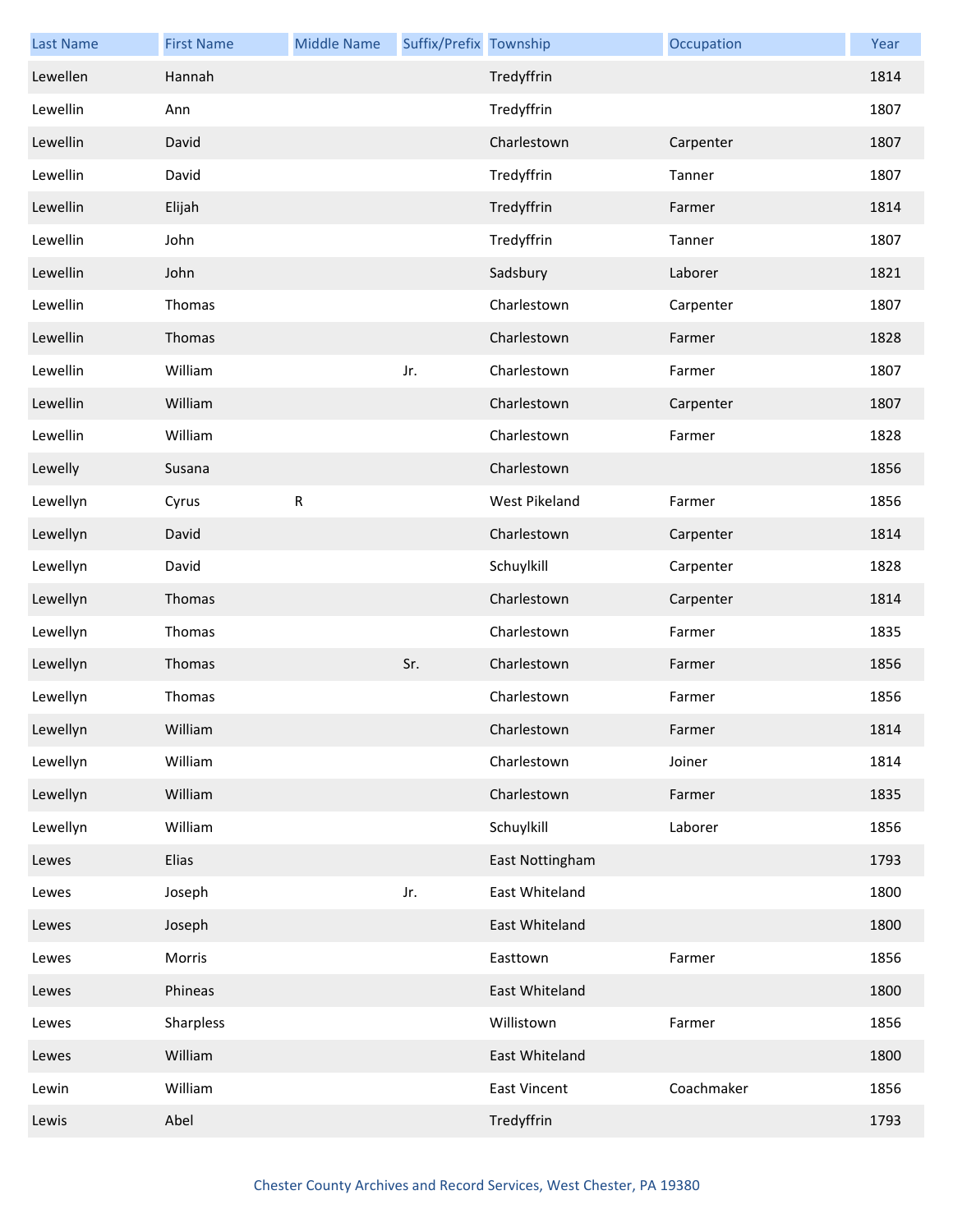| <b>Last Name</b> | <b>First Name</b> | <b>Middle Name</b> | Suffix/Prefix Township |                      | Occupation   | Year |
|------------------|-------------------|--------------------|------------------------|----------------------|--------------|------|
| Lewis            | Abel              |                    |                        | Vincent              |              | 1800 |
| Lewis            | Abel              |                    |                        | Tredyffrin           |              | 1800 |
| Lewis            | Abel              |                    |                        | Easttown             | Shoemaker    | 1807 |
| Lewis            | Abel              |                    |                        | Tredyffrin           | Cabinetmaker | 1807 |
| Lewis            | Abel              |                    |                        | Tredyffrin           | Joiner       | 1814 |
| Lewis            | Abel              |                    |                        | Tredyffrin           | Cabinetmaker | 1821 |
| Lewis            | Abel              |                    |                        | Willistown           | Farmer       | 1821 |
| Lewis            | Abel              |                    |                        | Vincent              | Shoemaker    | 1828 |
| Lewis            | Abel              |                    |                        | Tredyffrin           | Joiner       | 1828 |
| Lewis            | Absalom           |                    |                        | West Caln            | Weaver       | 1807 |
| Lewis            | Absalom           |                    |                        | West Caln            | Weaver       | 1814 |
| Lewis            | Alice             |                    |                        | Tredyffrin           | Innkeeper    | 1856 |
| Lewis            | Allen             |                    |                        | Tredyffrin           | Laborer      | 1856 |
| Lewis            | Amy               |                    |                        | West Goshen          | Farmer       | 1856 |
| Lewis            | Ann               |                    | Widow                  | West Chester         |              | 1807 |
| Lewis            | Anna              | Maria              |                        | East Goshen          |              | 1856 |
| Lewis            | Barbara           |                    |                        | Honeybrook           | Laborer      | 1856 |
| Lewis            | Benjamin          |                    |                        | Uwchlan              | Schoolmaster | 1821 |
| Lewis            | Benjamin          |                    | Esq.                   | East Brandywine      | Farmer       | 1856 |
| Lewis            | Benjamin          |                    |                        | Newlin               | Carpenter    | 1856 |
| Lewis            | Betsy             |                    |                        | Honeybrook           | Lady         | 1856 |
| Lewis            | Betty             | ${\sf M}$          |                        | Brandywine           | Seamstress   | 1835 |
| Lewis            | Catharine         |                    |                        | Tredyffrin           |              | 1835 |
| Lewis            | Charles           |                    |                        | Easttown             | Mason        | 1828 |
| Lewis            | Cirtus            | J                  |                        | Kennett              | Farmer       | 1856 |
| Lewis            | Clement           |                    |                        | West Fallowfield     | Teacher      | 1828 |
| Lewis            | Collan            |                    |                        | Londonderry          | Laborer      | 1807 |
| Lewis            | Collin            |                    |                        | New London           | Cordwainer   | 1821 |
| Lewis            | D                 | Clinton            |                        | West Chester         | Carpenter    | 1856 |
| Lewis            | David             |                    |                        | West Bradford        |              | 1793 |
| Lewis            | David             |                    |                        | Goshen               |              | 1793 |
| Lewis            | David             |                    |                        | <b>West Nantmeal</b> | Plasterer    | 1800 |
| Lewis            | David             |                    |                        | <b>West Nantmeal</b> | Schoolmaster | 1800 |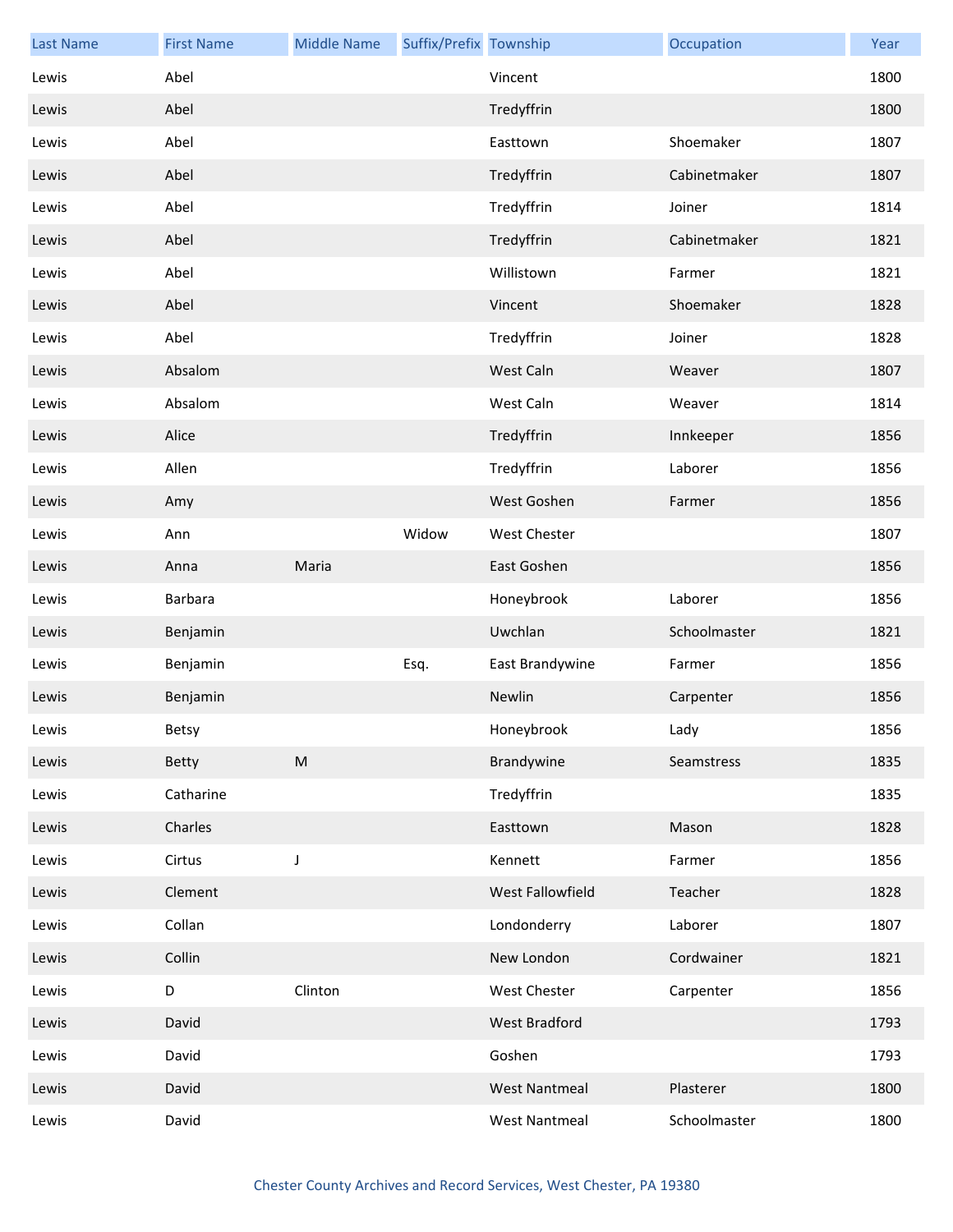| <b>Last Name</b> | <b>First Name</b> | <b>Middle Name</b> | Suffix/Prefix Township |                      | Occupation   | Year |
|------------------|-------------------|--------------------|------------------------|----------------------|--------------|------|
| Lewis            | David             |                    |                        | West Bradford        | Farmer       | 1807 |
| Lewis            | David             |                    |                        | <b>East Nantmeal</b> | Schoolmaster | 1807 |
| Lewis            | David             |                    |                        | <b>West Chester</b>  | Innkeeper    | 1814 |
| Lewis            | David             |                    |                        | Honey Brook          |              | 1814 |
| Lewis            | David             |                    |                        | West Bradford        | Drover       | 1821 |
| Lewis            | David             |                    |                        | Honey Brook          | Laborer      | 1821 |
| Lewis            | David             |                    |                        | West Bradford        | Farmer       | 1828 |
| Lewis            | David             |                    | Jr.                    | West Bradford        | Laborer      | 1828 |
| Lewis            | David             |                    |                        | Newlin               | Carpenter    | 1856 |
| Lewis            | David             |                    |                        | Uwchlan              | Farmer       | 1856 |
| Lewis            | Davis             |                    |                        | East Bradford        |              | 1793 |
| Lewis            | Edward            |                    |                        | Willistown           |              | 1793 |
| Lewis            | Edward            |                    |                        | Goshen               |              | 1793 |
| Lewis            | Edward            |                    |                        | Honey Brook          |              | 1800 |
| Lewis            | Edward            |                    |                        | Honey Brook          | Laborer      | 1807 |
| Lewis            | Edward            |                    |                        | Honey Brook          |              | 1814 |
| Lewis            | Edward            |                    |                        | Honey Brook          | Saddler      | 1821 |
| Lewis            | Edward            |                    |                        | Honey Brook          | Saddler      | 1828 |
| Lewis            | Edward            |                    |                        | Honey Brook          | Saddler      | 1835 |
| Lewis            | Elijah            |                    |                        | Willistown           |              | 1800 |
| Lewis            | Elijah            |                    |                        | Willistown           | Farmer       | 1814 |
| Lewis            | Elijah            |                    |                        | Willistown           | Farmer       | 1821 |
| Lewis            | Elijah            |                    |                        | East Caln            | Laborer      | 1821 |
| Lewis            | Elijah            |                    | Esq.                   | Willistown           | Farmer       | 1828 |
| Lewis            | Elijah            |                    |                        | Sadsbury             | Nailer       | 1828 |
| Lewis            | Elijah            |                    | Esq.                   | Willistown           | Farmer       | 1835 |
| Lewis            | Elijah            |                    |                        | Willistown           | Farmer       | 1856 |
| Lewis            | Elizabeth         |                    |                        | East Marlborough     | Farmer       | 1814 |
| Lewis            | Elizabeth         |                    |                        | <b>East Nantmeal</b> |              | 1828 |
| Lewis            | Elizabeth         |                    |                        | Tredyffrin           |              | 1856 |
| Lewis            | Elizabeth         | $\sf B$            |                        | <b>West Vincent</b>  | Farmer       | 1856 |
| Lewis            | <b>Ellis</b>      |                    |                        | East Nottingham      |              | 1800 |
| Lewis            | Ellis             |                    |                        | Uwchlan              | Doctor       | 1821 |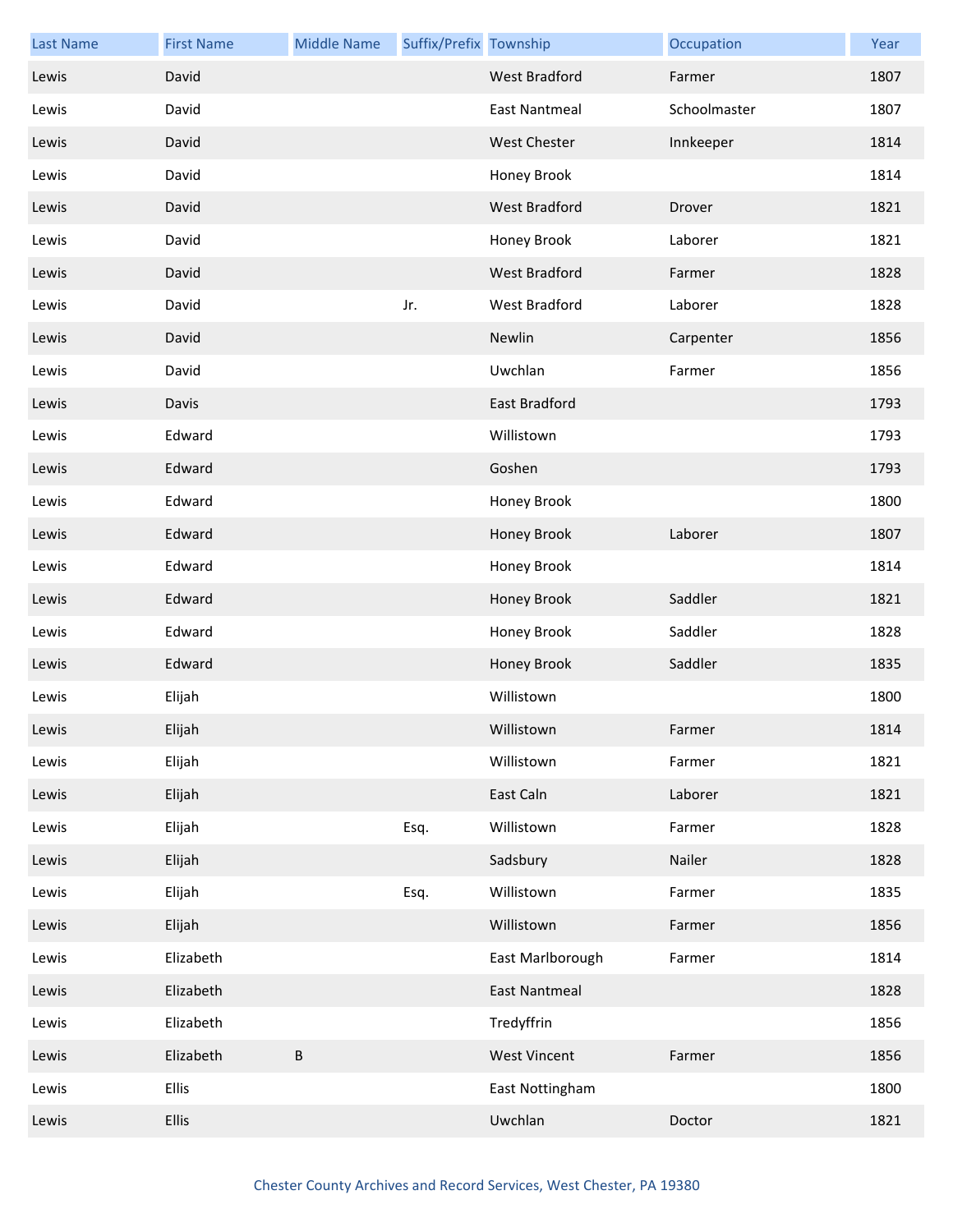| <b>Last Name</b> | <b>First Name</b> | <b>Middle Name</b> | Suffix/Prefix Township |                      | Occupation            | Year |
|------------------|-------------------|--------------------|------------------------|----------------------|-----------------------|------|
| Lewis            | Enoch             |                    |                        | Westtown             | Schoolmaster          | 1807 |
| Lewis            | Enoch             |                    |                        | New Garden           | Farmer & Schoolmaster | 1814 |
| Lewis            | Enoch             |                    |                        | New Garden           | Schoolmaster          | 1821 |
| Lewis            | Enoch             |                    |                        | New Garden           | Farmer                | 1835 |
| Lewis            | Esther            |                    |                        | Vincent              |                       | 1828 |
| Lewis            | Esther            |                    |                        | <b>West Vincent</b>  |                       | 1835 |
| Lewis            | Evan              |                    |                        | Honey Brook          | Sawyer                | 1807 |
| Lewis            | Evan              |                    |                        | Honey Brook          | Sawyer                | 1814 |
| Lewis            | Evan              |                    |                        | Uwchlan              | Farmer                | 1821 |
| Lewis            | Evan              |                    |                        | East Caln            | Stocking weaver       | 1821 |
| Lewis            | Evan              |                    |                        | Uwchlan              | Stocking weaver       | 1828 |
| Lewis            | Evan              |                    |                        | Tredyffrin           |                       | 1828 |
| Lewis            | Evan              |                    |                        | Uwchlan              | Farmer                | 1828 |
| Lewis            | Evan              |                    |                        | Uwchlan              | Farmer                | 1835 |
| Lewis            | Evan              |                    |                        | Uwchlan              | Stocking weaver       | 1835 |
| Lewis            | Evan              |                    |                        | Tredyffrin           | Weaver                | 1856 |
| Lewis            | Evan              |                    |                        | Wallace              | Farmer                | 1856 |
| Lewis            | Evans             |                    |                        | <b>East Nantmeal</b> | Farmer                | 1807 |
| Lewis            | Even              |                    |                        | <b>West Nantmeal</b> | Farmer                | 1856 |
| Lewis            | Garrett           |                    |                        | Kennett              | Farmer                | 1835 |
| Lewis            | George            |                    |                        | Easttown             |                       | 1821 |
| Lewis            | George            |                    |                        | Easttown             |                       | 1821 |
| Lewis            | George            |                    |                        | Easttown             | Laborer               | 1828 |
| Lewis            | George            |                    |                        | <b>East Nantmeal</b> | Laborer               | 1828 |
| Lewis            | George            |                    |                        | Charlestown          | Laborer               | 1835 |
| Lewis            | George            |                    |                        | Tredyffrin           | Carpenter             | 1835 |
| Lewis            | George            | M                  |                        | Tredyffrin           | Carpenter             | 1856 |
| Lewis            | Grace             | Ann                |                        | <b>West Vincent</b>  | Farmer                | 1856 |
| Lewis            | Griffith          |                    |                        | West Whiteland       |                       | 1793 |
| Lewis            | Griffith          |                    |                        | West Whiteland       | Farmer                | 1800 |
| Lewis            | Griffith          |                    |                        | West Whiteland       | Farmer                | 1807 |
| Lewis            | Griffith          |                    |                        | West Whiteland       | Farmer                | 1814 |
| Lewis            | Griffith          |                    |                        | West Whiteland       |                       | 1821 |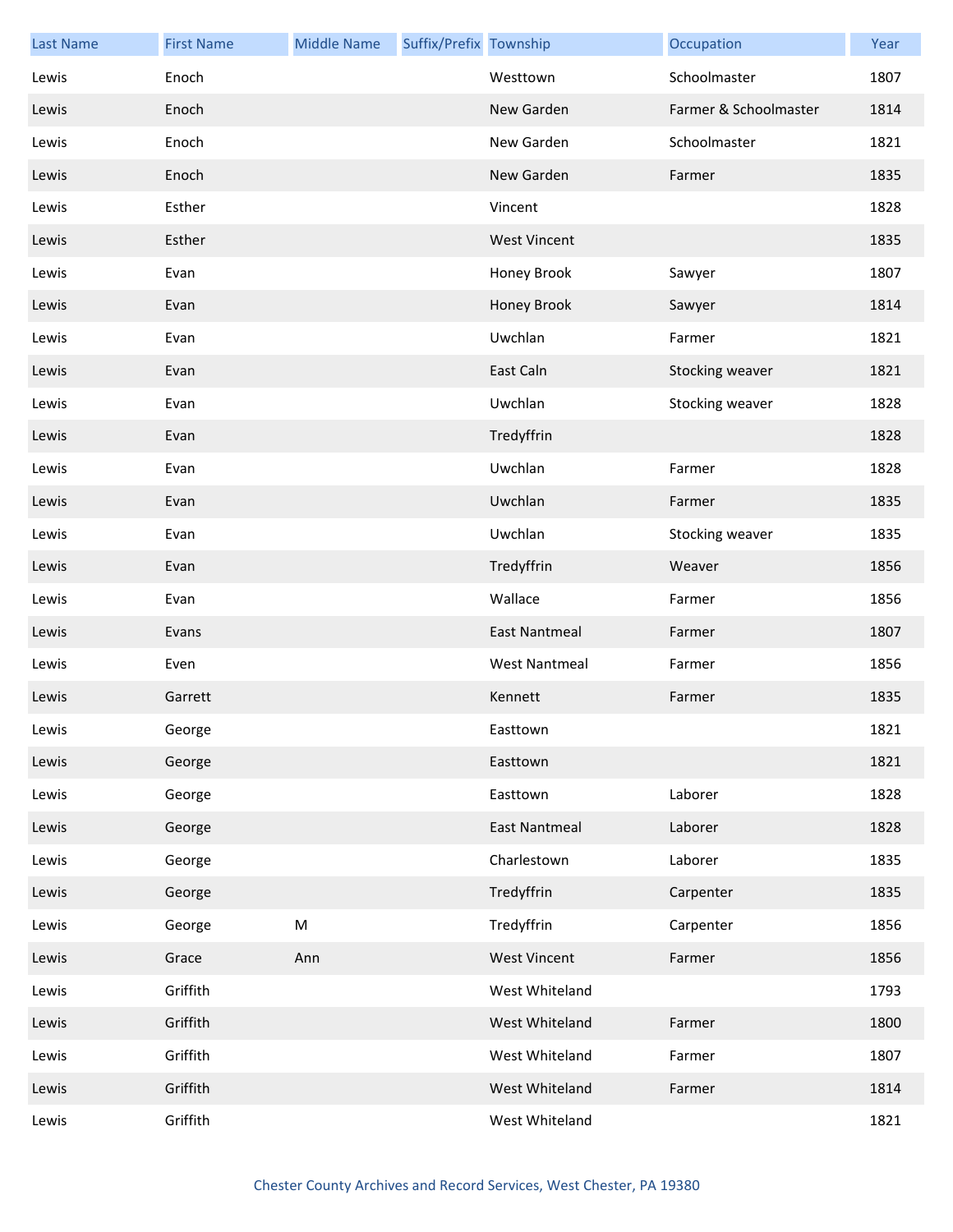| <b>Last Name</b> | <b>First Name</b> | <b>Middle Name</b> | Suffix/Prefix Township |                      | Occupation     | Year |
|------------------|-------------------|--------------------|------------------------|----------------------|----------------|------|
| Lewis            | Griffith          |                    |                        | West Whiteland       | Farmer         | 1828 |
| Lewis            | henn              |                    |                        | Willistown           | Farmer         | 1835 |
| Lewis            | Henry             |                    |                        | Uwchlan              |                | 1793 |
| Lewis            | Henry             |                    |                        | Brandywine           |                | 1793 |
| Lewis            | Henry             |                    |                        | Uwchlan              |                | 1800 |
| Lewis            | Henry             |                    |                        | Uwchlan              | Farmer         | 1807 |
| Lewis            | Henry             |                    |                        | Uwchlan              | Farmer         | 1814 |
| Lewis            | Henry             |                    |                        | Uwchlan              | Schoolmaster   | 1814 |
| Lewis            | Henry             |                    |                        | Brandywine           | Farmer         | 1821 |
| Lewis            | Henry             |                    |                        | Uwchlan              | Farmer         | 1821 |
| Lewis            | Henry             |                    |                        | <b>West Nantmeal</b> | Storekeeper    | 1821 |
| Lewis            | Henry             |                    |                        | <b>West Nantmeal</b> | Storekeeper    | 1828 |
| Lewis            | Henry             |                    |                        | <b>West Nantmeal</b> | Farmer         | 1828 |
| Lewis            | Henry             |                    |                        | <b>West Nantmeal</b> | Sawyer, farmer | 1835 |
| Lewis            | Henry             |                    |                        | Uwchlan              | Farmer         | 1835 |
| Lewis            | Henry             |                    | Jr.                    | Wallace              | Laborer        | 1856 |
| Lewis            | Henry             |                    |                        | Uwchlan              | Farmer         | 1856 |
| Lewis            | Henry             |                    |                        | Wallace              | Farmer         | 1856 |
| Lewis            | Isaac             |                    | Jr.                    | Uwchlan              |                | 1793 |
| Lewis            | Isaac             |                    |                        | Uwchlan              |                | 1793 |
| Lewis            | Isaac             |                    |                        | Brandywine           |                | 1793 |
| Lewis            | Isaac             |                    | Jr.                    | Uwchlan              |                | 1800 |
| Lewis            | Isaac             |                    | Sr.                    | Uwchlan              |                | 1800 |
| Lewis            | Isaac             |                    |                        | Uwchlan              | Farmer         | 1807 |
| Lewis            | Isaac             |                    |                        | Tredyffrin           | Stonemason     | 1807 |
| Lewis            | Isaac             |                    |                        | Brandywine           | Farmer         | 1807 |
| Lewis            | Isaac             |                    |                        | Uwchlan              | Farmer         | 1814 |
| Lewis            | Isaac             |                    |                        | Brandywine           | Farmer         | 1814 |
| Lewis            | Isaac             |                    |                        | Brandywine           | Laborer        | 1814 |
| Lewis            | Isaac             |                    | Jr.                    | Uwchlan              | Farmer         | 1814 |
| Lewis            | Isaac             |                    |                        | <b>East Nantmeal</b> | Farmer         | 1821 |
| Lewis            | Isaac             |                    |                        | Brandywine           | Farmer         | 1821 |
| Lewis            | Isaac             |                    |                        | Uwchlan              | Farmer         | 1821 |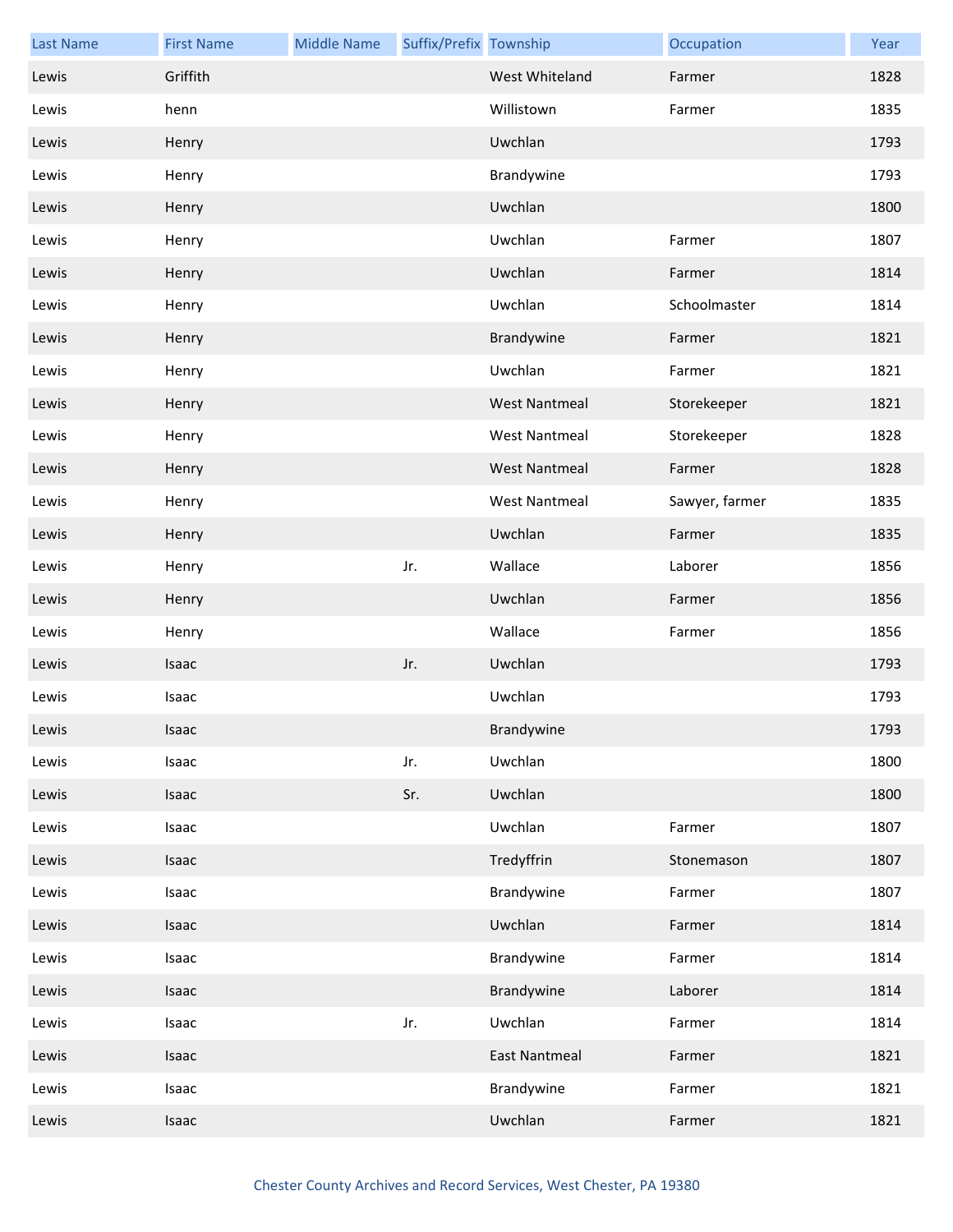| <b>Last Name</b> | <b>First Name</b> | <b>Middle Name</b> | Suffix/Prefix Township |                      | Occupation | Year |
|------------------|-------------------|--------------------|------------------------|----------------------|------------|------|
| Lewis            | Isaac             |                    | Jr.                    | Brandywine           | Farmer     | 1821 |
| Lewis            | Isaac             |                    |                        | <b>East Nantmeal</b> | Farmer     | 1828 |
| Lewis            | Isaac             |                    |                        | Uwchlan              | Farmer     | 1835 |
| Lewis            | Isaac             |                    |                        | <b>East Nantmeal</b> | Farmer     | 1835 |
| Lewis            | Isaac             |                    |                        | Uwchlan              | Farmer     | 1856 |
| Lewis            | Isaac             |                    |                        | East Brandywine      | Farmer     | 1856 |
| Lewis            | Isaac             |                    |                        | Uwchlan              | Farmer     | 1856 |
| Lewis            | Isaac             |                    |                        | Wallace              | Laborer    | 1856 |
| Lewis            | Isachar           |                    |                        | West Whiteland       | Farmer     | 1807 |
| Lewis            | Isachar           |                    |                        | Vincent              |            | 1821 |
| Lewis            | Issachar          |                    |                        | Vincent              |            | 1814 |
| Lewis            | Jacob             |                    |                        | Willistown           |            | 1793 |
| Lewis            | Jacob             |                    |                        | Goshen               |            | 1793 |
| Lewis            | Jacob             |                    |                        | Pikeland             |            | 1800 |
| Lewis            | Jacob             |                    |                        | Willistown           |            | 1800 |
| Lewis            | Jacob             |                    |                        | East Whiteland       | Mason      | 1807 |
| Lewis            | Jacob             |                    |                        | Willistown           | Farmer     | 1807 |
| Lewis            | Jacob             |                    |                        | Charlestown          | Mason      | 1807 |
| Lewis            | Jacob             |                    |                        | East Whiteland       | Laborer    | 1807 |
| Lewis            | Jacob             |                    |                        | West Marlborough     | Smith      | 1814 |
| Lewis            | Jacob             |                    |                        | Willistown           | Farmer     | 1814 |
| Lewis            | Jacob             |                    | Jr.                    | Willistown           | Mason      | 1814 |
| Lewis            | Jacob             |                    |                        | Vincent              | Tailor     | 1814 |
| Lewis            | Jacob             |                    |                        | Coventry             | Farmer     | 1821 |
| Lewis            | Jacob             |                    |                        | West Goshen          |            | 1821 |
| Lewis            | Jacob             |                    |                        | East Whiteland       | Painter    | 1821 |
| Lewis            | Jacob             |                    |                        | West Whiteland       | Mason      | 1828 |
| Lewis            | Jacob             |                    |                        | East Whiteland       | Painter    | 1828 |
| Lewis            | Jacob             |                    |                        | East Whiteland       | Laborer    | 1835 |
| Lewis            | Jacob             |                    |                        | East Goshen          | Farmer     | 1856 |
| Lewis            | James             |                    |                        | West Bradford        |            | 1793 |
| Lewis            | James             |                    |                        | East Caln            | Laborer    | 1800 |
| Lewis            | James             |                    |                        | Brandywine           | Farmer     | 1807 |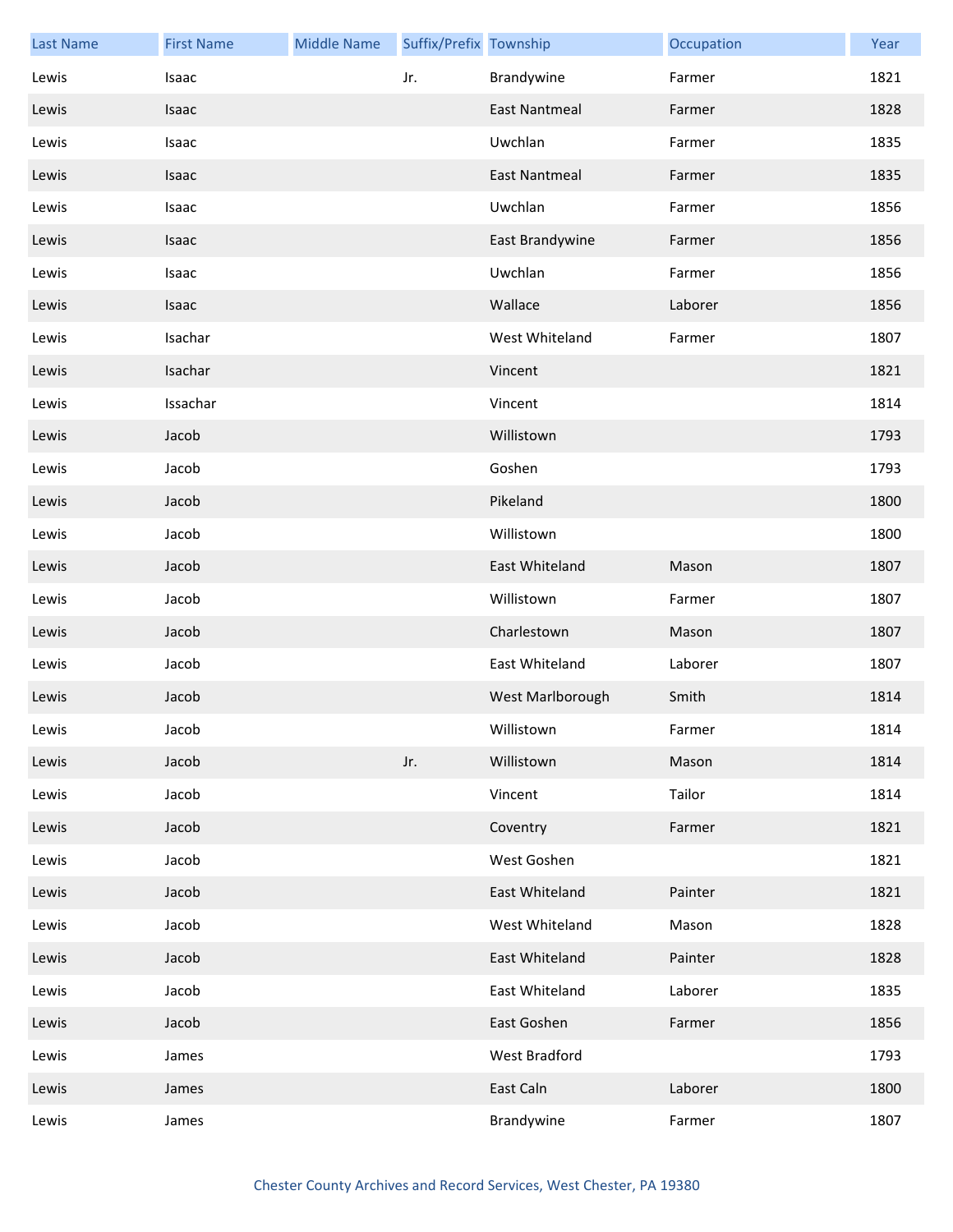| <b>Last Name</b> | <b>First Name</b> | <b>Middle Name</b> | Suffix/Prefix Township |                      | Occupation            | Year |
|------------------|-------------------|--------------------|------------------------|----------------------|-----------------------|------|
| Lewis            | James             |                    |                        | Brandywine           | Farmer                | 1814 |
| Lewis            | James             |                    |                        | London Grove         | Laborer               | 1828 |
| Lewis            | James             |                    |                        | Easttown             | Farmer                | 1828 |
| Lewis            | James             |                    |                        | Uwchlan              | Storekeeper           | 1828 |
| Lewis            | James             |                    |                        | Uwchlan              | Laborer               | 1835 |
| Lewis            | James             |                    |                        | Pocopson             | Laborer               | 1856 |
| Lewis            | James             | M.                 |                        | West Fallowfield     | Miller                | 1814 |
| Lewis            | James             | M.                 |                        | West Fallowfield     | Manufacturer (Cotton) | 1828 |
| Lewis            | Jane              |                    |                        | Uwchlan              |                       | 1835 |
| Lewis            | Jane              |                    |                        | Uwchlan              | Housekeeper           | 1856 |
| Lewis            | Jefferson         |                    |                        | Sadsbury             | Storekeeper           | 1828 |
| Lewis            | Jefferson         |                    |                        | <b>West Chester</b>  | Joiner                | 1828 |
| Lewis            | Jesse             |                    |                        | Brandywine           | Wheelwright           | 1814 |
| Lewis            | John              |                    |                        | Tredyffrin           |                       | 1793 |
| Lewis            | John              |                    |                        | Uwchlan              |                       | 1793 |
| Lewis            | John              |                    |                        | Vincent              |                       | 1793 |
| Lewis            | John              |                    |                        | Tredyffrin           |                       | 1800 |
| Lewis            | John              |                    |                        | Uwchlan              |                       | 1800 |
| Lewis            | John              |                    |                        | Vincent              |                       | 1800 |
| Lewis            | John              |                    |                        | <b>East Nantmeal</b> | Farmer                | 1800 |
| Lewis            | John              |                    | Jr.                    | Vincent              | Yeoman                | 1807 |
| Lewis            | John              |                    |                        | <b>East Nantmeal</b> | Farmer                | 1807 |
| Lewis            | John              |                    |                        | Vincent              | Yeoman                | 1807 |
| Lewis            | John              |                    |                        | Tredyffrin           | Weaver                | 1807 |
| Lewis            | John              |                    |                        | Vincent              |                       | 1814 |
| Lewis            | John              |                    |                        | Honey Brook          | Miller                | 1814 |
| Lewis            | John              |                    |                        | <b>West Chester</b>  | Farmer                | 1814 |
| Lewis            | John              |                    |                        | <b>East Nantmeal</b> | Farmer                | 1814 |
| Lewis            | John              |                    |                        | Easttown             | Innkeeper             | 1814 |
| Lewis            | John              |                    |                        | <b>West Nantmeal</b> | Miller                | 1821 |
| Lewis            | John              |                    |                        | <b>East Nantmeal</b> | Farmer                | 1821 |
| Lewis            | John              |                    | Jr.                    | Vincent              |                       | 1821 |
| Lewis            | John              |                    |                        | <b>East Nantmeal</b> | Tailor                | 1821 |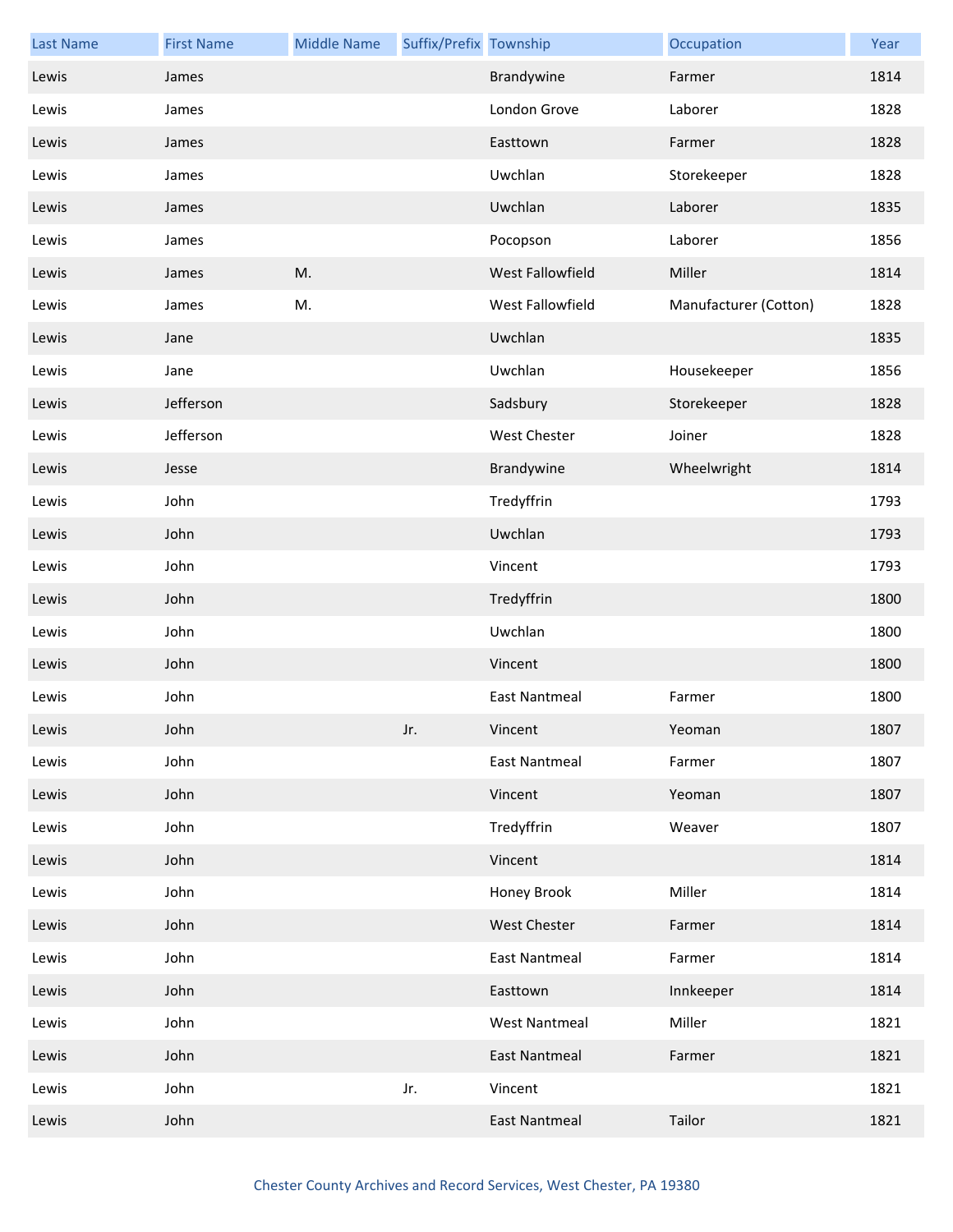| <b>Last Name</b> | <b>First Name</b> | <b>Middle Name</b> | Suffix/Prefix Township |                      | Occupation | Year |
|------------------|-------------------|--------------------|------------------------|----------------------|------------|------|
| Lewis            | John              |                    |                        | <b>West Nantmeal</b> | Farmer     | 1821 |
| Lewis            | John              |                    |                        | Brandywine           | Innkeeper  | 1821 |
| Lewis            | John              |                    |                        | Easttown             |            | 1821 |
| Lewis            | John              |                    | Sr.                    | Vincent              |            | 1821 |
| Lewis            | John              |                    |                        | <b>West Nantmeal</b> | Miller     | 1828 |
| Lewis            | John              |                    |                        | East Whiteland       | Sawyer     | 1828 |
| Lewis            | John              |                    |                        | Honey Brook          | Innkeeper  | 1828 |
| Lewis            | John              |                    |                        | <b>East Nantmeal</b> | Farmer     | 1828 |
| Lewis            | John              |                    |                        | <b>East Nantmeal</b> | Farmer     | 1828 |
| Lewis            | John              |                    |                        | West Marlborough     | Laborer    | 1828 |
| Lewis            | John              |                    |                        | West Caln            | Forgeman   | 1828 |
| Lewis            | John              |                    |                        | East Whiteland       | Sawyer     | 1835 |
| Lewis            | John              |                    |                        | Honey Brook          | Farmer     | 1835 |
| Lewis            | John              |                    |                        | <b>West Nantmeal</b> | Farmer     | 1835 |
| Lewis            | John              |                    |                        | <b>East Nantmeal</b> | Laborer    | 1835 |
| Lewis            | John              |                    |                        | Uwchlan              | Farmer     | 1856 |
| Lewis            | John              |                    |                        | West Marlborough     | Laborer    | 1856 |
| Lewis            | John              |                    | Jr.                    | Warwick              | Laborer    | 1856 |
| Lewis            | John              |                    | Sr.                    | Warwick              | Laborer    | 1856 |
| Lewis            | John              |                    |                        | <b>West Nantmeal</b> | Miller     | 1856 |
| Lewis            | John              |                    |                        | Honeybrook           | Farmer     | 1856 |
| Lewis            | John              |                    |                        | Easttown             | Teacher    | 1856 |
| Lewis            | John              | E                  |                        | <b>East Vincent</b>  | Laborer    | 1856 |
| Lewis            | Jonathan          |                    |                        | West Bradford        |            | 1793 |
| Lewis            | Jonathan          |                    |                        | East Caln            | Laborer    | 1814 |
| Lewis            | Jonathan          |                    |                        | Westtown             | Potter     | 1828 |
| Lewis            | Jonathan          |                    |                        | Tredyffrin           | Farmer     | 1835 |
| Lewis            | Jonathan          |                    |                        | Honey Brook          | Drover     | 1835 |
| Lewis            | Jonathan          |                    |                        | Honeybrook           | Farmer     | 1856 |
| Lewis            | Jonathan          |                    |                        | East Nottingham      | Farmer     | 1856 |
| Lewis            | Jonathan          | $\sf T$            |                        | Tredyffrin           | Farmer     | 1856 |
| Lewis            | Joseph            |                    |                        | Goshen               |            | 1793 |
| Lewis            | Joseph            |                    | Jr.                    | East Whiteland       |            | 1793 |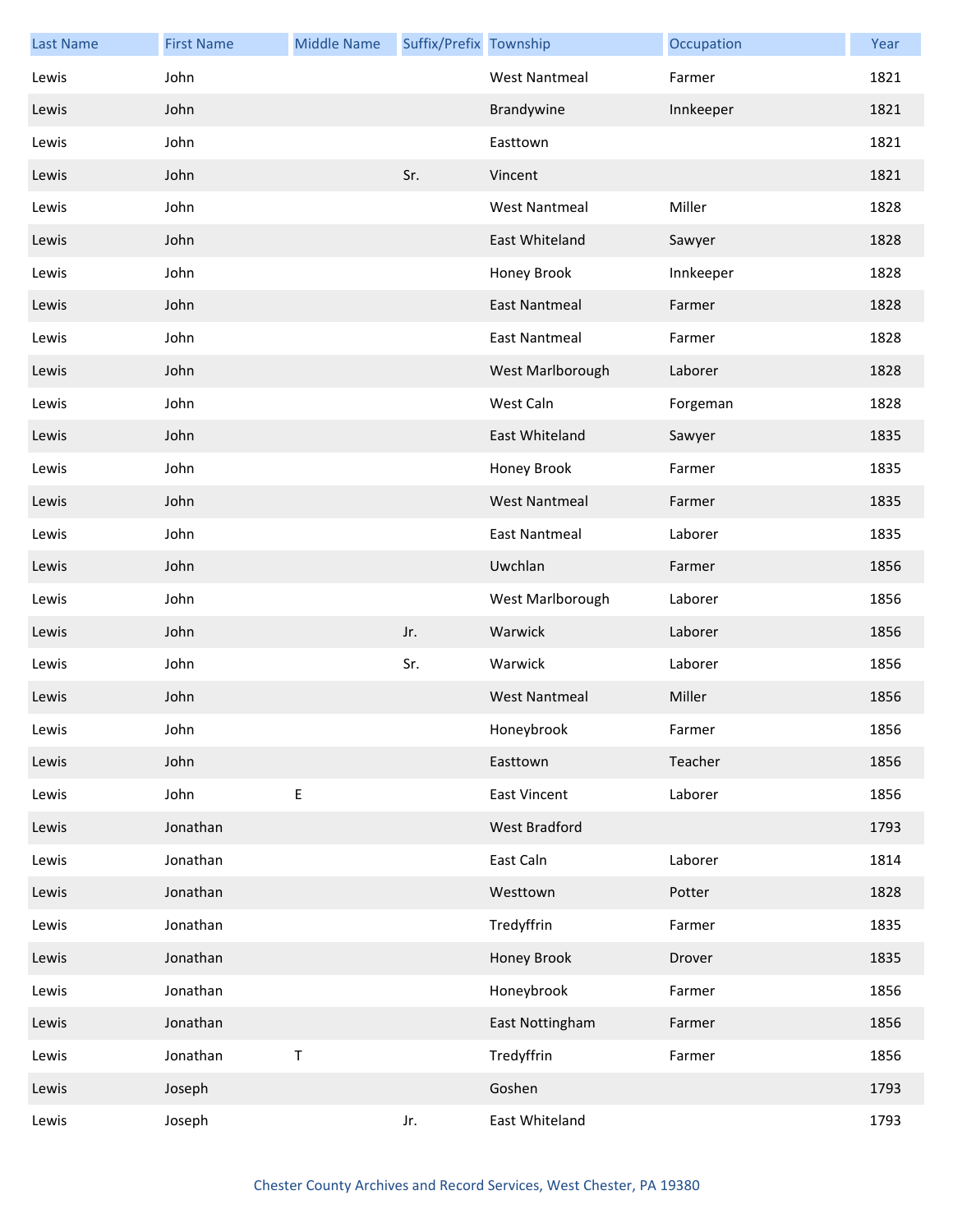| <b>Last Name</b> | <b>First Name</b> | <b>Middle Name</b> | Suffix/Prefix Township |                     | Occupation   | Year |
|------------------|-------------------|--------------------|------------------------|---------------------|--------------|------|
| Lewis            | Joseph            |                    |                        | New Garden          |              | 1793 |
| Lewis            | Joseph            |                    |                        | East Whiteland      |              | 1793 |
| Lewis            | Joseph            |                    |                        | Tredyffrin          |              | 1800 |
| Lewis            | Joseph            |                    |                        | Brandywine          | Hatter       | 1807 |
| Lewis            | Joseph            |                    |                        | Easttown            | Farmer       | 1807 |
| Lewis            | Joseph            |                    |                        | Willistown          | Farmer       | 1807 |
| Lewis            | Joseph            |                    |                        | East Caln           | Farmer       | 1807 |
| Lewis            | Joseph            |                    |                        | East Whiteland      | Farmer       | 1807 |
| Lewis            | Joseph            |                    |                        | Willistown          | Farmer       | 1814 |
| Lewis            | Joseph            |                    |                        | East Whiteland      |              | 1814 |
| Lewis            | Joseph            |                    | Jr.                    | East Whiteland      | Laborer      | 1814 |
| Lewis            | Joseph            |                    |                        | Brandywine          | Hatter       | 1814 |
| Lewis            | Joseph            |                    |                        | East Caln           | Laborer      | 1814 |
| Lewis            | Joseph            |                    |                        | Tredyffrin          | Gentleman    | 1814 |
| Lewis            | Joseph            |                    |                        | West Caln           | Laborer      | 1821 |
| Lewis            | Joseph            |                    |                        | Willistown          | Farmer       | 1821 |
| Lewis            | Joseph            |                    |                        | East Caln           |              | 1821 |
| Lewis            | Joseph            |                    |                        | Honey Brook         | Laborer      | 1821 |
| Lewis            | Joseph            |                    |                        | Willistown          | Farmer       | 1821 |
| Lewis            | Joseph            |                    |                        | Brandywine          | Laborer      | 1828 |
| Lewis            | Joseph            |                    |                        | Willistown          | Farmer       | 1828 |
| Lewis            | Joseph            |                    |                        | East Caln           | Laborer      | 1828 |
| Lewis            | Joseph            |                    | Jr.                    | Willistown          | Laborer      | 1828 |
| Lewis            | Joseph            |                    |                        | East Caln           | Laborer      | 1835 |
| Lewis            | Joseph            |                    | Jr.                    | East Caln           | Laborer      | 1835 |
| Lewis            | Joseph            |                    |                        | Easttown            | Cabinetmaker | 1835 |
| Lewis            | Joseph            |                    |                        | Easttown            | Cabinetmaker | 1856 |
| Lewis            | Joseph            |                    |                        | Uwchlan             | Farmer       | 1856 |
| Lewis            | Joseph            |                    |                        | West Goshen         | Farmer       | 1856 |
| Lewis            | Joseph            |                    |                        | East Caln           | Gentleman    | 1856 |
| Lewis            | Joseph            |                    |                        | <b>East Vincent</b> | Laborer      | 1856 |
| Lewis            | Joseph            | $\mathsf J$        |                        | West Chester        | Attorney     | 1835 |
| Lewis            | Joseph            | J                  |                        | West Chester        | Lawyer       | 1856 |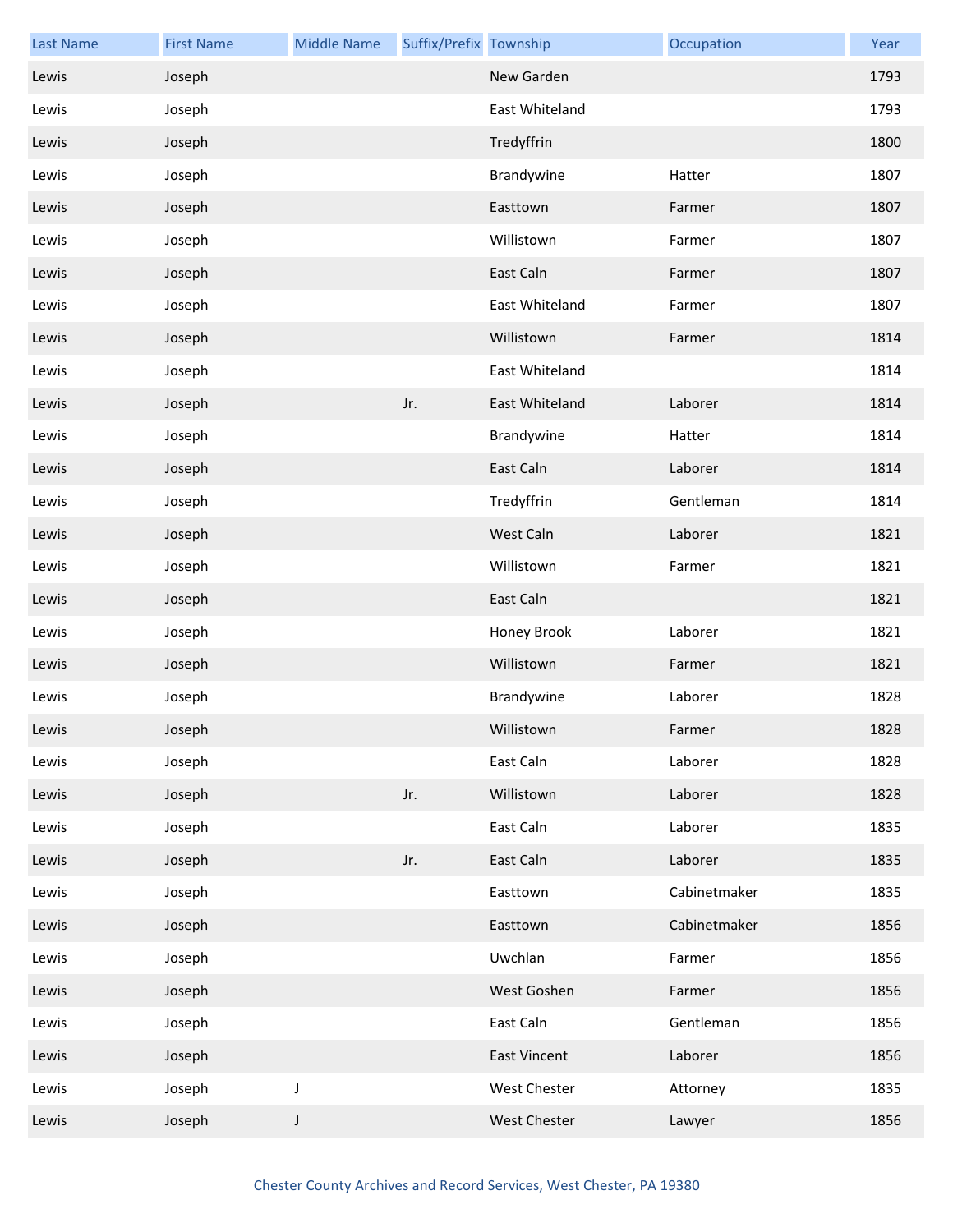| <b>Last Name</b> | <b>First Name</b> | <b>Middle Name</b> | Suffix/Prefix Township |                      | Occupation     | Year |
|------------------|-------------------|--------------------|------------------------|----------------------|----------------|------|
| Lewis            | Joseph            | J.                 |                        | West Chester         | Lawyer         | 1828 |
| Lewis            | Joshua            |                    |                        | Goshen               | Laborer        | 1807 |
| Lewis            | Joshua            |                    |                        | Pikeland             | Laborer        | 1814 |
| Lewis            | Joshua            |                    |                        | Pikeland             |                | 1821 |
| Lewis            | Joshua            |                    |                        | Uwchlan              | Laborer        | 1828 |
| Lewis            | Joshua            |                    |                        | <b>West Vincent</b>  | Laborer        | 1835 |
| Lewis            | Josiah            |                    |                        | West Goshen          | Farmer         | 1828 |
| Lewis            | Levis             |                    |                        | Honey Brook          | Drover         | 1828 |
| Lewis            | Lewis             |                    |                        | Honey Brook          | Drover         | 1835 |
| Lewis            | Lewis             | $\sf P$            |                        | <b>West Nantmeal</b> | Miller         | 1856 |
| Lewis            | Mary              |                    |                        | West Bradford        |                | 1793 |
| Lewis            | Mary              |                    |                        | West Bradford        | Farmer         | 1807 |
| Lewis            | Mary              |                    |                        | Uwchlan              | Farmer         | 1828 |
| Lewis            | Mary              | Ann                |                        | Brandywine           | Seamstress     | 1835 |
| Lewis            | Mary              | Ann                |                        | <b>West Vincent</b>  | Farmer         | 1856 |
| Lewis            | Mathias           |                    |                        | East Whiteland       | Farmer         | 1856 |
| Lewis            | Mifflin           |                    |                        | West Fallowfield     | Manufacturer   | 1821 |
| Lewis            | Mifflin           |                    |                        | Tredyffrin           | Innkeeper      | 1856 |
| Lewis            | Miles             |                    |                        | <b>East Nantmeal</b> | Laborer        | 1828 |
| Lewis            | Miles             |                    |                        | <b>East Nantmeal</b> | Farmer         | 1835 |
| Lewis            | Milton            |                    |                        | Brandywine           | Cordwainer     | 1828 |
| Lewis            | Milton            |                    |                        | Brandywine           | Shoemaker      | 1835 |
| Lewis            | Mordecai          | ${\sf R}$          |                        | Easttown             | <b>Butcher</b> | 1856 |
| Lewis            | Morgan            |                    |                        | Uwchlan              | Farmer         | 1835 |
| Lewis            | Moses             |                    |                        | Uwchlan              | Farmer         | 1814 |
| Lewis            | Moses             |                    |                        | Uwchlan              | Farmer         | 1821 |
| Lewis            | Moses             |                    |                        | Uwchlan              | Farmer         | 1828 |
| Lewis            | Moses             |                    |                        | Uwchlan              | Farmer         | 1835 |
| Lewis            | Moses             |                    |                        | Uwchlan              | Farmer         | 1856 |
| Lewis            | Moses             |                    |                        | Uwchlan              | Farmer         | 1856 |
| Lewis            | Nathan            |                    |                        | Goshen               | Woolcarder     | 1807 |
| Lewis            | Nathan            |                    |                        | Willistown           | Storekeeper    | 1814 |
| Lewis            | Nathan            |                    |                        | Easttown             |                | 1821 |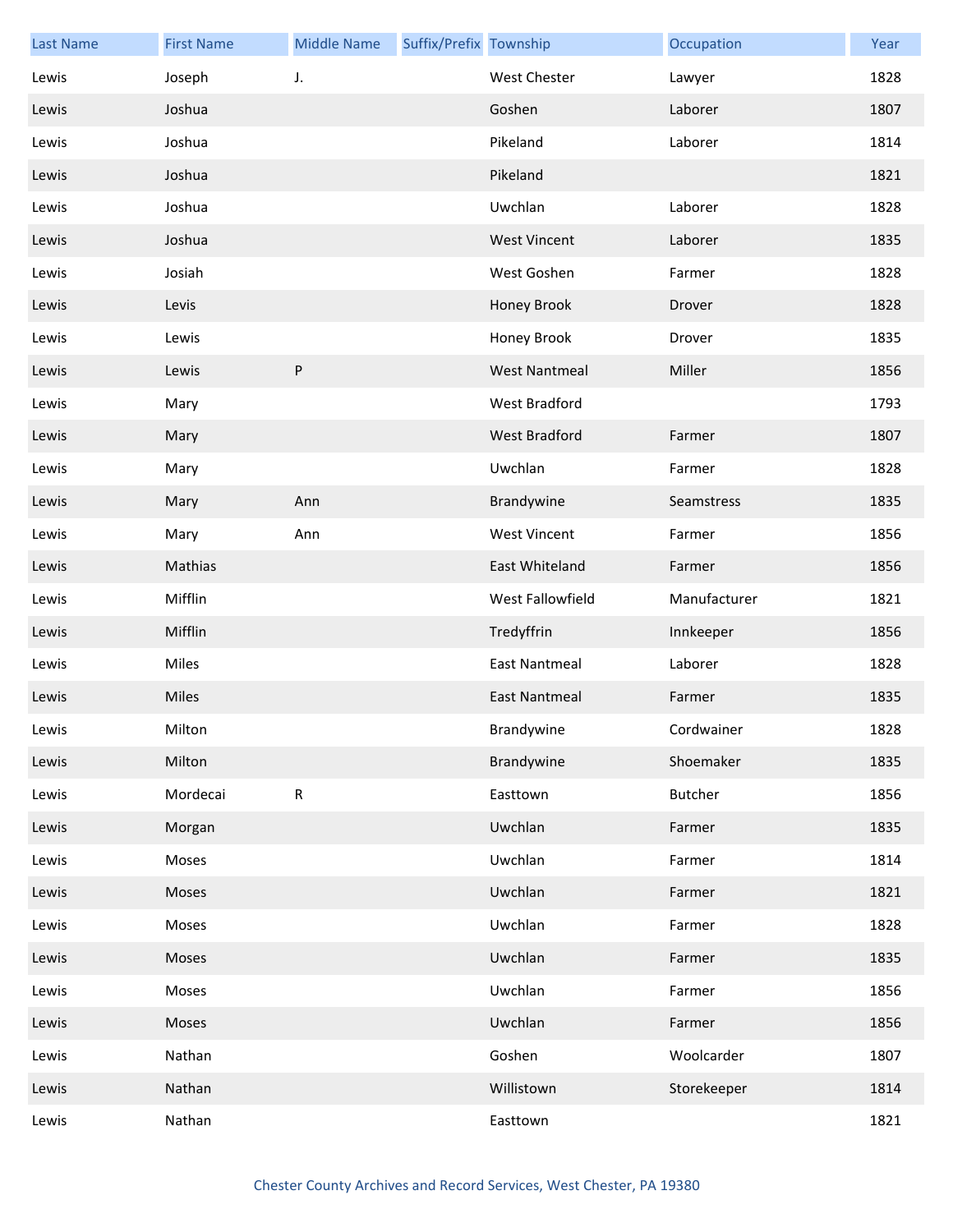| <b>Last Name</b> | <b>First Name</b> | <b>Middle Name</b> | Suffix/Prefix Township |                     | Occupation      | Year |
|------------------|-------------------|--------------------|------------------------|---------------------|-----------------|------|
| Lewis            | Nathan            |                    |                        | Easttown            | Farmer          | 1828 |
| Lewis            | Nathan            |                    |                        | East Goshen         | Laborer         | 1835 |
| Lewis            | Nathan            |                    |                        | Easttown            | Farmer          | 1835 |
| Lewis            | Nathan            |                    |                        | East Caln           | Farmer          | 1856 |
| Lewis            | Nathan            |                    |                        | Easttown            |                 | 1856 |
| Lewis            | Nathan            | Η.                 |                        | East Caln           | Cabinetmaker    | 1828 |
| Lewis            | Nathaniel         |                    |                        | Kennett             |                 | 1856 |
| Lewis            | Obed              |                    |                        | East Caln           |                 | 1793 |
| Lewis            | Obed              |                    |                        | East Caln           | Farmer          | 1800 |
| Lewis            | Obed              |                    |                        | East Caln           | Farmer          | 1814 |
| Lewis            | Obediah           |                    |                        | East Caln           | Farmer          | 1807 |
| Lewis            | Oliver            |                    |                        | Easttown            | Shoemaker       | 1856 |
| Lewis            | Owen              |                    |                        | Uwchlan             | Farmer          | 1821 |
| Lewis            | Owen              |                    |                        | Uwchlan             | Farmer          | 1828 |
| Lewis            | Owen              |                    |                        | <b>West Vincent</b> | Farmer          | 1835 |
| Lewis            | Owen              |                    |                        | <b>West Vincent</b> | Gentleman       | 1856 |
| Lewis            | Parry             |                    |                        | Brandywine          |                 | 1793 |
| Lewis            | Pearce            |                    |                        | East Caln           | Laborer         | 1800 |
| Lewis            | Percifun          |                    |                        | East Goshen         | Wheelwright     | 1835 |
| Lewis            | Perry             |                    |                        | East Fallowfield    | Laborer         | 1828 |
| Lewis            | Persifor          |                    |                        | Honeybrook          | Millwright      | 1856 |
| Lewis            | Philip            |                    |                        | West Goshen         | Laborer         | 1856 |
| Lewis            | Phillip           |                    |                        | East Nottingham     | Farmer          | 1856 |
| Lewis            | Phineas           |                    |                        | Willistown          |                 | 1793 |
| Lewis            | Phineas           |                    |                        | Goshen              |                 | 1793 |
| Lewis            | Phineas           |                    |                        | Westtown            | Gentleman       | 1807 |
| Lewis            | Phineas           |                    |                        | West Bradford       | Tailor          | 1807 |
| Lewis            | Phineas           |                    |                        | Westtown            | Gentleman       | 1814 |
| Lewis            | Phineas           |                    |                        | West Bradford       | Tailor          | 1814 |
| Lewis            | Phineas           |                    |                        | Westtown            | Gentleman       | 1821 |
| Lewis            | Phineas           |                    |                        | West Bradford       | Tailor          | 1821 |
| Lewis            | Phineas           |                    |                        | West Bradford       | Tailor & Farmer | 1828 |
| Lewis            | Phineas           |                    |                        | West Bradford       | Tailor          | 1835 |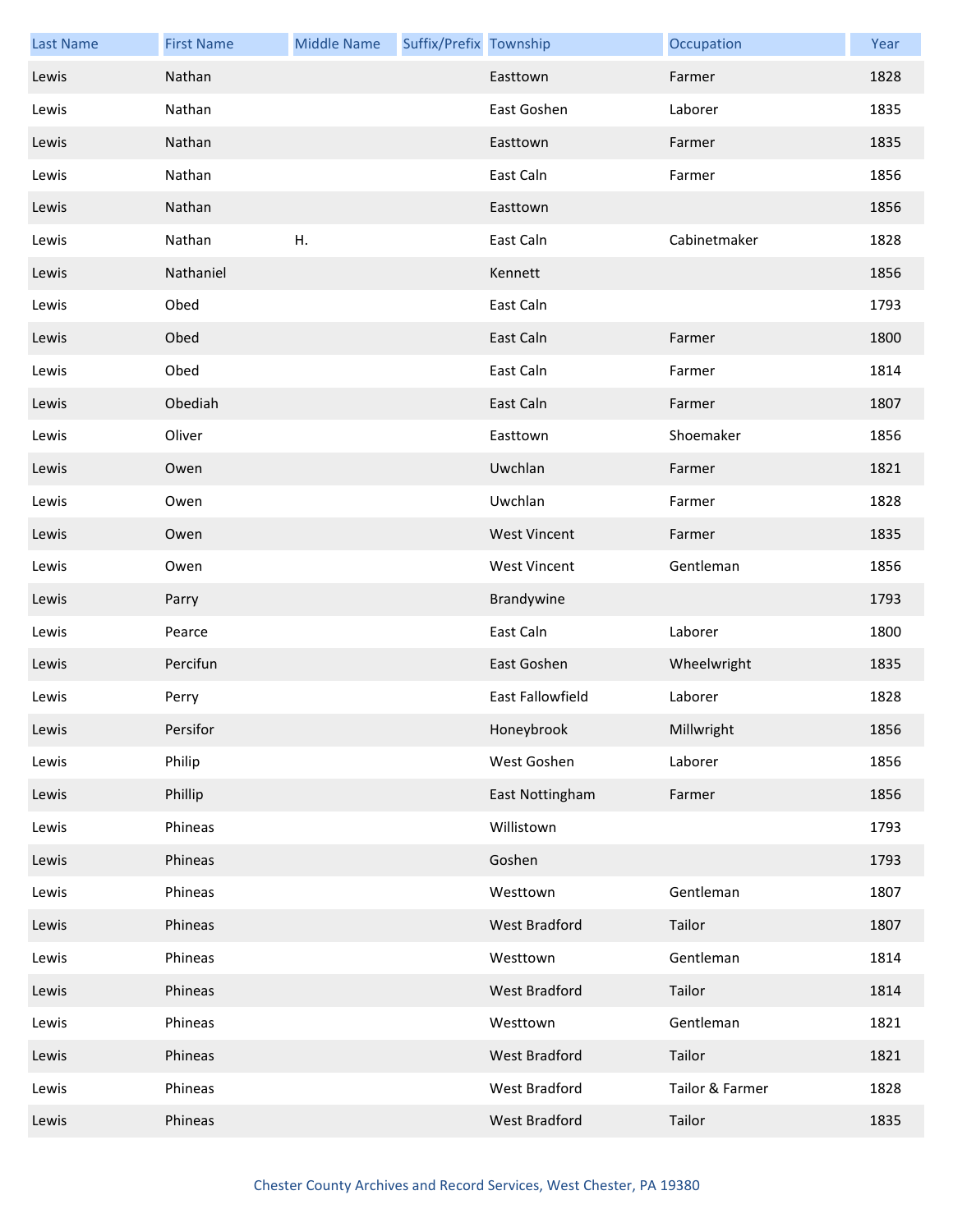| <b>Last Name</b> | <b>First Name</b> | <b>Middle Name</b> | Suffix/Prefix Township |                      | Occupation | Year |
|------------------|-------------------|--------------------|------------------------|----------------------|------------|------|
| Lewis            | Phinehas          |                    |                        | East Whiteland       | Mason      | 1807 |
| Lewis            | Pierce            |                    |                        | Uwchlan              | Saddler    | 1807 |
| Lewis            | Rachel            |                    |                        | <b>West Bradford</b> |            | 1814 |
| Lewis            | Rachel            |                    |                        | Kennett              | Lady       | 1856 |
| Lewis            | Reuben            |                    |                        | Willistown           | Farmer     | 1856 |
| Lewis            | Richard           | T.                 |                        | London Grove         | Tanner     | 1828 |
| Lewis            | Robert            |                    |                        | Easttown             | Farmer     | 1814 |
| Lewis            | Robert            |                    |                        | London Grove         | Farmer     | 1856 |
| Lewis            | Samuel            |                    |                        | Charlestown          |            | 1793 |
| Lewis            | Samuel            |                    |                        | West Whiteland       |            | 1793 |
| Lewis            | Samuel            |                    |                        | Uwchlan              |            | 1793 |
| Lewis            | Samuel            |                    |                        | Uwchlan              |            | 1800 |
| Lewis            | Samuel            |                    |                        | <b>West Nantmeal</b> | Innkeeper  | 1807 |
| Lewis            | Samuel            |                    |                        | West Whiteland       |            | 1814 |
| Lewis            | Samuel            |                    |                        | <b>West Nantmeal</b> | Ironmaster | 1814 |
| Lewis            | Samuel            |                    |                        | West Nantmeal        | Ironmaster | 1821 |
| Lewis            | Samuel            |                    |                        | West Whiteland       |            | 1821 |
| Lewis            | Samuel            |                    |                        | West Whiteland       | Farmer     | 1828 |
| Lewis            | Samuel            |                    |                        | West Goshen          | Laborer    | 1828 |
| Lewis            | Samuel            |                    |                        | <b>East Nantmeal</b> | Laborer    | 1828 |
| Lewis            | Samuel            |                    |                        | East Nantmeal        | Farmer     | 1835 |
| Lewis            | Samuel            |                    |                        | <b>West Nantmeal</b> | Miller     | 1835 |
| Lewis            | Samuel            |                    |                        | <b>East Nantmeal</b> | Farmer     | 1835 |
| Lewis            | Samuel            |                    |                        | Tredyffrin           | Laborer    | 1856 |
| Lewis            | Samuel            |                    |                        | Easttown             | Farmer     | 1856 |
| Lewis            | Samuel            |                    |                        | <b>West Nantmeal</b> | Miller     | 1856 |
| Lewis            | Samuel            |                    |                        | <b>West Nantmeal</b> | Miller     | 1856 |
| Lewis            | Samuel            |                    |                        | <b>West Nantmeal</b> |            | 1856 |
| Lewis            | Samuel            |                    |                        | Honeybrook           | Plasterer  | 1856 |
| Lewis            | Samuel            |                    |                        | Warwick              | Farmer     | 1856 |
| Lewis            | Samuel            |                    |                        | East Brandywine      | Carpenter  | 1856 |
| Lewis            | Samuel            |                    |                        | Willistown           | Carpenter  | 1856 |
| Lewis            | Samuel            | M                  |                        | Wallace              | Farmer     | 1856 |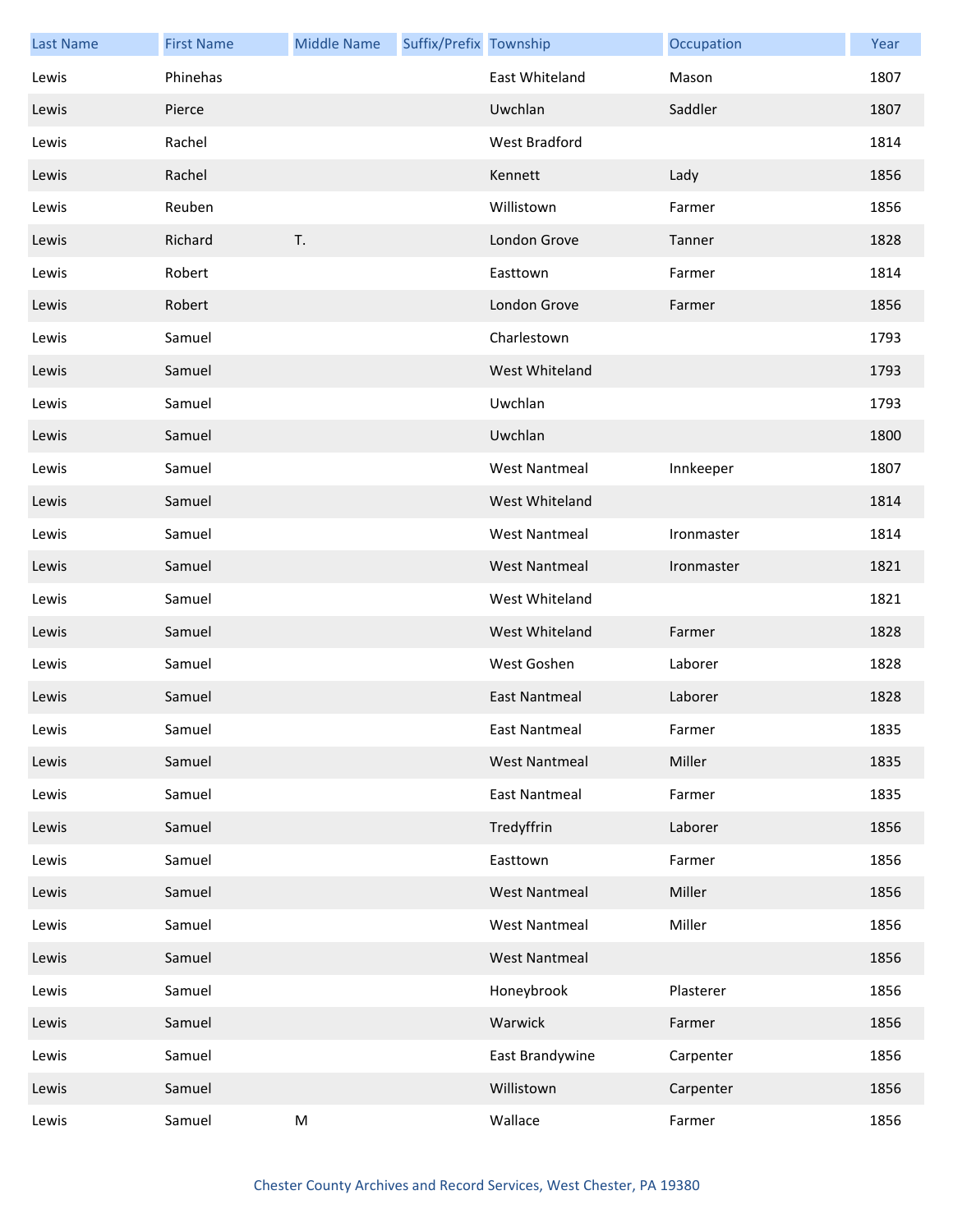| <b>Last Name</b> | <b>First Name</b> | <b>Middle Name</b> | Suffix/Prefix Township |                      | Occupation        | Year |
|------------------|-------------------|--------------------|------------------------|----------------------|-------------------|------|
| Lewis            | Sarah             |                    |                        | Westtown             | Spinster          | 1835 |
| Lewis            | Sarah             |                    |                        | East Whiteland       | Farmer            | 1856 |
| Lewis            | Simeon            | ${\sf M}$          |                        | Willistown           | Farmer            | 1835 |
| Lewis            | Susan             |                    |                        | Tredyffrin           |                   | 1835 |
| Lewis            | Susan             |                    |                        | <b>West Bradford</b> | Lady              | 1856 |
| Lewis            | Susanah           |                    |                        | West Bradford        |                   | 1828 |
| Lewis            | Susanna           |                    |                        | West Bradford        |                   | 1814 |
| Lewis            | Thomas            |                    |                        | Honey Brook          |                   | 1800 |
| Lewis            | Thomas            |                    |                        | Willistown           |                   | 1800 |
| Lewis            | Thomas            |                    |                        | West Whiteland       | Laborer           | 1807 |
| Lewis            | Thomas            |                    |                        | East Whiteland       | Laborer           | 1814 |
| Lewis            | Thomas            |                    |                        | Willistown           | Farmer            | 1821 |
| Lewis            | Thomas            |                    |                        | Easttown             |                   | 1821 |
| Lewis            | Thomas            |                    |                        | Pikeland             |                   | 1821 |
| Lewis            | Thomas            |                    |                        | Uwchlan              | Farmer            | 1821 |
| Lewis            | Thomas            |                    |                        | Uwchlan              | Farmer            | 1828 |
| Lewis            | Thomas            |                    |                        | Willistown           | Farmer            | 1828 |
| Lewis            | Thomas            |                    |                        | West Chester         | Deputy Sheriff    | 1828 |
| Lewis            | Thomas            |                    |                        | East Marlborough     | Farmer            | 1828 |
| Lewis            | Thomas            |                    |                        | Schuylkill           | Roller (M)        | 1828 |
| Lewis            | Thomas            |                    |                        | Newlin               | Farmer            | 1835 |
| Lewis            | Thomas            |                    |                        | Uwchlan              | Farmer            | 1835 |
| Lewis            | Thomas            | L                  |                        | <b>West Chester</b>  | <b>Bricklayer</b> | 1856 |
| Lewis            | Thomas            | M                  |                        | Willistown           | Farmer            | 1835 |
| Lewis            | Thomas            | ${\sf M}$          |                        | Easttown             | Teacher           | 1856 |
| Lewis            | Vernon            |                    |                        | <b>East Nantmeal</b> | Blacksmith        | 1821 |
| Lewis            | Washington        | В                  |                        | East Goshen          | Laborer           | 1856 |
| Lewis            | William           |                    |                        | Uwchlan              |                   | 1793 |
| Lewis            | William           |                    |                        | West Whiteland       |                   | 1793 |
| Lewis            | William           |                    |                        | East Whiteland       |                   | 1793 |
| Lewis            | William           |                    |                        | Willistown           |                   | 1800 |
| Lewis            | William           |                    |                        | <b>West Nantmeal</b> |                   | 1800 |
| Lewis            | William           |                    |                        | West Whiteland       |                   | 1800 |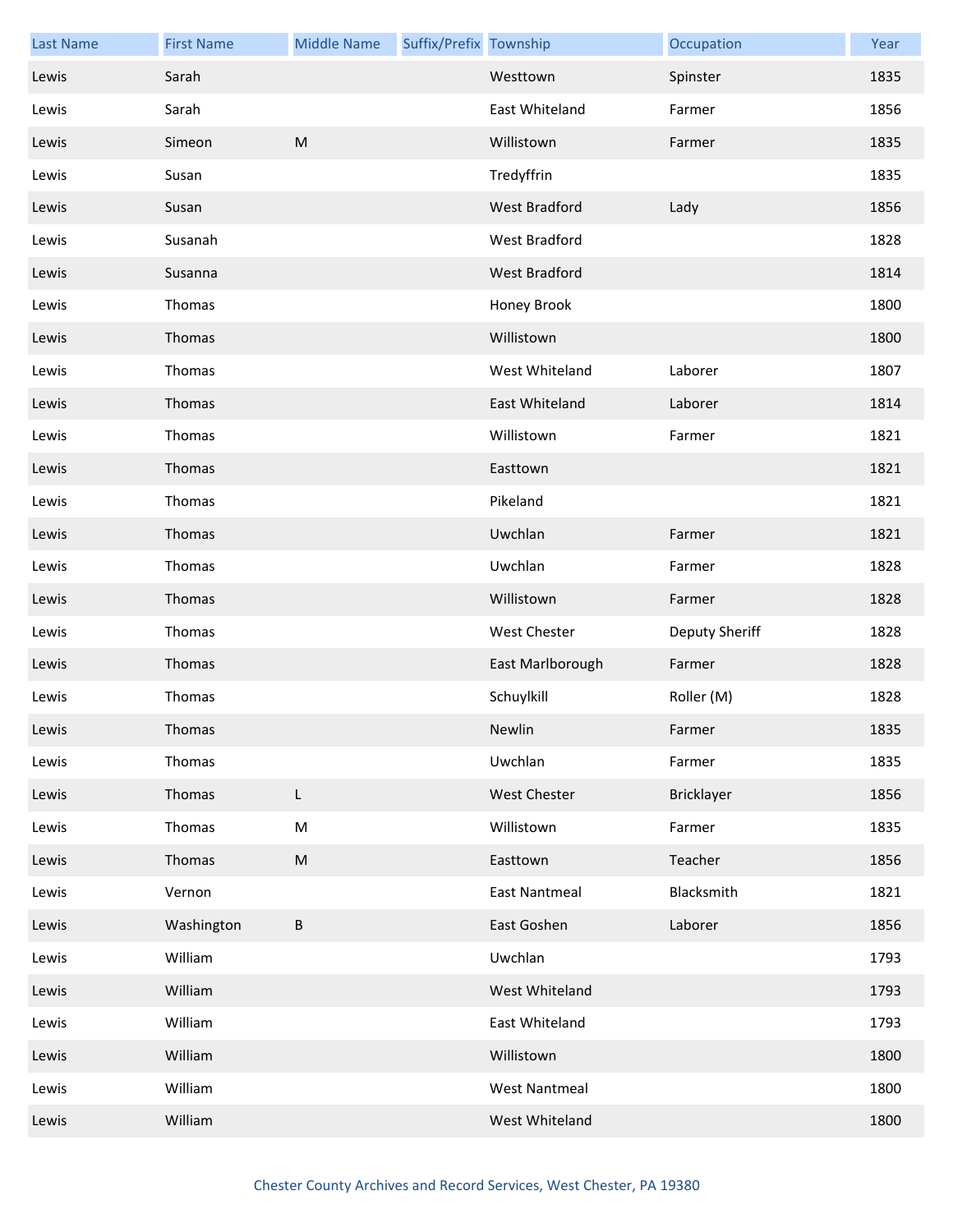| <b>Last Name</b> | <b>First Name</b> | <b>Middle Name</b> | Suffix/Prefix Township |                      | Occupation  | Year |
|------------------|-------------------|--------------------|------------------------|----------------------|-------------|------|
| Lewis            | William           |                    |                        | <b>East Nantmeal</b> | Farmer      | 1807 |
| Lewis            | William           |                    |                        | West Whiteland       | Laborer     | 1807 |
| Lewis            | William           |                    |                        | East Whiteland       | Mason       | 1807 |
| Lewis            | William           |                    |                        | East Caln            | Farmer      | 1807 |
| Lewis            | William           |                    |                        | Willistown           | Farmer      | 1807 |
| Lewis            | William           |                    |                        | West Whiteland       | Smith       | 1807 |
| Lewis            | William           |                    |                        | East Whiteland       | Mason       | 1814 |
| Lewis            | William           |                    |                        | Uwchlan              | Farmer      | 1814 |
| Lewis            | William           |                    |                        | West Whiteland       | Smith       | 1814 |
| Lewis            | William           |                    |                        | East Caln            | Farmer      | 1814 |
| Lewis            | William           |                    |                        | East Whiteland       | Laborer     | 1814 |
| Lewis            | William           |                    |                        | East Nantmeal        | Farmer      | 1814 |
| Lewis            | William           |                    |                        | East Nantmeal        | Farmer      | 1821 |
| Lewis            | William           |                    |                        | East Caln            | Farmer      | 1821 |
| Lewis            | William           |                    |                        | West Chester         | Stagedriver | 1821 |
| Lewis            | William           |                    |                        | Honey Brook          | Plasterer   | 1821 |
| Lewis            | William           |                    |                        | Uwchlan              | Farmer      | 1821 |
| Lewis            | William           |                    |                        | West Whiteland       |             | 1821 |
| Lewis            | William           |                    |                        | West Goshen          |             | 1821 |
| Lewis            | William           |                    |                        | Uwchlan              | Laborer     | 1821 |
| Lewis            | William           |                    |                        | Willistown           | Mason       | 1828 |
| Lewis            | William           |                    |                        | East Nantmeal        | Farmer      | 1828 |
| Lewis            | William           |                    |                        | East Caln            | Laborer     | 1828 |
| Lewis            | William           |                    |                        | West Fallowfield     | Laborer     | 1828 |
| Lewis            | William           |                    |                        | West Goshen          | Farmer      | 1828 |
| Lewis            | William           |                    |                        | Schuylkill           | Gunsmith    | 1828 |
| Lewis            | William           |                    |                        | Honey Brook          | Plasterer   | 1828 |
| Lewis            | William           |                    |                        | West Goshen          | Farmer      | 1835 |
| Lewis            | William           |                    |                        | East Caln            | Farmer      | 1835 |
| Lewis            | William           |                    |                        | <b>West Nantmeal</b> | Laborer     | 1835 |
| Lewis            | William           |                    |                        | Honey Brook          | Plasterer   | 1835 |
| Lewis            | William           |                    |                        | <b>East Vincent</b>  | Laborer     | 1856 |
| Lewis            | William           |                    |                        | Honeybrook           | Plasterer   | 1856 |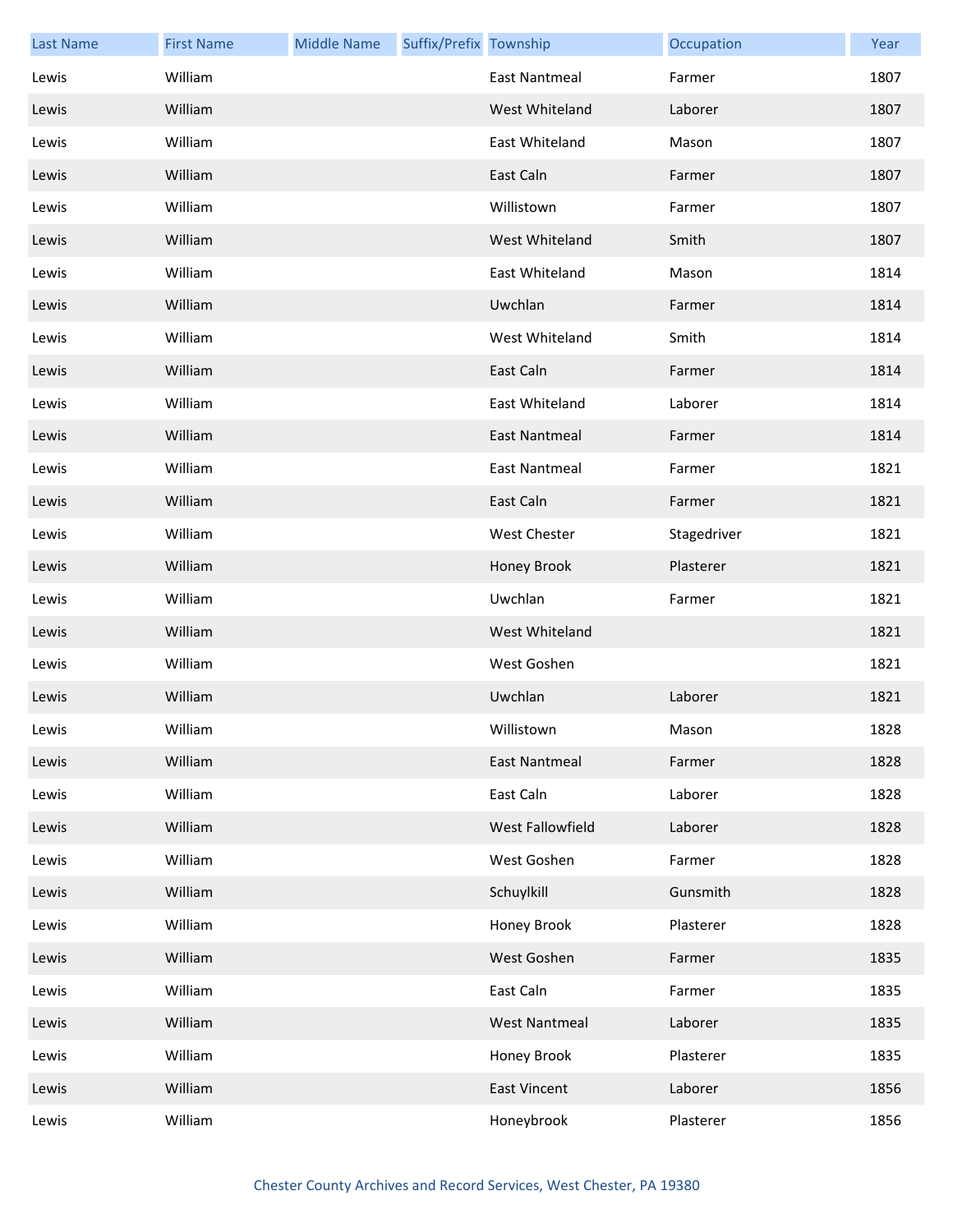| <b>Last Name</b> | <b>First Name</b> | <b>Middle Name</b> | Suffix/Prefix Township |                      | Occupation | Year |
|------------------|-------------------|--------------------|------------------------|----------------------|------------|------|
| Lewis            | William           |                    |                        | Schuylkill           |            | 1856 |
| Lewis            | William           |                    |                        | Honeybrook           | Shoemaker  | 1856 |
| Lewis            | William           |                    |                        | Honeybrook           | Laborer    | 1856 |
| Lewis            | William           | $\mathsf C$        |                        | East Whiteland       | Painter    | 1856 |
| Lewis            | William           | $\mathsf C$        |                        | East Whiteland       | Bartender  | 1856 |
| Lewis            | William           | Ε                  |                        | <b>West Nantmeal</b> | Farmer     | 1835 |
| Lewis            | William           | E                  |                        | Honeybrook           | Gentleman  | 1856 |
| Lewis            | William           | Ε.                 |                        | East Nantmeal        | Farmer     | 1821 |
| Lewis            | William           | E.                 |                        | <b>West Nantmeal</b> | Farmer     | 1828 |
| Lewrie           | William           |                    |                        | Sadsbury             | Farmer     | 1856 |
| Leydon           | Francis           |                    |                        | Sadsbury             | Farmer     | 1835 |
| Lhar             | Nicholas          |                    |                        | Vincent              | Farmer     | 1828 |
| Libhart          | Adam              |                    |                        | Phoenixville         | Tinsmith   | 1856 |
| License          | Barnett           |                    |                        | East Caln            | Laborer    | 1856 |
| Lichter          | Joshua            |                    |                        | <b>West Coventry</b> | Laborer    | 1856 |
| Lichty           | Tobias            |                    |                        | <b>East Vincent</b>  | Sawmiller  | 1856 |
| Lievezey         | Jonathan          |                    |                        | West Whiteland       | Farmer     | 1807 |
| Lievzley         | Jonathan          |                    |                        | East Bradford        | Farmer     | 1828 |
| Liget            | Caleb             |                    |                        | Sadsbury             | Blacksmith | 1828 |
| Liget            | Elijah            |                    |                        | Sadsbury             | Blacksmith | 1828 |
| Ligett           | Caleb             |                    |                        | Brandywine           | Farmer     | 1835 |
| Ligett           | George            |                    | Sr.                    | Brandywine           | Farmer     | 1835 |
| Ligett           | George            |                    | Jr.                    | Brandywine           | Miller     | 1835 |
| Ligett           | Samuel            |                    |                        | Brandywine           | Blacksmith | 1835 |
| Ligget           |                   |                    |                        | <b>East Nantmeal</b> |            | 1835 |
| Ligget           | (Widow)           |                    |                        | East Nantmeal        |            | 1828 |
| Ligget           | Alexander         |                    |                        | East Nottingham      |            | 1814 |
| Ligget           | Caleb             |                    |                        | <b>West Nantmeal</b> | Carpenter  | 1821 |
| Ligget           | Caleb             |                    |                        | <b>East Nantmeal</b> | Laborer    | 1828 |
| Ligget           | Caleb             |                    |                        | East Nantmeal        | Laborer    | 1835 |
| Ligget           | George            |                    |                        | Brandywine           | Miller     | 1828 |
| Ligget           | George            |                    |                        | Brandywine           | Miller     | 1828 |
| Ligget           | Horatio           |                    |                        | <b>East Nantmeal</b> | Laborer    | 1835 |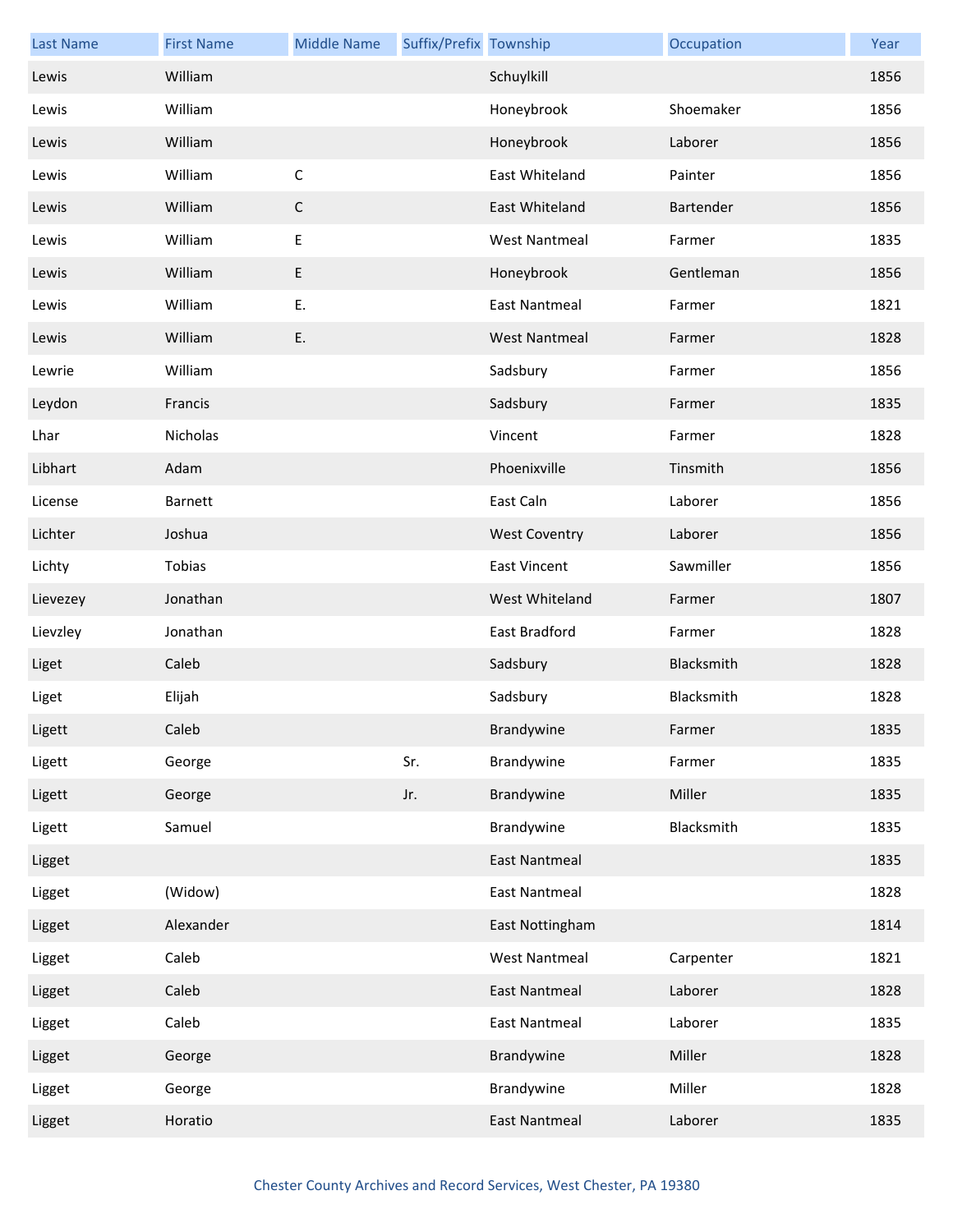| <b>Last Name</b> | <b>First Name</b> | <b>Middle Name</b> | Suffix/Prefix Township |                      | Occupation     | Year |
|------------------|-------------------|--------------------|------------------------|----------------------|----------------|------|
| Ligget           | James             |                    |                        | <b>East Nantmeal</b> | Farmer         | 1821 |
| Ligget           | John              |                    |                        | <b>East Nantmeal</b> | Farmer         | 1821 |
| Ligget           | Samuel            |                    |                        | <b>East Nantmeal</b> | Farmer         | 1821 |
| Ligget           | Samuel            |                    |                        | <b>East Nantmeal</b> | Mill Carpenter | 1828 |
| Ligget           | William           |                    |                        | West Nottingham      |                | 1793 |
| Liggett          | Caleb             |                    |                        | <b>East Nantmeal</b> | Carpenter      | 1814 |
| Liggett          | Caleb             |                    |                        | <b>East Nantmeal</b> | Laborer        | 1856 |
| Liggett          | Caleb             |                    |                        | West Brandywine      | Farmer         | 1856 |
| Liggett          | George            |                    |                        | <b>East Nantmeal</b> | Millwright     | 1807 |
| Liggett          | George            |                    |                        | Brandywine           | Miller         | 1814 |
| Liggett          | George            |                    |                        | Brandywine           | Miller         | 1821 |
| Liggett          | George            |                    |                        | West Brandywine      | Farmer         | 1856 |
| Liggett          | James             |                    |                        | <b>East Nantmeal</b> | Wheelwright    | 1807 |
| Liggett          | James             |                    |                        | <b>East Nantmeal</b> | Carpenter      | 1814 |
| Liggett          | James             | $\mathsf C$        |                        | West Brandywine      | Farmer         | 1856 |
| Liggett          | John              |                    |                        | <b>East Nantmeal</b> | Farmer         | 1807 |
| Liggett          | John              |                    |                        | <b>East Nantmeal</b> | Farmer         | 1814 |
| Liggett          | John              |                    |                        | <b>East Nantmeal</b> | Farmer         | 1835 |
| Liggett          | John              |                    |                        | <b>East Nantmeal</b> | Farmer         | 1856 |
| Liggett          | John              |                    |                        | <b>East Nantmeal</b> | Sawyer         | 1856 |
| Liggett          | John              |                    |                        | West Brandywine      | Miller         | 1856 |
| Liggett          | Mary              |                    |                        | <b>East Nantmeal</b> | Farmer         | 1800 |
| Liggett          | Samuel            |                    |                        | <b>East Nantmeal</b> | Millwright     | 1814 |
| Liggett          | Thomas            |                    |                        | Newlin               |                | 1793 |
| Liggit           | Mary              |                    |                        | <b>East Nantmeal</b> |                | 1793 |
| Liggot           | William           |                    |                        | Lower Oxford         |                | 1800 |
| Light            | George            |                    |                        | Lower Oxford         | Farmer         | 1821 |
| Light            | McClellan         |                    |                        | West Fallowfield     | Farmer         | 1856 |
| Lightfoot        | David             |                    |                        | Sadsbury             |                | 1807 |
| Lightfoot        | David             |                    |                        | Sadsbury             | Farmer         | 1814 |
| Lightfoot        | David             |                    |                        | Pikeland             |                | 1821 |
| Lightfoot        | David             |                    |                        | Pikeland             | Farmer         | 1828 |
| Lightfoot        | J                 | $\mathsf S$        |                        | Sadsbury             | Clerk          | 1856 |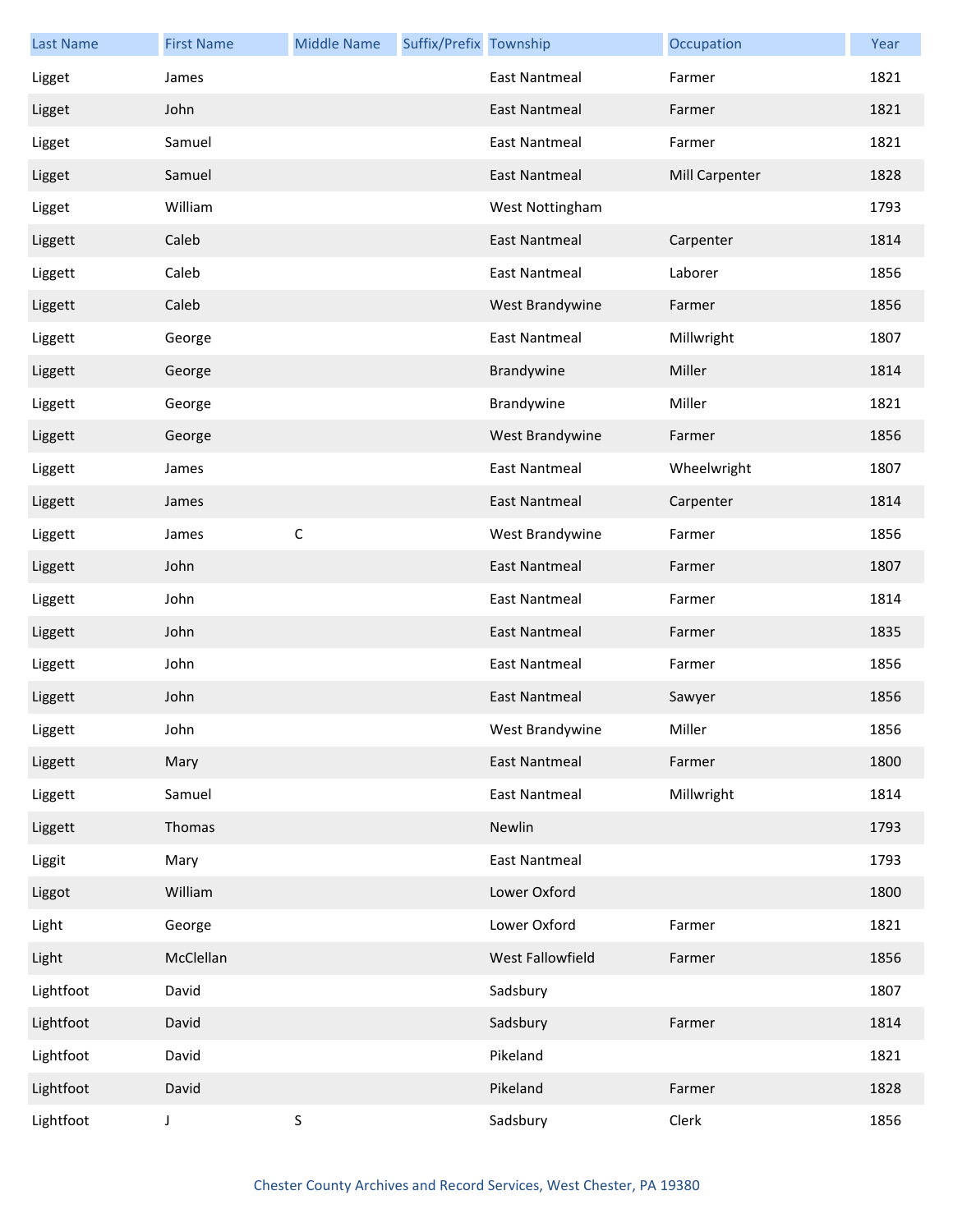| <b>Last Name</b> | <b>First Name</b> | <b>Middle Name</b> | Suffix/Prefix Township |                      | Occupation | Year |
|------------------|-------------------|--------------------|------------------------|----------------------|------------|------|
| Lightfoot        | Jacob             |                    |                        | Pikeland             | Farmer     | 1814 |
| Lightfoot        | Jacob             |                    |                        | Pikeland             |            | 1821 |
| Lightfoot        | Jacob             |                    |                        | Uwchlan              | Farmer     | 1828 |
| Lightfoot        | Jacob             |                    |                        | West Whiteland       | Sawyer     | 1835 |
| Lightfoot        | Jeremiah          |                    |                        | West Whiteland       | Carpenter  | 1835 |
| Lightfoot        | Joseph            |                    |                        | East Brandywine      | Farmer     | 1856 |
| Lightfoot        | Mary              |                    | Widow                  | Uwchlan              |            | 1807 |
| Lightfoot        | Samuel            |                    |                        | Pikeland             |            | 1793 |
| Lightfoot        | Samuel            |                    |                        | Pikeland             |            | 1800 |
| Lightfoot        | Samuel            |                    |                        | Pikeland             | Farmer     | 1807 |
| Lightfoot        | Samuel            |                    |                        | <b>East Nantmeal</b> | Farmer     | 1814 |
| Lightfoot        | Samuel            |                    |                        | <b>East Nantmeal</b> | Farmer     | 1821 |
| Lightfoot        | Samuel            |                    |                        | East Nantmeal        | Farmer     | 1828 |
| Lightfoot        | Samuel            |                    |                        | <b>East Nantmeal</b> | Farmer     | 1835 |
| Lightfoot        | Sarah             |                    |                        | West Whiteland       | Farmer     | 1835 |
| Lightfoot        | Thomas            |                    |                        | Pikeland             |            | 1793 |
| Lightfoot        | William           |                    |                        | Pikeland             |            | 1793 |
| Lightfoot        | William           |                    |                        | Uwchlan              | Gentleman  | 1807 |
| Lightfoot        | William           |                    |                        | <b>East Nantmeal</b> | Farmer     | 1821 |
| Lightfoot        | William           |                    |                        | East Caln            | Millwright | 1856 |
| Lightfoot        | William           |                    |                        | East Bradford        | Farmer     | 1856 |
| Lightle          | William           |                    |                        | Lower Oxford         | Farmer     | 1828 |
| Lighton          | Thomas            |                    |                        | <b>East Nantmeal</b> |            | 1793 |
| Lights           | George            |                    |                        | Londonderry          | Laborer    | 1807 |
| Lights           | George            |                    |                        | Londonderry          | Laborer    | 1814 |
| Lights           | George            |                    |                        | West Fallowfield     | Farmer     | 1856 |
| Lights           | James             |                    |                        | West Fallowfield     | Farmer     | 1856 |
| Lightz           | James             |                    |                        | <b>Upper Oxford</b>  | Laborer    | 1835 |
| Lightz           | Samuel            |                    |                        | <b>Upper Oxford</b>  | Laborer    | 1835 |
| Likens           | Samuel            |                    |                        | Honeybrook           | Laborer    | 1856 |
| Likets           | Ezekiel           |                    |                        | West Fallowfield     | Farmer     | 1856 |
| Lile             | James             |                    |                        | Kennett              | Jobber     | 1800 |
| Lile             | John              |                    |                        | Lower Oxford         | Farmer     | 1807 |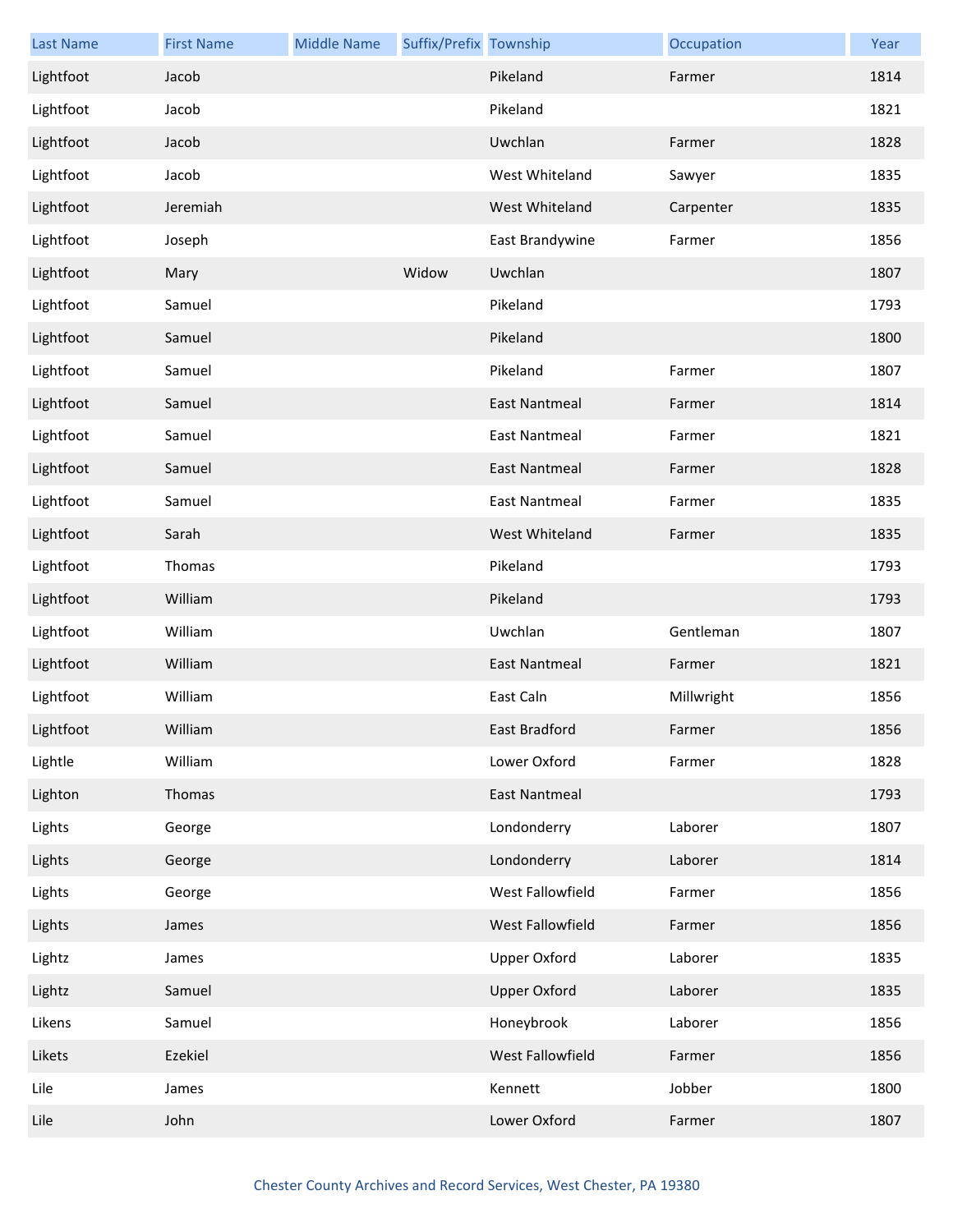| <b>Last Name</b> | <b>First Name</b> | <b>Middle Name</b> | Suffix/Prefix Township |                  | Occupation | Year |
|------------------|-------------------|--------------------|------------------------|------------------|------------|------|
| Lilley           | Abner             |                    |                        | Wallace          | Farmer     | 1856 |
| Lilley           | Cale              |                    |                        | East Fallowfield | Farmer     | 1835 |
| Lilley           | Caleb             |                    |                        | East Fallowfield | Farmer     | 1856 |
| Lilley           | Caleb             |                    |                        | Honeybrook       | Laborer    | 1856 |
| Lilley           | Catharine         |                    |                        | East Fallowfield | Farmer     | 1835 |
| Lilley           | <b>Ellis</b>      |                    |                        | East Fallowfield | Husbandman | 1807 |
| Lilley           | Ellis             |                    |                        | East Fallowfield | Farmer     | 1814 |
| Lilley           | Ellis             |                    | Jr.                    | East Fallowfield | Laborer    | 1828 |
| Lilley           | <b>Ellis</b>      |                    |                        | East Fallowfield | Farmer     | 1828 |
| Lilley           | <b>Ellis</b>      |                    |                        | East Fallowfield | Laborer    | 1828 |
| Lilley           | Ephraim           |                    |                        | East Fallowfield | Farmer     | 1828 |
| Lilley           | Ephraim           |                    |                        | East Fallowfield | Farmer     | 1835 |
| Lilley           | Ephraim           |                    |                        | East Fallowfield | Farmer     | 1856 |
| Lilley           | Fleming           |                    |                        | West Bradford    | Laborer    | 1856 |
| Lilley           | James             |                    |                        | Sadsbury         | Laborer    | 1856 |
| Lilley           | John              |                    |                        | East Fallowfield | Farmer     | 1828 |
| Lilley           | John              |                    |                        | East Fallowfield | Farmer     | 1828 |
| Lilley           | John              |                    |                        | East Fallowfield | Farmer     | 1835 |
| Lilley           | John              |                    |                        | East Fallowfield | Farmer     | 1856 |
| Lilley           | Rachel            |                    |                        | Wallace          | Farmer     | 1856 |
| Lilley           | Robert            |                    |                        | Wallace          | Laborer    | 1856 |
| Lilley           | Ruth              |                    |                        | East Fallowfield | Seamstress | 1807 |
| Lilley           | Ruth              |                    |                        | East Fallowfield | Seamstress | 1807 |
| Lilley           | Ruth              |                    |                        | East Fallowfield |            | 1814 |
| Lilley           | Samuel            |                    |                        | West Bradford    | Smith      | 1814 |
| Lilley           | Samuel            |                    |                        | West Bradford    | Blacksmith | 1828 |
| Lilley           | Samuel            |                    |                        | West Bradford    | Blacksmith | 1835 |
| Lilley           | Samuel            | $\mathsf K$        |                        | Sadsbury         | Engineer   | 1856 |
| Lilley           | Thomas            |                    |                        | East Caln        | Laborer    | 1828 |
| Lilley           | Walter            |                    |                        | West Bradford    |            | 1793 |
| Lilley           | Walter            |                    |                        | East Fallowfield | Husbandman | 1807 |
| Lilley           | Walter            |                    |                        | East Fallowfield | Laborer    | 1807 |
| Lilley           | Walter            | $\sf B$            |                        | Honey Brook      | Blacksmith | 1835 |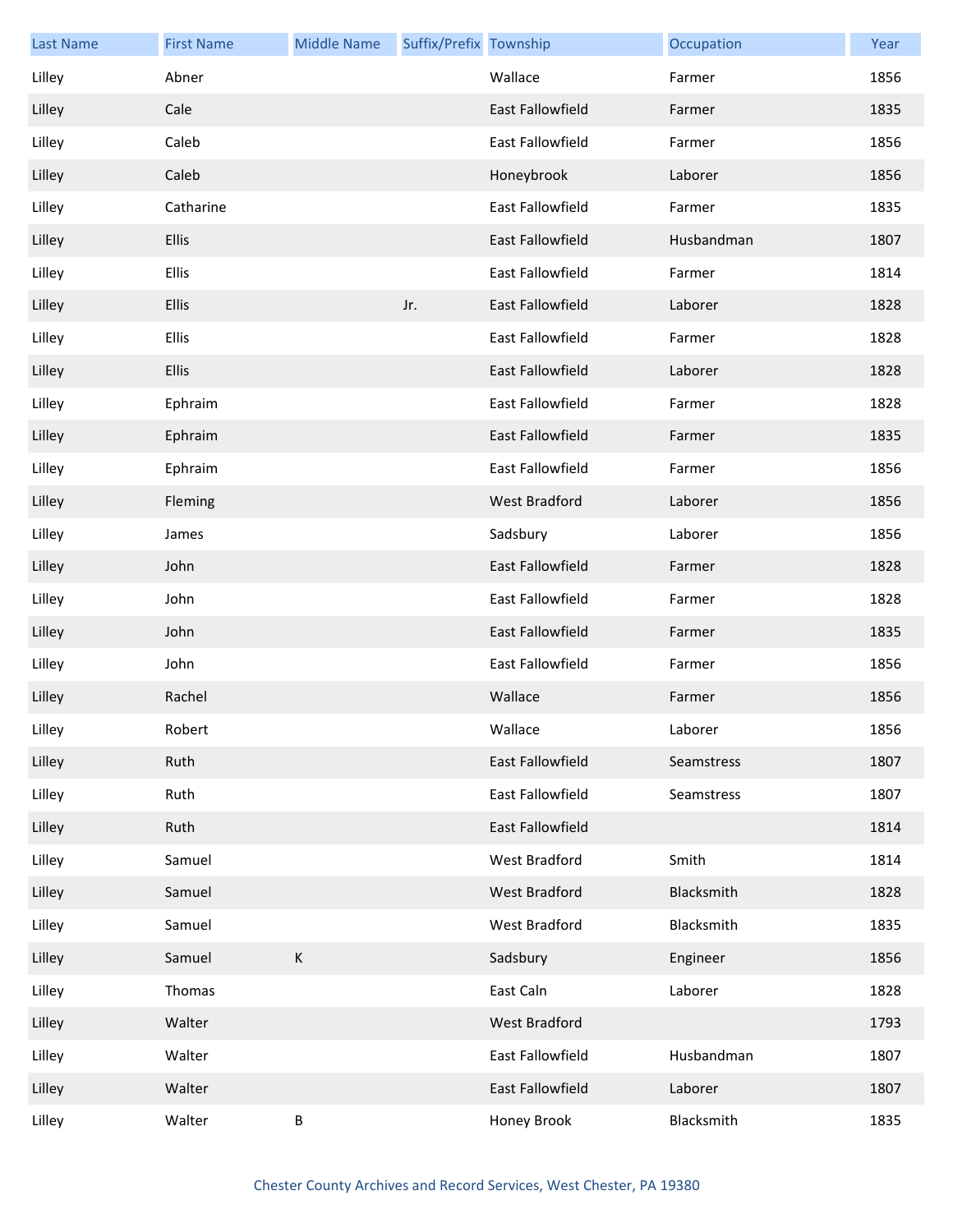| <b>Last Name</b> | <b>First Name</b> | <b>Middle Name</b> | Suffix/Prefix Township |                         | Occupation   | Year |
|------------------|-------------------|--------------------|------------------------|-------------------------|--------------|------|
| Lilly            | <b>Ellis</b>      |                    |                        | <b>East Fallowfield</b> |              | 1793 |
| Lilly            | <b>Ellis</b>      |                    |                        | Sadsbury                | Farmer       | 1828 |
| Lilly            | <b>Ellis</b>      |                    |                        | West Fallowfield        | Laborer      | 1835 |
| Lilly            | Fleming           |                    |                        | East Caln               | Founder      | 1856 |
| Lilly            | James             |                    |                        | East Fallowfield        | Laborer      | 1807 |
| Lilly            | James             |                    |                        | Sadsbury                | Laborer      | 1814 |
| Lilly            | John              |                    |                        | East Fallowfield        |              | 1793 |
| Lilly            | John              |                    |                        | New Garden              | Manufacturer | 1835 |
| Lilly            | Samuel            |                    |                        | West Bradford           | Smith        | 1807 |
| Lilly            | Samuel            |                    |                        | <b>West Bradford</b>    | Blacksmith   | 1821 |
| Lilly            | Samuel            |                    | Jr.                    | West Bradford           | Blacksmith   | 1821 |
| Lilly            | Thomas            |                    |                        | East Fallowfield        |              | 1793 |
| Lilly            | Thomas            |                    |                        | Newlin                  | Laborer      | 1821 |
| Lilly            | Thomas            |                    |                        | Newlin                  | Laborer      | 1835 |
| Lilly            | Walter            |                    |                        | East Caln               | Blacksmith   | 1800 |
| Lilly            | Walter            |                    |                        | Honey Brook             | Blacksmith   | 1828 |
| Lilttl           | Patrick           |                    |                        | East Caln               | Dealer       | 1835 |
| Lily             | Walter            |                    |                        | East Caln               |              | 1793 |
| Lily             | Walter            |                    |                        | West Caln               | Blacksmith   | 1821 |
| Limehart         | John              |                    |                        | Franklin                | Laborer      | 1856 |
| Lin              | John              |                    |                        | East Bradford           | Weaver       | 1807 |
| Linar            | George            |                    |                        | Willistown              | Smith        | 1807 |
| Linaugh          | Michael           |                    |                        | Phoenixville            | Laborer      | 1856 |
| Linbar           | Frank             |                    |                        | Phoenixville            | Laborer      | 1856 |
| Lincard          | Michael           |                    |                        | Phoenixville            | Laborer      | 1856 |
| Linch            | George            |                    |                        | West Fallowfield        | Farmer       | 1807 |
| Linch            | George            |                    |                        | West Fallowfield        | Farmer       | 1814 |
| Linch            | Hugh              |                    |                        | East Caln               |              | 1793 |
| Linch            | Hugh              |                    |                        | East Caln               |              | 1793 |
| Linch            | Hugh              |                    |                        | East Whiteland          |              | 1800 |
| Linch            | James             |                    |                        | East Nottingham         | Farmer       | 1828 |
| Linch            | Joseph            |                    |                        | East Bradford           | Tailor       | 1807 |
| Linch            | Lawrence          |                    |                        | Schuylkill              | Laborer      | 1856 |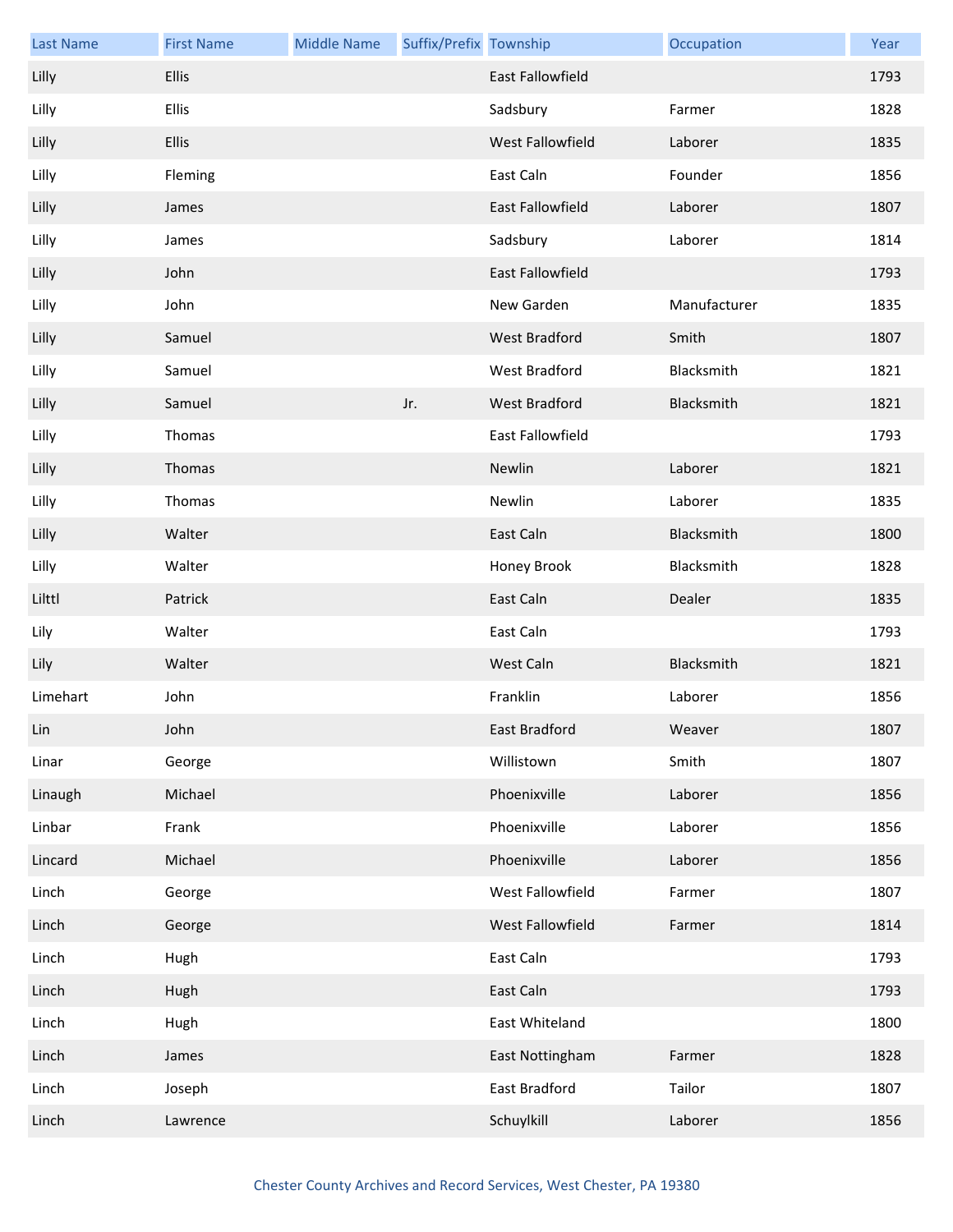| <b>Last Name</b> | <b>First Name</b> | <b>Middle Name</b> | Suffix/Prefix Township |                         | Occupation   | Year |
|------------------|-------------------|--------------------|------------------------|-------------------------|--------------|------|
| Linch            | Phillip           |                    |                        | West Marlborough        |              | 1793 |
| Linch            | Samuel            |                    |                        | <b>East Nantmeal</b>    | Cordwainer   | 1821 |
| Linch            | William           |                    |                        | East Whiteland          |              | 1800 |
| Lincinger        | Jacob             |                    |                        | Coventry                | Weaver       | 1807 |
| Lincoln          | Azariah           |                    |                        | West Fallowfield        | Blacksmith   | 1821 |
| Lincoln          | Azariah           |                    |                        | Sadsbury                | Blacksmith   | 1828 |
| Lincoln          | Ezra              |                    |                        | West Fallowfield        |              | 1814 |
| Lincoln          | George            |                    |                        | Sadsbury                |              | 1835 |
| Lincoln          | George            |                    |                        | Sadsbury                | Farmer       | 1856 |
| Lincoln          | John              |                    |                        | East Whiteland          | Laborer      | 1828 |
| Lincoln          | John              |                    |                        | <b>West Nantmeal</b>    | Farmer       | 1835 |
| Lincoln          | John              |                    |                        | <b>West Nantmeal</b>    | Farmer       | 1856 |
| Lincoln          | Joseph            |                    |                        | West Caln               | Mason        | 1807 |
| Lincoln          | Mordecai          |                    |                        | Sadsbury                | Joiner       | 1835 |
| Lincoln          | Samuel            |                    |                        | West Fallowfield        | Blacksmith   | 1814 |
| Lincoln          | Samuel            |                    |                        | <b>West Fallowfield</b> | Blacksmith   | 1821 |
| Lincoln          | Samuel            |                    |                        | Sadsbury                | Blacksmith   | 1835 |
| Lincoln          | Thomas            |                    |                        | West Caln               | Farmer       | 1807 |
| Lincoln          | Thomas            |                    |                        | West Fallowfield        | Farmer       | 1814 |
| Lincoln          | Thomas            |                    |                        | <b>West Fallowfield</b> | Mason        | 1821 |
| Lincoln          | Thomas            |                    |                        | Sadsbury                | Mason        | 1828 |
| Lincoln          | Thomas            |                    |                        | Sadsbury                | Mason        | 1835 |
| Lincoln          | William           |                    |                        | Sadsbury                | Chairmaker   | 1821 |
| Lincoln          | William           |                    |                        | Sadsbury                | Cabinetmaker | 1828 |
| Lincoln          | William           |                    |                        | Sadsbury                | Joiner       | 1835 |
| Linden           | Arthur            |                    |                        | <b>West Bradford</b>    |              | 1793 |
| Linden           | Arthur            |                    |                        | Sadsbury                | Weaver       | 1807 |
| Linden           | James             |                    |                        | <b>Upper Oxford</b>     | Yeoman       | 1800 |
| Linden           | Thomas            |                    |                        | Sadsbury                |              | 1807 |
| Linderman        | Conrad            |                    |                        | Coventry                | Laborer      | 1828 |
| Linderman        | Frederick         |                    |                        | <b>West Coventry</b>    | Laborer      | 1856 |
| Linderman        | Henry             |                    |                        | Pikeland                |              | 1793 |
| Linderman        | Henry             |                    |                        | <b>West Nantmeal</b>    |              | 1800 |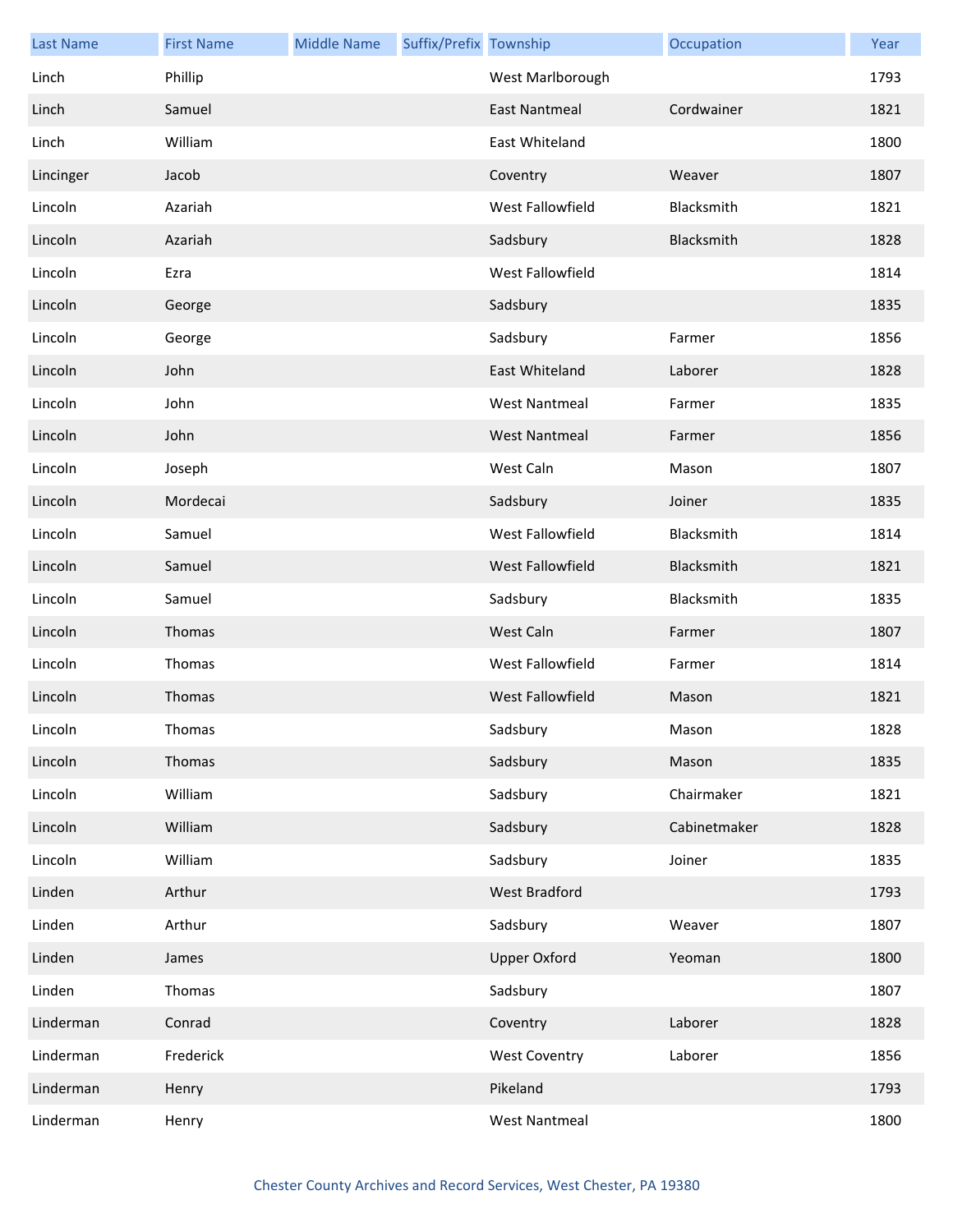| <b>Last Name</b> | <b>First Name</b> | <b>Middle Name</b> | Suffix/Prefix Township |                      | Occupation | Year |
|------------------|-------------------|--------------------|------------------------|----------------------|------------|------|
| Linderman        | John              |                    |                        | Pikeland             |            | 1793 |
| Linderman        | John              |                    |                        | Pikeland             |            | 1800 |
| Linderman        | John              |                    |                        | Pikeland             | Constable  | 1807 |
| Linderman        | John              |                    |                        | Coventry             | Weaver     | 1807 |
| Linderman        | John              |                    |                        | Uwchlan              | Farmer     | 1814 |
| Linderman        | John              |                    |                        | Uwchlan              | Farmer     | 1821 |
| Linderman        | John              |                    |                        | Uwchlan              | Weaver     | 1835 |
| Linderman        | John              |                    |                        | <b>West Vincent</b>  | Farmer     | 1856 |
| Linderman        | John              | ${\sf R}$          |                        | <b>West Nantmeal</b> | Farmer     | 1856 |
| Linderman        | William           |                    |                        | Birmingham           | Laborer    | 1828 |
| Lindin           | James             |                    |                        | <b>Upper Oxford</b>  | Farmer     | 1814 |
| Lindin           | Thomas            |                    |                        | <b>Upper Oxford</b>  | Farmer     | 1814 |
| Lindin           | Thomas            |                    |                        | Brandywine           | Miller     | 1835 |
| Lindle           | Thomas            |                    |                        | East Bradford        |            | 1821 |
| Lindley          | Isaac             |                    |                        | New Garden           |            | 1807 |
| Lindley          | Jacob             |                    |                        | New Garden           |            | 1793 |
| Lindley          | Jacob             |                    |                        | New Garden           | Farmer     | 1800 |
| Lindley          | Jacob             |                    |                        | London Grove         | Farmer     | 1807 |
| Lindley          | Jacob             |                    | Jr.                    | London Grove         | Farmer     | 1807 |
| Lindley          | Jacob             |                    |                        | London Grove         | Farmer     | 1814 |
| Lindley          | Jacob             |                    |                        | New Garden           | Farmer     | 1828 |
| Lindley          | James             |                    |                        | London Grove         |            | 1793 |
| Lindley          | James             |                    |                        | London Grove         | Farmer     | 1807 |
| Lindley          | James             |                    |                        | London Grove         | Doctor     | 1814 |
| Lindley          | James             |                    |                        | London Grove         | Gentleman  | 1821 |
| Lindley          | Thomas            | D                  |                        | East Caln            | Farmer     | 1856 |
| Lindly           | Jacob             |                    |                        | New Garden           | Farmer     | 1821 |
| Lindon           | James             |                    |                        | <b>Upper Oxford</b>  | Yeoman     | 1821 |
| Lindon           | James             |                    |                        | <b>Upper Oxford</b>  | Farmer     | 1828 |
| Lindon           | Mary              |                    |                        | <b>Upper Oxford</b>  |            | 1807 |
| Lindon           | Thomas            |                    |                        | West Fallowfield     | Farmer     | 1821 |
| Lindon           | Thomas            |                    |                        | <b>Upper Oxford</b>  | Yeoman     | 1821 |
| Lindon           | Thomas            |                    |                        | <b>Upper Oxford</b>  | Farmer     | 1828 |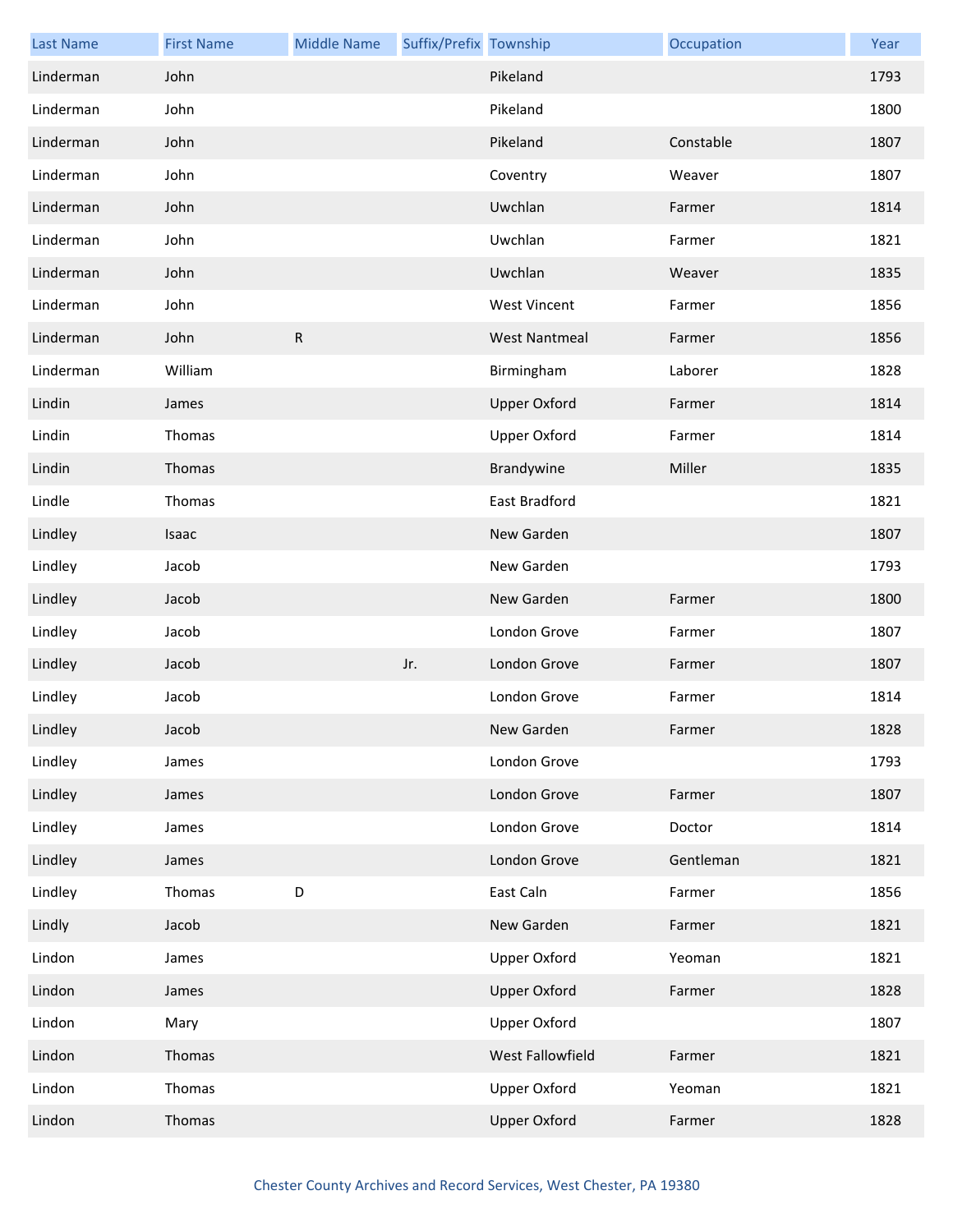| <b>Last Name</b> | <b>First Name</b> | <b>Middle Name</b>        | Suffix/Prefix Township |                         | Occupation       | Year |
|------------------|-------------------|---------------------------|------------------------|-------------------------|------------------|------|
| Lindsay          | Isaac             |                           |                        | West Chester            | Innkeeper        | 1856 |
| Lindsay          | James             |                           |                        | London Grove            | Laborer          | 1828 |
| Lindsey          | Hanah             |                           |                        | Lower Oxford            | Farmer           | 1856 |
| Lindsey          | James             |                           |                        | Sadsbury                | Laborer          | 1856 |
| Lindsey          | James             |                           |                        | Lower Oxford            | Farmer           | 1856 |
| Lindsey          | James             | $\boldsymbol{\mathsf{H}}$ |                        | Highland                | Laborer          | 1856 |
| Lindsey          | John              |                           |                        | West Chester            | Storekeeper      | 1807 |
| Lindsey          | John              |                           |                        | London Grove            | Weaver           | 1807 |
| Lindsey          | John              |                           |                        | London Grove            | Weaver           | 1814 |
| Lindsey          | John              |                           |                        | East Nottingham         | Farmer           | 1821 |
| Lindsey          | John              |                           |                        | East Nottingham         | Weaver           | 1828 |
| Lindsey          | John              |                           |                        | Lower Oxford            | Laborer          | 1856 |
| Lindsey          | Joseph            |                           |                        | West Brandywine         | Gentleman farmer | 1856 |
| Lindsey          | Robert            |                           |                        | Pennsbury               |                  | 1793 |
| Lindsey          | Samuel            |                           |                        | <b>East Fallowfield</b> | Laborer          | 1814 |
| Lindsey          | Thomas            |                           |                        | Willistown              |                  | 1800 |
| Lindsey          | William           |                           |                        | West Caln               | Wagoner          | 1821 |
| Linegar          | Samuel            |                           |                        | East Bradford           | Shoemaker        | 1856 |
| Lineinger        | Conrad            |                           |                        | Coventry                | Weaver           | 1807 |
| Lineinger        | Conrad            |                           |                        | Coventry                | Weaver           | 1814 |
| Lineinger        | Conrad            |                           |                        | Coventry                | Weaver           | 1821 |
| Lineinger        | Jacob             |                           | Jr.                    | Coventry                | Weaver           | 1807 |
| Lineinger        | Jacob             |                           |                        | Coventry                | Weaver           | 1814 |
| Liner            | Thomas            |                           |                        | Phoenixville            | Laborer          | 1856 |
| Lines            | Josiah            |                           |                        | London Grove            | Laborer          | 1856 |
| Lingfelter       | John              |                           |                        | Brandywine              | Storekeeper      | 1835 |
| Lingles          | Joseph            |                           |                        | Willistown              |                  | 1856 |
| Lininger         | Conard            |                           |                        | <b>East Vincent</b>     |                  | 1835 |
| Lininger         | Conrad            |                           |                        | Coventry                | Weaver           | 1828 |
| Lininger         | Jacob             |                           |                        | Coventry                |                  | 1793 |
| Lininger         | Jacob             |                           |                        | East Pikeland           | Shoemaker        | 1856 |
| Lininger         | John              |                           |                        | East Pikeland           | Shoemaker        | 1856 |
| Link             | Henry             |                           |                        | Pikeland                |                  | 1793 |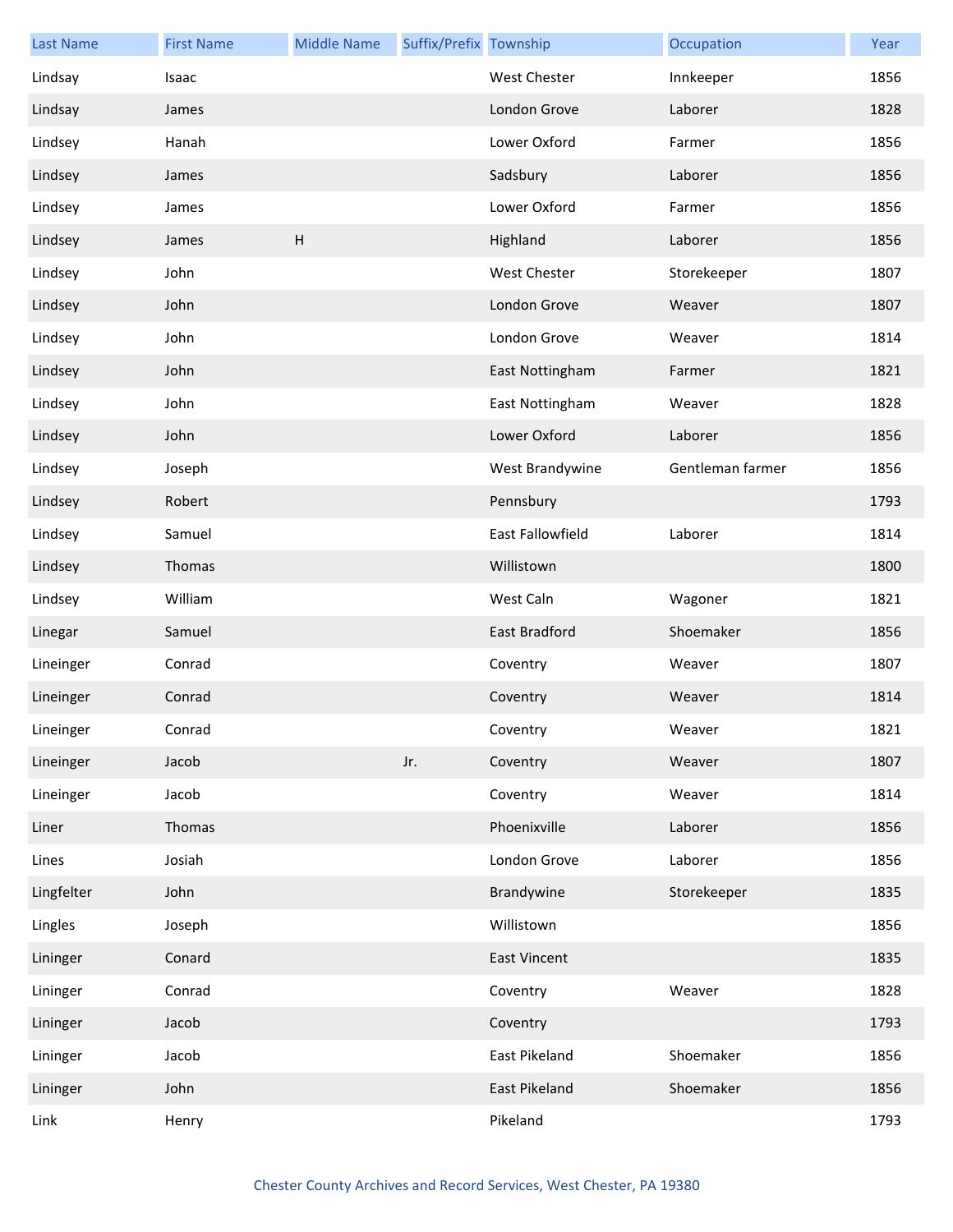| <b>Last Name</b> | <b>First Name</b> | <b>Middle Name</b> | Suffix/Prefix Township |                      | Occupation  | Year |
|------------------|-------------------|--------------------|------------------------|----------------------|-------------|------|
| Link             | Nicholas          |                    |                        | Phoenixville         | Laborer     | 1856 |
| Linley           | James             |                    |                        | London Grove         |             | 1800 |
| Linn             | James             |                    |                        | Honey Brook          | Cordwainer  | 1828 |
| Linn             | James             |                    |                        | Honey Brook          | Shoemaker   | 1835 |
| Linn             | James             |                    |                        | Sadsbury             | Plasterer   | 1856 |
| Linn             | Thomas            |                    |                        | Sadsbury             | Laborer     | 1856 |
| Linquett         | John              |                    |                        | Willistown           |             | 1856 |
| Linsay           | William           |                    |                        | <b>West Nantmeal</b> | Laborer     | 1821 |
| Linsey           | George            | H                  |                        | West Fallowfield     | Laborer     | 1856 |
| Linsey           | James             |                    |                        | West Marlborough     | Laborer     | 1821 |
| Linsey           | James             |                    |                        | West Fallowfield     | Laborer     | 1856 |
| Linsey           | John              |                    |                        | Newlin               |             | 1793 |
| Linsey           | John              |                    |                        | <b>West Chester</b>  | Volunteer   | 1814 |
| Linsey           | John              |                    |                        | Lower Oxford         | Farmer      | 1835 |
| Linsey           | John              |                    |                        | West Fallowfield     | Laborer     | 1856 |
| Linsey           | Robert            |                    |                        | Pennsbury            |             | 1800 |
| Linsey           | Robert            |                    |                        | Willistown           | Laborer     | 1835 |
| Linsey           | William           |                    |                        | Pennsbury            | Laborer     | 1828 |
| Linshigler       | Franklin          |                    |                        | <b>East Vincent</b>  | Laborer     | 1856 |
| Linsley          | William           |                    |                        | <b>West Nantmeal</b> | Laborer     | 1835 |
| Linsy            | James             |                    |                        | Sadsbury             |             | 1835 |
| Linten           | Samuel            |                    |                        | West Marlborough     | Storekeeper | 1856 |
| Lintle           | Adam              |                    |                        | East Bradford        | Laborer     | 1807 |
| Lintle           | Eli               |                    |                        | West Nottingham      | Farmer      | 1856 |
| Linton           | Adam              |                    |                        | West Bradford        | Weaver      | 1814 |
| Linton           | Adam              |                    |                        | <b>West Bradford</b> | Weaver      | 1821 |
| Linton           | Adam              |                    |                        | East Caln            | Weaver      | 1828 |
| Linton           | Benjamin          |                    |                        | <b>Upper Oxford</b>  | Weaver      | 1821 |
| Linton           | Benjamin          |                    |                        | <b>Upper Oxford</b>  | Weaver      | 1828 |
| Linton           | Hezekiah          |                    |                        | <b>Upper Oxford</b>  | Yeoman      | 1800 |
| Linton           | Hezekiah          |                    |                        | <b>Upper Oxford</b>  | Weaver      | 1807 |
| Linton           | Hezekiah          |                    |                        | <b>Upper Oxford</b>  | Farmer      | 1814 |
| Linton           | Hezekiah          |                    | Jr.                    | <b>Upper Oxford</b>  | Farmer      | 1814 |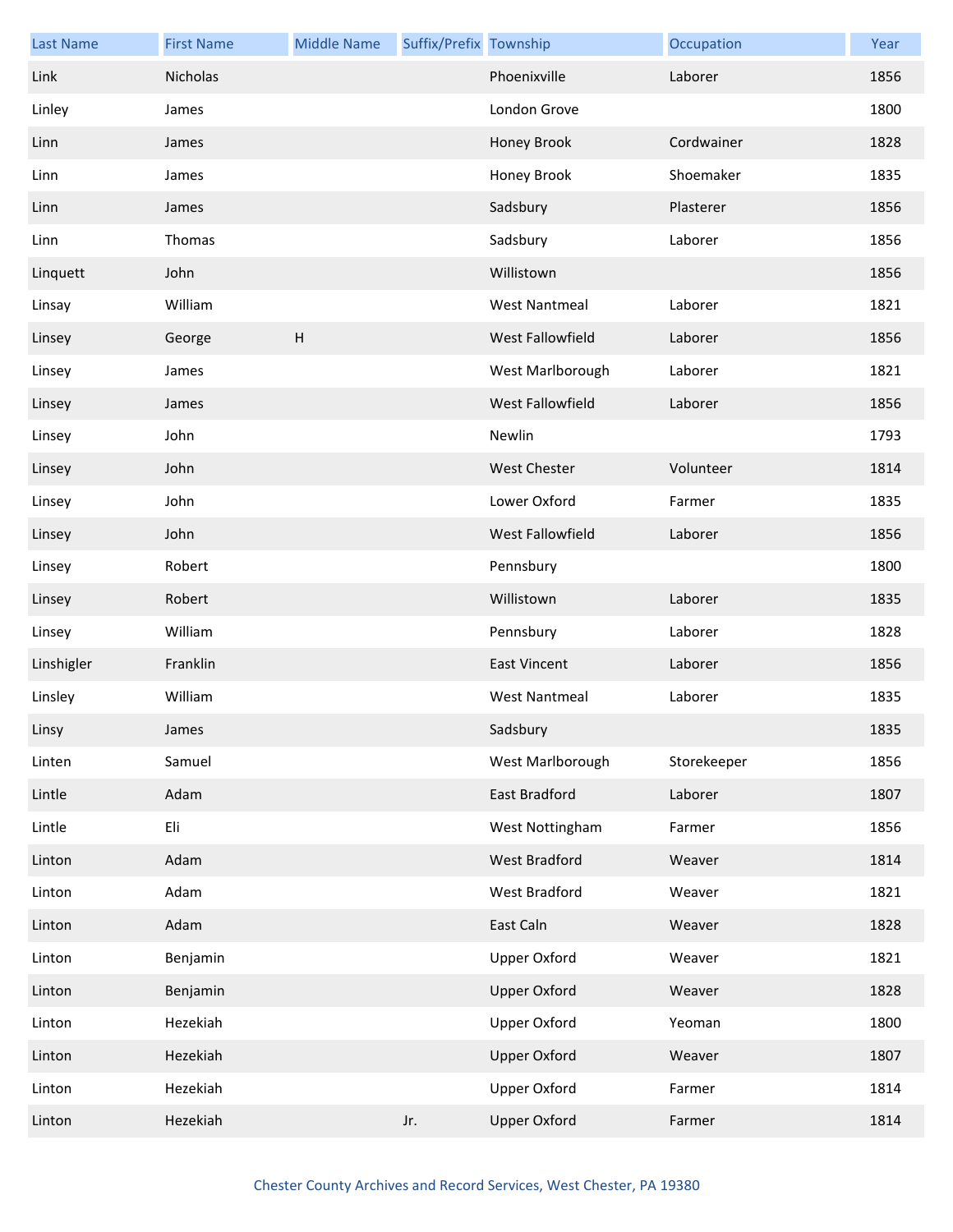| <b>Last Name</b> | <b>First Name</b> | <b>Middle Name</b> | Suffix/Prefix Township |                      | Occupation       | Year |
|------------------|-------------------|--------------------|------------------------|----------------------|------------------|------|
| Linton           | Hezekiah          |                    |                        | Upper Oxford         | Weaver           | 1821 |
| Linton           | Hezekiah          |                    | Jr.                    | <b>Upper Oxford</b>  | Yeoman           | 1821 |
| Linton           | Hezekiah          |                    |                        | <b>Upper Oxford</b>  | Farmer           | 1828 |
| Linton           | Hezekiah          |                    |                        | <b>Upper Oxford</b>  | Farmer           | 1835 |
| Linton           | Hezekiah          |                    |                        | East Bradford        | Carpenter        | 1856 |
| Linton           | Hezekiah          |                    |                        | West Fallowfield     | Farmer           | 1856 |
| Linton           | James             |                    |                        | West Bradford        | Laborer          | 1835 |
| Linton           | James             |                    |                        | Charlestown          | Laborer          | 1856 |
| Linton           | Joshua            |                    |                        | <b>Upper Oxford</b>  | Schoolmaster     | 1807 |
| Linton           | Joshua            |                    |                        | <b>Upper Oxford</b>  | Farmer           | 1814 |
| Linton           | Joshua            |                    |                        | <b>Upper Oxford</b>  | Yeoman           | 1821 |
| Linton           | Joshua            | $\sf B$            |                        | <b>Upper Oxford</b>  | Surveyor, farmer | 1835 |
| Linton           | Joshua            | $\sf B$            |                        | Londonderry          | Farmer           | 1856 |
| Linton           | Joshua            | B                  |                        | West Fallowfield     | Conveyancer      | 1856 |
| Linton           | Joshua            | <b>B.</b>          |                        | <b>Upper Oxford</b>  | Farmer           | 1828 |
| Linton           | Nathan            |                    |                        | West Fallowfield     | Farmer           | 1856 |
| Linton           | Robert            |                    |                        | Charlestown          | Weaver           | 1828 |
| Linton           | Robert            |                    |                        | Charlestown          | Weaver           | 1835 |
| Linton           | Samuel            |                    |                        | East Caln            | Laborer          | 1807 |
| Linton           | William           |                    |                        | <b>Upper Oxford</b>  | Weaver           | 1814 |
| Linton           | William           |                    |                        | Upper Oxford         | Weaver           | 1821 |
| Lintz            | Frederick         |                    |                        | New Garden           | Manufacturer     | 1835 |
| Linzey           | John              |                    |                        | East Marlborough     | Laborer          | 1856 |
| Lion             | William           |                    |                        | Sadsbury             | Weaver           | 1828 |
| Lip              | Jacob             |                    |                        | East Pikeland        | Laborer          | 1856 |
| Lippard          | Daniel            | <b>B.</b>          |                        | <b>West Nantmeal</b> | Farmer           | 1821 |
| Lippard          | Jesse             | L.                 |                        | <b>West Nantmeal</b> | Schoolmaster     | 1821 |
| Lishe            | John              |                    |                        | Brandywine           | Carpenter        | 1807 |
| Lissette         | Thomas            |                    |                        | New London           | Laborer          | 1856 |
| List             | Jacob             |                    |                        | Charlestown          | Smith            | 1821 |
| Lister           | James             |                    |                        | East Whiteland       | Marble polisher  | 1835 |
| Lister           | James             |                    |                        | East Whiteland       | Stonecutter      | 1856 |
| Lister           | Joseph            |                    |                        | Westtown             | Farmer           | 1856 |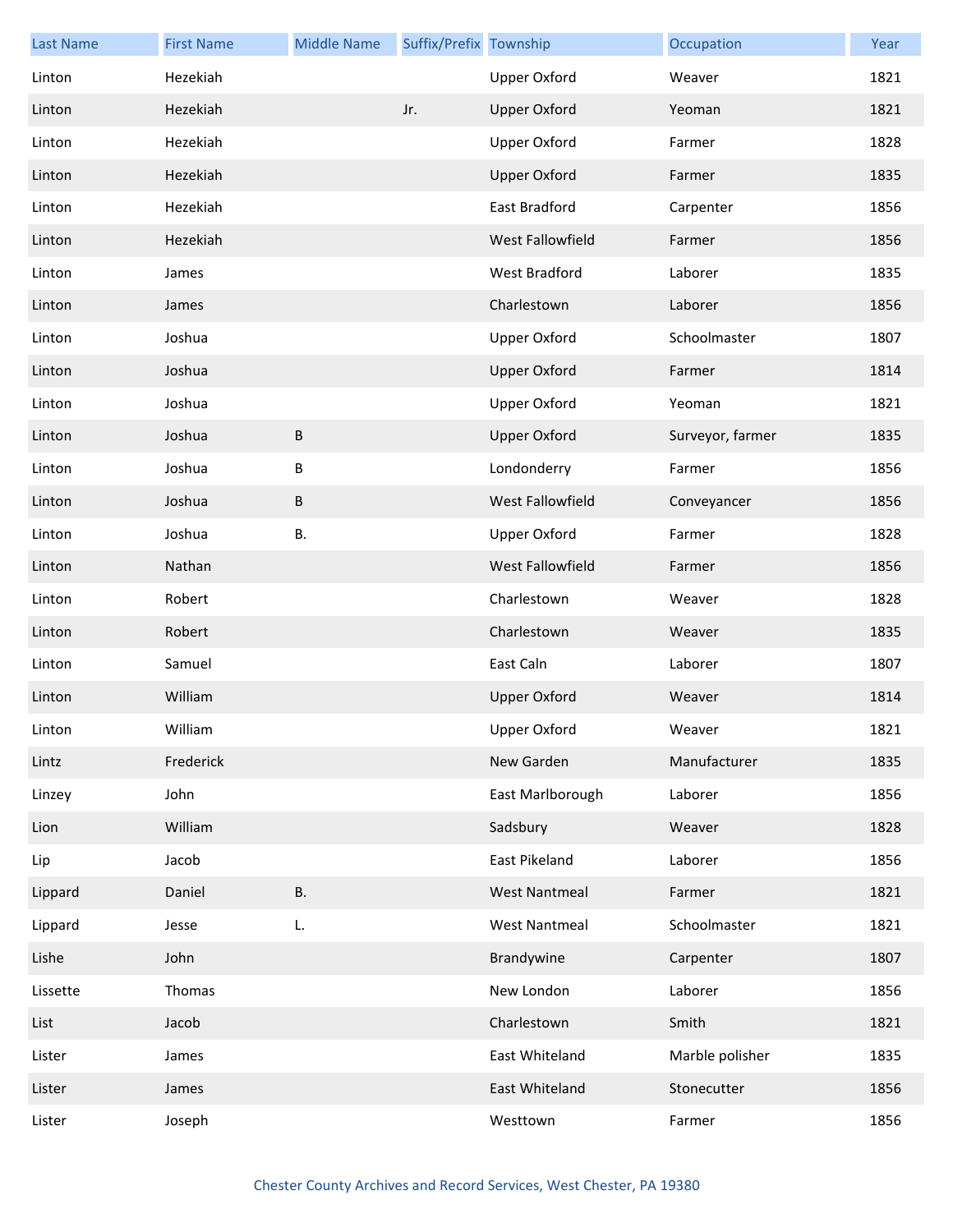| <b>Last Name</b> | <b>First Name</b> | <b>Middle Name</b> | Suffix/Prefix Township |                      | Occupation  | Year |
|------------------|-------------------|--------------------|------------------------|----------------------|-------------|------|
| Liter            | George            | W                  |                        | Tredyffrin           | Carpenter   | 1856 |
| Lithgow          | Robert            |                    |                        | West Fallowfield     |             | 1793 |
| Little           | Andrew            |                    |                        | East Whiteland       | Laborer     | 1835 |
| Little           | Andrew            |                    |                        | West Goshen          | Farmer      | 1856 |
| Little           | Andy              |                    |                        | Easttown             |             | 1821 |
| Little           | Carnan            |                    |                        | West Caln            | Farmer      | 1807 |
| Little           | Eliza             |                    |                        | Charlestown          |             | 1856 |
| Little           | Elizabeth         |                    |                        | London Britain       |             | 1856 |
| Little           | John              |                    |                        | London Britain       |             | 1793 |
| Little           | John              |                    |                        | London Britain       |             | 1807 |
| Little           | John              |                    |                        | London Britain       | Yeoman      | 1814 |
| Little           | John              |                    |                        | West Caln            | Farmer      | 1821 |
| Little           | John              |                    |                        | West Caln            | Farmer      | 1828 |
| Little           | John              |                    |                        | East Nottingham      | Wheelwright | 1856 |
| Little           | John              |                    |                        | London Britain       | Stonemason  | 1856 |
| Little           | Joseph            |                    |                        | West Caln            | Farmer      | 1821 |
| Little           | Joseph            |                    |                        | West Caln            | Farmer      | 1828 |
| Little           | Joseph            |                    |                        | West Caln            | Laborer     | 1856 |
| Little           | Kernain           |                    |                        | Sadsbury             |             | 1814 |
| Little           | Kernan            |                    |                        | West Caln            | Farmer      | 1821 |
| Little           | Levi              |                    |                        | London Britain       | Laborer     | 1856 |
| Little           | Major             |                    |                        | Charlestown          | Farmer      | 1828 |
| Little           | Major             |                    |                        | Charlestown          | Farmer      | 1835 |
| Little           | Mary              |                    |                        | Charlestown          | Farmer      | 1828 |
| Little           | Mary              |                    |                        | London Britain       |             | 1856 |
| Little           | Michael           |                    |                        | <b>West Nantmeal</b> | Laborer     | 1835 |
| Little           | Patrick           |                    |                        | West Caln            |             | 1793 |
| Little           | Patrick           |                    |                        | West Caln            | Farmer      | 1807 |
| Little           | Patrick           |                    |                        | West Caln            | Farmer      | 1814 |
| Little           | Patrick           |                    |                        | East Caln            | Saddler     | 1821 |
| Little           | Patrick           |                    |                        | West Caln            |             | 1821 |
| Little           | Patrick           |                    |                        | East Caln            | Saddler     | 1828 |
| Little           | Patrick           |                    |                        | East Caln            | Dealer      | 1835 |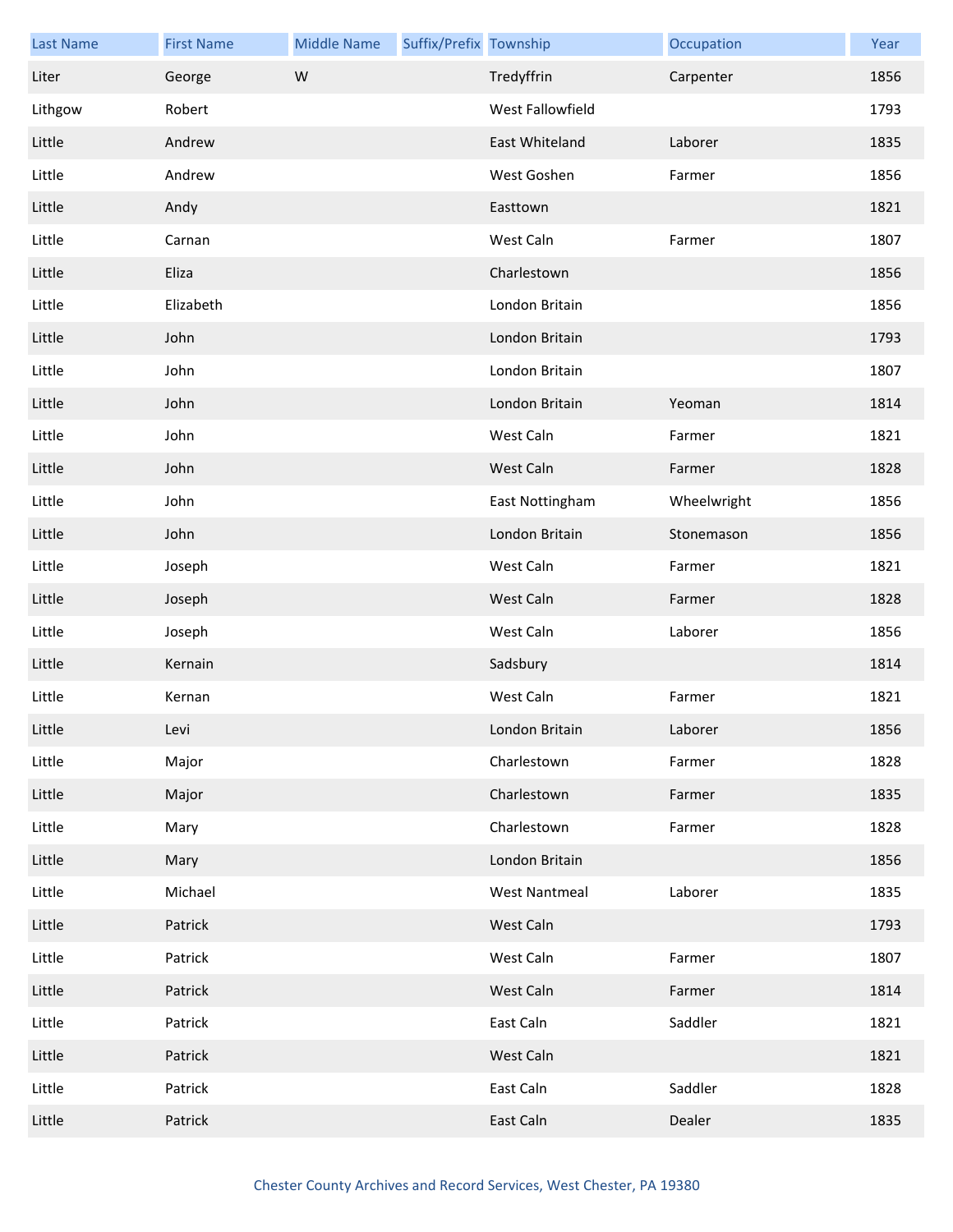| <b>Last Name</b> | <b>First Name</b> | <b>Middle Name</b> | Suffix/Prefix Township |                      | Occupation | Year |
|------------------|-------------------|--------------------|------------------------|----------------------|------------|------|
| Little           | Patrick           |                    |                        | Valley               | Farmer     | 1856 |
| Little           | Roger             |                    |                        | Charlestown          |            | 1793 |
| Little           | Roger             |                    |                        | Charlestown          | Farmer     | 1807 |
| Little           | Roger             |                    |                        | Charlestown          | Farmer     | 1814 |
| Little           | Samuel            |                    |                        | London Britain       | Carpenter  | 1856 |
| Little           | Thomas            |                    |                        | East Bradford        | Weaver     | 1814 |
| Little           | Thomas            |                    |                        | London Britain       | Laborer    | 1856 |
| Little           | William           |                    |                        | <b>West Nantmeal</b> | Farmer     | 1821 |
| Little           | William           |                    |                        | Kennett              | Farmer     | 1821 |
| Little           | William           |                    |                        | Kennett              | Farmer     | 1828 |
| Little           | William           |                    |                        | Charlestown          | Farmer     | 1828 |
| Little           | William           |                    |                        | Charlestown          | Farmer     | 1835 |
| Little           | William           |                    |                        | East Whiteland       | Laborer    | 1835 |
| Little           | William           |                    |                        | Charlestown          | Farmer     | 1856 |
| Little           | William           | $\sf S$            |                        | Kennett              | Farmer     | 1835 |
| Litze            | George            |                    |                        | <b>Upper Oxford</b>  | Farmer     | 1828 |
| Livengood        | John              |                    |                        | Honey Brook          | Innkeeper  | 1828 |
| Livergood        | Daniel            |                    |                        | <b>West Nantmeal</b> |            | 1793 |
| Livergood        | Daniel            |                    |                        | <b>West Nantmeal</b> |            | 1800 |
| Livergood        | Daniel            |                    |                        | <b>West Nantmeal</b> | Carpenter  | 1807 |
| Livergood        | Daniel            |                    |                        | West Nantmeal        | Carpenter  | 1814 |
| Livergood        | Peter             |                    |                        | Coventry             | Yeoman     | 1807 |
| Livergood        | Peter             |                    |                        | <b>West Nantmeal</b> | Farmer     | 1814 |
| Livergood        | Peter             |                    |                        | Coventry             | Yeoman     | 1814 |
| Livergood        | Peter             |                    |                        | Coventry             | Farmer     | 1821 |
| Livergood        | Peter             |                    |                        | <b>West Nantmeal</b> | Laborer    | 1828 |
| Livergood        | Rebecca           |                    |                        | Coventry             |            | 1807 |
| Livesly          | Samuel            |                    |                        | West Fallowfield     | Laborer    | 1856 |
| Livezey          | Jonathan          |                    |                        | West Whiteland       | Laborer    | 1814 |
| Livingston       | John              |                    |                        | East Marlborough     | Painter    | 1835 |
| Livingston       | John              |                    |                        | Franklin             | Shoemaker  | 1856 |
| Livingston       | William           |                    |                        | Westtown             | Laborer    | 1807 |
| Livzley          | Jonathan          |                    |                        | East Bradford        | Farmer     | 1835 |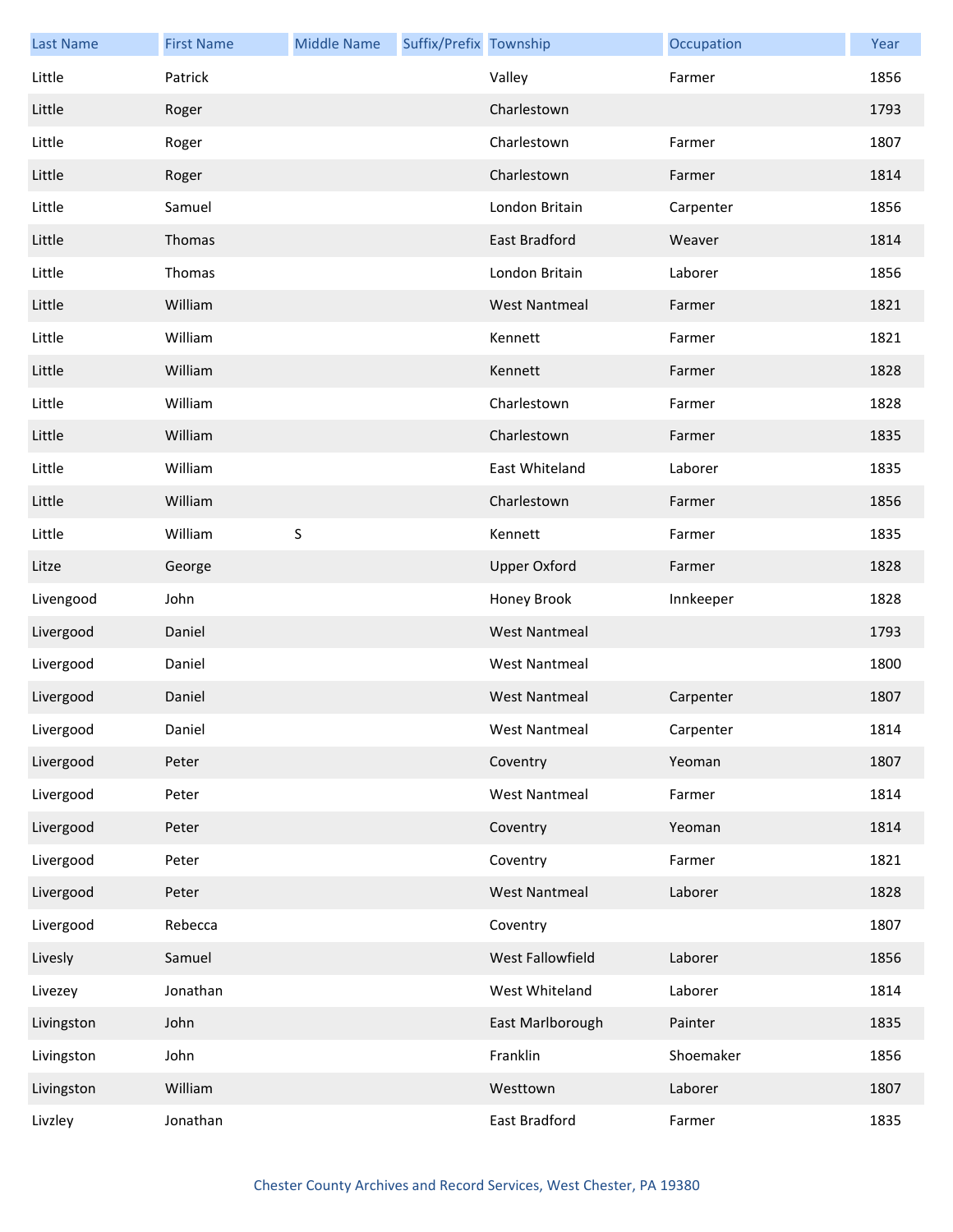| <b>Last Name</b> | <b>First Name</b> | <b>Middle Name</b> | Suffix/Prefix Township |                      | Occupation | Year |
|------------------|-------------------|--------------------|------------------------|----------------------|------------|------|
| Lkolb            | Samuel            |                    |                        | Coventry             | Farmer     | 1835 |
| Llahr            | Joseph            |                    |                        | <b>East Nantmeal</b> | Farmer     | 1835 |
| Llewellin        | David             |                    |                        | Easttown             |            | 1793 |
| Llewellin        | Elija             |                    |                        | Tredyffrin           | Carpenter  | 1821 |
| Llewellin        | John              |                    |                        | Tredyffrin           |            | 1793 |
| Llewellin        | John              |                    |                        | Tredyffrin           |            | 1800 |
| Llewellin        | William           |                    |                        | Charlestown          |            | 1793 |
| Llewellyn        | David             |                    |                        | Charlestown          | Carpenter  | 1821 |
| Llewellyn        | Thomas            |                    |                        | Charlestown          | Carpenter  | 1821 |
| Llewellyn        | William           |                    |                        | Charlestown          | Farmer     | 1821 |
| Llewellyn        | William           |                    | Sr.                    | Charlestown          | Farmer     | 1821 |
| Llewellyn        | William           |                    |                        | West Fallowfield     | Laborer    | 1828 |
| Lloud            | John              |                    |                        | Vincent              |            | 1793 |
| Lloyd            | Aaron             |                    |                        | West Bradford        | Farmer     | 1835 |
| Lloyd            | Amos              |                    |                        | Willistown           |            | 1793 |
| Lloyd            | Amos              |                    |                        | Willistown           |            | 1800 |
| Lloyd            | Amos              |                    |                        | Willistown           | Mason      | 1807 |
| Lloyd            | Amos              |                    |                        | Goshen               | Mason      | 1807 |
| Lloyd            | Amos              |                    |                        | Goshen               | Mason      | 1814 |
| Lloyd            | Amos              |                    |                        | East Goshen          | Farmer     | 1821 |
| Lloyd            | Amos              |                    |                        | East Goshen          | Farmer     | 1828 |
| Lloyd            | Amos              |                    |                        | East Goshen          | Farmer     | 1835 |
| Lloyd            | Benjamin          |                    |                        | Vincent              | Yeoman     | 1807 |
| Lloyd            | Charles           |                    |                        | Penn                 | Farmer     | 1821 |
| Lloyd            | Charles           |                    |                        | Penn                 | Farmer     | 1828 |
| Lloyd            | David             |                    |                        | Uwchlan              |            | 1793 |
| Lloyd            | David             |                    |                        | Uwchlan              |            | 1800 |
| Lloyd            | David             |                    |                        | <b>East Nantmeal</b> | Farmer     | 1814 |
| Lloyd            | David             |                    |                        | East Nantmeal        | Farmer     | 1821 |
| Lloyd            | David             |                    |                        | <b>East Nantmeal</b> | Farmer     | 1835 |
| Lloyd            | David             |                    |                        | Warwick              | Farmer     | 1856 |
| Lloyd            | Elizabeth         |                    |                        | <b>East Nantmeal</b> |            | 1828 |
| Lloyd            | Elizabeth         |                    |                        | <b>East Nantmeal</b> |            | 1835 |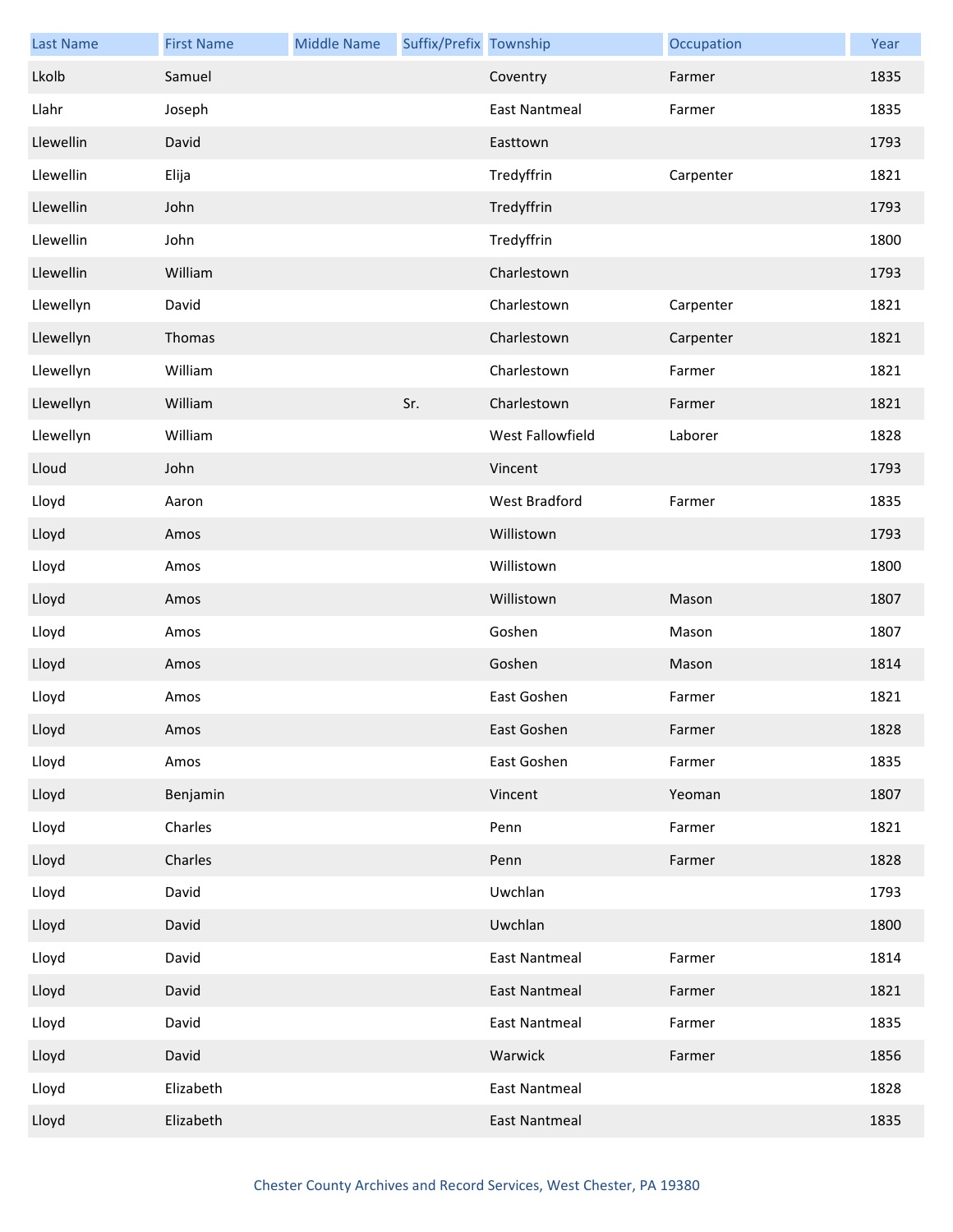| <b>Last Name</b> | <b>First Name</b> | <b>Middle Name</b> | Suffix/Prefix Township |                      | Occupation | Year |
|------------------|-------------------|--------------------|------------------------|----------------------|------------|------|
| Lloyd            | Elizabeth         |                    |                        | Warwick              |            | 1856 |
| Lloyd            | Erasmus           |                    |                        | Willistown           |            | 1793 |
| Lloyd            | George            |                    |                        | <b>East Nantmeal</b> | Farmer     | 1814 |
| Lloyd            | George            |                    |                        | <b>East Nantmeal</b> | Farmer     | 1821 |
| Lloyd            | George            |                    |                        | <b>East Nantmeal</b> | Farmer     | 1828 |
| Lloyd            | George            |                    |                        | Willistown           | Laborer    | 1835 |
| Lloyd            | George            |                    |                        | <b>East Nantmeal</b> | Farmer     | 1835 |
| Lloyd            | Gideon            |                    |                        | Willistown           | Laborer    | 1835 |
| Lloyd            | Goodwin           |                    |                        | Willistown           | Cordwainer | 1828 |
| Lloyd            | Goodwin           |                    |                        | Willistown           | Farmer     | 1835 |
| Lloyd            | Harrison          |                    |                        | Warwick              | Farmer     | 1856 |
| Lloyd            | Hiram             |                    |                        | East Marlborough     | Farmer     | 1856 |
| Lloyd            | Hugh              |                    |                        | Willistown           |            | 1793 |
| Lloyd            | Hugh              |                    |                        | Willistown           |            | 1800 |
| Lloyd            | Hugh              |                    |                        | Willistown           | Farmer     | 1807 |
| Lloyd            | Humphrey          |                    |                        | Uwchlan              |            | 1800 |
| Lloyd            | Humphrey          |                    |                        | Honey Brook          | Carpenter  | 1821 |
| Lloyd            | Humphrey          |                    |                        | Honey Brook          | Carpenter  | 1835 |
| Lloyd            | Israel            |                    |                        | Uwchlan              |            | 1793 |
| Lloyd            | Israel            |                    |                        | Uwchlan              | Carpenter  | 1800 |
| Lloyd            | James             |                    |                        | East Nantmeal        |            | 1793 |
| Lloyd            | James             |                    |                        | <b>East Nantmeal</b> | Farmer     | 1807 |
| Lloyd            | James             |                    |                        | Coventry             | Mason      | 1814 |
| Lloyd            | James             |                    |                        | Willistown           | Laborer    | 1835 |
| Lloyd            | Jesse             |                    |                        | <b>East Nantmeal</b> | Farmer     | 1800 |
| Lloyd            | Jesse             |                    |                        | <b>East Nantmeal</b> | Carpenter  | 1814 |
| Lloyd            | Jesse             |                    |                        | Coventry             | Carpenter  | 1821 |
| Lloyd            | Jesse             |                    |                        | <b>East Nantmeal</b> | Carpenter  | 1828 |
| Lloyd            | Jesse             |                    |                        | <b>East Nantmeal</b> | Carpenter  | 1835 |
| Lloyd            | John              |                    |                        | Willistown           |            | 1793 |
| Lloyd            | John              |                    |                        | East Nantmeal        |            | 1793 |
| Lloyd            | John              |                    |                        | East Nantmeal        | Farmer     | 1800 |
| Lloyd            | John              |                    |                        | Vincent              |            | 1800 |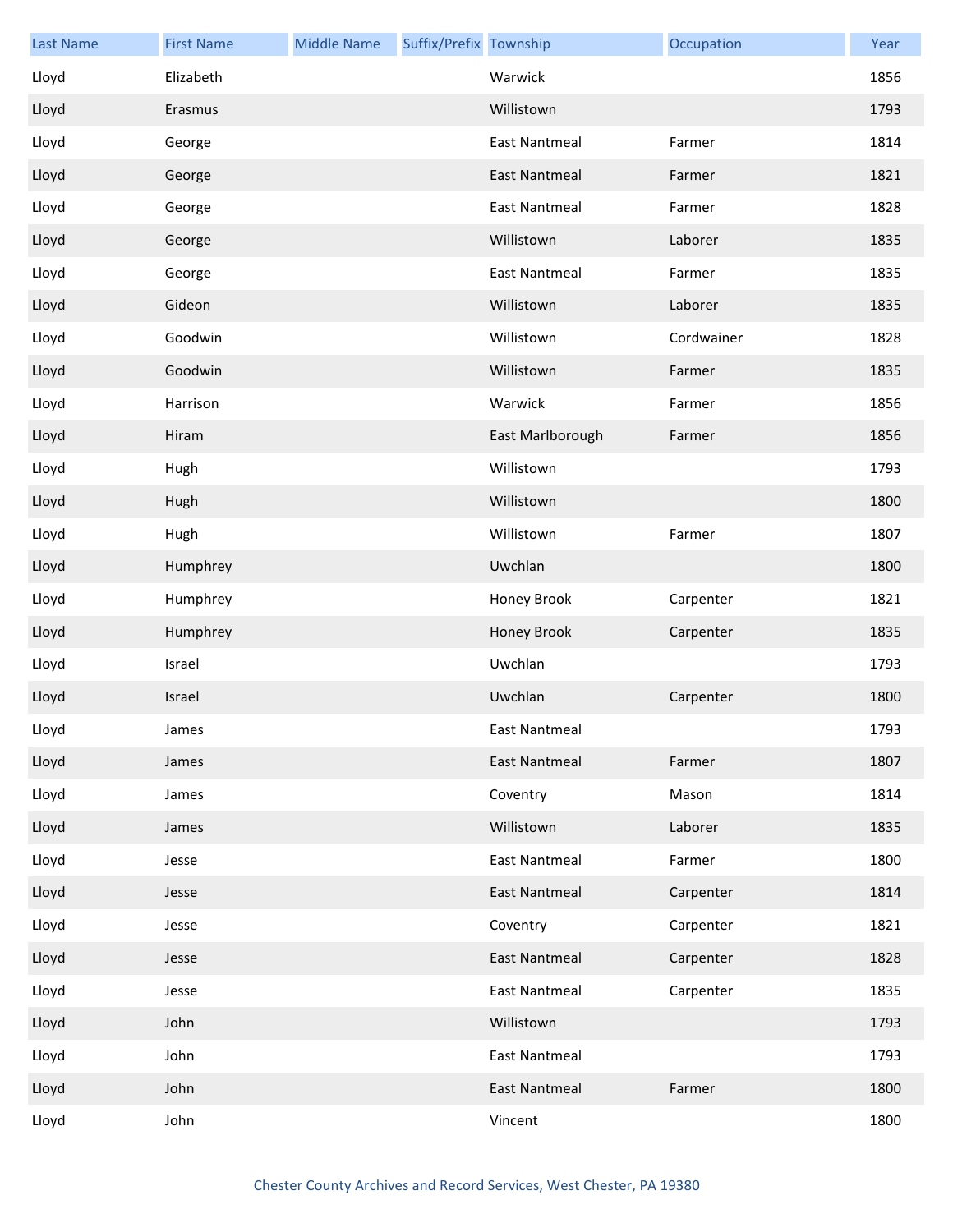| <b>Last Name</b> | <b>First Name</b> | <b>Middle Name</b> | Suffix/Prefix Township |                      | Occupation | Year |
|------------------|-------------------|--------------------|------------------------|----------------------|------------|------|
| Lloyd            | John              |                    |                        | Willistown           |            | 1800 |
| Lloyd            | John              |                    |                        | <b>East Nantmeal</b> | Farmer     | 1807 |
| Lloyd            | John              |                    |                        | Charlestown          | Miller     | 1807 |
| Lloyd            | John              |                    |                        | Willistown           | Mason      | 1807 |
| Lloyd            | John              |                    |                        | Goshen               | Mason      | 1807 |
| Lloyd            | John              |                    |                        | Willistown           | Miller     | 1814 |
| Lloyd            | John              |                    |                        | Goshen               | Mason      | 1814 |
| Lloyd            | John              |                    |                        | Coventry             | Laborer    | 1821 |
| Lloyd            | John              |                    |                        | West Fallowfield     | Merchant   | 1821 |
| Lloyd            | John              |                    |                        | East Goshen          | Farmer     | 1821 |
| Lloyd            | John              |                    |                        | Willistown           | Farmer     | 1828 |
| Lloyd            | John              |                    |                        | Coventry             | Laborer    | 1828 |
| Lloyd            | John              |                    |                        | Warwick              | Farmer     | 1856 |
| Lloyd            | John              |                    |                        | Penn                 | Miller     | 1856 |
| Lloyd            | Joseph            |                    |                        | <b>East Nantmeal</b> | Mason      | 1800 |
| Lloyd            | Joshua            |                    |                        | Willistown           |            | 1800 |
| Lloyd            | Josiah            |                    |                        | Willistown           |            | 1800 |
| Lloyd            | Josiah            |                    |                        | Goshen               | Mason      | 1807 |
| Lloyd            | Josiah            |                    |                        | Willistown           | Mason      | 1807 |
| Lloyd            | Josiah            |                    |                        | Goshen               | Mason      | 1814 |
| Lloyd            | Josiah            |                    |                        | East Goshen          | Farmer     | 1821 |
| Lloyd            | Josiah            |                    |                        | East Goshen          | Farmer     | 1828 |
| Lloyd            | Josiah            |                    |                        | East Goshen          | Farmer     | 1835 |
| Lloyd            | Levi              |                    |                        | <b>East Nantmeal</b> | Moulder    | 1835 |
| Lloyd            | Levi              | $\sf B$            |                        | Warwick              | Blacksmith | 1856 |
| Lloyd            | Mary              |                    |                        | <b>Upper Oxford</b>  | Farmer     | 1835 |
| Lloyd            | Pemberton         |                    |                        | Willistown           | Cordwainer | 1828 |
| Lloyd            | Rebecca           |                    |                        | Vincent              |            | 1814 |
| Lloyd            | Robert            |                    |                        | <b>Upper Oxford</b>  | Laborer    | 1835 |
| Lloyd            | Samuel            |                    |                        | <b>Upper Oxford</b>  | Yeoman     | 1800 |
| Lloyd            | Samuel            |                    |                        | <b>Upper Oxford</b>  | Farmer     | 1807 |
| Lloyd            | Samuel            |                    |                        | Upper Oxford         | Farmer     | 1814 |
| Lloyd            | Samuel            |                    |                        | <b>Upper Oxford</b>  | Yeoman     | 1821 |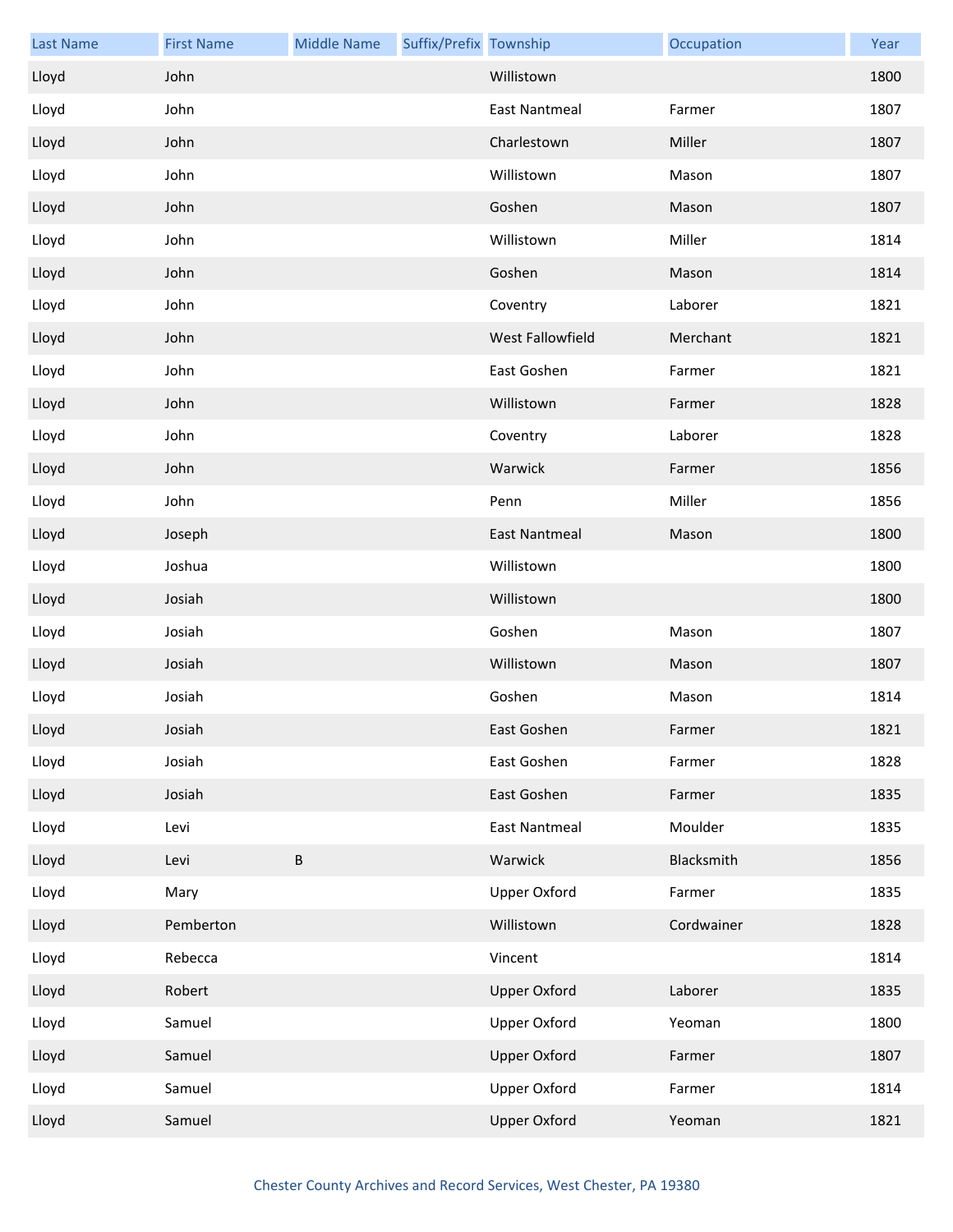| <b>Last Name</b> | <b>First Name</b> | <b>Middle Name</b> | Suffix/Prefix Township |                      | Occupation   | Year |
|------------------|-------------------|--------------------|------------------------|----------------------|--------------|------|
| Lloyd            | Samuel            |                    |                        | Coventry             | Farmer       | 1821 |
| Lloyd            | Samuel            |                    | Jr.                    | West Fallowfield     | Storekeeper  | 1828 |
| Lloyd            | Samuel            |                    |                        | <b>Upper Oxford</b>  | Farmer       | 1828 |
| Lloyd            | Samuel            |                    |                        | <b>East Nantmeal</b> | Laborer      | 1828 |
| Lloyd            | Samuel            |                    |                        | <b>East Nantmeal</b> | Farmer       | 1835 |
| Lloyd            | Thomas            |                    |                        | <b>East Nantmeal</b> |              | 1793 |
| Lloyd            | Thomas            |                    |                        | <b>East Nantmeal</b> | Farmer       | 1800 |
| Lloyd            | Thomas            |                    |                        | Brandywine           | Smith        | 1807 |
| Lloyd            | Thomas            |                    |                        | <b>East Nantmeal</b> | Farmer       | 1807 |
| Lloyd            | Thomas            |                    |                        | <b>West Nantmeal</b> | Schoolmaster | 1807 |
| Lloyd            | Thomas            |                    |                        | <b>East Nantmeal</b> | Tanner       | 1807 |
| Lloyd            | Thomas            |                    | Jr.                    | East Nantmeal        | Farmer       | 1814 |
| Lloyd            | Thomas            |                    |                        | <b>East Nantmeal</b> | Farmer       | 1814 |
| Lloyd            | Thomas            |                    |                        | Brandywine           | Laborer      | 1814 |
| Lloyd            | Thomas            |                    |                        | <b>East Nantmeal</b> | Farmer       | 1821 |
| Lloyd            | Thomas            |                    |                        | <b>East Nantmeal</b> | Farmer       | 1828 |
| Lloyd            | Thomas            |                    |                        | East Nantmeal        | Farmer       | 1835 |
| Lloyd            | Thomas            |                    |                        | Warwick              | Farmer       | 1856 |
| Lloyd            | William           |                    |                        | Willistown           |              | 1793 |
| Lloyd            | William           |                    |                        | Willistown           |              | 1800 |
| Lloyd            | William           |                    |                        | Willistown           | Farmer       | 1807 |
| Lloyd            | William           |                    |                        | Goshen               | Farmer       | 1807 |
| Lloyd            | William           |                    |                        | Goshen               | Farmer       | 1814 |
| Lloyd            | William           |                    |                        | Honey Brook          | Farmer       | 1821 |
| Lloyd            | William           |                    |                        | Honey Brook          | Laborer      | 1835 |
| Loag             | James             |                    |                        | Sadsbury             |              | 1793 |
| Loag             | Peter             |                    |                        | Brandywine           | Mason        | 1821 |
| Loag             | Peter             |                    |                        | Charlestown          | Stonemason   | 1828 |
| Loag             | Robert            |                    |                        | <b>West Nantmeal</b> | Farmer       | 1821 |
| Loag             | Samuel            |                    |                        | <b>West Nantmeal</b> | Millwright   | 1821 |
| Loag             | Samuel            |                    |                        | <b>West Nantmeal</b> | Farmer       | 1835 |
| Loag             | Samuel            |                    |                        | <b>West Nantmeal</b> | Millwright   | 1856 |
| Loag             | William           |                    |                        | <b>West Nantmeal</b> |              | 1793 |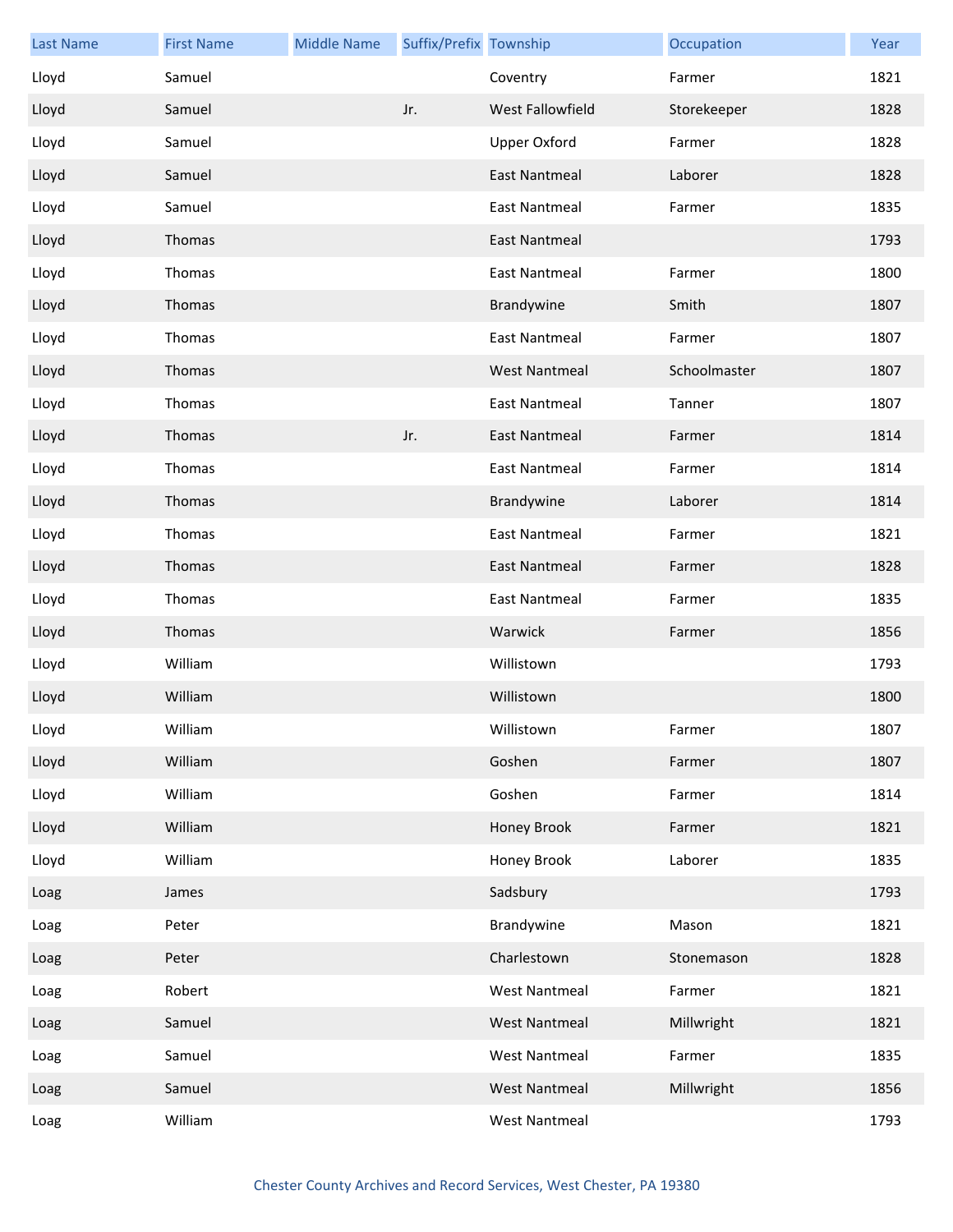| <b>Last Name</b> | <b>First Name</b> | <b>Middle Name</b> | Suffix/Prefix Township |                         | Occupation   | Year |
|------------------|-------------------|--------------------|------------------------|-------------------------|--------------|------|
| Loag             | William           |                    |                        | <b>West Nantmeal</b>    | Merchant     | 1800 |
| Loag             | William           |                    |                        | <b>West Nantmeal</b>    | Storekeeper  | 1807 |
| Loag             | William           |                    |                        | <b>West Nantmeal</b>    | Storekeeper  | 1814 |
| Loag             | William           |                    |                        | <b>West Nantmeal</b>    | Farmer       | 1821 |
| Loag             | William           |                    |                        | <b>West Nantmeal</b>    | Farmer       | 1828 |
| Loag             | William           |                    | Jr.                    | <b>West Nantmeal</b>    | Farmer       | 1828 |
| Loag             | William           |                    |                        | <b>West Nantmeal</b>    | Farmer       | 1835 |
| Loap             | John              |                    |                        | Phoenixville            | Laborer      | 1856 |
| Loar             | Joseph            |                    | Jr.                    | <b>East Vincent</b>     |              | 1835 |
| Loathman         | Elijah            |                    |                        | <b>East Fallowfield</b> | Laborer      | 1856 |
| Lob              | Benjamin          |                    |                        | Pennsbury               | Farmer       | 1828 |
| Lob              | Jacob             |                    |                        | Pennsbury               | Farmer       | 1828 |
| Lobb             | Benjamin          |                    |                        | Pennsbury               | Farmer       | 1821 |
| Lobb             | John              |                    |                        | Easttown                | Miller       | 1821 |
| Lobb             | Joseph            |                    |                        | Pennsbury               | Farmer       | 1821 |
| Lobb             | Joseph            |                    |                        | Pennsbury               | Schoolmaster | 1821 |
| Lobb             | William           |                    |                        | Easttown                | Farmer       | 1856 |
| Lobous           | Patrick           |                    |                        | <b>Upper Oxford</b>     | Farmer       | 1856 |
| Lochart          | William           |                    |                        | East Fallowfield        | Laborer      | 1856 |
| Lochert          | Isabella          |                    |                        | Sadsbury                |              | 1835 |
| Lock             | Samuel            |                    |                        | West Fallowfield        | Dyer         | 1828 |
| Lockard          | David             |                    |                        | <b>East Nantmeal</b>    | Farmer       | 1856 |
| Lockard          | Hamilton          |                    |                        | Sadsbury                | Blue dyer    | 1828 |
| Lockard          | John              |                    |                        | Franklin                | Laborer      | 1856 |
| Lockard          | Margaret          |                    |                        | Warwick                 |              | 1856 |
| Lockard          | William           |                    |                        | <b>East Nantmeal</b>    | Cordwainer   | 1821 |
| Lockard          | William           |                    |                        | New Garden              | Turner       | 1856 |
| Lockart          | Abigal            |                    |                        | Brandywine              | Housewifery  | 1835 |
| Lockart          | Alexander         |                    | Esq.                   | <b>West Nantmeal</b>    | Farmer       | 1807 |
| Lockart          | David             |                    |                        | <b>West Nantmeal</b>    | Millwright   | 1828 |
| Lockart          | David             |                    |                        | Brandywine              | Laborer      | 1835 |
| Lockart          | Elizabeth         |                    |                        | East Caln               |              | 1856 |
| Lockart          | Hambleton         |                    |                        | Sadsbury                | Blue dyer    | 1807 |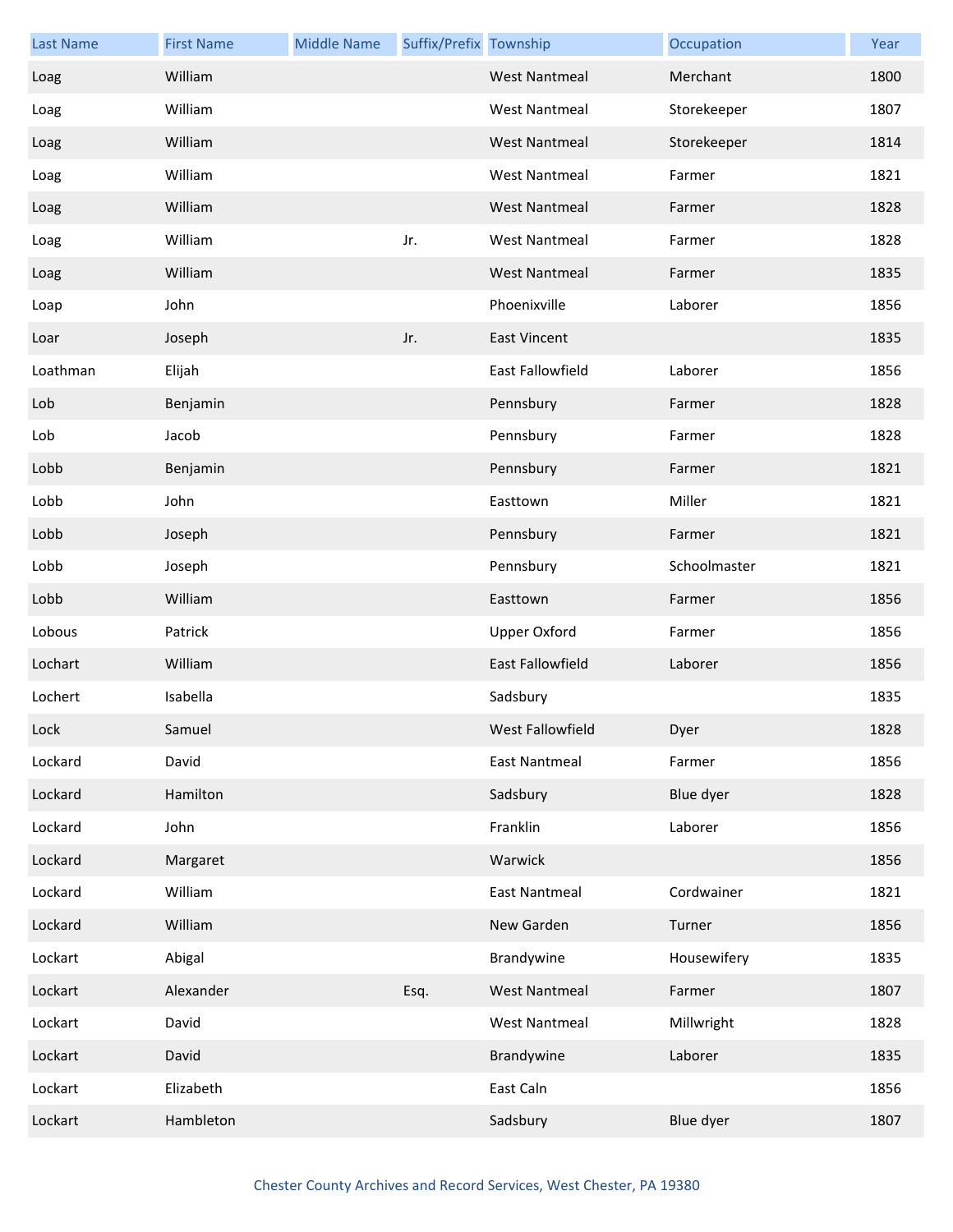| <b>Last Name</b> | <b>First Name</b> | <b>Middle Name</b> | Suffix/Prefix Township |                      | Occupation       | Year |
|------------------|-------------------|--------------------|------------------------|----------------------|------------------|------|
| Lockart          | James             |                    |                        | East Caln            | Farmer           | 1856 |
| Lockart          | Jesse             |                    |                        | <b>West Nantmeal</b> | Laborer          | 1828 |
| Lockart          | John              |                    |                        | Goshen               |                  | 1793 |
| Lockart          | Phebe             |                    |                        | East Caln            |                  | 1856 |
| Lockart          | Robert            |                    |                        | Brandywine           |                  | 1793 |
| Lockart          | Samuel            |                    |                        | West Caln            |                  | 1793 |
| Lockart          | Samuel            |                    |                        | West Pikeland        | Laborer          | 1856 |
| Lockart          | William           |                    |                        | West Marlborough     |                  | 1793 |
| Lockart          | William           |                    |                        | West Marlborough     | Farmer           | 1807 |
| Lockart          | William           |                    |                        | <b>East Nantmeal</b> | Laborer          | 1807 |
| Lockart          | William           |                    |                        | <b>East Nantmeal</b> | Cordwainer       | 1814 |
| Lockart          | William           |                    |                        | Brandywine           | Wheelwright      | 1835 |
| Lockart          | William           |                    |                        | Brandywine           | Papermaker       | 1835 |
| Lockert          | William           |                    |                        | <b>East Nantmeal</b> | Furnaceman       | 1835 |
| Lockhart         | Alexander         |                    |                        | <b>West Nantmeal</b> |                  | 1800 |
| Lockhart         | Alexander         |                    |                        | <b>West Nantmeal</b> | Preceptor        | 1814 |
| Lockhart         | Alexander         |                    |                        | <b>West Nantmeal</b> | Farmer           | 1828 |
| Lockhart         | Catharine         |                    | Widow                  | Brandywine           |                  | 1807 |
| Lockhart         | Catharine         |                    |                        | Brandywine           | Farmer           | 1814 |
| Lockhart         | David             |                    |                        | Brandywine           | Carpenter        | 1807 |
| Lockhart         | David             |                    |                        | Brandywine           | Farmer           | 1814 |
| Lockhart         | David             |                    |                        | Brandywine           | Farmer           | 1821 |
| Lockhart         | David             |                    |                        | Brandywine           | Farmer           | 1828 |
| Lockhart         | David             |                    |                        | <b>West Nantmeal</b> | Millwright       | 1835 |
| Lockhart         | George            |                    |                        | Brandywine           | Cooper           | 1807 |
| Lockhart         | George            |                    |                        | Brandywine           | Cooper           | 1814 |
| Lockhart         | George            |                    |                        | Brandywine           | Cooper           | 1821 |
| Lockhart         | George            |                    |                        | Brandywine           | Farmer           | 1828 |
| Lockhart         | Hamilton          |                    |                        | Sadsbury             | <b>Blue Dyer</b> | 1814 |
| Lockhart         | Hamilton          |                    |                        | Sadsbury             | Weaver           | 1821 |
| Lockhart         | Jacob             |                    |                        | Brandywine           | Farmer           | 1814 |
| Lockhart         | Jacob             |                    |                        | Brandywine           | Farmer           | 1821 |
| Lockhart         | James             |                    | Sr.                    | Brandywine           |                  | 1793 |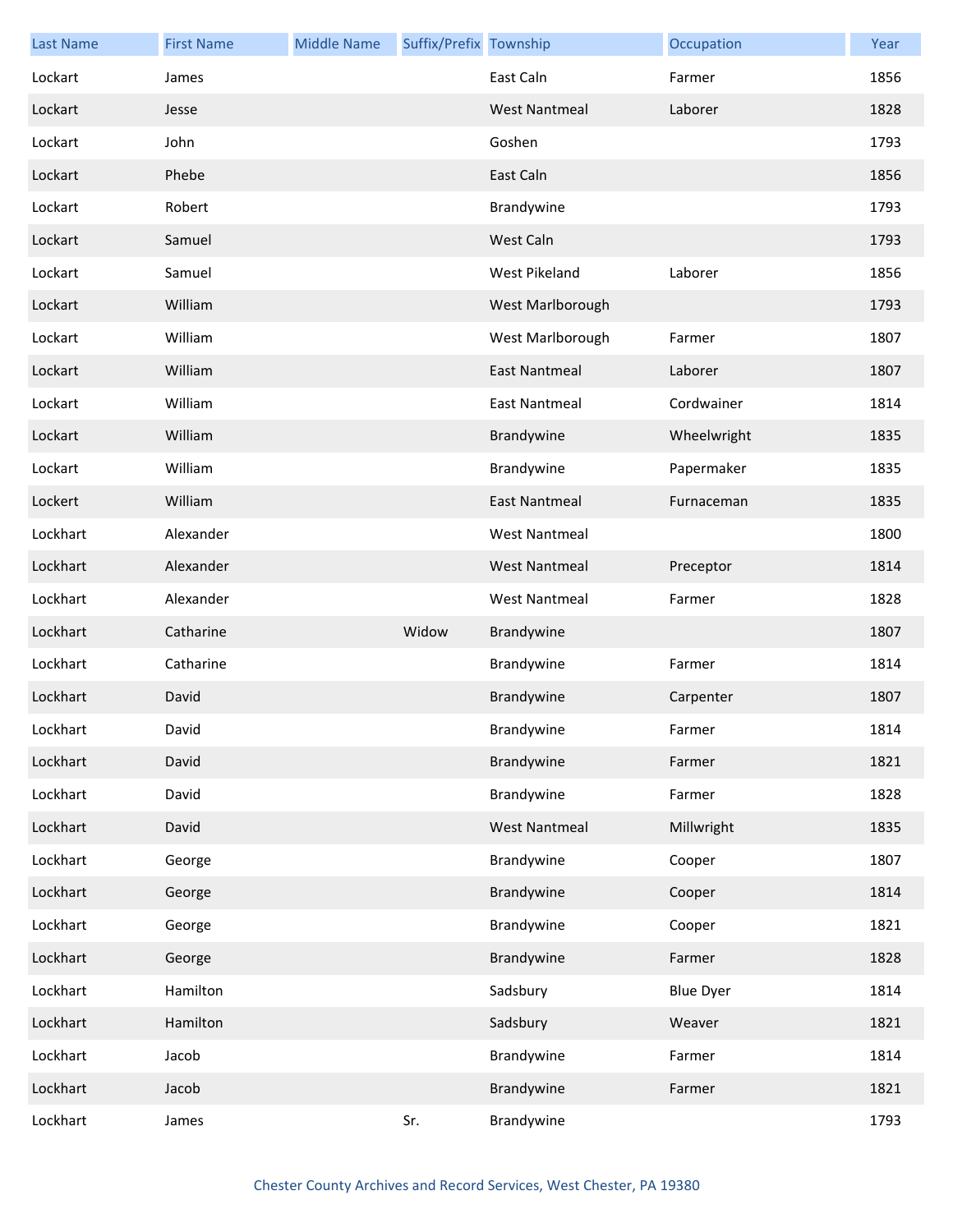| <b>Last Name</b> | <b>First Name</b> | <b>Middle Name</b> | Suffix/Prefix Township |                      | Occupation  | Year |
|------------------|-------------------|--------------------|------------------------|----------------------|-------------|------|
| Lockhart         | James             |                    |                        | Brandywine           |             | 1793 |
| Lockhart         | James             |                    |                        | Brandywine           | Tutor       | 1807 |
| Lockhart         | James             |                    | Capt.                  | Brandywine           |             | 1807 |
| Lockhart         | James             |                    |                        | Brandywine           | Farmer      | 1807 |
| Lockhart         | James             |                    |                        | Brandywine           | Farmer      | 1814 |
| Lockhart         | James             |                    |                        | Brandywine           | Teacher     | 1814 |
| Lockhart         | James             |                    |                        | Brandywine           | Farmer      | 1821 |
| Lockhart         | James             |                    |                        | Honey Brook          | Farmer      | 1821 |
| Lockhart         | James             |                    |                        | Brandywine           | Farmer      | 1828 |
| Lockhart         | James             |                    |                        | Honey Brook          | Farmer      | 1828 |
| Lockhart         | James             |                    |                        | Honey Brook          | Farmer      | 1828 |
| Lockhart         | James             |                    |                        | <b>West Nantmeal</b> | Storekeeper | 1835 |
| Lockhart         | John              |                    |                        | Brandywine           | Farmer      | 1807 |
| Lockhart         | John              |                    |                        | Sadsbury             | Laborer     | 1814 |
| Lockhart         | John              |                    |                        | Brandywine           | Laborer     | 1814 |
| Lockhart         | John              |                    |                        | Honey Brook          | Farmer      | 1821 |
| Lockhart         | John              |                    |                        | Brandywine           | Cooper      | 1828 |
| Lockhart         | Mary              |                    |                        | Brandywine           | Sewer       | 1821 |
| Lockhart         | Robert            |                    |                        | Brandywine           | Wheelwright | 1807 |
| Lockhart         | Robert            |                    |                        | Brandywine           | Farmer      | 1807 |
| Lockhart         | Robert            |                    |                        | Brandywine           | Wheelwright | 1814 |
| Lockhart         | Robert            |                    |                        | Brandywine           | Wheelwright | 1821 |
| Lockhart         | Robert            |                    |                        | Brandywine           | Wagonmaker  | 1828 |
| Lockhart         | Robert            |                    |                        | Honeybrook           | Laborer     | 1856 |
| Lockhart         | William           |                    |                        | Brandywine           |             | 1793 |
| Lockhart         | William           |                    |                        | West Marlborough     |             | 1800 |
| Lockhart         | William           |                    |                        | Brandywine           | Laborer     | 1814 |
| Lockhart         | William           |                    |                        | Brandywine           | Farmer      | 1821 |
| Lockhart         | William           |                    |                        | Brandywine           | Farmer      | 1828 |
| Lockhart         | William           |                    |                        | West Marlborough     | Papermaker  | 1835 |
| Lockheart        | James             |                    |                        | Honey Brook          |             | 1814 |
| Lockland         | Samuel            |                    |                        | Kennett              | Blacksmith  | 1835 |
| Lockman          | Mathias           |                    |                        | Coventry             | Laborer     | 1835 |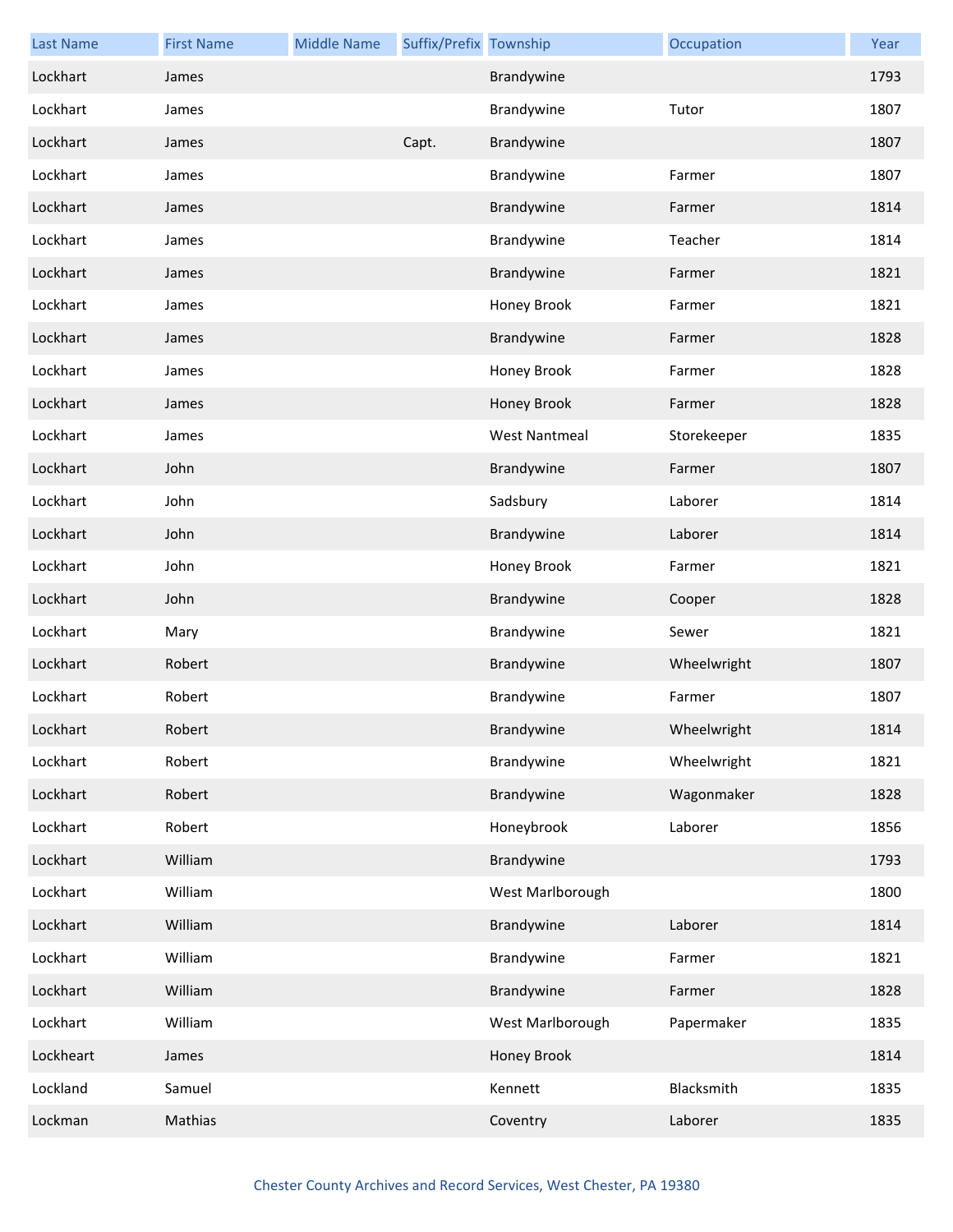| <b>Last Name</b> | <b>First Name</b> | <b>Middle Name</b>        | Suffix/Prefix Township |                      | Occupation     | Year |
|------------------|-------------------|---------------------------|------------------------|----------------------|----------------|------|
| Lockridge        | William           |                           |                        | Charlestown          | Weaver         | 1814 |
| Lodan            | Stephen           |                           |                        | <b>West Bradford</b> | Laborer        | 1856 |
| Lodes            | John              |                           |                        | East Bradford        | Hatter         | 1807 |
| Lodge            | James             |                           |                        | East Caln            |                | 1793 |
| Lodge            | Joseph            |                           |                        | East Brandywine      | Weaver         | 1856 |
| Lodge            | Samuel            |                           |                        | East Brandywine      | Weaver         | 1856 |
| Lodge            | William           |                           |                        | East Caln            |                | 1793 |
| Lodine           | George            |                           |                        | East Marlborough     | Laborer        | 1856 |
| Lodner           | Christian         |                           |                        | Vincent              |                | 1821 |
| Lodner           | John              |                           |                        | <b>East Coventry</b> | Laborer        | 1856 |
| Lodner           | John              |                           |                        | <b>East Coventry</b> | Laborer        | 1856 |
| Lodner           | Philip            |                           |                        | <b>East Coventry</b> | Mason          | 1856 |
| Loe              | John              |                           |                        | West Marlborough     |                | 1800 |
| Loeb             | Jacob             |                           |                        | Phoenixville         | Cloth merch    | 1856 |
| Loeb             | Joseph            |                           |                        | Phoenixville         | Cloth merchant | 1856 |
| Loffland         | George            |                           |                        | West Goshen          | Laborer        | 1856 |
| Lofter           | Michael           |                           |                        | London Grove         | Laborer        | 1856 |
| Logan            | Benjamin          |                           |                        | Easttown             | Carpenter      | 1856 |
| Logan            | Edwin             |                           |                        | New Garden           | Laborer        | 1856 |
| Logan            | Eli               |                           |                        | West Marlborough     | Laborer        | 1814 |
| Logan            | Eli               |                           |                        | London Grove         | Chairmaker     | 1814 |
| Logan            | Eli               |                           |                        | East Marlborough     | Farmer         | 1821 |
| Logan            | Eli               |                           |                        | East Marlborough     | Farmer         | 1828 |
| Logan            | Eli               |                           |                        | East Marlborough     | Farmer         | 1835 |
| Logan            | Eli               |                           |                        | East Marlborough     | Farmer         | 1856 |
| Logan            | Eli               | $\mathsf D$               |                        | East Marlborough     | Farmer         | 1856 |
| Logan            | Eli               | $\boldsymbol{\mathsf{H}}$ |                        | New London           | Cabinetmaker   | 1856 |
| Logan            | George            |                           |                        | Londonderry          | Plasterer      | 1807 |
| Logan            | Henry             |                           |                        | London Grove         | Chairmaker     | 1807 |
| Logan            | Henry             |                           |                        | East Marlborough     | Farmer         | 1821 |
| Logan            | Henry             |                           |                        | East Marlborough     | Laborer        | 1828 |
| Logan            | Henry             |                           |                        | London Grove         | Farmer         | 1835 |
| Logan            | Henry             |                           |                        | West Bradford        | Laborer        | 1835 |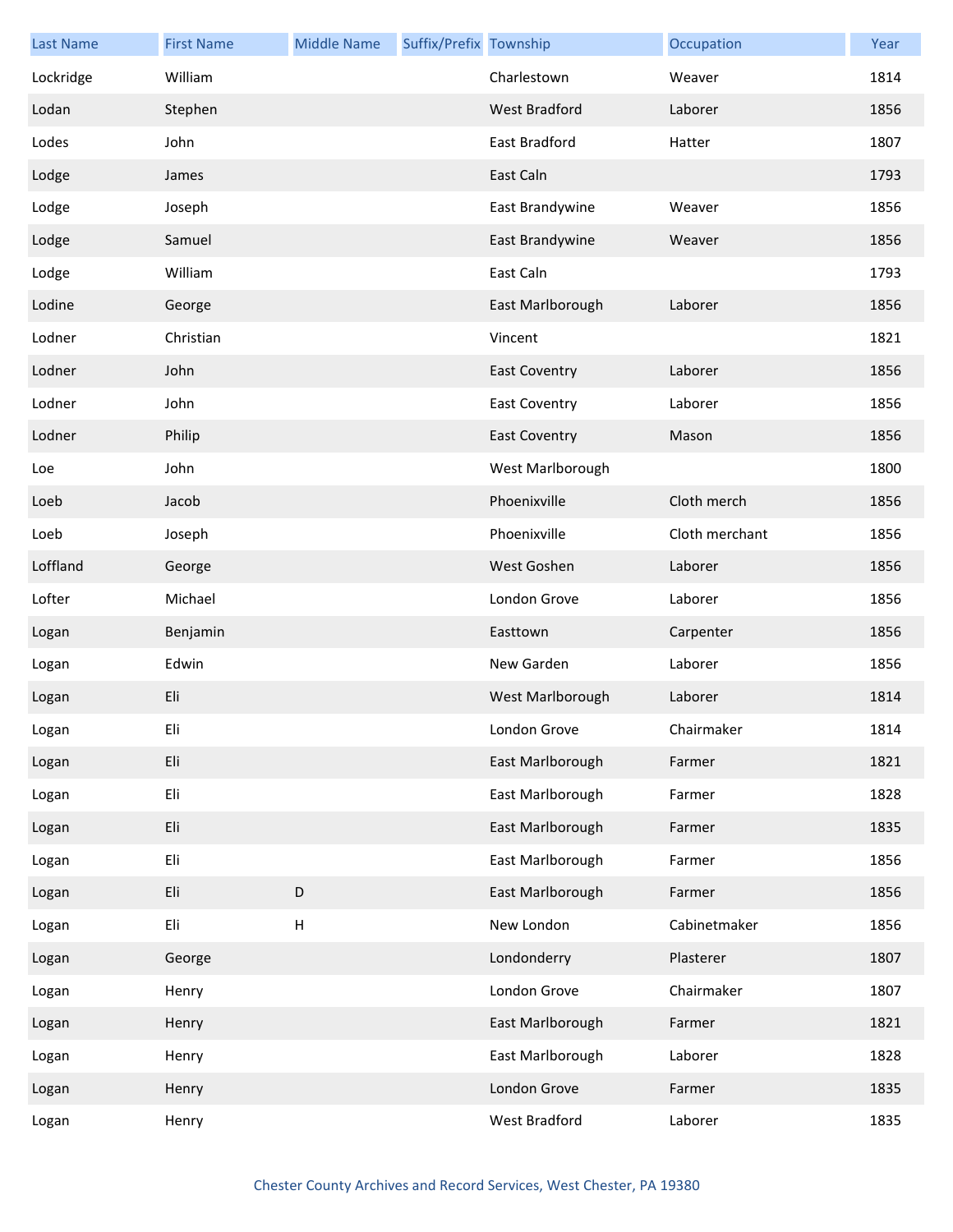| <b>Last Name</b> | <b>First Name</b> | <b>Middle Name</b> | Suffix/Prefix Township |                      | Occupation | Year |
|------------------|-------------------|--------------------|------------------------|----------------------|------------|------|
| Logan            | Henry             |                    |                        | Easttown             | Shoemaker  | 1856 |
| Logan            | Jacob             |                    |                        | <b>West Chester</b>  | Carpenter  | 1821 |
| Logan            | Jacob             |                    |                        | New Garden           | Mason      | 1835 |
| Logan            | Jacob             |                    |                        | East Marlborough     | Carpenter  | 1856 |
| Logan            | James             |                    |                        | Birmingham           |            | 1793 |
| Logan            | James             |                    |                        | Birmingham           | Laborer    | 1807 |
| Logan            | James             |                    |                        | Birmingham           | Laborer    | 1814 |
| Logan            | James             |                    |                        | Birmingham           | Laborer    | 1821 |
| Logan            | James             |                    |                        | Birmingham           | Laborer    | 1828 |
| Logan            | John              |                    |                        | East Nantmeal        |            | 1793 |
| Logan            | John              |                    |                        | <b>East Nantmeal</b> | Miller     | 1800 |
| Logan            | John              |                    |                        | Lower Oxford         |            | 1800 |
| Logan            | John              |                    |                        | <b>West Chester</b>  | Weaver     | 1814 |
| Logan            | John              |                    |                        | Pennsbury            | Mason      | 1814 |
| Logan            | John              |                    |                        | East Marlborough     | Farmer     | 1835 |
| Logan            | John              |                    |                        | West Marlborough     | Farmer     | 1856 |
| Logan            | John              | ${\sf R}$          |                        | East Marlborough     | Farmer     | 1856 |
| Logan            | Joseph            |                    |                        | East Marlborough     | Farmer     | 1807 |
| Logan            | Joseph            |                    |                        | East Marlborough     | Laborer    | 1814 |
| Logan            | Joseph            |                    |                        | West Marlborough     | Carpenter  | 1814 |
| Logan            | Joseph            |                    |                        | East Marlborough     | Farmer     | 1821 |
| Logan            | Joseph            |                    |                        | East Marlborough     | Carpenter  | 1821 |
| Logan            | Joseph            |                    |                        | Westtown             | Laborer    | 1828 |
| Logan            | Joseph            |                    |                        | East Marlborough     | Carpenter  | 1828 |
| Logan            | Joseph            |                    |                        | East Marlborough     | Farmer     | 1828 |
| Logan            | Joseph            |                    |                        | London Grove         | Carpenter  | 1835 |
| Logan            | Joshua            |                    |                        | Thornbury            | Laborer    | 1856 |
| Logan            | Richard           |                    |                        | Kennett              | Laborer    | 1807 |
| Logan            | Robert            |                    |                        | Pennsbury            |            | 1793 |
| Logan            | Silas             |                    |                        | East Marlborough     | Stonemason | 1821 |
| Logan            | Silas             |                    |                        | Newlin               | Mason      | 1828 |
| Logan            | William           |                    |                        | Goshen               |            | 1793 |
| Logan            | William           |                    |                        | <b>West Chester</b>  | Weaver     | 1807 |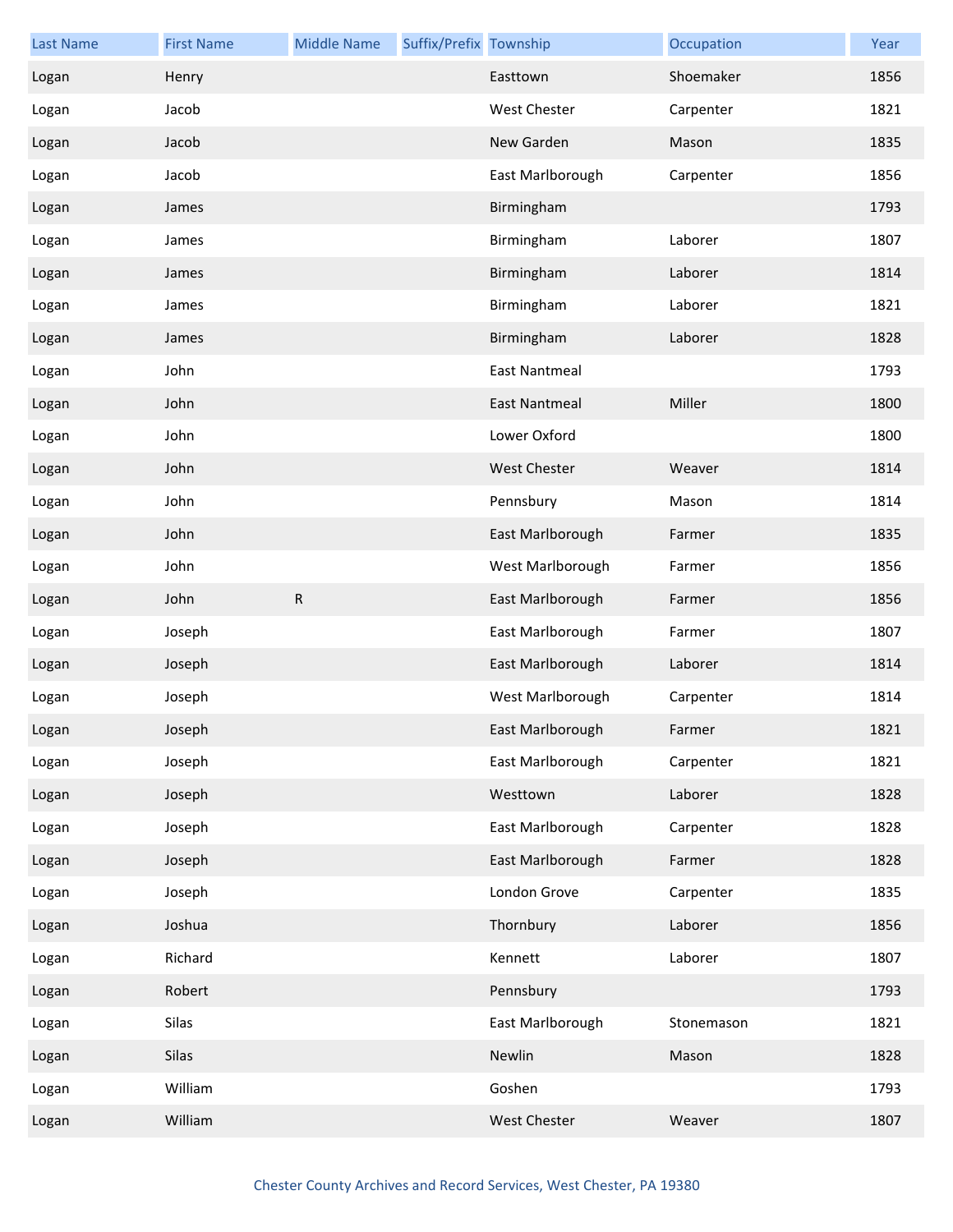| <b>Last Name</b> | <b>First Name</b> | <b>Middle Name</b> | Suffix/Prefix Township |                     | Occupation | Year |
|------------------|-------------------|--------------------|------------------------|---------------------|------------|------|
| Logan            | William           |                    |                        | Birmingham          | Laborer    | 1807 |
| Logan            | William           |                    |                        | <b>West Chester</b> | Weaver     | 1814 |
| Logan            | William           |                    |                        | Newlin              | Millwright | 1814 |
| Logan            | William           |                    |                        | Birmingham          | Laborer    | 1814 |
| Logan            | William           |                    |                        | Newlin              | Millwright | 1821 |
| Logan            | William           |                    |                        | East Fallowfield    | Millwright | 1828 |
| Logan            | William           |                    |                        | East Fallowfield    | Farmer     | 1835 |
| Login            | Henry             |                    |                        | East Marlborough    |            | 1793 |
| Login            | Joseph            |                    |                        | East Marlborough    |            | 1793 |
| Login            | William           |                    |                        | Thornbury           | Blacksmith | 1807 |
| Logue            | Major             |                    |                        | Kennett             | Laborer    | 1807 |
| Logue            | Stephen           |                    |                        | Pennsbury           |            | 1793 |
| Logue            | Stephen           |                    |                        | Pennsbury           |            | 1800 |
| Logue            | Stephen           |                    |                        | Pennsbury           | Farmer     | 1807 |
| Loid             | John              |                    |                        | <b>Upper Oxford</b> | Carter     | 1835 |
| Loler            | William           |                    |                        | East Marlborough    |            | 1793 |
| Lollar           | amor              |                    |                        | East Marlborough    | Shoemaker  | 1835 |
| Lollar           | Bennett           | $\sf P$            |                        | East Marlborough    | Weaver     | 1856 |
| Lollar           | Emmor             |                    |                        | East Marlborough    | Shoemaker  | 1821 |
| Lollar           | Harlan            |                    |                        | Newlin              | Shoemaker  | 1828 |
| Lollar           | Israel            |                    |                        | West Bradford       | Laborer    | 1807 |
| Lollar           | Israel            |                    |                        | West Bradford       | Laborer    | 1821 |
| Lollar           | Israel            |                    |                        | Newlin              | Laborer    | 1828 |
| Lollar           | Jehu              |                    |                        | East Fallowfield    | Laborer    | 1835 |
| Lollar           | John              |                    |                        | East Fallowfield    | Laborer    | 1856 |
| Lollar           | Robert            |                    |                        | West Bradford       | Laborer    | 1828 |
| Lollar           | William           |                    |                        | East Marlborough    | Painter    | 1807 |
| Lollard          | Emor              |                    |                        | East Marlborough    | Shoemaker  | 1814 |
| Lollard          | William           |                    |                        | East Marlborough    | Painter    | 1814 |
| Lollen           | Harlan            |                    |                        | West Bradford       | Shoemaker  | 1835 |
| Loller           | Emmor             |                    |                        | Kennett             | Shoemaker  | 1828 |
| Loller           | Israel            |                    |                        | Kennett             |            | 1800 |
| Loller           | Israel            |                    |                        | West Bradford       | Laborer    | 1814 |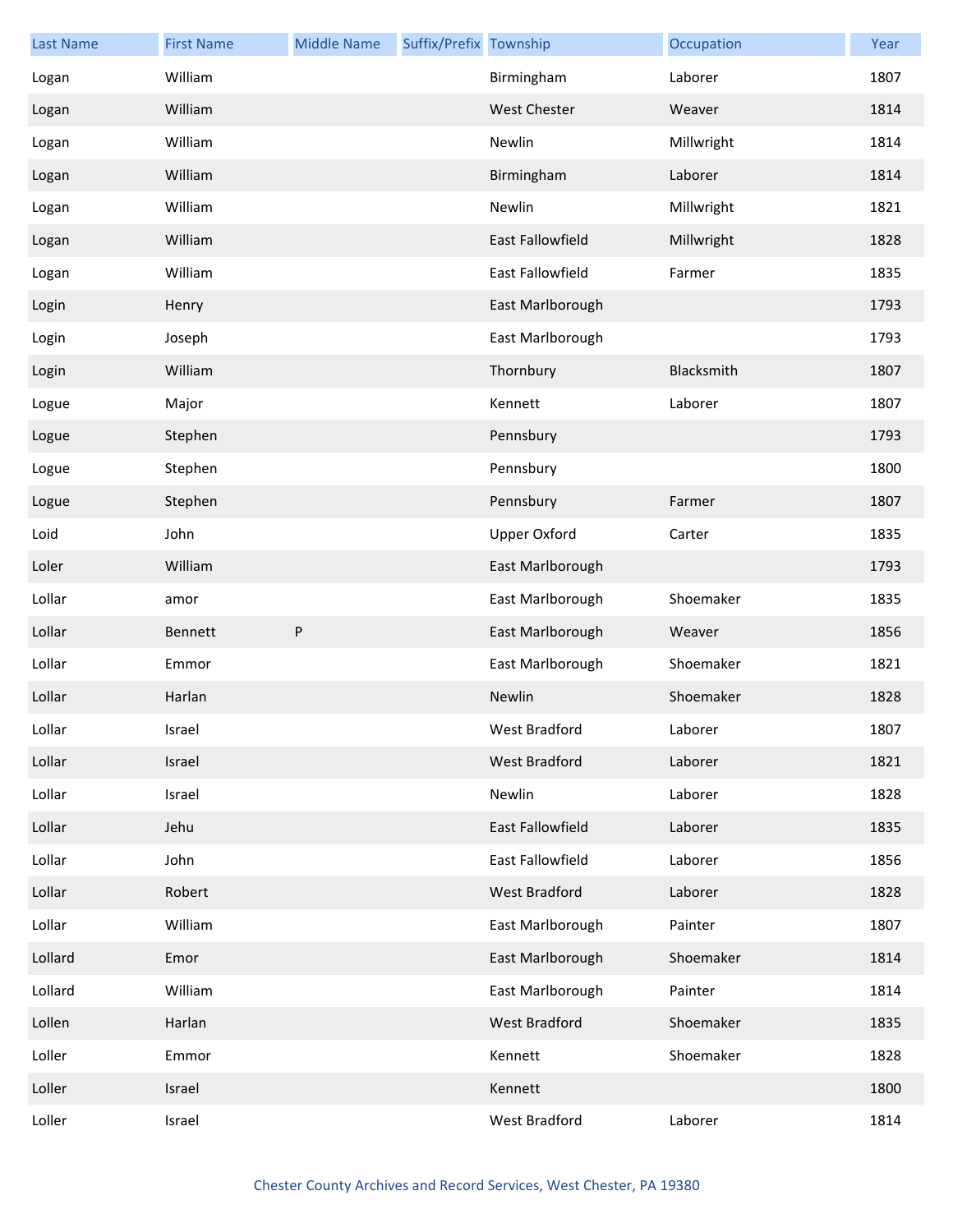| <b>Last Name</b> | <b>First Name</b> | <b>Middle Name</b> | Suffix/Prefix Township |                      | Occupation       | Year |
|------------------|-------------------|--------------------|------------------------|----------------------|------------------|------|
| Loller           | Israel            |                    |                        | <b>West Bradford</b> | Laborer          | 1835 |
| Loller           | John              |                    |                        | Goshen               | Laborer          | 1807 |
| Loller           | William           |                    |                        | <b>West Bradford</b> | Tinman           | 1856 |
| Lolly            | William           |                    |                        | New Garden           | Laborer          | 1856 |
| Lomas            | John              |                    |                        | East Nantmeal        | Blacksmith       | 1856 |
| Lomas            | Jonathan          |                    |                        | Warwick              | Farmer           | 1856 |
| Lomas            | Samuel            |                    |                        | Honey Brook          | Laborer          | 1835 |
| Lomas            | Thomas            |                    |                        | Honey Brook          | Laborer          | 1835 |
| Lomas            | William           |                    |                        | <b>Honey Brook</b>   | Miller           | 1821 |
| Lomas            | William           |                    |                        | Honey Brook          | Miller           | 1828 |
| Lomas            | William           |                    |                        | Honey Brook          | Laborer          | 1835 |
| Lomax            | Elisha            |                    |                        | Pocopson             | Laborer          | 1856 |
| Lomax            | James             |                    |                        | Kennett              | Farmer           | 1835 |
| Lomis            | Esau              |                    |                        | West Whiteland       | Car conductor    | 1856 |
| Lomis            | William           |                    |                        | West Whiteland       | Railroad foreman | 1856 |
| Lommas           | William           |                    |                        | <b>East Nantmeal</b> | Laborer          | 1800 |
| Lommas           | William           |                    |                        | East Nantmeal        |                  | 1800 |
| Lonacre          | George            |                    |                        | <b>East Vincent</b>  | Schoolmaster     | 1835 |
| Lonacre          | Henry             |                    |                        | <b>East Vincent</b>  | Farmer           | 1835 |
| Lonacre          | Joseph            |                    |                        | <b>East Vincent</b>  | Cooper           | 1835 |
| Lonaegen         | Thomas            |                    |                        | West Goshen          | Laborer          | 1856 |
| London           | Jacob             |                    |                        | Valley               | Laborer          | 1856 |
| London           | James             |                    |                        | Vincent              | Stonemason       | 1807 |
| Loney            | Edward            |                    |                        | East Nottingham      | Shoemaker        | 1814 |
| Loney            | Richard           |                    |                        | East Nottingham      |                  | 1793 |
| Loney            | Richard           |                    |                        | East Nottingham      |                  | 1800 |
| Loney            | Richard           |                    |                        | East Nottingham      | Farmer           | 1814 |
| Loney            | Richard           |                    |                        | East Nottingham      | Shoemaker        | 1821 |
| Loney            | Richard           |                    |                        | East Nottingham      | Farmer           | 1828 |
| Long             | Alexander         |                    |                        | Brandywine           | Farmer           | 1814 |
| Long             | Charles           |                    |                        | West Fallowfield     | Farmer           | 1856 |
| Long             | Christopher       |                    |                        | Honey Brook          | Laborer          | 1821 |
| Long             | Elizabeth         |                    |                        | West Brandywine      | Lady             | 1856 |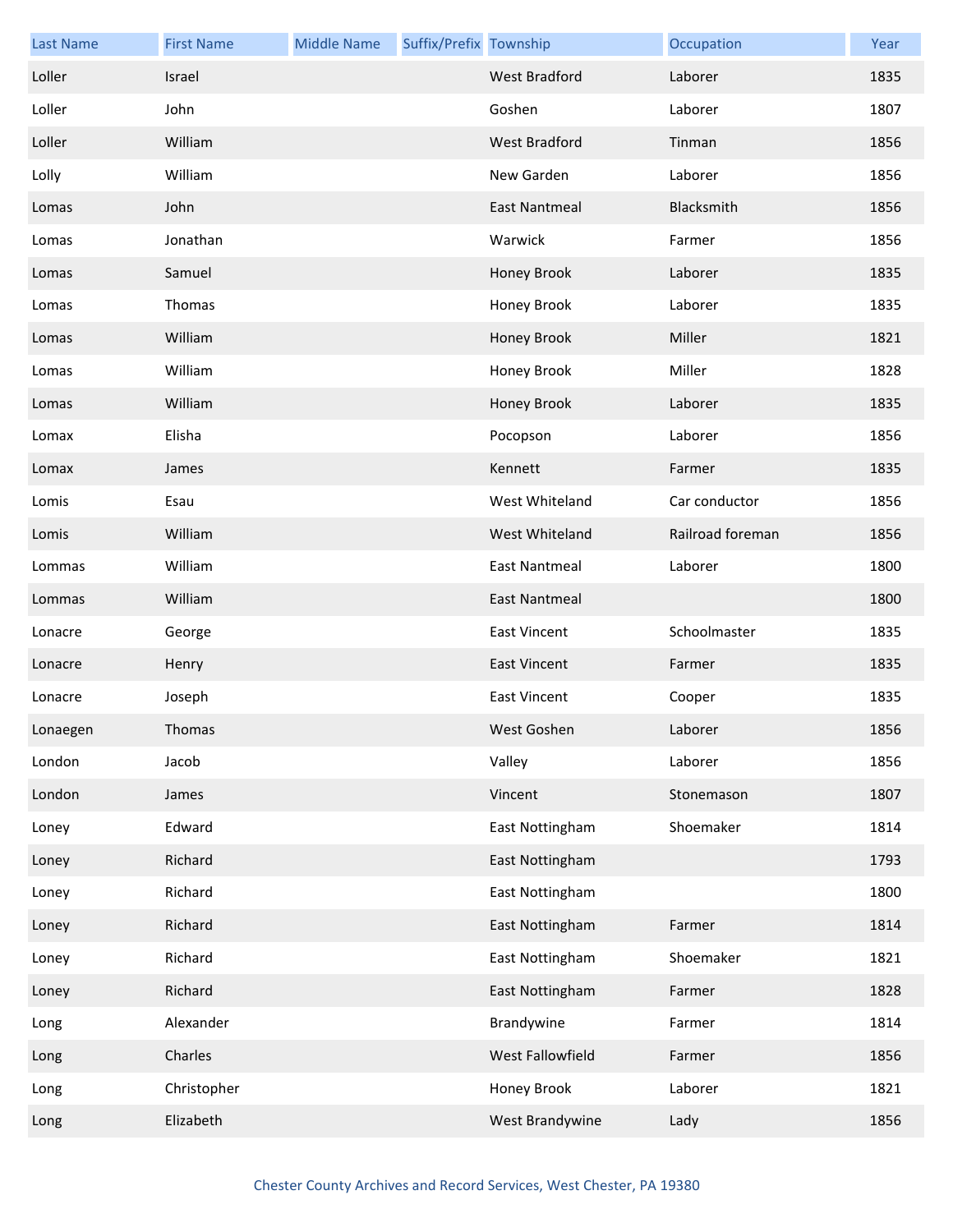| <b>Last Name</b> | <b>First Name</b> | <b>Middle Name</b> | Suffix/Prefix Township |                      | Occupation     | Year |
|------------------|-------------------|--------------------|------------------------|----------------------|----------------|------|
| Long             | George            |                    |                        | West Caln            | Weaver         | 1828 |
| Long             | George            |                    |                        | <b>Upper Oxford</b>  | Cotton spinner | 1835 |
| Long             | George            |                    |                        | <b>East Vincent</b>  | Laborer        | 1856 |
| Long             | Henry             |                    |                        | Honey Brook          | Farmer         | 1821 |
| Long             | Henry             |                    |                        | East Fallowfield     | Farmer         | 1828 |
| Long             | Henry             |                    |                        | Honeybrook           | Farmer         | 1856 |
| Long             | Isaac             |                    |                        | Brandywine           | Blacksmith     | 1828 |
| Long             | Isaac             |                    |                        | Brandywine           | Blacksmith     | 1835 |
| Long             | Isaac             |                    |                        | Uwchlan              | Blacksmith     | 1856 |
| Long             | Jacob             |                    |                        | Uwchlan              |                | 1800 |
| Long             | Jacob             |                    |                        | Uwchlan              | Farmer         | 1807 |
| Long             | Jacob             |                    |                        | Uwchlan              | Farmer         | 1814 |
| Long             | Jacob             |                    |                        | Uwchlan              | Farmer         | 1821 |
| Long             | Jacob             |                    | Jr.                    | <b>West Nantmeal</b> | Weaver         | 1828 |
| Long             | Jacob             |                    |                        | <b>West Nantmeal</b> | Farmer         | 1828 |
| Long             | Jacob             |                    |                        | Wallace              | Farmer         | 1856 |
| Long             | James             |                    |                        | Brandywine           | Farmer         | 1807 |
| Long             | James             |                    |                        | Brandywine           | Farmer         | 1814 |
| Long             | James             |                    |                        | West Caln            | Farmer         | 1821 |
| Long             | James             |                    |                        | Brandywine           | Farmer         | 1821 |
| Long             | James             |                    |                        | Sadsbury             | Farmer         | 1835 |
| Long             | James             |                    |                        | East Fallowfield     | Laborer        | 1856 |
| Long             | James             | $\sf A$            |                        | Valley               | Farmer         | 1856 |
| Long             | James             | G                  |                        | Valley               | Farmer         | 1856 |
| Long             | James             | G.                 |                        | <b>West Nantmeal</b> | Farmer         | 1828 |
| Long             | James             | $\sf H$            |                        | West Brandywine      | Farmer         | 1856 |
| Long             | John              |                    |                        | West Caln            | Farmer         | 1807 |
| Long             | John              |                    |                        | West Caln            | Farmer         | 1814 |
| Long             | John              |                    |                        | Pennsbury            | Laborer        | 1821 |
| Long             | John              |                    |                        | West Caln            |                | 1821 |
| Long             | John              |                    |                        | Honey Brook          | Farmer         | 1828 |
| Long             | John              |                    |                        | East Nottingham      | Farmer         | 1856 |
| Long             | John              |                    |                        | Phoenixville         | Watchman       | 1856 |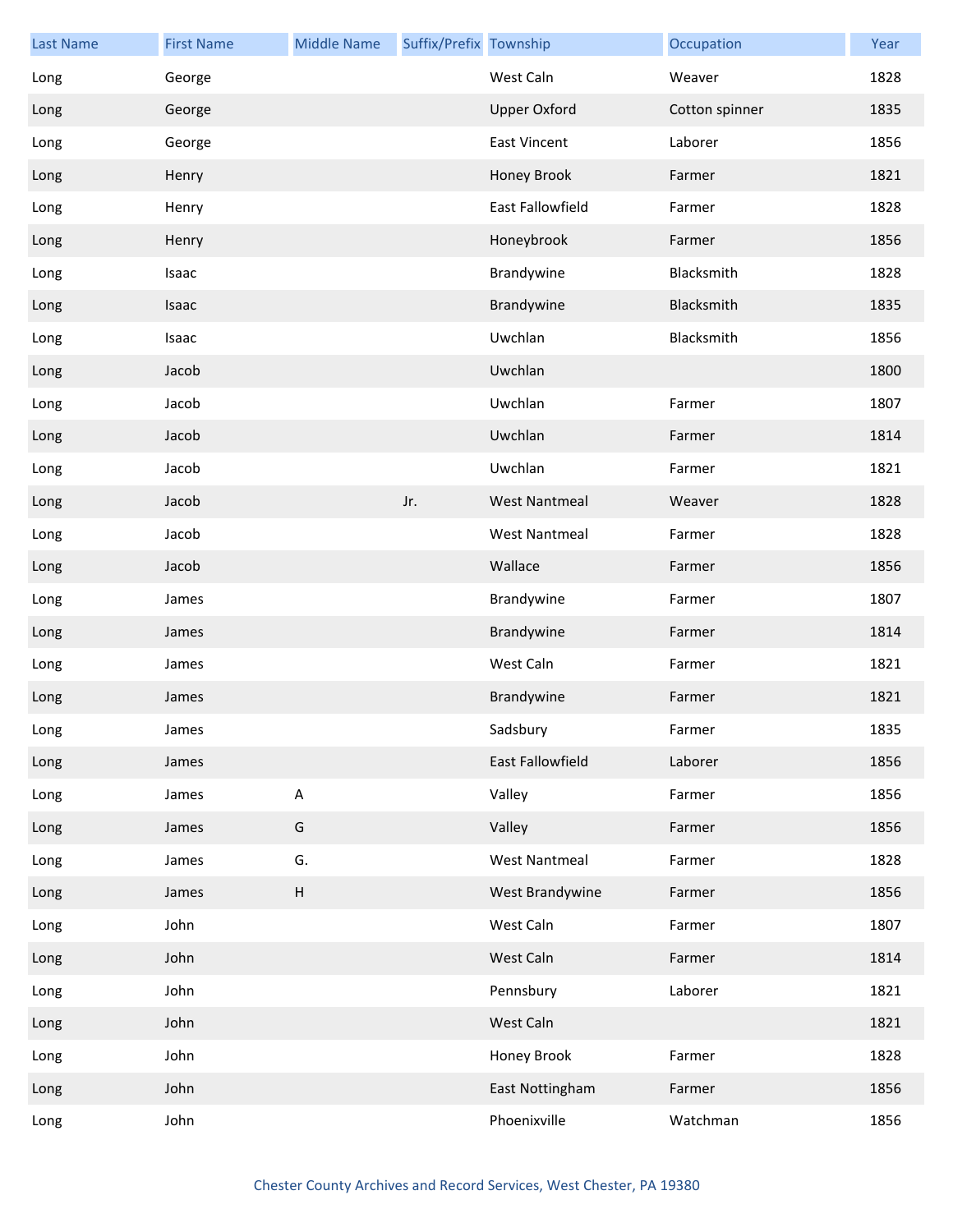| <b>Last Name</b> | <b>First Name</b> | <b>Middle Name</b> | Suffix/Prefix Township |                      | Occupation   | Year |
|------------------|-------------------|--------------------|------------------------|----------------------|--------------|------|
| Long             | John              |                    |                        | Tredyffrin           | Weaver       | 1856 |
| Long             | Joseph            |                    |                        | <b>West Chester</b>  | Cabinetmaker | 1835 |
| Long             | Joseph            |                    |                        | West Chester         | Cabinetmaker | 1856 |
| Long             | Joseph            |                    |                        | Valley               | Farmer       | 1856 |
| Long             | Joseph            | G                  |                        | Brandywine           | Laborer      | 1835 |
| Long             | jsoe              |                    |                        | Phoenixville         | Soap boiler  | 1856 |
| Long             | Levy              |                    |                        | Uwchlan              | Shoemaker    | 1828 |
| Long             | Lewis             |                    |                        | West Bradford        |              | 1856 |
| Long             | M                 |                    | Dr.                    | <b>West Nantmeal</b> | Doctor       | 1856 |
| Long             | Martha            |                    |                        | Brandywine           | Housewifery  | 1835 |
| Long             | Mary              |                    |                        | Brandywine           |              | 1828 |
| Long             | Mary              |                    |                        | Brandywine           | Housewifery  | 1835 |
| Long             | Mary              |                    |                        | Honeybrook           | Lady         | 1856 |
| Long             | Mary              |                    |                        | West Brandywine      | Lady         | 1856 |
| Long             | Patrick           |                    |                        | East Marlborough     | Laborer      | 1856 |
| Long             | Philip            |                    |                        | East Whiteland       | Laborer      | 1807 |
| Long             | Poulson           |                    |                        | New Garden           | Spinner      | 1856 |
| Long             | Samuel            |                    |                        | Upper Oxford         | Laborer      | 1856 |
| Long             | Stephen           |                    |                        | Honey Brook          | Farmer       | 1821 |
| Long             | Stephen           |                    |                        | Honey Brook          | Gentleman    | 1828 |
| Long             | Stephen           |                    |                        | Honeybrook           | Farmer       | 1856 |
| Long             | William           |                    |                        | Brandywine           |              | 1793 |
| Long             | William           |                    |                        | West Caln            |              | 1793 |
| Long             | William           |                    |                        | West Caln            | Farmer       | 1807 |
| Long             | William           |                    |                        | Uwchlan              | Blacksmith   | 1814 |
| Long             | William           |                    |                        | <b>West Nantmeal</b> | Farmer       | 1814 |
| Long             | William           |                    |                        | <b>West Nantmeal</b> | Farmer       | 1821 |
| Long             | William           |                    |                        | Lower Oxford         | Weaver       | 1828 |
| Long             | William           | ${\sf N}$          |                        | Honeybrook           | Farmer       | 1856 |
| Long             | William           | $\mathsf T$        |                        | Sadsbury             |              | 1835 |
| Long             | William           | T.                 |                        | <b>West Nantmeal</b> | Farmer       | 1828 |
| Long             | Zachariah         |                    |                        | Tredyffrin           |              | 1800 |
| Longabaugh       | Conrad            |                    |                        | Coventry             | Laborer      | 1807 |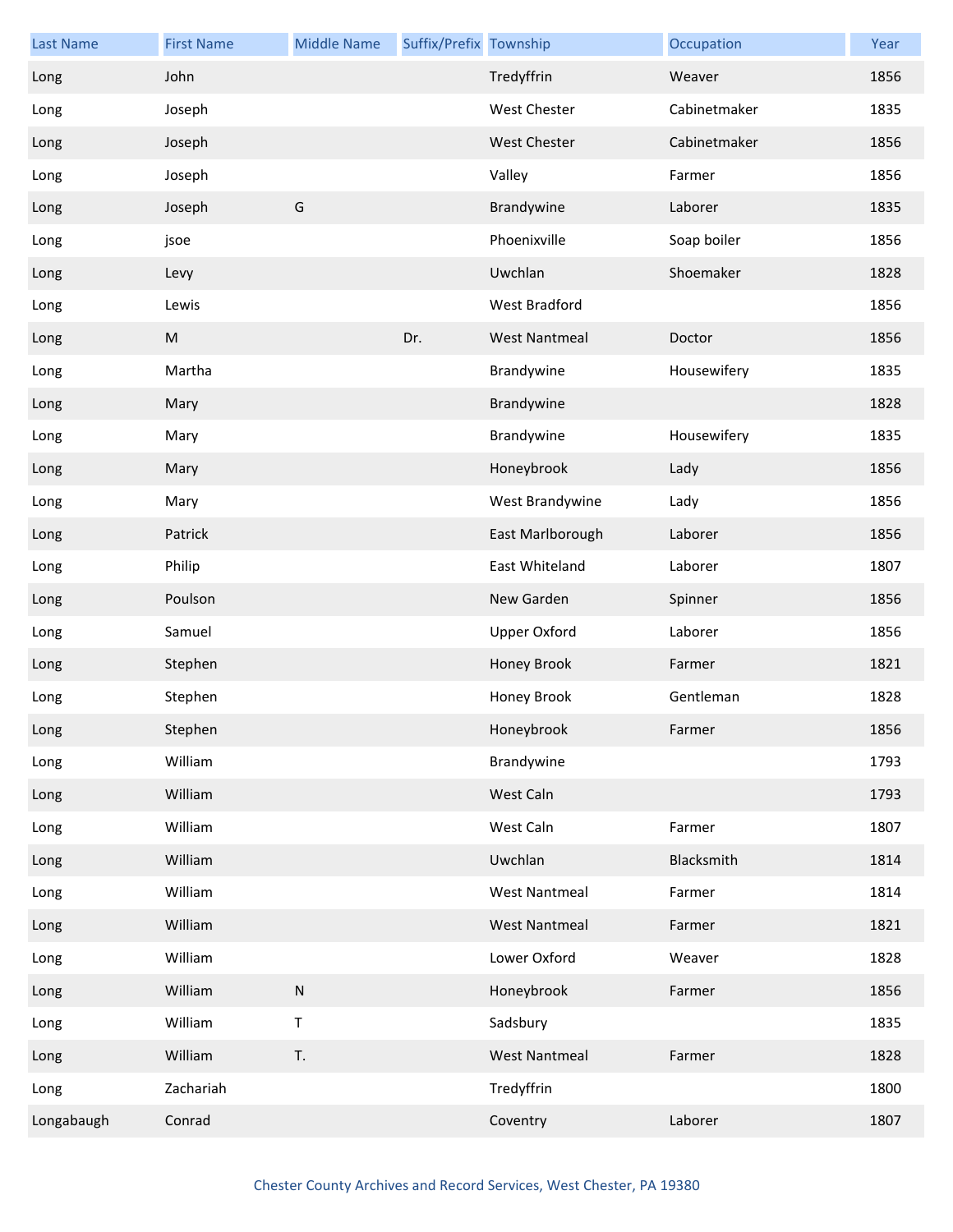| <b>Last Name</b> | <b>First Name</b> | <b>Middle Name</b> | Suffix/Prefix Township |                      | Occupation   | Year |
|------------------|-------------------|--------------------|------------------------|----------------------|--------------|------|
| Longacker        | John              |                    |                        | East Whiteland       | Laborer      | 1856 |
| Longacre         | Abraham           |                    |                        | Charlestown          | Laborer      | 1821 |
| Longacre         | Abraham           |                    |                        | Uwchlan              | Laborer      | 1835 |
| Longacre         | Adward            |                    |                        | West Pikeland        | Hired farmer | 1856 |
| Longacre         | Albert            |                    |                        | Phoenixville         | Heater       | 1856 |
| Longacre         | Daniel            |                    |                        | Pikeland             | Weaver       | 1828 |
| Longacre         | Edward            |                    |                        | Uwchlan              | Farmer       | 1835 |
| Longacre         | Eleanor           |                    |                        | Charlestown          | Storekeeper  | 1807 |
| Longacre         | Isaac             |                    |                        | Charlestown          | Mechanic     | 1856 |
| Longacre         | Jacob             |                    |                        | Coventry             |              | 1793 |
| Longacre         | Jacob             |                    |                        | Pikeland             | Farmer       | 1807 |
| Longacre         | Jacob             |                    |                        | Tredyffrin           | Farmer       | 1814 |
| Longacre         | Jacob             |                    |                        | Pikeland             | Cordwainer   | 1821 |
| Longacre         | Jacob             |                    |                        | Tredyffrin           | Farmer       | 1821 |
| Longacre         | Jacob             |                    |                        | Pikeland             | Miller       | 1821 |
| Longacre         | Jacob             |                    |                        | Vincent              | Farmer       | 1828 |
| Longacre         | Jacob             |                    |                        | Pikeland             | Farmer       | 1828 |
| Longacre         | John              |                    |                        | Pikeland             |              | 1793 |
| Longacre         | John              |                    |                        | Pikeland             | Farmer       | 1807 |
| Longacre         | John              |                    |                        | Charlestown          | Nailer       | 1814 |
| Longacre         | John              |                    |                        | Pikeland             |              | 1821 |
| Longacre         | John              |                    | Sr.                    | Pikeland             |              | 1821 |
| Longacre         | John              |                    |                        | Uwchlan              | Farmer       | 1835 |
| Longacre         | John              |                    |                        | <b>East Vincent</b>  | Farmer       | 1856 |
| Longacre         | Joseph            |                    |                        | Pikeland             |              | 1821 |
| Longacre         | Joseph            |                    |                        | Pikeland             | Farmer       | 1828 |
| Longacre         | Joseph            |                    |                        | Vincent              |              | 1828 |
| Longacre         | Lewis             |                    |                        | Uwchlan              | Laborer      | 1835 |
| Longacre         | Reuben            |                    |                        | <b>East Vincent</b>  | Stonemason   | 1856 |
| Longaker         | Conrad            |                    |                        | <b>East Coventry</b> | Stonemason   | 1856 |
| Longaker         | David             |                    |                        | <b>East Coventry</b> | Plasterer    | 1856 |
| Longaker         | Isaac             |                    |                        | <b>East Coventry</b> | Farmer       | 1856 |
| Longaker         | John              |                    |                        | Uwchlan              | Farmer       | 1828 |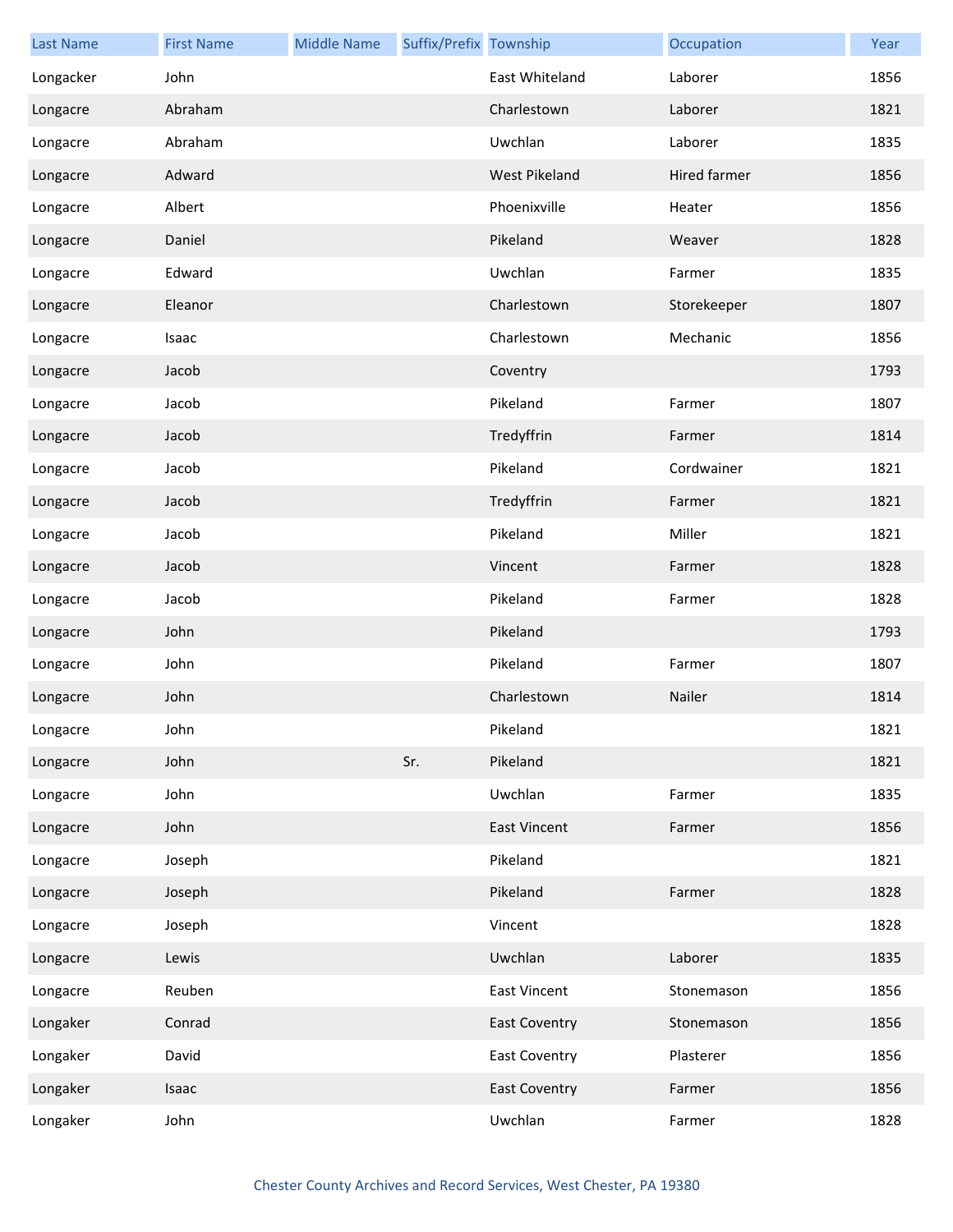| <b>Last Name</b> | <b>First Name</b> | <b>Middle Name</b> | Suffix/Prefix Township |                      | Occupation | Year |
|------------------|-------------------|--------------------|------------------------|----------------------|------------|------|
| Longaker         | Nathan            |                    |                        | <b>East Coventry</b> | Plasterer  | 1856 |
| Longanacre       | Jacob             |                    |                        | Pikeland             | Farmer     | 1814 |
| Longanacre       | John              |                    |                        | Pikeland             | Farmer     | 1814 |
| Longanaker       | Jacob             |                    |                        | Coventry             |            | 1793 |
| Longanecker      | Enos              |                    |                        | <b>West Coventry</b> | Plasterer  | 1856 |
| Longanecker      | Peter             |                    |                        | Vincent              |            | 1793 |
| Longecker        | Isaac             |                    |                        | Coventry             | Farmer     | 1835 |
| Longecker        | Jacob             |                    |                        | Coventry             | Laborer    | 1835 |
| Longecker        | Samuel            |                    |                        | Coventry             | Carpenter  | 1835 |
| Longenacre       | Henry             |                    |                        | Charlestown          | Carpenter  | 1814 |
| Longenacre       | Joseph            |                    |                        | Charlestown          | Carpenter  | 1814 |
| Longenaker       | Isaac             |                    |                        | Coventry             | Farmer     | 1828 |
| Longenecker      | Isaac             |                    |                        | Coventry             | Weaver     | 1814 |
| Longenecker      | Isaac             |                    |                        | Coventry             | Farmer     | 1821 |
| Longeneker       | Jacob             |                    |                        | Pikeland             |            | 1800 |
| Longeneker       | John              |                    |                        | Pikeland             |            | 1800 |
| Longreen         | Samuel            |                    |                        | Brandywine           | Papermaker | 1828 |
| Longstreath      | Benjamin          |                    |                        | Charlestown          |            | 1793 |
| Longstreath      | John              |                    |                        | Charlestown          |            | 1793 |
| Longstreth       | Abiah             |                    |                        | East Bradford        | Carpenter  | 1856 |
| Longstreth       | Benanuel          |                    |                        | East Bradford        | Carpenter  | 1856 |
| Longstreth       | Benjamin          |                    |                        | East Caln            | Carpenter  | 1828 |
| Longstreth       | Benjamin          |                    |                        | East Bradford        | Carpenter  | 1835 |
| Longstreth       | Christopher       |                    |                        | Honey Brook          | Miller     | 1835 |
| Longstreth       | George            |                    |                        | Tredyffrin           | Tanner     | 1835 |
| Longstreth       | Isaac             |                    |                        | Charlestown          | Gentleman  | 1814 |
| Longstreth       | John              |                    |                        | Charlestown          | Farmer     | 1807 |
| Longstreth       | John              |                    | Esq.                   | Charlestown          |            | 1807 |
| Longstreth       | John              |                    | Esq.                   | Charlestown          |            | 1814 |
| Longstreth       | John              |                    |                        | Charlestown          | Laborer    | 1814 |
| Longstreth       | John              |                    |                        | Charlestown          | Farmer     | 1821 |
| Longstreth       | John              |                    |                        | Schuylkill           | Smith      | 1835 |
| Longstreth       | John              | $\mathsf C$        |                        | Honey Brook          | Farmer     | 1835 |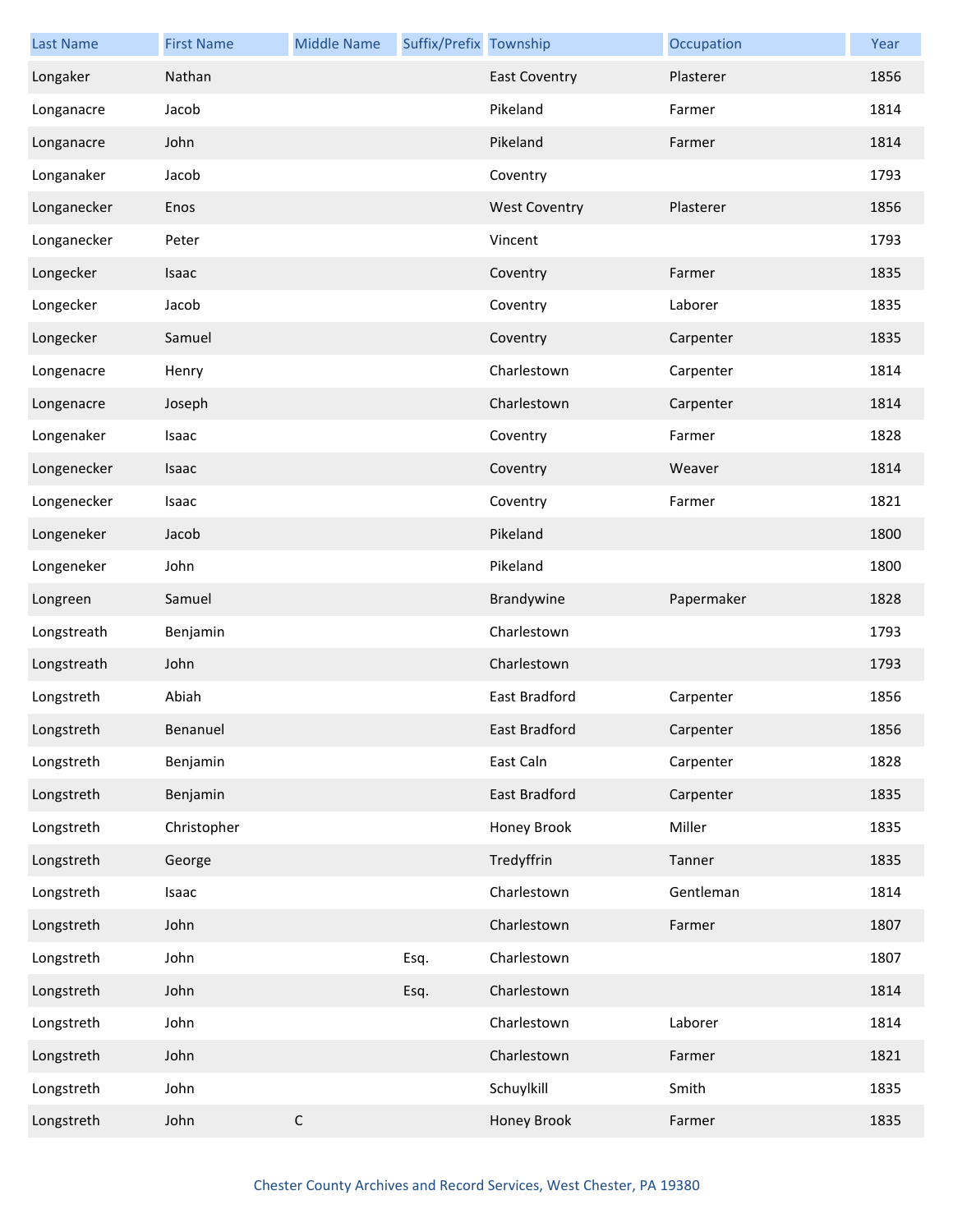| <b>Last Name</b> | <b>First Name</b> | <b>Middle Name</b> | Suffix/Prefix Township |                      | Occupation | Year |
|------------------|-------------------|--------------------|------------------------|----------------------|------------|------|
| Longstreth       | Moses             |                    |                        | Charlestown          | Farmer     | 1807 |
| Longstreth       | Moses             |                    |                        | Charlestown          | Laborer    | 1814 |
| Longstreth       | Sarah             |                    |                        | Schuylkill           |            | 1828 |
| Longstreth       | Stephen           |                    |                        | Honey Brook          | Laborer    | 1835 |
| Lonstrength      | David             |                    |                        | East Goshen          | Miller     | 1835 |
| Lonstrength      | John              |                    |                        | East Goshen          | Miller     | 1835 |
| Lony             | Edward            |                    |                        | East Nottingham      | Shoemaker  | 1807 |
| Lony             | Richard           |                    |                        | East Nottingham      | Shoemaker  | 1807 |
| Look             | Jacob             |                    |                        | West Caln            |            | 1793 |
| Lookens          | Samuel            |                    |                        | Coventry             | Cordwainer | 1821 |
| Looney           | Patrick           |                    |                        | Penn                 | Laborer    | 1856 |
| Loop             | Hendrick          |                    |                        | Tredyffrin           | Laborer    | 1856 |
| Loopole          | David             |                    |                        | Coventry             | Laborer    | 1835 |
| Loopole          | Fredrick          |                    |                        | Coventry             | Mason      | 1835 |
| Loopole          | Jacob             |                    |                        | Coventry             | Farmer     | 1835 |
| Loopole          | Joseph            |                    |                        | Coventry             | Farmer     | 1835 |
| Loopole          | Josua             |                    |                        | Coventry             | Laborer    | 1835 |
| Lord             | Abraham           |                    |                        | <b>West Coventry</b> | Mason      | 1856 |
| Lord             | Daniel            |                    |                        | West Chester         | Merchant   | 1835 |
| Lord             | Jehu              |                    |                        | West Fallowfield     | Farmer     | 1807 |
| Lord             | Jehu              |                    |                        | West Fallowfield     | Farmer     | 1814 |
| Lord             | Jehu              |                    |                        | West Fallowfield     | Farmer     | 1821 |
| Lord             | Thomas            |                    |                        | <b>West Coventry</b> | Farmer     | 1856 |
| Lord             | William           |                    |                        | West Marlborough     | Laborer    | 1814 |
| Lorry            | Christain         |                    |                        | Honey Brook          | Stonemason | 1828 |
| Lot              | Joseph            |                    |                        | Charlestown          | Blacksmith | 1814 |
| Lott             | George            |                    |                        | West Brandywine      | Laborer    | 1856 |
| Lottshower       | Samuel            |                    |                        | Coventry             | Farmer     | 1835 |
| Louden           | Frederick         |                    |                        | Tredyffrin           |            | 1800 |
| Louder           | Samuel            |                    |                        | West Goshen          |            | 1821 |
| Louder           | Samuel            |                    |                        | West Goshen          | Laborer    | 1828 |
| Loudon           | Frederick         |                    |                        | Tredyffrin           |            | 1793 |
| Loudwick         | Jacob             |                    |                        | Vincent              |            | 1793 |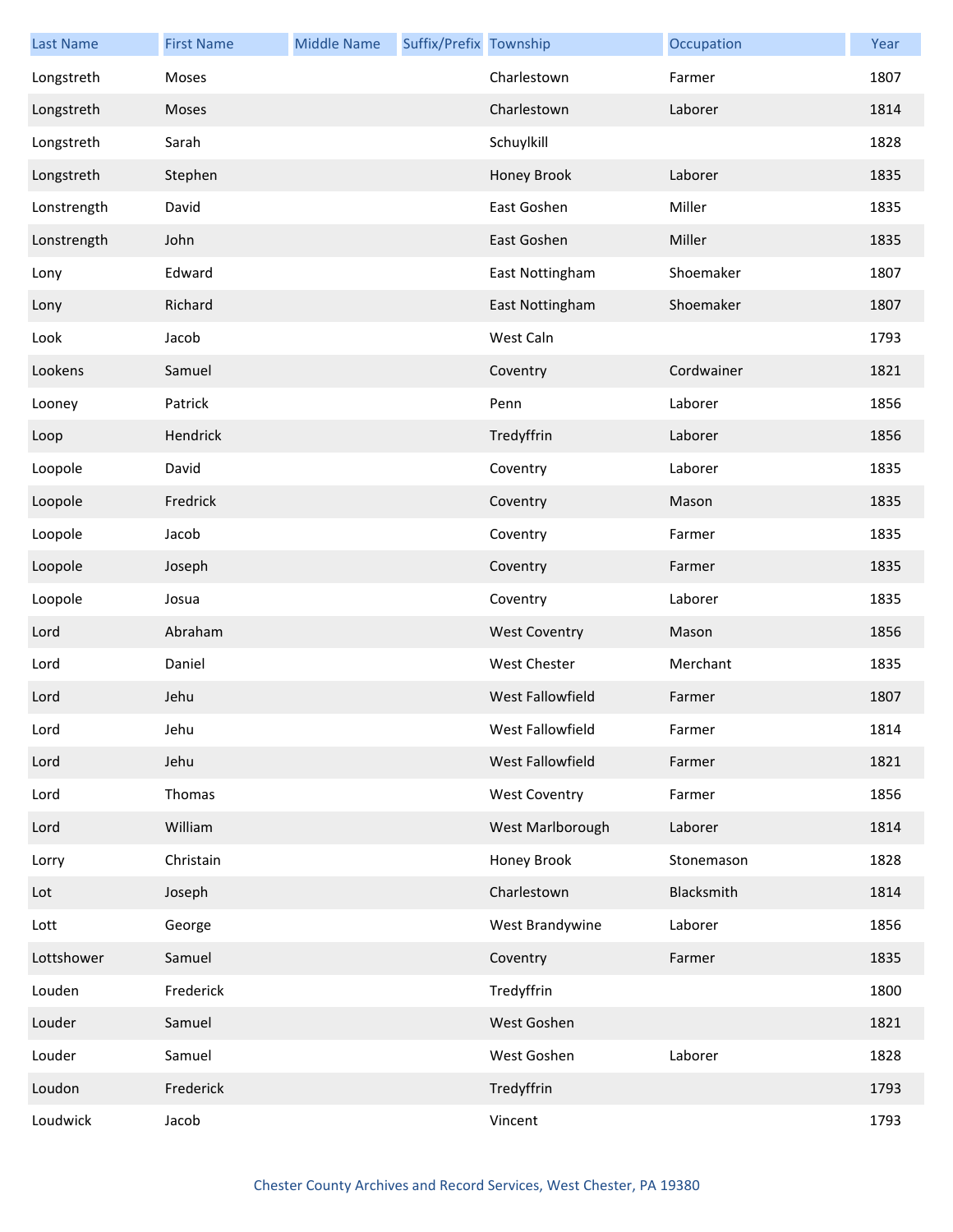| <b>Last Name</b> | <b>First Name</b> | <b>Middle Name</b> | Suffix/Prefix Township |                     | Occupation | Year |
|------------------|-------------------|--------------------|------------------------|---------------------|------------|------|
| Loudwick         | Jacob             |                    |                        | Vincent             |            | 1800 |
| Loudwick         | Valentine         |                    |                        | Vincent             |            | 1793 |
| Lougabaugh       | Conrad            |                    |                        | Coventry            | Laborer    | 1814 |
| Louge            | James             |                    |                        | Tredyffrin          | Laborer    | 1821 |
| Lough            | Samuel            |                    |                        | Pennsbury           | Laborer    | 1856 |
| Loughead         | Thomas            |                    |                        | London Britain      | Cordwainer | 1807 |
| Loury            | Christopher       |                    |                        | <b>West Vincent</b> | Laborer    | 1856 |
| Loury            | Evans             |                    |                        | <b>West Vincent</b> | Laborer    | 1856 |
| Loury            | Jacob             |                    |                        | <b>West Vincent</b> | Laborer    | 1856 |
| Loury            | Robert            |                    |                        | West Chester        | Minister   | 1856 |
| Loval            | Jonathan          |                    |                        | New Garden          | Wagoner    | 1828 |
| Love             | Andrew            |                    |                        | Willistown          | Laborer    | 1814 |
| Love             | Culbertson        |                    |                        | Brandywine          | Tailor     | 1828 |
| Love             | Culbertson        |                    |                        | Kennett             | Carpenter  | 1835 |
| Love             | David             |                    |                        | Honey Brook         |            | 1800 |
| Love             | Gabriel           |                    |                        | Londonderry         | Farmer     | 1821 |
| Love             | Gabriel           |                    |                        | Londonderry         | Laborer    | 1828 |
| Love             | Gabriel           |                    |                        | Londonderry         | Laborer    | 1835 |
| Love             | Gabriel           |                    |                        | Londonderry         | Farmer     | 1856 |
| Love             | George            |                    |                        | East Marlborough    | Carpenter  | 1856 |
| Love             | Hamilton          |                    |                        | Honey Brook         | Shoemaker  | 1835 |
| Love             | Hugh              |                    |                        | Charlestown         | Tailor     | 1821 |
| Love             | Hugh              |                    |                        | Phoenixville        | Carter     | 1856 |
| Love             | Hunter            |                    |                        | Willistown          | Tailor     | 1856 |
| Love             | Jacob             |                    |                        | East Marlborough    | Carpenter  | 1856 |
| Love             | James             |                    |                        | West Fallowfield    |            | 1793 |
| Love             | James             |                    |                        | West Fallowfield    | Farmer     | 1807 |
| Love             | James             |                    |                        | West Fallowfield    | Farmer     | 1814 |
| Love             | James             |                    |                        | West Fallowfield    | Farmer     | 1821 |
| Love             | James             |                    | Jr.                    | <b>Upper Oxford</b> | Farmer     | 1828 |
| Love             | James             |                    | Sr.                    | <b>Upper Oxford</b> | Farmer     | 1835 |
| Love             | James             |                    |                        | West Fallowfield    | Farmer     | 1835 |
| Love             | John              |                    |                        | Londonderry         |            | 1793 |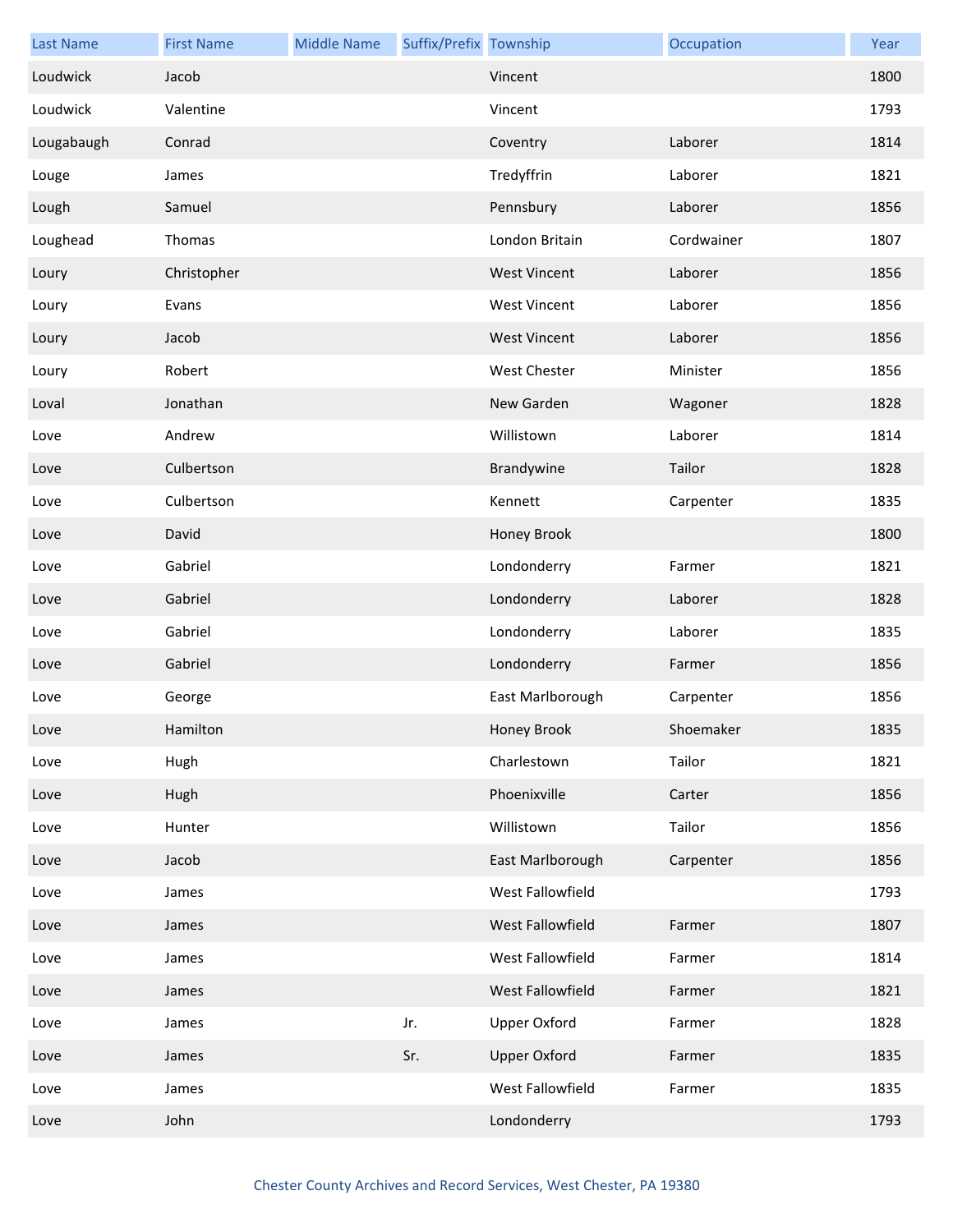| <b>Last Name</b> | <b>First Name</b> | <b>Middle Name</b>        | Suffix/Prefix Township |                     | Occupation  | Year |
|------------------|-------------------|---------------------------|------------------------|---------------------|-------------|------|
| Love             | John              |                           |                        | Londonderry         | Farmer      | 1807 |
| Love             | John              |                           |                        | Sadsbury            | Laborer     | 1814 |
| Love             | John              |                           |                        | Londonderry         | Farmer      | 1814 |
| Love             | John              |                           |                        | East Fallowfield    | Laborer     | 1814 |
| Love             | John              |                           | Jr.                    | Londonderry         | Farmer      | 1821 |
| Love             | John              |                           |                        | Brandywine          | Tailor      | 1821 |
| Love             | John              |                           |                        | Londonderry         | Farmer      | 1821 |
| Love             | John              |                           |                        | Londonderry         | Farmer      | 1828 |
| Love             | John              |                           |                        | Kennett             | Carpenter   | 1828 |
| Love             | John              |                           |                        | Kennett             | Carpenter   | 1835 |
| Love             | John              |                           |                        | Londonderry         | Farmer      | 1835 |
| Love             | John              |                           |                        | Tredyffrin          |             | 1856 |
| Love             | John              |                           |                        | East Marlborough    | Carpenter   | 1856 |
| Love             | John              | $\boldsymbol{\mathsf{A}}$ |                        | <b>Upper Oxford</b> | Storekeeper | 1835 |
| Love             | John              | А.                        |                        | West Fallowfield    | Farmer      | 1821 |
| Love             | Joseph            |                           |                        | Londonderry         | Laborer     | 1828 |
| Love             | Joseph            |                           |                        | Londonderry         | Blacksmith  | 1835 |
| Love             | Joseph            |                           |                        | Tredyffrin          | Farmer      | 1856 |
| Love             | Martha            |                           | Widow                  | Londonderry         | Farmer      | 1814 |
| Love             | Martha            |                           |                        | Londonderry         | Farmer      | 1828 |
| Love             | Mary              |                           |                        | West Chester        | Lady        | 1856 |
| Love             | Mary              |                           |                        | <b>West Chester</b> | Lady        | 1856 |
| Love             | Robert            |                           |                        | Uwchlan             | Laborer     | 1807 |
| Love             | Robert            |                           |                        | Uwchlan             | Laborer     | 1814 |
| Love             | Robert            |                           |                        | West Fallowfield    | Student     | 1828 |
| Love             | Samuel            |                           |                        | Londonderry         |             | 1793 |
| Love             | Samuel            |                           |                        | Londonderry         | Farmer      | 1807 |
| Love             | Samuel            |                           |                        | Londonderry         | Farmer      | 1821 |
| Love             | Samuel            |                           |                        | Londonderry         | Laborer     | 1828 |
| Love             | Samuel            |                           |                        | Londonderry         | Farmer      | 1856 |
| Love             | Samuel            | E                         |                        | Londonderry         | Farmer      | 1835 |
| Love             | Samuel            | E.                        |                        | Londonderry         | Farmer      | 1814 |
| Love             | Samuel            | Ε.                        |                        | Londonderry         | Farmer      | 1828 |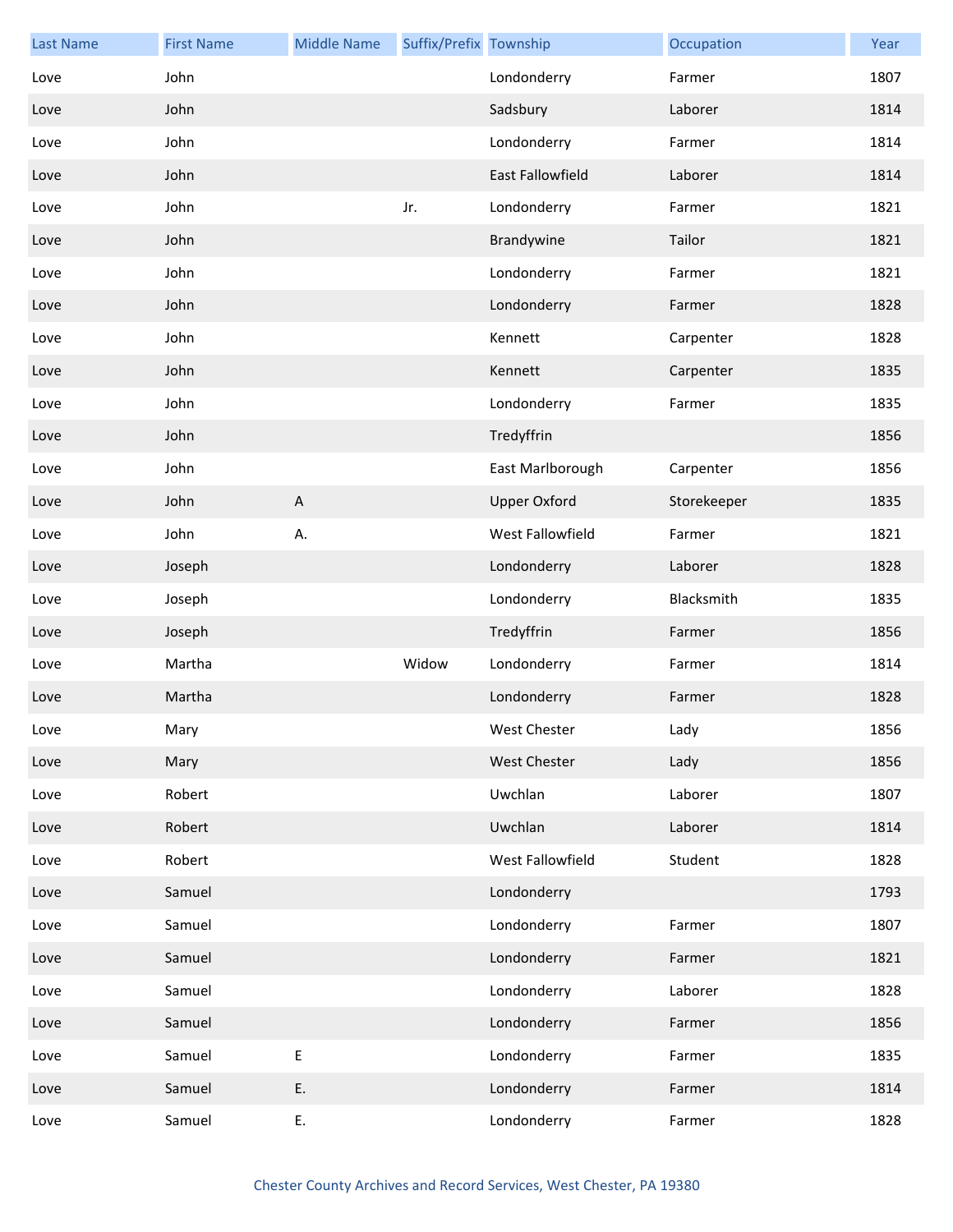| <b>Last Name</b> | <b>First Name</b> | <b>Middle Name</b> | Suffix/Prefix Township |                     | Occupation | Year |
|------------------|-------------------|--------------------|------------------------|---------------------|------------|------|
| Love             | Sarah             |                    |                        | Londonderry         |            | 1807 |
| Love             | Sarah             |                    | Widow                  | Londonderry         | Farmer     | 1814 |
| Love             | Sarah             |                    |                        | Londonderry         | Farmer     | 1821 |
| Love             | Stephen           |                    |                        | East Goshen         | Mason      | 1821 |
| Love             | Stephen           |                    |                        | East Goshen         | Mason      | 1828 |
| Love             | Stephen           |                    |                        | East Goshen         | Mason      | 1835 |
| Love             | Stephen           |                    |                        | East Goshen         | Stonemason | 1856 |
| Love             | Thomas            |                    |                        | West Fallowfield    |            | 1793 |
| Love             | Thomas            |                    | Esq.                   | West Fallowfield    | Farmer     | 1807 |
| Love             | Thomas            |                    | Esq.                   | West Fallowfield    | Farmer     | 1814 |
| Love             | Thomas            |                    |                        | Londonderry         | Farmer     | 1821 |
| Love             | Thomas            |                    | Esq.                   | West Fallowfield    | Farmer     | 1821 |
| Love             | Thomas            |                    |                        | <b>West Chester</b> | Printer    | 1828 |
| Love             | Thomas            |                    |                        | Londonderry         | Laborer    | 1828 |
| Love             | Thomas            |                    |                        | Phoenixville        | Heater     | 1856 |
| Love             | William           |                    |                        | Londonderry         |            | 1793 |
| Love             | William           |                    |                        | Willistown          |            | 1800 |
| Love             | William           |                    |                        | Kennett             | Tailor     | 1800 |
| Love             | William           |                    |                        | East Caln           | Tailor     | 1807 |
| Love             | William           |                    |                        | Willistown          | Farmer     | 1807 |
| Love             | William           |                    |                        | Lower Oxford        | Blue dyer  | 1807 |
| Love             | William           |                    |                        | Willistown          | Farmer     | 1814 |
| Love             | William           |                    |                        | Londonderry         | Blacksmith | 1814 |
| Love             | William           |                    |                        | West Caln           | Tailor     | 1814 |
| Love             | William           |                    |                        | Londonderry         | Blacksmith | 1821 |
| Love             | William           |                    |                        | West Caln           | Peddler    | 1821 |
| Love             | William           |                    |                        | Willistown          | Farmer     | 1821 |
| Love             | William           |                    |                        | Brandywine          | Tailor     | 1821 |
| Love             | William           |                    |                        | Willistown          | Farmer     | 1828 |
| Love             | William           |                    |                        | Brandywine          | Tailor     | 1828 |
| Love             | William           |                    |                        | Kennett             | Tailor     | 1835 |
| Love             | William           |                    |                        | Willistown          | Farmer     | 1835 |
| Lovel            | James             |                    |                        | West Fallowfield    | Laborer    | 1856 |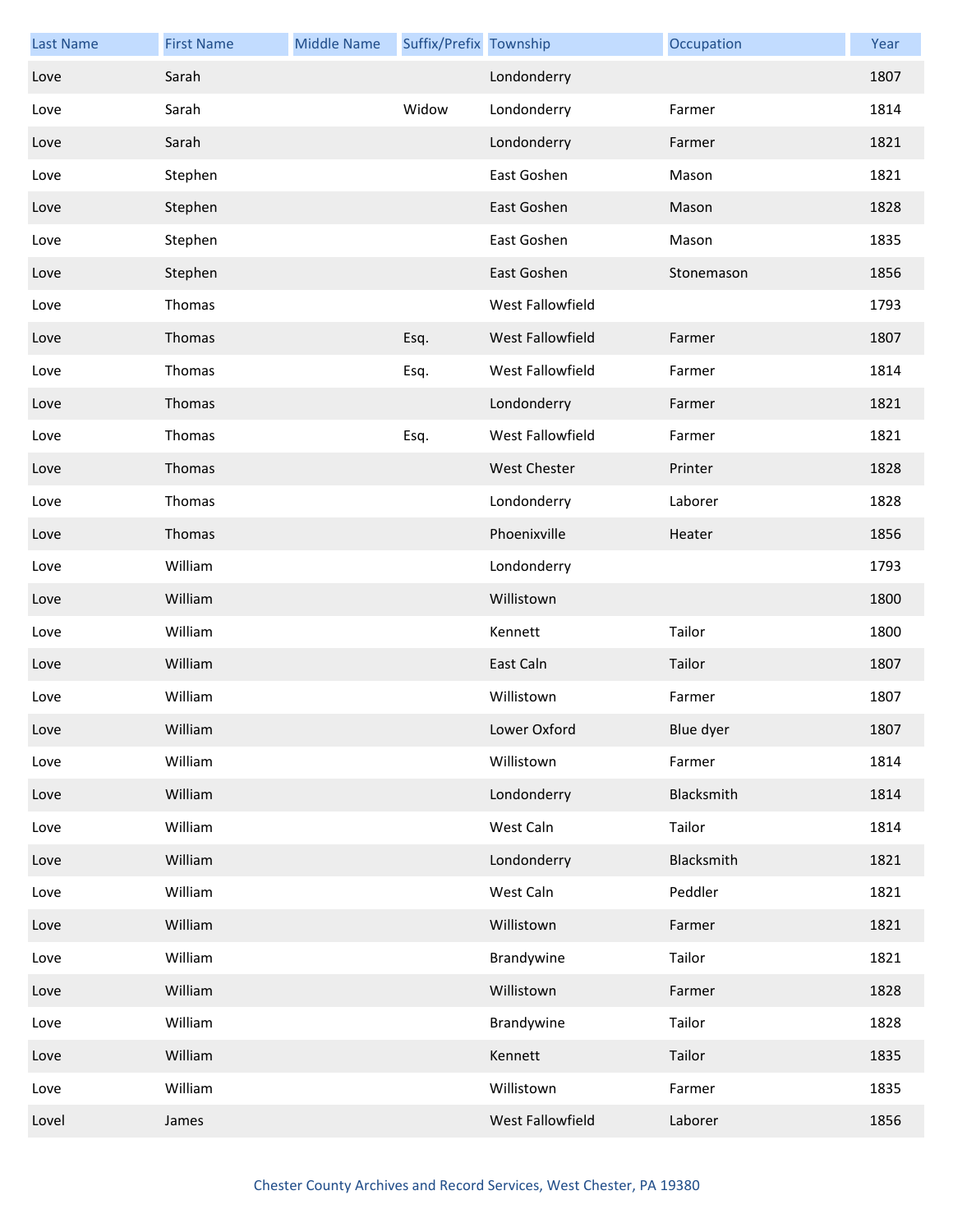| <b>Last Name</b> | <b>First Name</b> | <b>Middle Name</b> | Suffix/Prefix Township |                      | Occupation              | Year |
|------------------|-------------------|--------------------|------------------------|----------------------|-------------------------|------|
| Lovel            | Jeremiah          |                    |                        | East Goshen          | Laborer                 | 1828 |
| Lovel            | Jeremiah          |                    |                        | New London           | Laborer                 | 1835 |
| Lovel            | Jonathan          |                    |                        | Kennett              | Laborer                 | 1821 |
| Lovel            | Jonathan          |                    |                        | New Garden           | Wagoner                 | 1835 |
| Loveland         | Charles           |                    |                        | East Whiteland       | Tailor                  | 1814 |
| Lovell           | John              |                    |                        | New Garden           | Carpenter               | 1856 |
| Low              | Christian         |                    |                        | London Grove         |                         | 1793 |
| Low              | Davis             |                    |                        | Charlestown          | Laborer                 | 1835 |
| Low              | Elizabeth         |                    |                        | Easttown             |                         | 1835 |
| Low              | George            |                    |                        | Tredyffrin           | Laborer                 | 1807 |
| Low              | James             |                    |                        | Easttown             |                         | 1793 |
| Low              | James             |                    |                        | Easttown             | Farmer                  | 1807 |
| Low              | James             |                    |                        | Easttown             | Farmer                  | 1814 |
| Low              | John              |                    |                        | East Nottingham      |                         | 1793 |
| Low              | John              |                    |                        | East Marlborough     | Miller                  | 1807 |
| Low              | Samuel            |                    |                        | Easttown             | Farmer                  | 1828 |
| Low              | Samuel            |                    |                        | Easttown             | Farmer                  | 1835 |
| Low              | William           |                    |                        | East Nottingham      | Farmer                  | 1835 |
| Lowber           | Francis           |                    |                        | New London           | Saddler & Harness maker | 1828 |
| Lowden           | Elijah            |                    |                        | Tredyffrin           |                         | 1828 |
| Lowden           | Frederick         |                    |                        | Tredyffrin           | Tailor                  | 1821 |
| Lowden           | Frederick         |                    |                        | Tredyffrin           | Tailor                  | 1828 |
| Lowden           | Joseph            |                    |                        | Tredyffrin           | Tailor                  | 1821 |
| Lowden           | Joseph            |                    |                        | Tredyffrin           | Tailor                  | 1828 |
| Lowden           | Joseph            |                    |                        | Tredyffrin           | Tailor                  | 1835 |
| Lowdon           | Henry             |                    |                        | Highland             | Laborer                 | 1856 |
| Lowe             | David             |                    |                        | <b>East Nantmeal</b> | Miner                   | 1814 |
| Lowe             | James             |                    |                        | West Fallowfield     | Farmer                  | 1828 |
| Lowell           | Nathaniel         |                    |                        | <b>East Nantmeal</b> | Laborer                 | 1856 |
| Lower            | Morris            |                    |                        | Schuylkill           | Laborer                 | 1856 |
| Lowery           | Helen             |                    |                        | Oxford               | Seamstress              | 1856 |
| Lowery           | John              |                    |                        | Kennett              | Coachmaker              | 1856 |
| Lowery           | Patrick           |                    |                        | Birmingham           | Laborer                 | 1856 |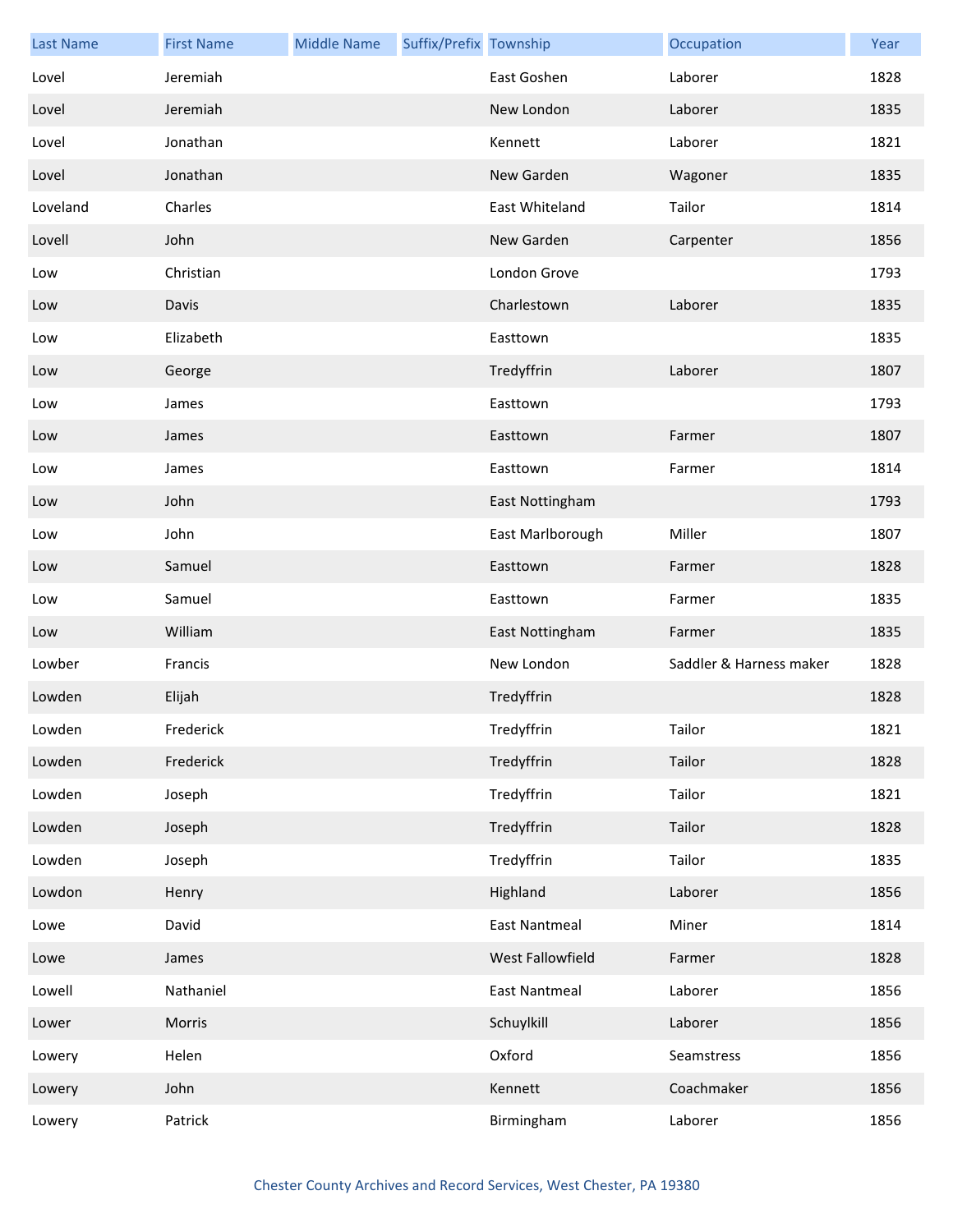| <b>Last Name</b> | <b>First Name</b> | <b>Middle Name</b> | Suffix/Prefix Township |                     | Occupation | Year |
|------------------|-------------------|--------------------|------------------------|---------------------|------------|------|
| Lowey            | Christian         |                    |                        | Vincent             | Carpenter  | 1821 |
| Lowler           | Francis           |                    |                        | New London          | Saddler    | 1835 |
| Lowney           | James             |                    |                        | East Nottingham     | Farmer     | 1828 |
| Lowney           | William           |                    |                        | East Nottingham     | Farmer     | 1828 |
| Lowns            | George            |                    |                        | Kennett             |            | 1793 |
| Lowree           | Joseph            |                    |                        | Sadsbury            | Farmer     | 1856 |
| Lowrey           | Jacob             |                    |                        | Vincent             |            | 1821 |
| Lowrey           | James             |                    |                        | West Marlborough    |            | 1793 |
| Lowrey           | James             |                    | Jr.                    | East Nottingham     | Carpenter  | 1814 |
| Lowrey           | James             |                    |                        | East Nottingham     | Cooper     | 1821 |
| Lowrey           | Samuel            |                    |                        | East Nottingham     |            | 1814 |
| Lowrey           | William           |                    |                        | East Nottingham     | Carpenter  | 1814 |
| Lowrey           | William           |                    |                        | East Nottingham     | Carpenter  | 1821 |
| Lowrey           | William           |                    |                        | East Nottingham     | Farmer     | 1821 |
| Lowrey           | William           |                    |                        | Lower Oxford        | Farmer     | 1828 |
| Lowrey           | William           |                    |                        | East Nottingham     | Farmer     | 1828 |
| Lowrie           | Joseph            |                    |                        | Sadsbury            | Farmer     | 1828 |
| Lowrie           | Joseph            |                    |                        | Sadsbury            | Farmer     | 1835 |
| Lowry            | (Widow)           |                    | Widow                  | Vincent             |            | 1828 |
| Lowry            | Andrew            |                    |                        | West Fallowfield    | Blacksmith | 1835 |
| Lowry            | Christopher       |                    |                        | Vincent             | Laborer    | 1828 |
| Lowry            | Christopher       |                    |                        | <b>West Vincent</b> | Carpenter  | 1835 |
| Lowry            | Jacob             |                    |                        | Vincent             | Yeoman     | 1807 |
| Lowry            | Jacob             |                    |                        | Vincent             |            | 1814 |
| Lowry            | James             |                    |                        | West Marlborough    |            | 1800 |
| Lowry            | James             |                    |                        | East Nottingham     | Farmer     | 1814 |
| Lowry            | Joshua            |                    |                        | Kennett             | Coachmaker | 1856 |
| Lowry            | Margaret          |                    |                        | Lower Oxford        |            | 1800 |
| Lowry            | Martin            |                    |                        | Honey Brook         |            | 1793 |
| Lowry            | Robert            |                    |                        | West Chester        | Carpenter  | 1856 |
| Lowry            | Walter            |                    |                        | East Nottingham     | Blacksmith | 1807 |
| Lowry            | William           |                    |                        | Lower Oxford        |            | 1800 |
| Lowry            | William           |                    |                        | West Chester        | Carpenter  | 1856 |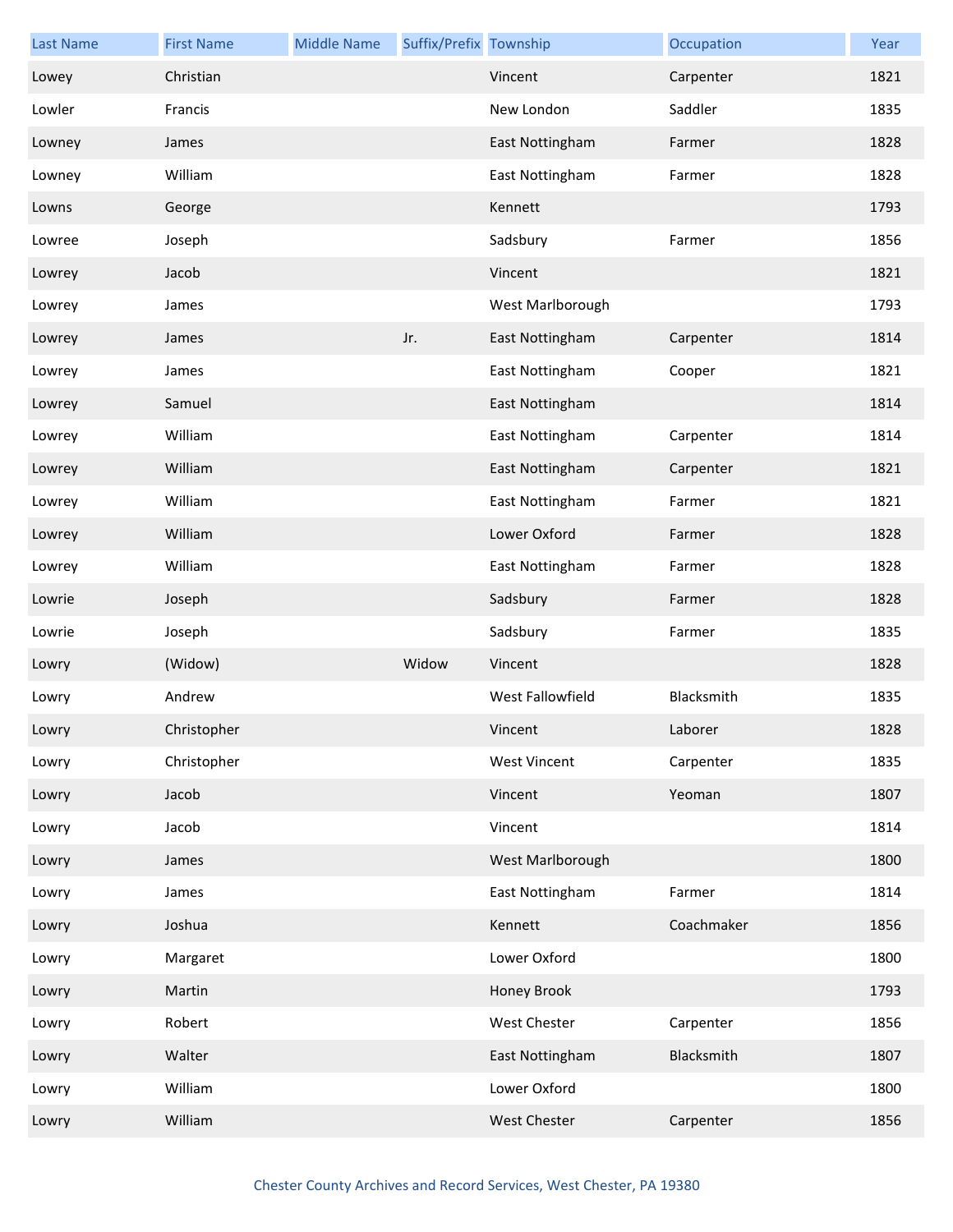| <b>Last Name</b> | <b>First Name</b> | <b>Middle Name</b> | Suffix/Prefix Township |                      | Occupation | Year |
|------------------|-------------------|--------------------|------------------------|----------------------|------------|------|
| Loyd             | Abraham           |                    |                        | East Nottingham      | Farmer     | 1835 |
| Loyd             | Catharine         |                    |                        | Coventry             |            | 1835 |
| Loyd             | Charles           |                    |                        | Penn                 | Farmer     | 1835 |
| Loyd             | John              |                    |                        | Coventry             | Laborer    | 1835 |
| Loyd             | John              |                    |                        | <b>West Coventry</b> | Laborer    | 1856 |
| Loyd             | John              |                    |                        | West Fallowfield     | Laborer    | 1856 |
| Loyd             | Mary              | Ann                |                        | Willistown           | Farmer     | 1856 |
| Loyd             | Samuel            |                    |                        | East Pikeland        | Farmer     | 1856 |
| Loyd             | Washington        |                    |                        | West Fallowfield     | Farmer     | 1856 |
| Loyea            | David             |                    |                        | Honeybrook           | Laborer    | 1856 |
| Lubold           | Jacob             |                    |                        | Coventry             | Mason      | 1814 |
| Lubold           | Jacob             |                    |                        | Coventry             | Mason      | 1821 |
| Lubold           | Jacob             |                    |                        | Coventry             | Farmer     | 1828 |
| Lubold           | Jacob             |                    |                        | <b>West Coventry</b> |            | 1856 |
| Lubold           | Jeremiah          |                    |                        | <b>West Coventry</b> | Farmer     | 1856 |
| Lubold           | John              |                    |                        | Coventry             | Yeoman     | 1807 |
| Lubold           | John              |                    |                        | Coventry             | Yeoman     | 1814 |
| Lubold           | John              |                    |                        | Coventry             | Farmer     | 1821 |
| Lubold           | Joseph            |                    |                        | Coventry             | Laborer    | 1814 |
| Lubold           | Joseph            |                    |                        | Coventry             | Farmer     | 1821 |
| Lubold           | Samuel            |                    |                        | Coventry             | Yeoman     | 1807 |
| Lubolt           | John              |                    |                        | <b>East Nantmeal</b> |            | 1793 |
| Lucas            | Ann               |                    |                        | West Chester         | Seamstress | 1856 |
| Lucas            | Thomas            |                    |                        | <b>Upper Oxford</b>  | Laborer    | 1835 |
| Lucey            | George            |                    |                        | East Bradford        | Laborer    | 1807 |
| Lucy             | Edward            |                    |                        | New London           |            | 1800 |
| Lucy             | John              |                    |                        | New Garden           | Laborer    | 1856 |
| Lucy             | John              |                    |                        | London Britain       | Laborer    | 1856 |
| Luddington       | William           |                    |                        | Charlestown          | Laborer    | 1814 |
| Luderick         | John              |                    |                        | Vincent              |            | 1821 |
| Ludwick          | Charles           |                    |                        | Uwchlan              | Blacksmith | 1835 |
| Ludwick          | Charles           |                    |                        | West Caln            | Blacksmith | 1856 |
| Ludwick          | Charles           | $\mathsf R.$       |                        | Honey Brook          | Blacksmith | 1828 |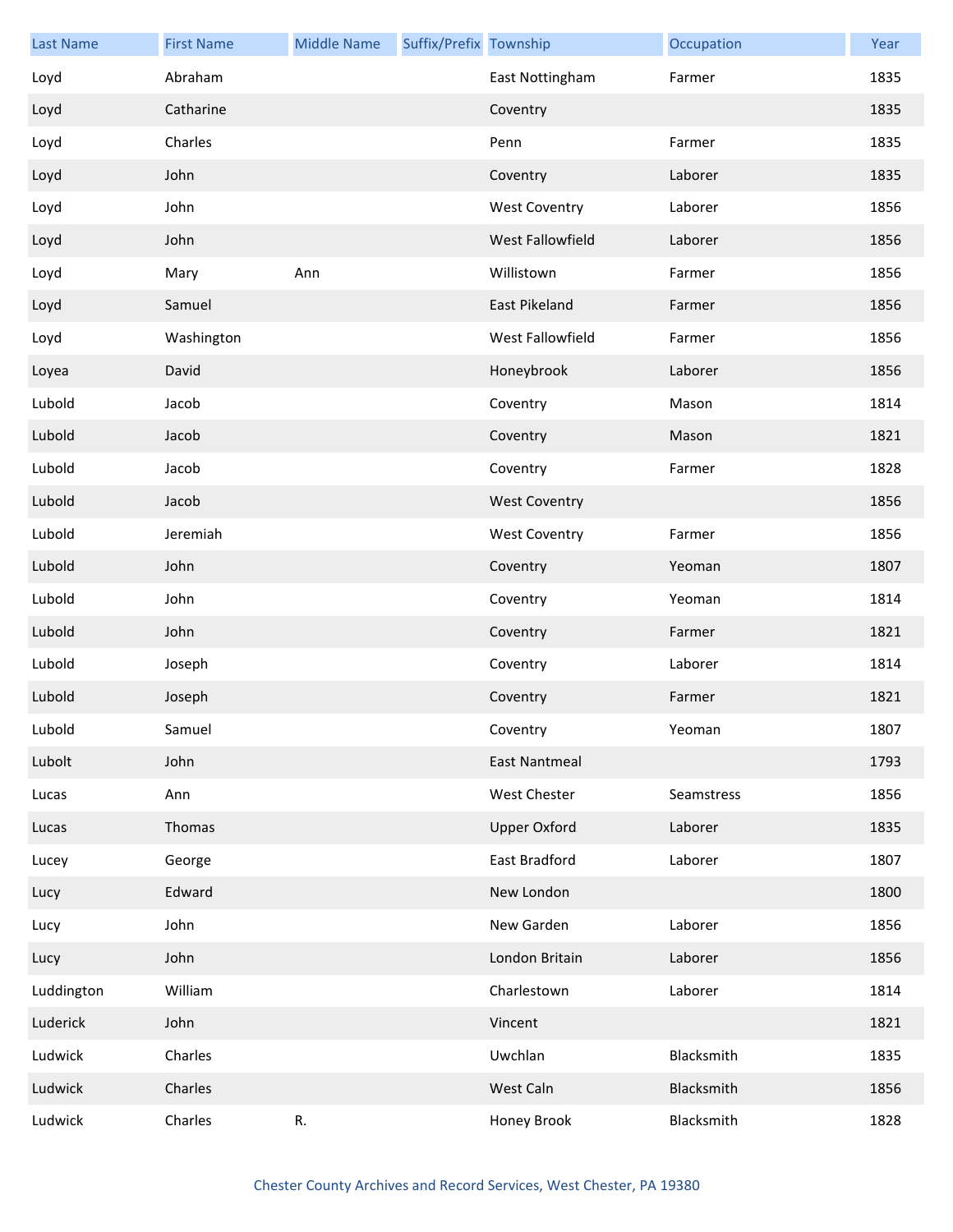| <b>Last Name</b> | <b>First Name</b> | <b>Middle Name</b> | Suffix/Prefix Township |                     | Occupation     | Year |
|------------------|-------------------|--------------------|------------------------|---------------------|----------------|------|
| Ludwick          | Edward            |                    |                        | <b>West Vincent</b> | Farmer         | 1856 |
| Ludwick          | George            |                    |                        | Vincent             |                | 1800 |
| Ludwick          | Harlen            |                    |                        | East Caln           | Carpenter      | 1856 |
| Ludwick          | Henry             |                    |                        | East Whiteland      | Laborer        | 1856 |
| Ludwick          | Jacob             |                    |                        | Vincent             |                | 1821 |
| Ludwick          | Jacob             |                    |                        | Vincent             | Farmer         | 1828 |
| Ludwick          | Jacob             |                    |                        | Vincent             | Laborer        | 1828 |
| Ludwick          | Jacob             |                    | Jr.                    | Vincent             | Farmer         | 1828 |
| Ludwick          | Jacob             |                    |                        | <b>West Vincent</b> | Farmer         | 1856 |
| Ludwick          | Jacob             |                    |                        | <b>West Vincent</b> | Plasterer      | 1856 |
| Ludwick          | John              |                    |                        | Pikeland            |                | 1800 |
| Ludwick          | John              |                    |                        | Vincent             | Laborer        | 1807 |
| Ludwick          | John              |                    |                        | Uwchlan             | Laborer        | 1814 |
| Ludwick          | Peter             |                    |                        | Pikeland            |                | 1800 |
| Ludwick          | Peter             |                    |                        | Vincent             | Blacksmith     | 1807 |
| Ludwick          | Peter             |                    |                        | Uwchlan             | Blacksmith     | 1814 |
| Ludwick          | Peter             |                    |                        | Uwchlan             | Blacksmith     | 1821 |
| Ludwick          | Samuel            |                    |                        | East Caln           | Farmer         | 1856 |
| Ludwick          | Valentine         |                    |                        | Pikeland            |                | 1800 |
| Ludwick          | Valentine         |                    |                        | Vincent             | Laborer        | 1807 |
| Ludwick          | Vallentine        |                    |                        | Vincent             |                | 1821 |
| Ludwig           | Jacob             |                    |                        | <b>West Vincent</b> | Plasterer      | 1835 |
| Luff             | David             |                    |                        | West Goshen         | Laborer        | 1856 |
| Luff             | George            |                    |                        | West Chester        | Laborer        | 1856 |
| Lukens           | Aaron             |                    |                        | East Caln           | Gentleman      | 1856 |
| Lukens           | Amos              |                    |                        | East Caln           | Laborer        | 1856 |
| Lukens           | Charles           |                    |                        | East Fallowfield    | Ironmaster     | 1814 |
| Lukens           | Charles           |                    |                        | East Caln           | Nail Factorier | 1821 |
| Lukens           | Charles           |                    |                        | West Fallowfield    | Laborer        | 1856 |
| Lukens           | Clarkson          |                    |                        | Highland            | Laborer        | 1856 |
| Lukens           | Daniel            |                    | Jr.                    | East Fallowfield    | Farmer         | 1814 |
| Lukens           | Daniel            |                    |                        | East Fallowfield    | Farmer         | 1814 |
| Lukens           | Daniel            |                    | Sr.                    | East Fallowfield    | Farmer         | 1828 |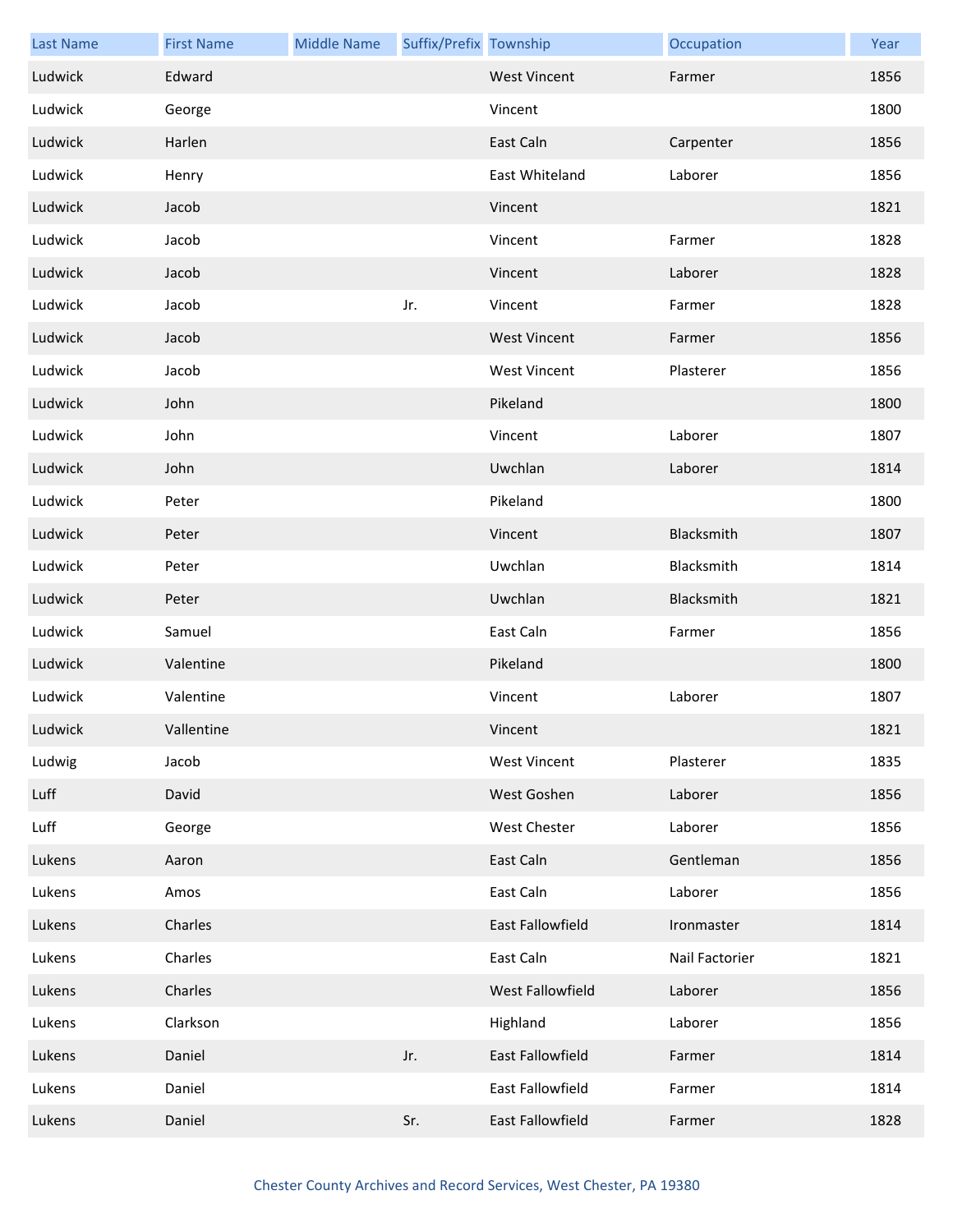| <b>Last Name</b> | <b>First Name</b> | <b>Middle Name</b> | Suffix/Prefix Township |                         | Occupation   | Year |
|------------------|-------------------|--------------------|------------------------|-------------------------|--------------|------|
| Lukens           | Daniel            |                    | Jr.                    | <b>East Fallowfield</b> | Farmer       | 1828 |
| Lukens           | Daniel            |                    |                        | <b>East Fallowfield</b> | Farmer       | 1828 |
| Lukens           | Daniel            |                    | Jr.                    | <b>East Fallowfield</b> | Farmer       | 1828 |
| Lukens           | Daniel            |                    |                        | London Grove            | Farmer       | 1835 |
| Lukens           | Daniel            |                    |                        | East Fallowfield        | Farmer       | 1835 |
| Lukens           | Daniel            |                    |                        | London Grove            | Farmer       | 1856 |
| Lukens           | Isaac             |                    |                        | New Garden              | Farmer       | 1807 |
| Lukens           | Joel              |                    |                        | New London              | Farmer       | 1814 |
| Lukens           | Joseph            |                    |                        | London Grove            | Farmer       | 1856 |
| Lukens           | Rebecca           |                    |                        | East Caln               |              | 1828 |
| Lukens           | Rebecca           |                    |                        | East Caln               | Manufacturer | 1835 |
| Lukens           | Rebecca           | W                  |                        | East Caln               | Manufacturer | 1835 |
| Lukens           | Samuel            |                    |                        | <b>Upper Oxford</b>     | Yeoman       | 1800 |
| Lukens           | Samuel            | L                  |                        | East Bradford           | Farmer       | 1835 |
| Lukens           | Solomon           |                    |                        | East Caln               | Manager      | 1828 |
| Lukens           | Solomon           |                    |                        | East Caln               | Manager      | 1835 |
| Lukens           | Solomon           |                    |                        | East Caln               | Manager      | 1835 |
| Lukens           | Solomon           |                    |                        | East Fallowfield        | Farmer       | 1856 |
| Lukens           | Valentine         |                    |                        | East Caln               | Laborer      | 1856 |
| Lukens           | William           |                    |                        | West Fallowfield        | Farmer       | 1828 |
| Lukens           | William           |                    |                        | East Whiteland          | Cabinetmaker | 1828 |
| Lukens           | William           |                    |                        | Sadsbury                | Farmer       | 1856 |
| Lukimer          | Michael           |                    |                        | Phoenixville            | Blacksmith   | 1856 |
| Lukimer          | Robert            |                    |                        | Phoenixville            | Pudler       | 1856 |
| Lukins           | Daniel            |                    |                        | East Fallowfield        | Husbandman   | 1807 |
| Lukins           | David             |                    |                        | East Caln               | Gentleman    | 1856 |
| Lukins           | Eli               |                    |                        | New London              | Trader       | 1821 |
| Lukins           | Joel              |                    |                        | Vincent                 | Yeoman       | 1807 |
| Lukins           | William           |                    |                        | Sadsbury                | Farmer       | 1821 |
| Lukins           | William           |                    |                        | East Caln               | Merchant     | 1856 |
| Luman            | Emeline           |                    |                        | East Fallowfield        | Papermaker   | 1856 |
| Lumas            | Joseph            |                    |                        | Honeybrook              | Laborer      | 1856 |
| Lumas            | Thomas            |                    |                        | Honeybrook              | Laborer      | 1856 |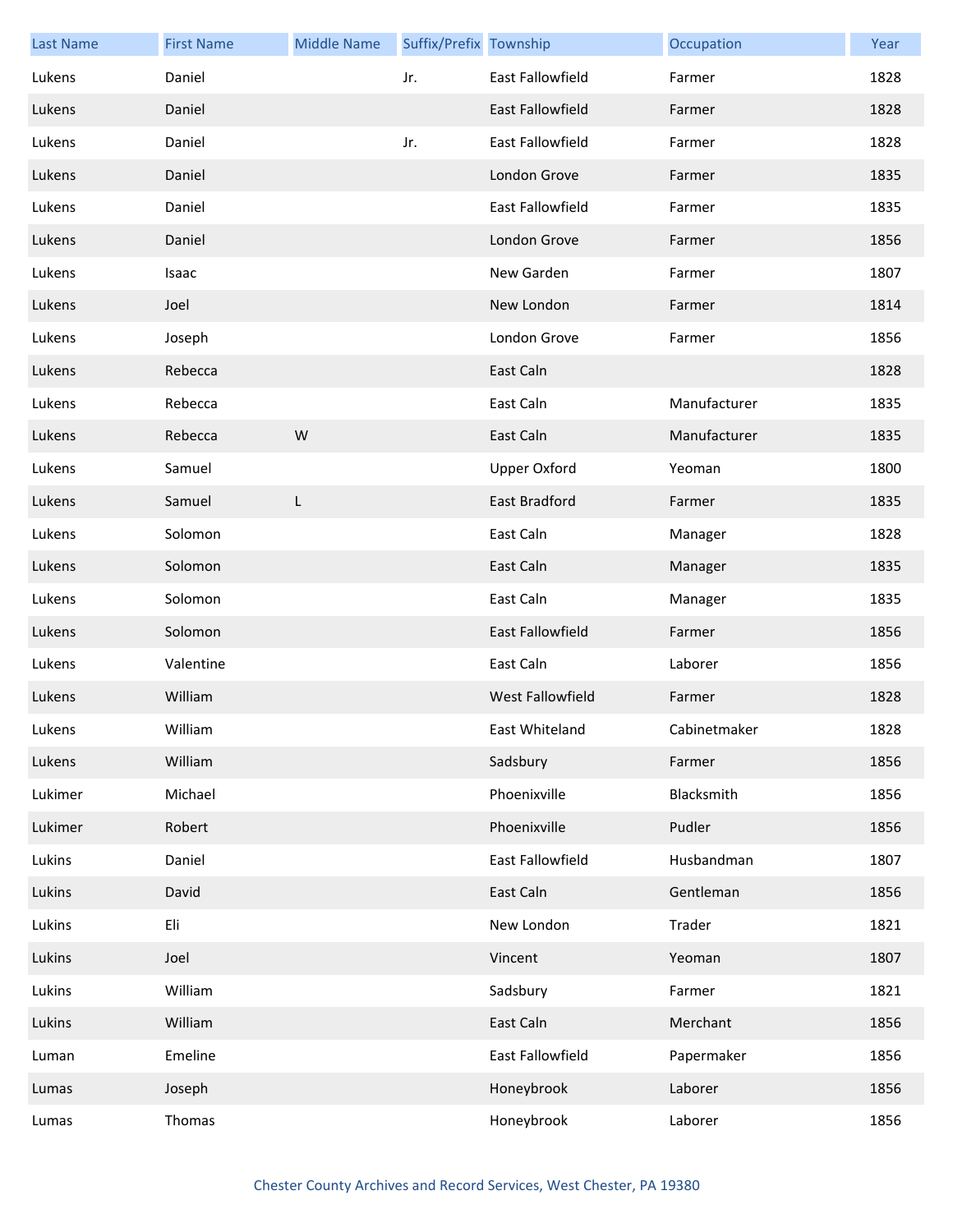| <b>Last Name</b> | <b>First Name</b> | <b>Middle Name</b> | Suffix/Prefix Township |                      | Occupation | Year |
|------------------|-------------------|--------------------|------------------------|----------------------|------------|------|
| Lumas            | William           |                    |                        | Honeybrook           | Laborer    | 1856 |
| Lumis            | Francis           |                    |                        | <b>West Chester</b>  | Carpenter  | 1856 |
| Lumis            | James             |                    |                        | <b>West Vincent</b>  | Farmer     | 1856 |
| Lumis            | John              |                    |                        | <b>West Vincent</b>  | Laborer    | 1856 |
| Lumis            | Thomas            |                    |                        | <b>West Vincent</b>  | Carpenter  | 1856 |
| Lummas           | John              |                    |                        | Coventry             | Carpenter  | 1814 |
| Lummas           | John              |                    |                        | Coventry             | Farmer     | 1821 |
| Lummas           | John              |                    |                        | <b>East Nantmeal</b> | Farmer     | 1828 |
| Lummas           | John              |                    |                        | <b>East Nantmeal</b> | Laborer    | 1835 |
| Lummas           | William           |                    |                        | Honey Brook          | Miller     | 1807 |
| Lummas           | William           |                    |                        | Brandywine           | Miller     | 1814 |
| Lundy            | Eli               |                    |                        | West Marlborough     | Laborer    | 1828 |
| Lundy            | Eli               |                    |                        | Newlin               | Laborer    | 1835 |
| Lundy            | James             |                    |                        | Vincent              | Mason      | 1814 |
| Lundy            | James             |                    |                        | Vincent              |            | 1821 |
| Lundy            | Joseph            |                    |                        | East Marlborough     | Shoemaker  | 1835 |
| Lundy            | Richard           |                    |                        | East Fallowfield     | Cooper     | 1814 |
| Lundy            | Richard           |                    |                        | Kennett              | Laborer    | 1835 |
| Lungan           | Patrick           |                    |                        | West Marlborough     | Laborer    | 1856 |
| Lungren          | John              | $\mathsf S$        |                        | Penn                 | Merchant   | 1835 |
| Lungren          | Samuel            |                    |                        | Penn                 | Merchant   | 1835 |
| Lunn             | Philip            |                    |                        | New London           |            | 1793 |
| Lunn             | Thomas            |                    |                        | London Britain       |            | 1793 |
| Lunn             | William           |                    |                        | London Britain       |            | 1793 |
| Lupold           | Fredrick          |                    |                        | East Bradford        | Fencemaker | 1856 |
| Lupold           | Solomon           |                    |                        | East Bradford        | Laborer    | 1856 |
| Lupole           | Frederick         |                    |                        | Coventry             | Mason      | 1807 |
| Lupole           | Frederick         |                    |                        | Coventry             | Mason      | 1814 |
| Lupole           | Frederick         |                    |                        | Coventry             | Mason      | 1821 |
| Lupole           | Jonas             |                    |                        | <b>East Coventry</b> | Farmer     | 1856 |
| Lupole           | Lewis             |                    |                        | Uwchlan              | Shoemaker  | 1856 |
| Lupoole          | Ruben             |                    |                        | East Whiteland       | Laborer    | 1856 |
| Lupton           | Thomas            |                    |                        | New Garden           | Spinner    | 1828 |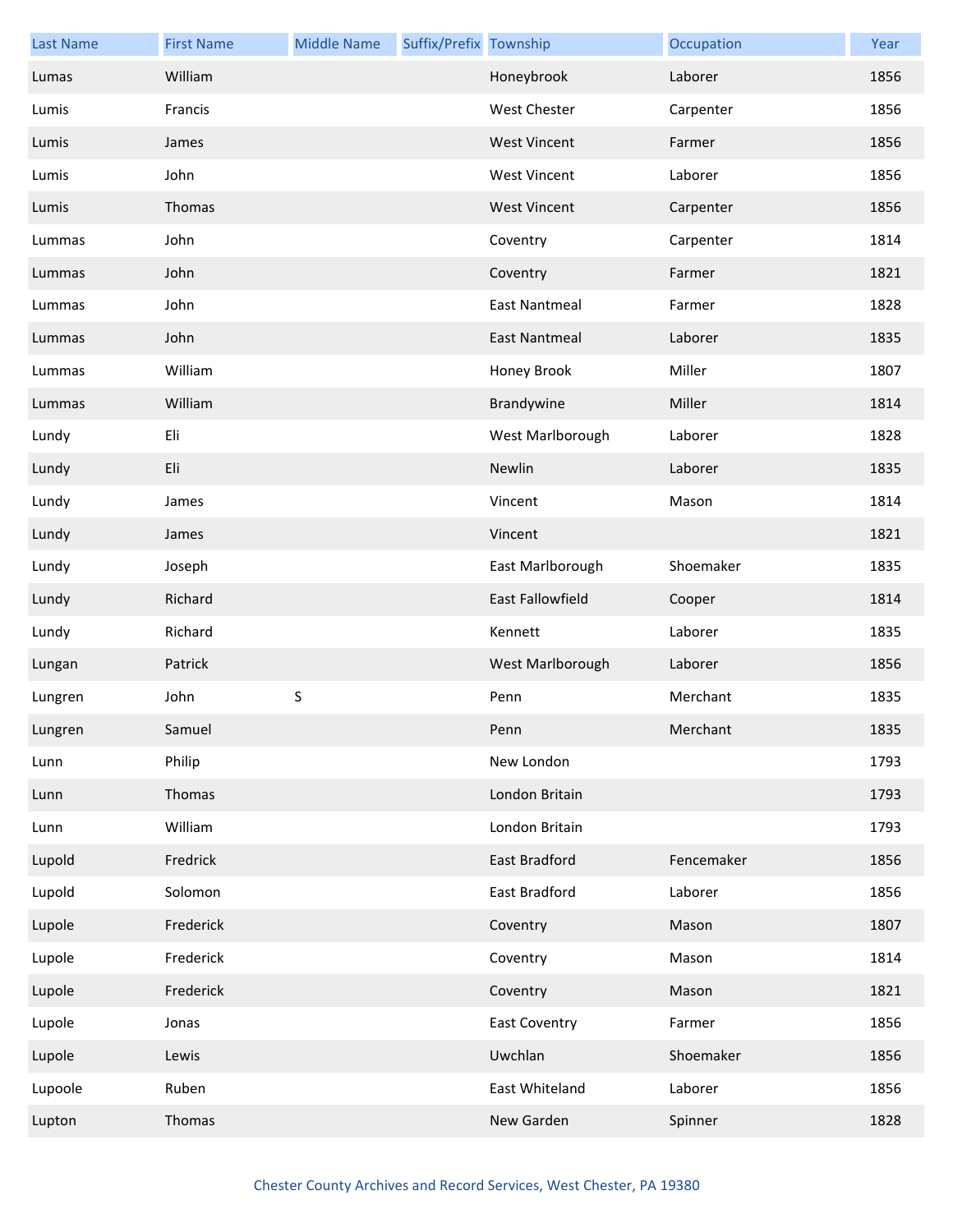| <b>Last Name</b> | <b>First Name</b> | <b>Middle Name</b> | Suffix/Prefix Township |                      | Occupation | Year |
|------------------|-------------------|--------------------|------------------------|----------------------|------------|------|
| Lure             | James             |                    |                        | East Caln            |            | 1793 |
| Lusk             | John              |                    |                        | Charlestown          | Laborer    | 1807 |
| Lusk             | John              |                    |                        | Charlestown          | Slitter    | 1814 |
| Lusk             | Thomas            |                    |                        | Charlestown          | Laborer    | 1807 |
| Lusk             | Thomas            |                    |                        | Schuylkill           | Laborer    | 1828 |
| Lutgens          | John              |                    |                        | Charlestown          | Nailer     | 1814 |
| Lutman           | Jacob             |                    |                        | West Caln            | Farmer     | 1821 |
| Luts             | John              | $\sf P$            |                        | Charlestown          | Laborer    | 1856 |
| Lutz             | Henry             |                    |                        | <b>West Nantmeal</b> | Carpenter  | 1807 |
| Lutz             | John              |                    |                        | <b>East Nantmeal</b> | Laborer    | 1856 |
| Lutzgesell       | John              |                    |                        | <b>East Nantmeal</b> | Laborer    | 1856 |
| Lydicum          | Henry             |                    |                        | West Brandywine      | Forgeman   | 1856 |
| Lyle             | Francis           |                    |                        | Tredyffrin           | Farmer     | 1814 |
| Lyle             | John              |                    |                        | Tredyffrin           | Farmer     | 1807 |
| Lyle             | John              |                    |                        | <b>West Bradford</b> | Laborer    | 1807 |
| Lyle             | William           | W.                 |                        | Lower Oxford         | Papermaker | 1828 |
| Lyn              | John              |                    |                        | East Bradford        |            | 1793 |
| Lyna             | George            |                    |                        | Charlestown          | Blacksmith | 1814 |
| Lynch            |                   |                    |                        | <b>East Nantmeal</b> |            | 1835 |
| Lynch            | Cornelius         |                    |                        | Sadsbury             |            | 1793 |
| Lynch            | Cornelius         |                    |                        | East Bradford        | Laborer    | 1856 |
| Lynch            | Daniel            |                    |                        | London Britain       | Laborer    | 1856 |
| Lynch            | Dennis            |                    |                        | Valley               | Laborer    | 1856 |
| Lynch            | Dennis            |                    |                        | London Britain       | Ditcher    | 1856 |
| Lynch            | Edward            |                    |                        | Phoenixville         | Laborer    | 1856 |
| Lynch            | George            |                    |                        | Phoenixville         | Furnaceman | 1856 |
| Lynch            | Hugh              |                    | Jr.                    | Pennsbury            | Farmer     | 1856 |
| Lynch            | Hugh              |                    | Sr.                    | Pennsbury            |            | 1856 |
| Lynch            | Hugh              |                    |                        | East Whiteland       | Laborer    | 1856 |
| Lynch            | Humphrey          |                    |                        | London Britain       | Laborer    | 1856 |
| Lynch            | James             |                    |                        | Willistown           |            | 1793 |
| Lynch            | James             |                    |                        | East Nottingham      | Farmer     | 1835 |
| Lynch            | James             |                    | Jr.                    | Londonderry          | Teacher    | 1856 |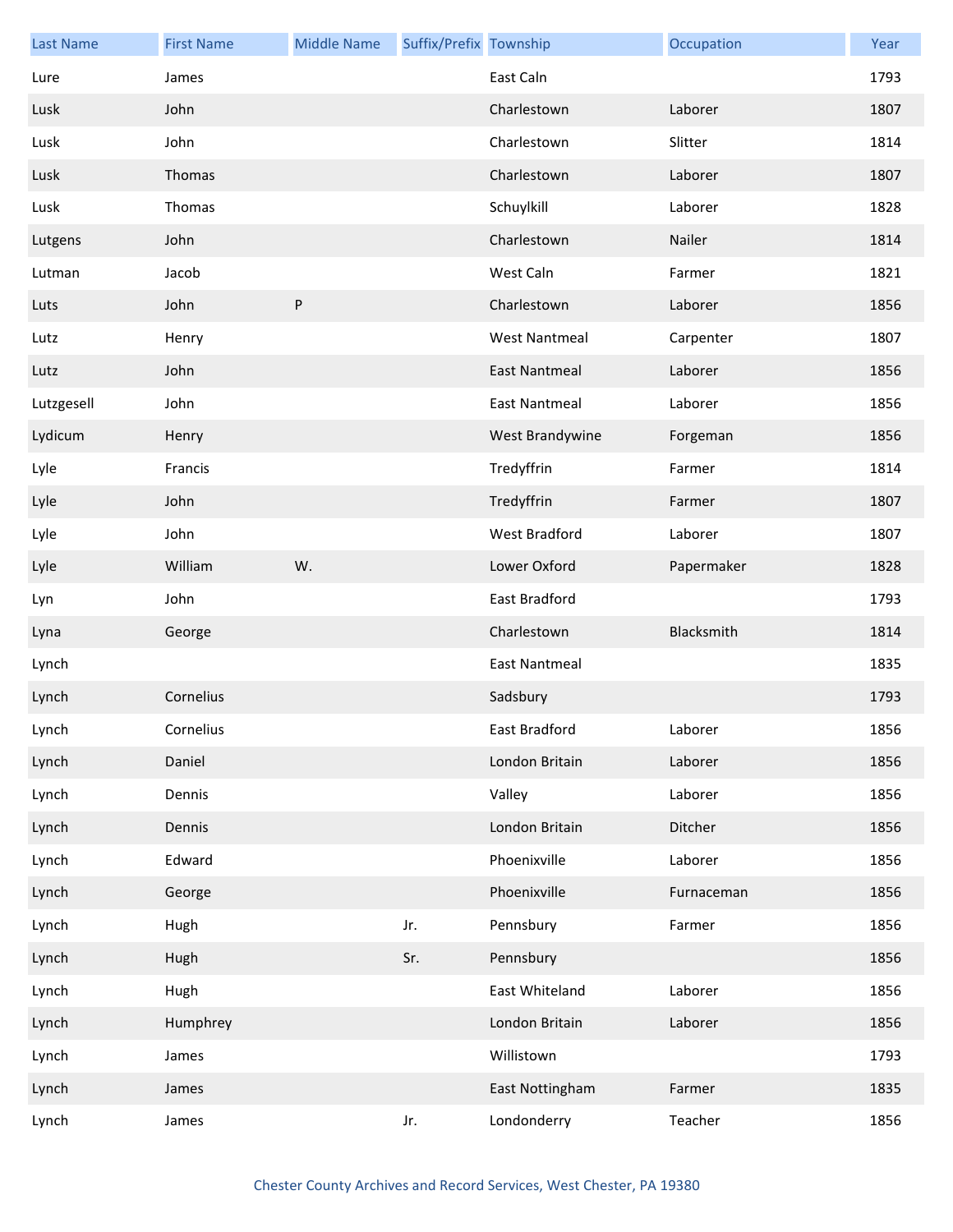| <b>Last Name</b> | <b>First Name</b> | <b>Middle Name</b> | Suffix/Prefix Township |                      | Occupation       | Year |
|------------------|-------------------|--------------------|------------------------|----------------------|------------------|------|
| Lynch            | James             |                    | Sr.                    | Londonderry          | Farmer           | 1856 |
| Lynch            | Jeremiah          |                    |                        | London Britain       | Laborer          | 1856 |
| Lynch            | John              |                    |                        | East Nottingham      | Farmer           | 1835 |
| Lynch            | John              |                    |                        | Phoenixville         | Heater           | 1856 |
| Lynch            | Malcomb           |                    |                        | Hopewell             | Laborer          | 1856 |
| Lynch            | Matthew           |                    |                        | Londonderry          | Carpenter        | 1856 |
| Lynch            | Michael           |                    | Esq.                   | Charlestown          |                  | 1807 |
| Lynch            | Michael           |                    | Esq.                   | Coventry             | Yeoman           | 1814 |
| Lynch            | Patrick           |                    |                        | Pennsbury            | Laborer          | 1856 |
| Lynch            | Peter             |                    |                        | Birmingham           | Laborer          | 1835 |
| Lynch            | Philip            |                    |                        | Brandywine           | Schoolmaster     | 1807 |
| Lynch            | Rebecca           |                    |                        | Schuylkill           |                  | 1828 |
| Lynch            | Robert            |                    |                        | East Nottingham      | Carpenter        | 1856 |
| Lynch            | Samuel            |                    |                        | <b>East Nantmeal</b> | Cordwainer       | 1814 |
| Lynch            | William           |                    |                        | West Chester         | Shoemaker        | 1856 |
| Lynch            | William           |                    |                        | Pennsbury            | Tailor           | 1856 |
| Lynk             | Leonard           |                    |                        | Phoenixville         | Laborer          | 1856 |
| Lynn             | Edward            |                    |                        | Tredyffrin           | Laborer          | 1856 |
| Lynn             | James             |                    |                        | Honey Brook          | Shoemaker        | 1821 |
| Lynn             | Jeremiah          |                    |                        | Phoenixville         | Furnaceman       | 1856 |
| Lynn             | William           |                    |                        | West Bradford        | Laborer          | 1814 |
| Lynton           | Robert            |                    |                        | Charlestown          | Weaver           | 1807 |
| Lynton           | Robert            |                    |                        | Charlestown          | Laborer          | 1814 |
| Lynton           | Robert            |                    |                        | Charlestown          | Laborer          | 1821 |
| Lyons            | David             |                    |                        | Brandywine           |                  | 1793 |
| Lyons            | David             |                    |                        | Uwchlan              |                  | 1793 |
| Lyons            | Dennis            |                    |                        | East Caln            | Shoemaker        | 1856 |
| Lyons            | Garrett           | $\sf T$            |                        | Newlin               | Laborer          | 1856 |
| Lyons            | James             |                    |                        | Phoenixville         | Laborer          | 1856 |
| Lyons            | John              |                    |                        | Phoenixville         | Laborer          | 1856 |
| Lyons            | John              | $\sf B$            |                        | <b>Upper Oxford</b>  | Baptist minister | 1835 |
| Lyons            | John              | $\sf B$            |                        | <b>Upper Oxford</b>  | Book peddler     | 1856 |
| Lyons            | John              | Η.                 |                        | West Chester         | Tailor           | 1828 |